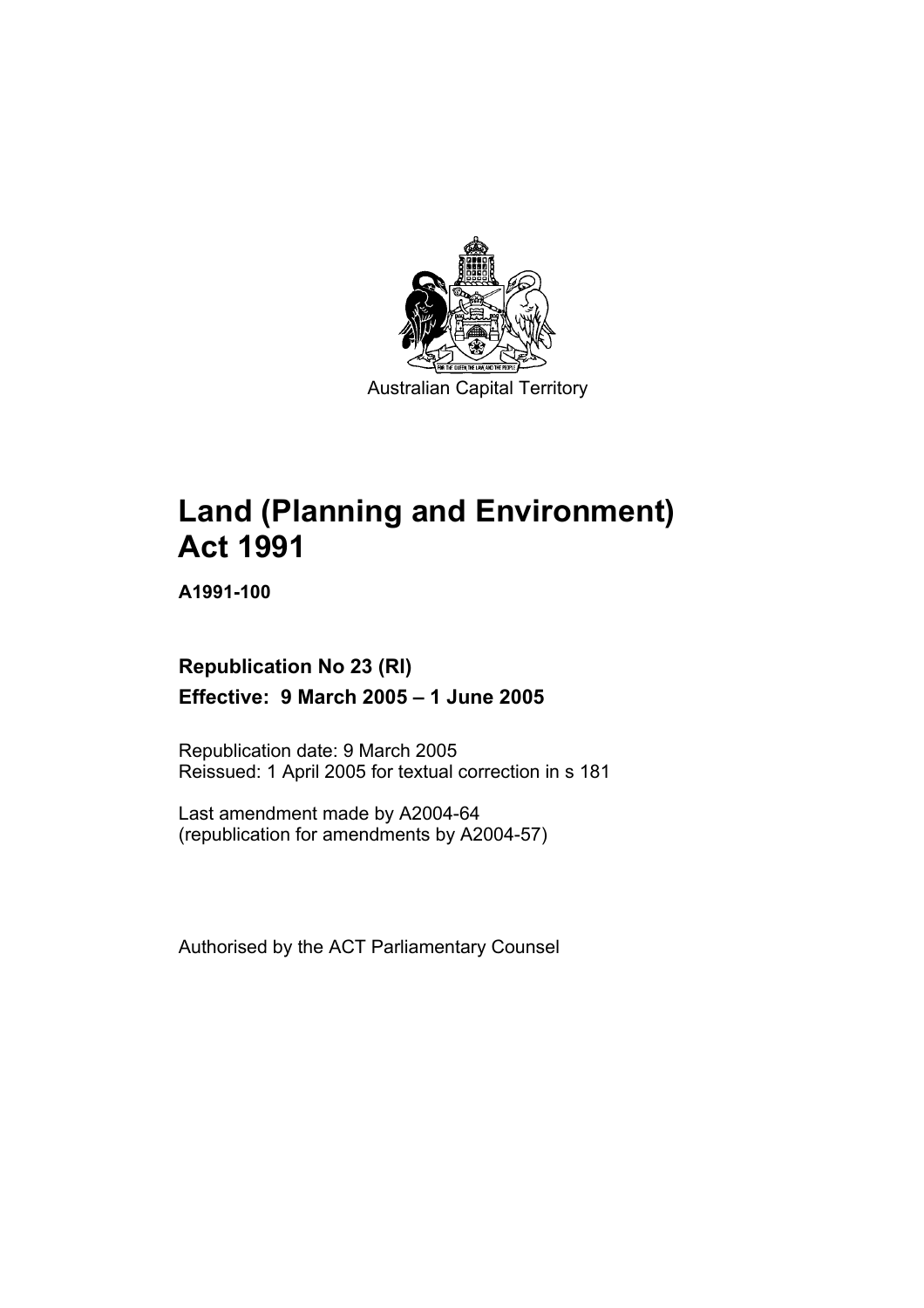#### **About this republication**

#### **The republished law**

This is a republication of the *Land (Planning and Environment) Act 1991* (including any amendment made under the *Legislation Act 2001*, part 11.3 (Editorial changes)) as in force on 9 March 2005*.* It also includes any amendment, repeal or expiry affecting the republished law to 9 March 2005.

The legislation history and amendment history of the republished law are set out in endnotes 3 and 4.

#### **Kinds of republications**

The Parliamentary Counsel's Office prepares 2 kinds of republications of ACT laws (see the ACT legislation register at www.legislation.act.gov.au):

- authorised republications to which the *Legislation Act 2001* applies
- unauthorised republications.

The status of this republication appears on the bottom of each page.

#### **Editorial changes**

The *Legislation Act 2001*, part 11.3 authorises the Parliamentary Counsel to make editorial amendments and other changes of a formal nature when preparing a law for republication. Editorial changes do not change the effect of the law, but have effect as if they had been made by an Act commencing on the republication date (see *Legislation Act 2001*, s 115 and s 117). The changes are made if the Parliamentary Counsel considers they are desirable to bring the law into line, or more closely into line, with current legislative drafting practice.

This republication includes amendments made under part 11.3 (see endnote 1).

#### **Uncommenced provisions and amendments**

If a provision of the republished law has not commenced or is affected by an uncommenced amendment, the symbol  $\mathbf{U}$  appears immediately before the provision heading. The text of the uncommenced provision or amendment appears only in the last endnote.

#### **Modifications**

If a provision of the republished law is affected by a current modification, the symbol  $\mathbf{M}$ appears immediately before the provision heading. The text of the modifying provision appears in the endnotes. For the legal status of modifications, see *Legislation Act 2001*, section 95.

#### **Penalties**

The value of a penalty unit for an offence against this republished law at the republication date is—

- (a) if the person charged is an individual—\$100; or
- (b) if the person charged is a corporation—\$500.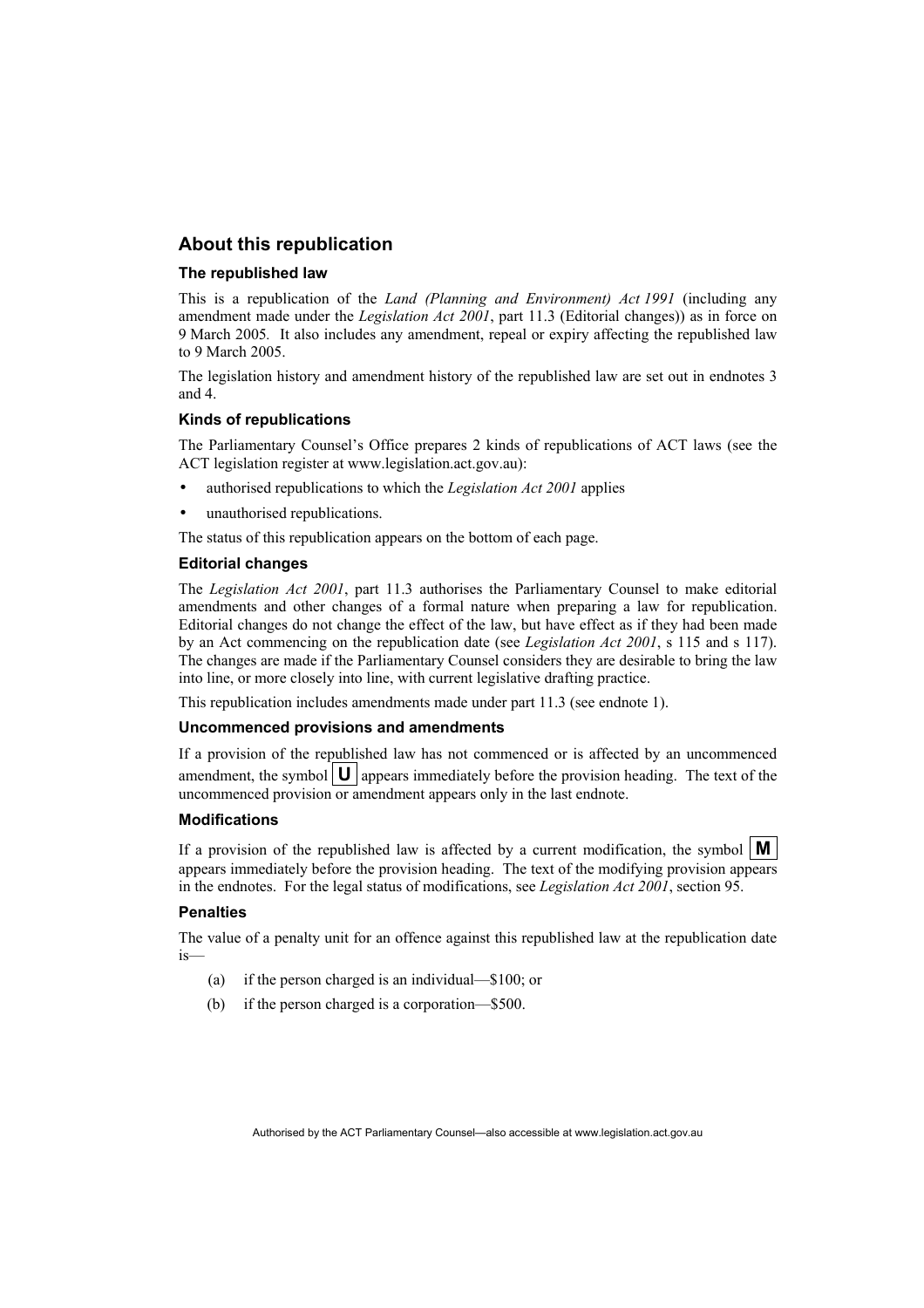

# **Land (Planning and Environment) Act 1991**

# **Contents**

| Part 1               | <b>Preliminary</b>                                                       |            |
|----------------------|--------------------------------------------------------------------------|------------|
| 1                    | Name of Act                                                              | 2          |
| 2                    | Dictionary                                                               | 2          |
| 3                    | <b>Notes</b>                                                             | 2          |
| 4                    | Offences against Act—application of Criminal Code etc                    | 2          |
| Part 2               | <b>Planning</b>                                                          |            |
| <b>Division 2.1</b>  | <b>Preliminary</b>                                                       |            |
| 5                    | Definitions for pt 2                                                     | 4          |
| <b>Division 2.2</b>  | Territory plan-object and effect                                         |            |
| 7                    | Object of Territory plan                                                 | 6          |
| 8                    | Effect of plan                                                           |            |
| R23 (RI)<br>01/04/05 | Land (Planning and Environment) Act 1991<br>Effective: 09/03/05-01/06/05 | contents 1 |
|                      |                                                                          |            |

Page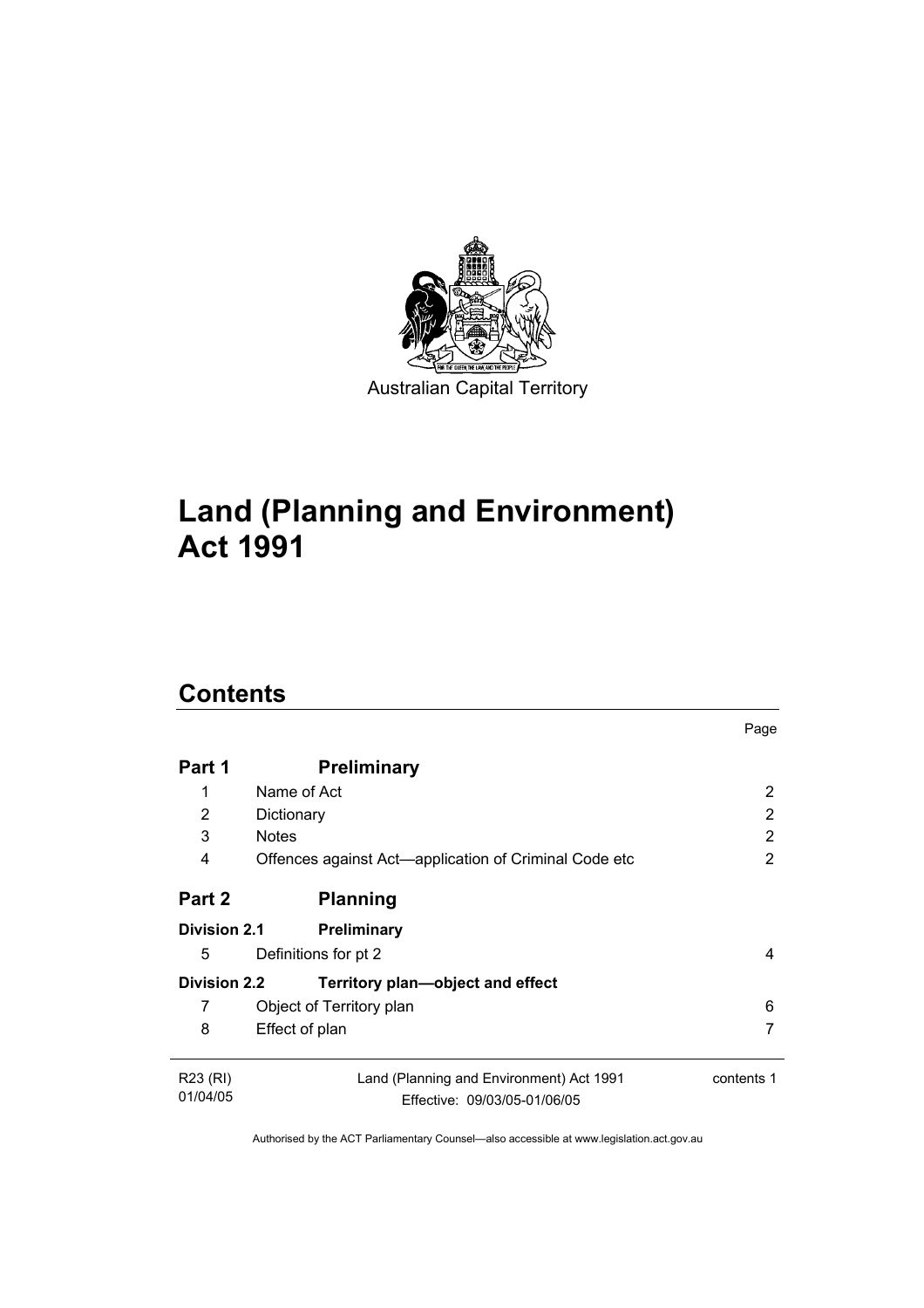| Contents |
|----------|
|----------|

|                                                                                         |                                                                          | Page                 |  |
|-----------------------------------------------------------------------------------------|--------------------------------------------------------------------------|----------------------|--|
| 9                                                                                       | Effect of draft plan variation                                           | 7                    |  |
| 12                                                                                      | Plan not to have retrospective effect                                    | 8                    |  |
| <b>Division 2.3</b>                                                                     | Territory plan-continuation and variation                                |                      |  |
|                                                                                         | Subdivision 2.3.1 Territory plan                                         |                      |  |
| 13                                                                                      | Continuation of plan                                                     | 8                    |  |
|                                                                                         | Subdivision 2.3.2 Preparation of variations of territory plan            |                      |  |
| 14                                                                                      | Application of sdiv 2.3.2                                                | 9                    |  |
| 15                                                                                      | Preparation of plan variations                                           | 9                    |  |
| 16                                                                                      | Consultation with conservator                                            | 9                    |  |
| 17                                                                                      | Consultation with heritage council                                       | 9                    |  |
| 18                                                                                      | Environmental reports and inquiries                                      | 9                    |  |
| 19                                                                                      | Public consultation-notification                                         | 10                   |  |
| 19A                                                                                     | Public consultation-notice of interim effect etc                         | 11                   |  |
| 19B                                                                                     | Public consultation-availability of draft plan variation etc             | 11                   |  |
| 19 <sub>C</sub>                                                                         | Draft plan variations that do not affect rights                          | 12                   |  |
| 20                                                                                      | Consultation with national capital authority                             | 12 <sup>2</sup>      |  |
| 21                                                                                      | Public inspection of comments                                            | 13                   |  |
| 22                                                                                      | Revision, deferral or withdrawal of draft plan variations                | 13                   |  |
| Subdivision 2.3.3 Minister approval and consideration by Legislative<br><b>Assembly</b> |                                                                          |                      |  |
| 23                                                                                      | Application of sdiv 2.3.3                                                | 14                   |  |
| 24                                                                                      | Submission of draft plan variation to Minister                           | 14                   |  |
| 25                                                                                      | Consideration by Legislative Assembly committee                          | 16                   |  |
| 26                                                                                      | Minister's powers                                                        | 16                   |  |
| 27                                                                                      | Return of draft plan variation to authority                              | 17                   |  |
| 28                                                                                      | Notice of revival of deferred draft plan variation                       | 18                   |  |
| 29                                                                                      | Consideration of plan variation by Legislative Assembly                  | 18                   |  |
| 30                                                                                      | Rejection of plan variation by Legislative Assembly                      | 21                   |  |
| 30A                                                                                     | Partial rejection of plan variation by Legislative Assembly              | 21                   |  |
| 30B                                                                                     | Partial rejection of plan variation-newspaper publication etc            | 22                   |  |
|                                                                                         | Subdivision 2.3.4 Plan variations-defined land                           |                      |  |
| 31                                                                                      | Definition for sdiv 2.3.4                                                | 22                   |  |
| 32                                                                                      | Plan variations in relation to defined land                              | 22                   |  |
| contents 2                                                                              | Land (Planning and Environment) Act 1991<br>Effective: 09/03/05-01/06/05 | R23 (RI)<br>01/04/05 |  |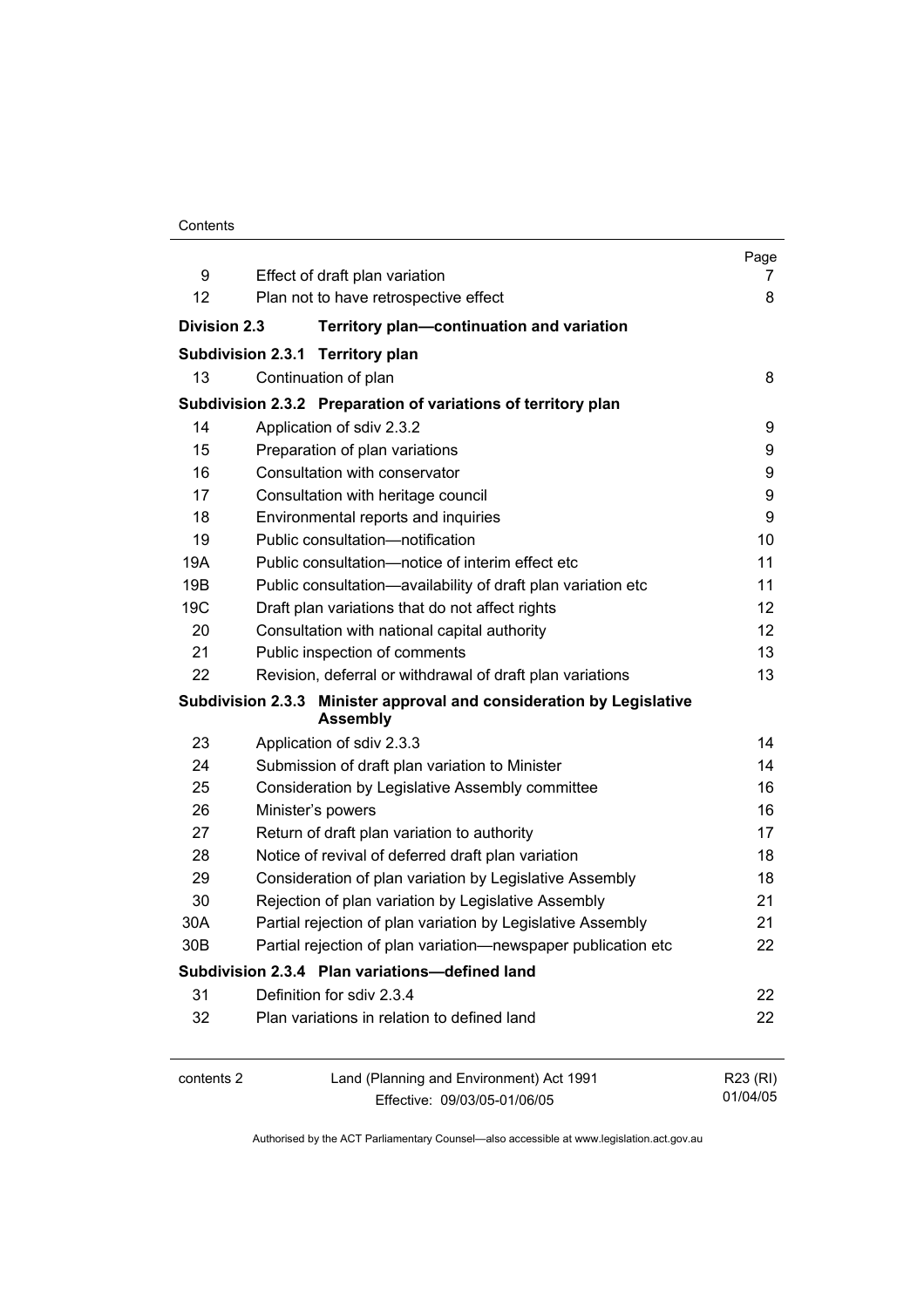|                     |                   |                                                                                               | Contents |
|---------------------|-------------------|-----------------------------------------------------------------------------------------------|----------|
|                     |                   |                                                                                               | Page     |
| Division 2.5        |                   | <b>Miscellaneous</b>                                                                          |          |
| 51                  |                   | Challenge to validity of provisions of plan                                                   | 24       |
| Part 4              |                   | <b>Environmental assessments and inquiries</b>                                                |          |
| <b>Division 4.1</b> |                   | Preliminary                                                                                   |          |
| 111                 |                   | Definitions for pt 4                                                                          | 25       |
| 112                 | Proponents        |                                                                                               | 27       |
| <b>Division 4.2</b> |                   | <b>Preliminary assessments</b>                                                                |          |
| 113                 | <b>Directions</b> |                                                                                               | 27       |
| 114                 |                   | Mandatory preliminary assessments                                                             | 27       |
| 115                 | Content           |                                                                                               | 28       |
| 116                 |                   | Submission to Minister                                                                        | 28       |
| 117                 |                   | Public inspection                                                                             | 28       |
| 118                 |                   | <b>Exclusion of material</b>                                                                  | 29       |
| Division 4.3        |                   | <b>Assessments</b>                                                                            |          |
|                     |                   | Subdivision 4.3.1 Form and content                                                            |          |
| 119                 | Form              |                                                                                               | 30       |
| 120                 | statements        | Content of public environment reports and environmental impact                                | 30       |
|                     |                   | Subdivision 4.3.2 Direction of assessments                                                    |          |
| 121                 |                   | Decisions to direct assessments                                                               | 30       |
| 122                 |                   | Environment Minister's power to direct assessments                                            | 31       |
| 123                 | <b>Directions</b> |                                                                                               | 31       |
|                     |                   | Subdivision 4.3.3 Preparation, evaluation and consideration by Legislative<br><b>Assembly</b> |          |
| 124                 |                   | Public environment reports-preparation                                                        | 33       |
| 125                 |                   | Environmental impact statements-consultation and public inspection                            | 33       |
| 126                 | and reports       | Environmental impact statements-consideration of relevant comments                            | 35       |
| 127                 |                   | Submission of reports and statements to Environment Minister                                  | 35       |
| 128                 | Consultation      |                                                                                               | 35       |
| 129                 |                   | Further information                                                                           | 36       |
| 130                 | Further revision  |                                                                                               | 37       |
| R23 (RI)            |                   | Land (Planning and Environment) Act 1991<br>contents 3                                        |          |

| 01/04/05 | Effective: 09/03/05-01/06/05 |  |
|----------|------------------------------|--|
|          |                              |  |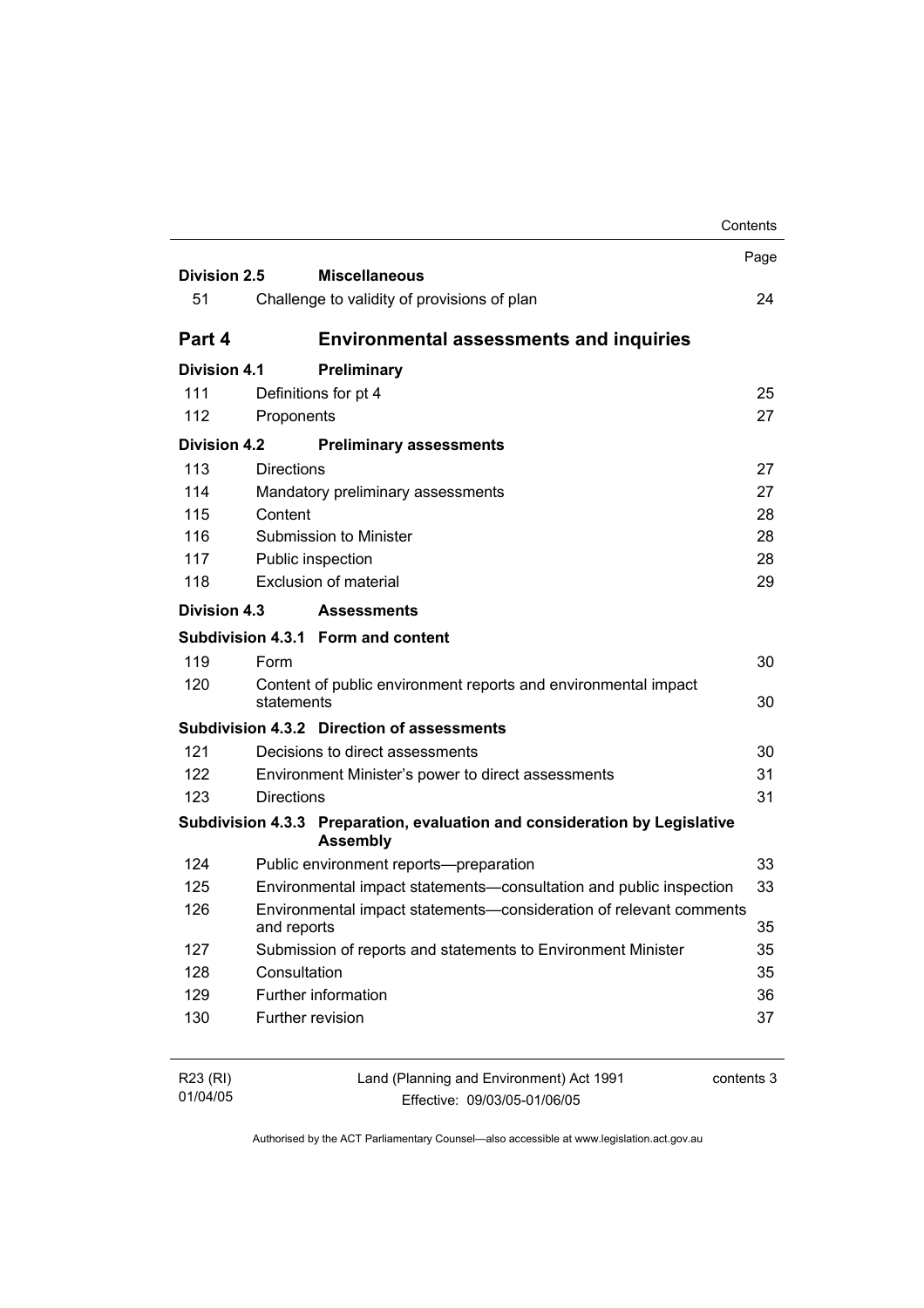#### **Contents**

| 131                 | <b>Evaluation by Environment Minister</b>                        | Page<br>37 |
|---------------------|------------------------------------------------------------------|------------|
| 132                 | Presentation to Legislative Assembly and public inspection       | 38         |
| 133                 | Exclusion of material                                            | 39         |
| 134                 | Exemptions                                                       | 39         |
| <b>Division 4.4</b> | <b>Inquiries</b>                                                 |            |
|                     | Subdivision 4.4.1 Establishment of panels and terms of reference |            |
| 135                 | Constitution                                                     | 40         |
| 136                 | Combined inquiries                                               | 41         |
| 138                 | Terms of reference                                               | 41         |
| 139                 | Notification                                                     | 42         |
|                     | Subdivision 4.4.2 Inquiry reports                                |            |
| 140                 | Inquiry reports                                                  | 42         |
| 141                 | Presentation to Legislative Assembly and public inspection       | 42         |
| 142                 | Exclusion of material                                            | 43         |
|                     | Subdivision 4.4.3 Procedures and powers                          |            |
| 143                 | Definitions for sdiv 4.4.3                                       | 43         |
| 144                 | Notice of inquiry hearings                                       | 44         |
| 145                 | Public hearings                                                  | 44         |
| 146                 | General procedure                                                | 45         |
| 147                 | Special hearings-consultation with interested persons            | 46         |
| 148                 | Assessments for purpose of inquiries                             | 46         |
| 149                 | Witnesses-summons to appear                                      | 47         |
| 150                 | Victimisation of witnesses                                       | 48         |
| 151                 | Inspection of books and documents                                | 49         |
| 152                 | Power of entry                                                   | 49         |
| 153                 | Search warrants                                                  | 50         |
| 154                 | Powers of search and inspection                                  | 52         |
| 156                 | Contempt                                                         | 52         |
| 157                 | Protection of panel members and witnesses                        | 53         |
| Part 5              | <b>Land administration</b>                                       |            |
| Division 5.1        | <b>Preliminary</b>                                               |            |
| 159                 | Definitions for pt 5                                             | 54         |
|                     |                                                                  |            |

contents 4 Land (Planning and Environment) Act 1991 Effective: 09/03/05-01/06/05 R23 (RI) 01/04/05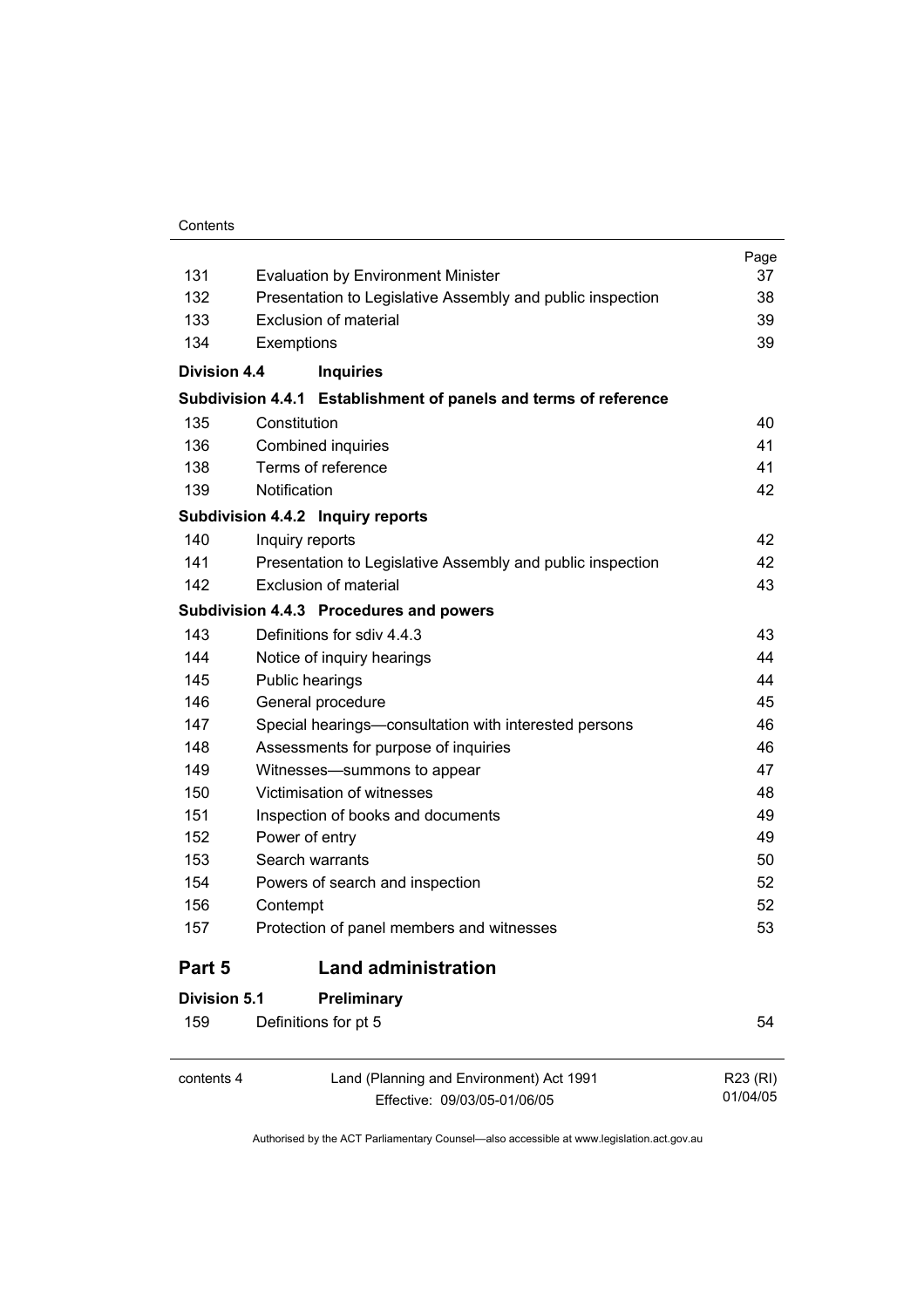**Contents** 

| 160                  | Application of pt 5                                                      | Page<br>56 |
|----------------------|--------------------------------------------------------------------------|------------|
| Division 5.2         | Leases                                                                   |            |
| 160A                 | <b>Effect qualified</b>                                                  | 56         |
| 160B                 | Planning and land authority may grant leases                             | 56         |
| 161                  | Granting of leases                                                       | 56         |
| 163                  | Leases to community organisations                                        | 57         |
| 164                  | Special leases                                                           | 58         |
| 166                  | Inquiries and assessments in relation to granting of leases              | 60         |
| 166A                 | Grants of leases after inquiries or assessments                          | 60         |
| 167                  | Eligibility for certain classes of leases                                | 61         |
| 168                  | Authority need not grant lease                                           | 62         |
| 169                  | Payment for leases                                                       | 63         |
| 170                  | Failure to accept and execute lease                                      | 63         |
| 171                  | Grant of further residential leases                                      | 64         |
| 171A                 | Grant of further rural leases                                            | 65         |
| 172                  | Grant of further leases for purposes other than residential or rural     | 66         |
| 172A                 | Grant of further lease-unit titles                                       | 67         |
| 172B                 | Grant of further lease-community title                                   | 68         |
| 172C                 | No right to use, flow and control of water                               | 68         |
| 173                  | Lessee's rights in relation to improvements                              | 69         |
| 174                  | Deciding value of improvements                                           | 71         |
| 175                  | Use of land for leased purpose                                           | 73         |
| 176                  | Variation of rent                                                        | 73         |
| 177                  | Review of variations of rent                                             | 73         |
| 178                  | Refund on lease surrender or termination                                 | 74         |
| 179                  | Certificates of compliance                                               | 75         |
| 180                  | Transfer of land subject to building and development provision           | 76         |
| 181                  | Mortgage of leasehold subject to building and development provision      | 78         |
| 182                  | Land leased to be held as undivided parcel                               | 78         |
| 183                  | Power of lessee to sublet part of building or land in certain cases      | 79         |
| <b>Division 5.3</b>  | <b>Variation of leases</b>                                               |            |
| 183A                 | <b>Effect qualified</b>                                                  | 79         |
| 184                  | Application to surrender and regrant of leases                           | 80         |
| 184A                 | Variation of nominal rent lease-change of use charge                     | 80         |
| R23 (RI)<br>01/04/05 | Land (Planning and Environment) Act 1991<br>Effective: 09/03/05-01/06/05 | contents 5 |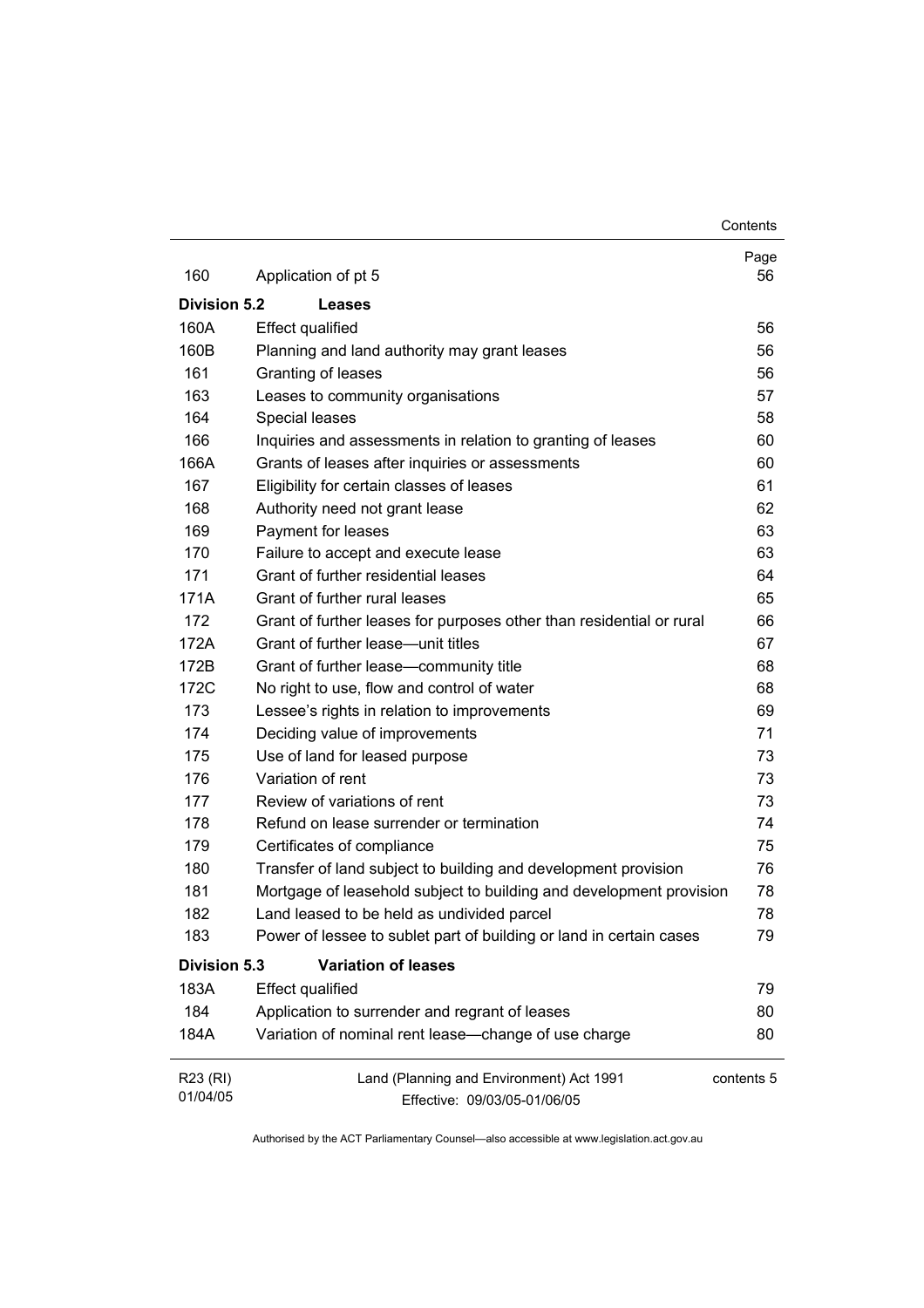|                     |                                                            | Page |
|---------------------|------------------------------------------------------------|------|
| 184C                | Change of use charge for variations of nominal rent leases | 81   |
| 184D                | Variation of rental leases                                 | 82   |
| 185                 | Advice of rent payable on variation of lease               | 82   |
| 186                 | Variation of lease to pay out rent                         | 83   |
| 186A                | No variations to extend term                               | 84   |
| <b>Division 5.4</b> | <b>Restrictions on rural leases</b>                        |      |
| 186B                | Definitions for div 5.4                                    | 84   |
| 186C                | Land management agreements                                 | 85   |
| 186D                | Dealings with rural leases                                 | 86   |
| 186E                | Discharge amount                                           | 87   |
| 186F                | Discharge amount-special Pialligo leases                   | 89   |
| 186G                | Index numbers                                              | 90   |
| 186H                | No subdivision or consolidation                            | 90   |
| Division 5.5        | <b>Consolidation and subdivision</b>                       |      |
| 187AA               | <b>Effect qualified</b>                                    | 90   |
| 187                 | Application-nominal rent leases of territory land          | 91   |
| 187A                | Consolidation and subdivision-change of use charge         | 91   |
| 187C                | Change of use charge for consolidations and subdivisions   | 92   |
| Division 5.6        | <b>Recovery of land</b>                                    |      |
| 188                 | <b>Termination of leases</b>                               | 93   |
| 189                 | How land may be recovered                                  | 94   |
| 190                 | Evidence of ending of lease                                | 95   |
| Division 5.7        | <b>Public land</b>                                         |      |
|                     | Subdivision 5.7.1 Preliminary                              |      |
| 191                 | Definitions for div 5.7                                    | 95   |
|                     | Subdivision 5.7.2 Public land                              |      |
| 192                 | Recommendations to planning and land authority             | 96   |
|                     | Subdivision 5.7.3 Management of public land                |      |
| 193                 | Reserved areas                                             | 96   |
| 194                 | Management                                                 | 97   |
| 195                 | Management objectives                                      | 97   |
|                     |                                                            |      |

| contents 6 | Land (Planning and Environment) Act 1991 | R23 (RI) |
|------------|------------------------------------------|----------|
|            | Effective: 09/03/05-01/06/05             | 01/04/05 |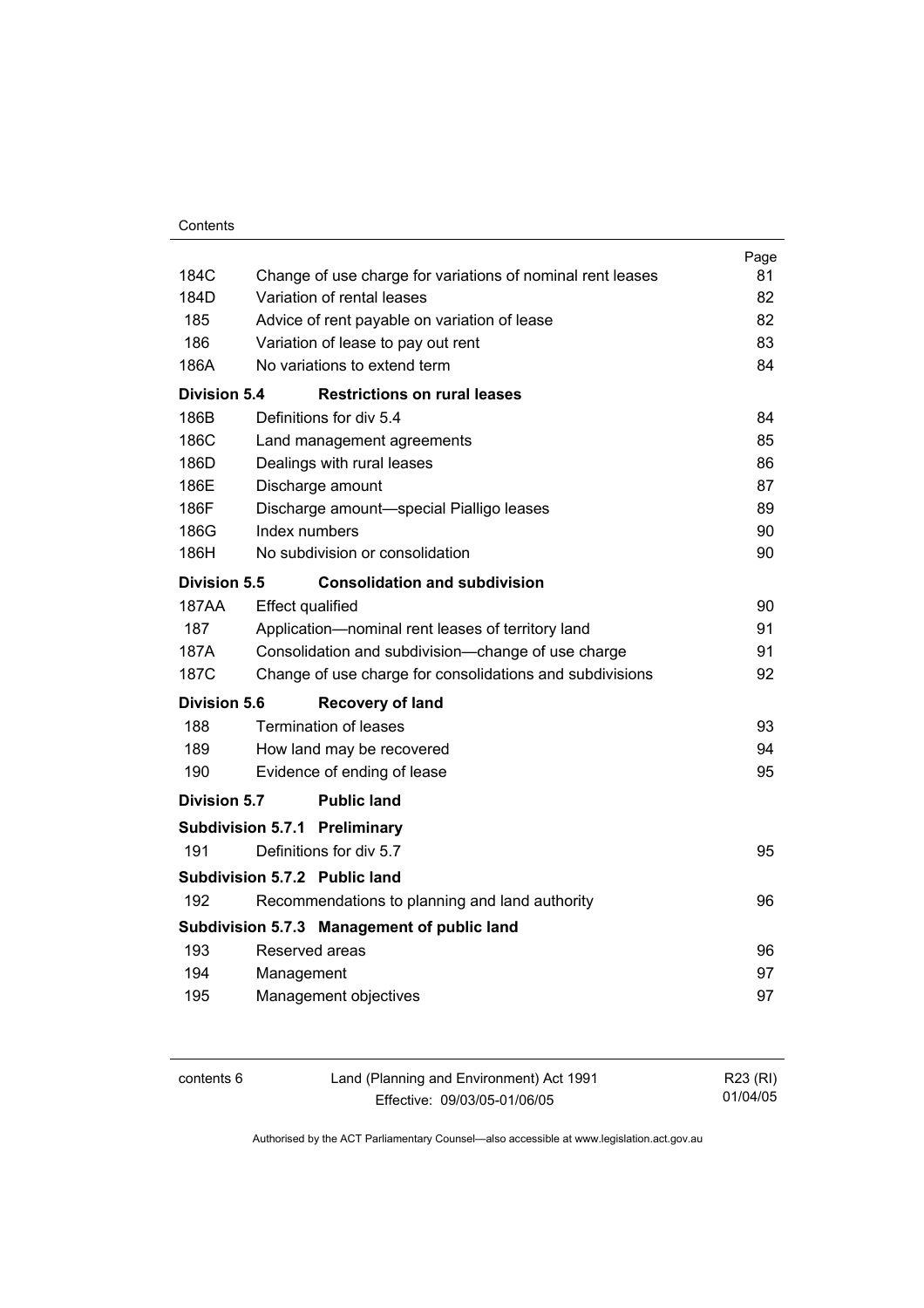|                     | Subdivision 5.7.4 Plans of management                       | Page       |
|---------------------|-------------------------------------------------------------|------------|
| 196                 | Content                                                     | 98         |
| 197                 | Preparation                                                 | 98         |
| 198                 | Variations                                                  | 98         |
| 199                 | Environmental assessments and inquiries                     | 99         |
| 200                 | <b>Public consultation</b>                                  | 99         |
| 201                 | Revision                                                    | 100        |
| 202                 | Submission to Minister                                      | 100        |
| 203                 | Consideration of plan of management by Legislative Assembly |            |
|                     | committee                                                   | 100        |
| 204                 | Minister's powers                                           | 101        |
| 205                 | Referral back to conservator                                | 101        |
| 206                 | Notice of revival of deferred draft plan of management      | 102        |
| 207                 | Notification, presentation, disallowance and date of effect | 102        |
|                     | Subdivision 5.7.5 Leases and licences                       |            |
| 208                 | Leases-generally                                            | 103        |
| 209                 | Grant of leases                                             | 103        |
| 210                 | Licences                                                    | 104        |
| 211                 | Miner's rights in relation to public land                   | 105        |
| <b>Division 5.8</b> | <b>Miscellaneous</b>                                        |            |
| 214                 | Lessee may surrender lease or part of lease                 | 105        |
| 215                 | Reduction of rent and relief from provisions of lease       | 105        |
| 216                 | Access to leased land from roads and road related areas     | 106        |
| 216A                | Notification of certain leases                              | 107        |
| 217                 | Licences in relation to land that is not public land        | 108        |
| 218                 | Reservation of minerals                                     | 110        |
| 219                 | Rights to extract minerals                                  | 110        |
| 220                 | Access to lease documents and development agreements        | 110        |
| Part 6              | <b>Approvals and orders</b>                                 |            |
| <b>Division 6.1</b> | Preliminary                                                 |            |
| 222                 | Definitions for pt 6                                        | 112        |
| 223                 | Meaning of variation for pt 6                               | 115        |
|                     |                                                             |            |
| R23 (RI)            | Land (Planning and Environment) Act 1991                    | contents 7 |

Authorised by the ACT Parliamentary Counsel—also accessible at www.legislation.act.gov.au

Effective: 09/03/05-01/06/05

01/04/05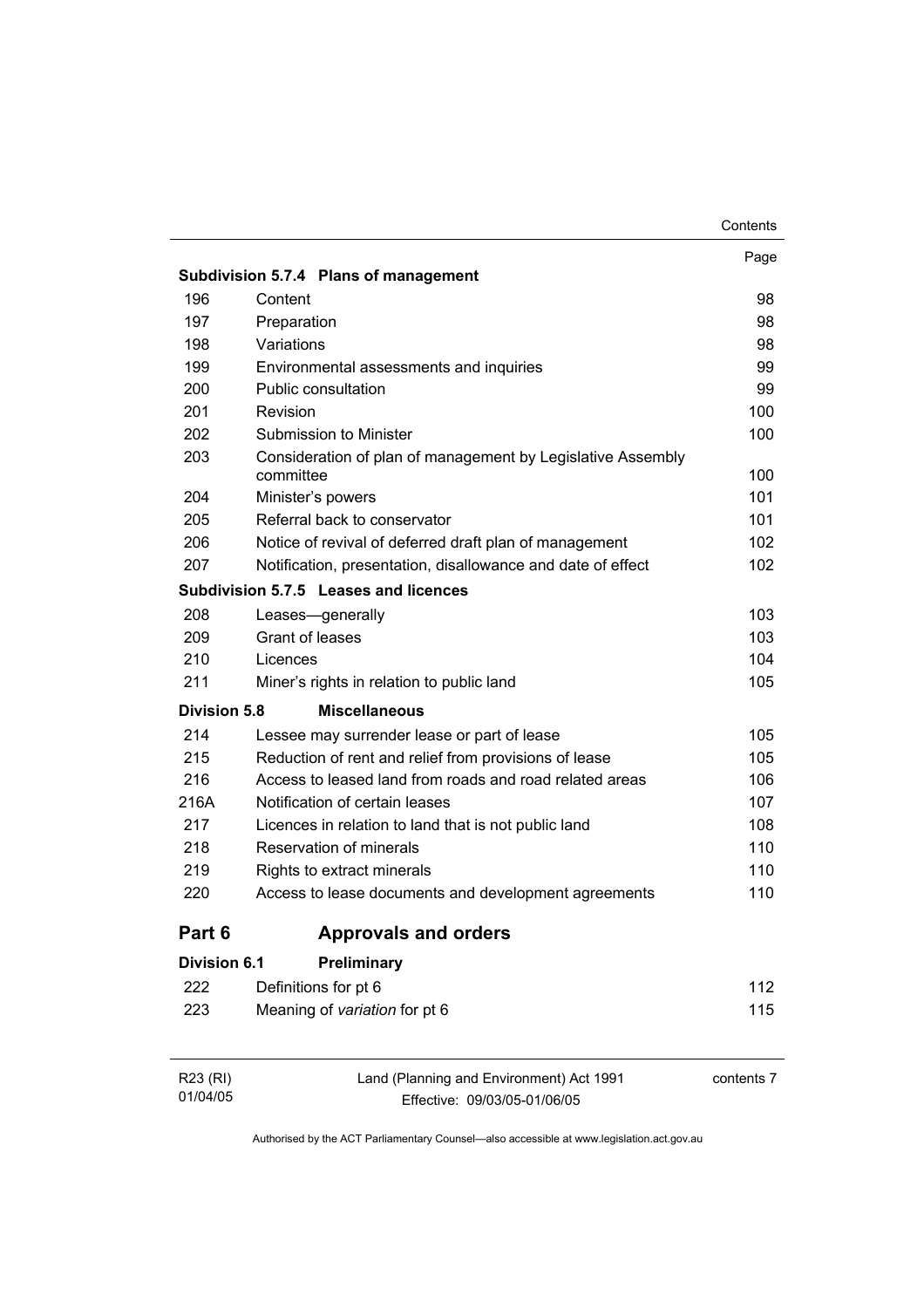#### **Contents**

|                          |                                                                                     | Page |
|--------------------------|-------------------------------------------------------------------------------------|------|
| Division 6.2             | <b>Approvals</b>                                                                    |      |
| <b>Subdivision 6.2.1</b> | General                                                                             |      |
| 225                      | Offence-development                                                                 | 115  |
| 226                      | Application to undertake development                                                | 116  |
| 227                      | Register of applications, approvals, orders and lease and development<br>conditions | 118  |
| 228                      | Restrictions on inspection of applications                                          | 119  |
| 229                      | Notice of application                                                               | 120  |
| 229A                     | Direction that applications be submitted to Minister                                | 123  |
| 229B                     | Minister may decide some applications                                               | 123  |
| 230                      | Approvals                                                                           | 125  |
| 231                      | Matters to be considered by relevant authority                                      | 126  |
| 232                      | Duty of applicants                                                                  | 128  |
| 233                      | More information                                                                    | 128  |
| 234                      | Effect of failure to give further information                                       | 129  |
| 236                      | Environmental assessments and inquiries                                             | 129  |
|                          | <b>Subdivision 6.2.2 Objections</b>                                                 |      |
| 237                      | Objections-general                                                                  | 129  |
| 238                      | Inspection of objections                                                            | 130  |
| 239                      | Identity of objectors                                                               | 130  |
|                          | <b>Subdivision 6.2.3 Approvals</b>                                                  |      |
| 242                      | Approvals-notices to applicants and registrar-general                               | 130  |
| 243                      | Notification of approval or refusal of application                                  | 131  |
| 244                      | Notification if more than 1 objector                                                | 132  |
| 244A                     | Notice of decision to heritage council                                              | 132  |
| 245                      | Conditional approvals                                                               | 132  |
|                          | Subdivision 6.2.4 Reconsideration of applications for approval                      |      |
| 245A                     | Definitions for sdiv 6.2.4                                                          | 134  |
| 246                      | Applications for reconsideration                                                    | 135  |
| 246A                     | Reconsideration of decisions                                                        | 135  |
| 246B                     | No action by planning and land authority within time                                | 137  |
| 246C                     | Notice of decision on reconsideration                                               | 137  |

contents 8 Land (Planning and Environment) Act 1991 Effective: 09/03/05-01/06/05

R23 (RI) 01/04/05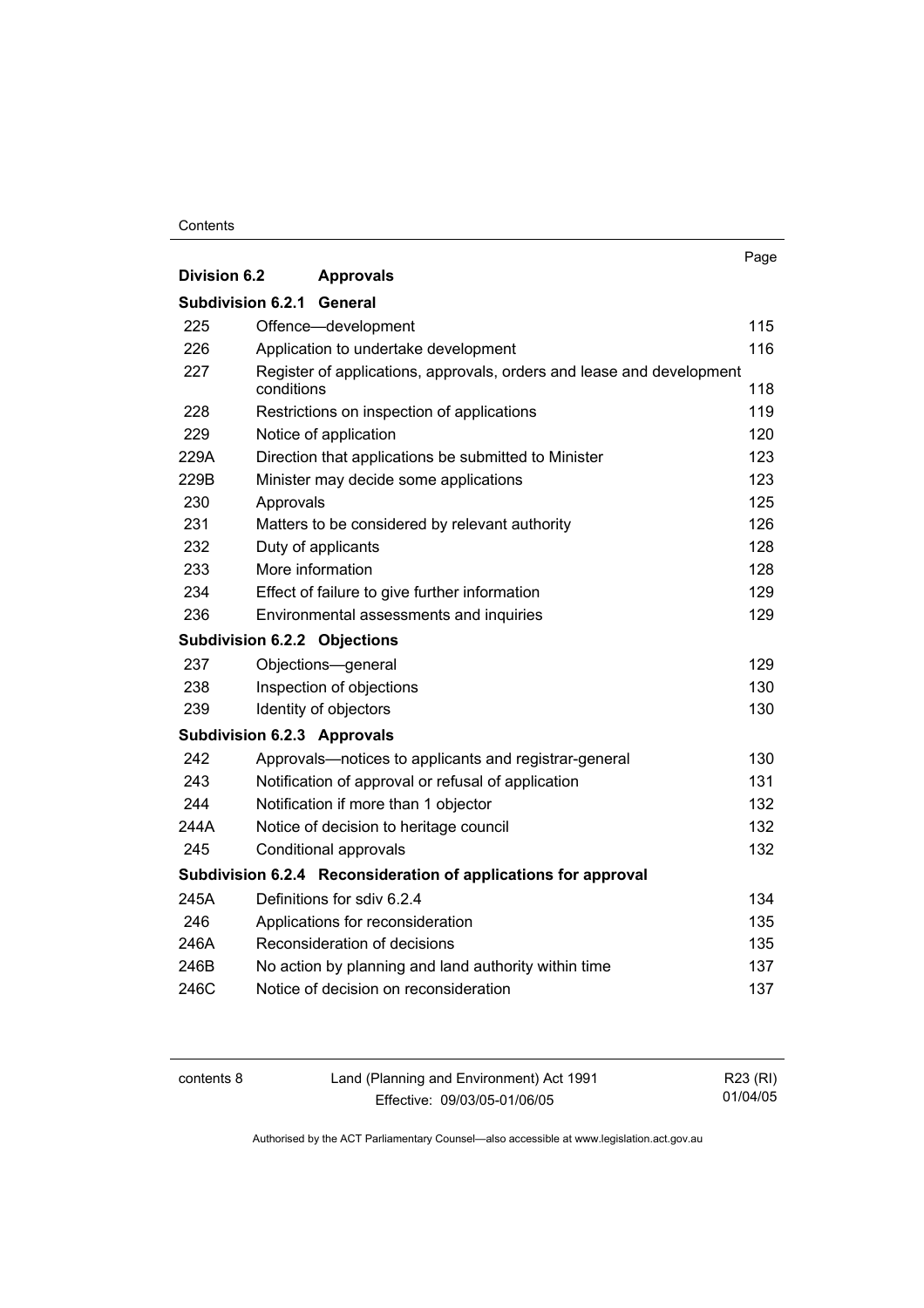|                      |                                                                          | Contents   |
|----------------------|--------------------------------------------------------------------------|------------|
|                      |                                                                          | Page       |
|                      | Subdivision 6.2.5 Approvals-miscellaneous                                |            |
| 247                  | Minor amendments                                                         | 137        |
| 248                  | Corrections                                                              | 138        |
| 249                  | When approvals take effect                                               | 138        |
| 250                  | Execution of approvals for variations of leases                          | 139        |
| 251                  | End of approvals                                                         | 139        |
| 252                  | Extension of time                                                        | 140        |
| 253                  | Revocation of approval                                                   | 140        |
|                      | Subdivision 6.2.6 Powers of Supreme Court                                |            |
| 253A                 | Injunctions to require compliance with approvals                         | 141        |
| Division 6.3         | <b>Orders</b>                                                            |            |
|                      | <b>Subdivision 6.3.1</b><br><b>Making of orders</b>                      |            |
| 254                  | Applications to planning and land authority for orders                   | 141        |
| 254A                 | Decision on application to planning and land authority for order         | 143        |
| 255                  | Proposed orders on planning and land authority's own initiative          | 144        |
| 256                  | Decision on proposed order on planning and land authority's own          |            |
|                      | initiative                                                               | 146        |
| 257                  | Content of orders                                                        | 147        |
| 257A                 | Notice of making of orders                                               | 149        |
| 257B                 | Who is bound by an order?                                                | 150        |
| 258                  | Contravening orders                                                      | 150        |
| 258A                 | Ending of orders                                                         | 151        |
| 258B                 | Notice ending orders                                                     | 151        |
| 258C                 | Effect of orders about pest animals or plants                            | 152        |
|                      | Subdivision 6.3.2 Rectification work                                     |            |
| 259                  | Definitions for sdiv 6.3.2                                               | 152        |
| 259A                 | Direction to carry out rectification work                                | 152        |
| 259B                 | Contravening direction to carry out rectification work                   | 154        |
| 259C                 | Authorisation to carry out rectification work                            | 154        |
| 259D                 | Obstructing etc authorised people                                        | 155        |
| 259E                 | Liability for cost of rectification work                                 | 155        |
| 259F                 | Determination of criteria for deferral of rectification work cost        | 155        |
| 259G                 | Application for deferral of rectification work cost                      | 155        |
| R23 (RI)<br>01/04/05 | Land (Planning and Environment) Act 1991<br>Fffective: 09/03/05-01/06/05 | contents 9 |

Effective: 09/03/05-01/06/05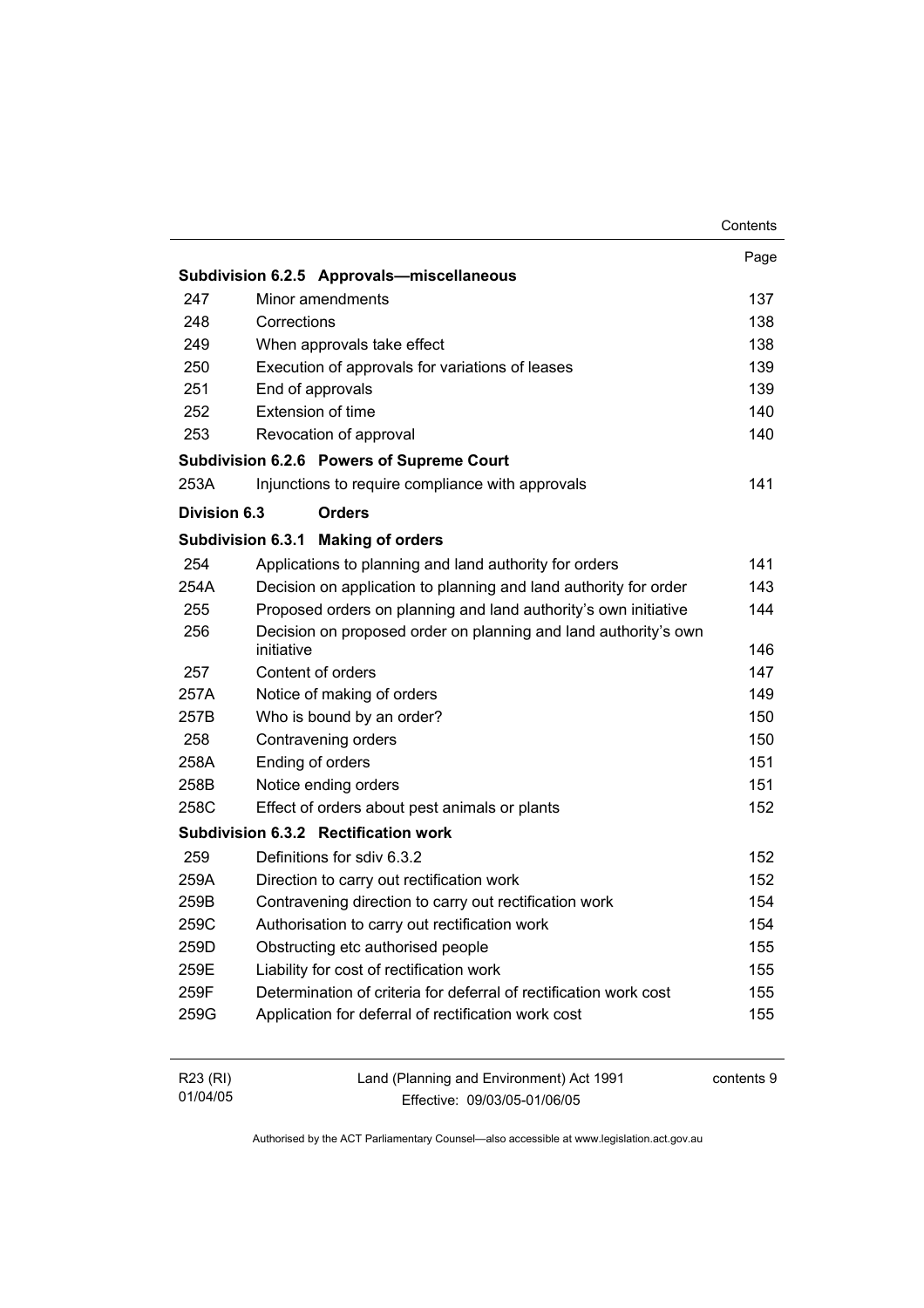#### **Contents**

| 259H                |                | Deferral of rectification work cost                                    | Page<br>156 |
|---------------------|----------------|------------------------------------------------------------------------|-------------|
| 2591                |                | Security for deferred rectification work cost                          | 156         |
| 259J                |                | Payment of deferred rectification work cost                            | 157         |
|                     |                |                                                                        |             |
|                     |                | Subdivision 6.3.3 Prohibition notices and injunctions                  |             |
| 260                 |                | Prohibition notices-making                                             | 157         |
| 260A                |                | Contravening prohibition notices                                       | 159         |
| 260B                |                | Prohibition notices-ending                                             | 160         |
| 260C                |                | Injunctions to restrain contravention of orders or prohibition notices | 160         |
|                     |                | Subdivision 6.3.4 Other matters                                        |             |
| 261                 |                | Declaration of pest animal or pest plant                               | 161         |
| <b>Division 6.4</b> |                | Inspection and seizure powers                                          |             |
|                     |                | Subdivision 6.4.1 Preliminary                                          |             |
| 262                 |                | Definitions for div 6.4                                                | 162         |
| 263                 |                | Appointment of inspectors                                              | 163         |
| 264                 | Identity cards |                                                                        | 163         |
| 265                 |                | Power not to be exercised before identity card shown                   | 164         |
|                     |                | Subdivision 6.4.2 Inspection                                           |             |
| 266                 |                | Inspections etc                                                        | 164         |
| 267                 |                | Consent to entry                                                       | 165         |
| 269                 |                | Powers of inspection                                                   | 165         |
| 271                 |                | Taking samples                                                         | 167         |
| 272                 |                | Disposal of seized items                                               | 167         |
| 273                 |                | Search warrants                                                        | 168         |
| <b>Division 6.6</b> |                | <b>Miscellaneous</b>                                                   |             |
|                     |                | Subdivision 6.6.1 Review of decisions                                  |             |
| 275                 |                | AAT review-general                                                     | 169         |
| 275A                |                | Approvals subject to entity's satisfaction                             | 170         |
| 276                 |                | Review of decisions-objectors and third parties to approvals           | 170         |
| 277                 |                | Review of decisions-orders and prohibition notices                     | 172         |
| 278                 |                | Notification of objectors                                              | 172         |
| 279                 |                | Application for review by objectors-notification to applicants         | 173         |
| 279A                |                | Challenge to validity of certain decisions                             | 173         |
| contents 10         |                | Land (Planning and Environment) Act 1991                               | R23 (RI)    |

contents 10 Land (Planning and Environment) Act 1991 Effective: 09/03/05-01/06/05

01/04/05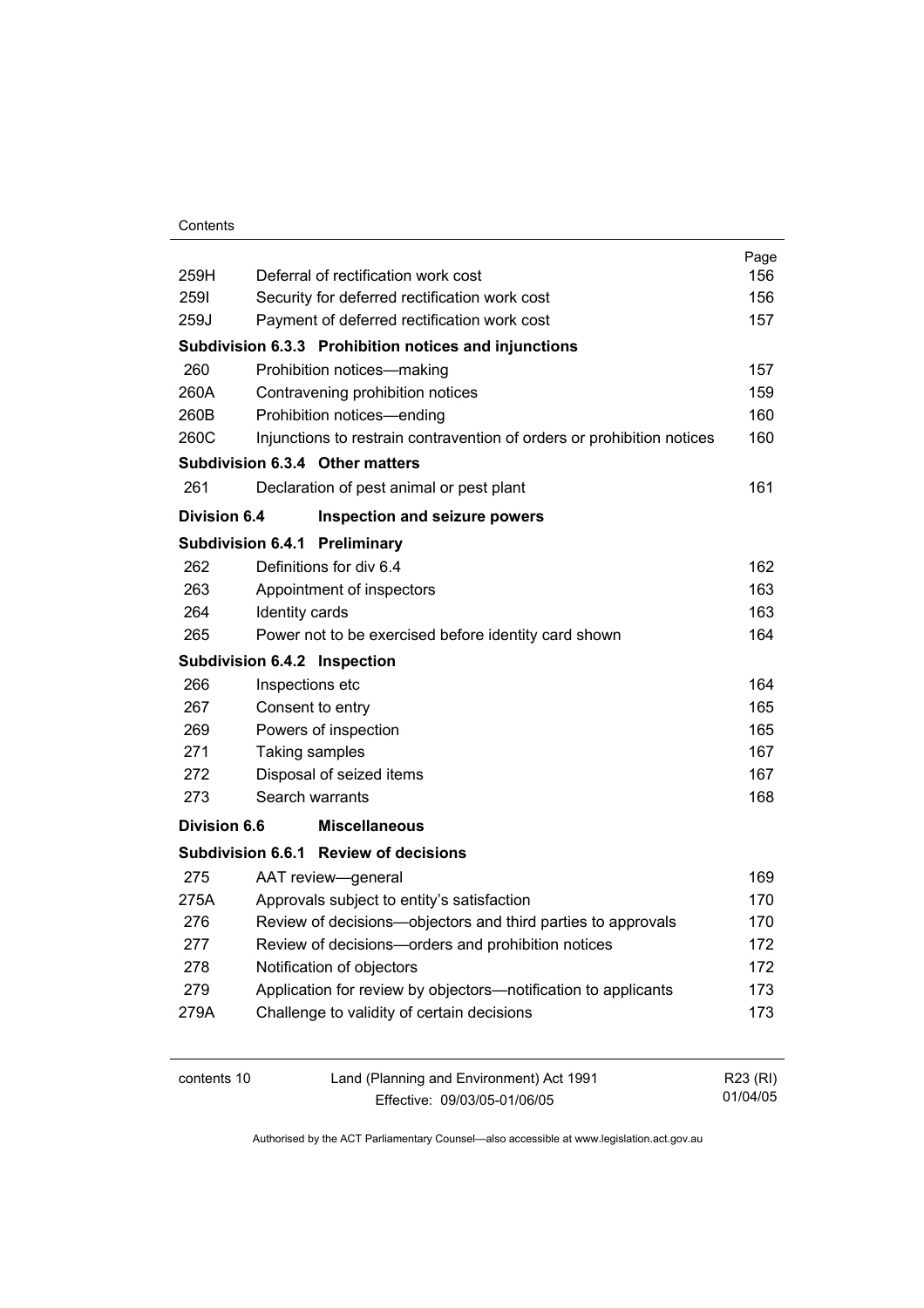|                   |                                                               | Contents |
|-------------------|---------------------------------------------------------------|----------|
|                   |                                                               | Page     |
|                   | <b>Subdivision 6.6.2 General</b>                              |          |
| 282               | Regulations for pt 6                                          | 174      |
| Part 7            | <b>Administrative appeals</b>                                 |          |
| 282A              | AAT review of decisions                                       | 176      |
| Part 8            | <b>Miscellaneous</b>                                          |          |
| 283               | People authorised to exercise powers of Executive             | 177      |
| 284               | Power of administrative appeals tribunal and Supreme Court    | 177      |
| 286               | Acts and omissions of representatives                         | 178      |
| 287               | Determination of fees                                         | 179      |
| 287A              | Approved forms                                                | 179      |
| 288               | Regulation-making power                                       | 180      |
| Part 9            | <b>Transitional</b>                                           |          |
| 289               | Status of leases and licences                                 | 181      |
| 290               | Continued application of certain repealed Acts and provisions | 181      |
| 291               | <b>Conversion of Commonwealth leases</b>                      |          |
| 294               | Territory plan variation-omission of heritage places register | 184      |
|                   |                                                               |          |
| <b>Schedule 1</b> | <b>Management objectives for public land</b>                  | 185      |
| <b>Schedule 3</b> | <b>Content of preliminary assessments</b>                     | 187      |
|                   |                                                               |          |
| <b>Schedule 4</b> | Decisions reviewable by AAT                                   | 189      |
| <b>Part 4.1</b>   | Reviewable decisions under part 6                             | 189      |
|                   |                                                               |          |
| <b>Part 4.2</b>   | Other reviewable decisions                                    | 190      |
|                   |                                                               |          |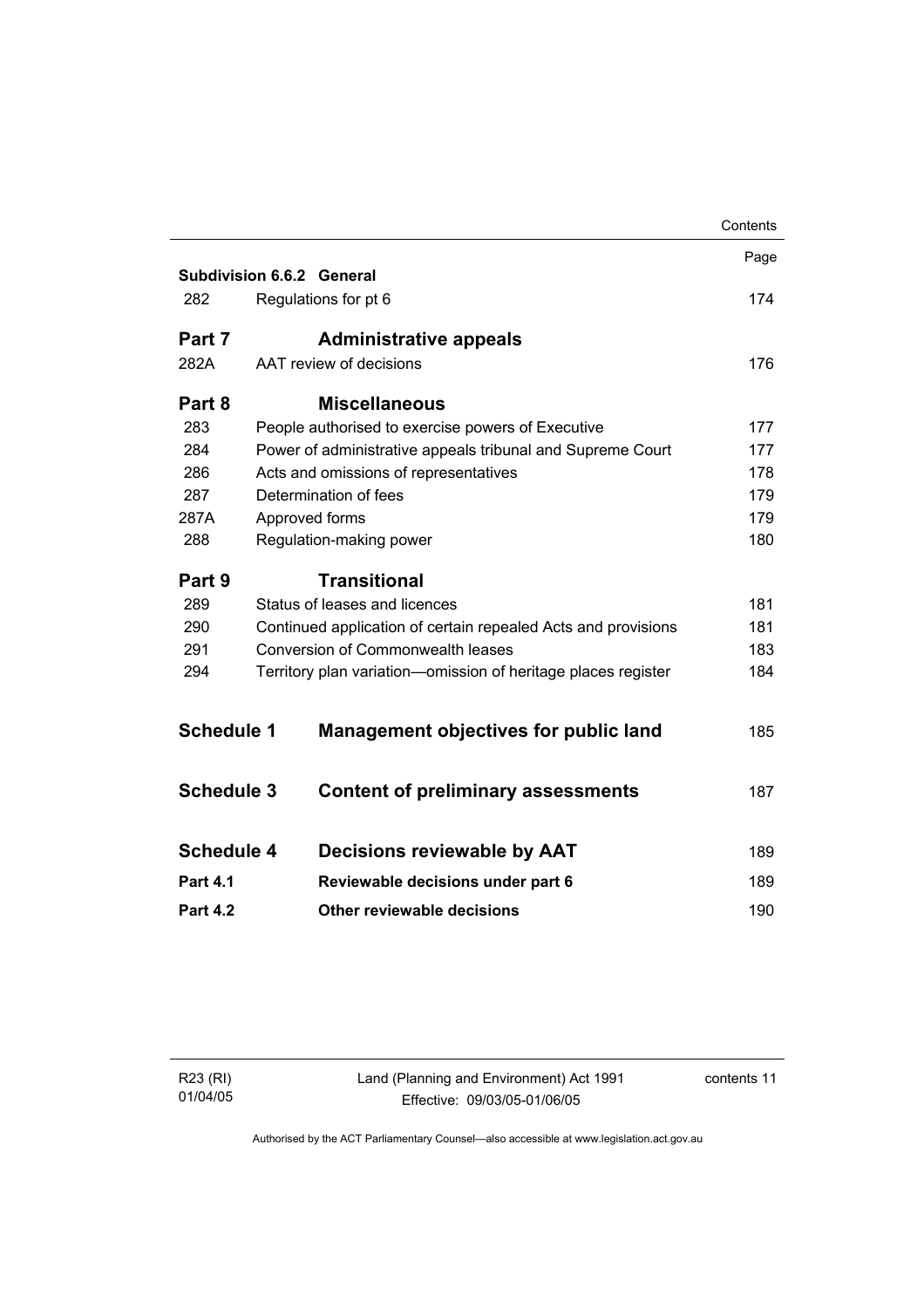#### **Contents**

| <b>Schedule 5</b> | <b>Activities subject to orders</b> | Page<br>194 |
|-------------------|-------------------------------------|-------------|
| <b>Dictionary</b> |                                     | 196         |
| <b>Endnotes</b>   |                                     |             |
| 1                 | About the endnotes                  | 203         |
| 2                 | Abbreviation key                    | 203         |
| 3                 | Legislation history                 | 204         |
| 4                 | Amendment history                   | 212         |
| 5                 | Earlier republications              | 251         |
|                   |                                     |             |

contents 12 Land (Planning and Environment) Act 1991 Effective: 09/03/05-01/06/05

R23 (RI) 01/04/05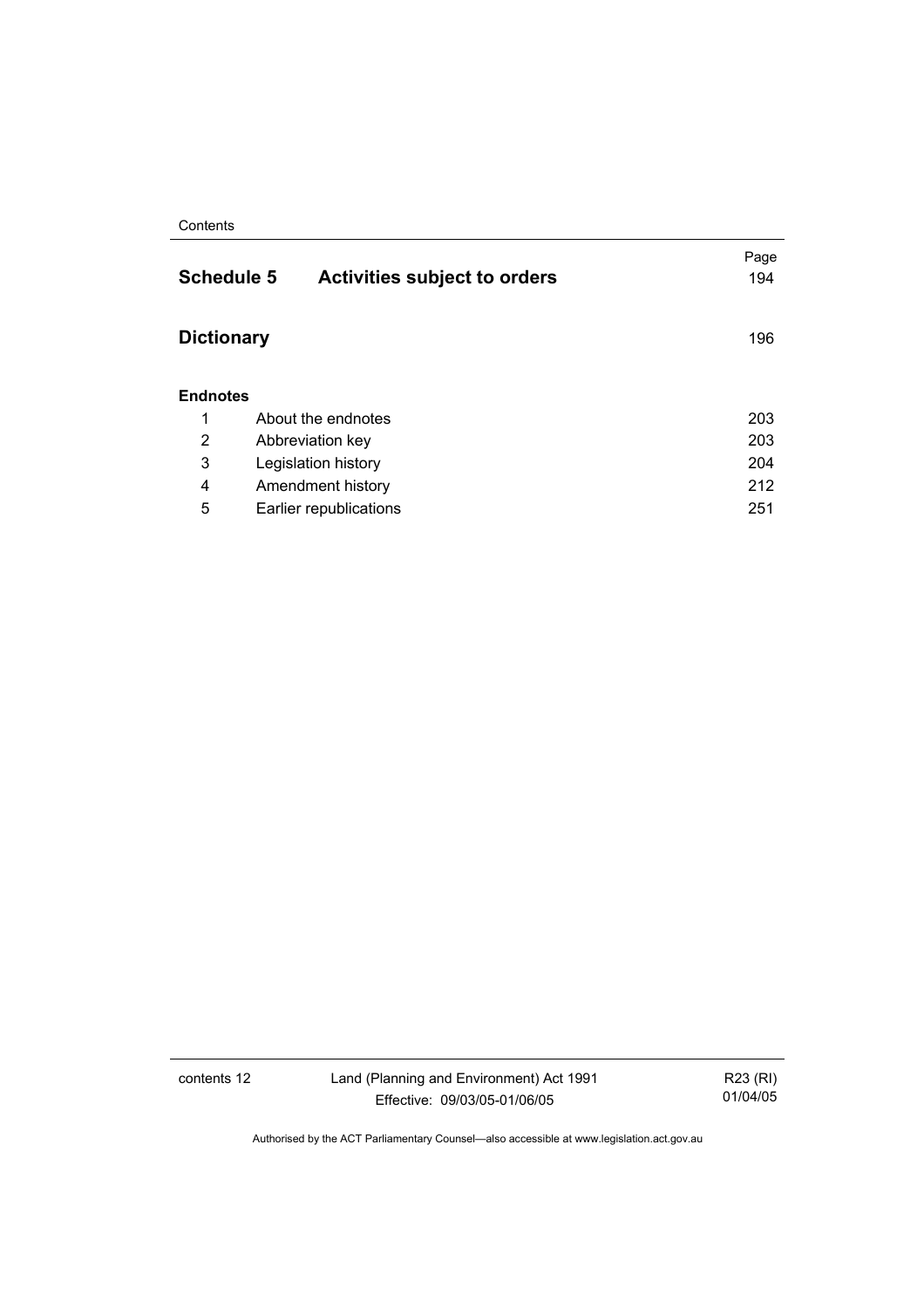

# **Land (Planning and Environment) Act 1991**

An Act relating to the use of land in the ACT, and for related purposes

R23 (RI) 01/04/05

I

Land (Planning and Environment) Act 1991 Effective: 09/03/05-01/06/05

page 1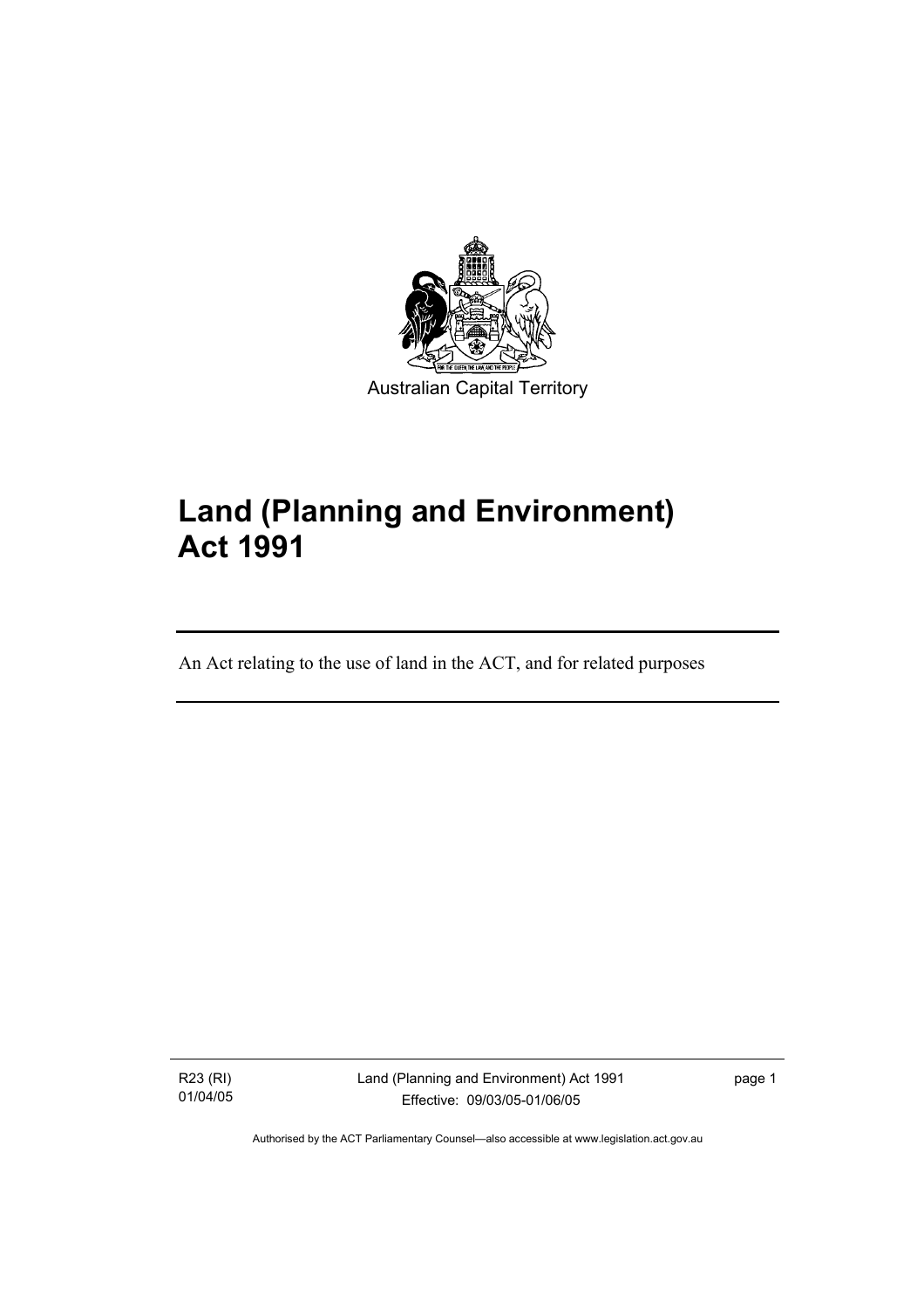#### Part 1 **Preliminary**

Section 1

## **Part 1** Preliminary

#### **1 Name of Act**

This Act is the *Land (Planning and Environment) Act 1991*.

#### **2 Dictionary**

The dictionary at the end of this Act is part of this Act.

*Note 1* The dictionary at the end of this Act defines certain terms used in this Act, and includes references (*signpost definitions*) to other terms defined elsewhere in this Act.

> For example, the signpost definition '*order*, for part 6 (Approvals and orders)—see section 222.' means that the term 'order' is defined in that section and the definition applies to pt 6.

*Note 2* A definition in the dictionary (including a signpost definition) applies to the entire Act unless the definition, or another provision of the Act, provides otherwise or the contrary intention otherwise appears (see Legislation Act,  $s$  155 and  $s$  156 (1)).

#### **3 Notes**

A note included in this Act is explanatory and is not part of this Act.

*Note* See the Legislation Act, s 127 (1), (4) and (5) for the legal status of notes.

#### **4 Offences against Act—application of Criminal Code etc**

Other legislation applies in relation to offences against this Act.

*Note 1 Criminal Code* 

 The Criminal Code, ch 2 applies to the following offences against this Act (see Code, pt 2.1):

- s 258 (Contravening orders)
- s 259B (Contravening direction to carry out rectification work)
- s 259D (1) (Obstructing etc authorised people)

| page 2 | Land (Planning and Environment) Act 1991 | R23 (RI) |
|--------|------------------------------------------|----------|
|        | Effective: 09/03/05-01/06/05             | 01/04/05 |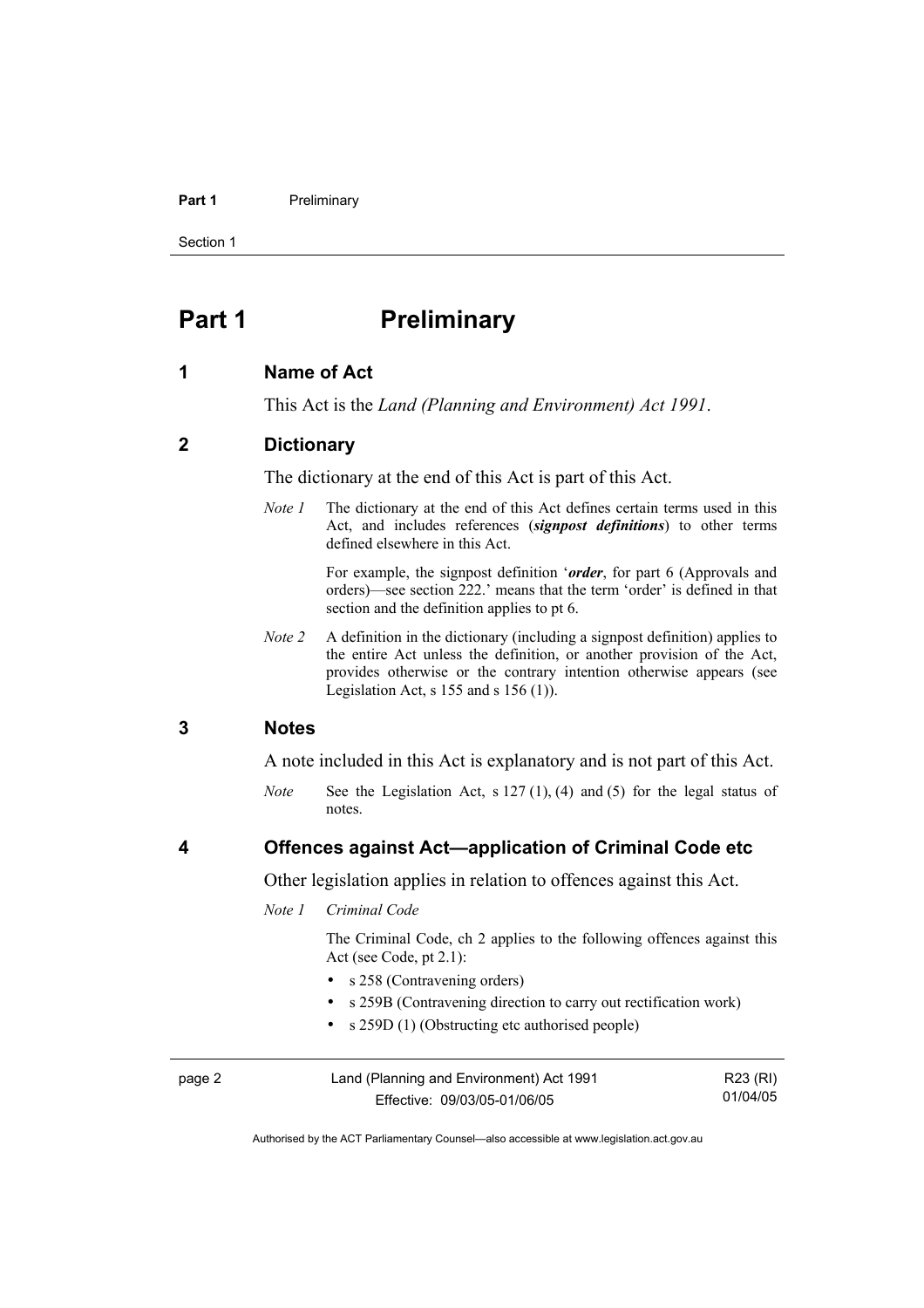- s 260A (Contravening prohibition notices)
- $s$  264 (2) (Identity cards).

 The chapter sets out the general principles of criminal responsibility (including burdens of proof and general defences), and defines terms used for offences to which the Code applies (eg *conduct*, *intention*, *recklessness* and *strict liability*).

*Note 2 Penalty units*

 The Legislation Act, s 133 deals with the meaning of offence penalties that are expressed in penalty units.

R23 (RI) 01/04/05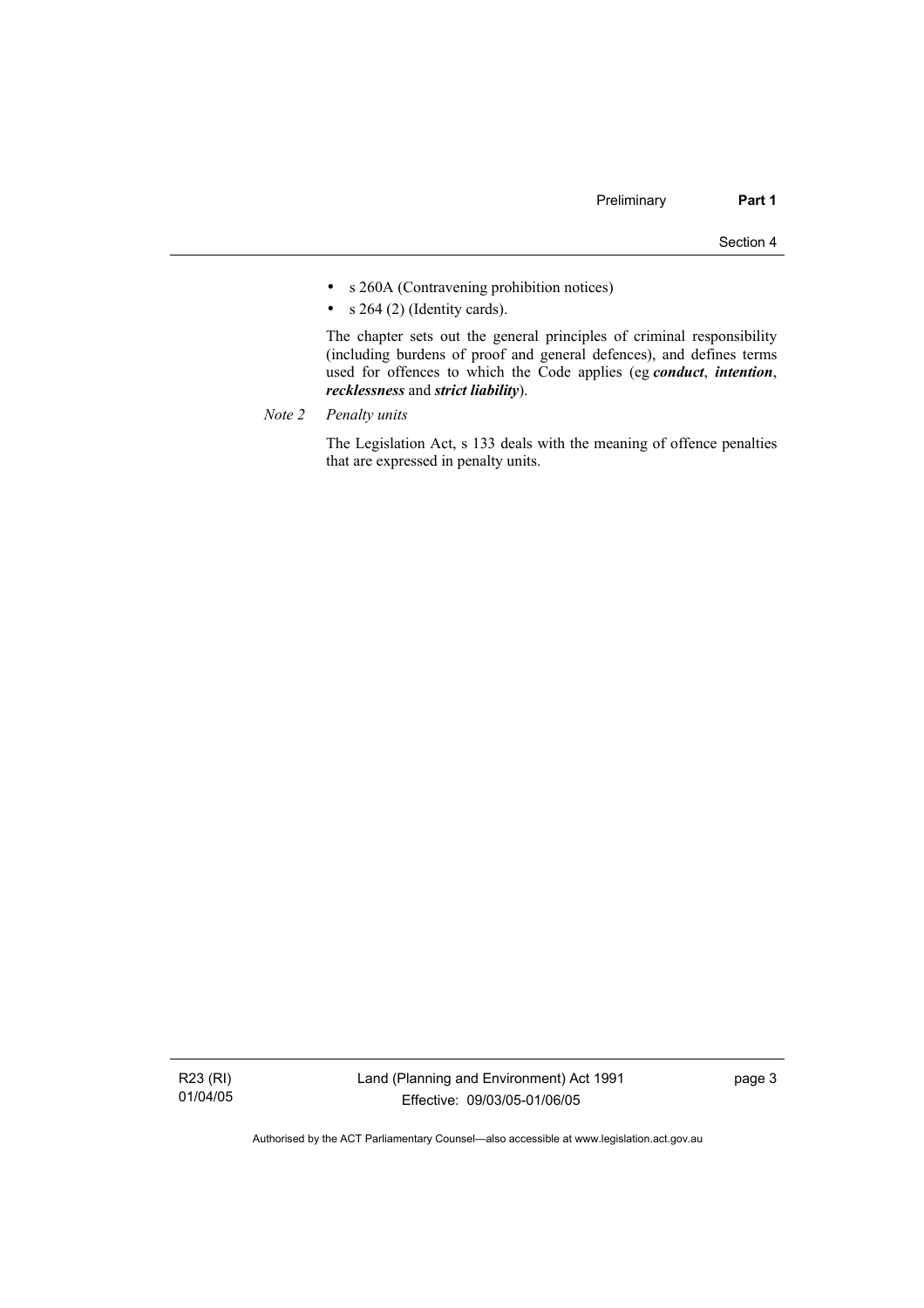**Part 2** Planning<br>**Division 2.1** Prelimina **Division 2.1** Preliminary Section 5

## **Part 2 Planning**

### **Division 2.1 Preliminary**

#### **5 Definitions for pt 2**

In this part:

*background papers*, in relation to a draft plan variation or a plan variation means—

- (a) an explanatory statement; and
- (b) a copy of—
	- (i) any relevant direction of the Minister; and

*Note* The Minister may give directions under this Act, s 26 and s 94 (1) (b) and the *Planning and Land Act 2002*, s 12 (1) (b).

- (ii) any submission of the conservator mentioned in section 16, including any preliminary draft plan of management (prepared under subdivision 5.7.4) accompanying such a submission; and
- (iii) any recommendation or submission made by the heritage council and mentioned in section 17 (Consultation with heritage council); and
- (iv) any relevant environmental report; and
- (v) the report of any relevant inquiry; and
- (vi) the report of any other inquiry relating to the variation; and
- (c) a statement, by the planning and land authority, of the reasons for any inconsistency between the draft plan and—
	- (i) a direction mentioned in paragraph (b) (i); or

| page 4 | Land (Planning and Environment) Act 1991 | R23 (RI) |
|--------|------------------------------------------|----------|
|        | Effective: 09/03/05-01/06/05             | 01/04/05 |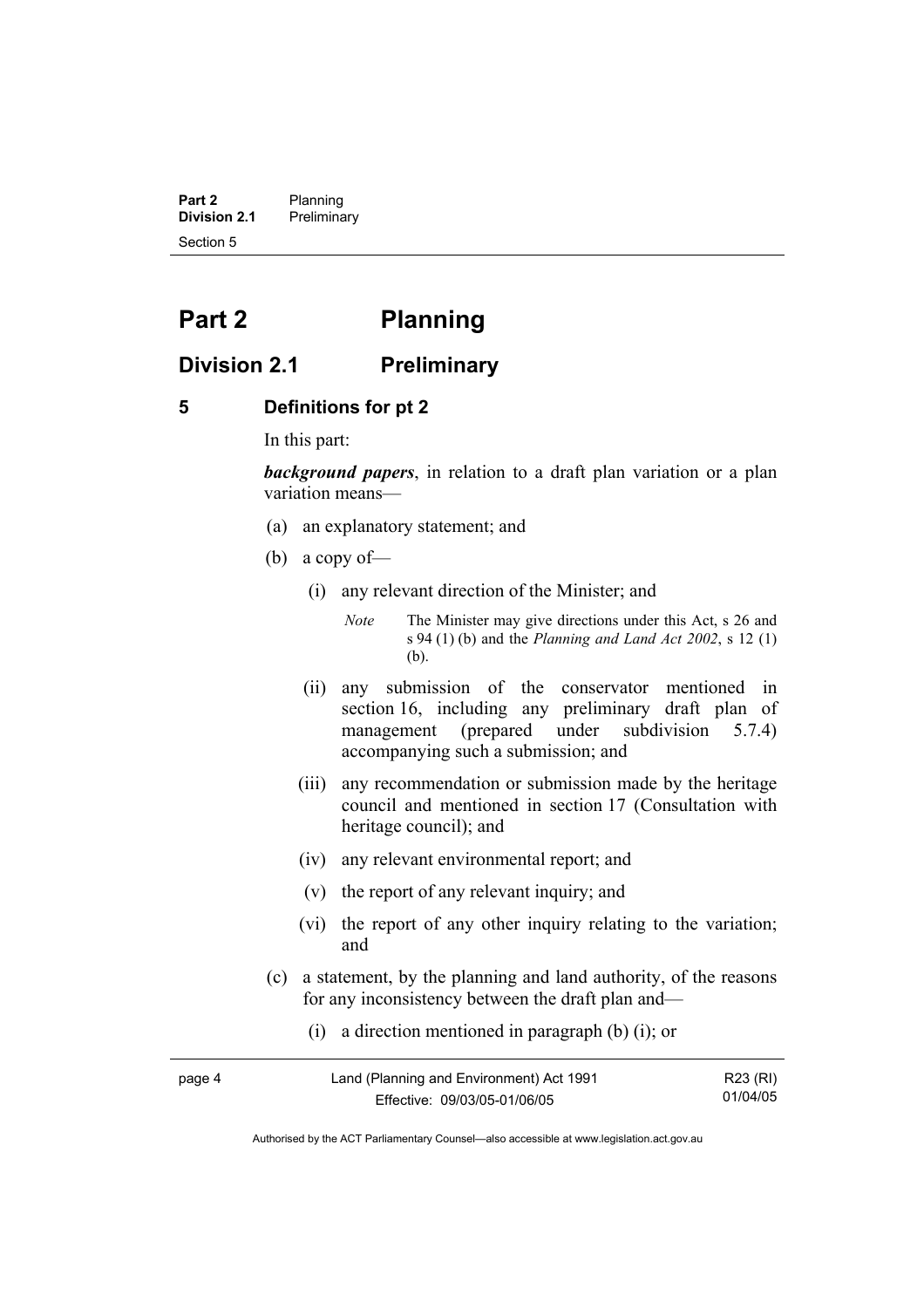| Part 2              | Planning    |  |
|---------------------|-------------|--|
| <b>Division 2.1</b> | Preliminary |  |
| Section 5           |             |  |

- (ii) a submission of the conservator mentioned in paragraph (b) (ii); or
- (iii) any recommendation or submission made by the heritage council and mentioned in section 17 (Consultation with heritage council); and
- (iv) a recommendation in a report mentioned in paragraph (b)  $(iv)$ ,  $(v)$  or  $(vi)$ ; and
- (d) any other documents—
	- (i) considered by the authority to be necessary or useful in explaining the draft plan variation; and
	- (ii) designated by the authority in writing as background papers.

*consultation notice*—see section 19 (Public consultation notification).

*development*, in relation to land, means—

- (a) the erection, alteration or demolition of a building on that land; or
- (b) the carrying on of work on that land; or
- (c) the use or change of use of that land; or
- (d) the use or change of use of a building or works on that land; or
- (e) the subdivision or consolidation of that land; or
- (f) the display of signs or advertising material on that land.

#### *draft plan variation*—

 (a) means a draft plan variation prepared by the planning and land authority under section 15 (Preparation of plan variations) and—

page 5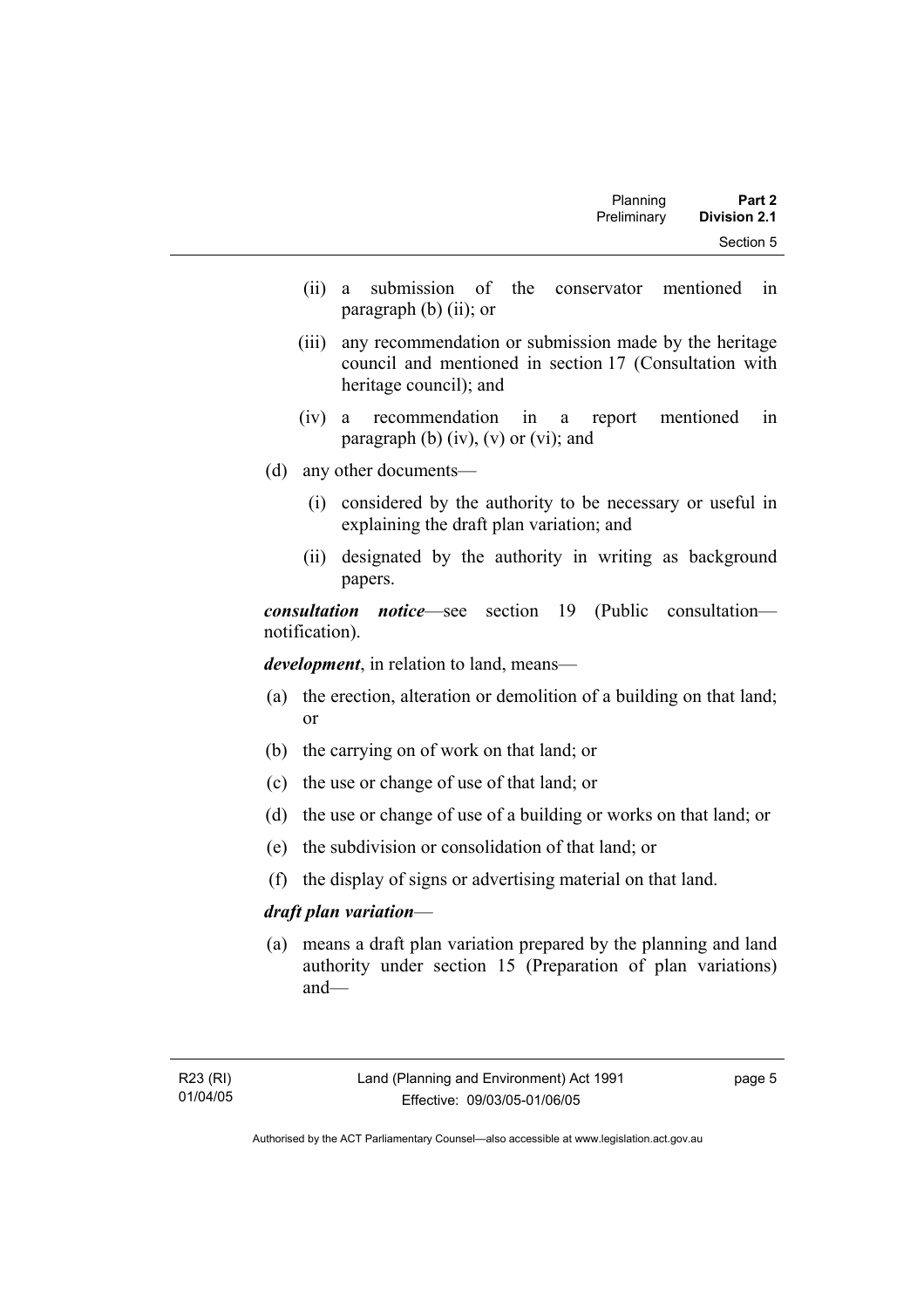- (i) if section 19C (Draft plan variations that do not affect rights) does not apply—notified under section 19 (Public consultation—notification); or
- (ii) if section 19C applies—notified in the legislation register under section 19C (2); and
- (b) for a draft plan variation that has been revised under section 22 (1) (a) or 27—includes the draft plan variation as revised.

#### *environmental report* means—

- (a) a preliminary assessment under division 4.2; or
- (b) a report under section 128; or
- (c) an assessment.

*land* includes water.

*national capital plan* means the plan approved under the *Australian Capital Territory (Planning and Land Management) Act 1988* (Cwlth), section 19.

*Note* A reference to an instrument under a law includes a reference to the instrument as amended from time to time (see Legislation Act, s 102)

*variation*, in relation to the plan, includes the revocation of the plan and its substitution with a new plan.

## **Division 2.2 Territory plan—object and effect**

#### **7 Object of Territory plan**

- (1) The object of the plan is to ensure, in a way not inconsistent with the national capital plan, that the planning and development of the ACT provides the people of the ACT with an ecologically sustainable, healthy, attractive, safe and efficient environment in which to live, work and have their recreation.
- (2) The plan must set out the planning principles and policies for giving effect to its object.

| page 6 | Land (Planning and Environment) Act 1991 | R23 (RI) |
|--------|------------------------------------------|----------|
|        | Effective: 09/03/05-01/06/05             | 01/04/05 |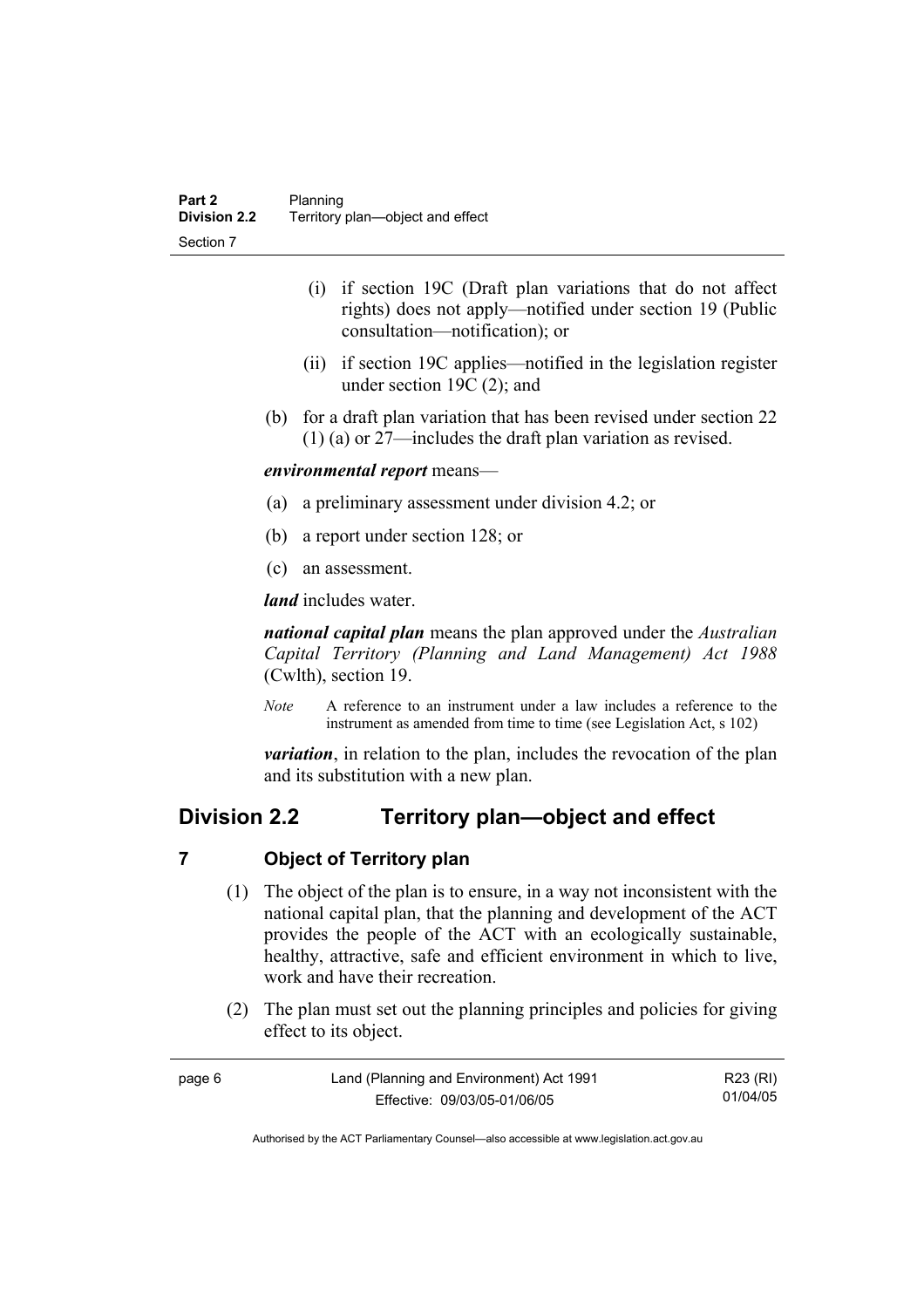- (3) For giving effect to the object of the plan and the principles and policies mentioned in subsection (2), the plan may—
	- (a) set out specific objectives and policies; and
	- (b) specify purposes for which land may be used; and
	- (c) identify land for subdivision 2.3.4, specifying in addition the principles and policies for its development; and
	- (d) for division 5.7—identify an area of land as public land and reserve it for a purpose specified in section 193; and
	- (e) provide for other matters relevant to the exercise of the powers of the Territory, the Executive or a territory authority under a territory law, or the administrative review of the exercise of those powers; and
	- (f) provide for other matters that are necessary or convenient.

## **8 Effect of plan**

The Territory, the Executive, a Minister or a territory authority must not do any act, or approve the doing of any act, that is inconsistent with the plan.

### **9 Effect of draft plan variation**

- (1) This section applies to a draft plan variation if a consultation notice states that it applies.
- (2) The Territory, the Executive, a Minister or a territory authority must not, during the defined period or a period stated in the consultation notice, whichever is shorter, do or approve the doing of anything that—
	- (a) would be inconsistent with the plan if it were varied in accordance with the draft variation; or
	- (b) is inconsistent with the plan.

page 7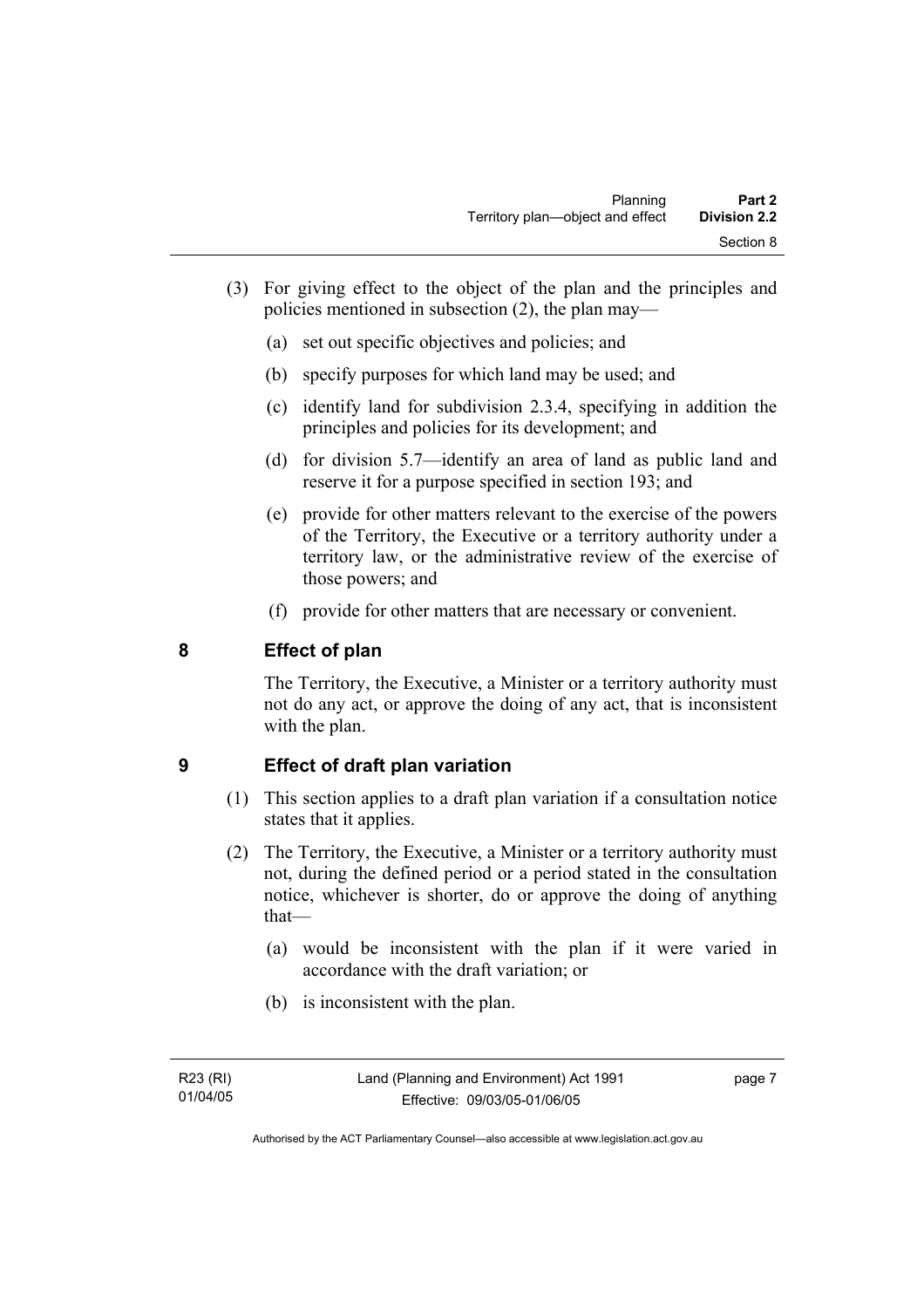- (3) If a draft plan variation to which this section applies is deferred under section 22 (1) (b) or section 27 (a), this section does not apply in relation to that draft variation during the period of its deferral.
- (4) In this section:

*defined period* means the period beginning on the day when the draft plan variation is notified under the Legislation Act (see section 19 (Public consultation—notification)) and ending at the end of the day before—

- (a) the date the draft variation comes into effect; or
- (b) the date the corresponding plan variation is rejected by the Legislative Assembly; or
- (c) the date the draft variation, or the corresponding plan variation, is withdrawn under section 22 (1) (c), section 27 (a) or section 30A (3) (b).

*draft plan variation* includes a provision of a draft plan variation.

#### **12 Plan not to have retrospective effect**

If, immediately before the plan comes into effect under this Act, it would be lawful to use any land in a particular way in the exercise of a right derived from an estate in that land, the plan does not prevent the use of that land in that way during the term of the estate.

## **Division 2.3 Territory plan—continuation and variation**

## **Subdivision 2.3.1 Territory plan**

### **13 Continuation of plan**

The plan established under the *Interim Planning Act 1990*, part 3, being that plan as in effect under that Act immediately before the

| ٠ |  |
|---|--|
|---|--|

R23 (RI) 01/04/05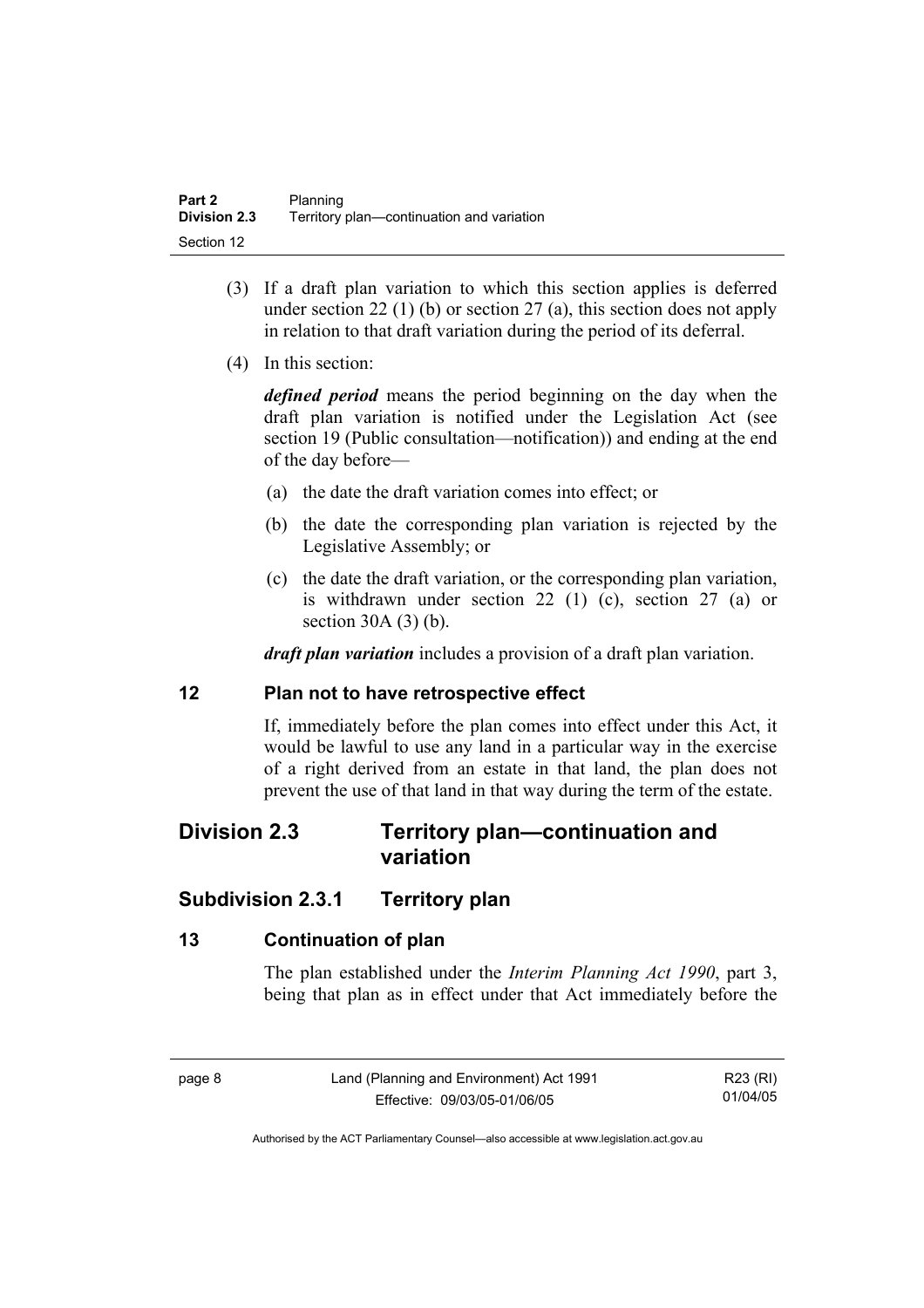commencement of this section, continues in effect under this Act as the territory plan and may be varied in accordance with this part.

## **Subdivision 2.3.2 Preparation of variations of territory plan**

## **14 Application of sdiv 2.3.2**

This subdivision does not apply in relation to a variation to the plan under subdivision 2.3.4.

## **15 Preparation of plan variations**

- (1) The planning and land authority may prepare variations to the plan.
- (2) A plan variation may be prepared in separate stages or parts.

## **16 Consultation with conservator**

In preparing a draft plan variation, the planning and land authority must—

- (a) consider any recommendation or submission made by the conservator in relation to the draft variation, including any preliminary draft plan of management under subdivision 5.7.4 accompanying the recommendation or submission; and
- (b) if the draft variation is to identify or affect public land consult with the conservator, unless the draft gives effect to a recommendation of the conservator under section 192.

## **17 Consultation with heritage council**

In preparing a draft plan variation, the planning and land authority must consult the heritage council and consider any recommendation or submission made by the council in relation to the variation.

## **18 Environmental reports and inquiries**

 (1) In preparing a draft plan variation, the planning and land authority must consider—

| R23 (RI) | Land (Planning and Environment) Act 1991 | page 9 |
|----------|------------------------------------------|--------|
| 01/04/05 | Effective: 09/03/05-01/06/05             |        |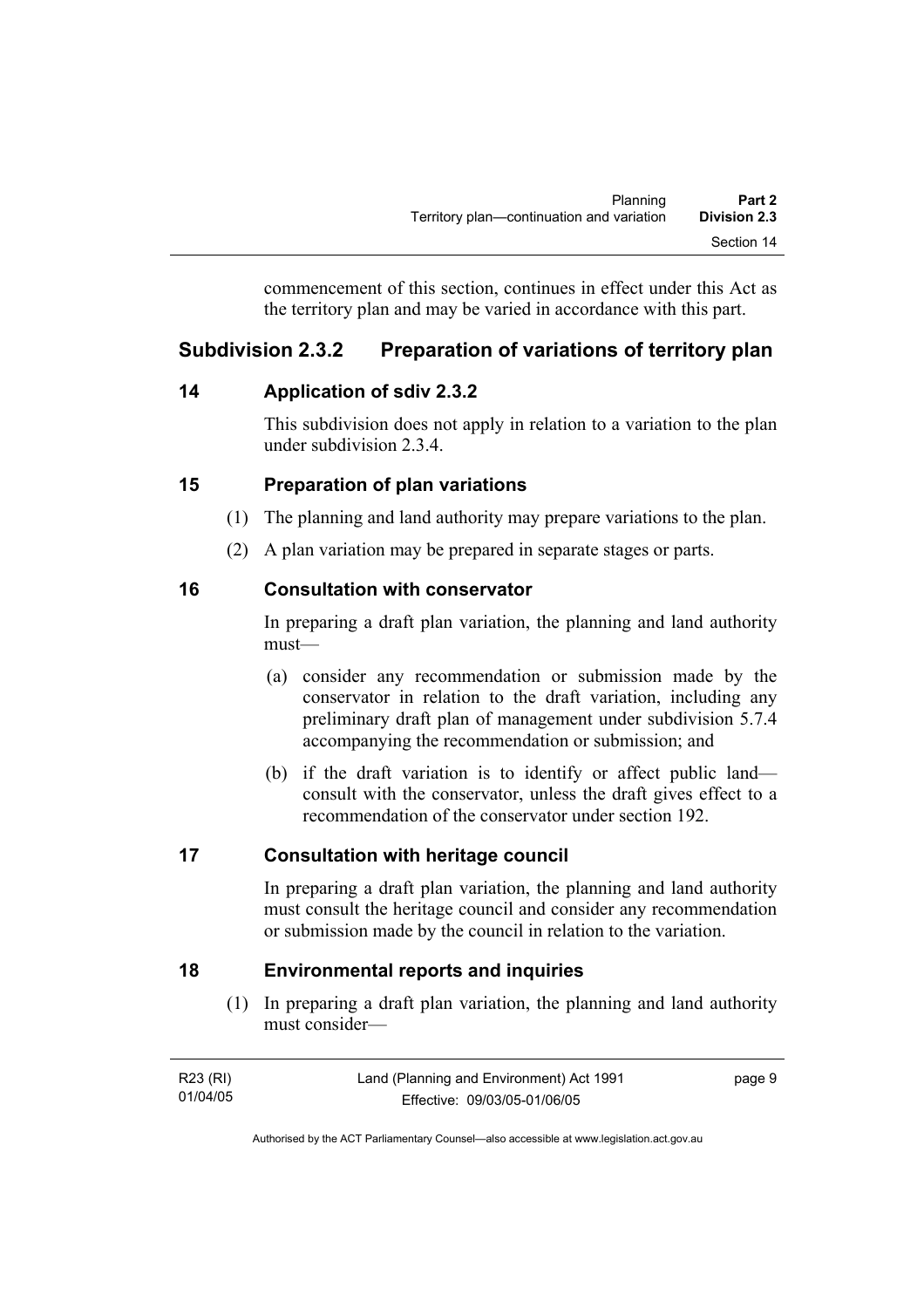- (a) any relevant environmental report; and
- (b) the report of any relevant inquiry; and
- (c) any relevant report required to be prepared by the plan.
- (2) The Minister may direct that an assessment be made, or establish a panel to conduct an inquiry, about any aspect of a draft plan variation or a proposed draft plan variation.
- (3) The Minister may initiate action under subsection (2) or act on written request by the planning and land authority.

### **19 Public consultation—notification**

- (1) Before submitting a draft plan variation to the Minister, the planning and land authority must prepare a notice (a *consultation notice*)—
	- (a) stating that copies of the draft plan variation and the background papers are available for public inspection and purchase during a stated period of not less than 15 business days at stated places; and
	- (b) inviting interested people to give written comments about the draft variation to the authority at a stated address during a stated period of not less than 15 business days; and
	- (c) stating that copies of written comments about the draft variation, given in response to the invitation in paragraph (b) or otherwise, or received from the national capital authority, will be made available for public inspection for a period of 15 business days after the end of the period mentioned in paragraph (b), at stated places; and
	- (d) complying with section 19A (as applicable).
- (2) The planning and land authority may, in writing (by an *extension notice*), extend or further extend the consultation period mentioned in subsection  $(1)$   $(a)$  or  $(b)$ .

R23 (RI) 01/04/05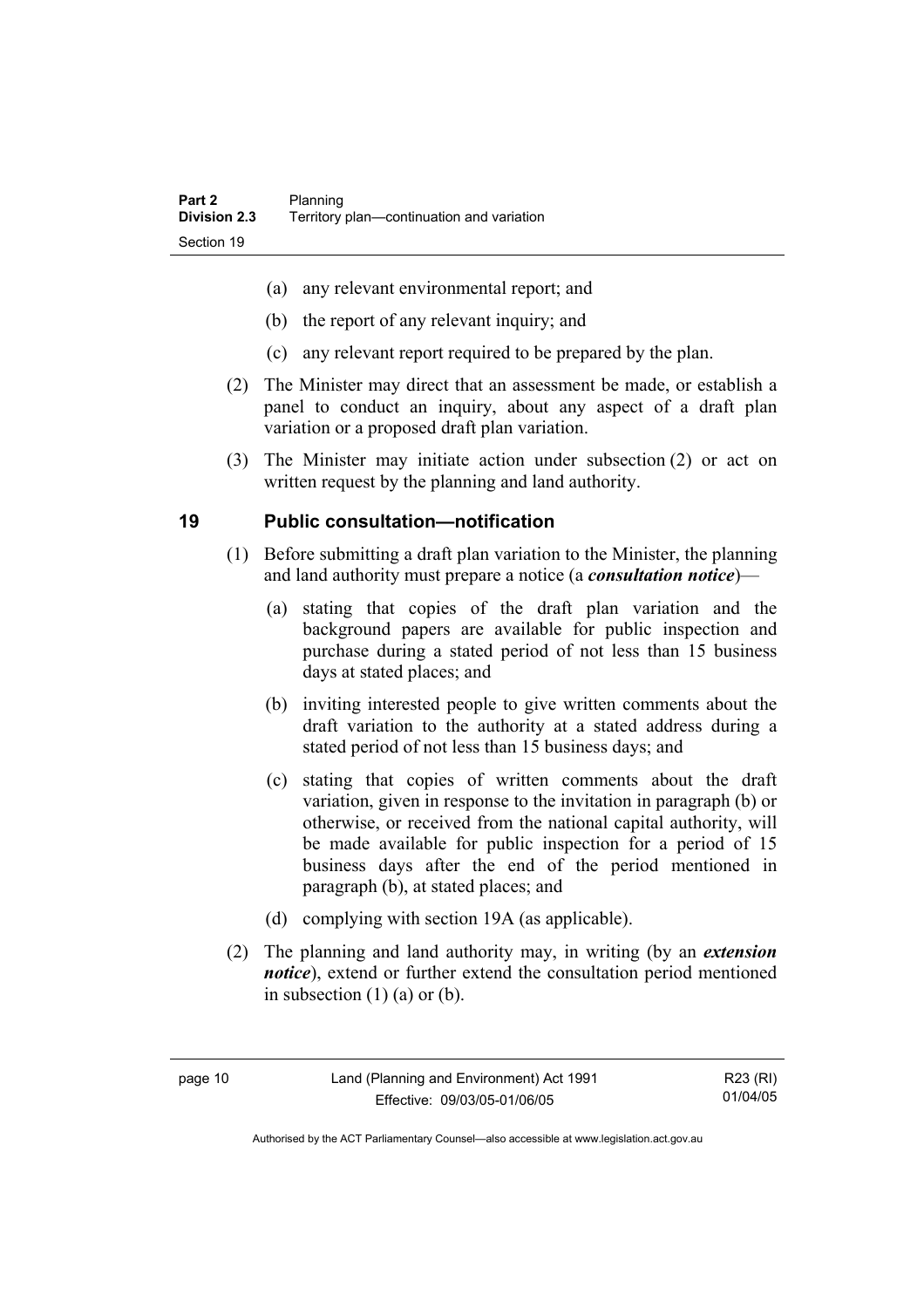- (3) An extension notice may be given after the end of the period to be extended.
- (4) The following are notifiable instruments:
	- (a) the consultation notice;
	- (b) any extension notice.
	- *Note* A notifiable instrument must be notified under the Legislation Act.
- (5) The planning and land authority must also publish the consultation notice and any extension notice in a daily newspaper.
- (6) This section does not apply in relation to a draft plan variation that has been revised by the planning and land authority in accordance with a direction under section 26 (1) (b) (Minister's powers).

### **19A Public consultation—notice of interim effect etc**

- (1) A consultation notice under section 19 must state whether or not section 9 (Effect of draft plan variation) applies in relation to the draft variation.
- (2) A consultation notice that states that section 9 applies must also state—
	- (a) for section 9 (2) (b), a period not longer than 1 year that is the maximum period during which the draft variation is to have interim effect; and
	- (b) the effect of section 9.
- (3) A consultation notice that states that section 11 applies must state the effect of that section.

#### **19B Public consultation—availability of draft plan variation etc**

(1) The planning and land authority must make copies of the draft plan variation and the background papers mentioned in a consultation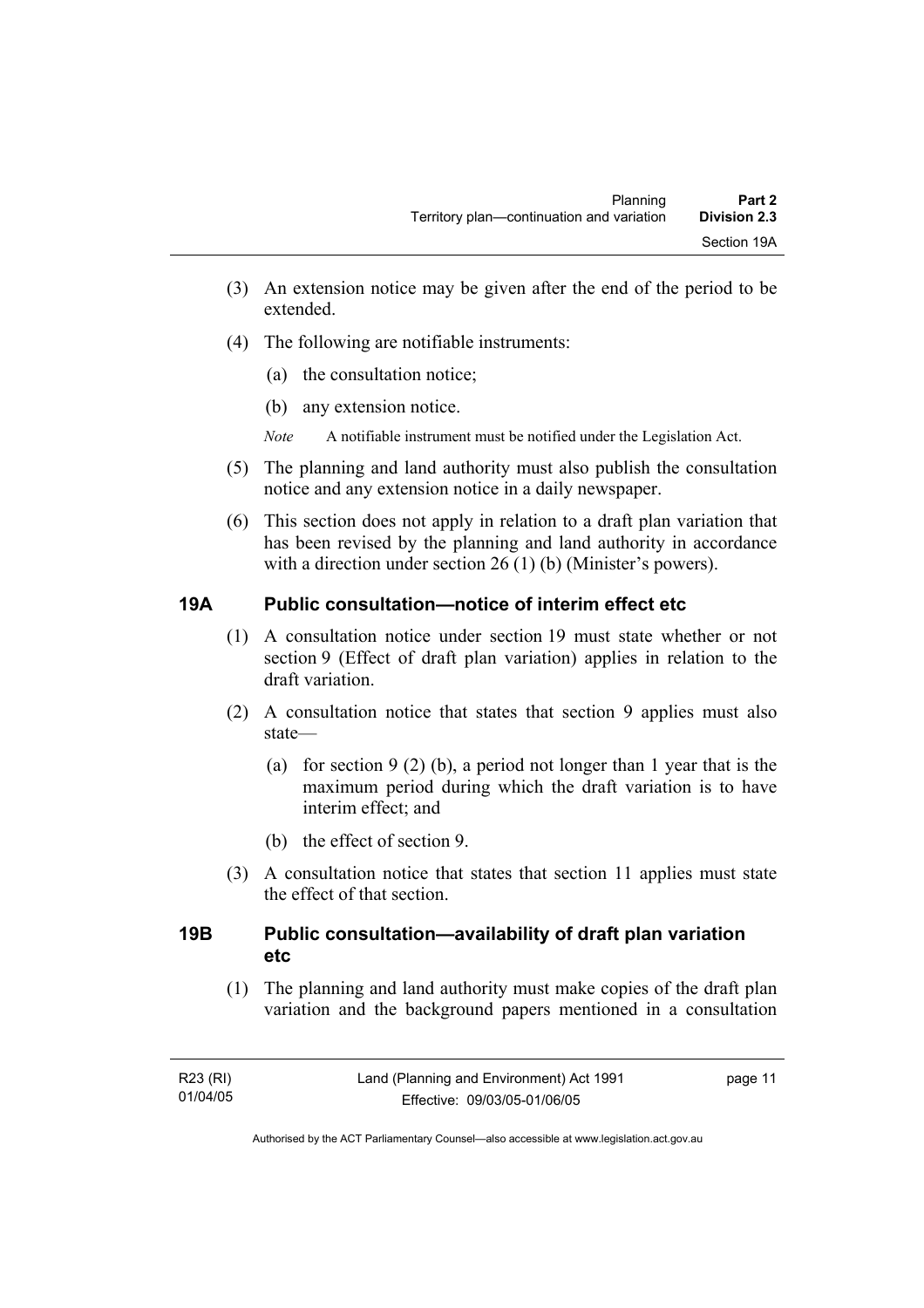notice available for public inspection and purchase during office hours during the period, and at the places, stated in the notice.

- (2) If, in the planning and land authority's opinion, it would not be in the public interest for part of the draft plan variation or of any background paper to be published, the authority must exclude that part from each copy of the document made available under subsection  $(1)$ .
- (3) If part of the draft plan variation or a background paper is excluded from the copies of the document made available for public inspection or purchase under subsection (1), each copy of the document must include a statement to the effect that an unspecified part of the document has been excluded in the public interest.

### **19C Draft plan variations that do not affect rights**

- (1) This section applies if the planning and land authority is satisfied that a draft plan variation—
	- (a) would, if approved, not affect adversely anybody's rights; or
	- (b) has as its only object the correction of a formal error in the plan.
- (2) The draft plan variation is a notifiable instrument.

*Note* A notifiable instrument must be notified under the Legislation Act.

 (3) Section 19 and section 19B do not apply to the draft plan variation, but the planning and land authority must take reasonable steps to inform itself about public attitudes to the draft plan variation.

### **20 Consultation with national capital authority**

Before giving a draft plan variation to the Minister, the planning and land authority must consult with the national capital authority.

R23 (RI) 01/04/05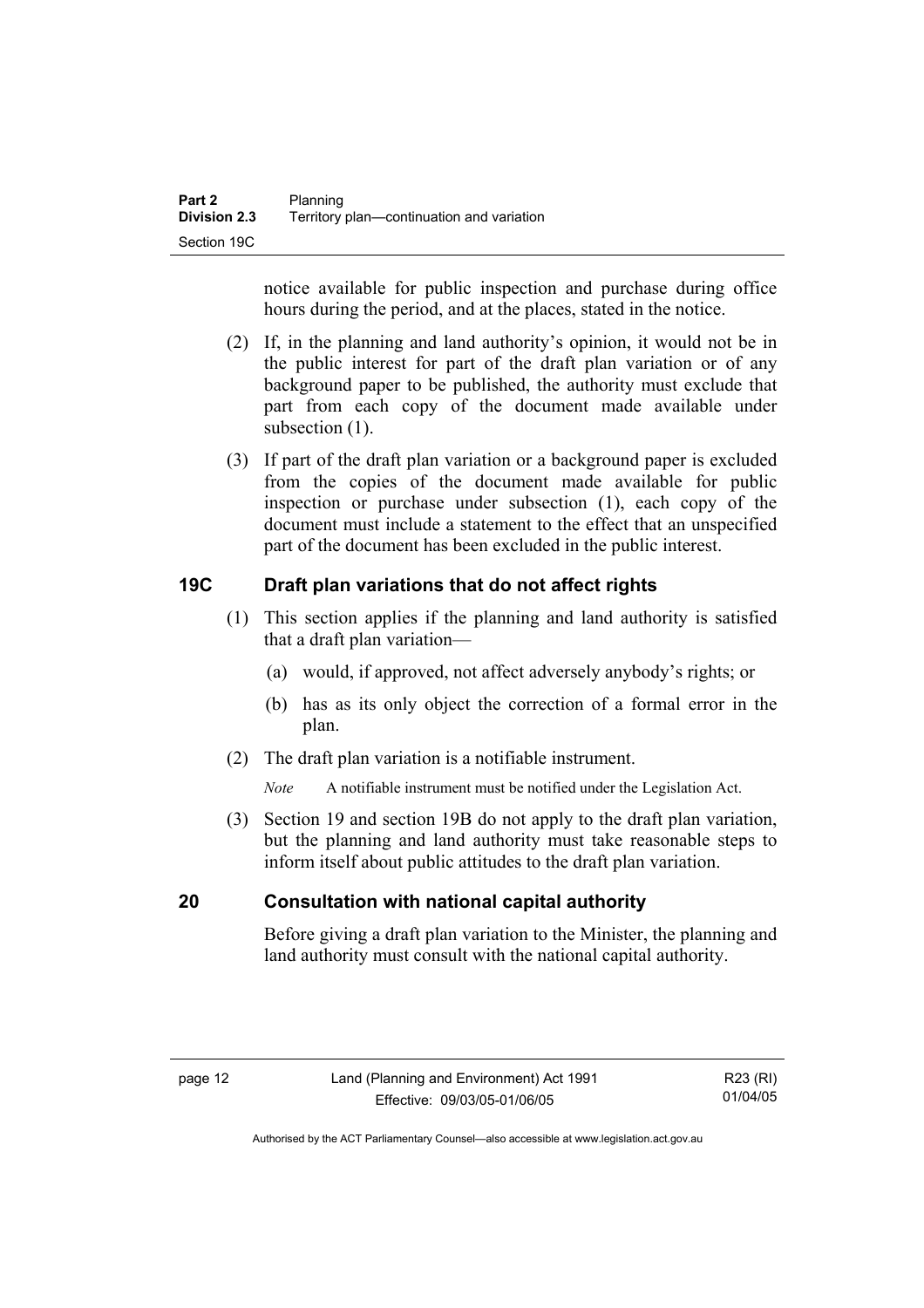#### **21 Public inspection of comments**

- (1) The planning and land authority must make copies of any comments mentioned in section 19 (1) (c) available for public inspection during office hours during the period, and at the places, mentioned in the consultation notice under section 19 that refers to the relevant draft plan variation.
- (2) The planning and land authority may omit from the copy of a comment made available under subsection (1) information that would identify the person who had made the comment if—
	- (a) the person has asked that the information be omitted; and
	- (b) the authority is reasonably satisfied that it would not be in the public interest for the information to be published.

#### **22 Revision, deferral or withdrawal of draft plan variations**

- (1) After the end of the period specified in the notice under section 19 (1) (b) the planning and land authority may, in writing—
	- (a) revise the draft plan variation; or
	- (b) defer until a specified date, or until the happening of a specified event, the submission of the draft plan variation to the Minister; or
	- (c) withdraw the draft plan variation.
- (2) A deferral or withdrawal of a draft plan variation must include a statement of the effect of section 9 (Effect of draft plan variation) in relation to the deferral or withdrawal.
- (3) A deferral or withdrawal of a draft plan variation is a notifiable instrument.

*Note* A notifiable instrument must be notified under the Legislation Act.

(4) The planning and land authority must also publish a deferral or withdrawal of a draft plan variation in a daily newspaper on the

page 13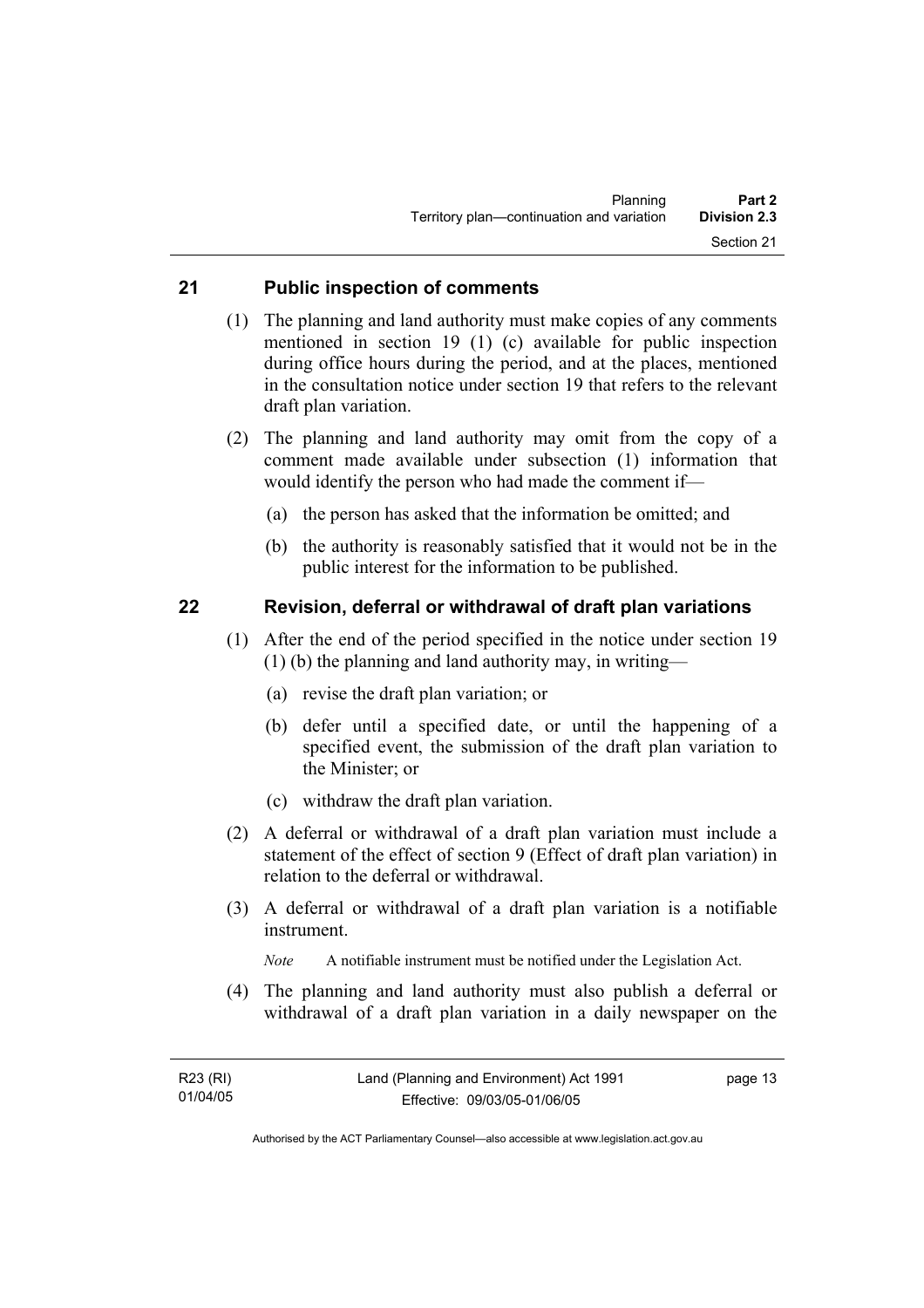same day, or as soon as practicable after the day, the deferral or withdrawal is notified under the Legislation Act.

- (5) In revising, deferring or withdrawing a draft plan variation under subsection (1), the planning and land authority must consider written comments about the draft variation received from any person or the national capital authority.
- (6) In addition to its power under subsection (1), the planning and land authority may, at any time before the submission or resubmission of a draft plan variation to the Minister, revise the draft variation to correct any formal error.
- (7) If the planning and land authority defers a draft plan variation, on the day stated in the deferral, or as soon as practicable after the event mentioned in the deferral, the authority must prepare a notice stating—
	- (a) that the draft plan variation is revived; and
	- (b) the effect of section 9 in relation to the revival.
- (8) The notice under subsection (7) is a notifiable instrument.

*Note* A notifiable instrument must be notified under the Legislation Act.

(9) The planning and land authority must also publish the notice in a daily newspaper as soon as practicable after preparing it.

## **Subdivision 2.3.3 Minister approval and consideration by Legislative Assembly**

#### **23 Application of sdiv 2.3.3**

This subdivision does not apply in relation to a plan variation under subdivision 2.3.4

### **24 Submission of draft plan variation to Minister**

 (1) After the end of the period specified in the notice under section 19 (1) (b), the planning and land authority must submit a

| page 14 | Land (Planning and Environment) Act 1991 | R23 (RI) |
|---------|------------------------------------------|----------|
|         | Effective: 09/03/05-01/06/05             | 01/04/05 |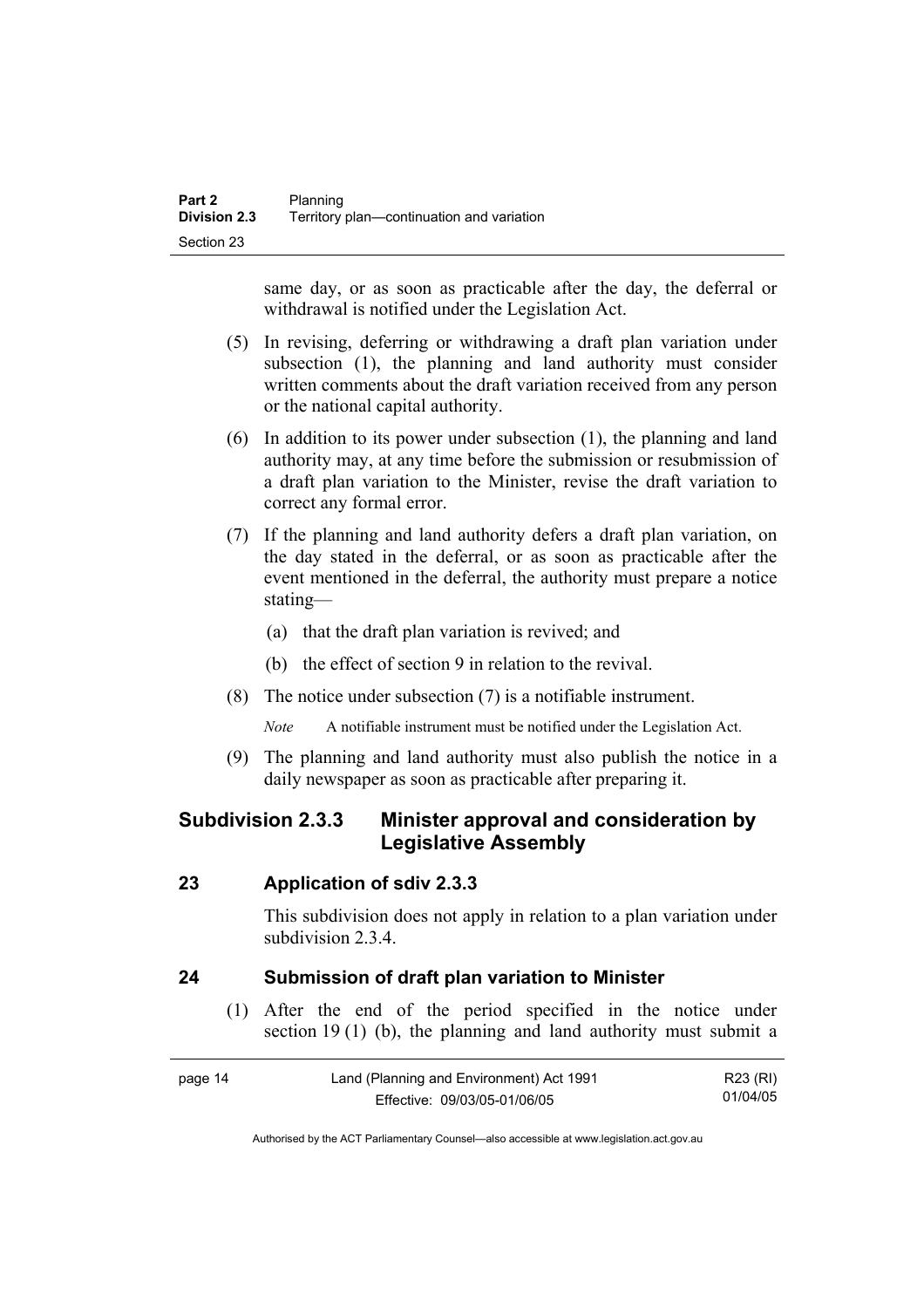draft plan variation (as revised, if at all, under section 22) to the Minister for approval, together with—

- (a) the background papers; and
- (b) a written report setting out the issues raised in any written comments about the draft variation submitted under the invitation in the notice under section 19 (1) or otherwise; and
- (c) a written report about its consultation with the public and the national capital authority; and
- (d) a written report about any consultation between the authority and the heritage council relating to the draft variation that specifies any difference between the views of the authority and the heritage council in relation to any site of heritage significance; and
- (e) a copy of any written comments submitted to the authority by the national capital authority in relation to the draft variation.
- (2) The planning and land authority must give the Executive a written report about the authority's consultation with the national capital authority.
- (3) The planning and land authority must prepare a written notice stating that the documents mentioned in subsection (1) are available for public inspection.
- (4) The notice is a notifiable instrument.

*Note* A notifiable instrument must be notified under the Legislation Act.

- (5) The planning and land authority must also publish the notice in a daily newspaper.
- (6) The planning and land authority must make copies of the documents mentioned in subsection (1) available for public inspection during office hours during the period, and at the places, stated in the notice.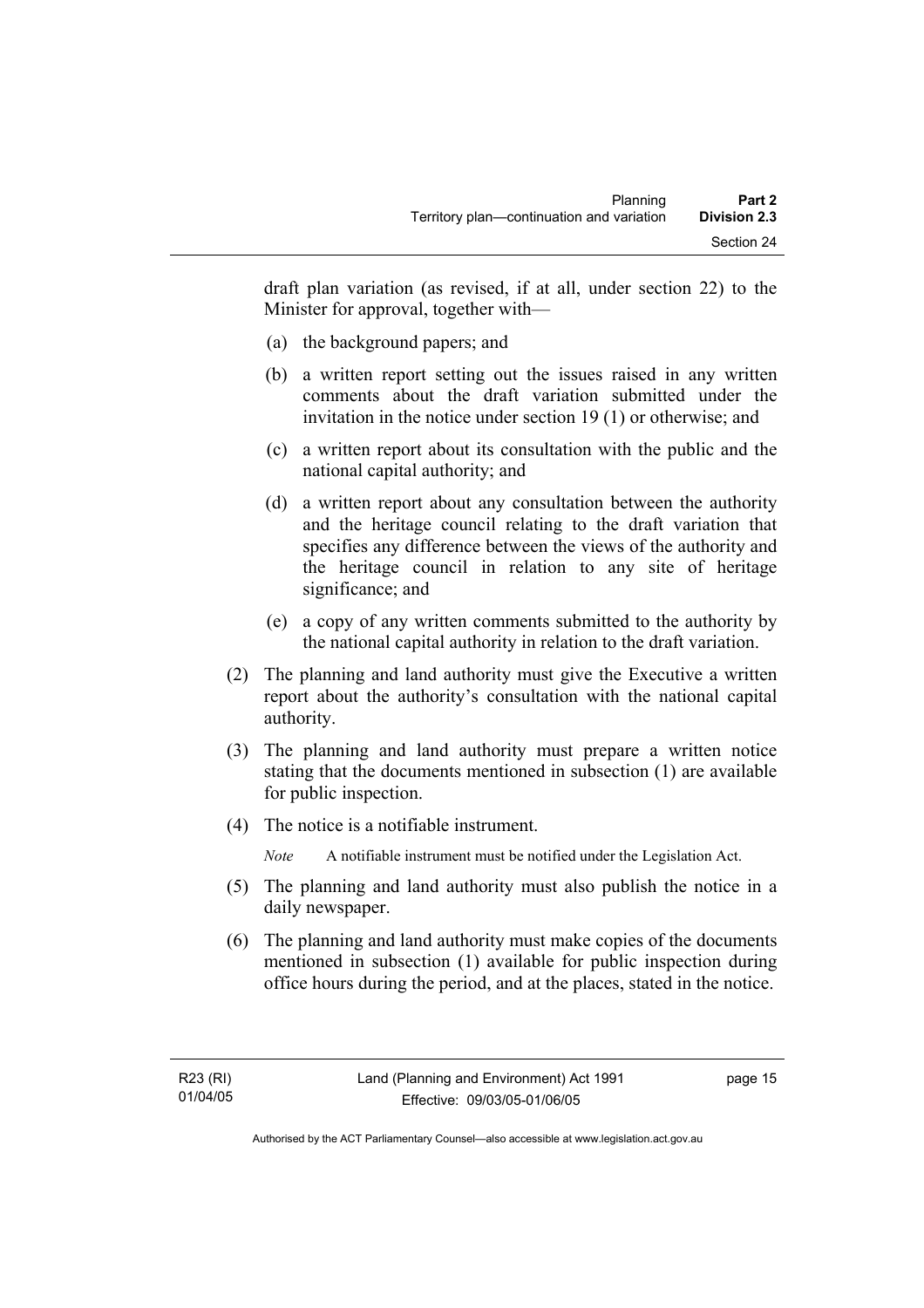## **25 Consideration by Legislative Assembly committee**

The Minister must, within 28 days of receiving a draft plan variation under section 24, refer—

- (a) the draft plan variation; and
- (b) the documents mentioned in section 24 (1) that relate to the draft plan variation;

to an appropriate committee of the Legislative Assembly together with a request that the committee report on the draft plan to the Legislative Assembly.

#### **26 Minister's powers**

- (1) On receipt of a draft plan variation submitted or resubmitted for approval, the Minister must—
	- (a) approve the draft variation in the form in which it is submitted or resubmitted; or
	- (b) return the draft variation to the planning and land authority together with any or all of the following written directions:
		- (i) to conduct further specified consultation;
		- (ii) to consider any relevant environmental report, the report of any relevant inquiry, or any other relevant report;
		- (iii) to consider any revision suggested by the Minister;
		- (iv) to revise the draft variation in a specified way;
		- (v) to defer, in writing, the resubmission of the draft variation to the Minister until a specified date or the happening of a specified event;
		- (vi) to withdraw the draft variation in writing.
- (2) Before taking action under subsection (1), the Minister must consider any recommendation made by a committee of the

| page 16 | Land (Planning and Environment) Act 1991 | R23 (RI) |
|---------|------------------------------------------|----------|
|         | Effective: 09/03/05-01/06/05             | 01/04/05 |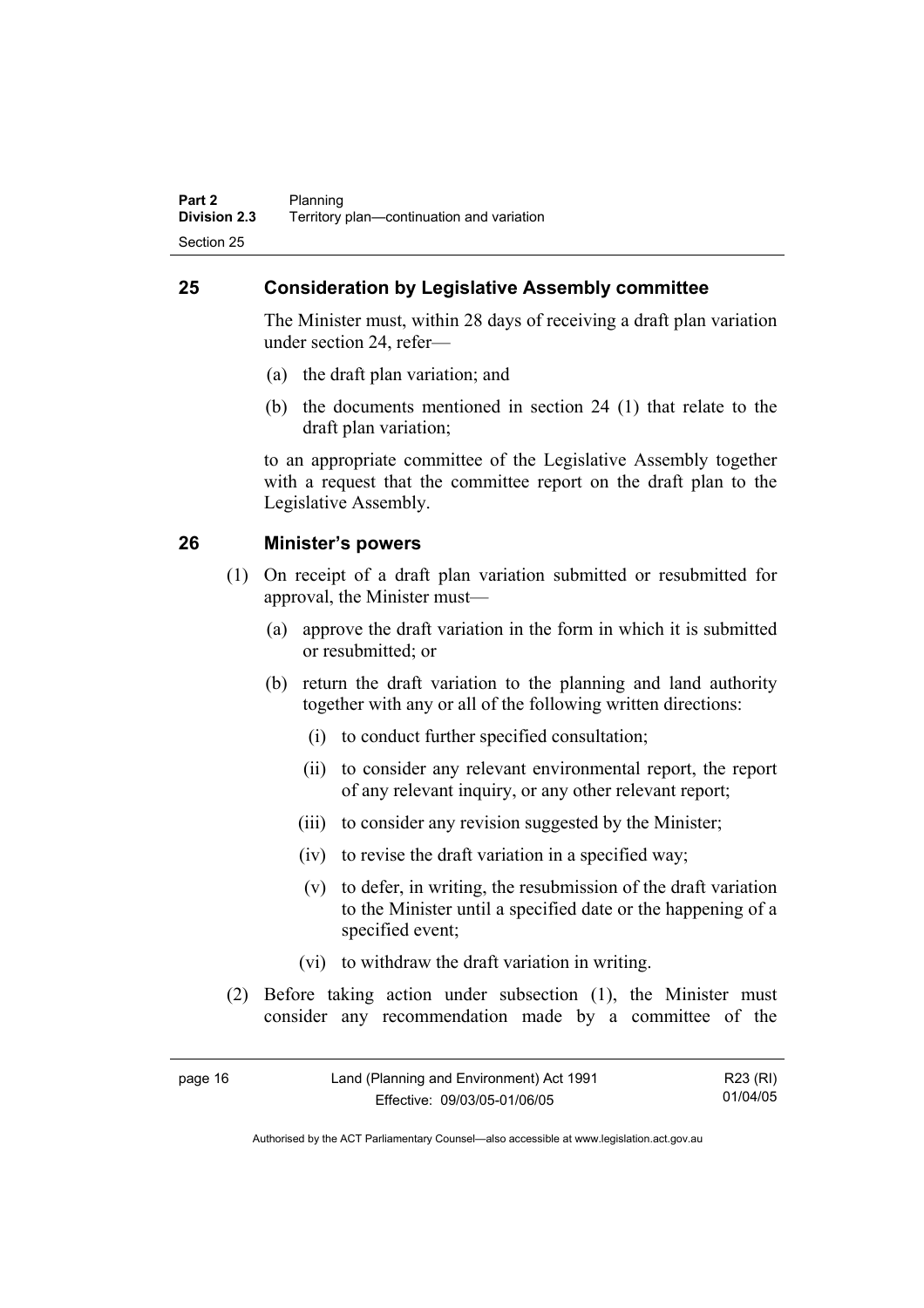Legislative Assembly in relation to the draft variation, or related documents, referred to the committee under section 25.

- (3) A deferral or withdrawal directed under subsection (1) (b) (v) or (vi) must state the effect of section 9 in relation to the deferral or withdrawal of the draft plan variation.
- (4) The following are notifiable instruments:
	- (a) a direction under subsection (1) (b);
	- (b) a deferral directed under subsection  $(1)$  (b)  $(v)$ ;
	- (c) a withdrawal directed under subsection (1) (b) (vi).
	- *Note* A notifiable instrument must be notified under the Legislation Act.
- (5) The authority must also publish a deferral or withdrawal directed under subsection (1) (b) (v) or (vi) in a daily newspaper on the same day, or as soon as practicable after, the deferral or withdrawal is notified under the Legislation Act.
- (6) After approving a draft plan variation under subsection (1) (a), the Minister may, before the draft variation is presented to the Legislative Assembly, revoke the approval and return the draft variation to the planning and land authority under subsection (1) (b).

### **27 Return of draft plan variation to authority**

- (1) This section applies if the Minister returns a draft plan variation to the authority with directions under section 26 (1) (b).
- (2) The authority must comply with each direction.
- (3) If a direction is given under section 26 (1) (b) (i), (ii) or (iii), the authority may revise the draft variation and resubmit it to the Minister for approval together with a written report about the authority's compliance with the Minister's direction and any further revision of the draft variation under section 22 (6).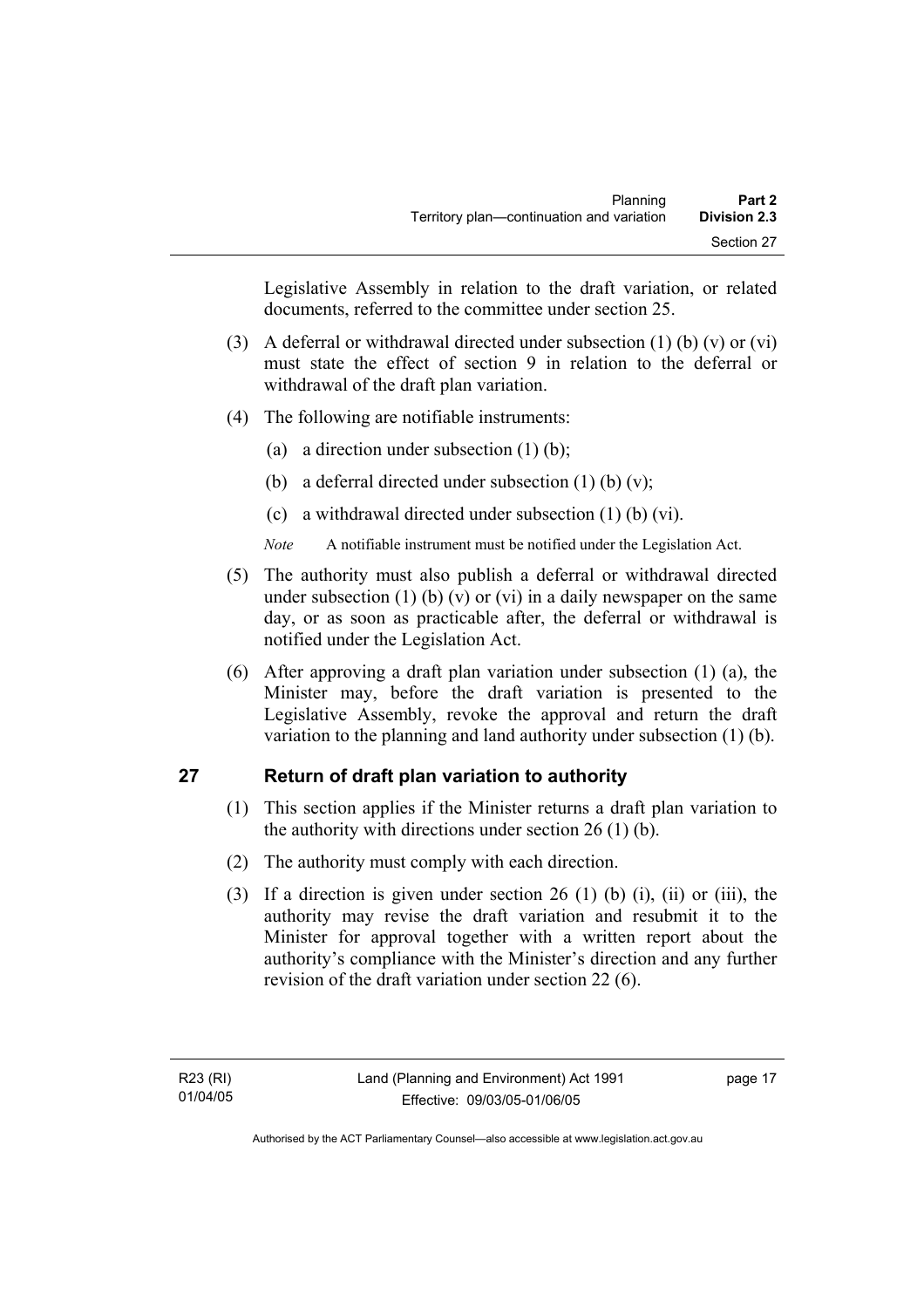(4) If a direction is given under section 26 (1) (b) (iv), the authority must resubmit the draft variation (as revised) together with a written report about any further revision of the draft variation under section 22 (6).

#### **28 Notice of revival of deferred draft plan variation**

- (1) If the planning and land authority defers a draft plan variation as directed under section 26 (1) (b) (v) (Minister's powers), on the day stated in the deferral, or as soon as practicable after the event mentioned in the deferral, the authority must—
	- (a) prepare a notice stating—
		- (i) that the draft plan variation is revived; and
		- (ii) the effect of section 9 (Effect of draft plan variation) in relation to the revival; and
		- (iii) the effect of any revision under section 22 (6) (Revision, deferral or withdrawal of draft plan variations); and
	- (b) resubmit the draft variation to the Minister; and
	- (c) advise the Legislative Assembly.
- (2) A notice under subsection (1) (a) is a notifiable instrument.

*Note* A notifiable instrument must be notified under the Legislation Act.

(3) The planning and land authority must also publish the notice in a daily newspaper.

#### **29 Consideration of plan variation by Legislative Assembly**

- (1) A plan variation must be presented to the Legislative Assembly within 5 sitting days after the day it is approved by the Minister, together with copies of the following documents in relation to the variation:
	- (a) the background papers;

R23 (RI) 01/04/05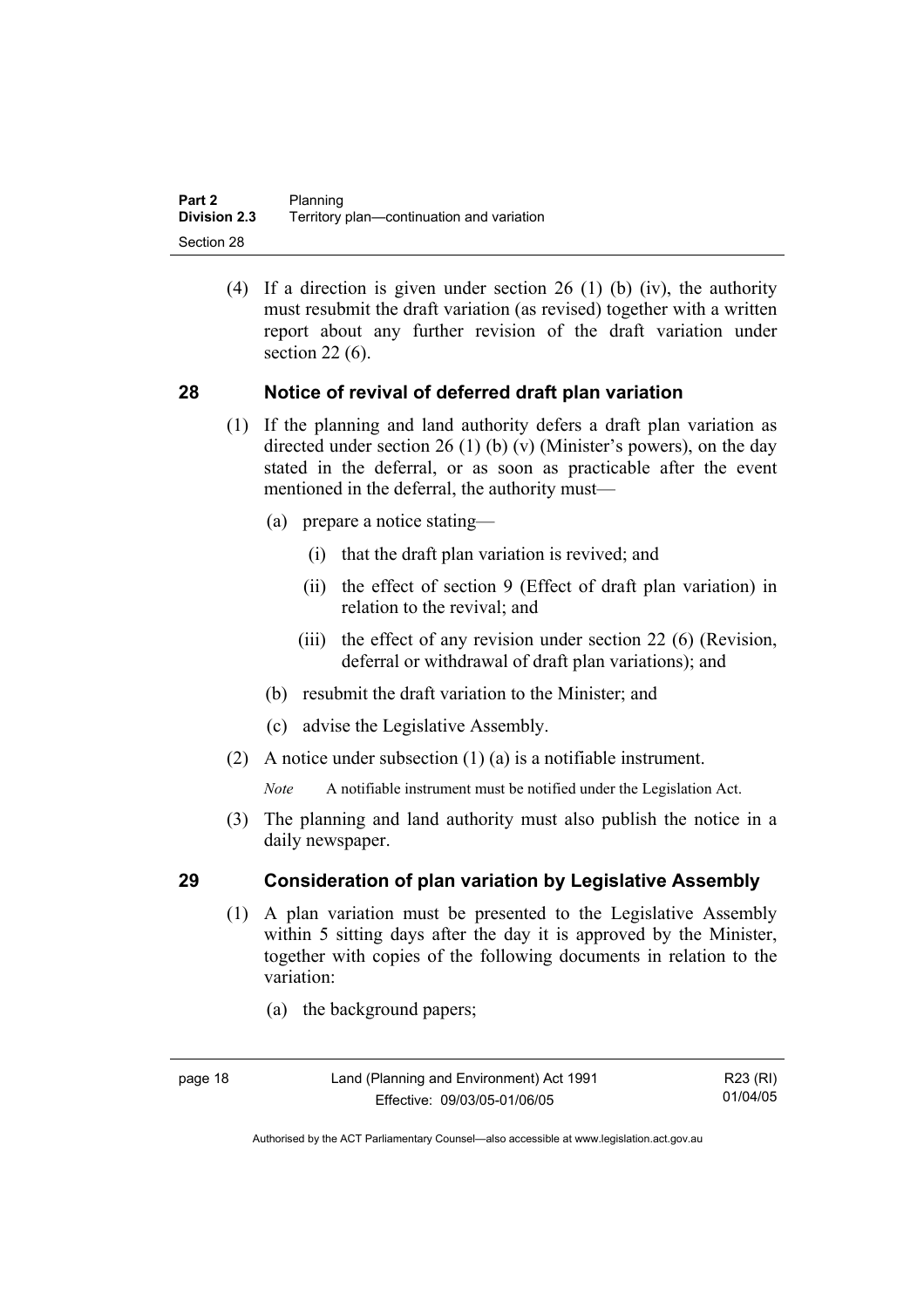- (b) the summaries and reports mentioned in section 24 (1) (b),  $(c)$ and  $(d)$ ;
- (c) any direction under section 26 (1) (b);
- (d) any report mentioned in section  $26(1)$  (b) (ii);
- (e) any report mentioned in section 27 (c).
- (2) Subsection (1) is subject to section 26 (6) (Minister's powers).
- (3) If a plan variation is not presented to the Legislative Assembly in accordance with subsection (1), it does not come into effect.
- (4) The Legislative Assembly may, on a motion of which notice has been given within 5 sitting days after a plan variation has been presented to it, by resolution reject the variation or any provision of it.
- (5) If, at the end of 5 sitting days after notice of a motion to reject a plan variation or a provision of a plan variation has been given in the Legislative Assembly (being notice given within 5 sitting days after the variation was presented to the Legislative Assembly)—
	- (a) the notice has not been called on; or
	- (b) the motion has been called on and moved and has not been withdrawn or otherwise disposed of;

the plan variation or provision specified in the motion is taken to have been rejected by the Legislative Assembly.

- (6) If, before the end of 5 sitting days after a notice of motion to disallow a plan variation or a provision of a plan variation has been given in the Legislative Assembly (being notice given within 5 sitting days after the variation was presented to the Legislative Assembly)—
	- (a) the Legislative Assembly is dissolved or expires; and
	- (b) at the time of dissolution or expiry—

page 19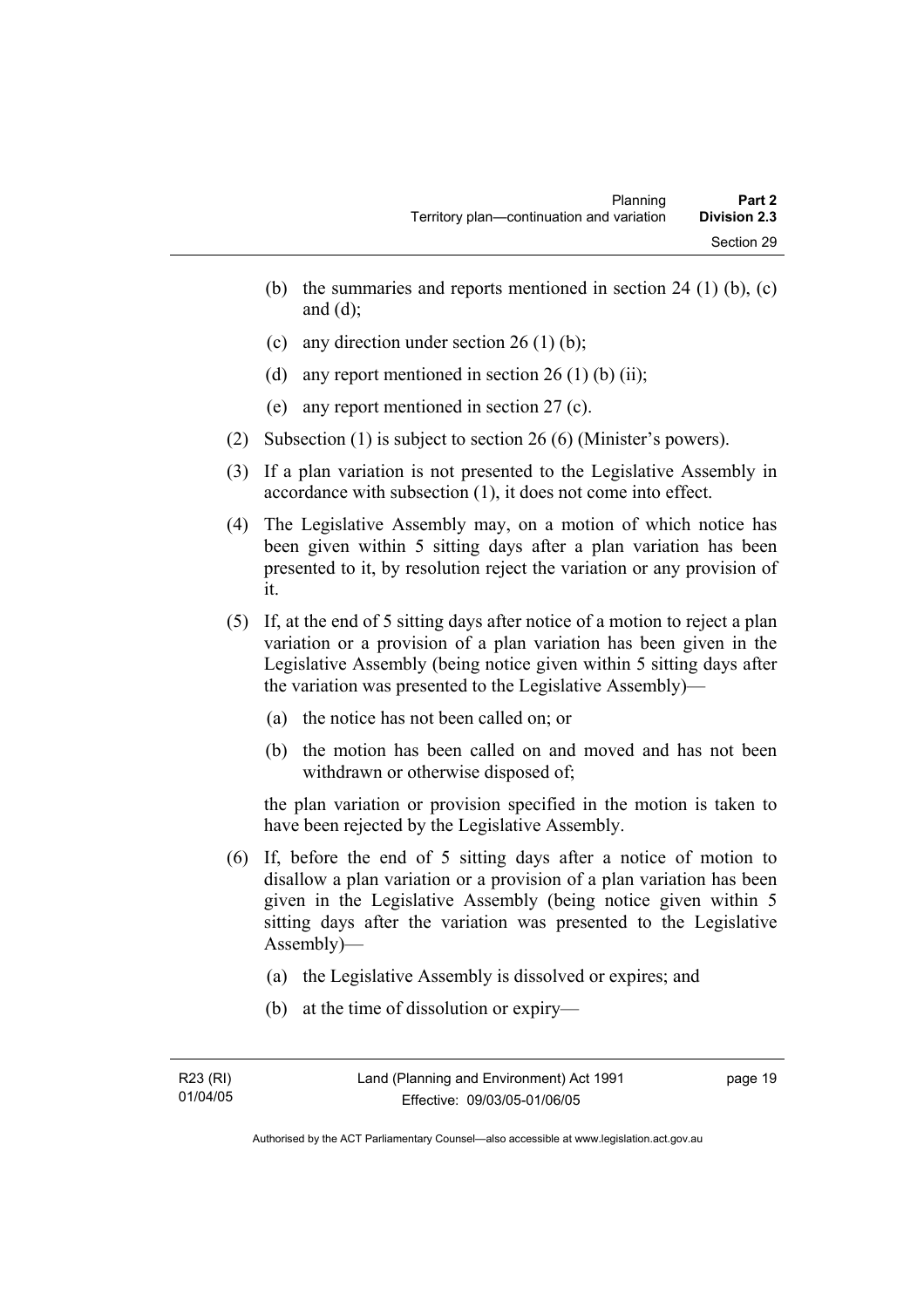- (i) the notice has not been withdrawn and the motion has not been called on; or
- (ii) the motion has been called on and moved and has not been withdrawn or otherwise disposed of;

the plan variation is taken, for subsections (4) and (5), to have been presented to the Legislative Assembly on the first sitting day of the Legislative Assembly after the next general election of members of the Assembly.

- (7) If, at the end of 5 sitting days after a plan variation is presented to the Legislative Assembly, the Assembly has not passed a resolution rejecting the variation or any provision of it and is not, under subsection (5), taken to have rejected the variation or any provision of it, the Minister must, in writing, fix a day when the plan variation is to commence.
	- *Note* An instrument under this subsection is a *commencement notice* (see Legislation Act, s 11). A commencement notice must be notified under the Legislation Act.
- (8) The planning and land authority must publish in a daily newspaper details of—
	- (a) the commencement notice under subsection (7); and
	- (b) where copies of the plan variation may be inspected or purchased.
- (9) The planning and land authority must make copies of the plan variation available for inspection or purchase during office hours at the places, and during the period, published in the newspaper under subsection  $(8)$  (b).
- (10) A plan variation notified under subsection (7) commences on the day fixed by the notice.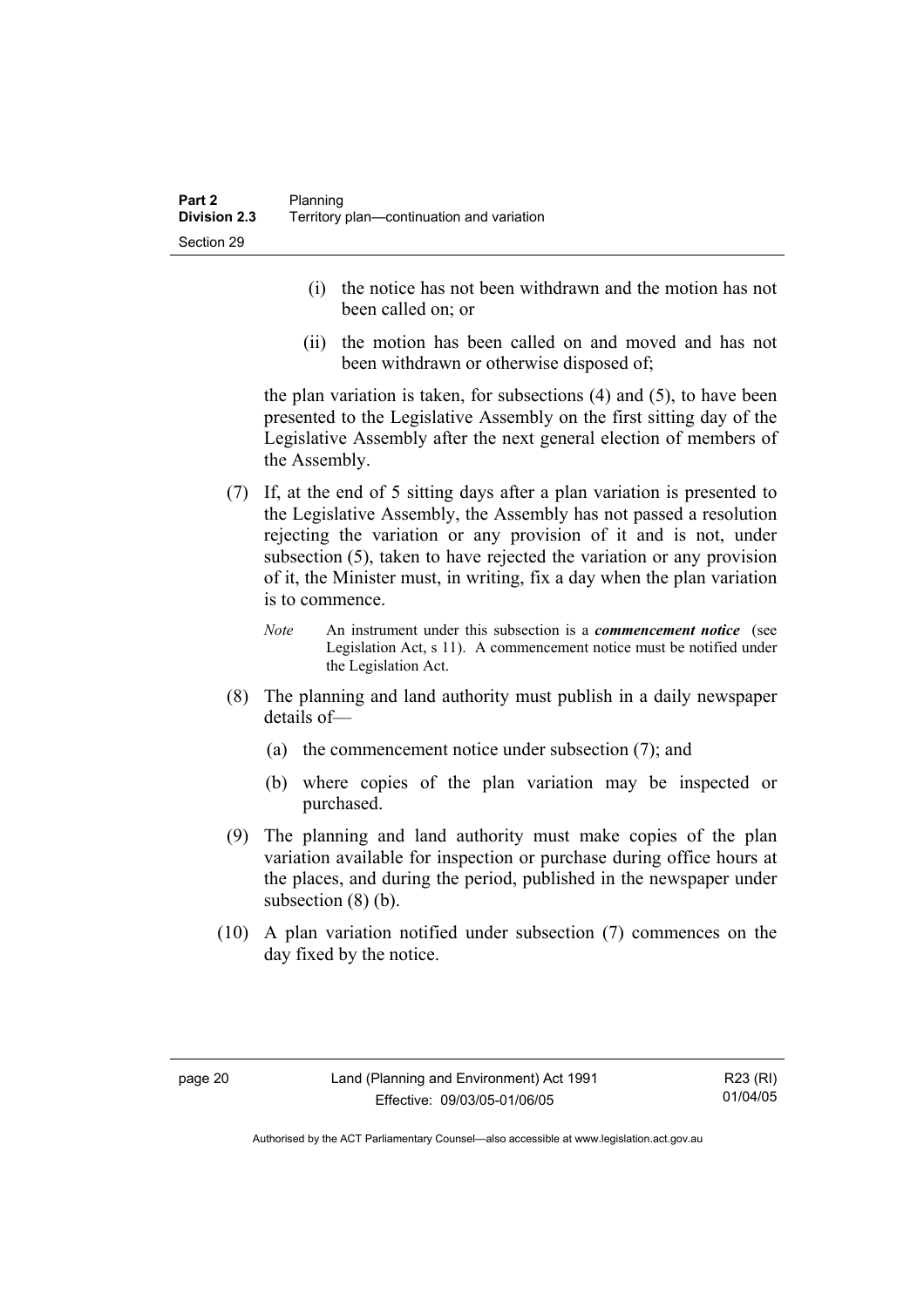#### **30 Rejection of plan variation by Legislative Assembly**

- (1) This section applies if a plan variation is completely rejected under section 29 (4) (Consideration of plan variation by Legislative Assembly), or taken to be completely rejected under section 29 (5).
- (2) The plan variation does not come into force if this section applies.
- (3) The planning and land authority must prepare a notice stating that the plan variation has been rejected.
- (4) The notice is a notifiable instrument.

*Note* A notifiable instrument must be notified under the Legislation Act.

(5) The planning and land authority must also publish the notice in a daily newspaper.

#### **30A Partial rejection of plan variation by Legislative Assembly**

- (1) This section applies if a plan variation is partly rejected under section 29 (4) (Consideration of plan variation by Legislative Assembly), or taken to be partly rejected under section 29 (5).
- (2) A provision of a plan variation does not come into force if—
	- (a) it is rejected by the Legislative Assembly under section 29 (4) or  $(5)$ ; or
	- (b) it is withdrawn under subsection (3) (b).
- (3) The Minister must, in relation to each provision of the plan that is not rejected under section 29 (4) or (5), in writing—
	- (a) fix a day when the provision (an *approved provision*) is to commence; or
	- (b) withdraw the provision.
	- *Note* An instrument under par (a) is a *commencement notice* (see Legislation Act, s 11). A commencement notice must be notified under the Legislation Act.

page 21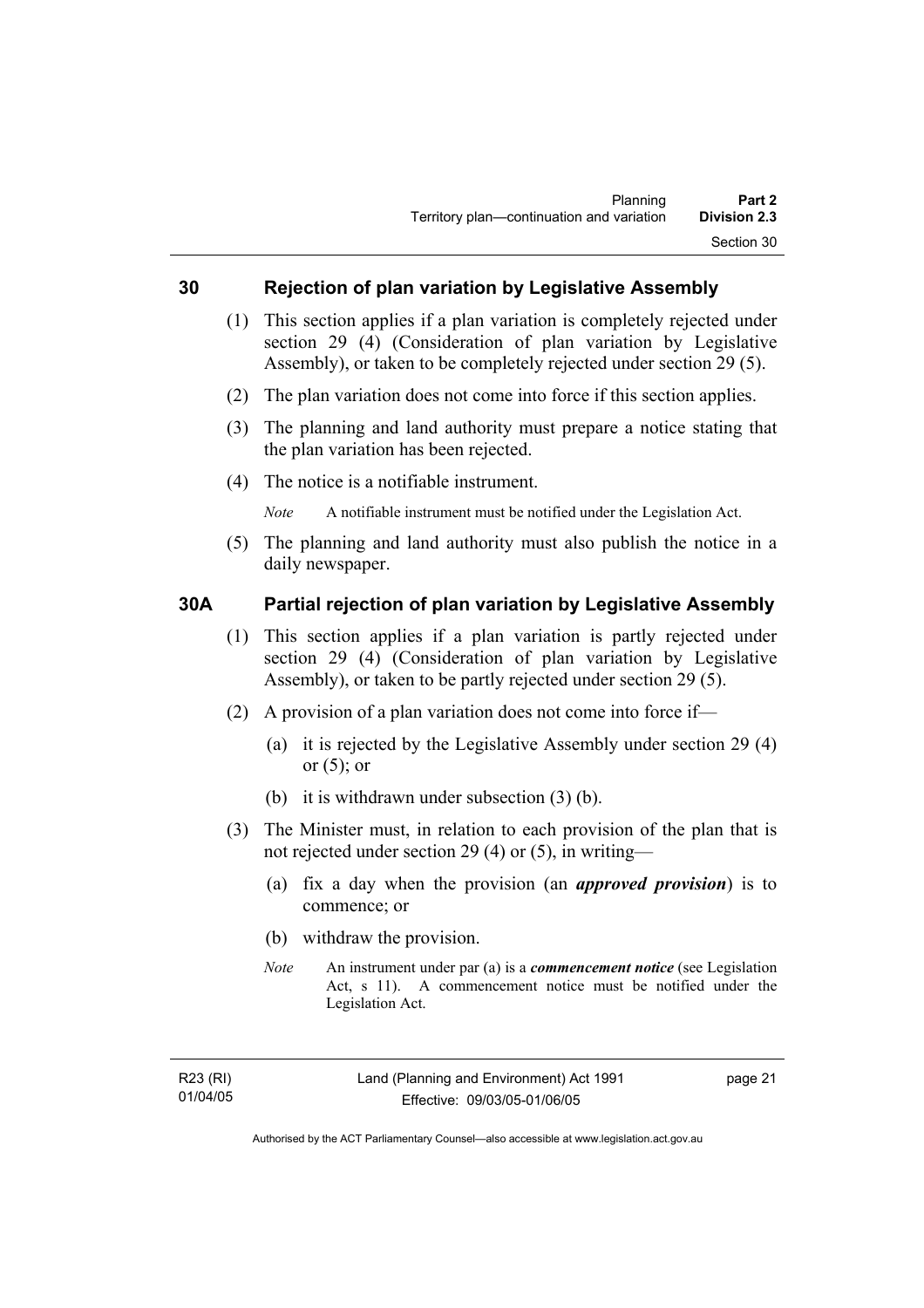(4) A withdrawal under subsection (3) (b) is a notifiable instrument.

*Note* A notifiable instrument must be notified under the Legislation Act.

### **30B Partial rejection of plan variation—newspaper publication etc**

- (1) The planning and land authority must publish in a daily newspaper details of—
	- (a) a commencement notice under section 30A (3) (a) for a provision (an *approved provision*); or
	- (b) a withdrawal notice under section 30A (3) (b).
- (2) The details of a commencement notice published under subsection (1) (a) for an approved provision must include details of where, and for what period, copies of the provision may be inspected or purchased.
- (3) The planning and land authority must make copies of each approved provision available for inspection or purchase during office hours at the place or places, and during the period, mentioned in subsection (2).

## **Subdivision 2.3.4 Plan variations—defined land**

### **31 Definition for sdiv 2.3.4**

In this subdivision:

*defined land* means land identified in the plan pursuant to section  $7(3)(c)$ .

## **32 Plan variations in relation to defined land**

 (1) On approval of the subdivision of a parcel or part of a parcel of defined land, the planning and land authority must, in writing, vary the plan to specify the purposes for which that land may be used.

R23 (RI) 01/04/05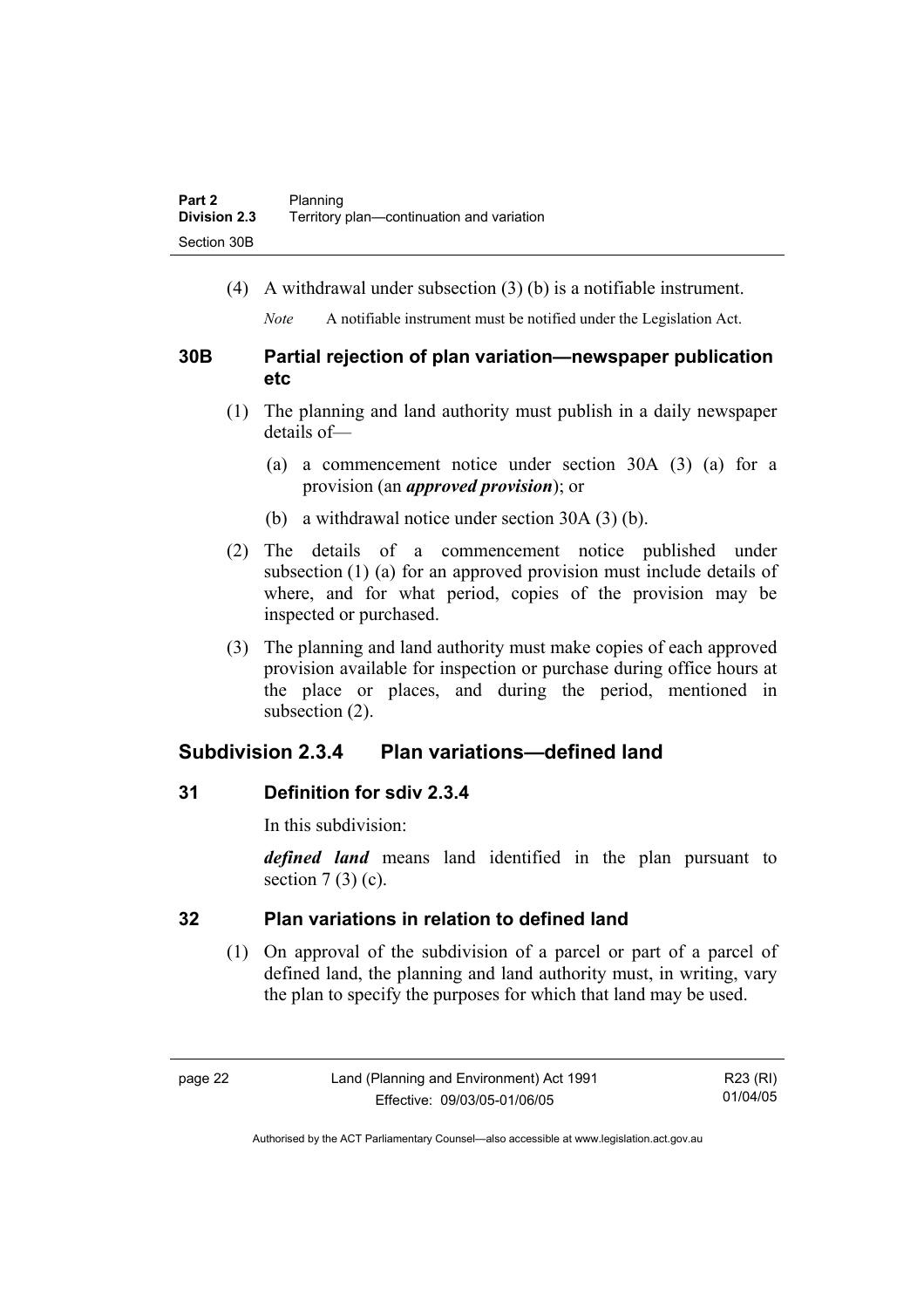- (2) A variation of the plan under subsection (1) in relation to a parcel, or part of a parcel, of land must include a map of that parcel or part showing the purposes for which identified parts of that land may be used.
- (3) A variation of the plan under subsection (1) is to be consistent with—
	- (a) the relevant subdivision and any conditions subject to which that subdivision is approved; and
	- (b) the principles and policies specified in the plan for the development of the relevant defined land.
- (4) A variation of the plan under subsection (1) is a notifiable instrument.

*Note* A notifiable instrument must be notified under the Legislation Act.

- (5) A variation of the plan under subsection (1) has the effect of the parcel, or part of a parcel, of land which is subdivided ceasing to be defined land.
- (6) Within 7 days after a variation of the plan under subsection (1) is notified under the Legislation Act, the planning and land authority must publish a notice in a daily newspaper that—
	- (a) specifies the variation made to the plan; and
	- (b) includes a copy of the map that was included in the variation; and
	- (c) specifies when the variation to the plan took effect or is to take effect.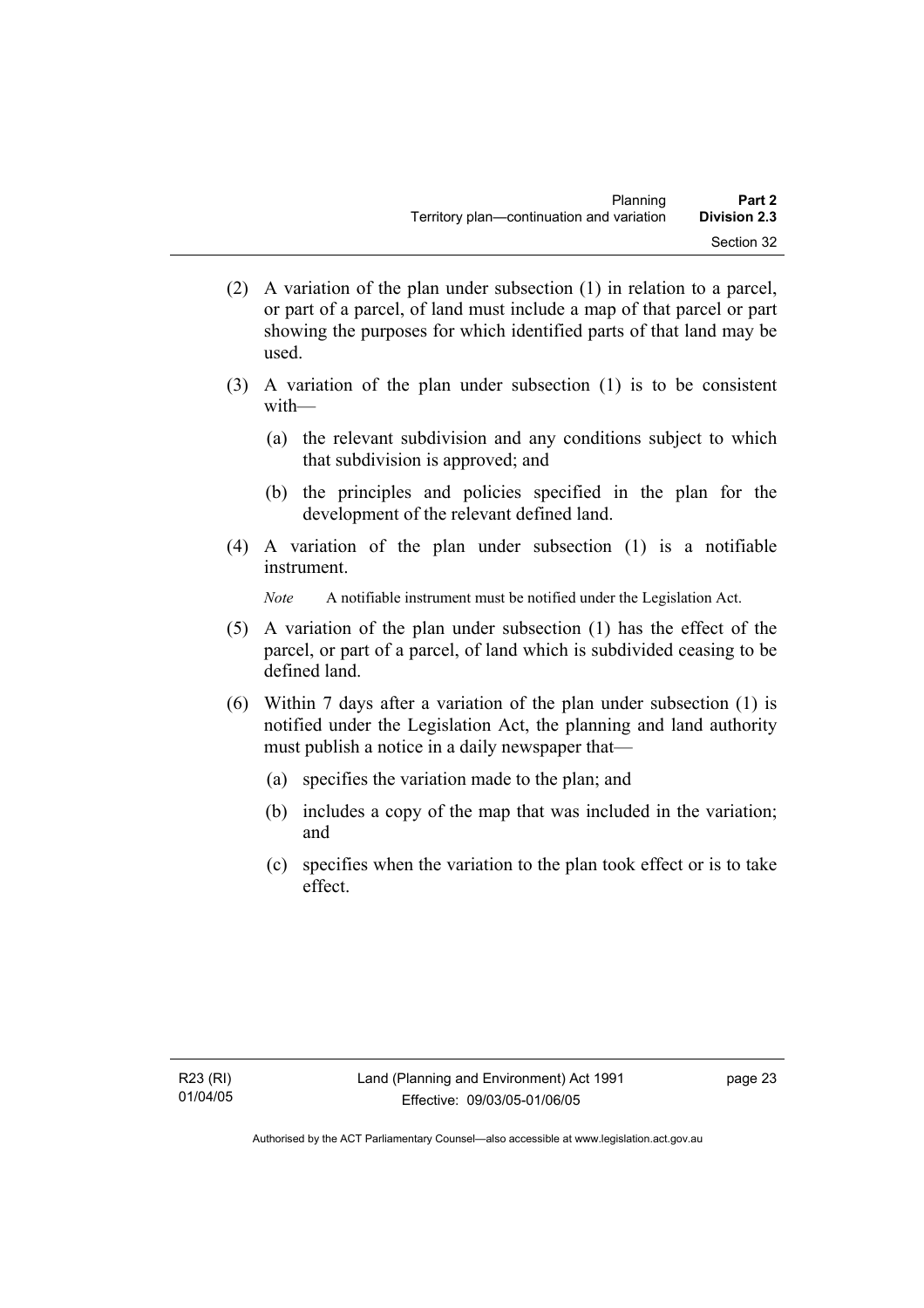**Part 2** Planning **Division 2.5** Miscellaneous Section 51

## **Division 2.5 Miscellaneous**

## **51 Challenge to validity of provisions of plan**

The validity of a provision of the plan must not be questioned in any legal proceedings except those commenced within 3 months after the date of the commencement of the provision or of a variation of the provision.

page 24 Land (Planning and Environment) Act 1991 Effective: 09/03/05-01/06/05

R23 (RI) 01/04/05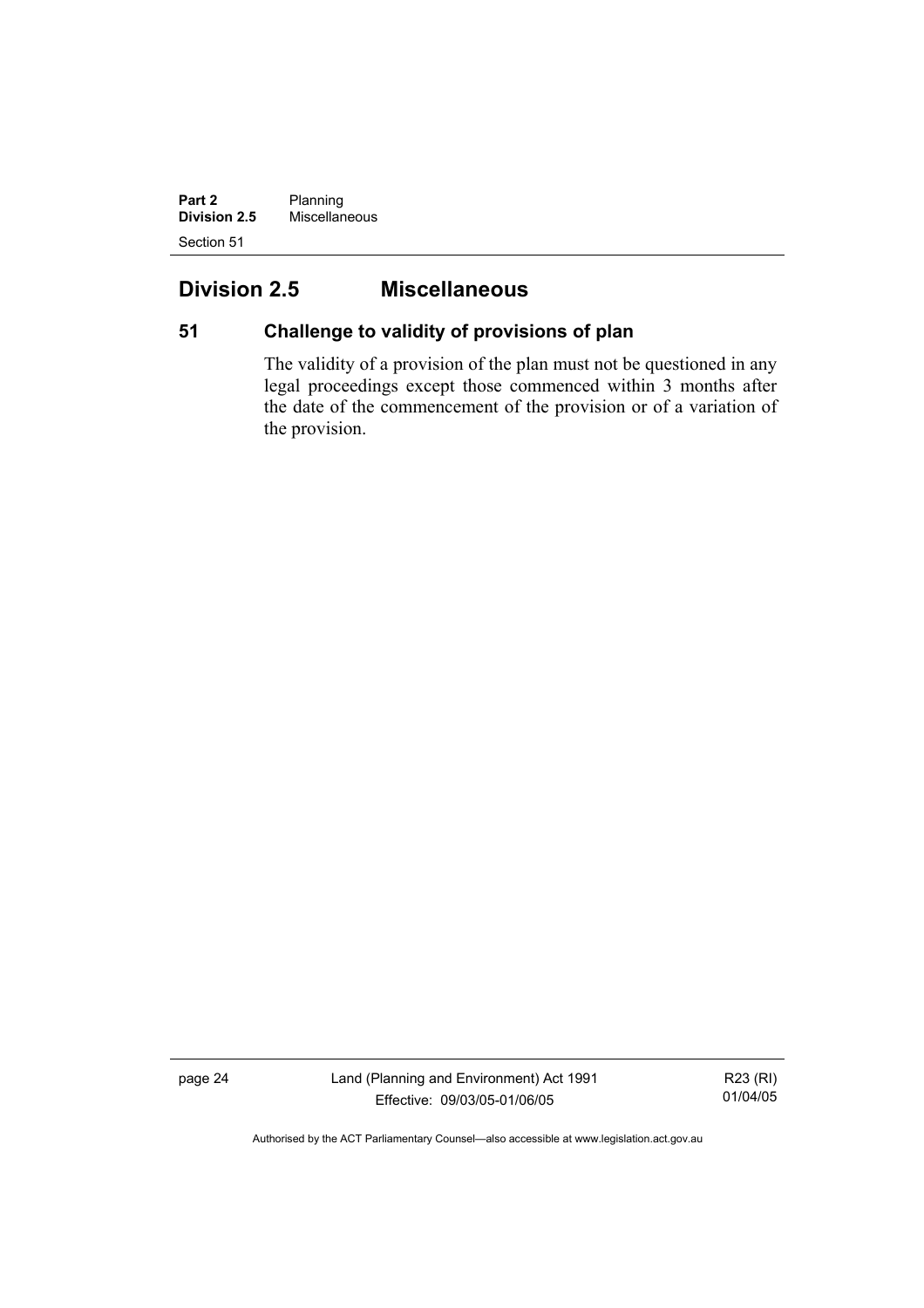# **Part 4 Environmental assessments and inquiries**

## **Division 4.1 Preliminary**

*Note* The Environment Minister may delegate a function of the Environment Minister under this part to the planning and land authority (see Legislation Act, s 254A).

## **111 Definitions for pt 4**

In this part:

*defined decision* means a decision of the Territory, the Executive, a Minister or a territory authority about a proposal in relation to which a Minister is empowered under part 2, part 5 or part 6, an Act other than this Act or a subordinate law—

- (a) to direct that an assessment be made; or
- (b) to establish a panel to conduct an inquiry.

*environmental impact*, in relation to a proposal that is the subject of a defined decision, includes the following potential effects of the proposal (if carried out), either by itself or in combination with the potential effects of another such proposal:

- (a) environmental effect on a community;
- (b) physical, biological or cultural transformation of an area;
- (c) environmental effect on the social system or the ecosystems of an area;
- (d) change to the aesthetic, recreational, scientific or other environmental qualities, or values, of an area;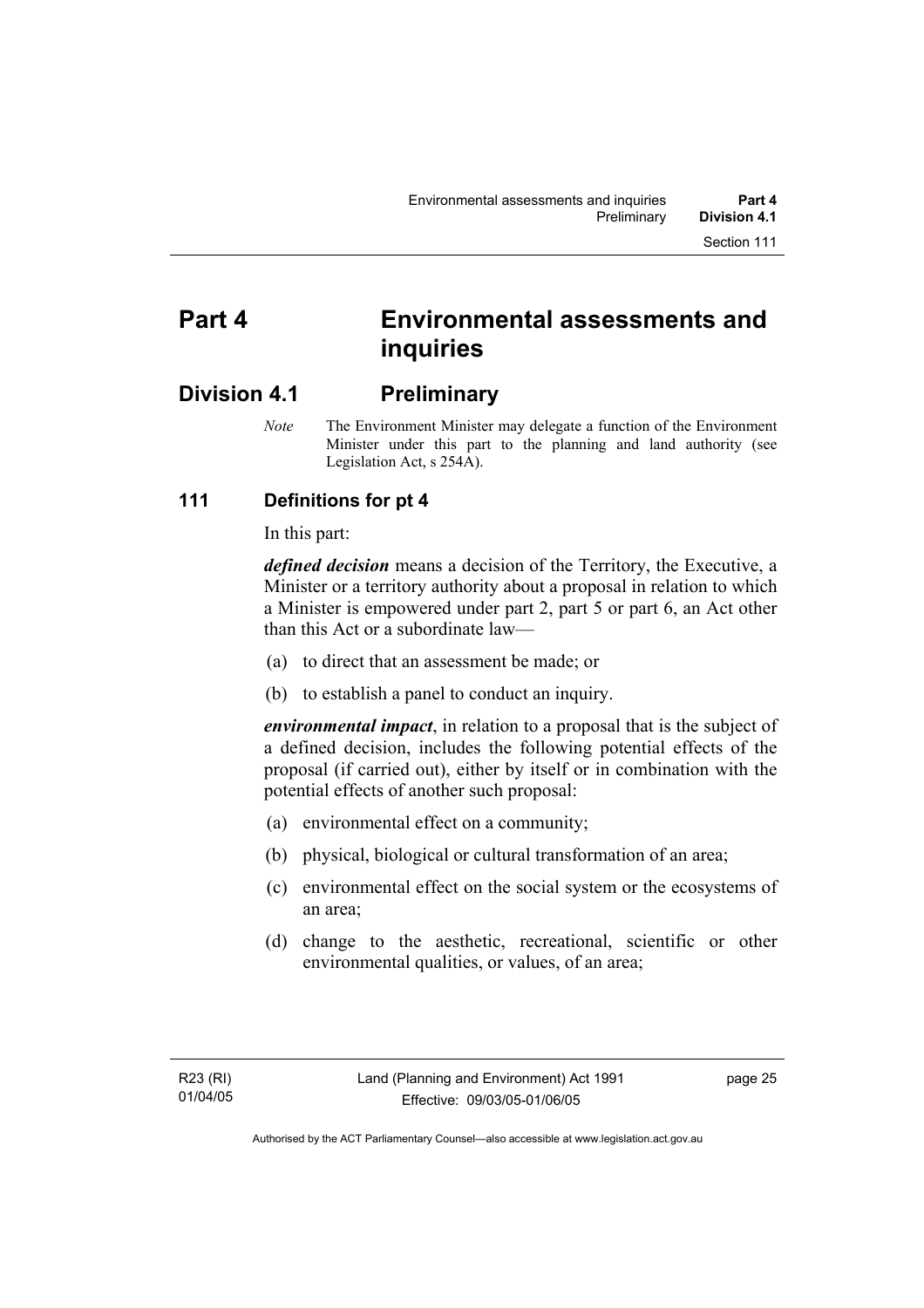- (e) environmental effect on any premises or land or the surroundings of any premises or land, that has heritage significance;
- (f) the endangering, or further endangering, of a community or an area;
- (g) the endangering, or further endangering, of any species of fauna or flora;
- (h) long-term environmental effects including those with potential to place demands on the social system;
- (i) curtailing of the range of beneficial uses of the environment;
- (j) pollution;
- (k) problems associated with the disposal of waste;
- (l) increased demands on natural resources that are, or are likely to be, in short supply;
- (m) change to the values or lifestyles of particular groups and communities or to existing social relationships;
- (n) socioeconomic effect.

*environmental impact statement* means an environmental impact statement prepared in accordance with division 4.3.

*land* includes water.

*panel* means a panel established to conduct an inquiry.

*preliminary assessment* means an assessment made under division 4.2.

*proponent*, in relation to a defined decision, means the person designated as the proponent under section 112.

*public environment report* means a public environment report prepared in accordance with division 4.3.

| page 26 | Land (Planning and Environment) Act 1991 | R23 (RI) |
|---------|------------------------------------------|----------|
|         | Effective: 09/03/05-01/06/05             | 01/04/05 |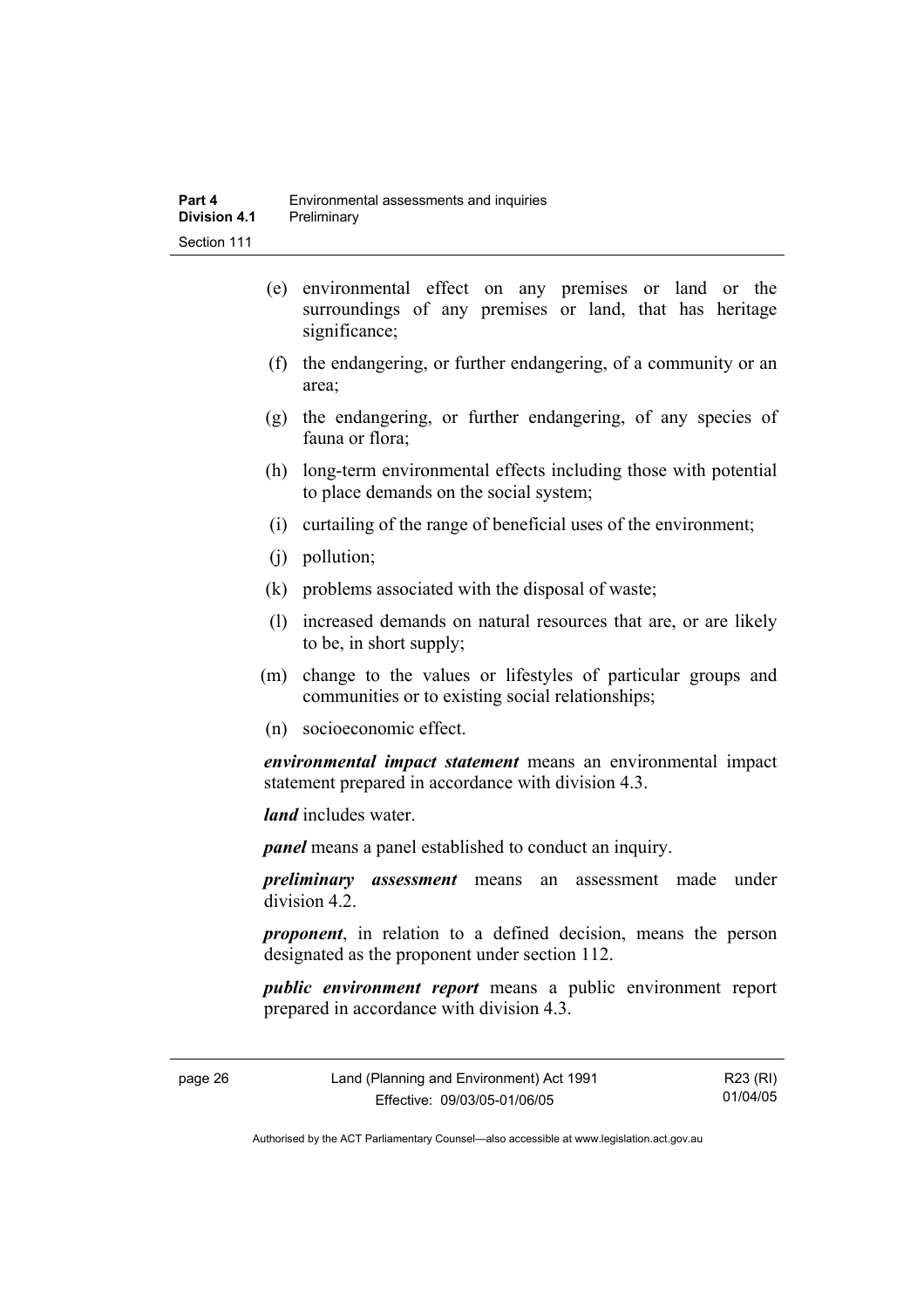*relevant Minister*, means the Minister responsible for the administration of the Act or subordinate law under which—

- (a) in relation to an assessment or inquiry—that assessment or inquiry is authorised to be made or conducted; or
- (b) in relation to a defined decision—the relevant decision is authorised to be made.

#### **112 Proponents**

- (1) For this part, the relevant Minister in relation to a defined decision may, in writing, designate a person or territory authority as the proponent in relation to the decision.
- (2) The relevant Minister must designate, as the proponent in relation to a defined decision, the person or territory authority whose interests would be most directly affected by the decision, unless, in the opinion of that Minister, the public interest requires otherwise.

## **Division 4.2 Preliminary assessments**

#### **113 Directions**

The relevant Minister in relation to a defined decision, or the Environment Minister, may, by written notice to the relevant proponent within 28 days after the day when the decision that a preliminary assessment be required is made, direct the proponent to prepare a preliminary assessment of the environmental impact of the relevant proposal.

#### **114 Mandatory preliminary assessments**

If a defined decision is of a class prescribed by the plan, the relevant Minister must, within the period mentioned in section 113, issue a notice under that section in relation to the relevant proposal.

R23 (RI) 01/04/05 page 27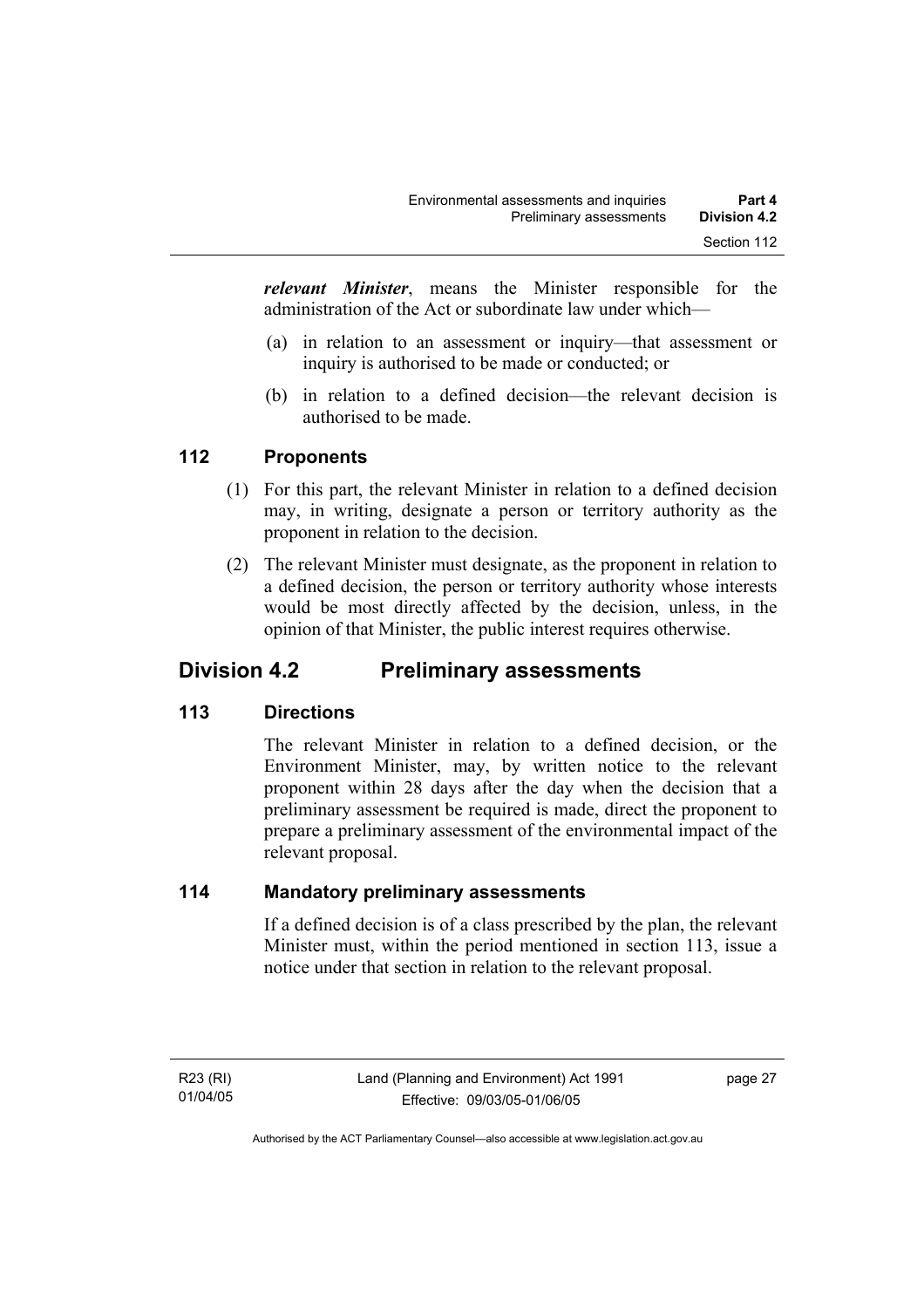#### **115 Content**

A preliminary assessment must consist of the matters specified in schedule 3.

#### **116 Submission to Minister**

 (1) On notice under section 113, the proponent must submit a preliminary assessment to the Environment Minister in accordance with the notice.

*Note* A fee may be determined under s 287 for this subsection.

 (2) If the Environment Minister is not the relevant Minister in relation to a preliminary assessment, the Environment Minister must give the preliminary assessment to the relevant Minister.

#### **117 Public inspection**

- (1) After a preliminary assessment is submitted to the Environment Minister under section 116, the Environment Minister must prepare a written notice stating that copies of the preliminary assessment are available for public inspection during a specified period of not less than 15 business days at specified places.
- (2) The Environment Minister may, in writing, extend or further extend the period stated in the notice.
- (3) The power under subsection (2) may be exercised after the end of the period to be extended.
- (4) The following are notifiable instruments:
	- (a) a notice under subsection (1);
	- (b) an extension or further extension under subsection (2).
	- *Note* A notifiable instrument must be notified under the Legislation Act.
- (5) The planning and land authority must also publish a notice under subsection (1), or an extension or further extension under subsection (2), in a daily newspaper.

| page 28 | Land (Planning and Environment) Act 1991 | R23 (RI) |
|---------|------------------------------------------|----------|
|         | Effective: 09/03/05-01/06/05             | 01/04/05 |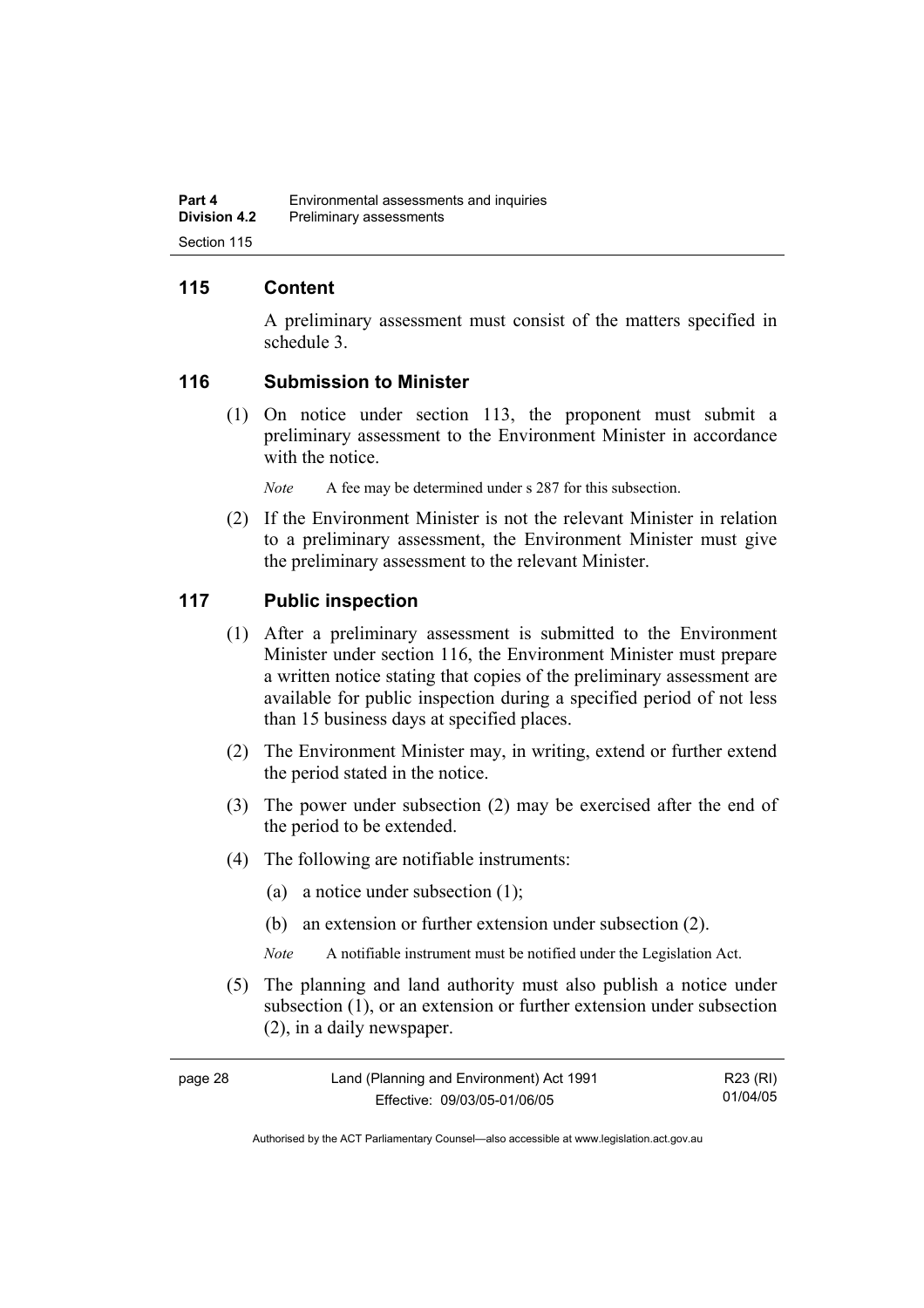- (6) The Environment Minister must, at the places, and within the period, specified in a notice under subsection (1)—
	- (a) make copies of the preliminary assessment mentioned in the notice available for public inspection; and
	- (b) give a copy of the preliminary assessment to any person on request.

*Note* A fee may be determined under s 287 for par (b).

 (7) The Environment Minister must send a copy of the preliminary assessment mentioned in the notice under subsection (1), without charge, to the Conservation Council of the South-East Region and Canberra (Inc.).

#### **118 Exclusion of material**

- (1) If, in the opinion of the Environment Minister based on reasonable grounds—
	- (a) a part of a preliminary assessment contains information related to the personal or business affairs of a person—
		- (i) supplied to the proponent or the Minister in confidence; or
		- (ii) the publication of which would reveal a trade secret; or
		- (iii) the disclosure of which would, or would reasonably be expected to, adversely affect a person in relation to the lawful business affairs of that person; and
	- (b) it would not be in the public interest for that part to be published;

the Environment Minister must exclude that part from each copy of the preliminary assessment made available to the public or for public inspection.

page 29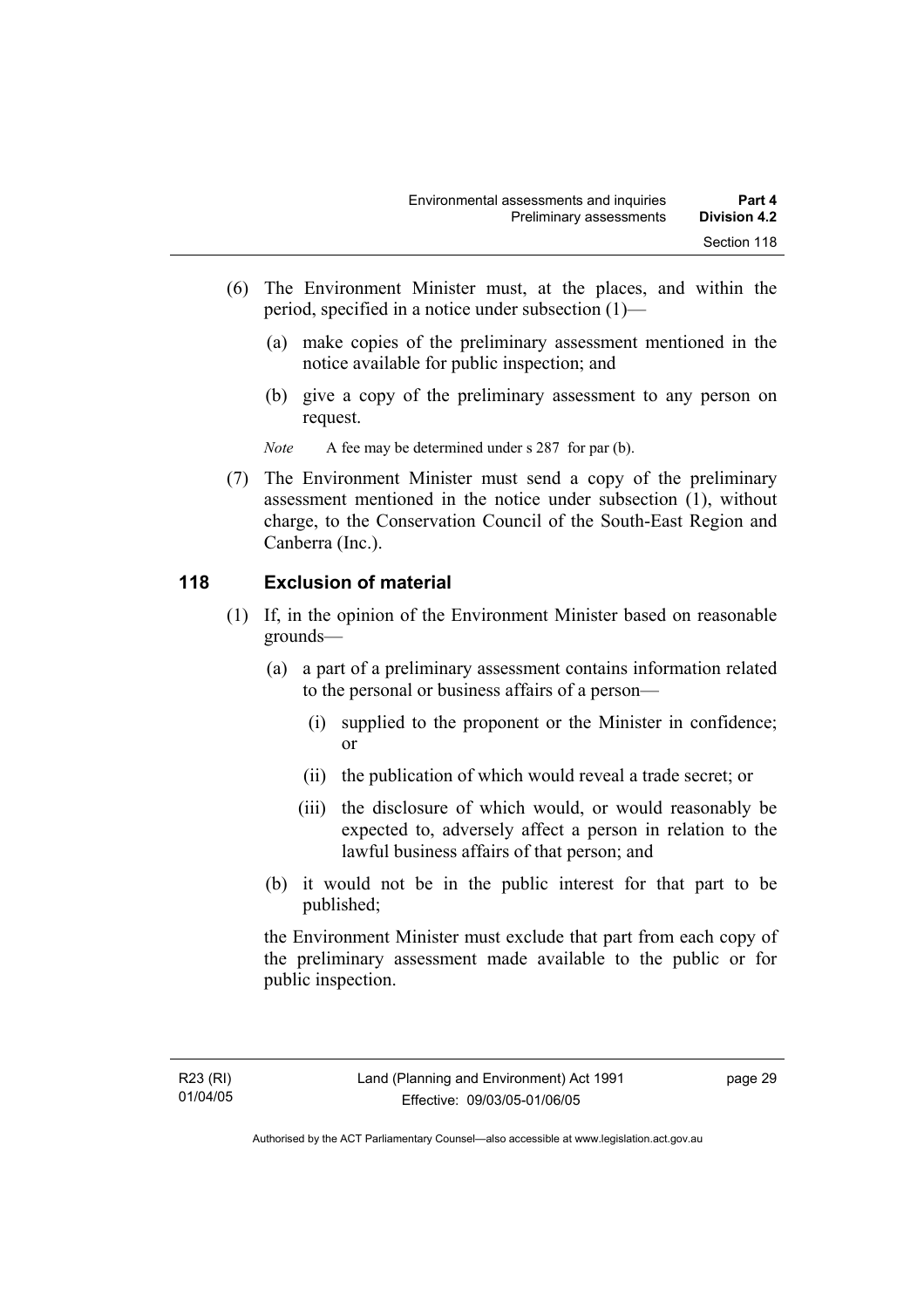| Part 4              | Environmental assessments and inquiries |
|---------------------|-----------------------------------------|
| <b>Division 4.3</b> | Assessments                             |
| Section 119         |                                         |

 (2) If a part of a preliminary assessment is excluded from the copies of that assessment made available to the public or for public inspection, each copy must include a statement to the effect that an unspecified part of the assessment has been excluded for the purpose of protecting the confidentiality of information included in that part.

## **Division 4.3 Assessments**

#### **Subdivision 4.3.1 Form and content**

#### **119 Form**

Unless otherwise specified in the Act or subordinate law under which it is directed, an assessment consists of—

- (a) a public environment report; or
- (b) an environmental impact statement;

about the proposal that is the subject of a defined decision, together with the report under section 131 evaluating that public environment report or environmental impact statement.

#### **120 Content of public environment reports and environmental impact statements**

Public environment reports and environmental impact statements are each to include the matters that are—

- (a) prescribed; and
- (b) directed under section 123.

## **Subdivision 4.3.2 Direction of assessments**

#### **121 Decisions to direct assessments**

 (1) The relevant Minister may direct that an assessment be made of the proposal if, in the opinion of the relevant Minister based on

| page 30 | Land (Planning and Environment) Act 1991 | R23 (RI) |
|---------|------------------------------------------|----------|
|         | Effective: 09/03/05-01/06/05             | 01/04/05 |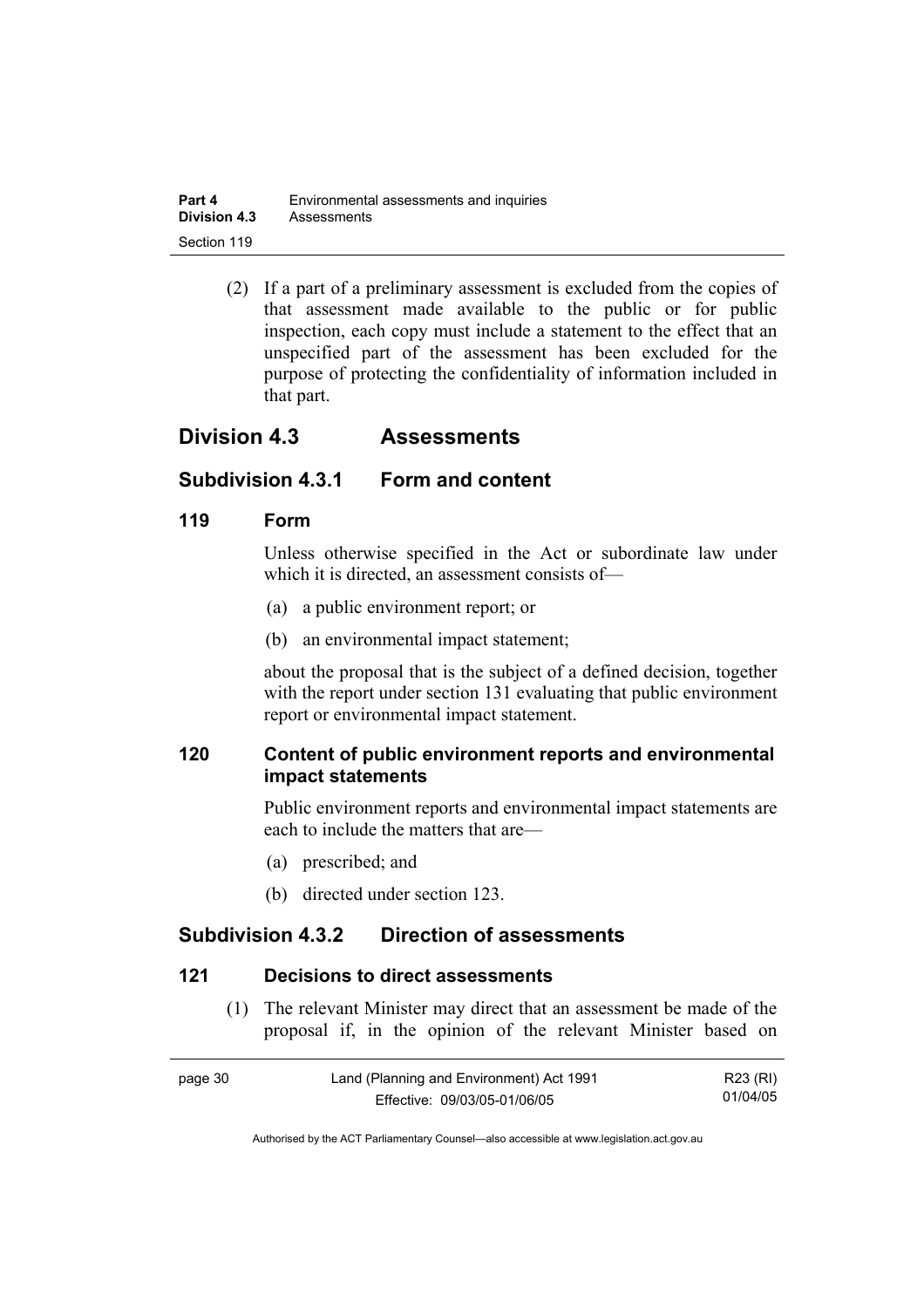reasonable grounds, the environmental impact of the proposal would be of sufficient significance.

- (2) A direction may only be given within the prescribed time after a proponent submits a preliminary assessment to the Environment Minister or any further time that the Minister administering this Act allows.
- (3) In making a decision under subsection (1), the relevant Minister must consider—
	- (a) the preliminary assessment; and
	- (b) the report of any meeting called under section 128; and
	- (c) whether any aspect of the environmental impact of that proposal is, or could be, the subject of—
		- (i) an inquiry or another assessment; or
		- (ii) any environmental assessment action taken by or on behalf of the Commonwealth, a State or the Northern Territory.
- (4) This section does not apply if a Minister is required under an Act or subordinate law to direct that an assessment be made.

#### **122 Environment Minister's power to direct assessments**

If a Minister other than the Environment Minister has the power under an Act or subordinate law to direct that an assessment be made, the Environment Minister also has that power.

#### **123 Directions**

- (1) A direction by a Minister that an assessment be made in relation to a defined decision must be in writing given to the proponent.
- (2) Within 14 days after a direction by a Minister under subsection (1) that an assessment is to be made in relation to a defined decision,

| R23 (RI) | Land (Planning and Environment) Act 1991 | page 31 |
|----------|------------------------------------------|---------|
| 01/04/05 | Effective: 09/03/05-01/06/05             |         |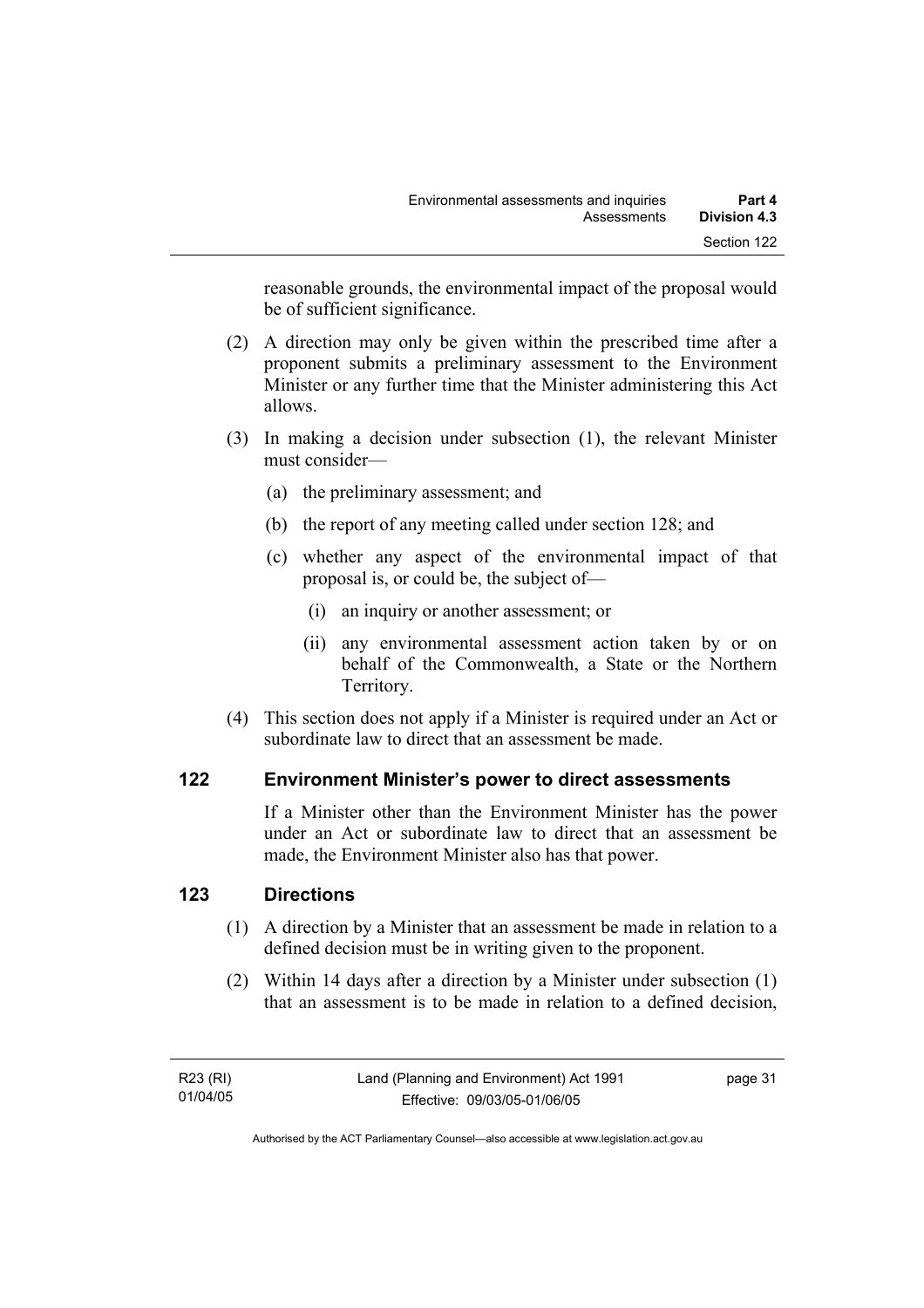the Minister must give the proponent detailed directions specifying the following:

- (a) the form of the assessment;
- (b) the matters to be included in the public environment report or the environmental impact statement and the relative emphasis to be given to each matter;
- (c) subject to section 124 or section 125 and section 126, how the report or statement is to be prepared;
- (d) if, in the opinion of the Environment Minister based on reasonable grounds, the environmental impact of a proposal that is the subject of another defined decision is relevant to the environmental impact of the relevant proposal—sufficient details of the firstmentioned proposal to enable the proponent to assess the potential combined effects of the proposals.
- (3) The Environment Minister must, in consultation with the relevant Minister, decide the matters to be specified under subsection (2).
- (4) If a Minister gives detailed directions for an assessment under subsection (2), that Minister must prepare a written notice that sets out—
	- (a) the name of the proponent; and
	- (b) the matters specified in the directions; and
	- (c) the name of any consultant nominated by the Minister under subsection (7) to assist in the preparation of the assessment.
- (5) The notice is a notifiable instrument.

*Note* A notifiable instrument must be notified under the Legislation Act.

- (6) The Minister who prepared the notice must also publish it in a daily newspaper.
- (7) A Minister who directs that an assessment be made may, under subsection (2) (c), direct the proponent in relation to an assessment

| page 32 | Land (Planning and Environment) Act 1991 | R23 (RI) |
|---------|------------------------------------------|----------|
|         | Effective: 09/03/05-01/06/05             | 01/04/05 |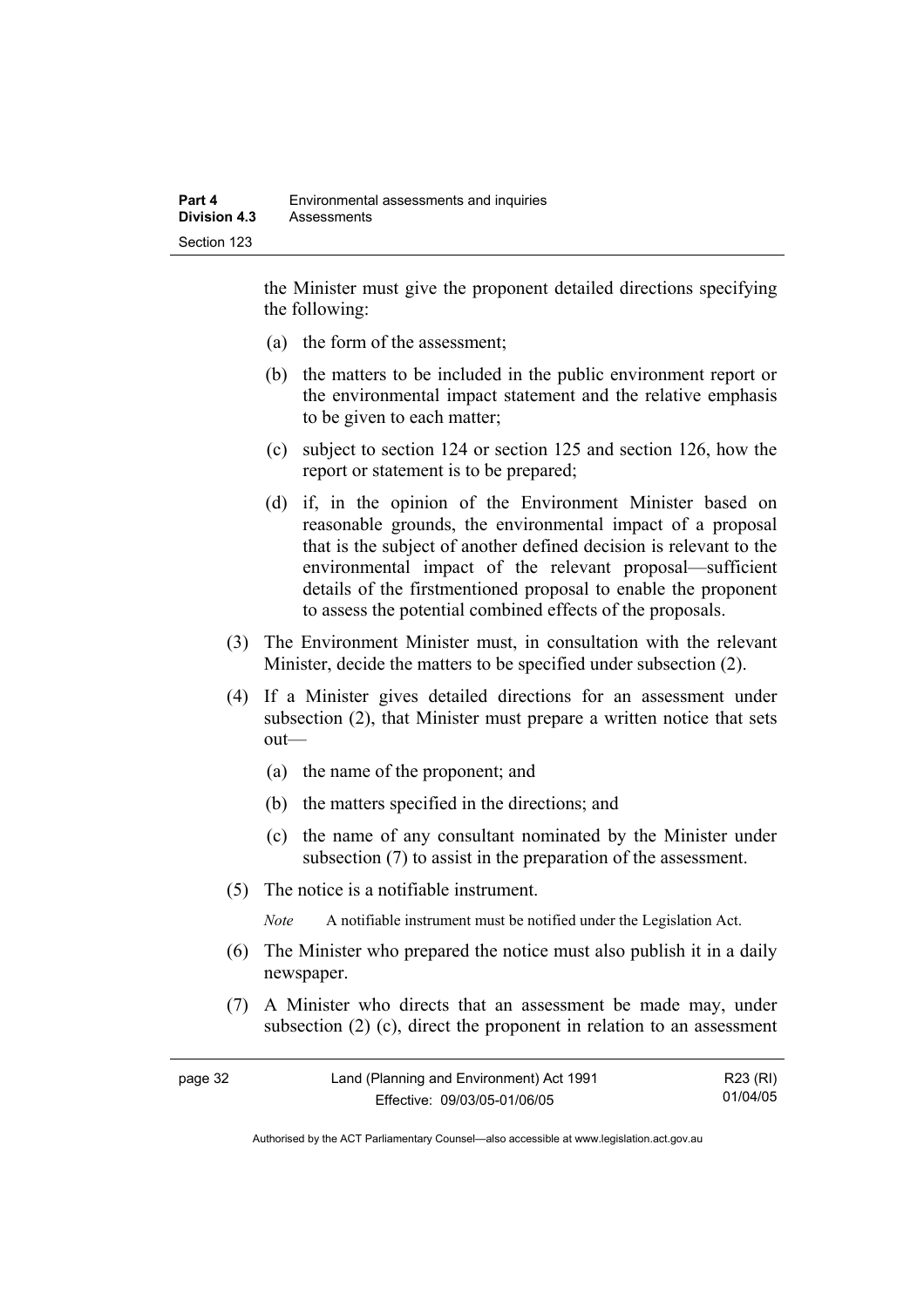to engage the services of a consultant specified by the Minister in accordance with the prescribed criteria to assist the proponent in the preparation of the assessment.

## **Subdivision 4.3.3 Preparation, evaluation and consideration by Legislative Assembly**

#### **124 Public environment reports—preparation**

- (1) The Environment Minister may, in writing, direct the proponent in relation to a public environment report—
	- (a) to undertake the consultation in relation to the preparation of the report that is specified; and
	- (b) after any such consultation, to make the report available, in a specified way and form, for public inspection, with the notice of that availability that is specified.
- (2) The proponent in relation to a public environment report must comply with a direction under subsection (1).
- (3) This section does not apply in relation to the preparation of a public environment report for the purposes of an assessment that will be—
	- (a) a background paper within the meaning of part 2; or
	- (b) notified together with a draft plan of management under division 5.7.

#### **125 Environmental impact statements—consultation and public inspection**

- (1) The proponent in relation to an environmental impact statement must prepare a written notice approved in writing by the Environment Minister—
	- (a) stating that copies of the draft environmental impact statement are available for public inspection and purchase from the proponent at specified places and times; and

| R23 (RI) | Land (Planning and Environment) Act 1991 | page 33 |
|----------|------------------------------------------|---------|
| 01/04/05 | Effective: 09/03/05-01/06/05             |         |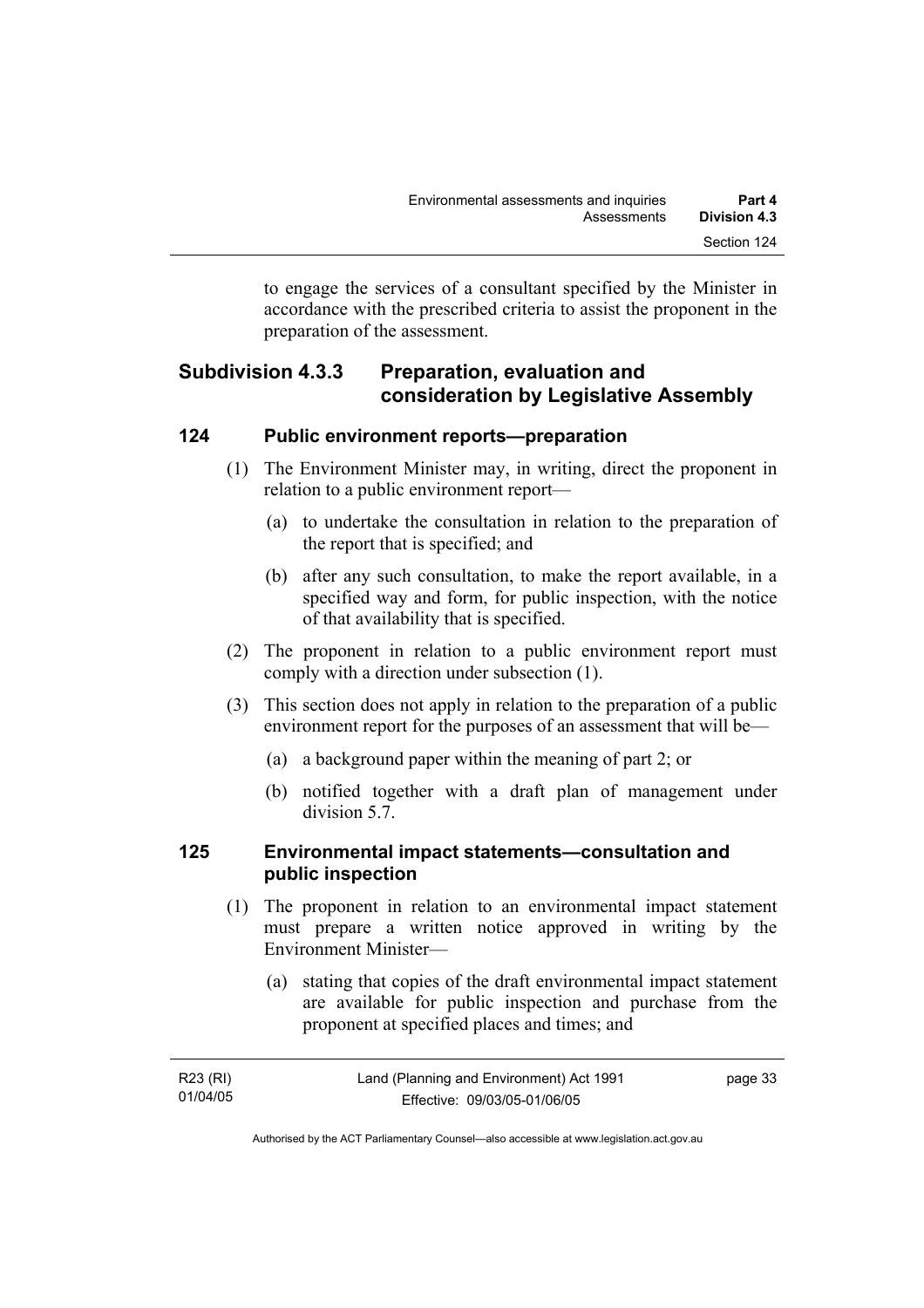- (b) inviting interested people to submit written comments about the draft to the proponent at a specified address and within a period of 20 business days or the longer period directed in writing by the relevant Minister.
- (2) The notice approved by the Environment Minister is a notifiable instrument.

*Note* A notifiable instrument must be notified under the Legislation Act.

- (3) The proponent must also publish the notice approved by the Environment Minister in a daily newspaper.
- (4) The proponent in relation to an environmental impact statement must make copies of the draft statement available for inspection and purchase at the places and times specified in the notice under subsection  $(1)$ .
- (5) A proponent must not sell a copy of a draft environmental impact statement that the proponent has made available for purchase under subsection (4) at a price that exceeds a price fixed by the Environment Minister as the maximum price for the sale of a copy of the statement.
- (6) In fixing a maximum price at which a proponent may sell a copy of a draft environmental impact statement, the Environment Minister must fix a price that will reimburse the proponent for the cost of producing the copy but not for the expense incurred by the proponent in preparing the draft statement.
- (7) A notice under section 282A (3) (AAT Review of decisions) must include particulars of the calculation of the amount fixed as the maximum price that the proponent may charge for a copy of the draft environmental impact statement.
- (8) This section does not apply in relation to the preparation of an environmental impact statement for the purposes of an assessment which will be—
	- (a) a background paper within the meaning of part 2; or

| page 34 | Land (Planning and Environment) Act 1991 | R23 (RI) |
|---------|------------------------------------------|----------|
|         | Effective: 09/03/05-01/06/05             | 01/04/05 |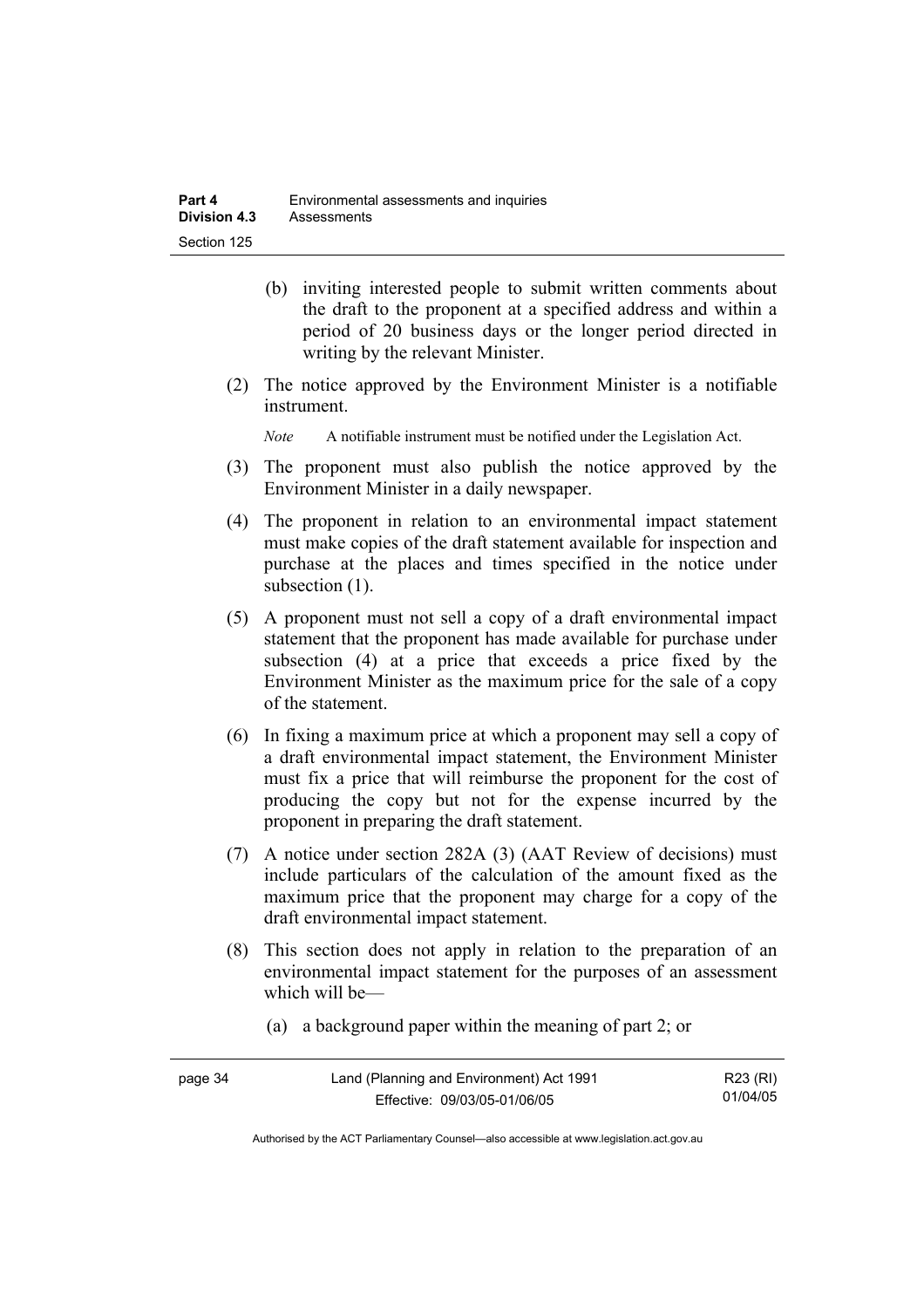(b) notified together with a draft plan of management under division 5.7.

#### **126 Environmental impact statements—consideration of relevant comments and reports**

The proponent in relation to an environmental impact statement must, in preparing the statement, consider any written comments from any person or territory authority, and any reports, related to the environmental impact of the relevant proposal.

### **127 Submission of reports and statements to Environment Minister**

The proponent must submit the relevant public environment report or environmental impact statement to the Environment Minister, together with—

- (a) a written report about the proponent's consultation in relation to the report or statement; and
- (b) a copy of each written comment about the report or statement received by the proponent; and
- (c) a copy of each report mentioned in section 126 that is not available to the public.

#### **128 Consultation**

- (1) The Environment Minister may, by giving reasonable notice to—
	- (a) the proponent of a proposal that has an environmental impact; and
	- (b) any other person that the Environment Minister believes on reasonable grounds to have an interest directly affected by the proposal; and
	- (c) any other person that the Environment Minister considers appropriate;

| R23 (RI) | Land (Planning and Environment) Act 1991 | page 35 |
|----------|------------------------------------------|---------|
| 01/04/05 | Effective: 09/03/05-01/06/05             |         |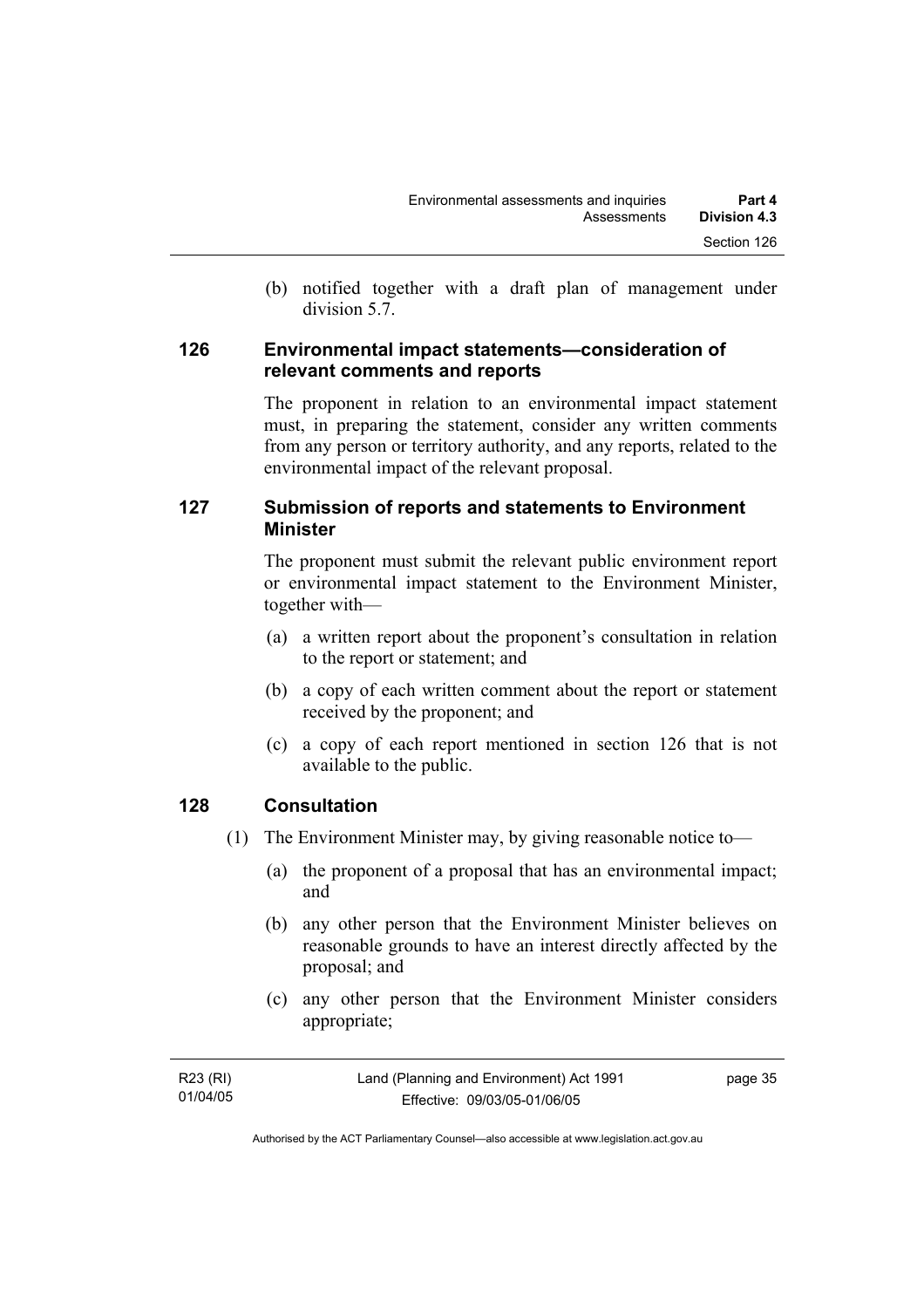call a meeting of them for the purposes of—

- (d) clarifying the proposal or concerns relating to the proposal; or
- (e) clarifying the report of a panel established to conduct an inquiry into the proposal; or
- (f) discussing any ways in which the proposal could be modified to reduce or eliminate any potential adverse environmental impact.
- (2) The Environment Minister must give a written report to each participant in the meeting stating—
	- (a) the outcome of the meeting; and
	- (b) any recommendations that the Environment Minister intends to include in his or her report under section 131 as a result of the meeting.
- (3) If a meeting recommends that a proposal be varied, the Environment Minister must make copies of the report prepared in relation to the meeting for subsection (2) available for public inspection at times and places decided, in writing, by the Environment Minister.
- (4) The decision is a notifiable instrument.

*Note* A notifiable instrument must be notified under the Legislation Act.

(5) The Environment Minister must also publish the decision in a daily newspaper.

#### **129 Further information**

 (1) Within the prescribed period after the submission of a public environment report or an environmental impact statement to the Environment Minister, that Minister may, by written notice to the proponent, direct the proponent to provide further specified information in relation to the proposal, report or statement.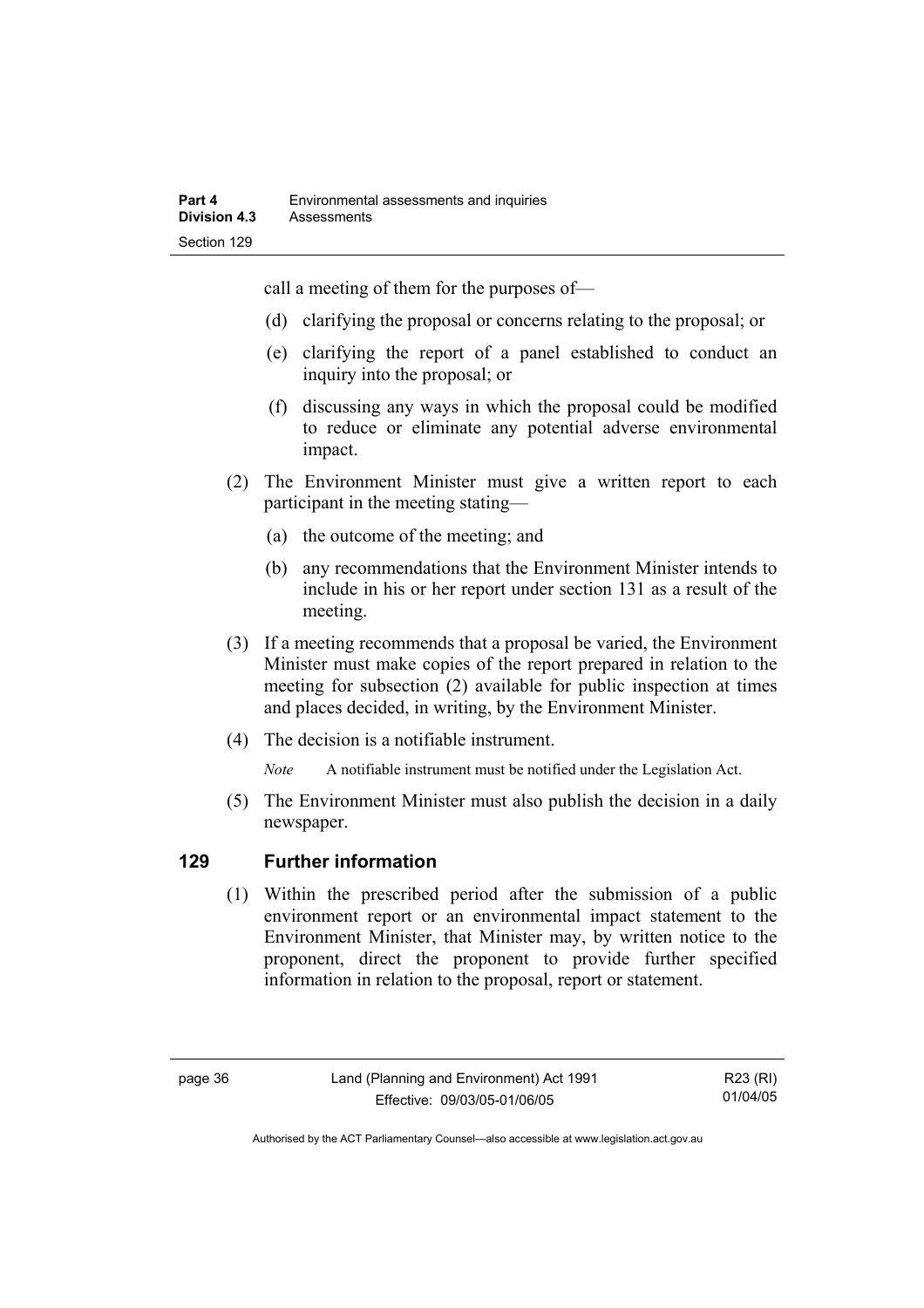(2) On notice under subsection (1), the proponent must, in writing, provide the specified information to the Environment Minister.

#### **130 Further revision**

- (1) Within the prescribed period after the submission of a public environment report or an environmental impact statement to the Environment Minister, that Minister may, by written notice to the proponent, request the proponent to revise the report or statement in consideration of specified matters.
- (2) On notice under subsection (1), the proponent may revise the report or statement in consideration of the specified matters.
- (3) The proponent must—
	- (a) if the report or statement is revised—resubmit the revised report or statement to the Environment Minister; or
	- (b) if the report or statement is not revised—submit a written report to the Environment Minister stating the reasons why the proponent has not revised the report or statement.

#### **131 Evaluation by Environment Minister**

- (1) Unless subsection (2) applies, within the prescribed period after the submission of a public environment report or environmental impact statement to the Environment Minister, that the Minister must prepare a written report evaluating it.
- (2) If the Environment Minister gives a notice to a proponent under section 130 (1), that Minister must prepare a written report evaluating a public environment report or statement within the prescribed period after the proponent—
	- (a) resubmits the report or statement under section 130 (3) (a); or
	- (b) submits a report under section 130 (3) (b).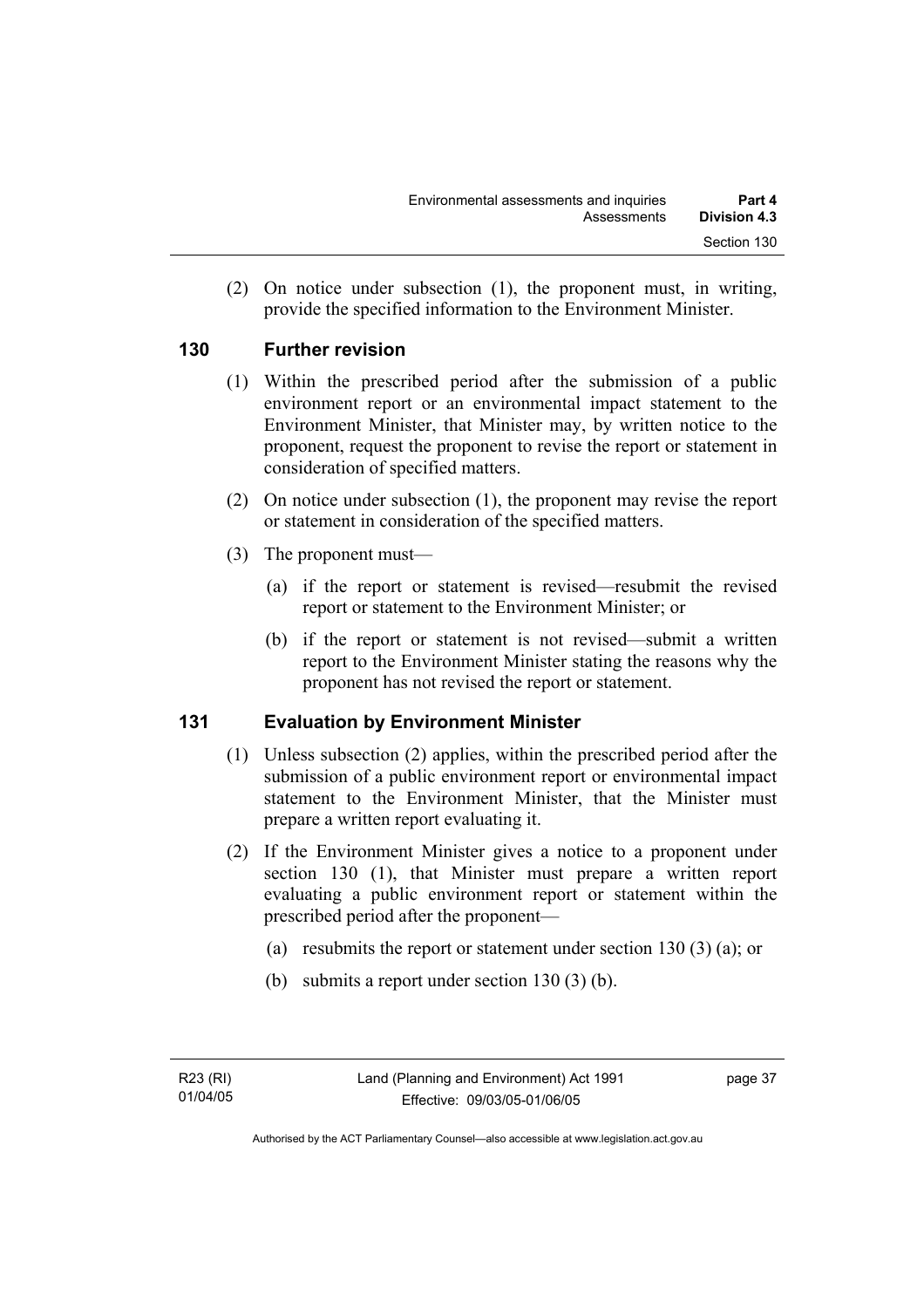- (3) A report under subsection (1) must include—
	- (a) a statement about whether, in the opinion of the Environment Minister, the public environment report or environmental impact statement has been prepared in accordance with this division, and with the relevant directions under this division; and
	- (b) any comment by that Minister about the environmental impact of the relevant proposal; and
	- (c) if that Minister has called a meeting under section 128—the report of that meeting referred to in section 128 (2); and
	- (d) any recommendation of that Minister about the conditions subject to which the proposal should be approved.

#### **132 Presentation to Legislative Assembly and public inspection**

- (1) Within 6 sitting days after the completion of a report mentioned in section 131, the relevant Minister must present to the Legislative Assembly a copy of—
	- (a) the relevant assessment; and
	- (b) any notice given by the Environment Minister under section 129 or section 130; and
	- (c) any report, comment or written information submitted to the Environment Minister under section 127, section 129 or section 130.
- (2) After an assessment is finished, the relevant Minister must make copies of the assessment, together with copies of any documents mentioned in subsection (1) (c), available to the public during office hours at places stated in a written notice prepared by the relevant Minister.

R23 (RI) 01/04/05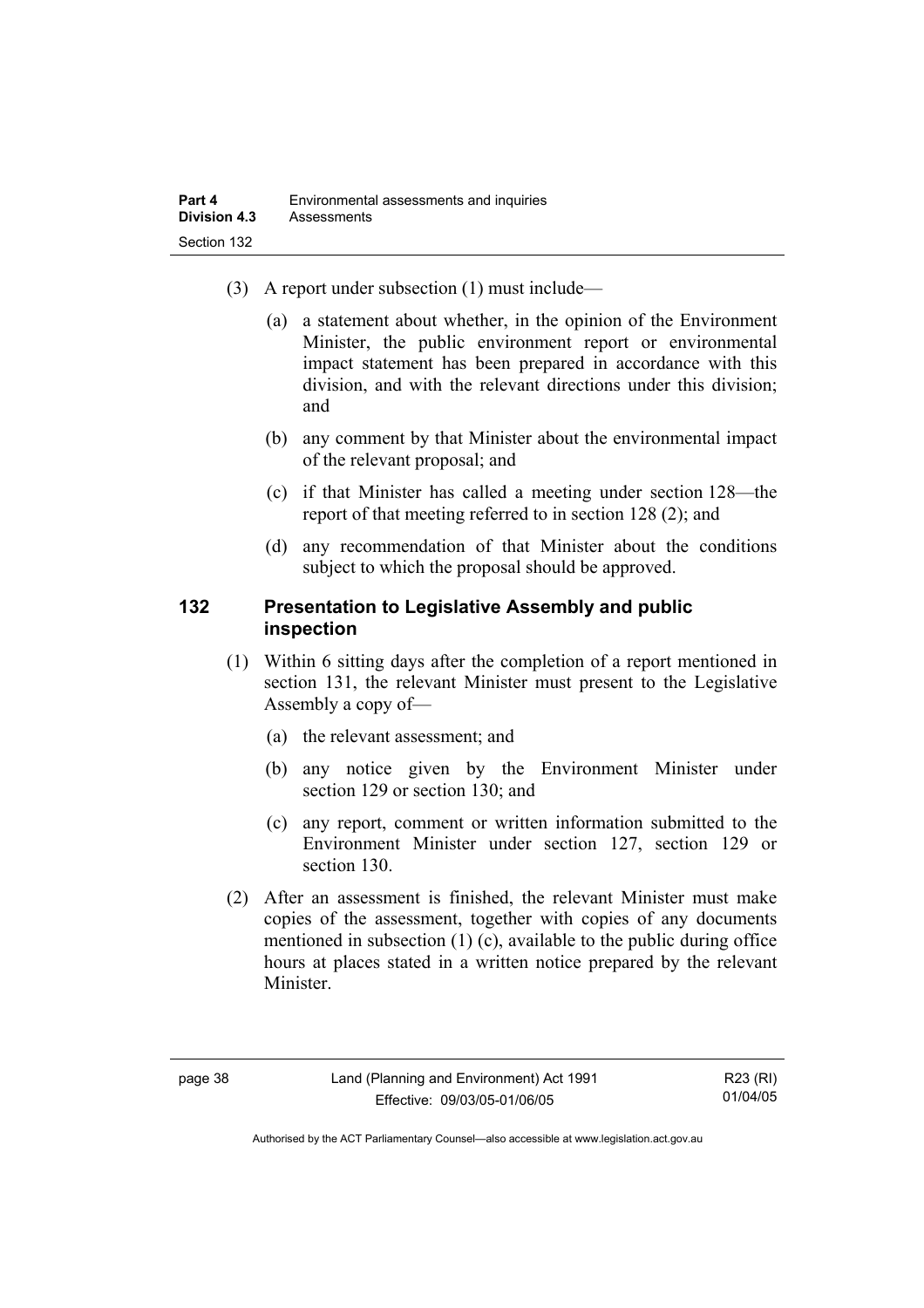(3) The notice under subsection (2) is a notifiable instrument.

*Note* A notifiable instrument must be notified under the Legislation Act.

(4) The relevant Minister must also publish the notice under subsection (2) in a daily newspaper.

#### **133 Exclusion of material**

- (1) If, in the relevant Minister's opinion, based on reasonable grounds—
	- (a) a part of an assessment contains information related to the personal or business affairs of a person—
		- (i) supplied to the proponent or that Minister in confidence; or
		- (ii) the publication of which would reveal a trade secret; and
	- (b) it would not be in the public interest for that part to be published;

the relevant Minister must exclude that part from the copy of the assessment presented to the Legislative Assembly, and from any copy of the assessment made available to the public or for public inspection.

 (2) If a part of an assessment is excluded from the copies of that assessment made available to the public or for public inspection, each copy must include a statement to the effect that an unspecified part of the assessment has been excluded for the purpose of protecting the confidentiality of information included in that part.

#### **134 Exemptions**

- (1) The Environment Minister may, in writing (by an *exemption*)—
	- (a) exempt a specified defined decision, or defined decisions of a specified class, from being the subject of an assessment directed under any Act or subordinate law; or

| R23 (RI) | Land (Planning and Environment) Act 1991 | page 39 |
|----------|------------------------------------------|---------|
| 01/04/05 | Effective: 09/03/05-01/06/05             |         |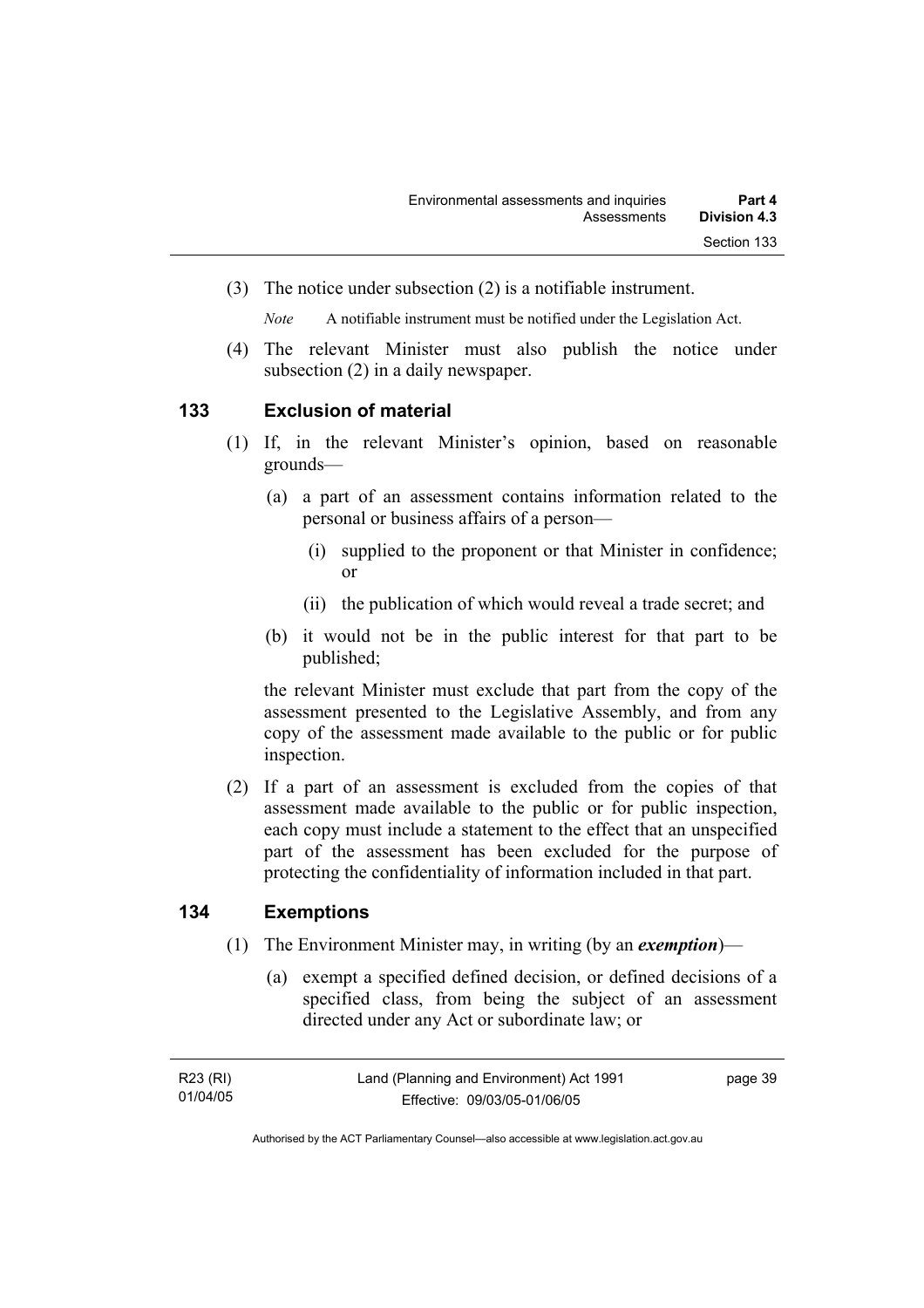- (b) declare that specified provisions of this division are not to apply in relation to a specified assessment, or to assessments of a specified class.
- (2) An exemption is a disallowable instrument.
	- *Note* A disallowable instrument must be notified, and presented to the Legislative Assembly, under the Legislation Act.
- (3) The Legislation Act, chapter 7 (Presentation, amendment and disallowance of subordinate laws and disallowable instruments) applies to an exemption as if each reference in that chapter to 6 sitting days were a reference to 5 sitting days.
- (4) Subject to any disallowance under the Legislation Act, chapter 7, the exemption commences—
	- (a) on the day after the 5th sitting day after the day it is presented to the Legislative Assembly under that chapter; or
	- (b) if the exemption provides for a later date or time of commencement—on that date or at that time.
- (5) The Environment Minister must notify an exemption in a daily newspaper.
- (6) The validity of an exemption is not affected by a failure to comply with subsection  $(5)$ .

## **Division 4.4 Inquiries**

## **Subdivision 4.4.1 Establishment of panels and terms of reference**

#### **135 Constitution**

 (1) If the relevant Minister in relation to a defined decision decides to establish a panel to inquire into the proposal that is the subject of that decision that Minister must, in writing, appoint a person or people to constitute a panel to conduct the inquiry.

| page 40 | Land (Planning and Environment) Act 1991 | R23 (RI) |
|---------|------------------------------------------|----------|
|         | Effective: 09/03/05-01/06/05             | 01/04/05 |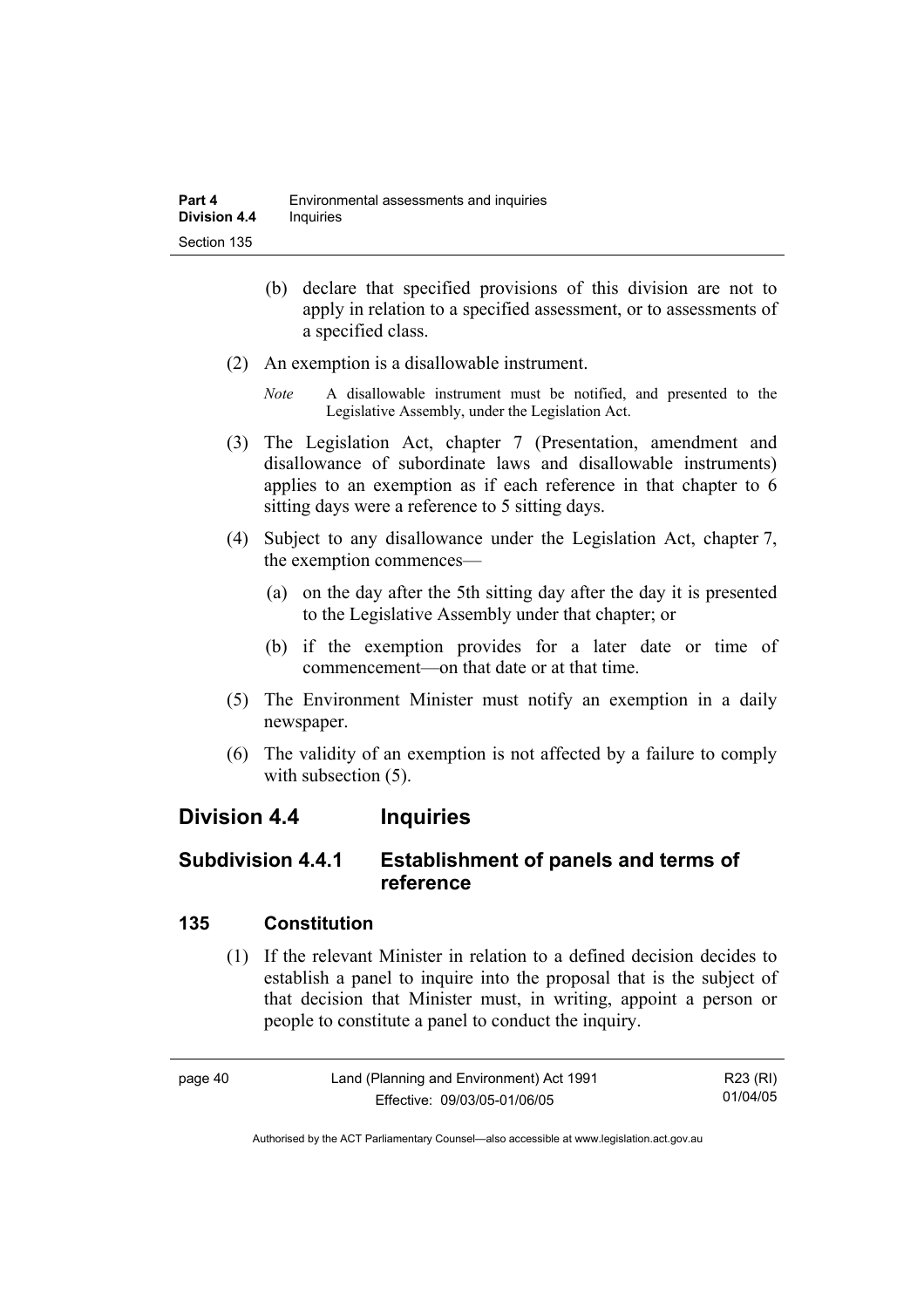(2) The relevant Minister must nominate 1 member (or, for a panel constituted by 1 member, that member) of the panel as the presiding member.

#### **136 Combined inquiries**

If 2 or more proposals, the subject of 2 or more defined decisions, would in the opinion of the Environment Minister have substantially interconnected effects, that Minister may, under section 135, with the consent of the relevant Minister in relation to each decision, establish a panel to conduct an inquiry into the potential combined effect of those proposals.

#### **138 Terms of reference**

- (1) The relevant Minister must, in writing, decide the terms of reference of an inquiry.
- (2) The terms of reference of an inquiry—
	- (a) must—
		- (i) specify the defined decision; and
		- (ii) require the panel to assess the potential costs and benefits to the community and to the Territory of the proposal that is the subject of that decision; and
		- (iii) specify a reasonable period within which the panel is to report; and
	- (b) may require the panel—
		- (i) to investigate specified aspects of that proposal; or
		- (ii) to consider any specified report.
- (3) The relevant Minister may, at the request of a panel, or on his or her own initiative, in writing, vary the terms of reference of the relevant inquiry.

page 41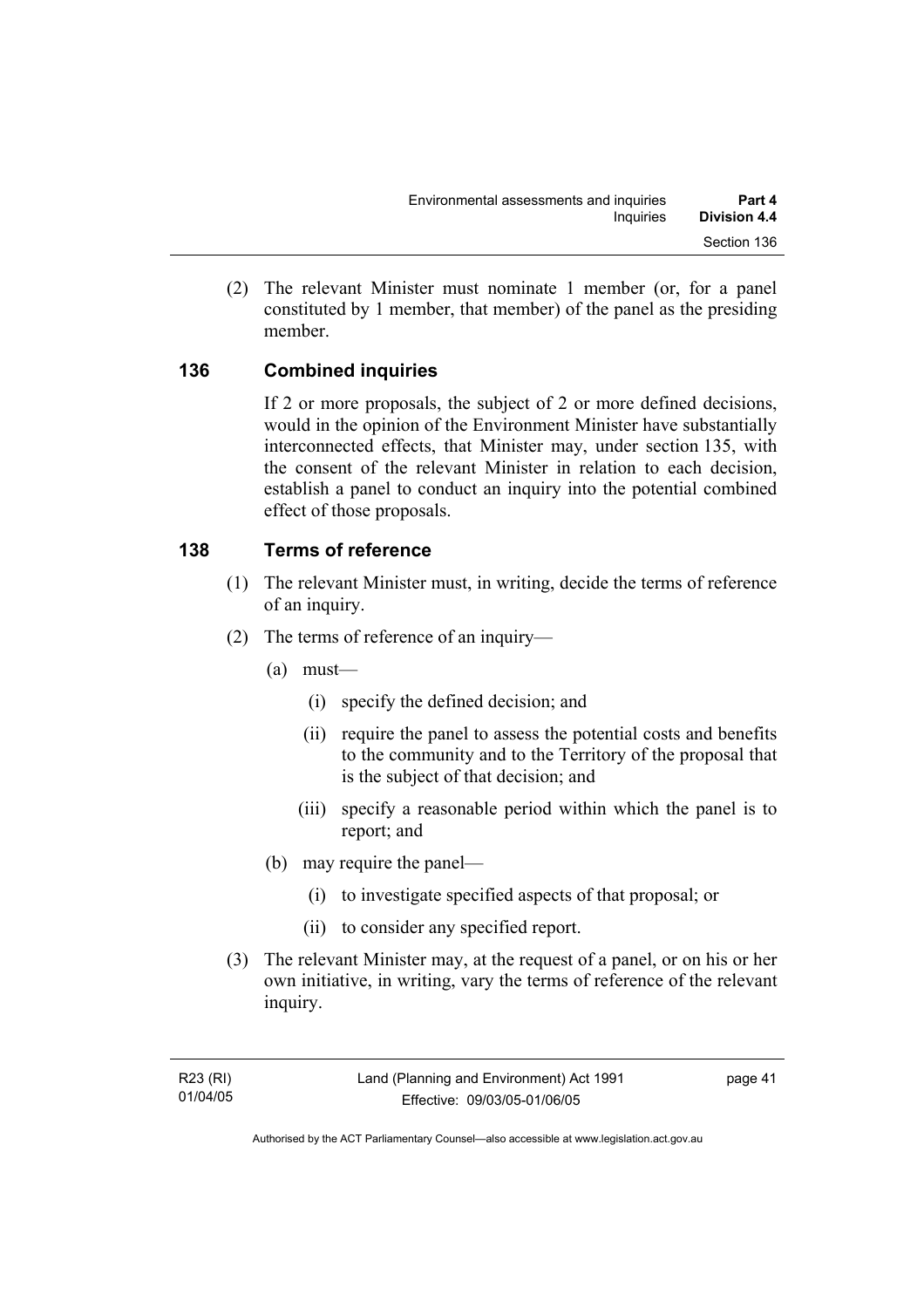(4) A variation of terms of reference is a notifiable instrument. *Note* A notifiable instrument must be notified under the Legislation Act.

#### **139 Notification**

- (1) The relevant Minister for an inquiry must, in writing, decide—
	- (a) the members of the panel, and the presiding member; and
	- (b) the terms of reference of the inquiry; and
	- (c) the period within which the panel is to report; and
	- (d) the other matters that Minister considers necessary.
- (2) A decision is a notifiable instrument.

*Note* A notifiable instrument must be notified under the Legislation Act.

## **Subdivision 4.4.2 Inquiry reports**

#### **140 Inquiry reports**

A panel must report its findings and recommendations in writing to the relevant Minister in accordance with the terms of reference decided under section 138.

## **141 Presentation to Legislative Assembly and public inspection**

- (1) The relevant Minister must present a copy of the report of a panel's findings and recommendations to the Legislative Assembly within 6 sitting days after the day the Minister receives the report.
- (2) After a report is completed, the relevant Minister must make copies of the report available to the public during office hours at places stated in a written notice prepared by the relevant Minister.
- (3) The notice is a notifiable instrument.

*Note* A notifiable instrument must be notified under the Legislation Act.

page 42 Land (Planning and Environment) Act 1991 Effective: 09/03/05-01/06/05 R23 (RI) 01/04/05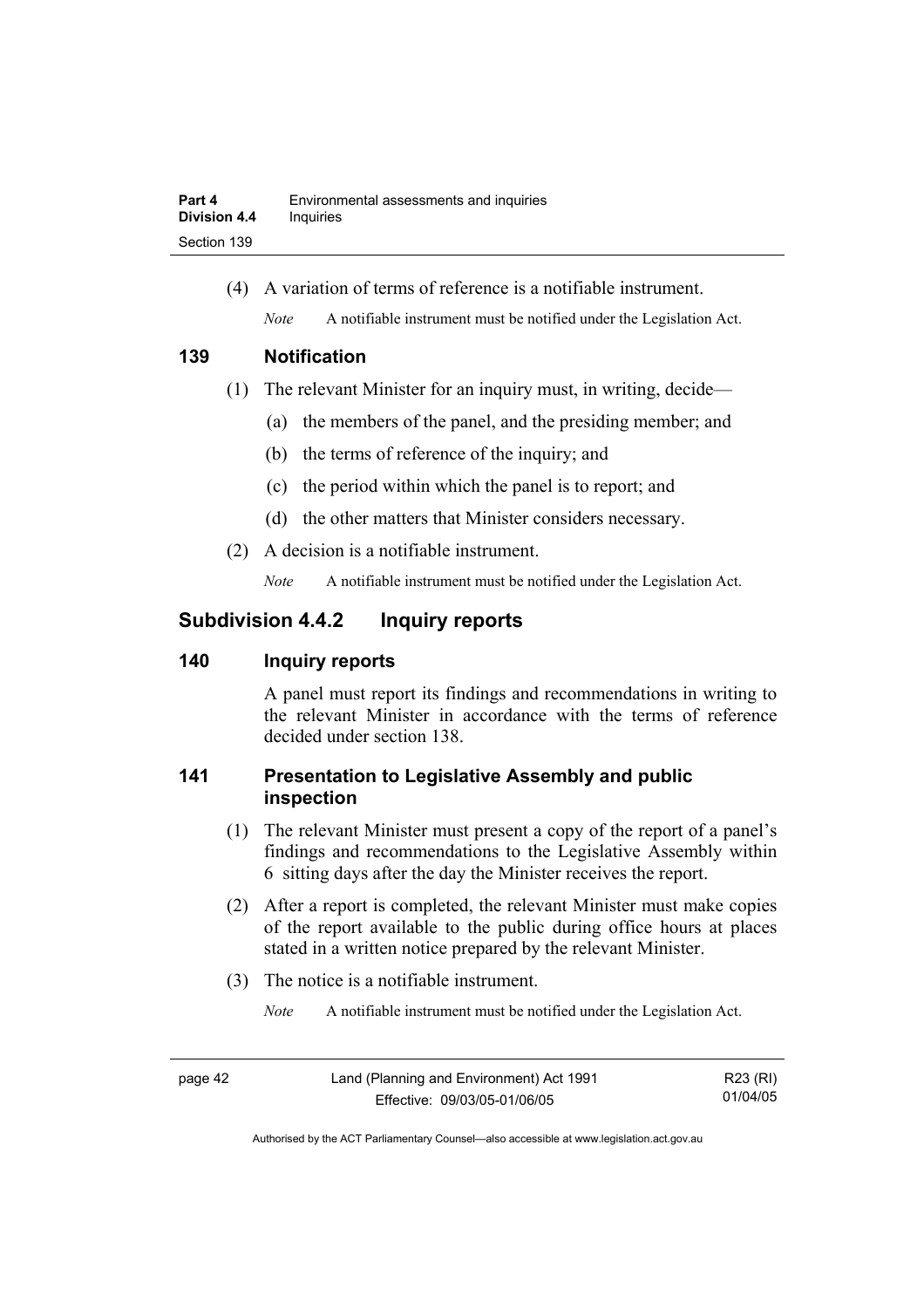(4) The relevant Minister must also publish the notice in a daily newspaper.

#### **142 Exclusion of material**

- (1) If, in the panel's opinion based on reasonable grounds and expressed in its report—
	- (a) a part of a report contains information related to the personal or business affairs of a person—
		- (i) supplied to the panel in confidence; or
		- (ii) the publication of which would reveal a trade secret; and
	- (b) it would not be in the public interest for that part to be published;

the relevant Minister may exclude that part from the copy of the report presented to the Legislative Assembly, and from any copy made available to the public or for public inspection.

 (2) If a part of a report is excluded under subsection (1), each copy of the report presented to the Legislative Assembly or made available to the public or for public inspection must include a statement to the effect that an unspecified part of the report has been excluded for the purpose of protecting the confidentiality of information included in that part.

## **Subdivision 4.4.3 Procedures and powers**

#### **143 Definitions for sdiv 4.4.3**

In this subdivision:

#### *authorised person* means—

- (a) a panel member; or
- (b) a person assisting a panel member in a way authorised in writing by the member.

| R23 (RI) | Land (Planning and Environment) Act 1991 | page 43 |
|----------|------------------------------------------|---------|
| 01/04/05 | Effective: 09/03/05-01/06/05             |         |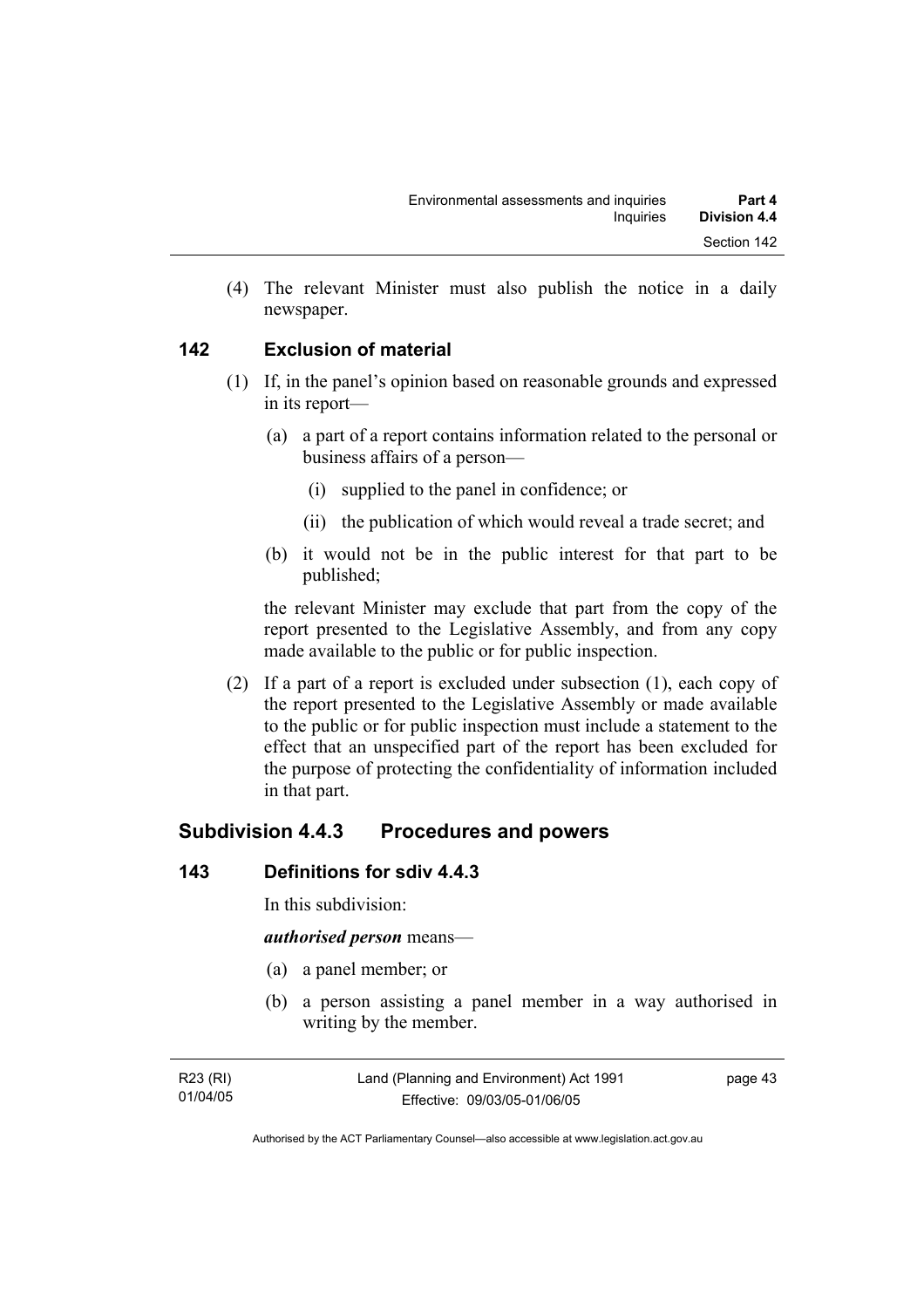*occupier*, of a place, includes—

- (a) a person believed, on reasonable grounds, to be an occupier of the place; and
- (b) a person apparently in charge of the place.

*place* includes premises, land, vehicle, aircraft or vessel.

#### **144 Notice of inquiry hearings**

- (1) At a reasonable time before the beginning of an inquiry, the presiding member of a panel must prepare a notice stating—
	- (a) the subject matter of the inquiry; and
	- (b) the time when, and place where, the inquiry is to begin.
- (2) The notice is a notifiable instrument.

*Note* A notifiable instrument must be notified under the Legislation Act.

(3) The presiding member must also publish the notice in a daily newspaper.

#### **145 Public hearings**

- (1) A panel must conduct its inquiry in public, except as provided by subsection (2).
- (2) A panel may—
	- (a) direct that the inquiry or any part of it be held in private, and give directions about who may be present during any private hearing; or
	- (b) give directions prohibiting or restricting the publication of evidence given before the inquiry, or of matters contained in documents lodged with the inquiry; or
	- (c) give directions prohibiting or restricting the disclosure to any specified person of such evidence or such matters.

| page 44 | Land (Planning and Environment) Act 1991 | R23 (RI) |
|---------|------------------------------------------|----------|
|         | Effective: 09/03/05-01/06/05             | 01/04/05 |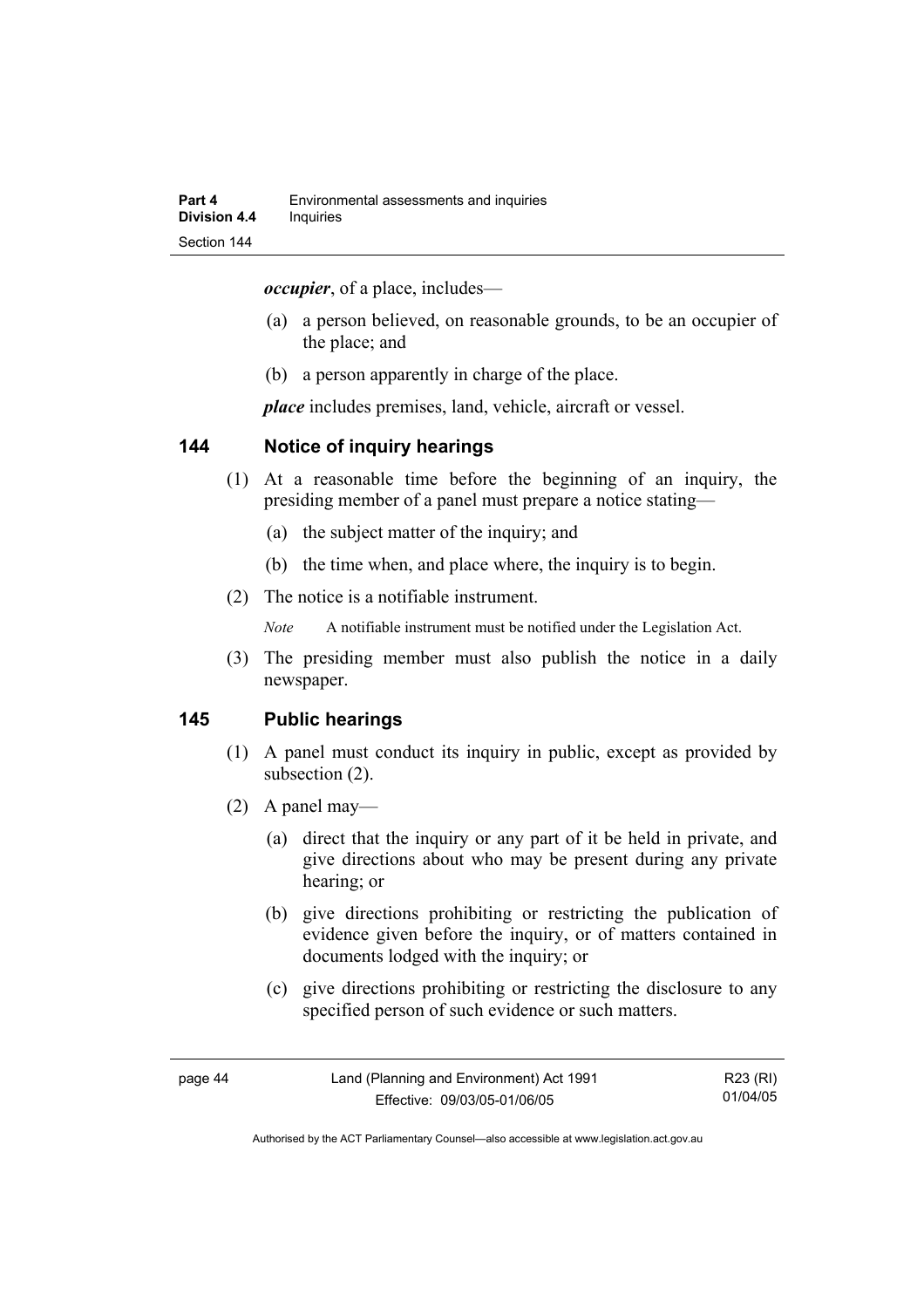- (3) In making a direction under subsection (2), a panel must consider—
	- (a) the principle that it is desirable that the inquiry should be held in public, and that evidence given before the inquiry, and documents lodged with the inquiry, should be available to interested people and to the public; and
	- (b) in the circumstances, whether confidentiality is required for the relevant proceedings, evidence or matter.
- (4) A panel may issue a direction under subsection (2) for a special hearing under section 147.

#### **146 General procedure**

- (1) At a hearing of an inquiry, the panel—
	- (a) must not conduct the hearing in an unduly formal way; and
	- (b) is not bound by the rules of evidence, and may inform itself—
		- (i) in any way it considers appropriate; and
		- (ii) without notice to any person who has made a submission to the inquiry; and
	- (c) may take evidence on oath, or affirmation, administered by a member of the panel; and
	- *Note* For the taking of an oath or the making of an affirmation, see the *Oaths and Affirmations Act 1984.*
	- (d) may prohibit or regulate cross-examination; and
	- (e) subject to this subdivision, may otherwise decide its own procedures.
- (2) Unless otherwise required by the panel, a person may make a submission to an inquiry orally or in writing or partly orally and partly in writing.
- (3) The panel may adjourn an inquiry from time to time and from place to place (whether within or outside the ACT).

| R23 (RI) | Land (Planning and Environment) Act 1991 | page 45 |
|----------|------------------------------------------|---------|
| 01/04/05 | Effective: 09/03/05-01/06/05             |         |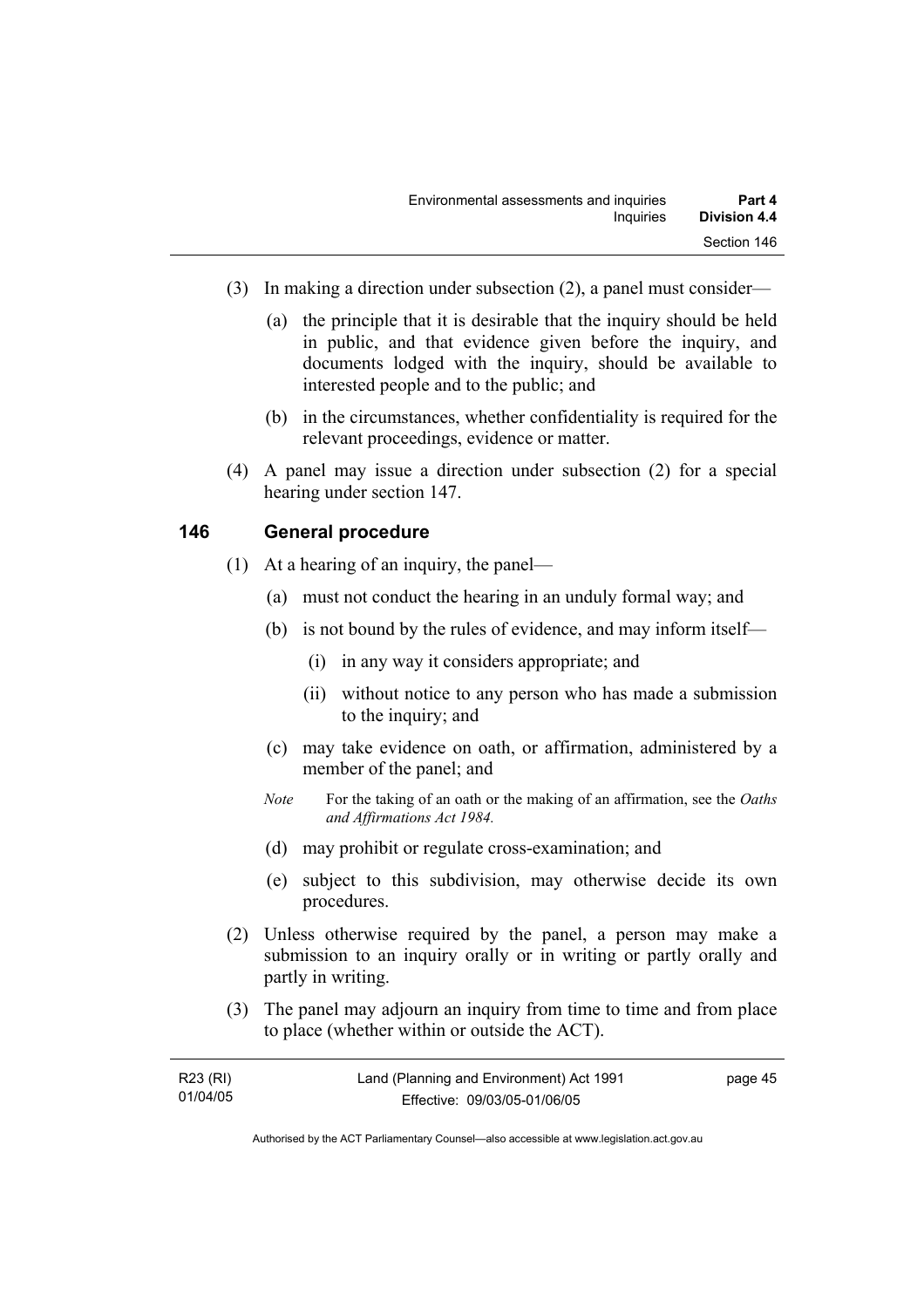#### **147 Special hearings—consultation with interested persons**

- (1) A panel may hold a special hearing of the inquiry to consult with—
	- (a) the proponent; and
	- (b) any other person that the panel believes on reasonable grounds to have an interest directly affected by the proposal; and
	- (c) any other person the panel considers appropriate;

for the purposes of—

- (d) clarifying the proposal; and
- (e) discussing ways in which the proposal could be modified to reduce or eliminate any potential environmental impact.
- (2) The panel must give each person mentioned in subsection (1) reasonable written notice of the special hearing.

*Note* For how documents may be given, see the Legislation Act, pt 19.5.

- (3) The panel must conduct a special hearing in an informal way.
- (4) The panel must include in the report of an inquiry a report stating—
	- (a) the outcome of the special hearing; and
	- (b) any influence the special hearing has had on the panel's recommendations in relation to the proposal.

#### **148 Assessments for purpose of inquiries**

- (1) For the purposes of an inquiry, the relevant Minister may, at the written request of the panel, or on his or her own initiative, direct that an assessment be made of the environmental impact of any aspect of the proposal that is the subject of the relevant defined decision.
- (2) An assessment under subsection (1) consists of a public environment report or an environmental impact statement, but does not include a report of the Environment Minister under section 131

| page 46 | Land (Planning and Environment) Act 1991 | R23 (RI) |
|---------|------------------------------------------|----------|
|         | Effective: 09/03/05-01/06/05             | 01/04/05 |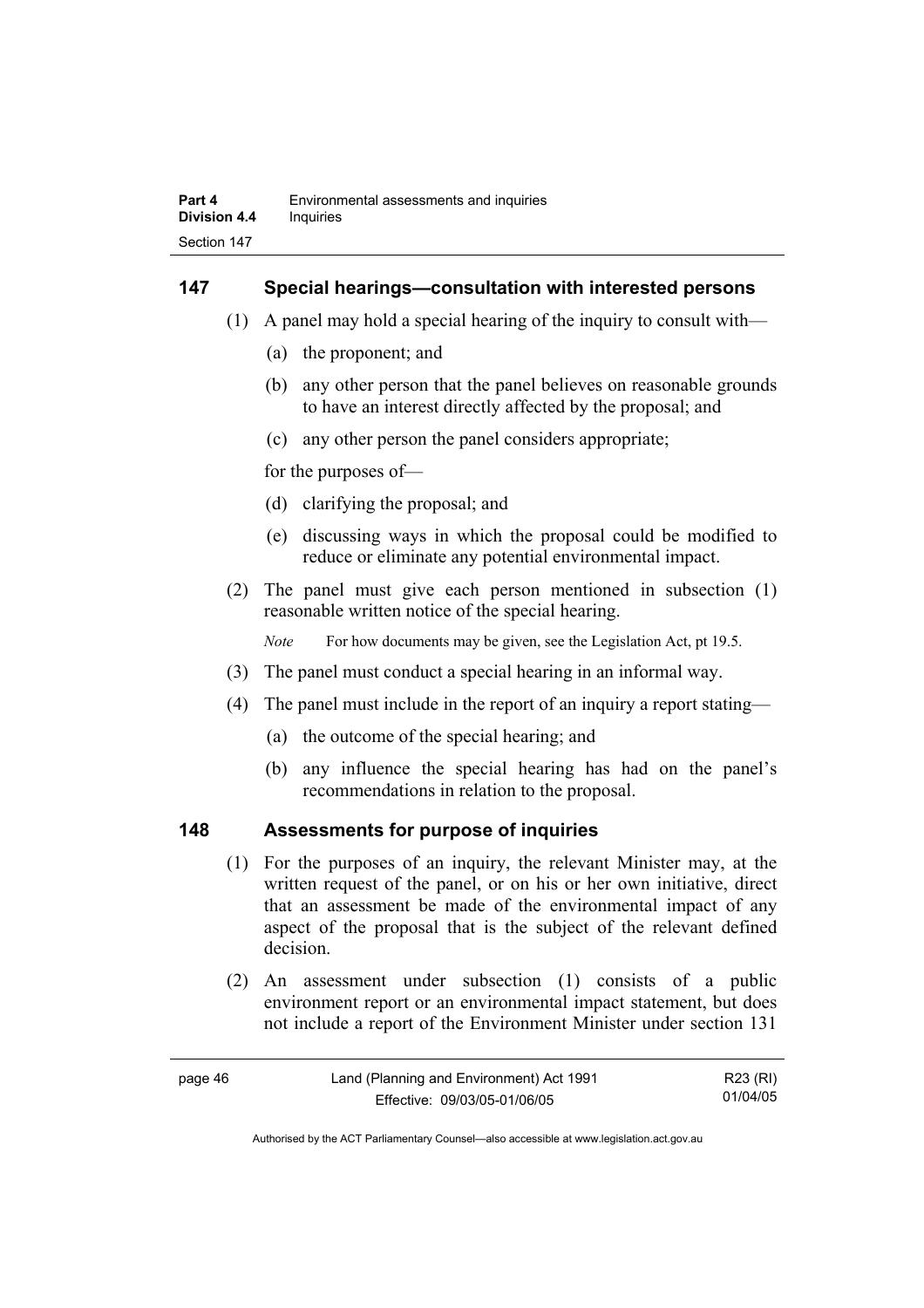evaluating the public environment report or environmental impact statement.

- (3) Section 127, section 128, section 129 and section 130 apply to an assessment under subsection (1) as if the references to the Environment Minister in those sections were references to the relevant Minister.
- (4) Section 131 does not apply in relation to an assessment under subsection  $(1)$ .
- (5) For section 132 (1), the relevant Minister must present a copy of an assessment under subsection (1), together with any notice, report, comment or information mentioned in section 132 (1) (b) or (c), to the Legislative Assembly within 6 sitting days after—
	- (a) receiving the assessment under section 127; or
	- (b) if the Minister issues a notice under section 129, but does not issue a notice under section 130—receiving the relevant information under section 129 (2); or
	- (c) if the Minister issues a notice under section 130—receiving the assessment or report under section 130 (3).

#### **149 Witnesses—summons to appear**

- (1) The presiding member of a panel may, by writing, summon a person to attend a hearing of the inquiry at a specified time and place to give evidence and to produce the books and documents that are—
	- (a) relevant to any matter at issue in the inquiry; and
	- (b) specified in the summons.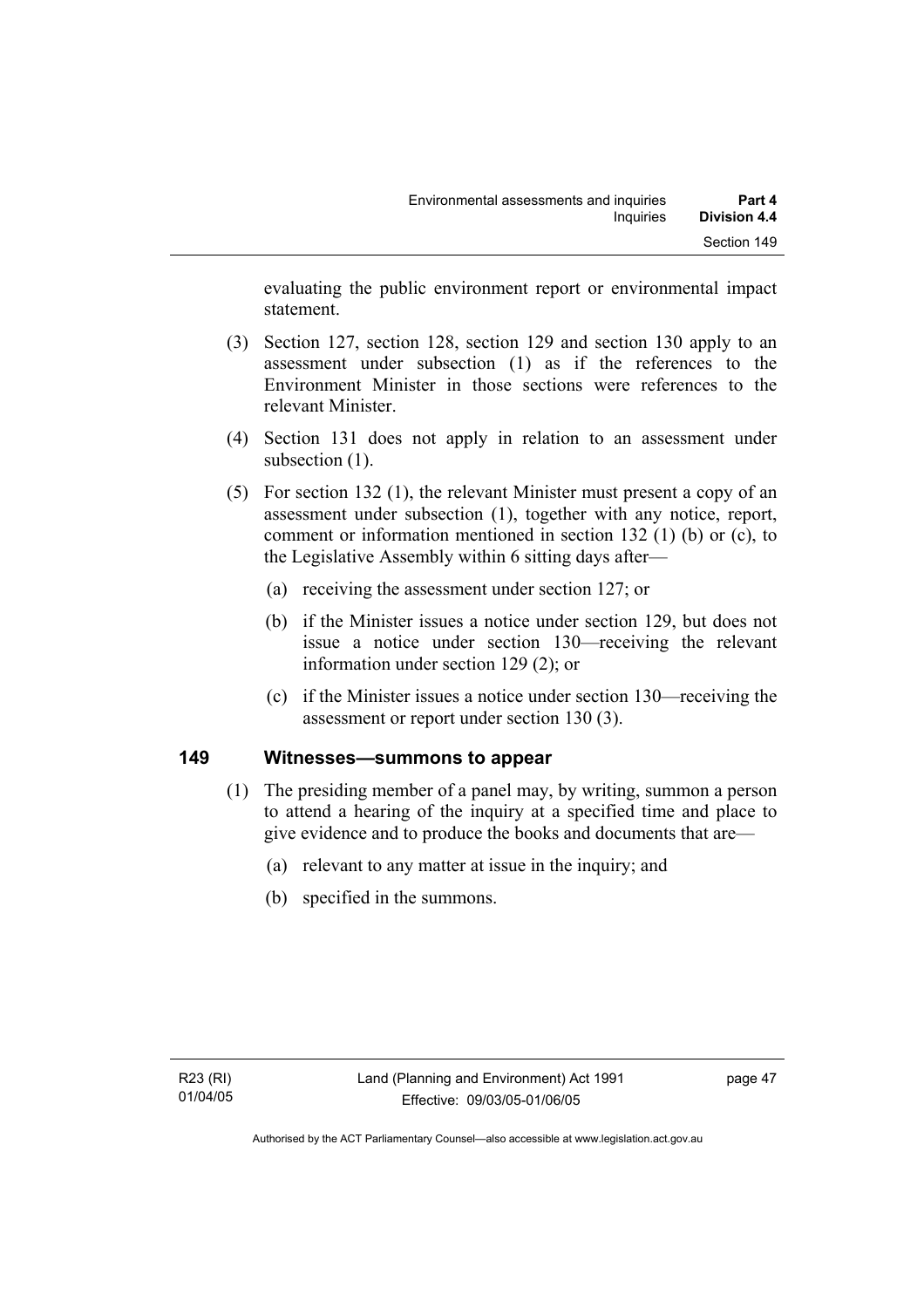| Part 4              | Environmental assessments and inquiries |
|---------------------|-----------------------------------------|
| <b>Division 4.4</b> | Inquiries                               |
| Section 150         |                                         |

 (2) A person served with a summons under subsection (1) must not, without reasonable excuse, fail to comply with the summons.

Maximum penalty: 50 penalty units, imprisonment for 6 months or both.

 (3) The Territory must pay a witness summoned to appear at an inquiry the allowances that are prescribed.

#### **150 Victimisation of witnesses**

- (1) A person must not—
	- (a) use violence to or inflict injury on; or
	- (b) cause or procure violence, damage, loss or disadvantage to; or
	- (c) cause or procure the punishment of;

a person on account of the person's giving, or proposing to give, evidence to an inquiry.

Maximum penalty: 100 penalty units, imprisonment for 1 year or both.

- (2) An employer must not—
	- (a) dismiss an employee from his or her employment, or prejudice an employee in his or her employment, on account of the employee's giving, or proposing to give, evidence to an inquiry; or
	- (b) threaten so to dismiss, or so to prejudice, an employee on account of the employee's proposing to give evidence to an inquiry.

Maximum penalty: 100 penalty units, imprisonment for 1 year or both.

 (3) For subsection (2) (a), in proceedings for an offence against subsection (2), if it is established that an employer dismissed an employee from his or her employment, or prejudiced an employee in

| page 48 | Land (Planning and Environment) Act 1991 | R23 (RI) |
|---------|------------------------------------------|----------|
|         | Effective: 09/03/05-01/06/05             | 01/04/05 |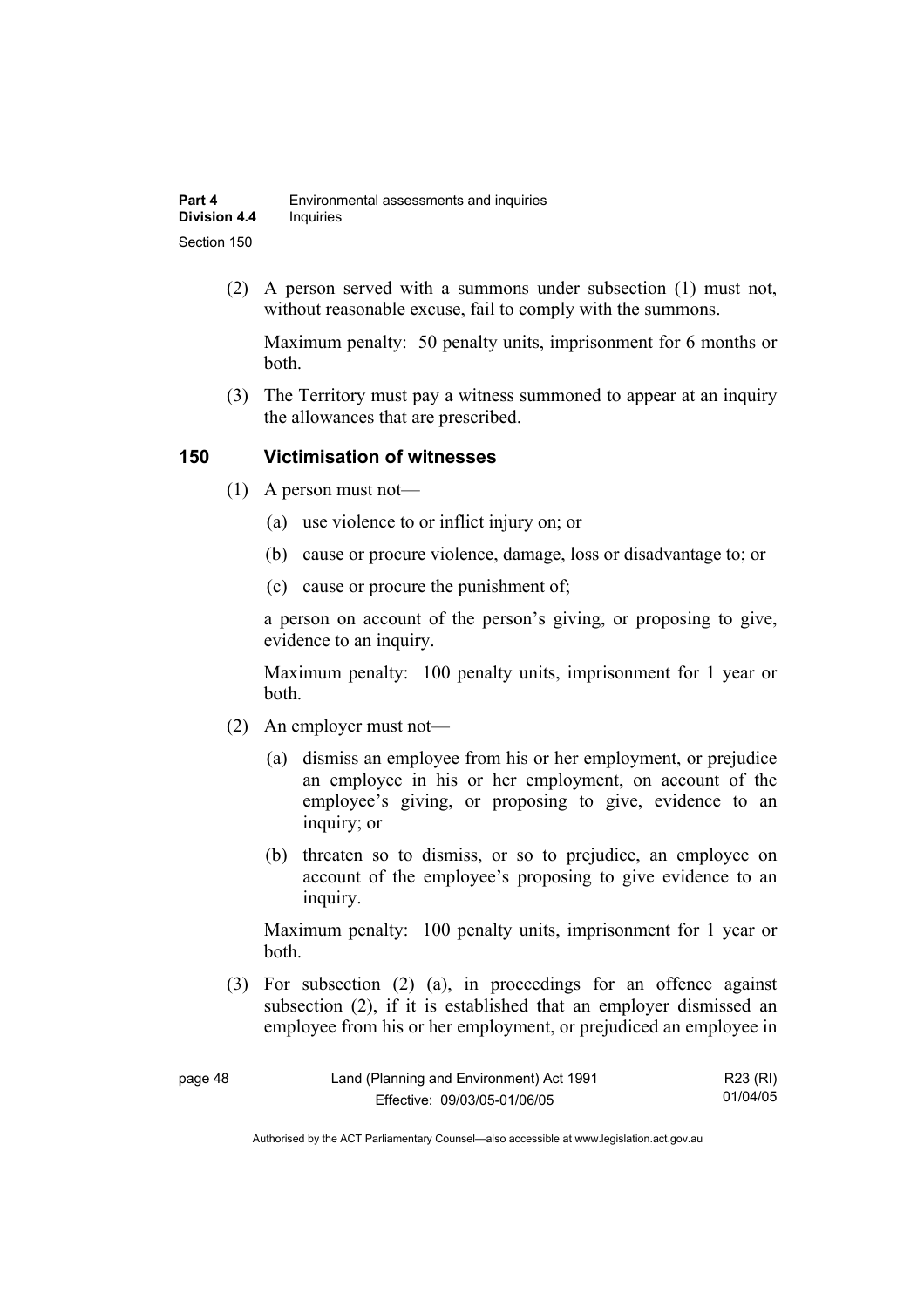his or her employment, after the employee gave, or proposed to give, evidence to an inquiry, it is to be presumed that that dismissal or prejudice was because of the employee's giving, or proposing to give, evidence at the inquiry, but that presumption is rebuttable.

 (4) For subsection (2) (b), in proceedings for an offence against subsection (2), if it is established that an employer threatened to dismiss an employee from his or her employment, or to prejudice an employee in his or her employment, after the employee proposed to give evidence to an inquiry, it is to be presumed that that threat was because of the employee's proposal, but that presumption is rebuttable.

#### **151 Inspection of books and documents**

- (1) An authorised person may inspect any book or document given in evidence to the inquiry, and may make copies of, or copy extracts from, such a book or document.
- (2) A book or document given in evidence to an inquiry may be kept by the panel for the reasonable period the panel considers appropriate.
- (3) A panel must allow the owner of a book or document kept by the panel reasonable access to the book or document.

#### **152 Power of entry**

- (1) For an inquiry, an authorised person may enter any place—
	- (a) with the consent of the occupier; or
	- (b) under a warrant issued under section 153.
- (2) Before seeking the consent of the occupier of a place for subsection (1), an authorised person must—
	- (a) if the authorised person is a panel member—produce written evidence of his or her appointment; and

page 49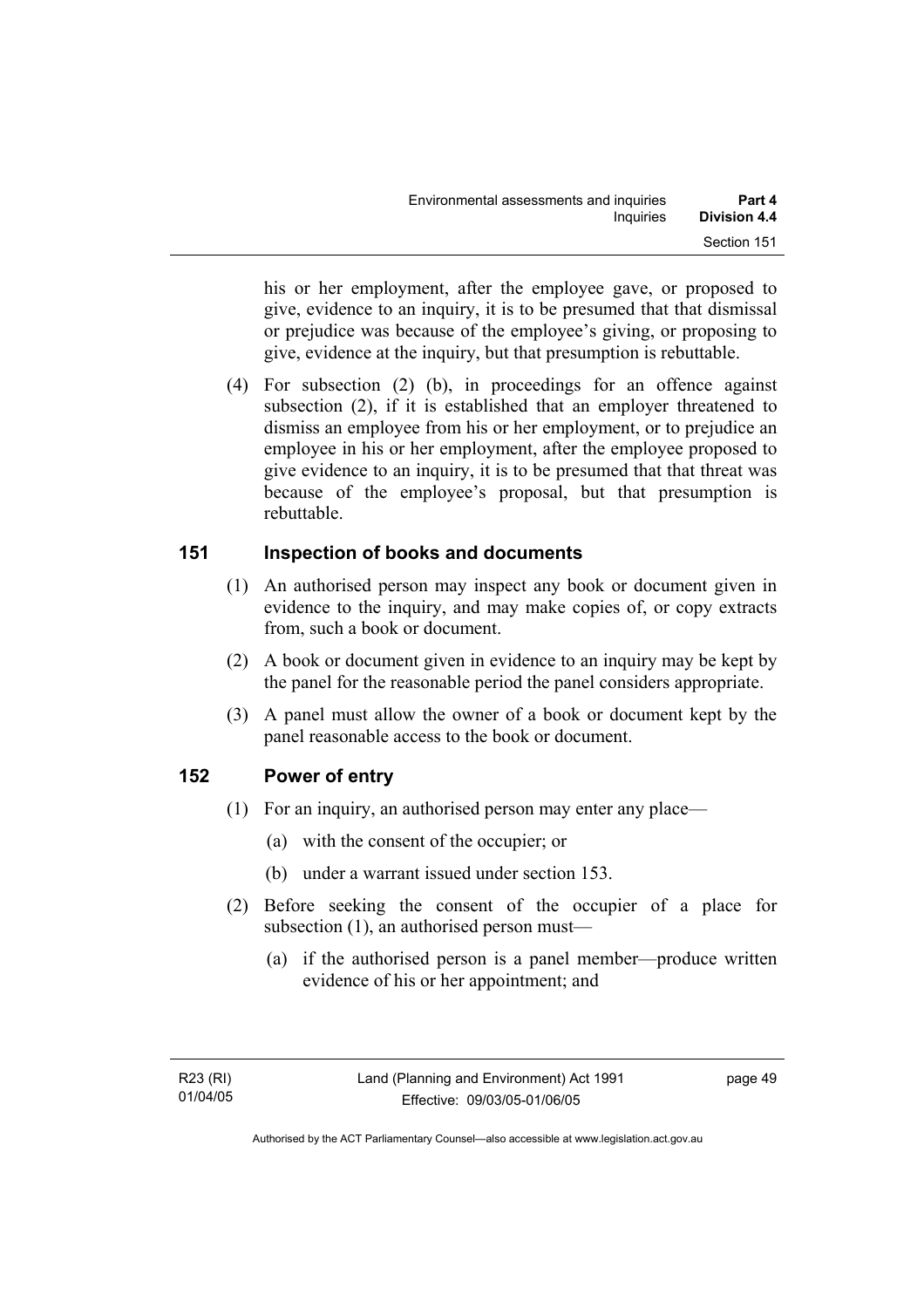- (b) if the authorised person is the assistant of a panel member produce written evidence of his or her authority; and
- (c) inform the occupier that the occupier may refuse to give consent.
- (3) If an authorised person obtains the consent of the occupier to enter a place under subsection (1), the authorised person must ask the occupier to sign a written acknowledgment—
	- (a) that the occupier has been informed that the occupier may refuse to so consent; and
	- (b) that the occupier has consented; and
	- (c) of the day and time when the occupier consented.
- (4) If it is material, in any proceedings, for a court to be satisfied that an occupier has consented to the entry of premises by an authorised person under subsection (1) and an acknowledgment in accordance with subsection (3) signed by the occupier is not produced in evidence, it must be presumed that the occupier did not consent, but that presumption is rebuttable.

#### **153 Search warrants**

- (1) If a panel member believes on reasonable grounds that it is necessary, for the inquiry, for an authorised person to enter and inspect any place and to search for and inspect anything or any kind of thing, within the next 28 days the member may—
	- (a) lay before a magistrate an information on oath setting out those grounds; and
	- (b) apply for the issue of a warrant to search the place for such a thing or things, and to inspect it or them.
- (2) On application under subsection (1), the magistrate may issue a warrant authorising the authorised person named in the warrant,

R23 (RI) 01/04/05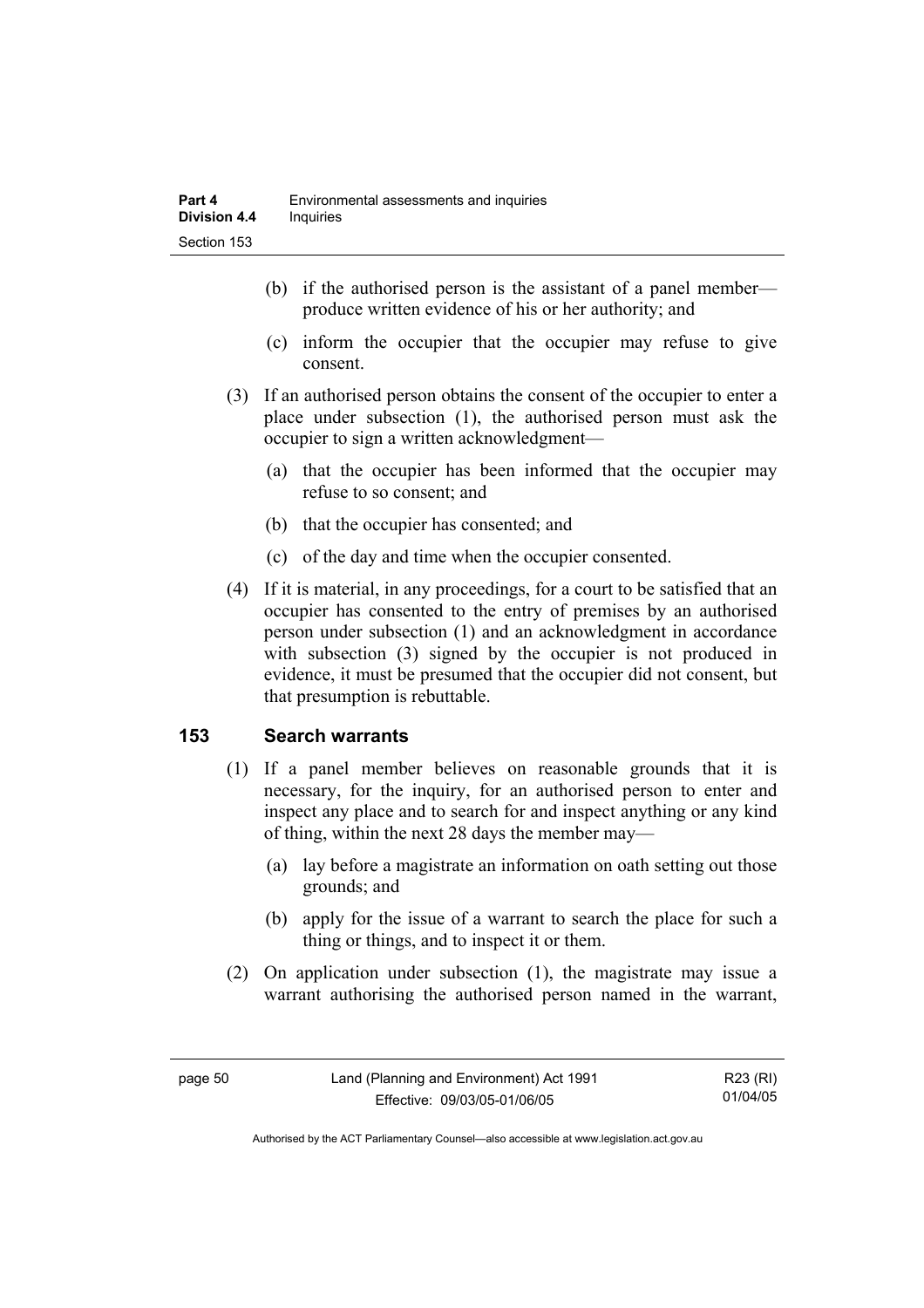with the assistance and by the force that is necessary and reasonable—

- (a) to enter the place; and
- (b) to search for any specified thing or anything of a specified kind; and
- (c) to inspect any such thing.
- (3) A magistrate must not issue a warrant unless—
	- (a) the applicant or another person has given the magistrate, either orally or by affidavit, any further information that the magistrate requires about the grounds on which the issue of the warrant is sought; and
	- (b) the magistrate is satisfied that there are reasonable grounds for issuing the warrant.
- (4) A warrant must—
	- (a) specify the inquiry in relation to which the entry, search and inspection are authorised; and
	- (b) state the purpose for which it is issued; and
	- (c) specify particular hours during which the entry is authorised, or state that the entry is authorised at any time of the day or night; and
	- (d) include a description of the things, or kinds of things, in relation to which any power under section 154 may be exercised; and
	- (e) specify a date not later than 28 days after the date of issue of the warrant when the warrant ceases to have effect.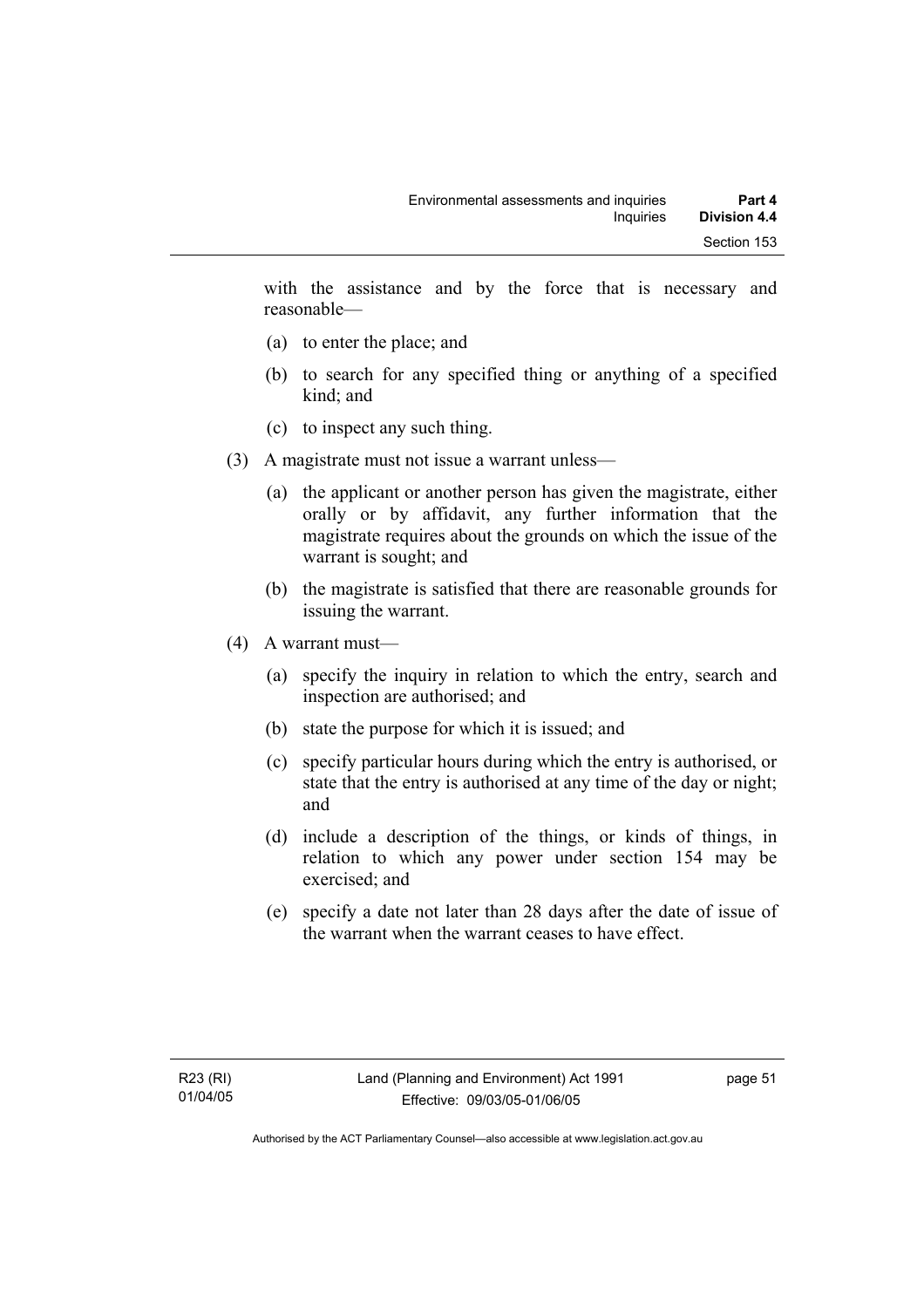#### **154 Powers of search and inspection**

- (1) Subject to the terms of any warrant issued under section 153, if an authorised person enters a place in accordance with section 152, the authorised person may, for the purposes of the inquiry—
	- (a) inspect the place; or
	- (b) search for and inspect anything; or
	- (c) require the occupier to give the authorised person the assistance that is reasonable to enable the authorised person to exercise his or her powers under this section.
- (2) A person must not, without reasonable excuse, contravene a requirement made of the person under subsection (1) (c).

Maximum penalty: 50 penalty units.

#### **156 Contempt**

A person must not, without reasonable excuse—

- (a) contravene a direction lawfully given by a panel member; or
- (b) disturb a panel member in the exercise of the member's functions; or
- (c) interrupt a hearing of an inquiry; or
- (d) use insulting language, or act in an insulting way, towards a panel member; or
- (e) create a disturbance, or participate in the creation or continuation of a disturbance, in or near a place where a hearing of an inquiry is taking place; or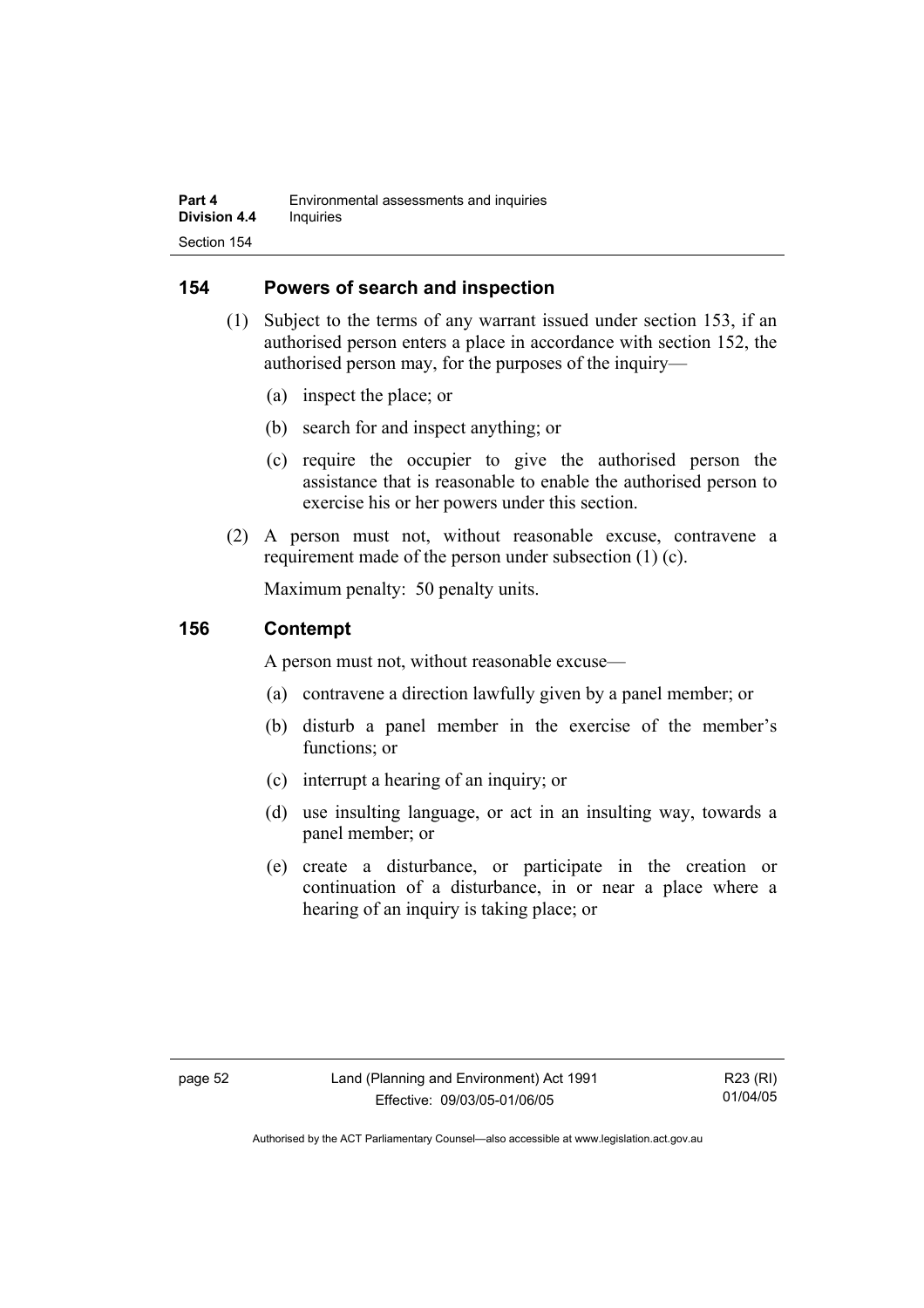(f) do any other act or thing that would, if the panel were a court of record, constitute a contempt of that court.

Maximum penalty: 50 penalty units, imprisonment for 6 months or both.

### **157 Protection of panel members and witnesses**

- (1) A panel member has, in the exercise of the member's functions, the same protection and immunity as a judge of the Supreme Court.
- (2) Subject to this division, a person giving evidence to an inquiry has the same protection, and is subject to the same liabilities, in any civil or criminal proceeding as a witness in a proceeding in the Supreme Court.

R23 (RI) 01/04/05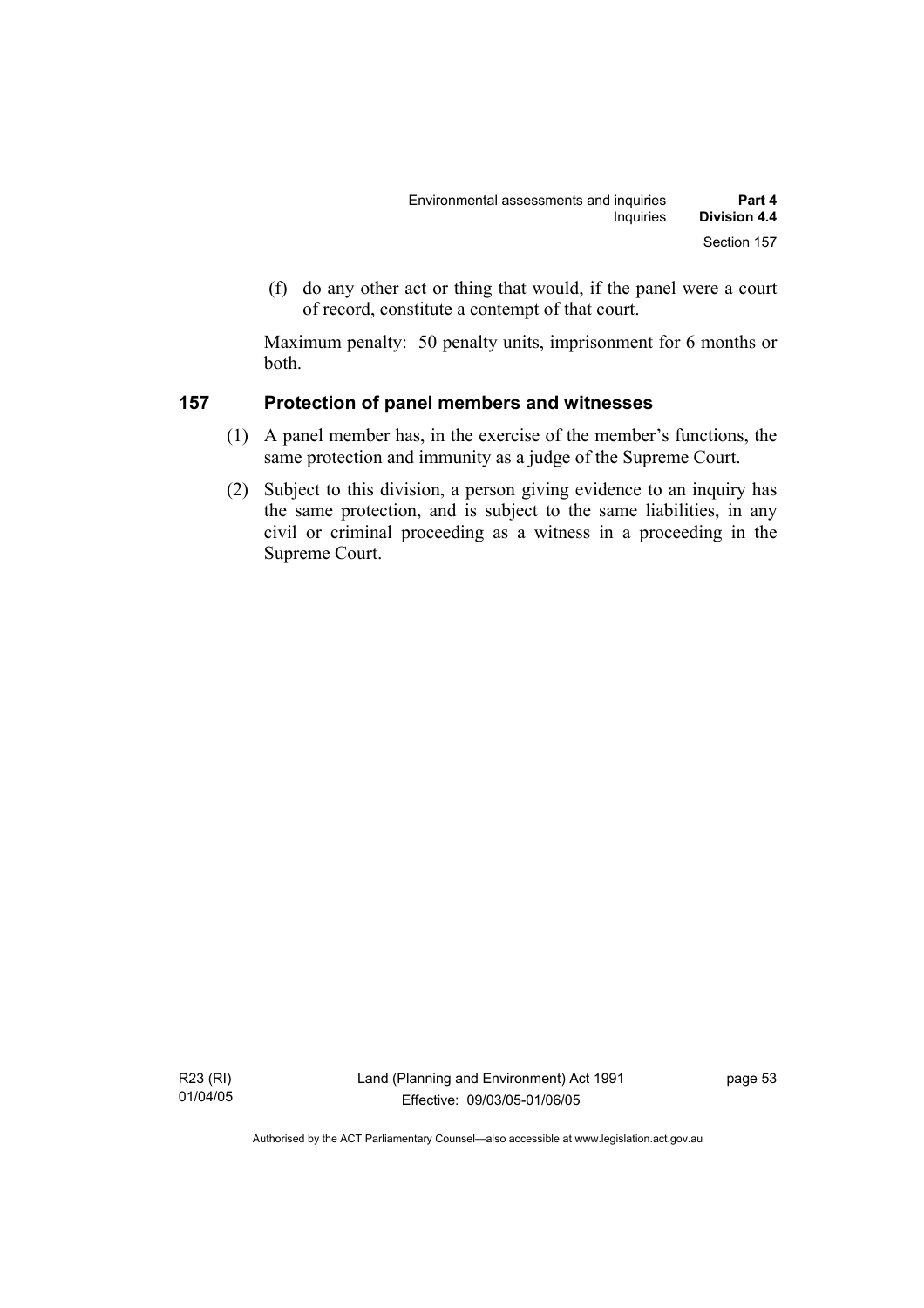**Part 5 Land administration Division 5.1** Preliminary Section 159

# **Part 5 Land administration**

## **Division 5.1 Preliminary**

#### **159 Definitions for pt 5**

In this part:

*building and development provision*, in relation to a lease, means a provision of the lease that requires the lessee to carry out specified works on the land comprised in the lease or on any unleased territory land.

*consolidation* means the surrender of 2 or more leases held by the same lessee and the grant of a new lease or leases to that lessee for the purpose of consolidating the parcels of land comprised in the surrendered leases.

*lease* means a lease (other than a sublease)—

- (a) granted under this Act; or
- (b) that is taken under section 289 (Status of leases and licences) to have been granted under this Act; or
- (c) granted or arising under the *Unit Titles Act 2001*.

*lessee* means the person who is the proprietor of a lease, whether or not the person is the registered proprietor of the lease, and whether or not the lease was granted to the person or the lease passed to the person by assignment, transfer, devolution or operation of law.

*market value*, of a lease, means the amount that could be expected to be paid for the lease on the open market if it were sold by a willing but not anxious seller to a willing but not anxious buyer.

*nominal rent lease* means a lease of territory land for nominal rent.

R23 (RI) 01/04/05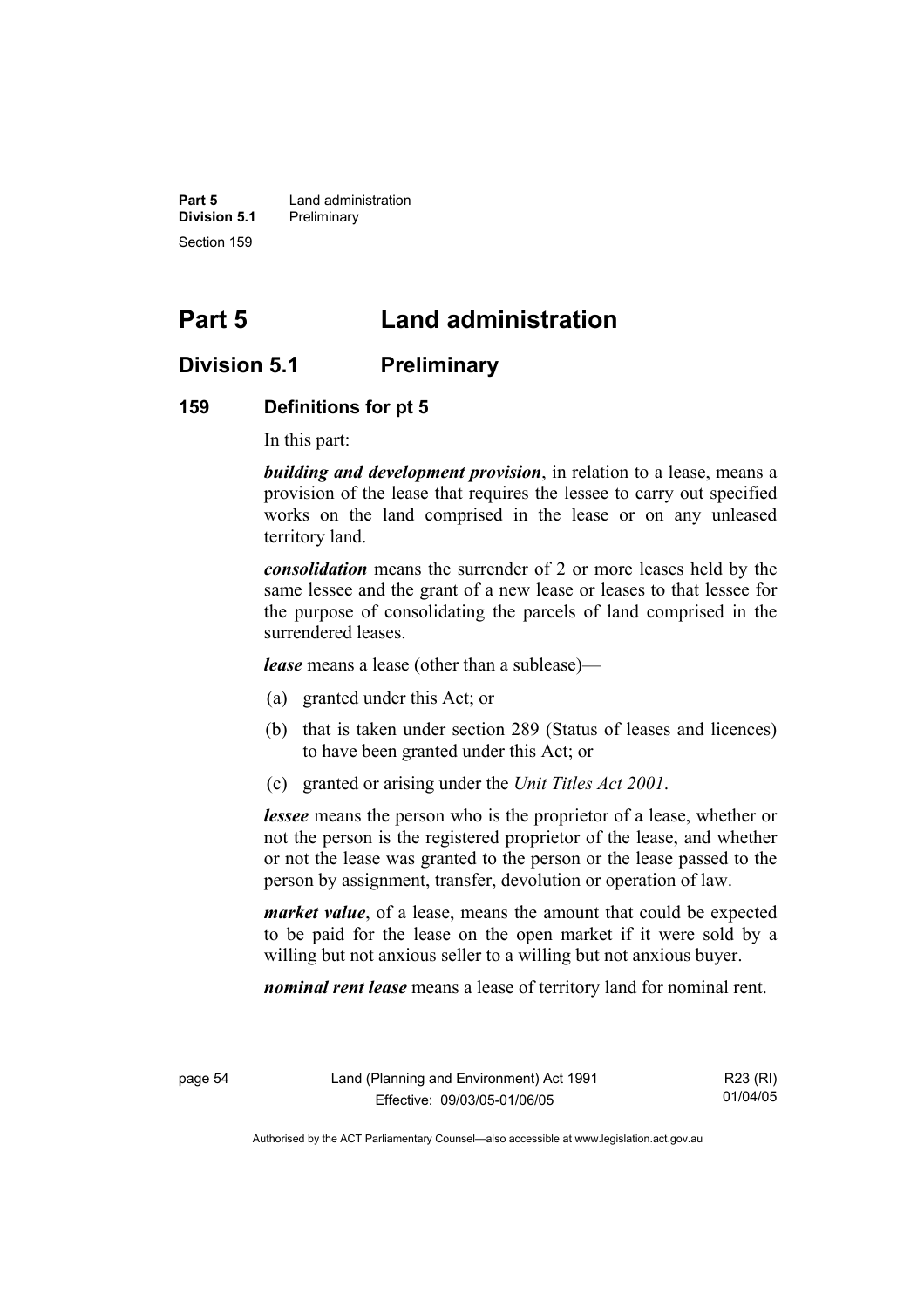*provision*, of a lease, includes a provision incorporated in the lease by reference and any other provision to which the lease is subject.

*public car park* means a road related area within the meaning of the *Road Transport (Safety and Traffic Management) Act 1999*, section 42 (Regulations about parking) that is available for use by the public for parking without the payment of money.

*registered lease* means a lease registered in the register kept under the *Land Titles Act 1925.*

*registered proprietor*, in relation to a lease, means the person who is registered under the *Land Titles Act 1925* as proprietor of the lease.

*rental lease* means a lease of territory land for rent in excess of nominal rent.

*residential lease* means a lease of territory land granted for residential purposes only.

*rural lease* means a lease of territory land granted for rural purposes or purposes including rural purposes.

*subdivision* means the surrender of 1 lease, or the surrender of more than 1 lease, held by the same lessee, and the grant of new leases to that lessee for the purpose of subdividing the parcel or parcels of land comprised in the surrendered lease or leases, but does not include the subdivision of land under the *Unit Titles Act 2001*.

*sublease* means a sublease of a parcel of land, or part of a parcel of land, subject to a lease, or of a building, or a part of a building, on a parcel of land subject to a lease.

*sublessee* means the person who is the proprietor of a sublease, whether the sublease was granted to the person or the sublease has passed to the person by assignment, transfer, devolution or operation of law.

R23 (RI) 01/04/05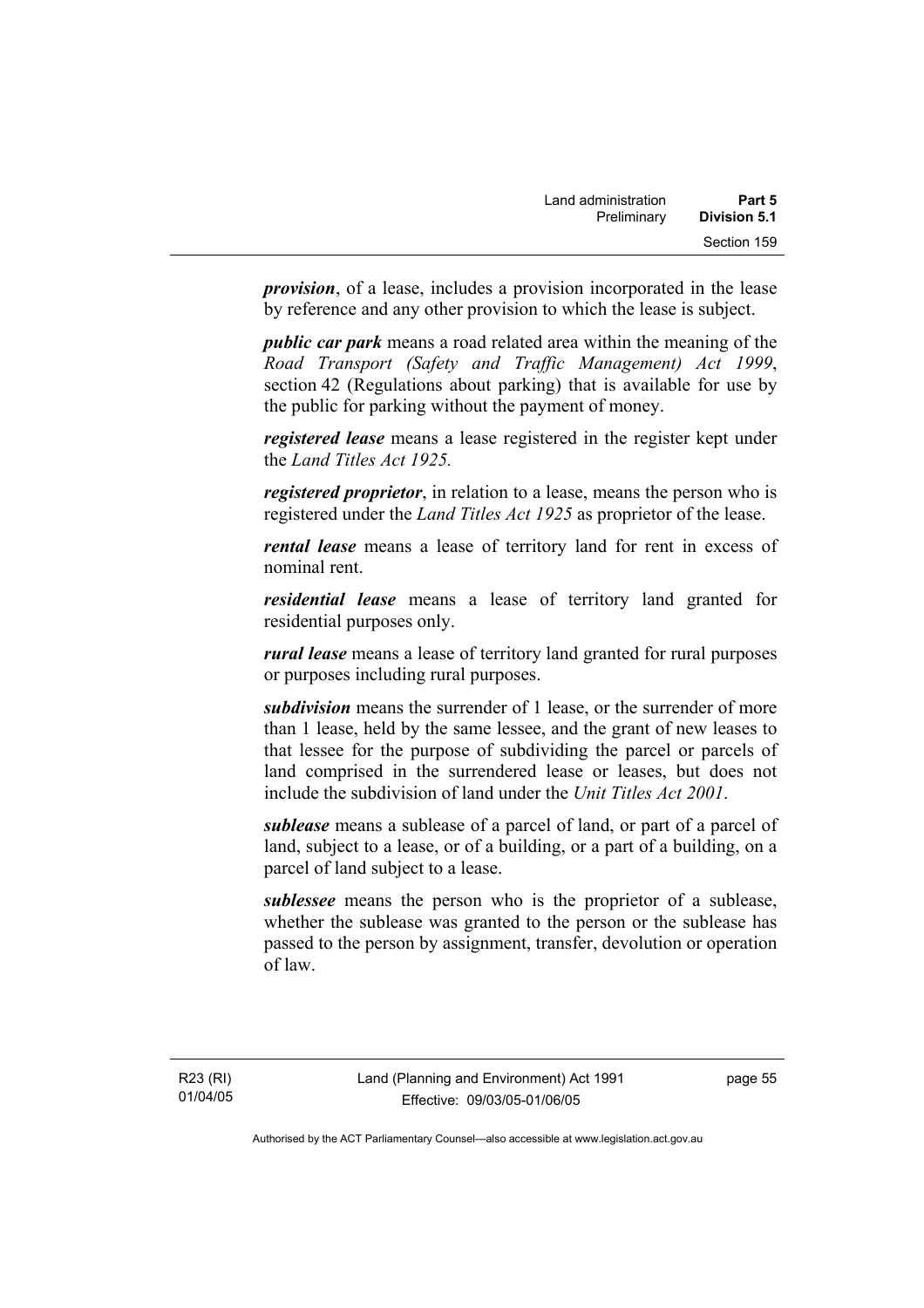| Part 5              | Land administration |
|---------------------|---------------------|
| <b>Division 5.2</b> | Leases              |
| Section 160         |                     |

### **160 Application of pt 5**

- (1) This part applies to the grant of an interest in territory land by the planning and land authority on behalf of the Executive.
- (2) This part does not apply to a transfer by the Territory of a registered lease of which the Territory is the registered proprietor.

## **Division 5.2 Leases**

#### **160A Effect qualified**

This division has effect subject to division 5.4 (Restrictions on rural leases).

#### **160B Planning and land authority may grant leases**

- (1) The planning and land authority is authorised to grant, on behalf of the Executive, leases that the Executive may grant on behalf of the Commonwealth.
- (2) In this section:

*lease* means a lease of territory land.

#### **161 Granting of leases**

- (1) The planning and land authority may grant a lease by—
	- (a) auction; or
	- (b) tender; or
	- (c) ballot; or
	- (d) direct grant.

*Note* A fee may be determined under s 287 for this section.

- (2) A lease granted under this section may include provisions—
	- (a) requiring the lessee to develop the land comprised in the lease, or any unleased territory land, in a specified way; or

| page 56 | Land (Planning and Environment) Act 1991 | R23 (RI) |
|---------|------------------------------------------|----------|
|         | Effective: 09/03/05-01/06/05             | 01/04/05 |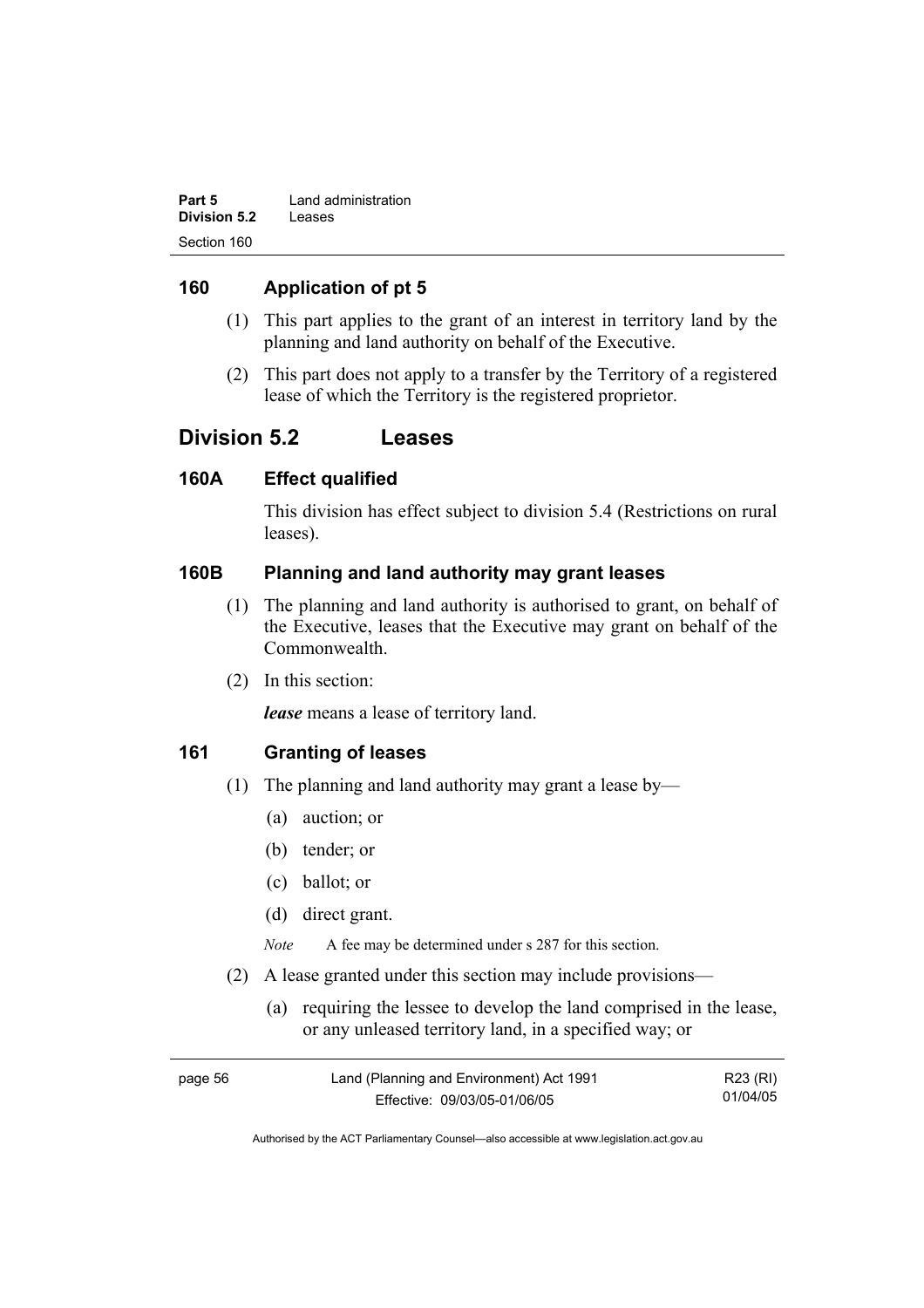- (b) requiring the lessee to give security for the performance of any of his or her obligations under the lease.
- (3) The planning and land authority may restrict the people eligible for the grant of a lease under subsection  $(1)$   $(a)$ ,  $(b)$  or  $(c)$  by specifying, in the relevant notice of auction, tender or ballot, a class of people eligible or ineligible for the grant of a lease under the auction, tender or ballot.
- (4) If, under a restriction imposed under subsection (3), only 1 person is eligible for the grant of a lease under subsection  $(1)$   $(a)$ ,  $(b)$  or  $(c)$ , the planning and land authority may grant a lease to that person under subsection (1) (d) without auctioning the lease, calling tenders or conducting a ballot.
- (5) A lease granted under subsection (1) (d) must be granted subject to the provisions that are agreed between the planning and land authority and the applicant for the lease.
- (6) The planning and land authority must not grant a lease of territory land under subsection (1) (d) otherwise than in accordance with criteria specified under subsection (7).
- (7) The Executive may, for this section, in writing—
	- (a) specify criteria for the granting of leases under subsection (1) (d); or
	- (b) amend or revoke criteria so specified.
- (8) An instrument under subsection (7) is a disallowable instrument.
	- *Note* A disallowable instrument must be notified, and presented to the Legislative Assembly, under the Legislation Act.

#### **163 Leases to community organisations**

(1) In this section:

page 57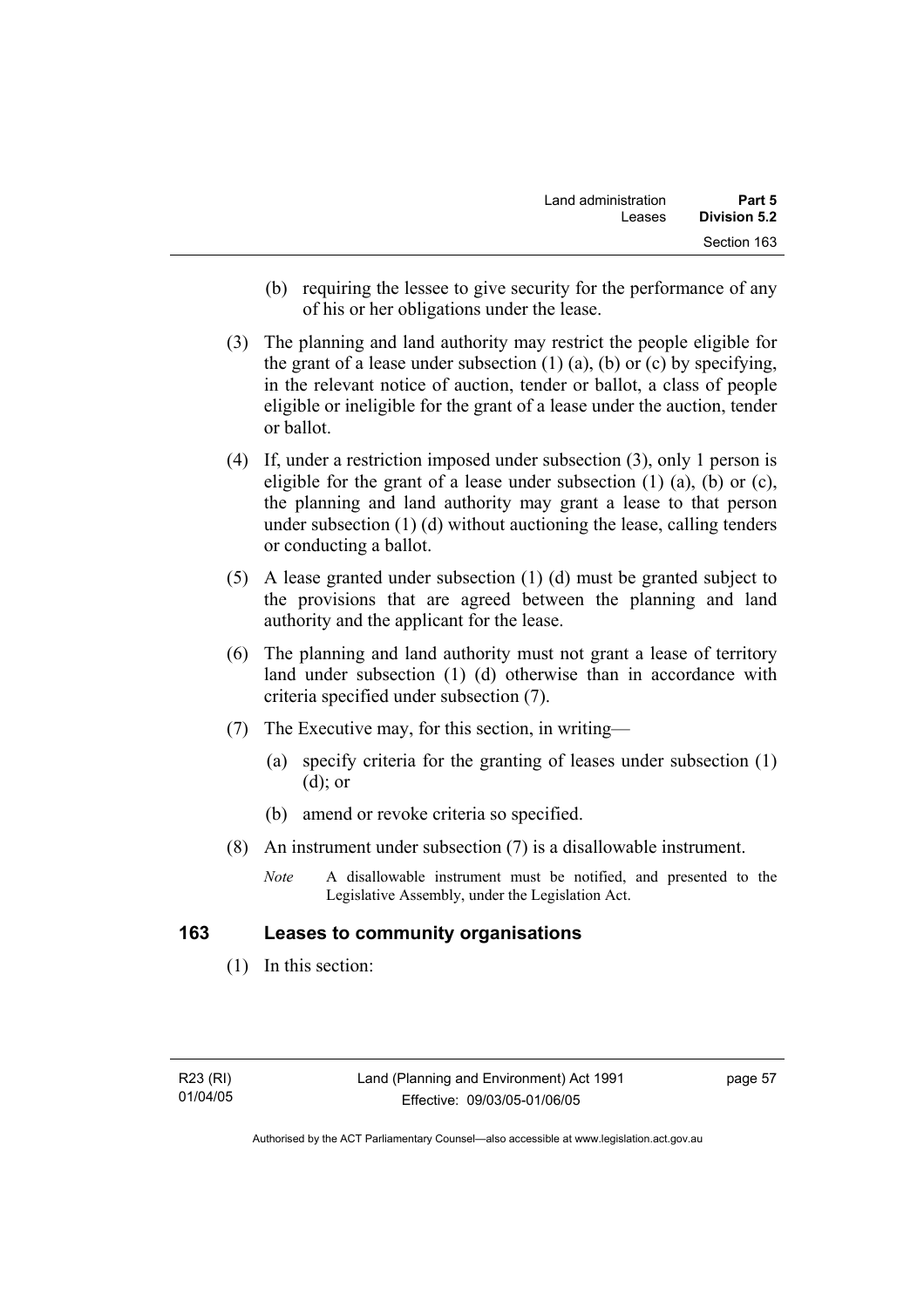*community organisation* means a corporation that—

- (a) has as its principal purpose the provision of a service, or a form of assistance, to people living or working in the ACT; and
- (b) is not carried on for the pecuniary profit or gain of its members; and
- (c) does not hold a club licence under the *Liquor Act 1975*.
- (2) The planning and land authority may grant a lease of territory land to a community organisation without charge or for a charge that is less than the market value of the lease.
- (3) The planning and land authority must not grant a lease under this section otherwise than in accordance with criteria for the granting of leases to community organisations specified under subsection (4).
- (4) The Executive may, for this section, in writing—
	- (a) specify criteria for the granting of leases to community organisations; or
	- (b) amend or revoke criteria so specified.
- (5) An instrument under subsection (4) is a disallowable instrument.
	- *Note* A disallowable instrument must be notified, and presented to the Legislative Assembly, under the Legislation Act.
- (6) A community organisation must not transfer a lease granted under this section and a purported transfer of such a lease is of no effect.
- (7) This section does not limit the power of the planning and land authority to grant a lease of territory land to a community organisation otherwise than under this section.

#### **164 Special leases**

 (1) The planning and land authority may grant a lease of territory land for a charge that is less than the market value of the lease if the

R23 (RI) 01/04/05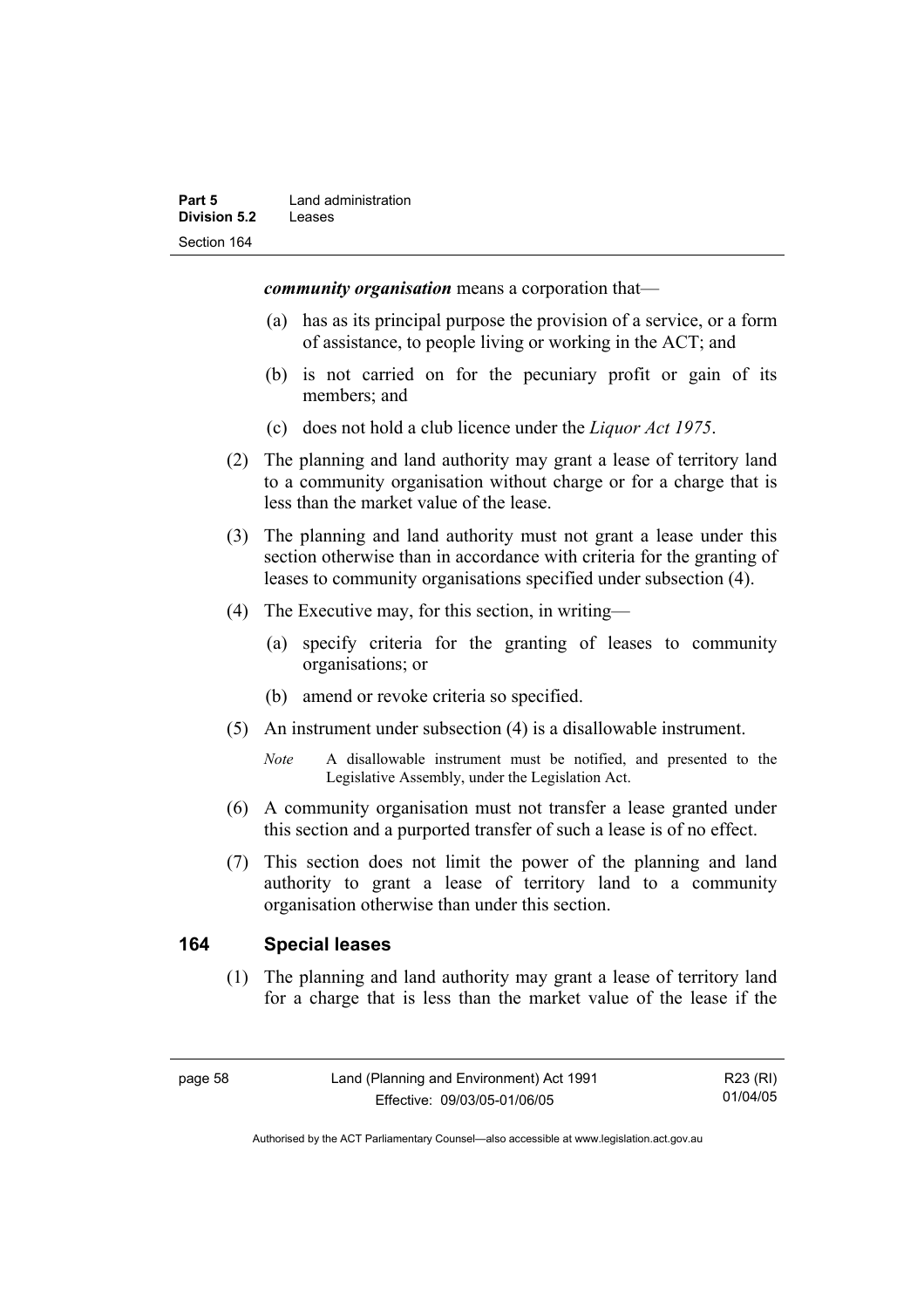authority is satisfied it is desirable and in the public interest to do so to facilitate—

- (a) the economic development of the ACT; or
- (b) the development of business in the ACT.
- (2) The planning and land authority must not grant a lease of territory land under this section otherwise than in accordance with criteria for the granting of special leases specified under subsection (3).
- (3) The Executive may, for this section, in writing—
	- (a) specify criteria for the granting of special leases; or
	- (b) amend or revoke criteria so specified.
- (4) An instrument under subsection (3) is a disallowable instrument.

```
Note A disallowable instrument must be notified, and presented to the 
Legislative Assembly, under the Legislation Act.
```
- (5) The lessee under a lease to which this section applies must not, for a period of 5 years after the day when the lease is granted—
	- (a) assign or transfer the lease; or
	- (b) sublet the land comprised in the lease or any part of it; or
	- (c) part with possession of the land comprised in the lease or any part of it;

without having obtained the written consent of the planning and land authority and any assignment, transfer, sublease, agreement or arrangement made or entered into in contravention of this subsection is of no effect.

- (6) The planning and land authority must not consent to the lessee under a lease to which this section applies—
	- (a) assigning or transferring the lease; or
	- (b) subletting the land comprised in the lease or any part of it; or

| R23 (RI) | Land (Planning and Environment) Act 1991 | page 59 |
|----------|------------------------------------------|---------|
| 01/04/05 | Effective: 09/03/05-01/06/05             |         |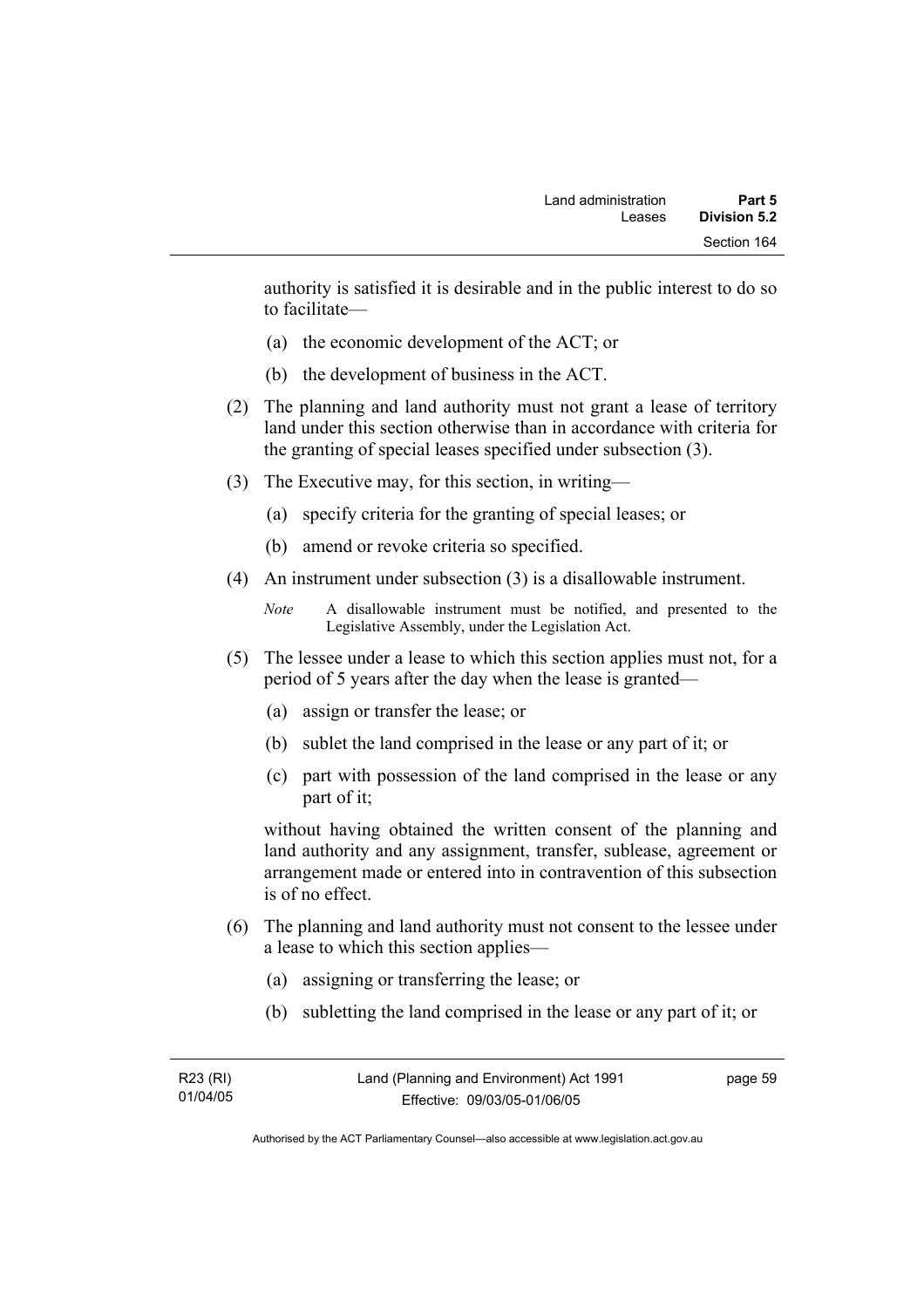| Part 5              | Land administration |
|---------------------|---------------------|
| <b>Division 5.2</b> | Leases              |
| Section 166         |                     |

 (c) parting with possession of the land comprised in the lease or any part of it;

unless it is satisfied that the person to whom it is proposed that the lease should be assigned or transferred, the person to whom it is proposed that a sublease should be granted or the person to whom it is proposed that possession of the land should be given is a person who satisfies the criteria of eligibility specified under subsection (2) in relation to the class of leases in which the lease is included.

## **166 Inquiries and assessments in relation to granting of leases**

If it is proposed that a lease of territory land be granted, the Minister may—

- (a) establish a panel to conduct an inquiry into whether the proposed lease should be granted; or
- (b) direct that an assessment be made into the possible environmental impact of a decision to grant the lease.

### **166A Grants of leases after inquiries or assessments**

- (1) This section applies if the Minister, under section 166, establishes a panel to conduct an inquiry, or directs that an assessment be made, in relation to the proposed grant of a lease.
- (2) The Minister must—
	- (a) consider the report of the panel or the assessment; and
	- (b) review the provisions of the proposed lease taking the report or assessment into account; and
	- (c) direct the planning and land authority—
		- (i) to grant the proposed lease; or
		- (ii) to grant the proposed lease as varied in accordance with the direction; or

| page 60 | Land (Planning and Environment) Act 1991 | R23 (RI) |
|---------|------------------------------------------|----------|
|         | Effective: 09/03/05-01/06/05             | 01/04/05 |

Authorised by the ACT Parliamentary Counsel—also accessible at www.legislation.act.gov.au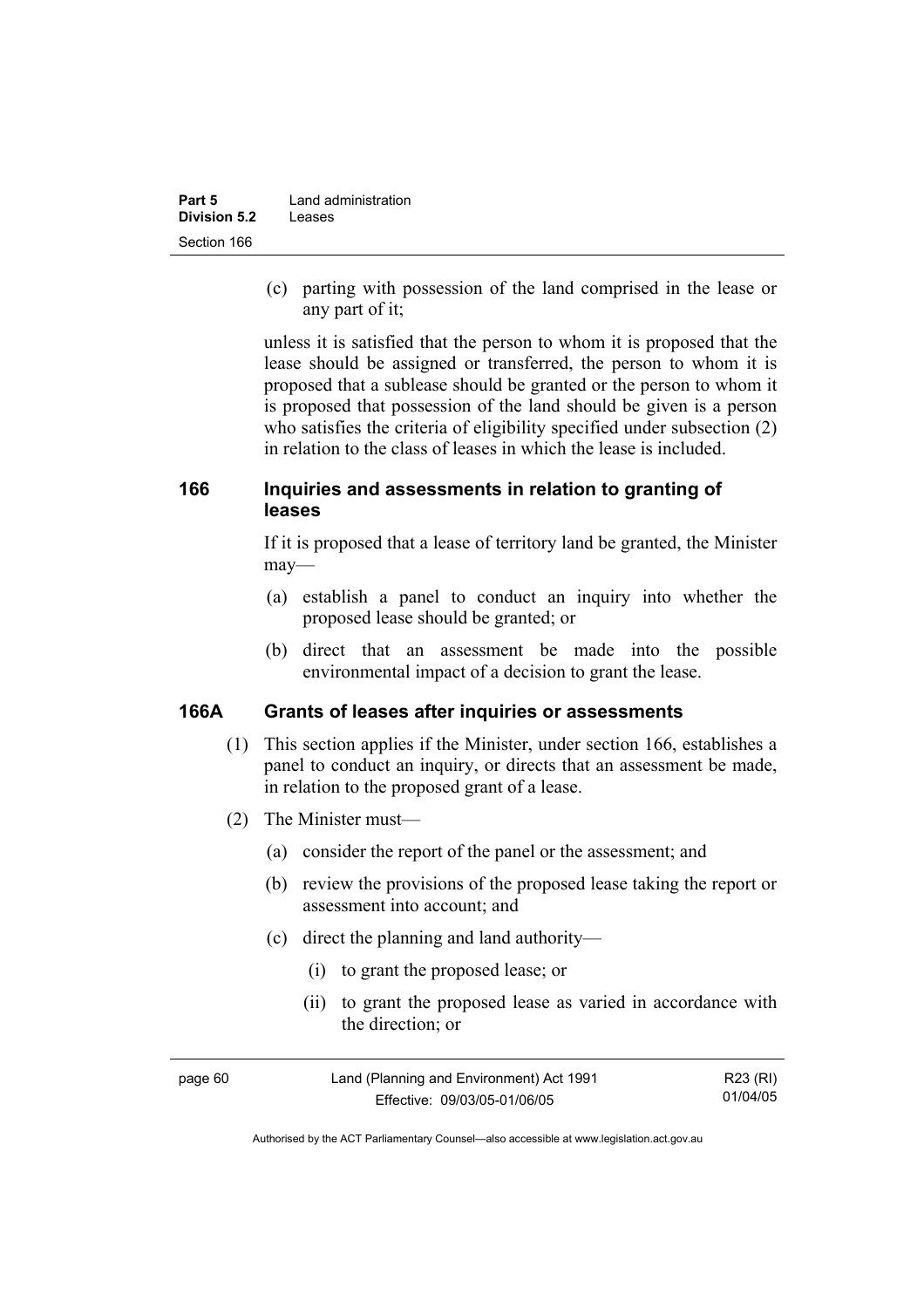- (iii) to refuse to grant the proposed lease.
- (3) The planning and land authority may grant the proposed lease only in accordance with a direction of the Minister under subsection  $(2)$   $(c)$ .

### **167 Eligibility for certain classes of leases**

- (1) The Executive may, in writing—
	- (a) declare a specified class of leases to be leases to which this section applies; or
	- (b) specify, in relation to a class of leases declared under paragraph (a) to be leases to which this section applies, criteria for deciding whether a person is eligible to hold the land comprised in a lease included in that class; or
	- (c) amend or revoke a declaration under paragraph (a) or criteria specified under paragraph (b).
- (2) An instrument under subsection (1) is a disallowable instrument.

*Note* A disallowable instrument must be notified, and presented to the Legislative Assembly, under the Legislation Act.

- (3) The planning and land authority must not grant a lease to which this section applies to a person who does not satisfy the criteria specified under subsection (1) (b) in relation to the class of leases in which the lease is included.
- (4) The validity of a lease to which this section applies is not taken to be affected by a failure to comply with subsection (3).
- (5) The lessee under a lease to which this section applies, or any other person having an interest in such a lease, must not—
	- (a) assign or transfer the lease; or
	- (b) sublet the land comprised in the lease or any part of it; or

page 61

Authorised by the ACT Parliamentary Counsel—also accessible at www.legislation.act.gov.au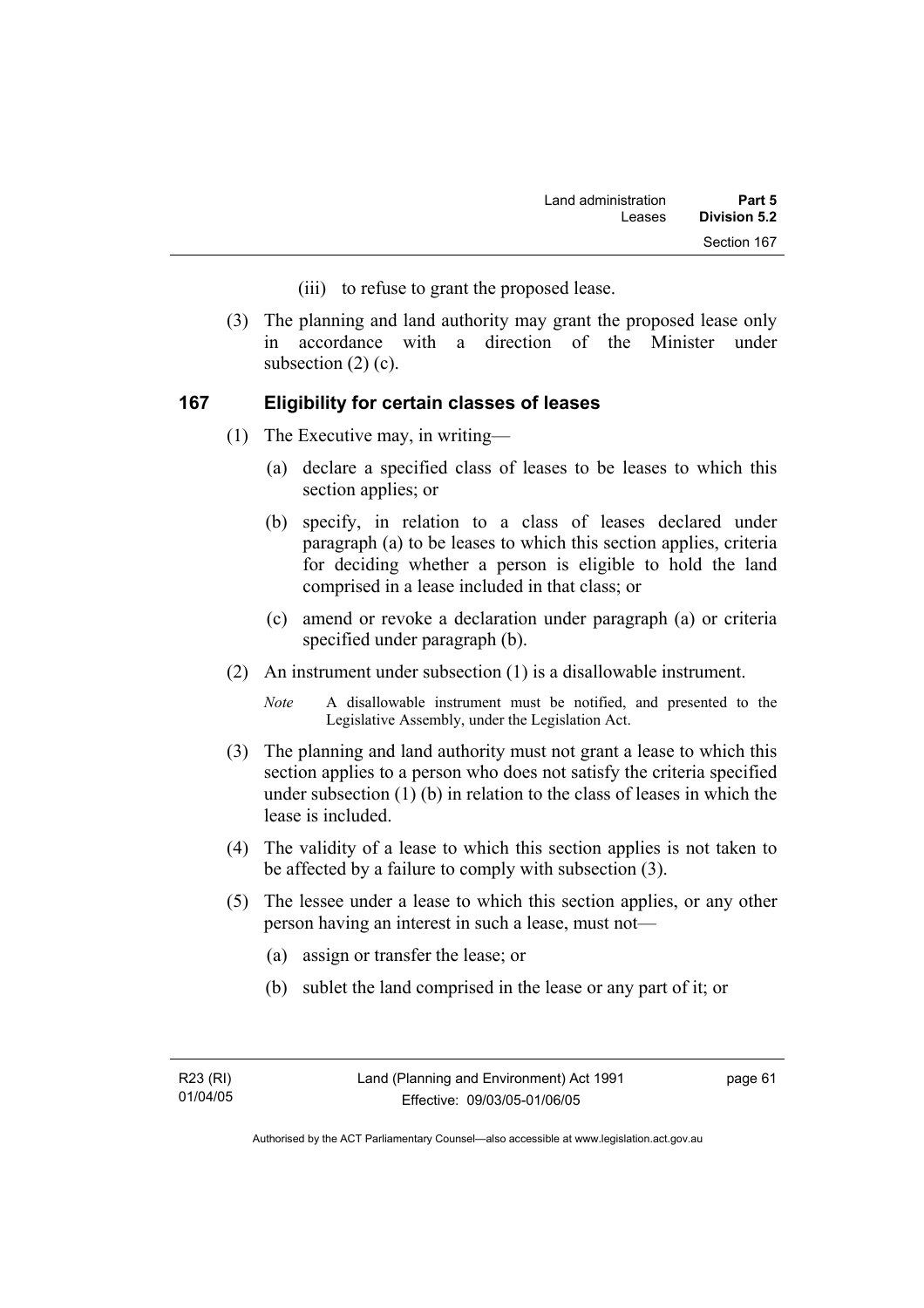| Part 5              | Land administration |
|---------------------|---------------------|
| <b>Division 5.2</b> | Leases              |
| Section 168         |                     |

 (c) part with possession of the land comprised in the lease or any part of it;

without having obtained the written consent of the planning and land authority and any assignment, transfer, sublease, agreement or arrangement made or entered into in contravention of this subsection is of no effect.

- (6) The planning and land authority must not consent to the lessee under a lease to which this section applies, or to any other person having an interest in such a lease—
	- (a) assigning or transferring the lease; or
	- (b) subletting the land comprised in the lease or any part of it; or
	- (c) parting with possession of the land comprised in the lease or any part of it;

unless it is satisfied that the person to whom it is proposed that the lease should be assigned or transferred, the person to whom it is proposed that a sublease should be granted or the person to whom it is proposed that possession of the land should be given is a person who satisfies the criteria of eligibility specified under subsection (1) (b) in relation to the class of leases in which the lease is included.

# **168 Authority need not grant lease**

- (1) The planning and land authority need not grant a lease of territory land to an applicant, even if applications for the lease have been invited.
- (2) If applications for a lease have been invited subject to conditions, the planning and land authority may, without granting a lease, invite fresh applications for the lease subject to the same or other conditions.

R23 (RI) 01/04/05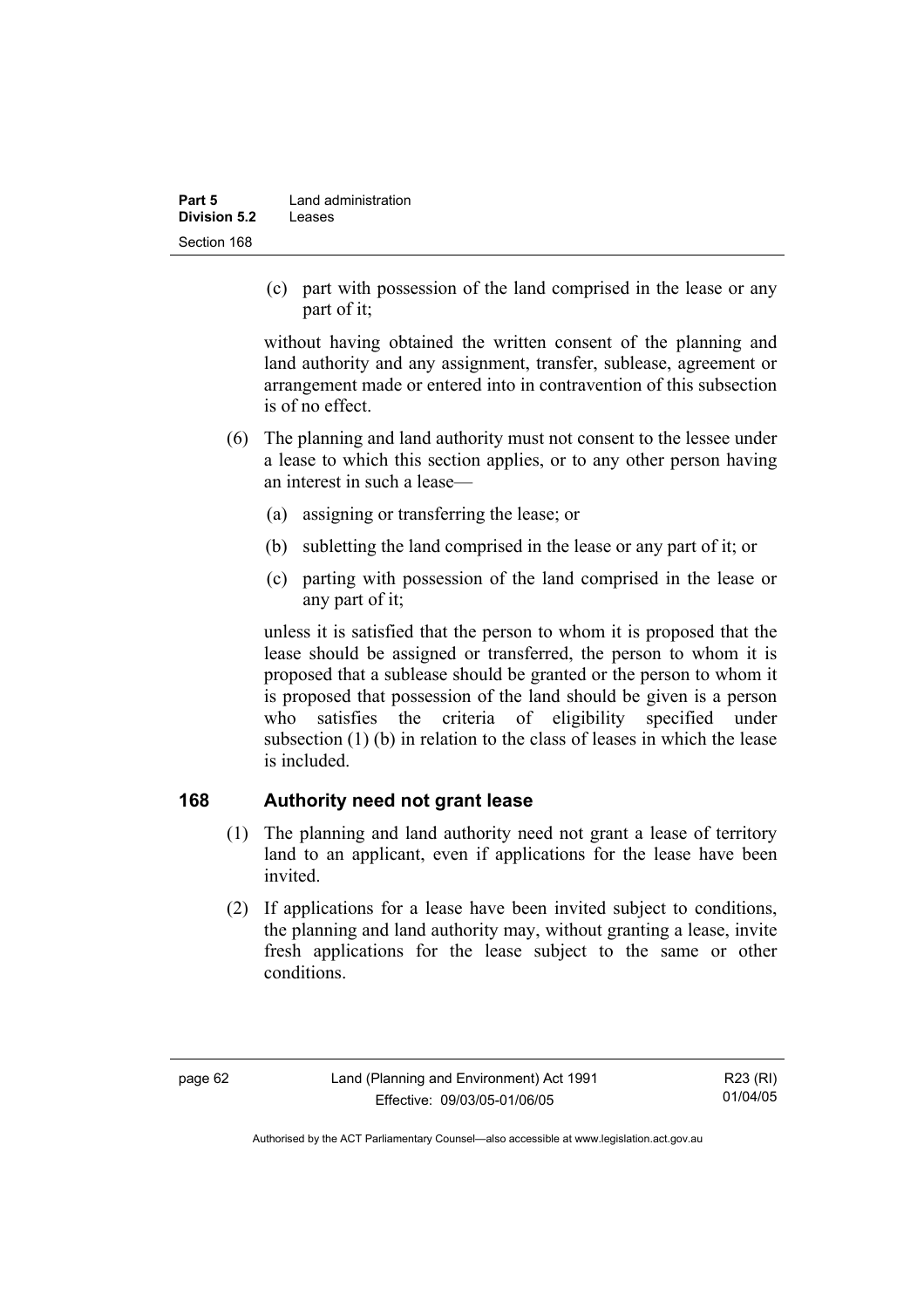#### **169 Payment for leases**

- (1) Subject to subsection (2), the planning and land authority must not grant a lease of territory land otherwise than for payment of an amount that is not less than the market value of the lease.
- (2) Subsection (1) does not apply in relation to—
	- (a) a lease granted for a rent that is the full market rental value of the lease; or
	- (b) a lease granted under section 161 (1) (d), section 163, section 164, section 171, section 171A or section 172.

### **170 Failure to accept and execute lease**

- (1) Subject to subsection (2), if a person who is entitled to the grant of a lease of territory land under this part fails to—
	- (a) accept and execute the lease; or
	- (b) pay any amount that he or she is required to pay before being granted the lease;

within the prescribed period, the planning and land authority may, by instrument served on the person, terminate his or her right to the grant of the lease.

- (2) An instrument under subsection (1) must—
	- (a) specify the ground on which it is given; and
	- (b) state that it takes effect on the day 28 days after the day it is served.
- (3) An instrument under subsection (1) may be served on a person by—
	- (a) giving it to the person personally; or
	- (b) sending it to the person by post; or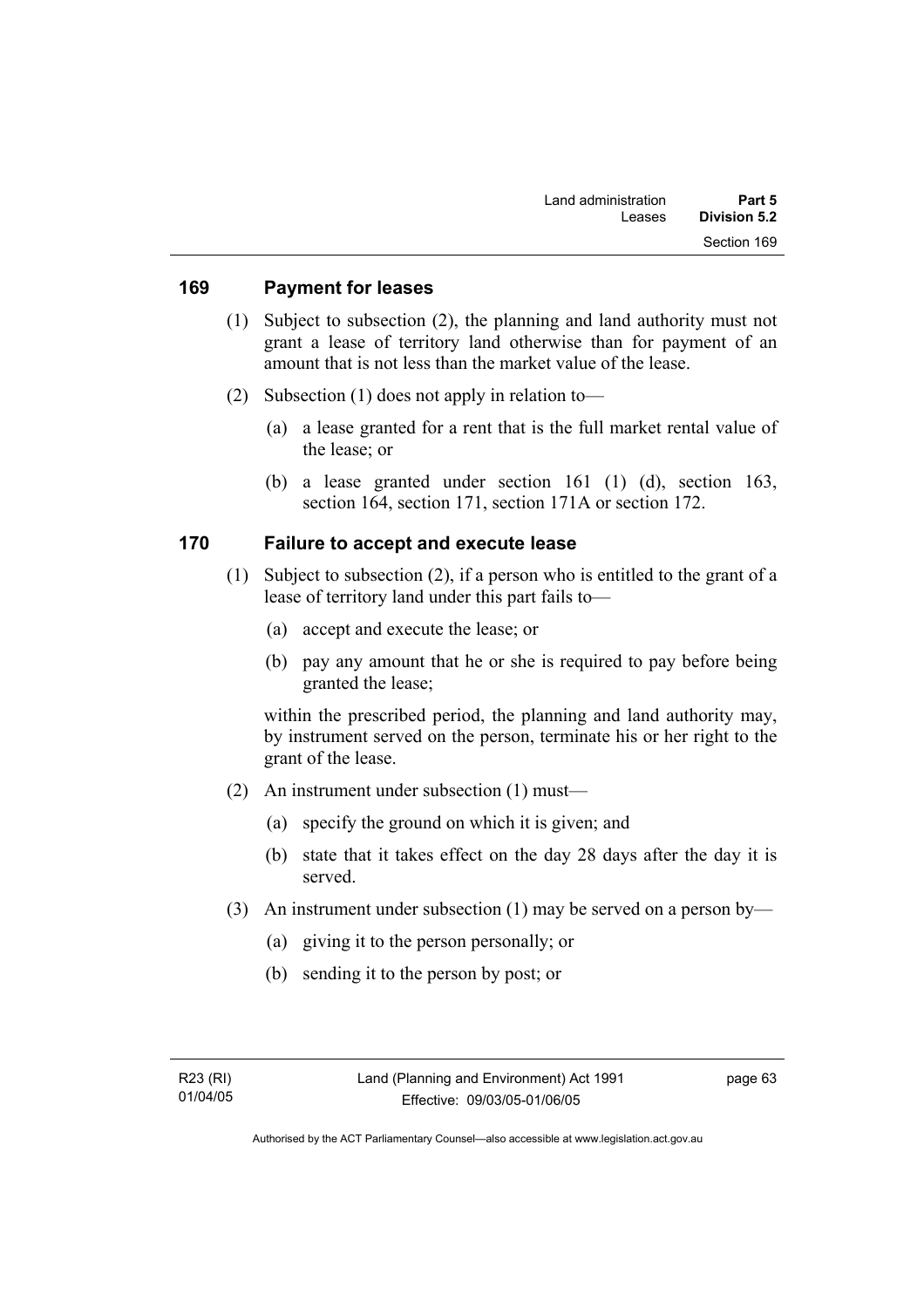| Part 5       | Land administration |
|--------------|---------------------|
| Division 5.2 | Leases              |
| Section 171  |                     |

- (c) if the residential address of the person is not known to the planning and land authority—publishing a copy of the instrument in a daily newspaper.
- (4) An instrument under subsection (1) takes effect on the day 28 days after the day it is served.
- (5) A person whose right to the grant of a lease has been terminated under this section does not have any claim for compensation in relation to the termination of the right or for the recovery of any money paid to the planning and land authority in relation to the grant of the lease.

## **171 Grant of further residential leases**

- (1) This section applies if—
	- (a) the holder of a residential lease of land applies to the planning and land authority for the grant of a further residential lease of the land; and
	- (b) neither the Territory nor the Commonwealth needs the land for a public purpose; and
	- (c) the lessee pays the fee worked out under the determination under subsection (3); and
	- (d) the lessee surrenders the existing lease.
- (2) The planning and land authority must grant the lessee a further residential lease of the land for a term not longer than 99 years to begin on the day after the day the existing lease is surrendered.
- (3) The Minister may make a determination, in writing, for subsection (1) (c).
- (4) If the term of a further lease granted under subsection (2) is not longer than the term of the existing lease, the fee payable under subsection (1) (c) must not be more than the cost of granting the lease.

| page | h |
|------|---|
|------|---|

R23 (RI) 01/04/05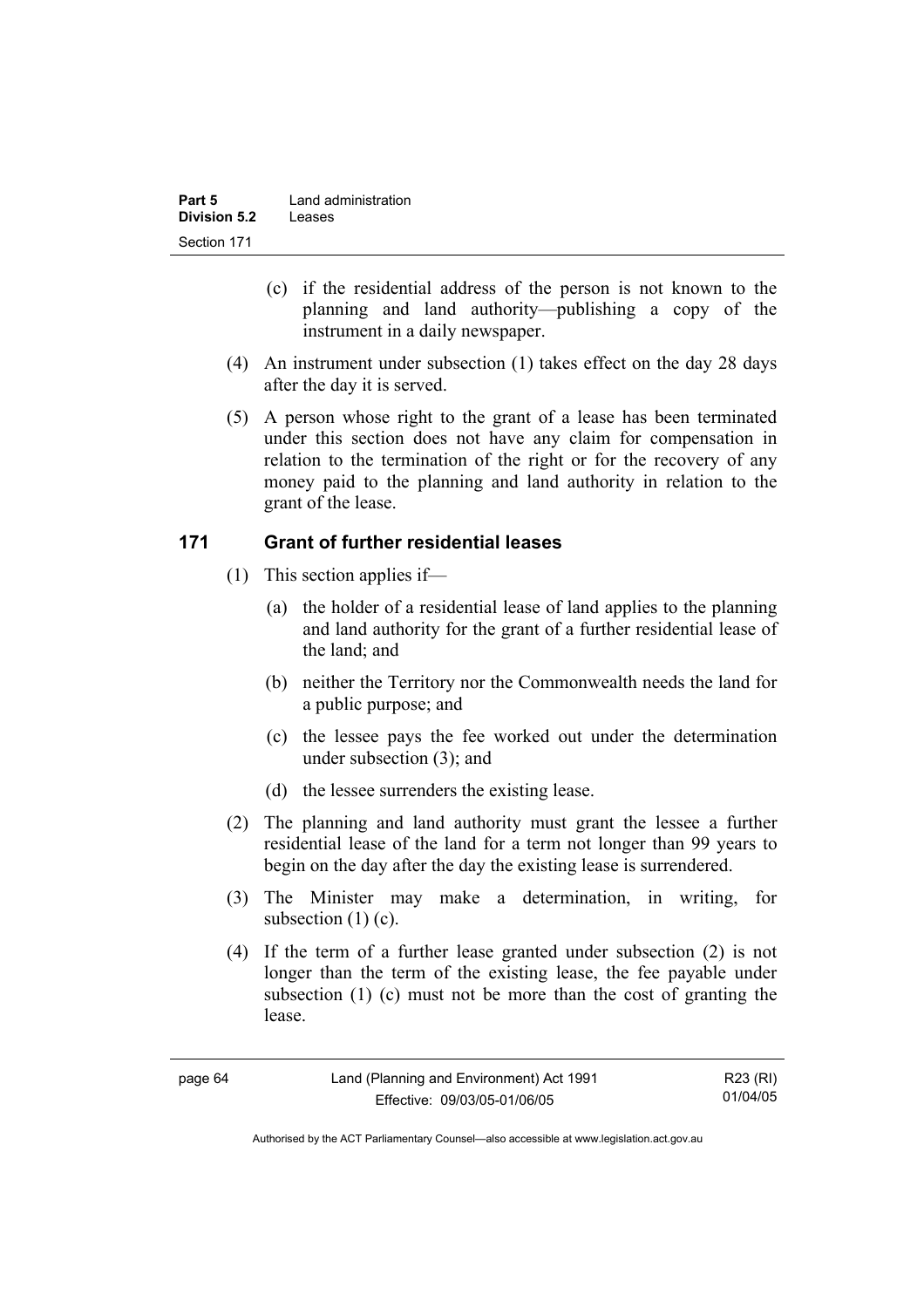- (5) A determination under subsection (3) is a disallowable instrument.
	- *Note* A disallowable instrument must be notified, and presented to the Legislative Assembly, under the Legislation Act.

### **171A Grant of further rural leases**

- $(1)$  If—
	- (a) the holder of a rural lease applies to the planning and land authority for the grant of a further rural lease of the same land; and
	- (b) neither the Territory nor the Commonwealth requires the land for a public purpose; and
	- (c) all rent due under the existing lease is paid; and
	- (d) the lessee pays the determined fee; and
	- (e) the lessee surrenders the existing lease;

the authority must grant the lessee a further rural lease of that land for a term not longer than the maximum set out in the determination under subsection (2), and subject to any conditions set out in that determination, to begin on the day immediately following the date of surrender of the existing lease.

- (2) The Minister may make a determination, in writing, for subsection  $(1)$ .
- (3) A determination under subsection (2) may—
	- (a) include a condition that a lessee pays, for the grant of a further lease—
		- (i) an amount stated in, or worked out in accordance with, the determination (an *amount condition*); or
		- (ii) the market value of the lease; and
	- (b) provide that an amount condition ceases to apply to a lessee if the lessee—

| R23 (RI) | Land (Planning and Environment) Act 1991 | page 65 |
|----------|------------------------------------------|---------|
| 01/04/05 | Effective: 09/03/05-01/06/05             |         |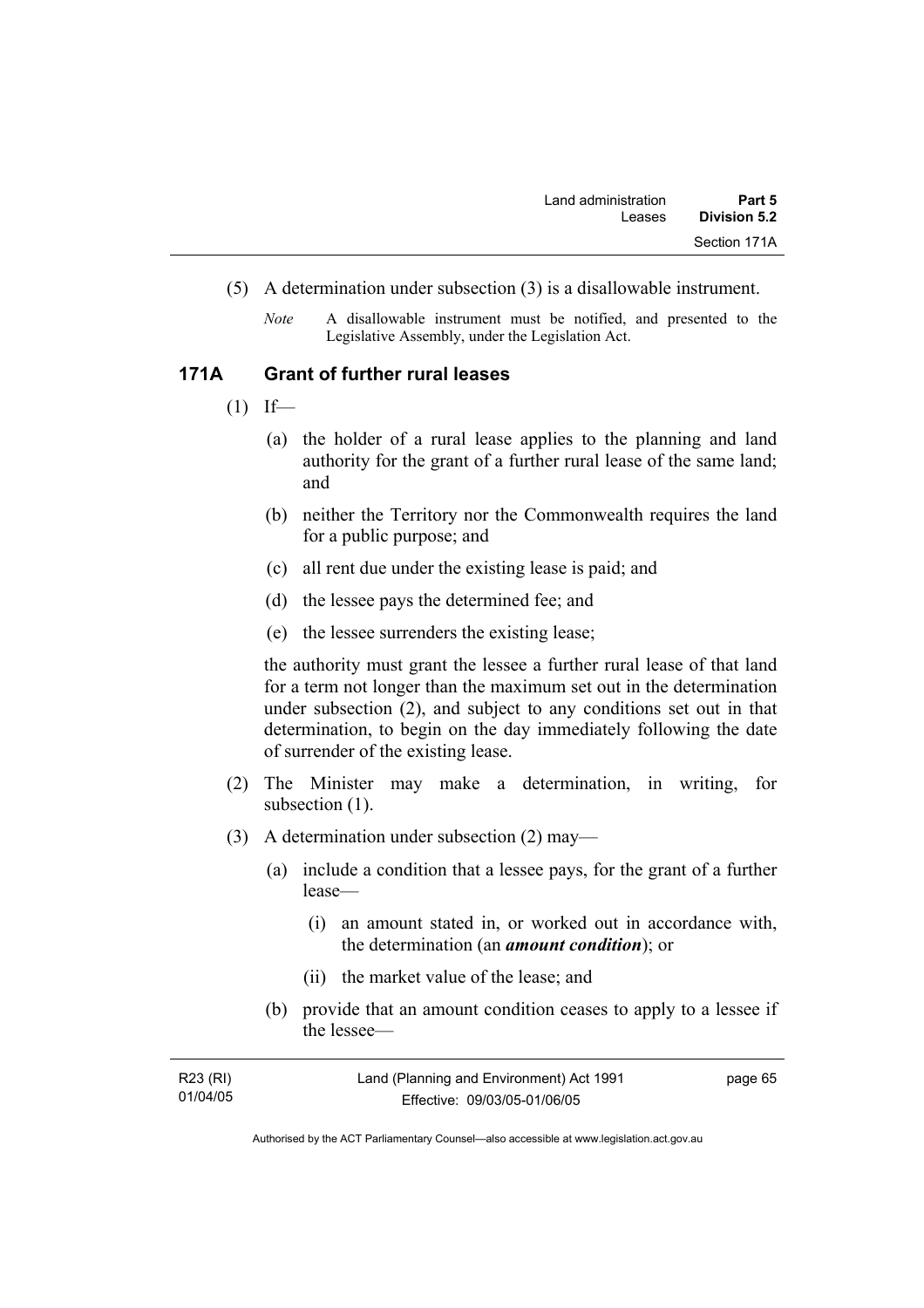| Part 5              | Land administration |
|---------------------|---------------------|
| <b>Division 5.2</b> | Leases              |
| Section 172         |                     |

- (i) has not applied for the grant of a further rural lease under subsection (1) within the period stated in the determination for applying for such a grant; and
- (ii) has not accepted in writing an offer for the grant of such a lease within the period stated in the determination for accepting such an offer.
- (4) A provision mentioned in subsection (3) (b) may apply to an amount condition of a determination made before or after the commencement of that subsection.
- (5) If the national capital authority has set a maximum term for a rural lease of land in a designated area, a determination under subsection (2) relating to the land must not set a term for a further rural lease of the land that is longer than the maximum term.
- (6) In subsection (5):

*designated area*—see the *Australian Capital Territory (Planning and Land Management) Act 1988* (Cwlth), section 4.

- (7) If the term of a further lease granted under subsection (1) does not exceed the term of the existing lease, the fee payable under subsection (1) (d) must not exceed the cost of granting the lease.
- (8) A determination under subsection (2) is a disallowable instrument.
	- *Note* A disallowable instrument must be notified, and presented to the Legislative Assembly, under the Legislation Act.

## **172 Grant of further leases for purposes other than residential or rural**

- (1) This section applies if—
	- (a) the holder of a lease of territory land other than a residential lease or a rural lease applies to the planning and land authority for the grant of a further lease of the land for the same purposes; and

R23 (RI) 01/04/05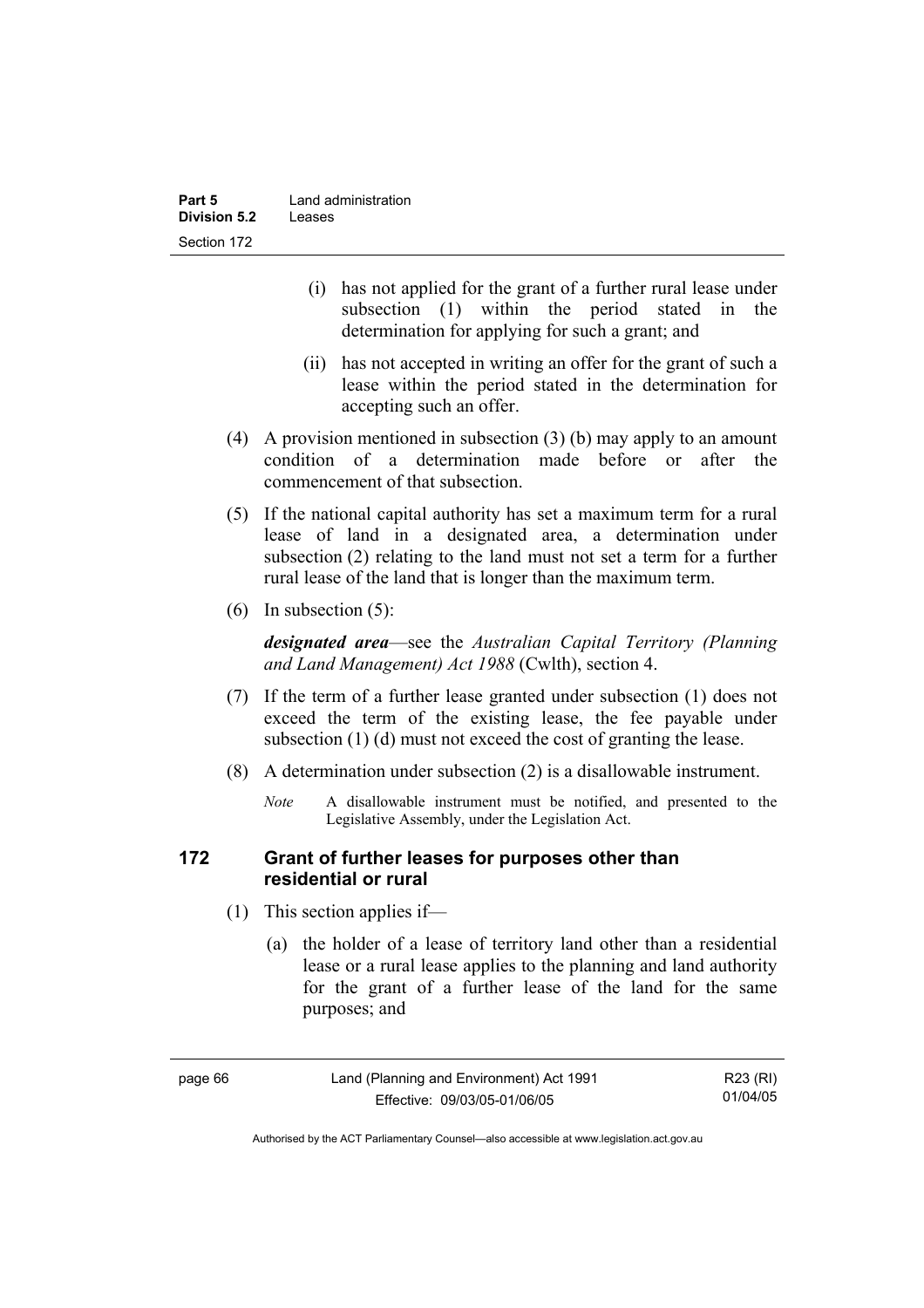- (b) neither the Territory nor the Commonwealth needs the land for a public purpose; and
- (c) all rent due under the existing lease is paid; and
- (d) the lessee pays the fee worked out under the determination under subsection (3); and
- (e) the lessee surrenders the existing lease.
- (2) The planning and land authority must grant the lessee a further lease of the land for the same purposes for a term not longer than 99 years to begin on the day after the day the existing lease is surrendered.
- (3) The Minister may make a determination, in writing, for subsection (1) (d).
- (4) If the term of a further lease granted under subsection (2) is not longer than the term of the existing lease, the fee payable under subsection (1) (d) must not be more than the cost of granting the lease.
- (5) A determination under subsection (3) is a disallowable instrument.
	- *Note* A disallowable instrument must be notified, and presented to the Legislative Assembly, under the Legislation Act.

# **172A Grant of further lease—unit titles**

- (1) The planning and land authority may grant a further lease of a unit, or the common property, under a units plan only on an application by the owners corporation.
- (2) The planning and land authority may grant a further lease of a unit, or the common property, under a units plan only if—
	- (a) the authority grants further leases for all the units and the common property; and
	- (b) the further leases are all granted for the same term.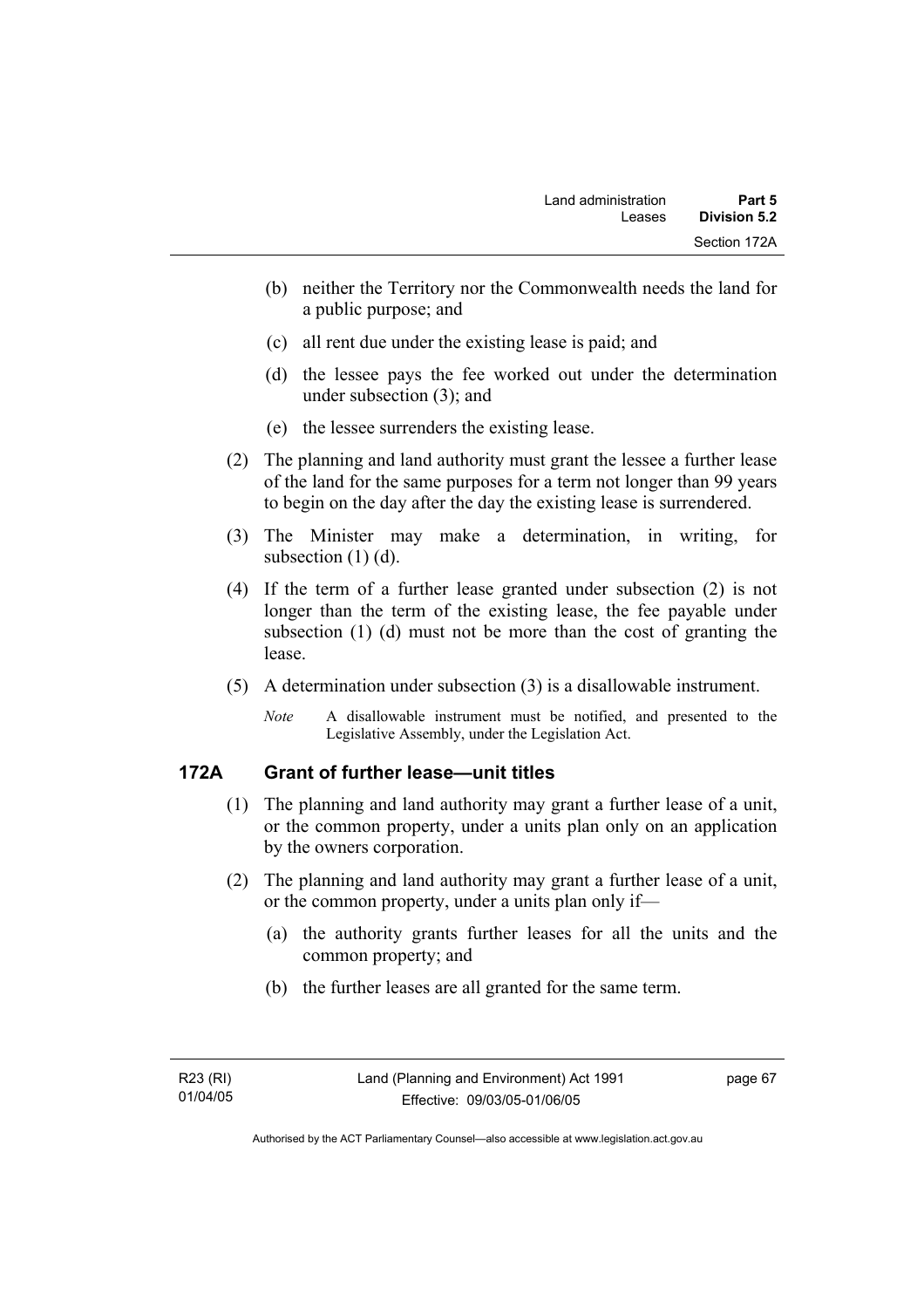| Part 5              | Land administration |
|---------------------|---------------------|
| <b>Division 5.2</b> | Leases              |
| Section 172B        |                     |

- (3) An application must be supported by an ordinary resolution of the owners corporation.
- (4) A certificate under the *Unit Titles Act 2001*, section 109 about the resolution must be attached to the application.
- (5) In this section:

*further lease* means a lease under section 171, section 171A or section 172.

*units plan*—see the *Unit Titles Act 2001*, section 7.

# **172B Grant of further lease—community title**

- (1) The planning and land authority may grant a further lease of a lot in a community title scheme only on an application by the body corporate of the scheme.
- (2) The planning and land authority may grant a further lease of a lot in a community title scheme only if—
	- (a) the authority grants further leases for all the lots in the scheme; and
	- (b) the further leases are all granted for the same term.
- (3) An application must be supported by an ordinary resolution of the body corporate.
- (4) An application must have attached to it a certificate under the seal of the body corporate that states that at a general meeting of the body corporate held on a stated day a resolution was passed for subsection (3) in the terms set out in the certificate.

### **172C No right to use, flow and control of water**

A lease or further lease of territory land granted under this division after the commencement of this section must not be taken to give a right to the use, flow and control of water (including water containing impurities) under the land the subject of the lease.

R23 (RI) 01/04/05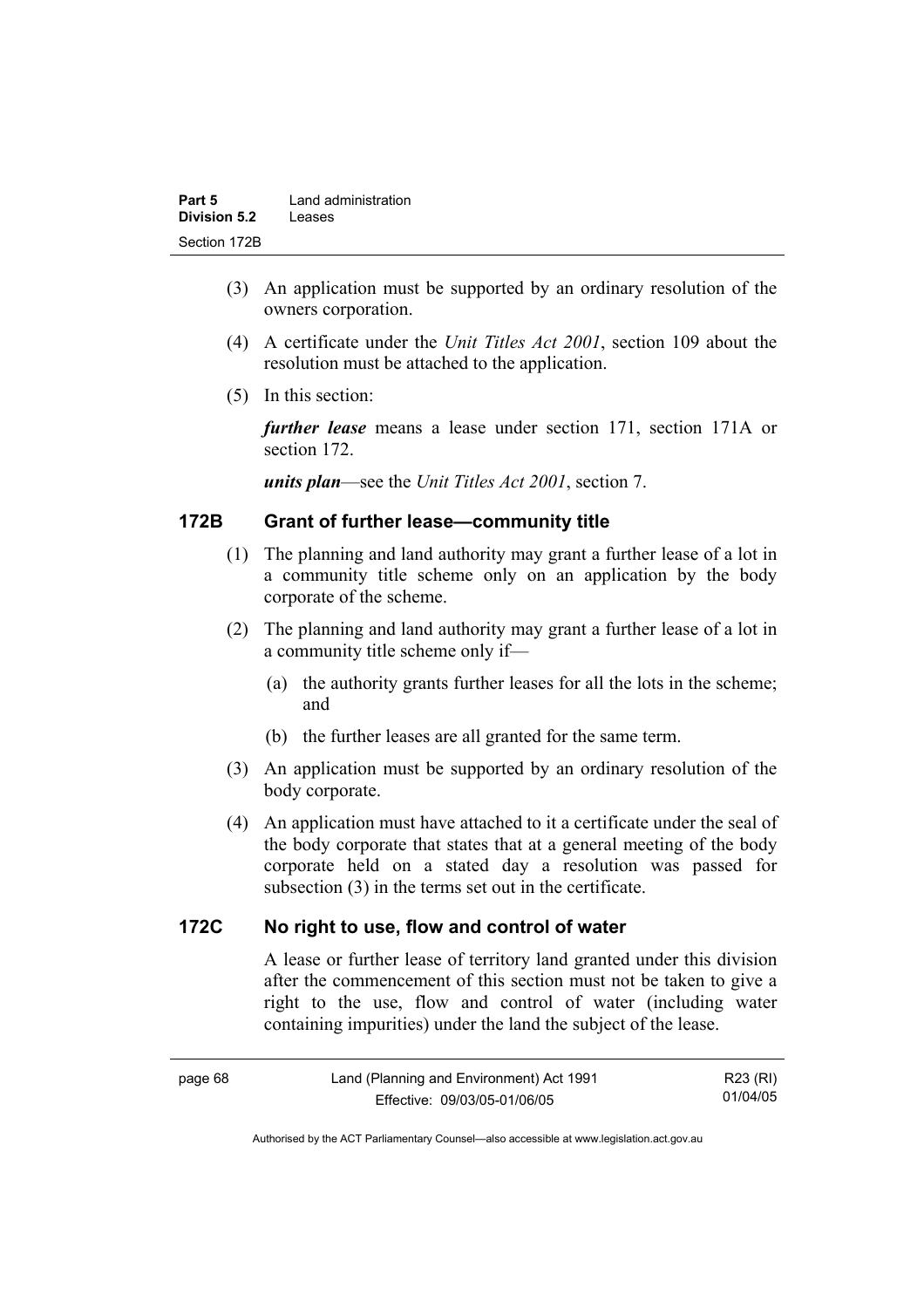## **173 Lessee's rights in relation to improvements**

(1) In this section:

*improvement*, in relation to land, means—

- (a) a building or a structure on the land; or
- (b) in relation to land held under a rural lease—
	- (i) a building or structure on or under the land; or
	- (ii) any improvement to the land reasonably undertaken for rural purposes.

*lessee,* for a lease that has been surrendered or ended, or the term of that has ended, means the person who was the lessee under the lease at the time of the surrender or ending.

*undertaken*, in relation to an improvement that is a building or structure, means the construction, erection or installation of the building or structure.

- (2) This section applies only to the following improvements to land:
	- (a) an improvement undertaken in a way consistent with the law of the Territory, and with any lease over the land, except—
		- (i) an improvement undertaken by the Territory or the Commonwealth (subject to paragraph (b)); or
		- (ii) an improvement acquired by the Territory or the Commonwealth (subject to paragraph (c));
	- (b) an improvement undertaken by the Territory or the Commonwealth, if the Territory or the Commonwealth has received, or is entitled to receive, payment for that improvement;
	- (c) an improvement acquired by the Territory or the Commonwealth, if the Territory or the Commonwealth has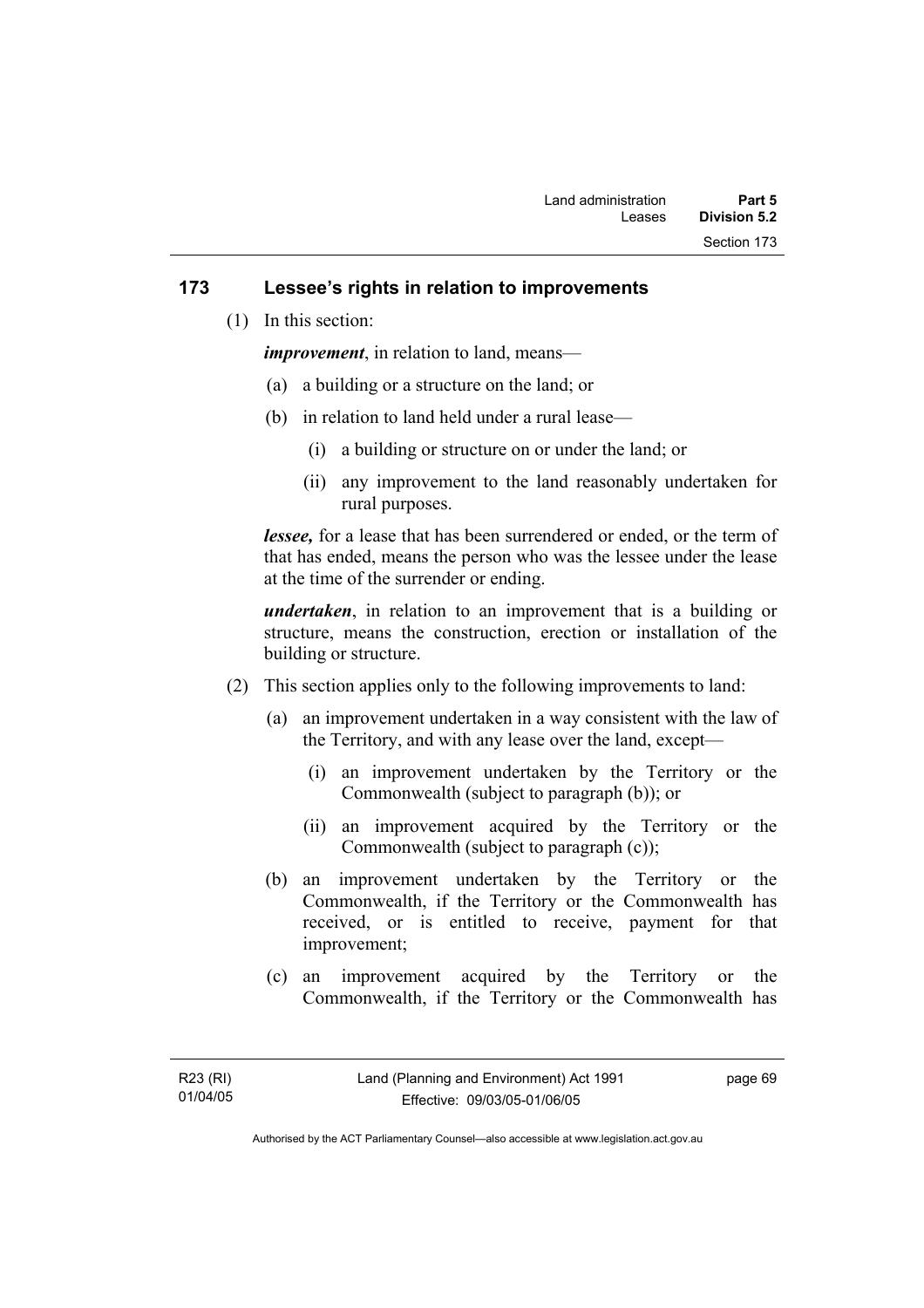| Part 5       | Land administration |
|--------------|---------------------|
| Division 5.2 | Leases              |
| Section 173  |                     |

received, or is entitled to receive, payment for the improvement.

- (3) If, on the expiry of the term of a lease of territory land on which there are improvements to which this section applies, the lessee is granted a further lease of that land or any part of it, the lessee is not be liable to make any payment to the planning and land authority for the improvements on the land or part of the land.
- (4) Subject to subsections (5) and (12), if, on the expiry of the term of a lease of territory land on which there are improvements to which this section applies, the lessee is not granted a further lease of the land, or is granted a lease of part only of the land, the planning and land authority is liable to pay the lessee—
	- (a) if no further lease of the land is granted to the lessee—the amount decided by the planning and land authority to be the value of the improvements on the land; or
	- (b) if a further lease of part only of the land is granted to the lessee—the amount decided by the planning and land authority to be the value of the improvements to which this section applies on the part of the land not so leased.
- (5) Before the end of the term of a lease of territory land, the planning and land authority may declare that the land comprised in the lease, or part of the land, is available for a further lease.
- (6) If the lessee does not elect to take a further lease of the land, or part of the land, declared to be available within 6 months after the end of the term of the lease, the amount of any expenditure reasonably incurred by the Territory, the planning and land authority or both, in relation to the grant of a lease of the land, or part of the land, to anyone else must be deducted from the amount payable to the lessee under this section.
- (7) Subject to subsections (9), (10) and (12), if a lease is surrendered or ended, the provisions of this section relating to the payment to the lessee of the value of the improvements on the land comprised in the

| page 70 | Land (Planning and Environment) Act 1991 | R23 (RI) |
|---------|------------------------------------------|----------|
|         | Effective: 09/03/05-01/06/05             | 01/04/05 |

Authorised by the ACT Parliamentary Counsel—also accessible at www.legislation.act.gov.au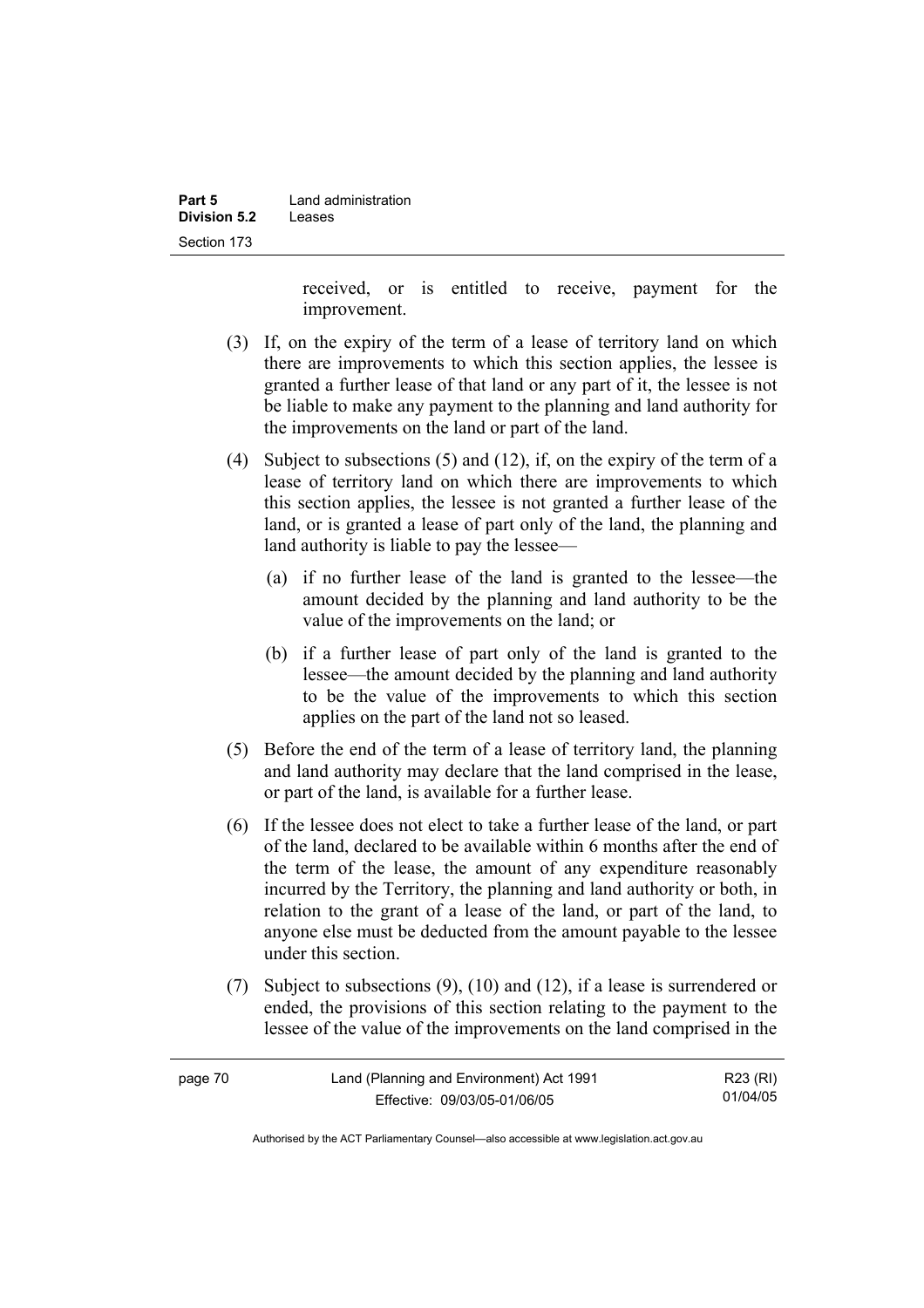lease on the expiration of the term apply (so far as applicable) as if the term of the lease had expired on the day of the surrender or ending.

- (8) Subject to subsections (9) and (12), if, before the expiry of the term of a lease of territory land, the planning and land authority withdraws all or part of the leased land from the lease under a provision of the lease, the provisions of this section relating to the payment to the lessee of the value of the improvements on the land on the expiry of the term apply (so far as applicable) as if the term of the lease had expired on the day of the withdrawal.
- (9) Subsection (7) or (8) applies in relation to a lease only if the lessee has fully complied with the provisions (if any) of the lease relating to the erection of a building on the land comprised in the lease.
- (10) If a lease is surrendered or ended, the planning and land authority may work out the amount of the expenditure reasonably incurred by the Territory, the planning and land authority or both, in relation  $to$ —
	- (a) the surrender or ending of the lease; and
	- (b) any grant of a further lease of the land or part of the land.
- (11) The amount worked out under subsection (10) must be deducted from any amount payable under subsection (7) to the lessee of the surrendered or ended lease.
- (12) Subsections (4), (7) and (8) apply in relation to a lease subject to any provisions of the lease that preclude or limit the right of the lessee to payment in relation to improvements on the land comprised in the lease.

# **174 Deciding value of improvements**

(1) In this section: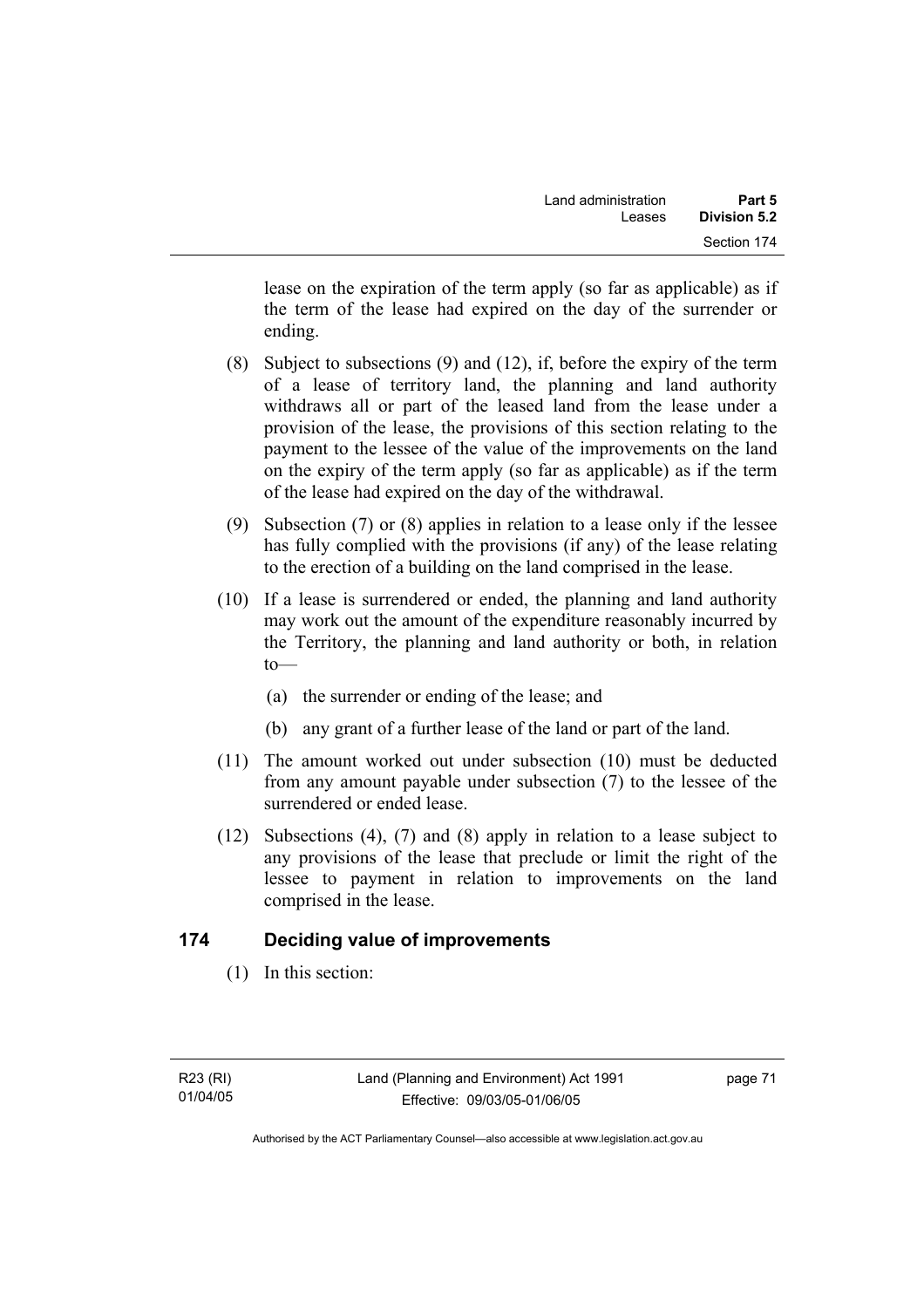*assessment day* means—

- (a) in relation to land a lease of which has expired—the day of expiry; or
- (b) in relation to land a lease of which has been terminated or surrendered—the day of termination or surrender; or
- (c) in relation to land that has been withdrawn from a lease—the day of withdrawal.

*lessee*—see section 173.

*market value*, in relation to improvements on land, means the amount by which the improvements increase the value of the lease of the land, assuming that the lease, together with the improvements, were offered for sale on the open market on the day immediately before the prescribed day on the reasonable terms and conditions that a genuine seller might require.

- (2) If compensation is payable under section 173 in relation to improvements, the planning and land authority must, as soon as practicable after the assessment day in relation to the land on which the improvements are situated, in writing, decide, in accordance with this section, the market value of the improvements on the land as at the assessment day.
- (3) If compensation is payable under section 173 (4), the planning and land authority must, in valuing the improvements, assume that a further lease of the land had been granted subject to the same provisions, and for the same term, as the lease that has expired.
- (4) If compensation is payable under section 173 (7), the planning and land authority must, in valuing the improvements, assume that the lease of the land had not been terminated or surrendered.
- (5) If compensation is payable under section 173 (8), the planning and land authority must, in valuing the improvements, assume that the leased land or part of the leased land had not been withdrawn from the lease.

| page 72 | Land (Planning and Environment) Act 1991 | R23 (RI) |
|---------|------------------------------------------|----------|
|         | Effective: 09/03/05-01/06/05             | 01/04/05 |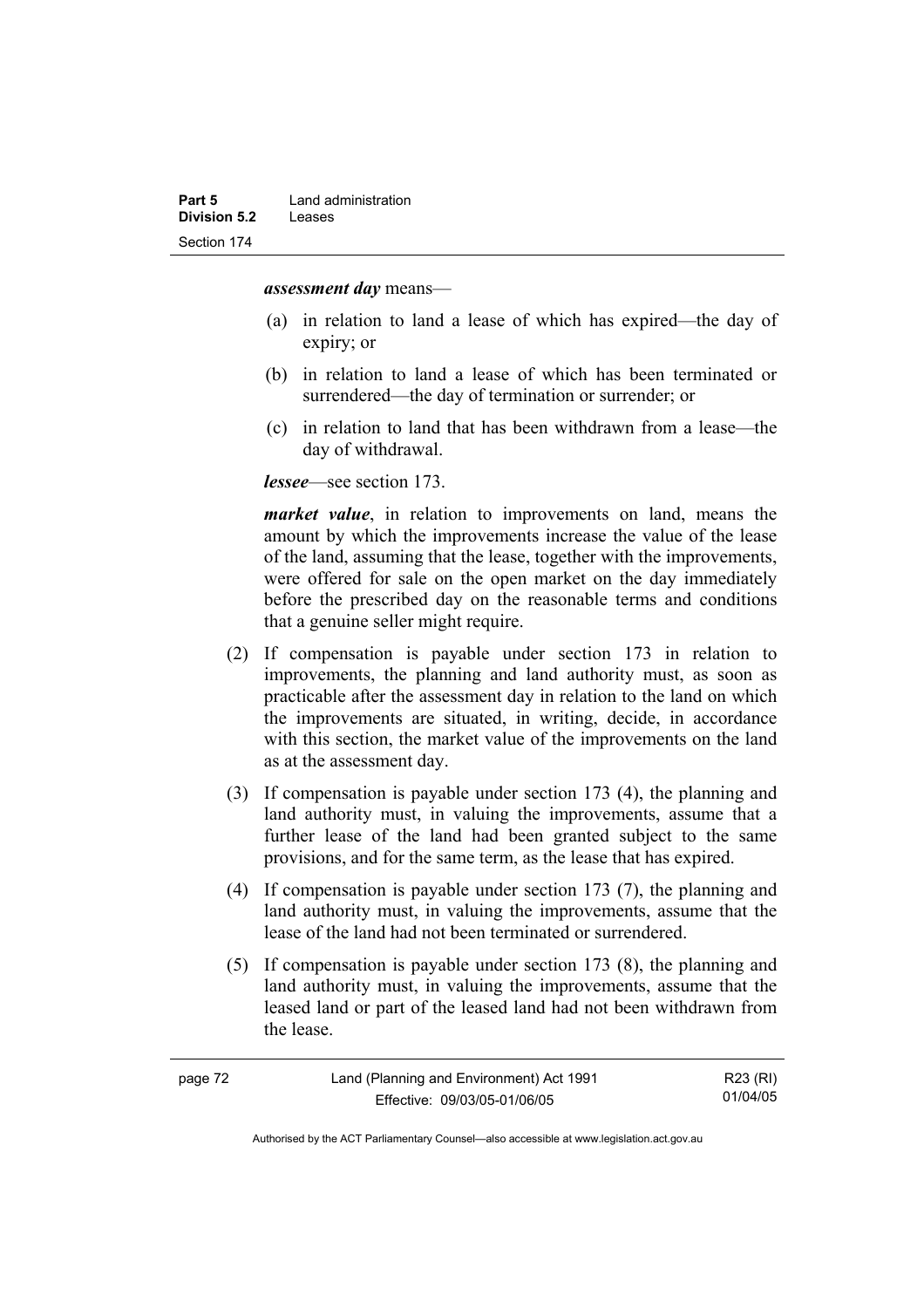### **175 Use of land for leased purpose**

- (1) Territory land in relation to which a lease has been granted, whether before or after the commencement of this part, must not be used for any purpose other than a purpose authorised by the lease, subject to this section.
- (2) Despite the lease of territory land for residential purposes, the land may also be used—
	- (a) for a home occupation within the meaning of the plan; or
	- (b) for a home business within the meaning of the plan, in accordance with an approval under part 6.
- (3) Despite the purpose permitted by a lease of territory land, the land may be used—
	- (a) for a development of a type prescribed by regulation, in accordance with an approval under part 6; or
	- (b) for any other activity prescribed by regulation.

#### **176 Variation of rent**

- (1) If the rent payable under a lease of territory land is varied in accordance with the provisions of the lease, the planning and land authority must give the lessee written notice of the variation by post.
- (2) A variation of rent mentioned in a notice under subsection (1) must come into operation on—
	- (a) the day 28 days after the day the notice is given; or
	- (b) if the lease under which the variation is made provides that the variation comes into operation on a later day—that later day.

#### **177 Review of variations of rent**

 $(1)$  If—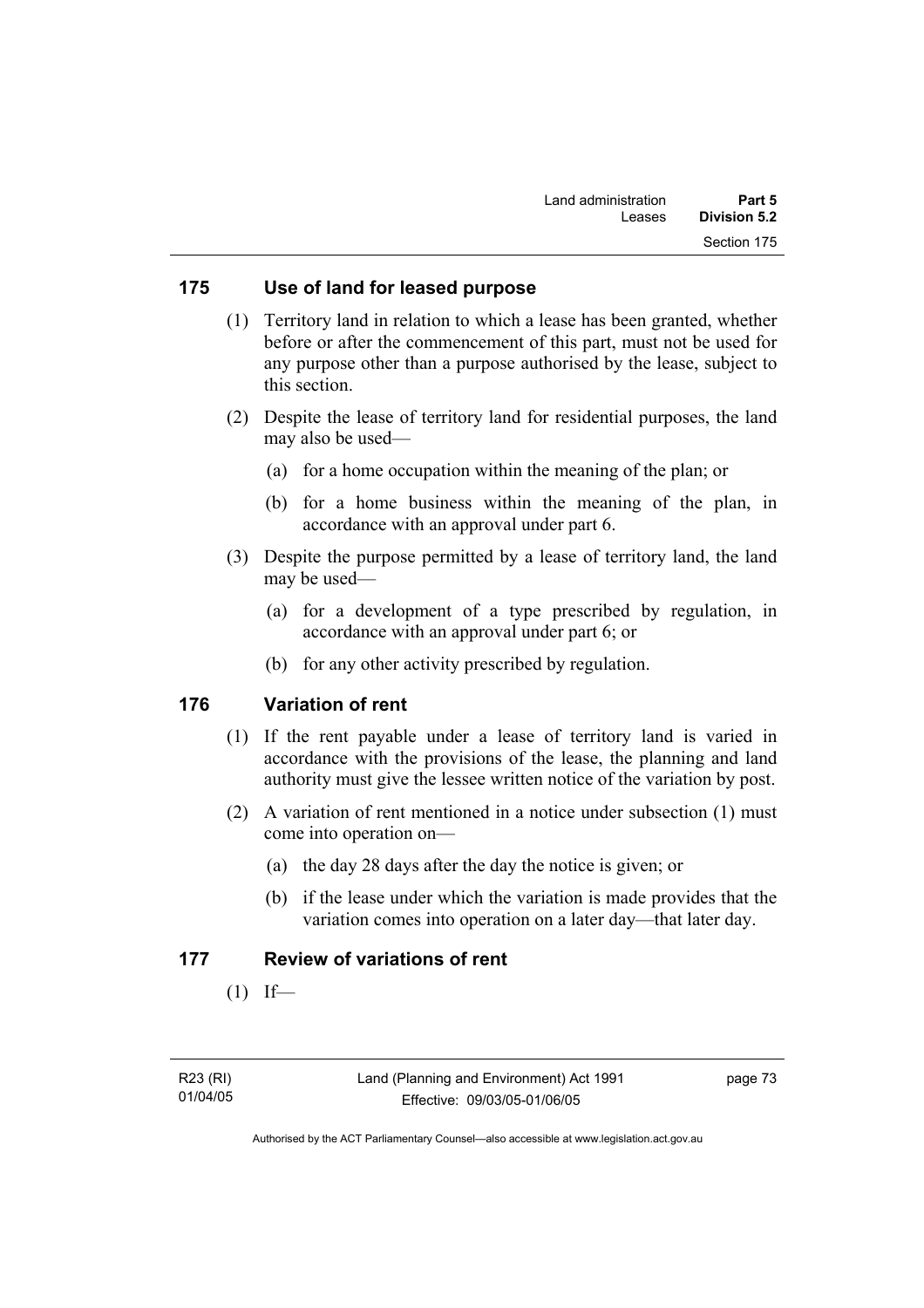- (a) the rent payable under a lease of territory land is varied in accordance with the provisions of the lease; and
- (b) the lease does not provide for the submission to arbitration of differences between the parties to the lease regarding variation of the rent;

the lessee may, within 28 days after receiving the notice under section 176 (1) relating to the variation, serve on the planning and land authority a written request that the authority review the variation.

- (2) The making of a request under subsection (1) does not affect the operation of the variation to which the request relates or prevent the taking of action to implement the variation.
- (3) If a request is made under subsection (1) in relation to a variation, the planning and land authority must review the variation and may confirm the variation or set it aside and substitute any other variation the authority considers appropriate.

# **178 Refund on lease surrender or termination**

- (1) This section applies if a lease of territory land is surrendered or terminated under this Act.
- (2) On application by the person surrendering the lease or the person whose lease has been terminated, the planning and land authority may authorise payment of the amount prescribed by regulation to the person.

*Note* A fee may be determined under s 287 for this provision.

- (3) The planning and land authority must not authorise the payment of an amount under this section otherwise than in accordance with criteria under subsection (4) for the authorisation of payments.
- (4) The Minister may, in writing, determine criteria for the authorisation of payments under this section.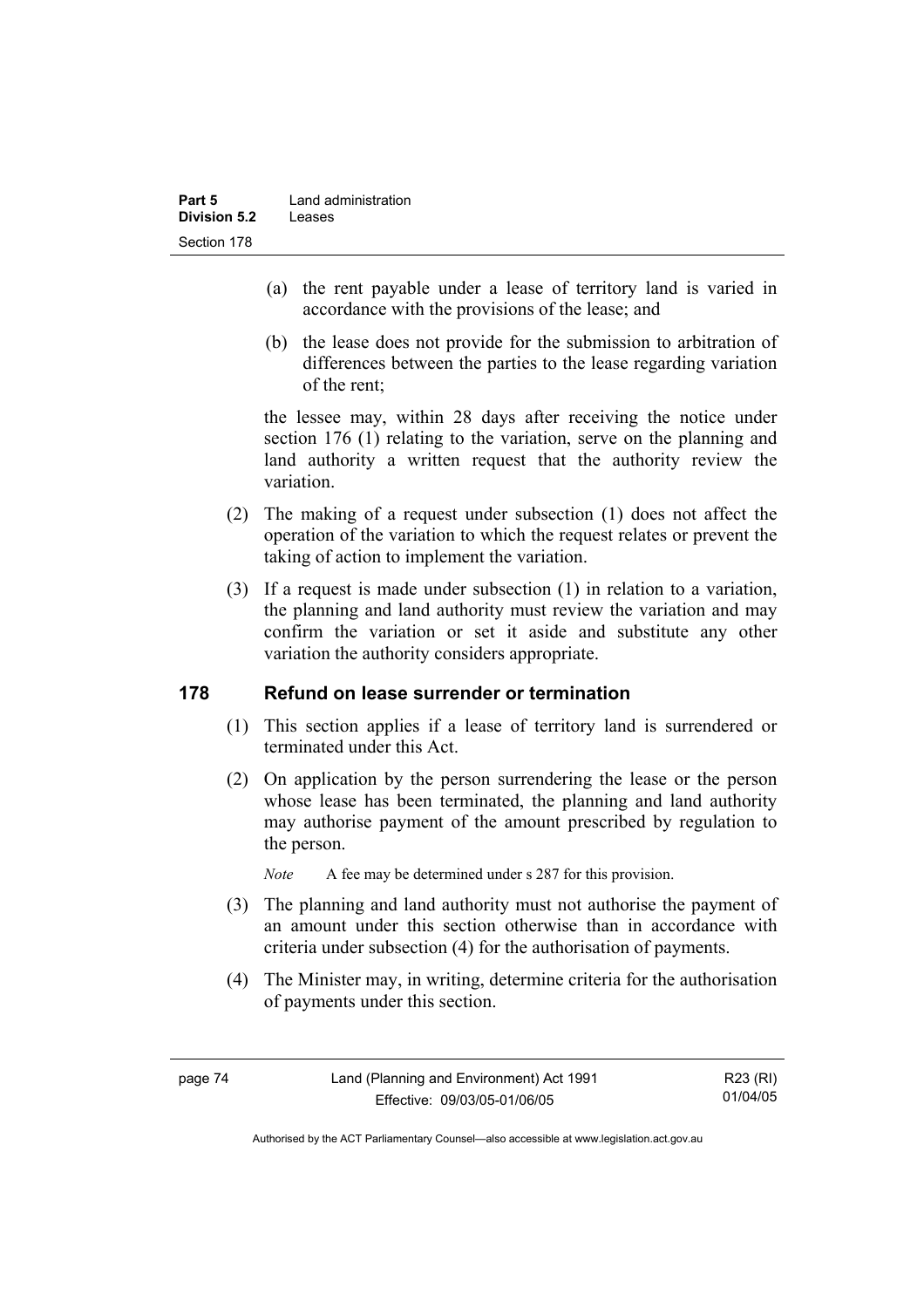- *Note* The power to make a statutory instrument (including the statement of criteria) includes power to amend or repeal the instrument (see Legislation Act, s 46).
- (5) A determination is a disallowable instrument.
	- *Note* A disallowable instrument must be notified, and presented to the Legislative Assembly, under the Legislation Act.

## **179 Certificates of compliance**

 (1) Subject to subsection (4), if a building and development provision of a lease of territory land has been fully complied with, the planning and land authority must, on application by the lessee, issue a certificate of compliance to the effect that the provision has been so complied with.

*Note* A fee may be determined under s 287 for this subsection.

- (2) Subject to subsection (4), if a building and development provision of a lease of territory land has been partially complied with, the planning and land authority may issue a certificate of compliance to that effect.
- (3) A certificate of compliance under subsection (2) may be issued subject to a condition (specified in the certificate) that the lessee provide security in a specified form against failure to complete specified outstanding work.
- (4) The planning and land authority must not issue a certificate of compliance in relation to a building and development provision to which a lease under the *Unit Titles Act 2001* is subject unless the other requirements of this section are satisfied and the authority is satisfied—
	- (a) for every other lease in relation to the same subdivision under the *Unit Titles Act 2001* that is subject to a building and development provision—that the provision has been complied with, or a certificate of compliance has been issued under this section in relation to that provision; or

page 75

Authorised by the ACT Parliamentary Counsel—also accessible at www.legislation.act.gov.au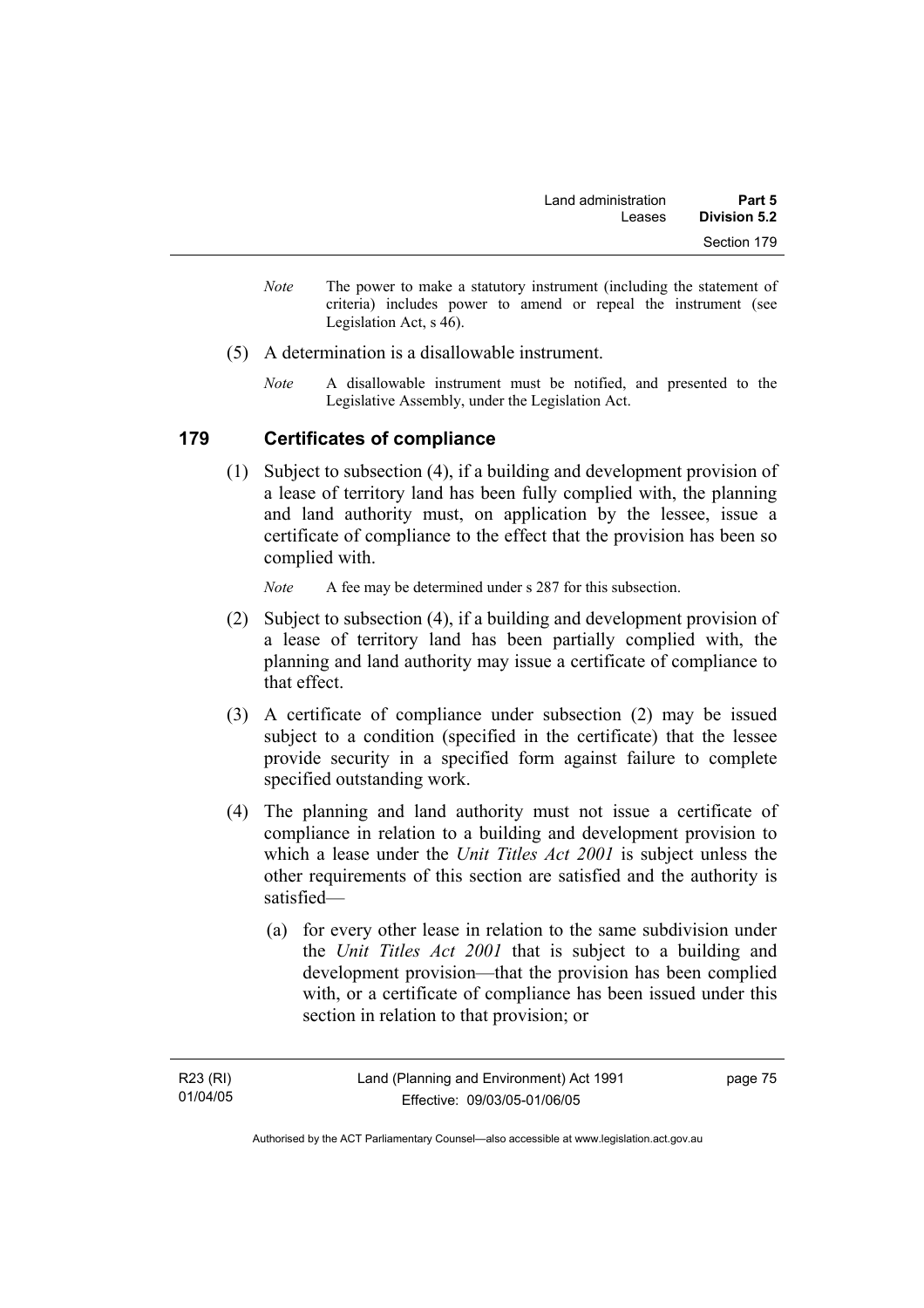| Part 5              | Land administration |
|---------------------|---------------------|
| <b>Division 5.2</b> | Leases              |
| Section 180         |                     |

 (b) that the occupier of the unit that is held under the lease will not, as occupier, be substantially inconvenienced by works being carried out, or that are to be carried out, in compliance with a building and development provision to which the lease of the common property or another unit contained in the same subdivision under the *Unit Titles Act 2001* is subject.

## **180 Transfer of land subject to building and development provision**

- (1) If a lease of territory land contains a building and development provision, the lease, or an interest in the lease, is not capable of being assigned or transferred, either at law or in equity unless—
	- (a) the lessee has died; or
	- (b) the transfer or assignment is made under any of the following orders:
		- (i) an order of the Family Court;
		- (ii) an order of another court having jurisdiction under the *Family Law Act 1975* (Cwlth);
		- (iii) an order under the *Domestic Relationships Act 1994,*  part 3.2 adjusting the property interests of the parties in a domestic relationship; or
	- (c) the transfer or assignment happens by operation of, or under, bankruptcy or insolvency; or
	- (d) the lessee has obtained—
		- (i) a certificate of compliance under section 179; or
		- (ii) the consent of the planning and land authority under subsection  $(2)$  or  $(3)$ .
	- *Note* A consent under the *City Area Leases Ordinance 1936* may be taken to be a consent under s (2) (see s 292).

| page 76 | Land (Planning and Environment) Act 1991 | R23 (RI) |
|---------|------------------------------------------|----------|
|         | Effective: 09/03/05-01/06/05             | 01/04/05 |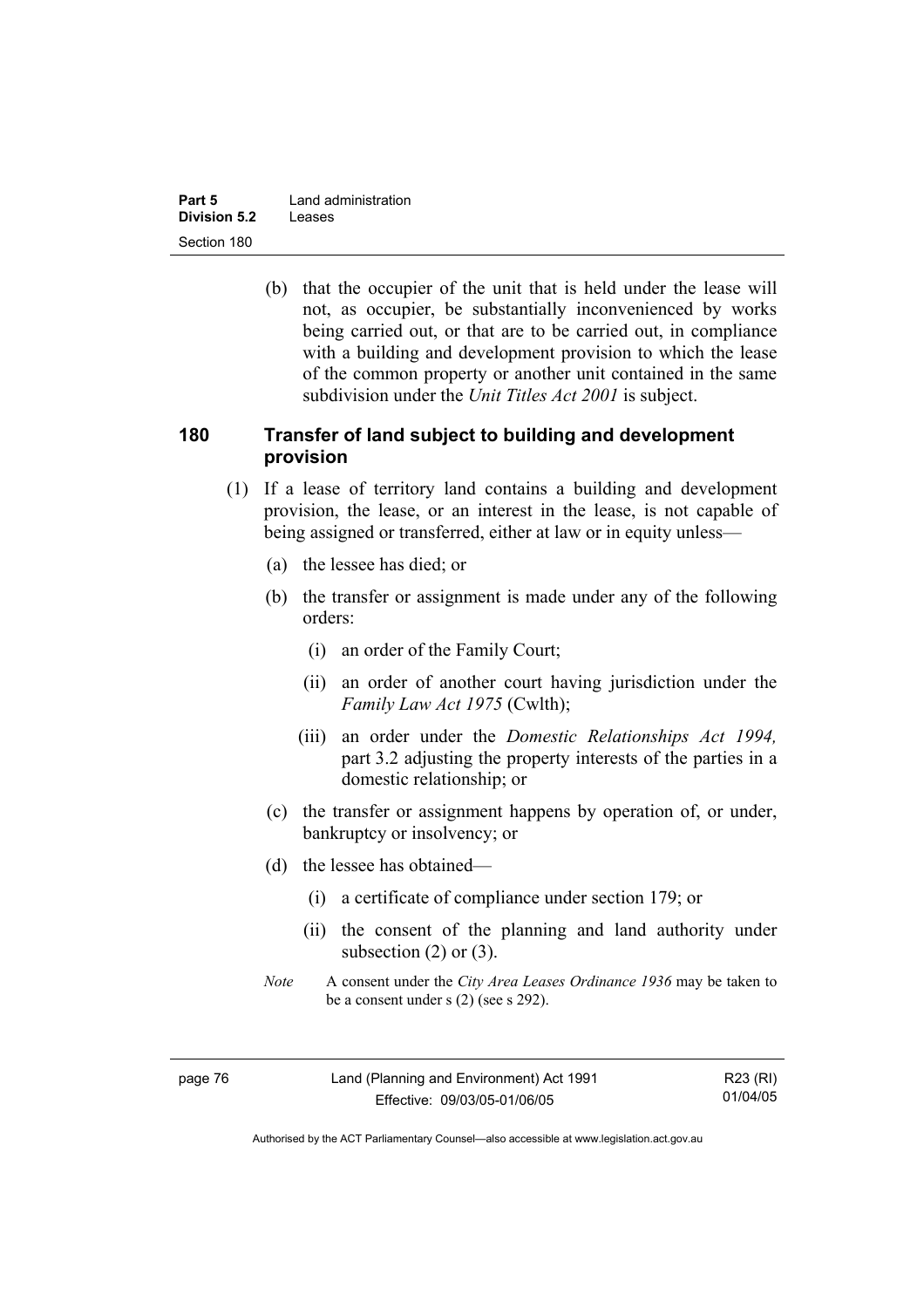- (2) The planning and land authority may, in writing, consent to a legal or equitable assignment or transfer of a lease, or an interest in a lease, mentioned in subsection (1) if—
	- (a) the authority—
		- (i) is satisfied that the proposed assignee or transferee intends to comply with the building and development provision; and
		- (ii) has been given the security (if any) required by the authority for compliance with the provision by the proposed assignee or transferee; and
	- (b) either—
		- (i) the authority is satisfied that the lessee cannot, for personal or financial reasons, comply with the building and development provision; or
		- (ii) the proposed transferee or assignee (the *homebuyer*) has a contract with the person (the *builder*) proposing to transfer or assign the lease and, under the contract, the builder is required to build a home on the leased land for the homebuyer.

*Note* A fee may be determined under s 287 for this provision.

 (3) The planning and land authority may also, in writing, consent to a transfer of a lease, or an interest in a lease, mentioned in subsection (1) if the proposed transfer is the first sale of an individual lease of undeveloped land by the person who provided the infrastructure on, and subdivided, the holding lease of which the individual lease is a subdivision.

*Note* A fee may be determined under s 287 for this provision.

 (4) In deciding under subsection (2) or (3) whether to consent to an assignment or transfer of a lease, the planning and land authority must take into consideration any matters determined by the Minister, in writing, for the subsection.

| R23 (RI) | Land (Planning and Environment) Act 1991 | page 77 |
|----------|------------------------------------------|---------|
| 01/04/05 | Effective: 09/03/05-01/06/05             |         |

Authorised by the ACT Parliamentary Counsel—also accessible at www.legislation.act.gov.au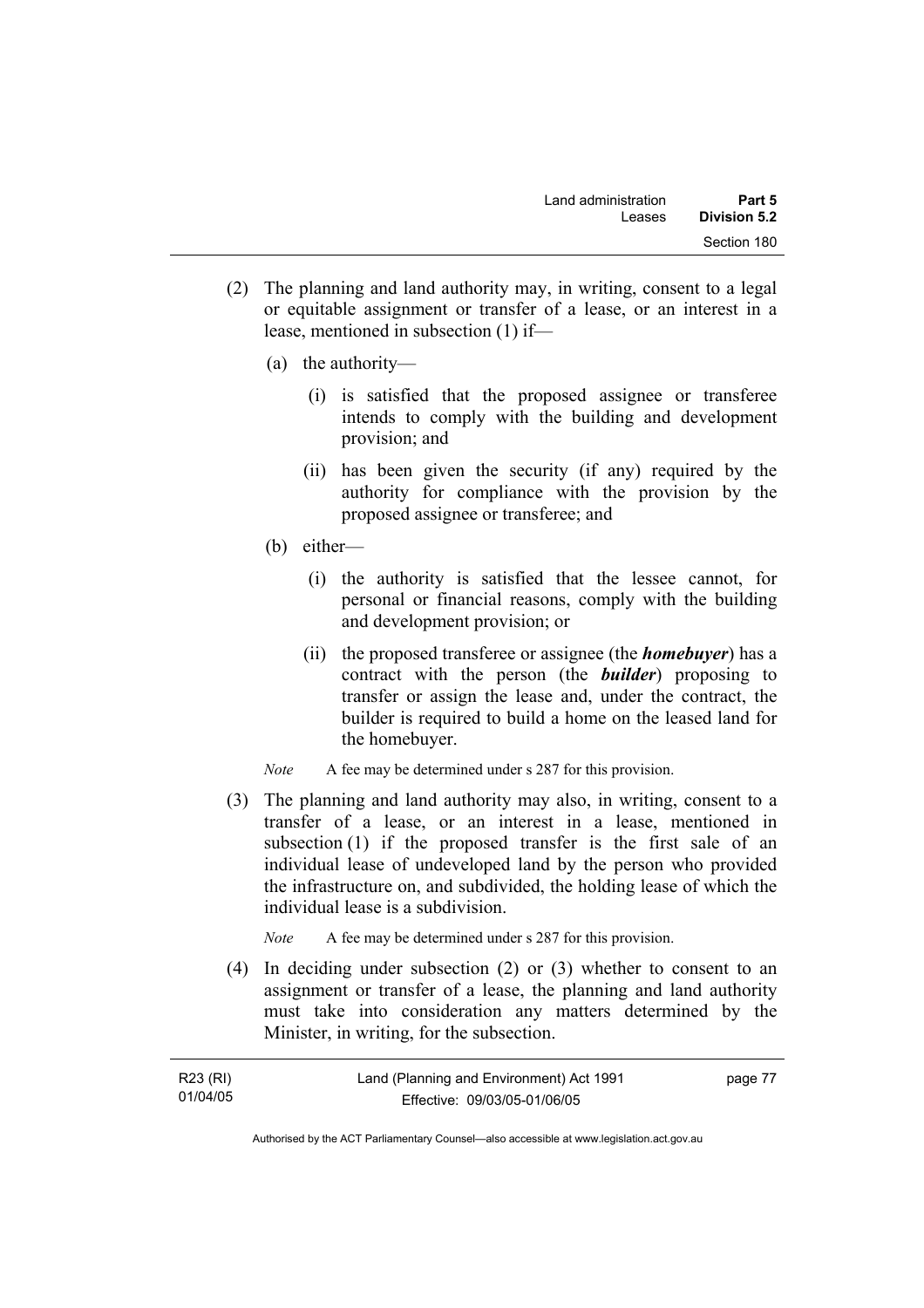| Part 5              | Land administration |
|---------------------|---------------------|
| <b>Division 5.2</b> | Leases              |
| Section 181         |                     |

- (5) A determination under subsection (4) is a disallowable instrument.
	- *Note* A disallowable instrument must be notified, and presented to the Legislative Assembly, under the Legislation Act.

## **181 Mortgage of leasehold subject to building and development provision**

If a lease contains a building and development provision, the lease, or an interest in the lease, is not capable of being mortgaged unless—

- (a) the lessee has obtained a certificate of compliance under section 179; or
- (b) the mortgage is required by the lessee—
	- (i) to enable the lessee to repay money borrowed by the lessee for the purpose of acquiring the lease or interest; or
	- (ii) to secure money borrowed by the lessee for the purpose of acquiring the lease or interest; or
	- (iii) to enable the lessee to comply with a building and development provision of the lease.

## **182 Land leased to be held as undivided parcel**

- (1) Subject to section 183, the land comprised in a lease of territory land must at all times be held and occupied by or under the lessee as 1 undivided parcel.
- (2) Subject to this part, the land comprised in a lease of territory land may be sublet and the lease and any interest in it may be assigned, transferred or mortgaged.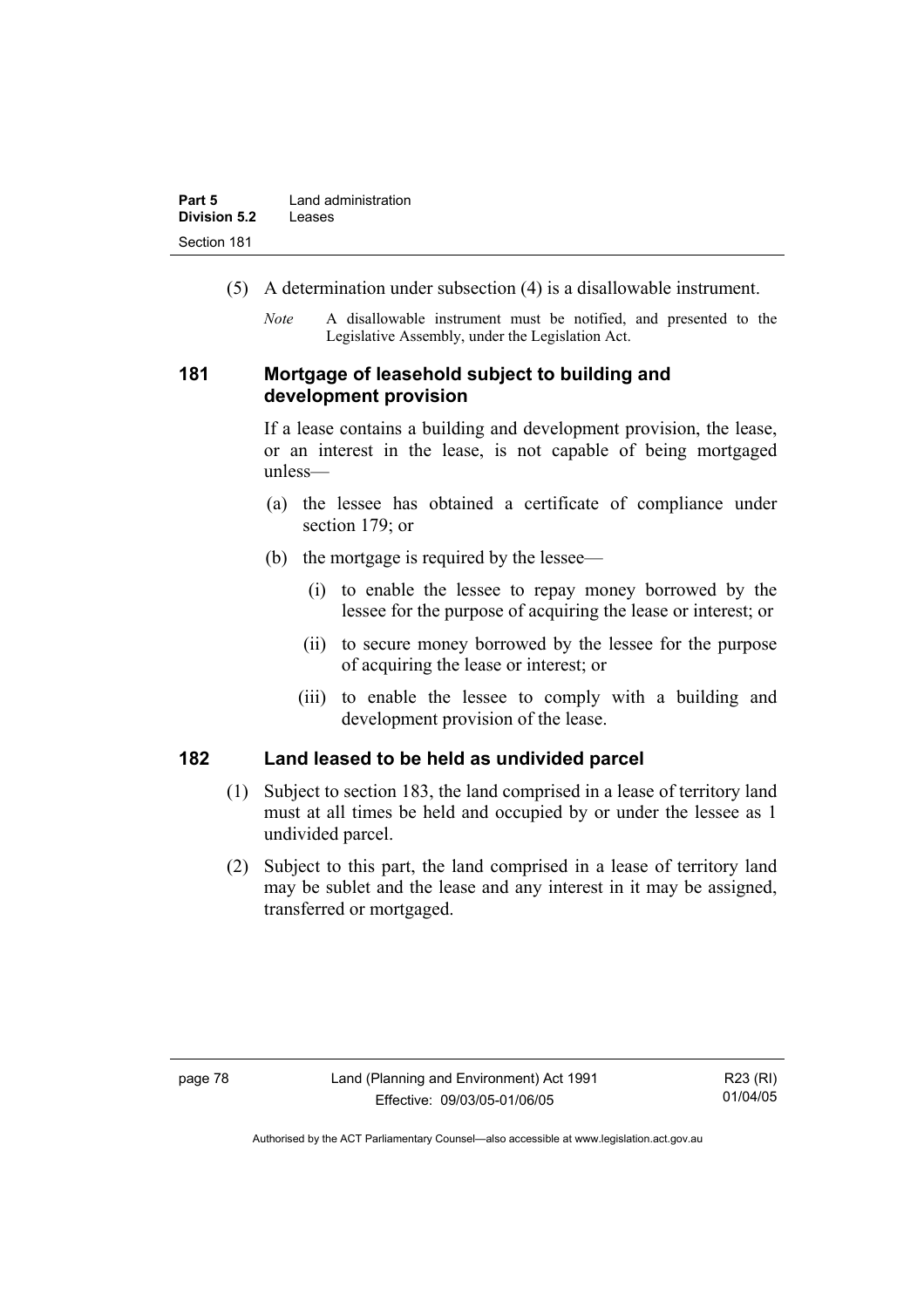## **183 Power of lessee to sublet part of building or land in certain cases**

- (1) Any part of a building erected on land comprised in a lease of territory land may, subject to the lease and any sublease of the land, be sublet separately from the remainder of that building.
- (2) If a part of a building is sublet separately from the remainder of the building, any part of the parcel of land where the building is erected may be sublet with the part of the building separately from the remainder of the parcel of land, provided that the part of the parcel of land so sublet adjoins that part of the parcel of land where the building is erected.
- $(3)$  If—
	- (a) a lease of territory land authorises the use of the land comprised in the lease as a mobile home park; and
	- (b) any part of the land is being used, or intended to be used, for the siting of a mobile home;

that part may, subject to the lease and any sublease of the land, be sublet separately from the remainder of the land.

(4) In subsection (3):

*mobile home* means a dwelling (whether or not on wheels) capable of being transferred from place to place and re-erected.

*mobile home park* means land used for the purpose of accommodating mobile homes or caravans, and includes a caravan park or camping ground.

# **Division 5.3 Variation of leases**

### **183A Effect qualified**

This division has effect subject to division 5.4 (Restrictions on rural leases).

| R23 (RI) | Land (Planning and Environment) Act 1991 | page 79 |
|----------|------------------------------------------|---------|
| 01/04/05 | Effective: 09/03/05-01/06/05             |         |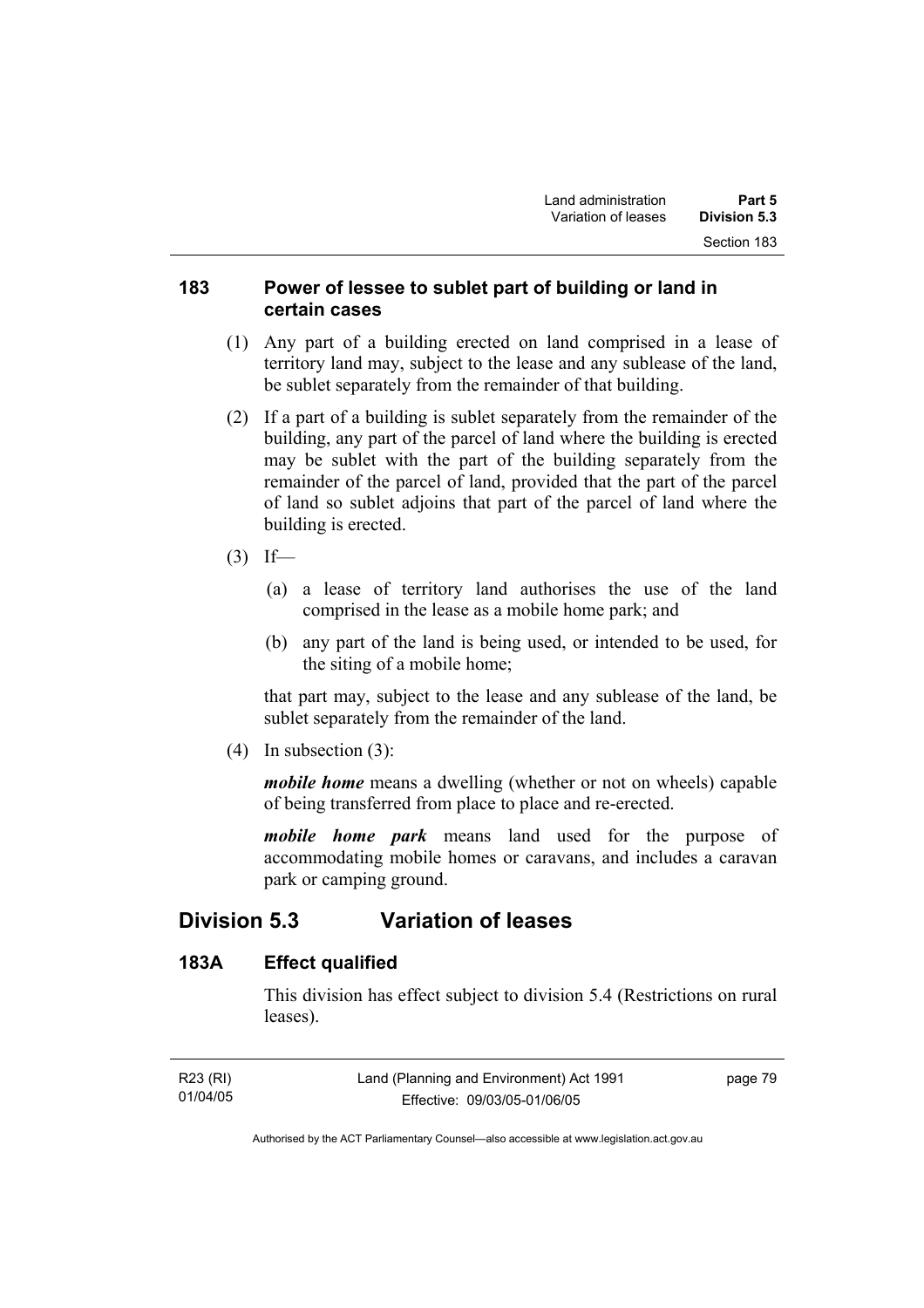| Part 5       | Land administration |
|--------------|---------------------|
| Division 5.3 | Variation of leases |
| Section 184  |                     |

## **184 Application to surrender and regrant of leases**

A reference in this division to the *variation* of a lease includes a reference to the surrender of a lease and the grant of a new lease to the same lessee, subject to different provisions, over land—

- (a) that is the whole or part of the land comprised in the surrendered lease; and
- (b) that is not defined land within the meaning of subdivision  $2.3.4$

except if a lease is surrendered and a further lease is granted under section 171, section 171A or section 172.

## **184A Variation of nominal rent lease—change of use charge**

- (1) The planning and land authority must not execute a variation of a nominal rent lease unless the lessee has paid the Territory any change of use charge decided by the authority under subsection (2), subject to any remission or increase under section 184C.
- (2) The planning and land authority must decide the change of use charge for a variation of a nominal rent lease in accordance with the formula—

$$
CUC = (V_1 - V_2) \times 75\%
$$

(3) In subsection (2):

*CUC* means the change of use charge payable for the variation of the lease.

 $V_1$  means the capital sum that the lease might be expected to realise if—

- (a) the lease were to be varied as proposed; and
- (b) the lease were offered for sale in good faith immediately after the variation on the reasonable terms and conditions that a genuine seller would require; and

| page 80 | Land (Planning and Environment) Act 1991 | R23 (RI) |
|---------|------------------------------------------|----------|
|         | Effective: 09/03/05-01/06/05             | 01/04/05 |

Authorised by the ACT Parliamentary Counsel—also accessible at www.legislation.act.gov.au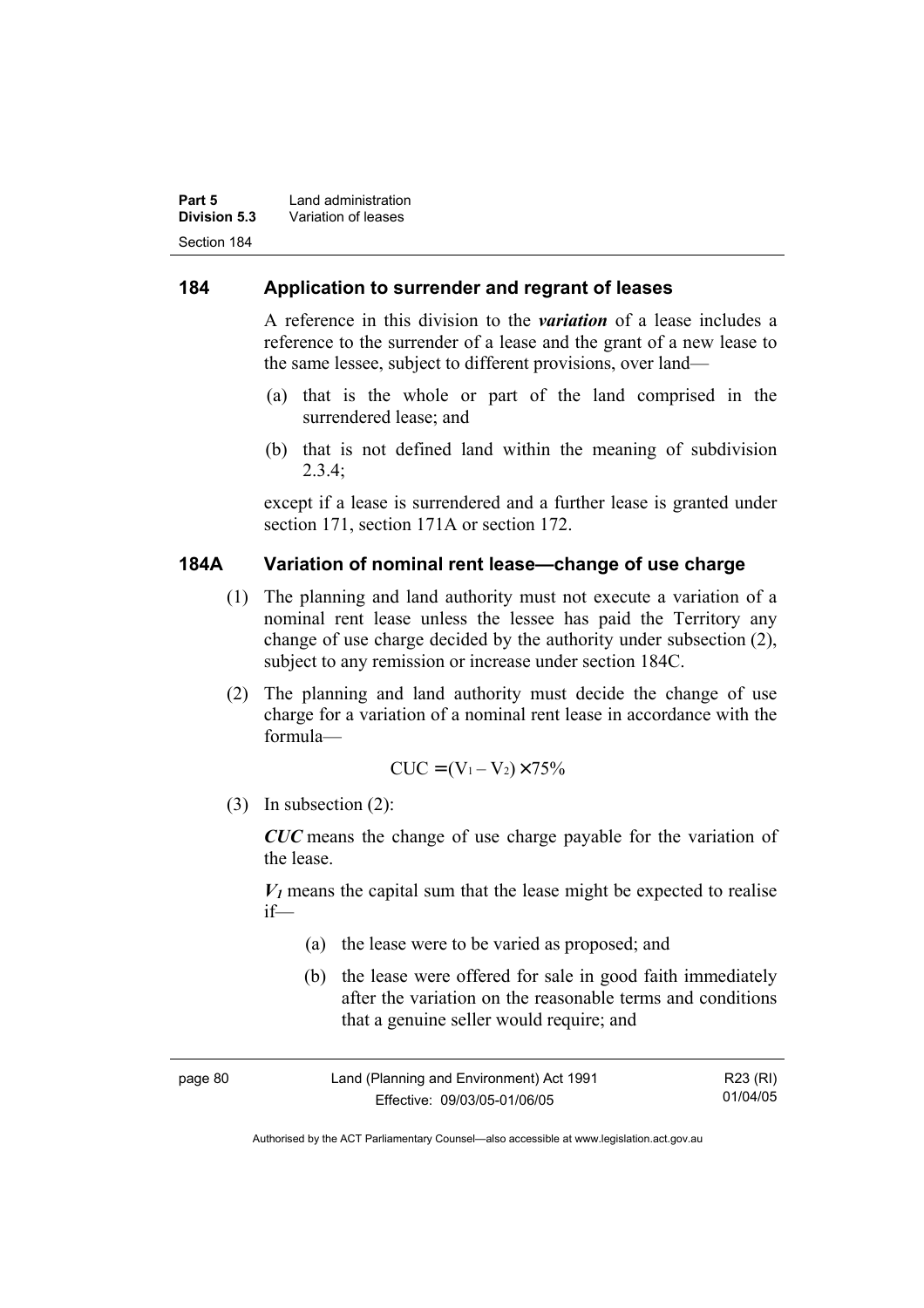(c) the rent payable throughout the term of the lease were a nominal rent.

 $V_2$  means the capital sum that the lease might be expected to realise if—

- (a) the lease were not to be varied during the remainder of its term; and
- (b) the lease were offered for sale in good faith immediately before the variation on the reasonable terms and conditions that a genuine seller would require; and
- (c) the rent payable throughout the term of the lease were a nominal rent.
- (4) If the capital value assessed as  $V_I$  under subsection (3) is equal to or less than the capital value assessed as  $V_2$  under that subsection, no change of use charge is payable under subsection (1).
- (5) So far as this section applies, because of section 184, to the surrender of a lease and the grant of a new lease—
	- (a) the reference in subsection (3), definition of  $V_I$ , paragraph (c) to the term of the lease is a reference to the term of the new lease; and
	- (b) the reference in subsection (3), definition of  $V_2$ , paragraph (c) to the term of the lease is a reference to the term of the lease to be surrendered.
- (6) A variation of a lease has no effect if the change of use charge payable under subsection (1) for the variation is not paid.

## **184C Change of use charge for variations of nominal rent leases**

 (1) On application by the lessee of a nominal rent lease who applies for a variation of the lease, the planning and land authority must remit a change of use charge under section 184A (Variation of nominal rent

| R23 (RI) | Land (Planning and Environment) Act 1991 | page 81 |
|----------|------------------------------------------|---------|
| 01/04/05 | Effective: 09/03/05-01/06/05             |         |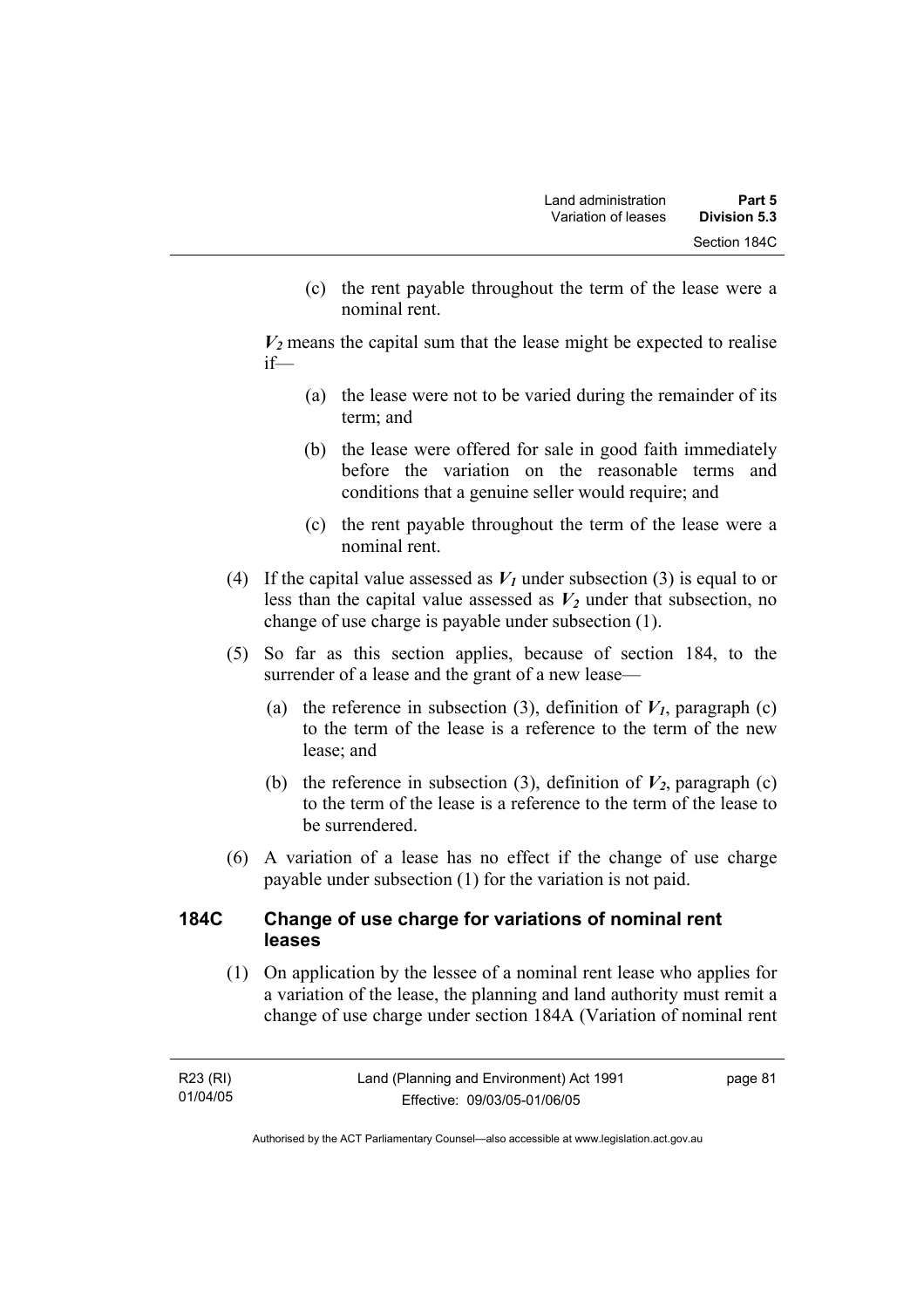| Part 5       | Land administration |
|--------------|---------------------|
| Division 5.3 | Variation of leases |
| Section 184D |                     |

lease—change of use charge) in circumstances prescribed by regulation.

 (2) The planning and land authority must increase a change of use charge under section 184A in circumstances prescribed by regulation.

### **184D Variation of rental leases**

- (1) The planning and land authority must not execute a variation of a rental lease unless any rent and additional rent payable under the lease up to the day of variation has been paid.
- (2) If the planning and land authority executes a variation of a rental lease, the authority must reappraise the rent payable under the lease, following (to the extent possible) the method provided by the rental provisions of the lease.
- (3) If the planning and land authority executes a variation of a rental lease, the rent payable under the lease is to be adjusted in accordance with the reappraisal under subsection (2) with effect from the date of variation.
- (4) Subsections (2) and (3) do not apply to a variation of a rental lease—
	- (a) to reduce the rent payable to a nominal rent; or
	- (b) otherwise affecting the rental provisions of the lease.

# **185 Advice of rent payable on variation of lease**

If the planning and land authority agrees to a variation of a lease of territory land, being a lease under which rent or additional rent is payable, it must—

 (a) calculate the amount that would be payable under the lease for rent and additional rent up to the day when it expects the variation to be executed; and

R23 (RI) 01/04/05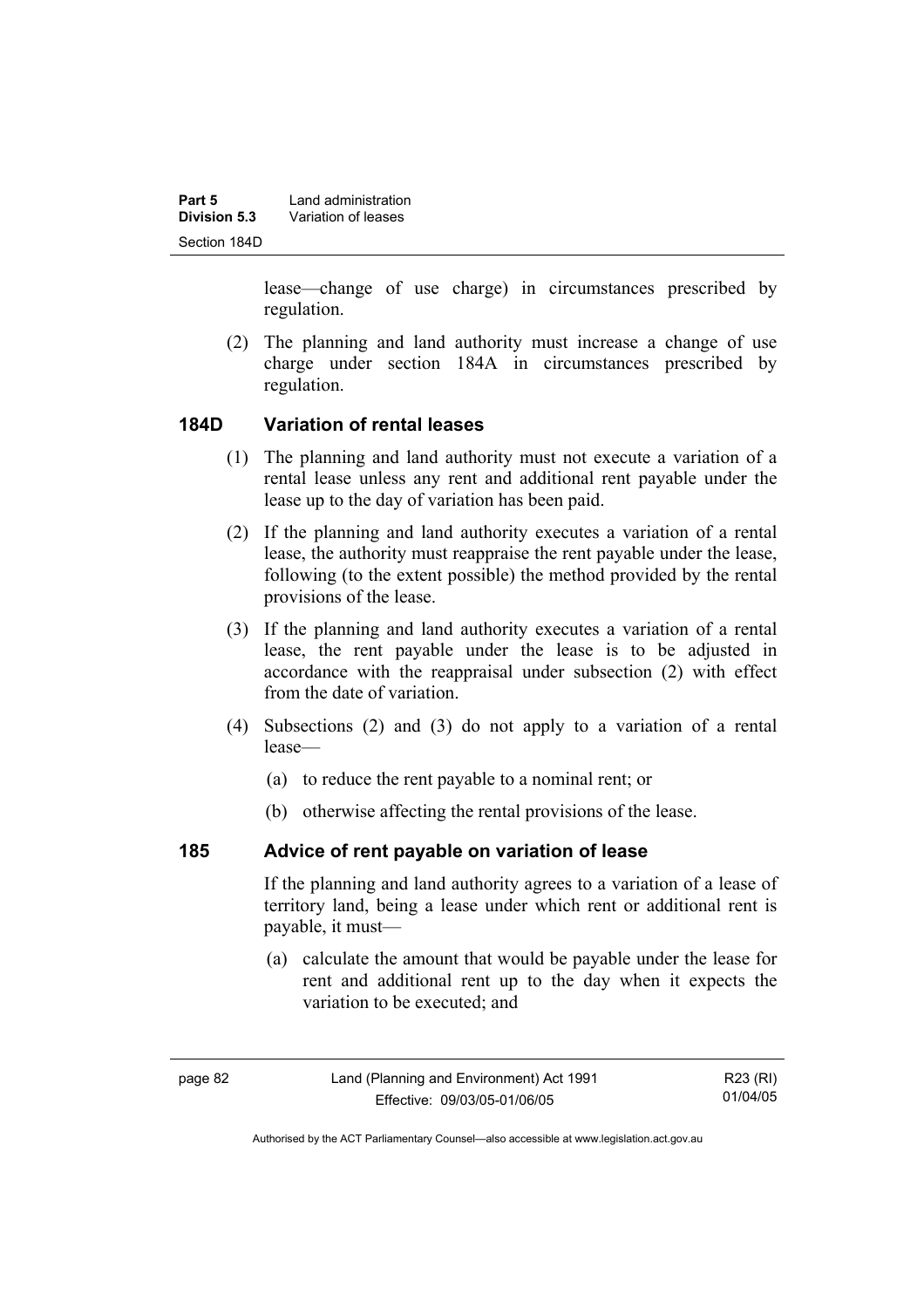- (b) give the lessee written notice of—
	- (i) the amount calculated for rent and additional rent under paragraph (a); and
	- (ii) the day up to which the amount payable for rent and additional rent has been calculated; and
	- (iii) the day by which the authority requires payment of the amount specified under subparagraph (i) to enable the variation of the lease to be executed on the day specified under subparagraph (ii).

### **186 Variation of lease to pay out rent**

- (1) A lease must not be varied to reduce the rent payable to a nominal rent unless—
	- (a) the lease is included in a prescribed class of leases; and
	- (b) all amounts payable to the Territory up to the day of variation of the lease for rates and land tax levied in relation to the land comprised in the lease have been paid; and
	- (c) the provisions of the lease requiring the lessee to develop the land comprised in the lease have been complied with up to the day of the variation; and
	- (d) the lessee has paid the Territory an amount decided by the planning and land authority by reference to any policy direction made under subsection (2).
- (2) The Minister may, in writing, make policy directions for subsection (1) (d).
- (3) A policy direction under subsection (2) is a disallowable instrument.
	- *Note* A disallowable instrument must be notified, and presented to the Legislative Assembly, under the Legislation Act.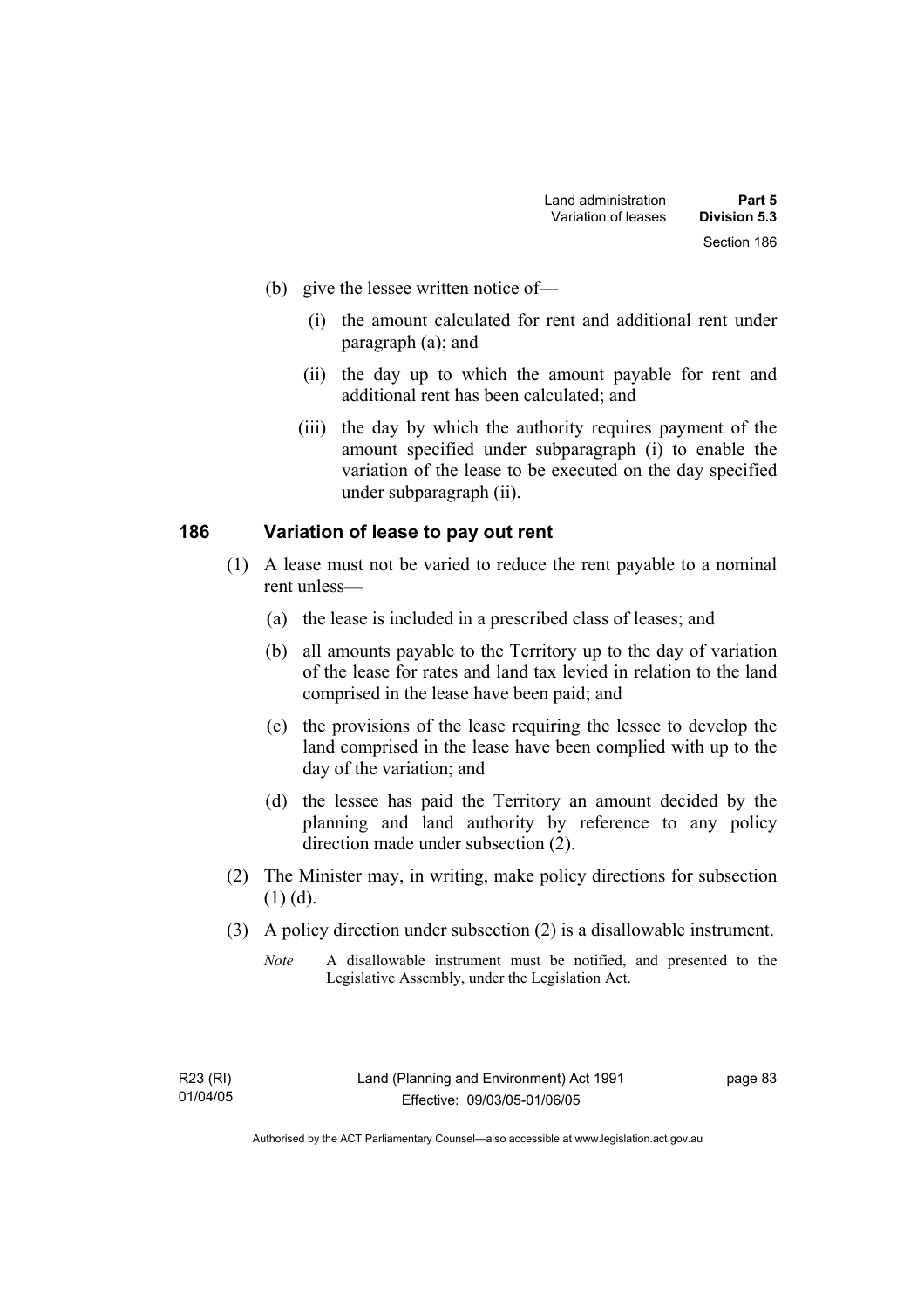| Part 5       | Land administration          |
|--------------|------------------------------|
| Division 5.4 | Restrictions on rural leases |
| Section 186A |                              |

- (4) If a lease of Territory land is varied to reduce the rent payable to a nominal rent, the lease as varied must provide that the lessee is to pay a rent of 5 cents per annum if and when that rent is demanded.
- (5) The requirements of this section are in addition to, and not in substitution for, the requirements of the other provisions of this Act relating to the variation of leases.

#### **186A No variations to extend term**

The planning and land authority must not execute a variation of a lease of territory land to extend the term of the lease.

# **Division 5.4 Restrictions on rural leases**

#### **186B Definitions for div 5.4**

In this division:

*dealing*, in relation to a lease, means—

- (a) assigning or transferring the lease; or
- (b) subletting the land comprised in the lease or any part of it; or
- (c) parting with possession of the land comprised in the lease or any part of it.

#### *discharge amount—*

- (a) in relation to a special Pialligo lease—means an amount decided in accordance with section 186F; or
- (b) in any other case—means an amount decided in accordance with section 186E.

*earlier index number***,** for a lease, means the last index number issued before the lease was granted under section 161 or section 171A

R23 (RI) 01/04/05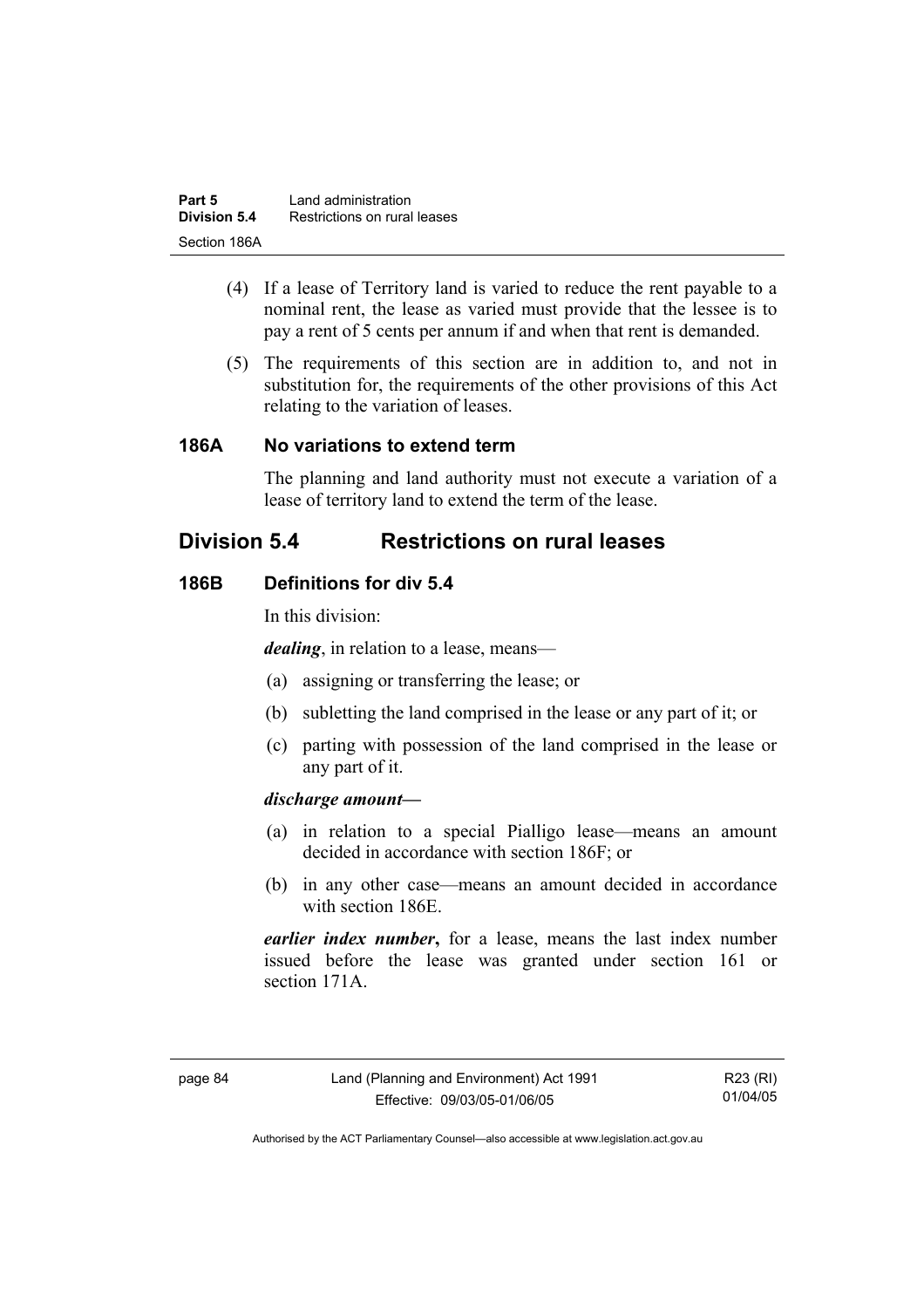*holding period* is a period ending—

- (a) in relation to a long lease—10 years after the lease is granted; or
- (b) in relation to a short lease—at the end of  $\frac{1}{3}$  the term of the lease.

*index number*—see section 186G.

#### *later index number* means—

- (a) for a special Pialligo lease—the last index number issued before the discharge amount is to be paid; or
- (b) for any other lease—the last index number issued before the last amount is worked out under section 186E.

*long lease* means a lease for a term of at least 21 years.

*short lease* means a lease for a term less than 21 years.

*special Pialligo lease* means a lease comprising land in block 6, 12, 13, 14, 15, 19, 20 or 52 of section 2 of the district of Majura.

## **186C Land management agreements**

- (1) The planning and land authority may—
	- (a) grant a rural lease; or
	- (b) grant a further rural lease; or
	- (c) vary a rural lease; or
	- (d) consent to the assignment or transfer of a rural lease;

only if the person to whom the lease is to be granted, assigned or transferred, or the person whose lease is to be varied, (the *relevant person*) has entered into an agreement that complies with this section with the Territory about managing the rural land subject to the lease.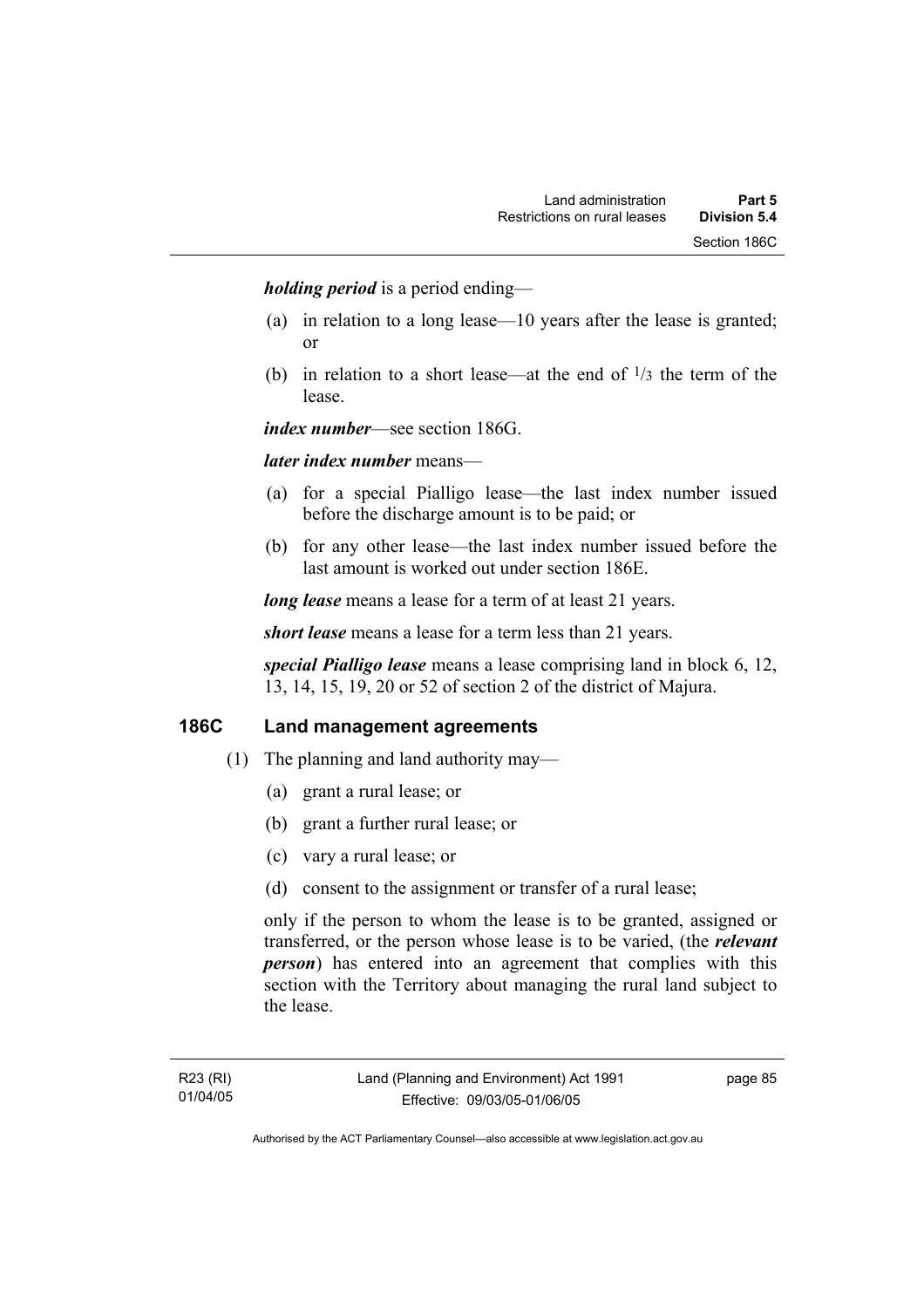- (2) An agreement complies with this section if it is—
	- (a) in accordance with a form approved by the Minister under section 287A (Approved forms) for this section; and
	- (b) signed by—
		- (i) the conservator; and
		- (ii) the relevant person.
- (3) An agreement may contain a provision allowing the agreement to be varied other than by agreement between the parties.

### **186D Dealings with rural leases**

- (1) This section applies to—
	- (a) a rural lease granted under section 161 (Granting of leases) after 15 December 1999 for consideration less than the market value of the lease; and
	- (b) a lease granted under section 171A (Grant of further rural leases) after 15 December 1999 on the payment of an amount worked out on the application of an amount condition mentioned in section 171A (3) (a).
- (2) However, this section does not apply to a lease mentioned in subsection (1) (b) that was granted on the surrender of a lease for which a discharge amount had been paid.
- (3) A lessee, or other person with an interest in the lease, may deal with a lease to which this section applies within the holding period only with the written consent of the planning and land authority.
- (4) A dealing in relation to a lease made or entered into without consent has no effect.
- (5) The planning and land authority must consent under this section to a dealing if—
	- (a) the person to whom—

| page 86 | Land (Planning and Environment) Act 1991 | R23 (RI) |
|---------|------------------------------------------|----------|
|         | Effective: 09/03/05-01/06/05             | 01/04/05 |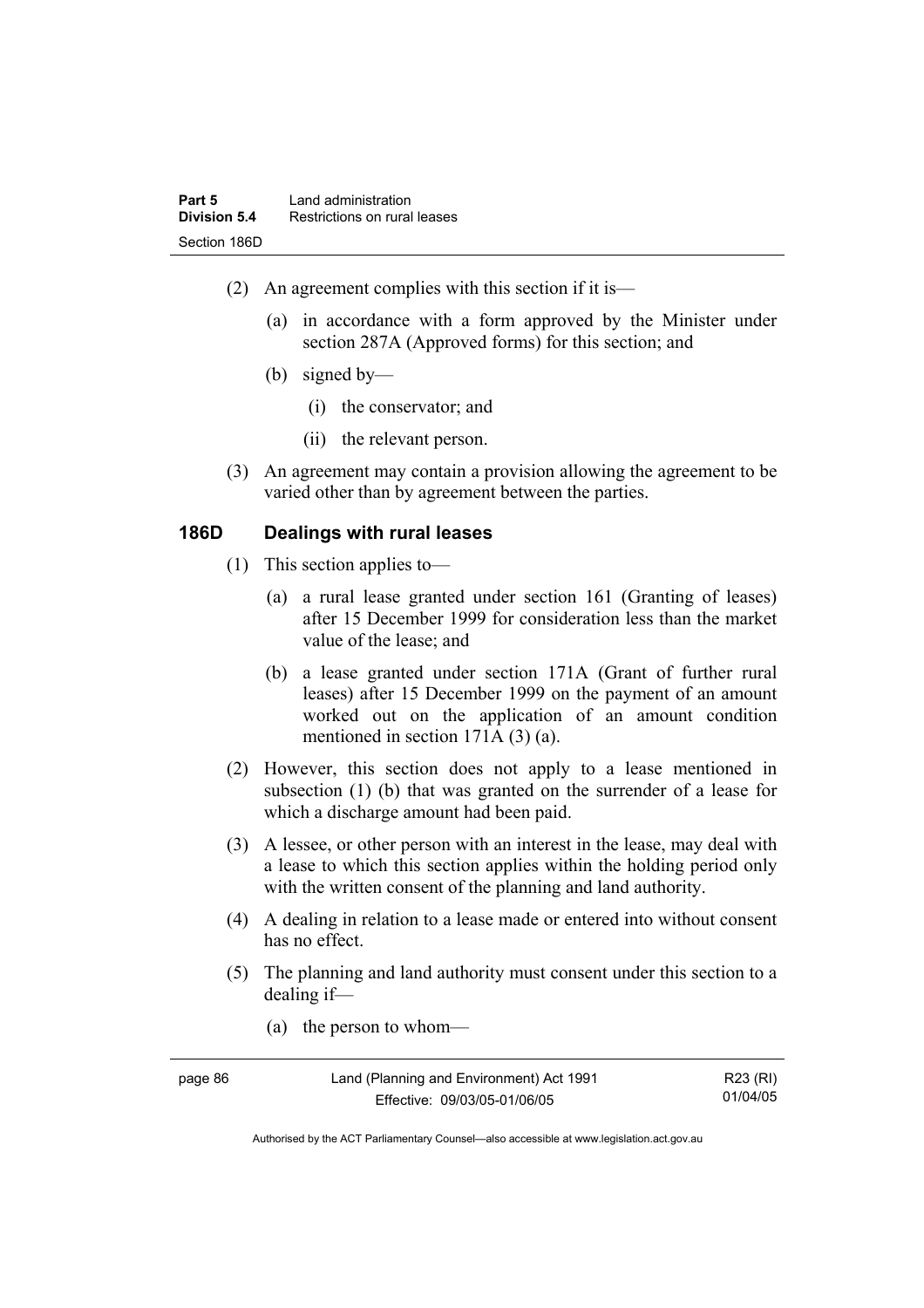- (i) the lease is being assigned or transferred; or
- (ii) the land comprised in the lease, or part of it, is sublet; or
- (iii) possession of the land comprised in the lease, or part of it, is being given;

is the lessee's domestic partner or child; or

(b) the discharge amount has been paid in relation to the lease;

but may not consent otherwise.

- (6) The validity of a dealing made or entered into with the consent of the planning and land authority under subsection (5) is not affected—
	- (a) by a defect or irregularity in relation to the giving of the consent; or
	- (b) because a ground, or all grounds, for the consent had not arisen.
- (7) In this section:

*child*, of a lessee, includes a child of the lessee's domestic partner.

### **186E Discharge amount**

 (1) The discharge amount for a lease (other than a special Pialligo lease) is the amount decided in accordance with the formula—

 $(y) \times 50\%$  + owed amount earlier index no ((last amount - (first amount  $\times \frac{\text{later index no}}{\text{inter index}}$ )) $\times$  50%) +

(2) In this section:

*earlier index no*—see section 186B, definition of *earlier index number*.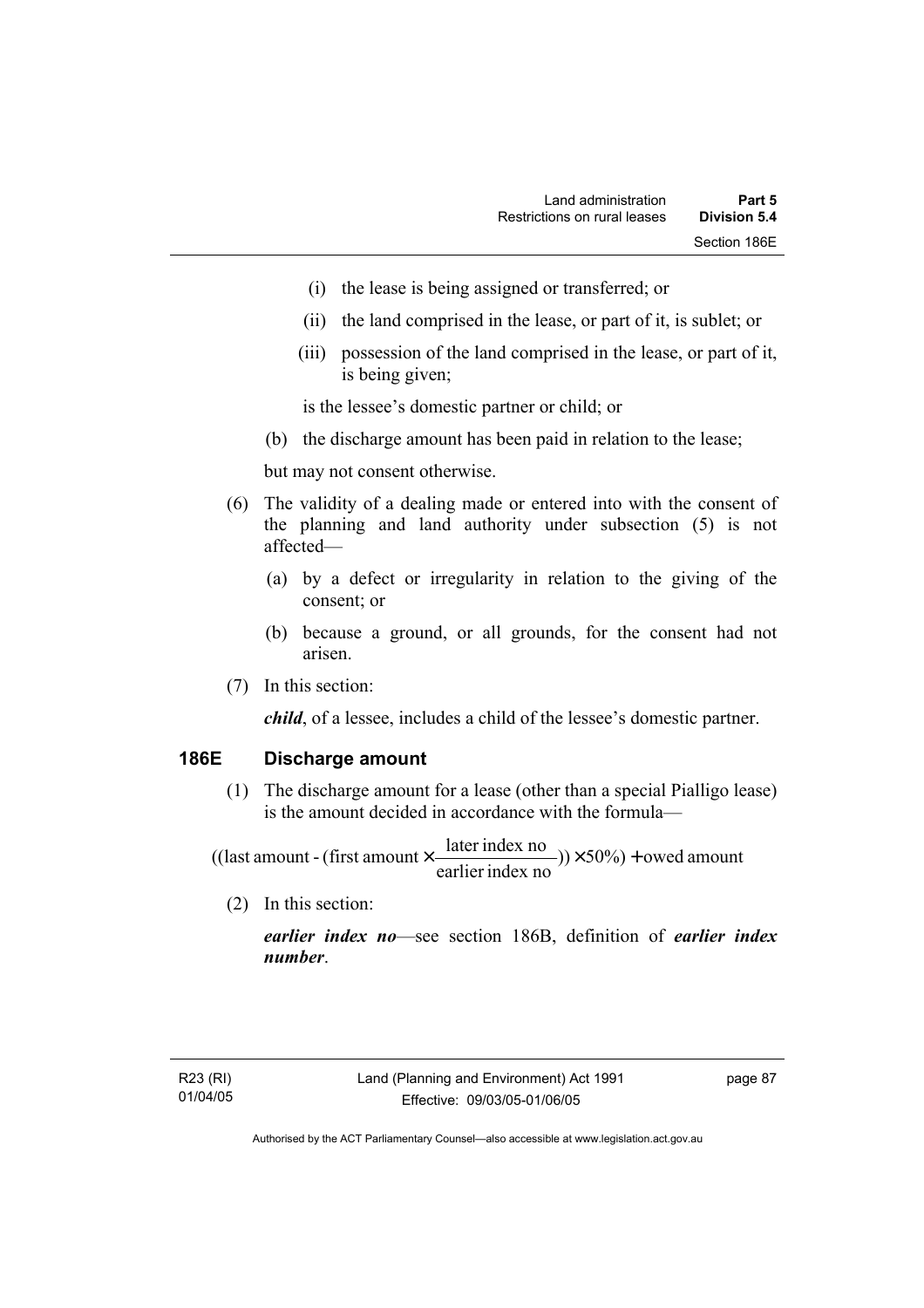#### *first amount* means—

- (a) in relation to a nominal rent lease—the consideration for the lease when granted under section 161 or section 171A; or
- (b) in relation to a short lease—the value of the lease decided when the lease was granted under section 161 or section 171A; or
- (c) in relation to any other lease—any consideration for the lease when granted under section 161 or section 171A plus any amount to be paid under the lease;

other than an amount attributable to lessee-owned improvements to the land comprised in the lease.

*last amount*, in relation to a lease, means—

- (a) the consideration for the dealing with the lease, not including any amount attributable to lessee-owned improvements to the land comprised in the lease; or
- (b) if—
	- (i) there is no consideration; or
	- (ii) the dealing relates to only part of the land comprised in the lease; or
	- (iii) the consideration is less than the market value of the lease;

the market value of the lease, not including any amount attributable to the lessee-owned improvements to the land comprised in the lease.

*later index no*—see section 186B, definition of *later index number*.

*owed amount* means—

 (a) in relation to a long lease—any amount remaining to be paid under the lease, even if the amount is not owing; or

| page 88 | Land (Planning and Environment) Act 1991 | R23 (RI) |
|---------|------------------------------------------|----------|
|         | Effective: 09/03/05-01/06/05             | 01/04/05 |

Authorised by the ACT Parliamentary Counsel—also accessible at www.legislation.act.gov.au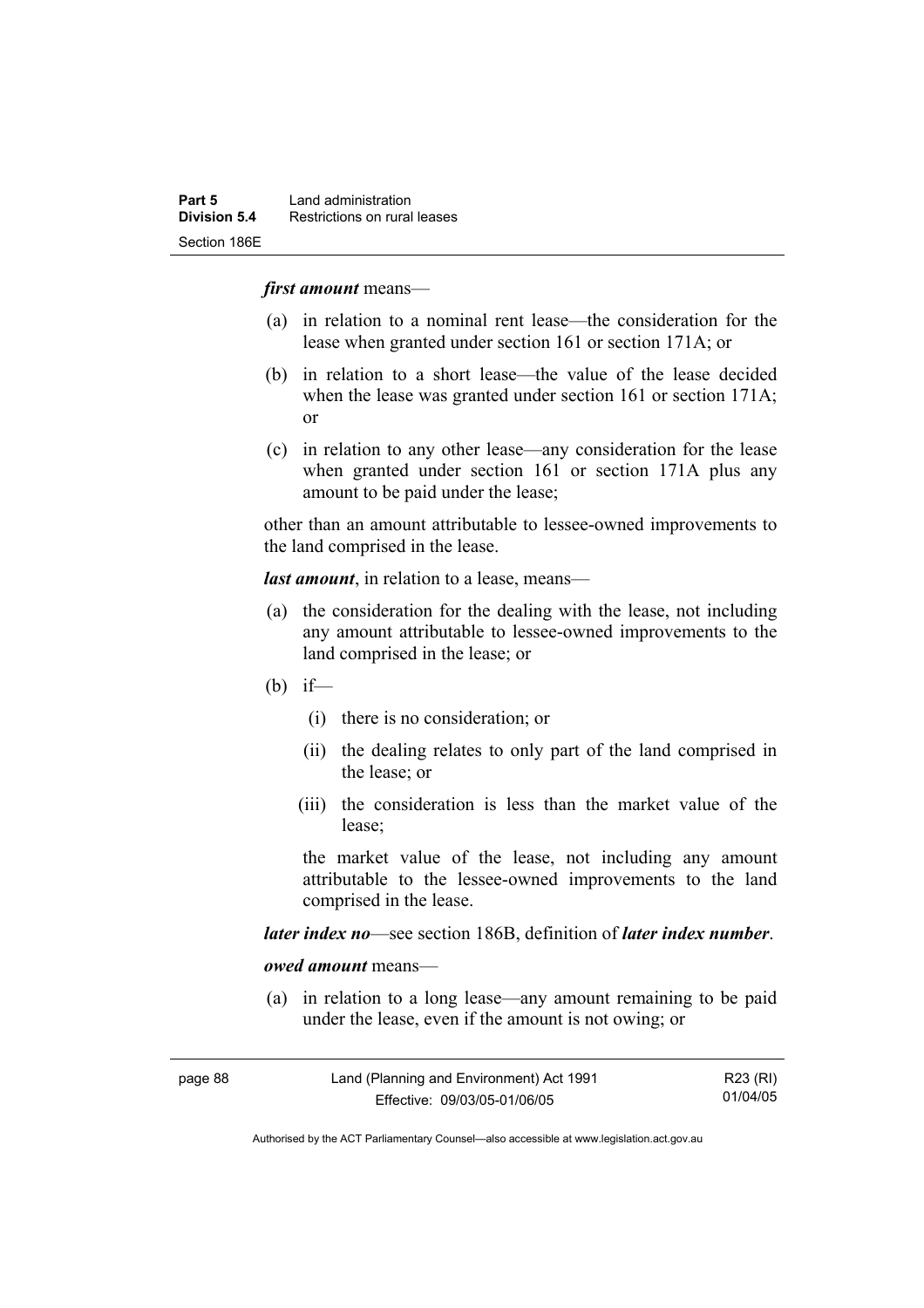(b) in relation to a short lease—any rent and additional rent payable under the lease up to the day of the dealing with the lease.

# **186F Discharge amount—special Pialligo leases**

- (1) The discharge amount for a special Pialligo lease granted less than 1 year before the discharge amount is to be paid is an amount equal to the total of the amount paid and the owed amount for the lease.
- (2) The discharge amount for a special Pialligo lease granted at least 1 year before the discharge amount is to be paid is the amount decided in accordance with the formula—

 $) +$  owed amount 10 amount paid - (cpi adjusted amount  $\times \frac{\text{years since grant}}{10}$ ) +

 (3) The cpi adjusted amount in relation to a lease is the amount decided in accordance with the formula—

> earlier index number amount paid  $\times \frac{\text{later index number}}{\text{lintermax}}$

(4) In this section:

### *amount paid* means—

- (a) in relation to a nominal rent lease—the consideration for the lease when granted under section 161 or section 171A; or
- (b) in relation to any other lease—any consideration for the lease when granted under section 161 or section 171A plus any amount to be paid under the lease;

other than an amount attributable to lessee-owned improvements to the land comprised in the lease.

*years since grant*, in relation to a lease, means the number of whole years since the lease was granted under section 161 or section 171A.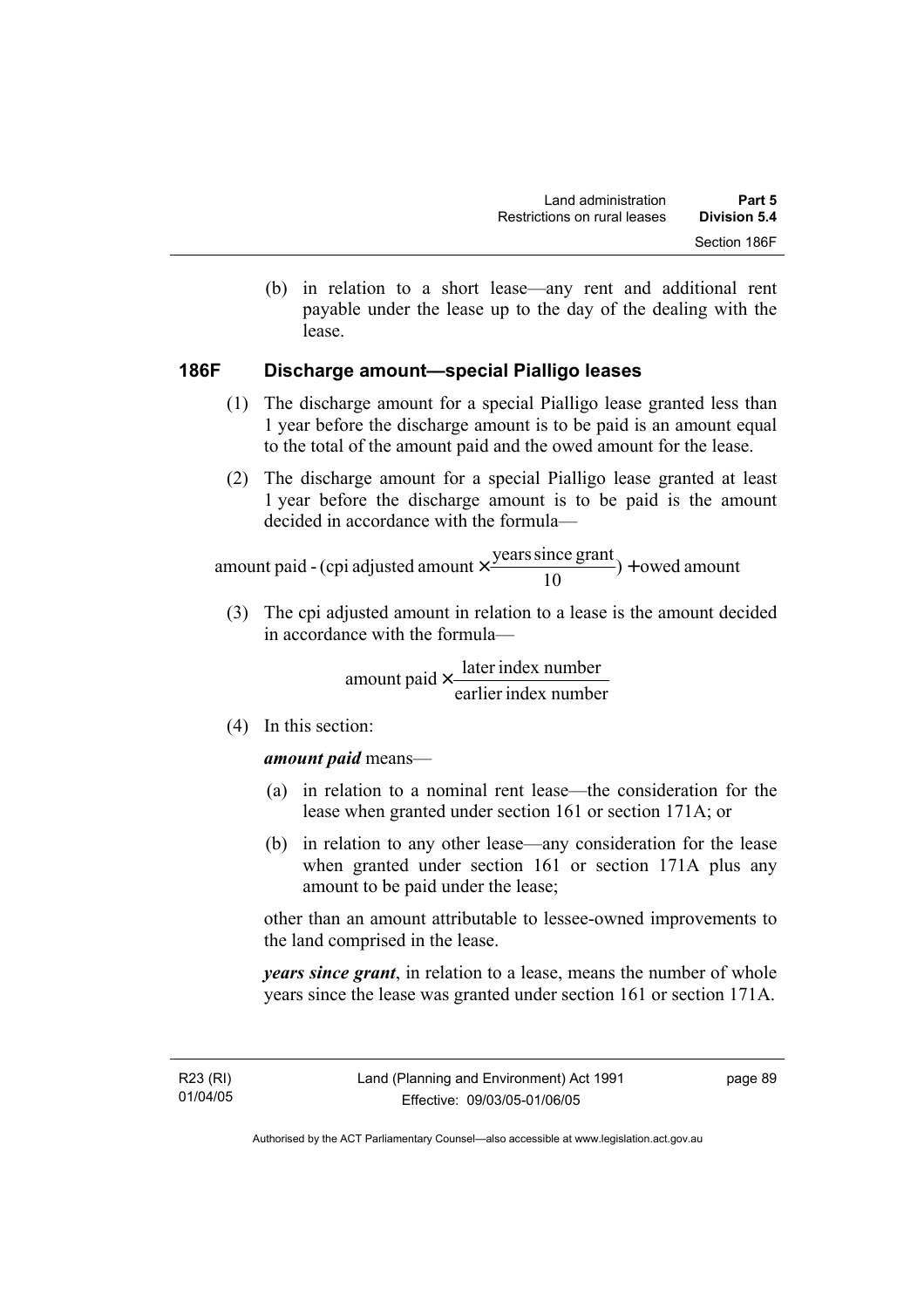| Part 5       | Land administration           |
|--------------|-------------------------------|
| Division 5.5 | Consolidation and subdivision |
| Section 186G |                               |

*owed amount*, in relation to a lease, means any amount remaining to be paid under the lease, even if the amount is not owing.

## **186G Index numbers**

(1) In this division:

*index number* means the All Groups Consumer Price Index number, being the weighted average of the 8 capital cities, published by the Australian Statistician from time to time.

- (2) However, in deciding index numbers for this division—
	- (a) if the Australian Statistician revises the calculation of an index number for a reason other than a change in the reference base for the All Groups Consumer Price Index and, as a result of the calculation, publishes an index number for a period in substitution for the previous index number—the later index number is disregarded; and
	- (b) if the Australian Statistician changes the reference base for the consumer price index after the lease is granted but before the calculation of the later index number—the earlier index number is the index number that would have been applicable if the new reference base had been in effect when the lease was granted.

# **186H No subdivision or consolidation**

The planning and land authority may not consent to the consolidation or subdivision of a lease to which section 186D applies during the holding period.

# **Division 5.5 Consolidation and subdivision**

# **187AA Effect qualified**

This division has effect subject to division 5.4 (Restrictions on rural leases).

| page 90 | Land (Planning and Environment) Act 1991 | R23 (RI) |
|---------|------------------------------------------|----------|
|         | Effective: 09/03/05-01/06/05             | 01/04/05 |

Authorised by the ACT Parliamentary Counsel—also accessible at www.legislation.act.gov.au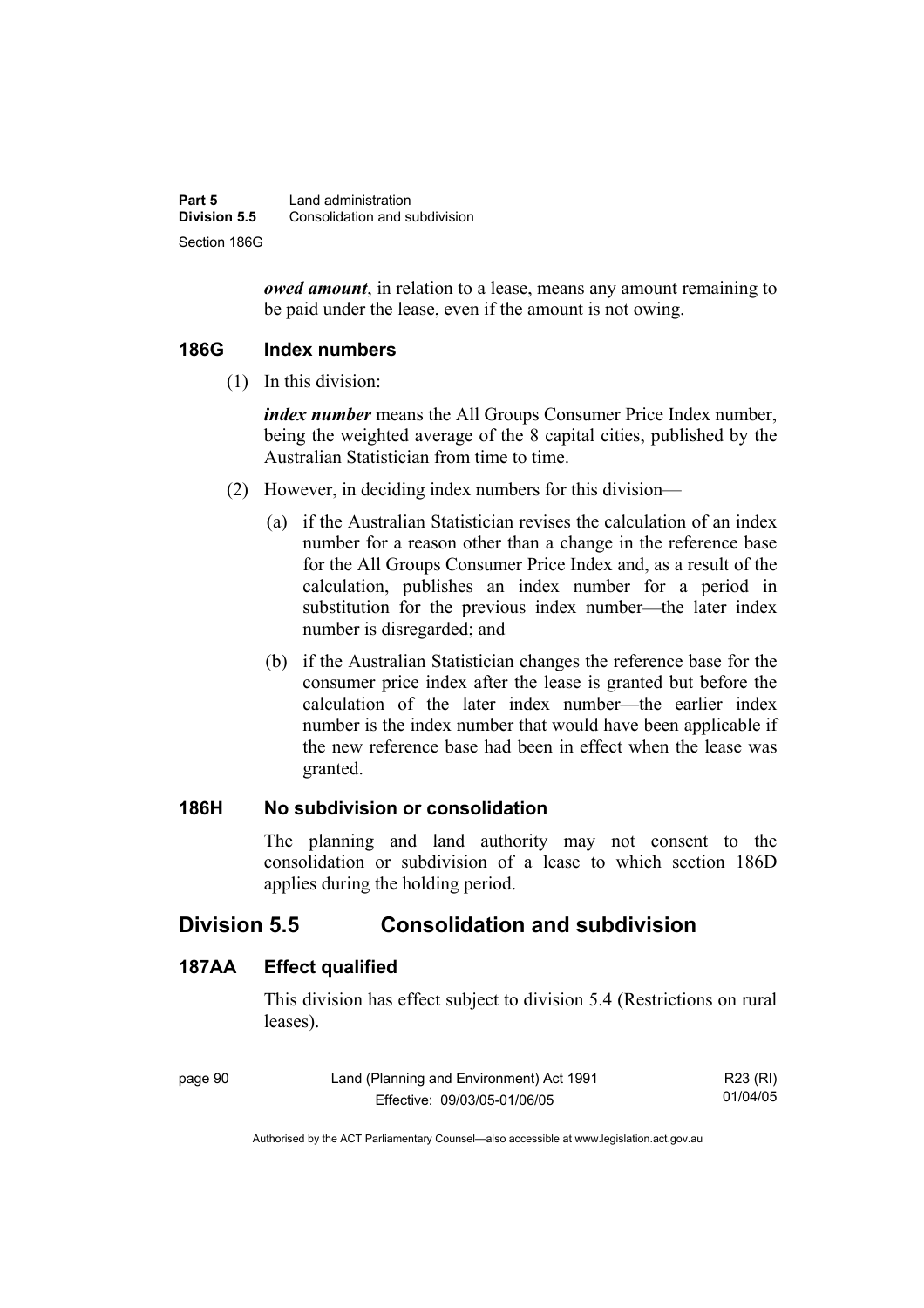## **187 Application—nominal rent leases of territory land**

This division applies only in relation to the consolidation and subdivision of nominal rent leases.

#### **187A Consolidation and subdivision—change of use charge**

- (1) The planning and land authority must not execute a consolidation or a subdivision unless the lessee has paid the Territory any change of use charge decided by the authority under subsection (2), subject to any remission or increase under section 187C.
- (2) The planning and land authority must decide the change of use charge for a consolidation or a subdivision in accordance with the formula—

$$
CUC = (V_1 - V_2) \times 75\%
$$

(3) In subsection (2):

*CUC* means the change of use charge payable for the consolidation or subdivision.

 $V_1$  means the capital sum that the new lease or leases to be granted under the consolidation or subdivision might be expected to realise if—

- (a) the consolidation or subdivision were to take place as proposed; and
- (b) the new lease or leases were offered for sale in good faith immediately after the variation on the reasonable terms and conditions that a genuine seller would require; and
- (c) the rent payable throughout the term of the new lease or leases were a nominal rent.

 $V_2$  means the capital sum that the lease or leases to be surrendered under the consolidation or subdivision might be expected to realise if—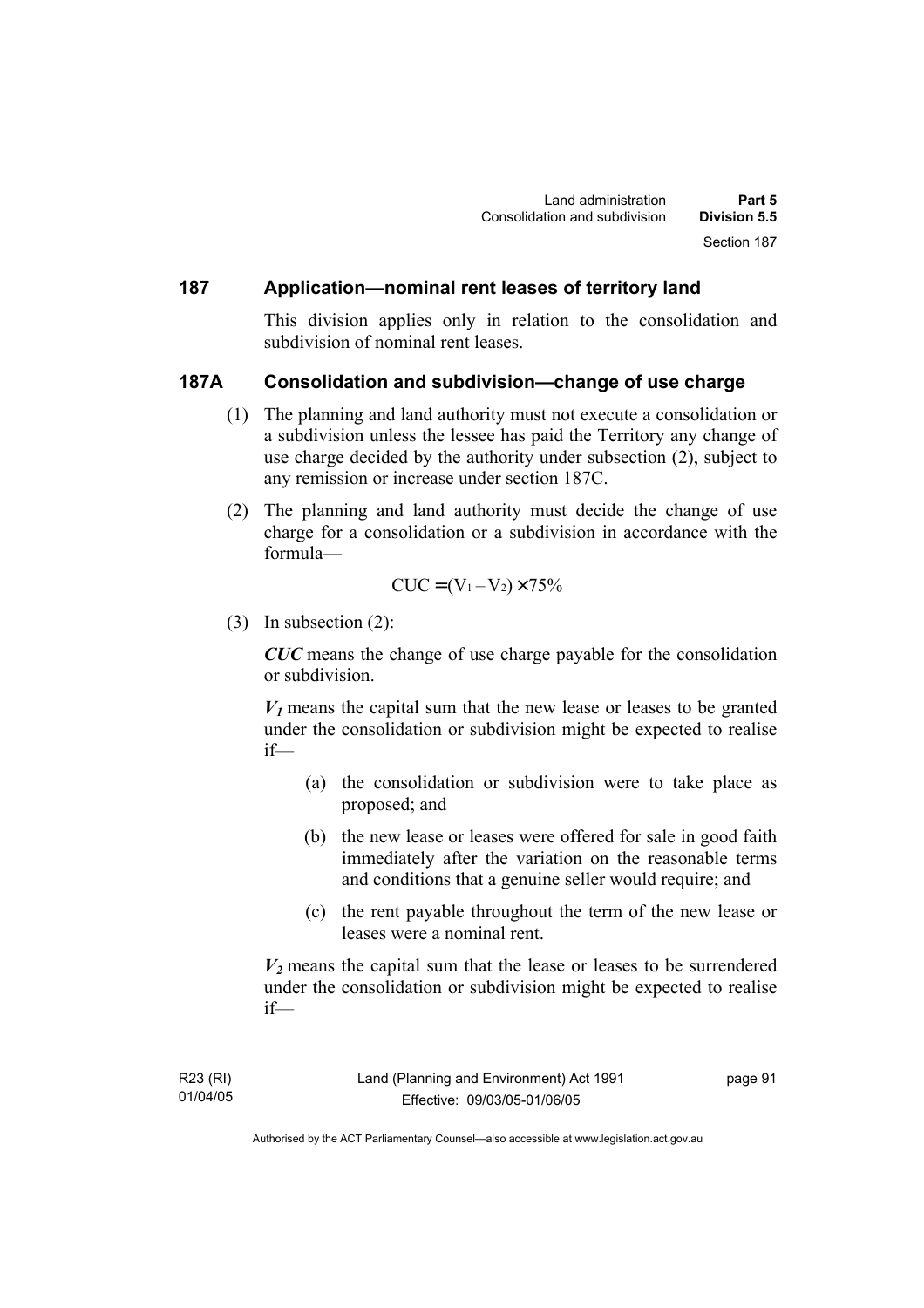| Part 5       | Land administration           |
|--------------|-------------------------------|
| Division 5.5 | Consolidation and subdivision |
| Section 187C |                               |

- (a) no consolidation or subdivision were to take place during the remainder of the term of the surrendered lease or leases; and
- (b) the lease or leases were offered for sale in good faith immediately before the consolidation or subdivision on the reasonable terms and conditions that a genuine seller would require; and
- (c) the rent payable throughout the term of the lease or leases to be surrendered were a nominal rent.
- (4) If the capital value assessed as  $V_I$  under subsection (3) is equal to or less than the capital value assessed as  $V_2$  under that subsection, no change of use charge is payable under subsection (1).
- (5) A consolidation or subdivision has no effect if the change of use charge payable under subsection (1) for the consolidation or subdivision is not paid.

# **187C Change of use charge for consolidations and subdivisions**

- (1) On application by a lessee who applies for a consolidation or subdivision of a lease or leases, the planning and land authority must remit a change of use charge under section 187A (Consolidation and subdivision—change of use charge) in circumstances prescribed by regulation.
- (2) The planning and land authority must increase a change of use charge under section 187A in circumstances prescribed by regulation.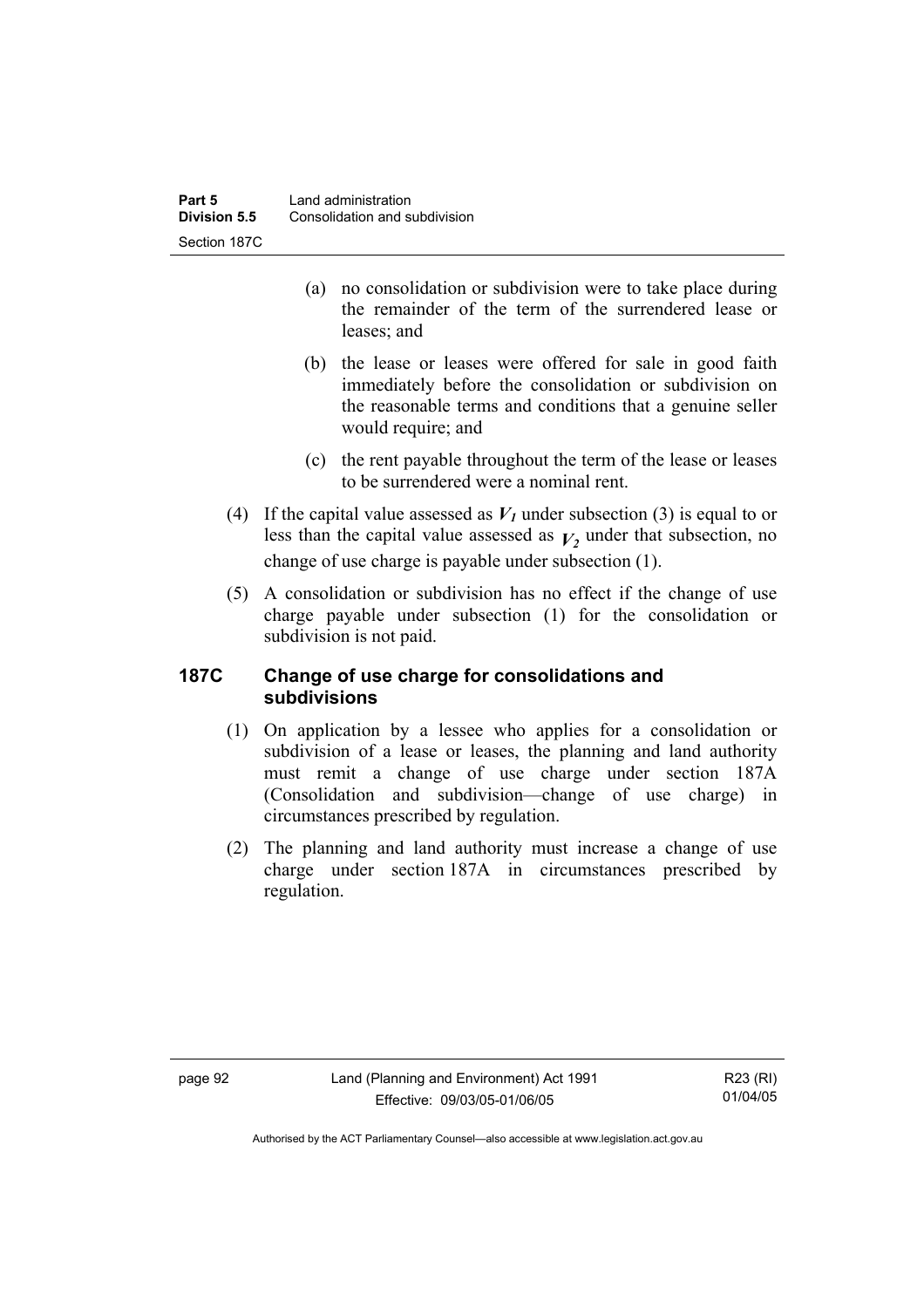# **Division 5.6 Recovery of land**

### **188 Termination of leases**

- (1) Subject to subsection (6), if a lessee of territory land contravenes this part or the lease, the planning and land authority may, by written notice served on the lessee by post, terminate the lease.
- (2) A notice under subsection (1) takes effect on the day 14 days after the day it is served.
- (3) The planning and land authority must serve a copy of a notice of the termination of a lease of territory land under subsection (1) on—
	- (a) the registrar-general; and
	- (b) any person having an interest in the land that is registered under the *Land Titles Act 1925*;

at the same time as, or as soon as practicable after, the notice under subsection (1) is served.

- (4) Subject to subsection (6), if a person who occupies territory land under a licence from the Commonwealth or the Territory contravenes this part or the licence, the planning and land authority may, by written notice served on the licensee by post, terminate the licence.
- (5) A notice under subsection (4) takes effect on the day 7 days after the day it is served.
- (6) The planning and land authority must not terminate a lease or a licence under this section unless it has—
	- (a) by written notice served on the lessee or licensee by post—
		- (i) informed the lessee or licensee that it is considering terminating the lease or licence; and
		- (ii) specified the grounds on which it is considering taking that action; and

| R23 (RI) | Land (Planning and Environment) Act 1991 | page 93 |
|----------|------------------------------------------|---------|
| 01/04/05 | Effective: 09/03/05-01/06/05             |         |
|          |                                          |         |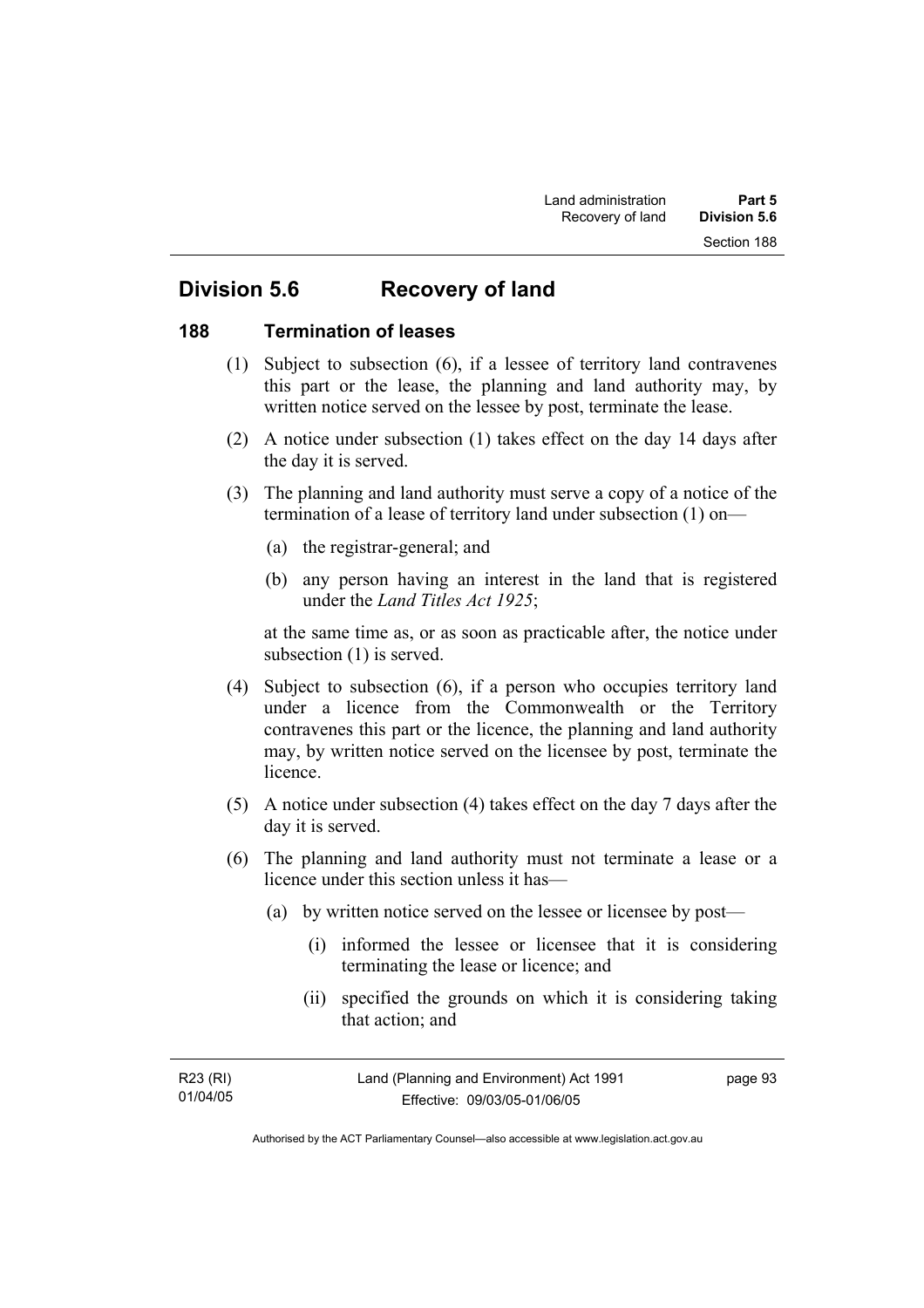| Part 5              | Land administration |
|---------------------|---------------------|
| <b>Division 5.6</b> | Recovery of land    |
| Section 189         |                     |

- (iii) invited the lessee or licensee to notify the authority in writing within 21 days after the date of the notice of any reasons why the lessee or licensee considers that the lease or licence should not be terminated; and
- (b) taken into account any reasons for not terminating the lease or licence notified to the authority by the lessee or licensee in accordance with the notice served on the lessee or licensee under paragraph (a).
- (7) The validity of the termination of a lease is not affected by a failure to comply with subsection (3).

## **189 How land may be recovered**

- (1) This section applies if—
	- (a) a person who has been a lessee of territory land remains in possession of the land after—
		- (i) the term of the lease has ended; or
		- (ii) the lease has been surrendered or ended; or
	- (b) a person who has been a licensee of territory land remains in possession of the land after—
		- (i) the term of the licence has ended; or
		- (ii) the licence has been surrendered or ended.
- (2) The Executive may, by written notice to the person (the *unlawful occupier*), demand that the unlawful occupier give possession of the land to the Executive within the reasonable period stated in the demand.
- (3) If a demand is not complied with—
	- (a) the Executive may apply to the Magistrates Court for an order that possession of the land be given to the Executive; and

R23 (RI) 01/04/05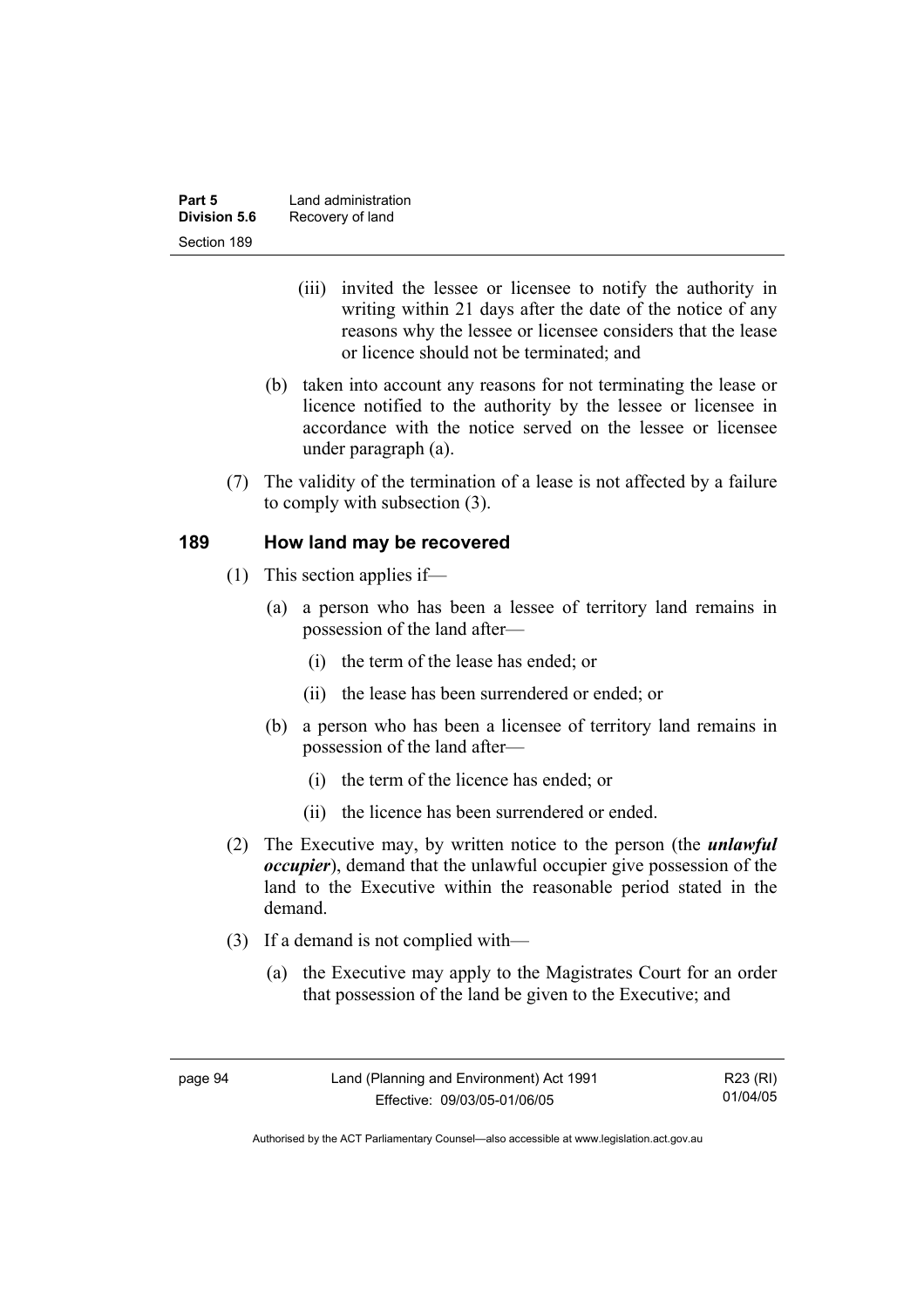- (b) the court may issue a warrant authorising a police officer, within 30 days after the day the warrant is issued, to enter the land with the assistance and by the force that is reasonable, and give possession of the land to the Executive.
- (4) The planning and land authority is authorised to do any of the following on behalf of the Executive:
	- (a) make a demand under subsection (2);
	- (b) make an application to the Magistrates Court under subsection  $(3)$   $(a)$ ;
	- (c) take possession of land under this section.
- (5) In this section:

*licence* means a licence granted by the Territory, the Commonwealth or the planning and land authority.

# **190 Evidence of ending of lease**

- (1) The planning and land authority may certify in writing that a lease of territory land mentioned in the certificate has ended.
- (2) A certificate under subsection (1) is evidence of the matter it states.
- (3) A document that purports to be a certificate under subsection (1) is taken to be such a certificate, unless the contrary is proved.

# **Division 5.7 Public land**

# **Subdivision 5.7.1 Preliminary**

# **191 Definitions for div 5.7**

In this division:

*plan of management* means a plan of management prepared under subdivision 5.7.4, as varied and in effect from time to time.

R23 (RI) 01/04/05 page 95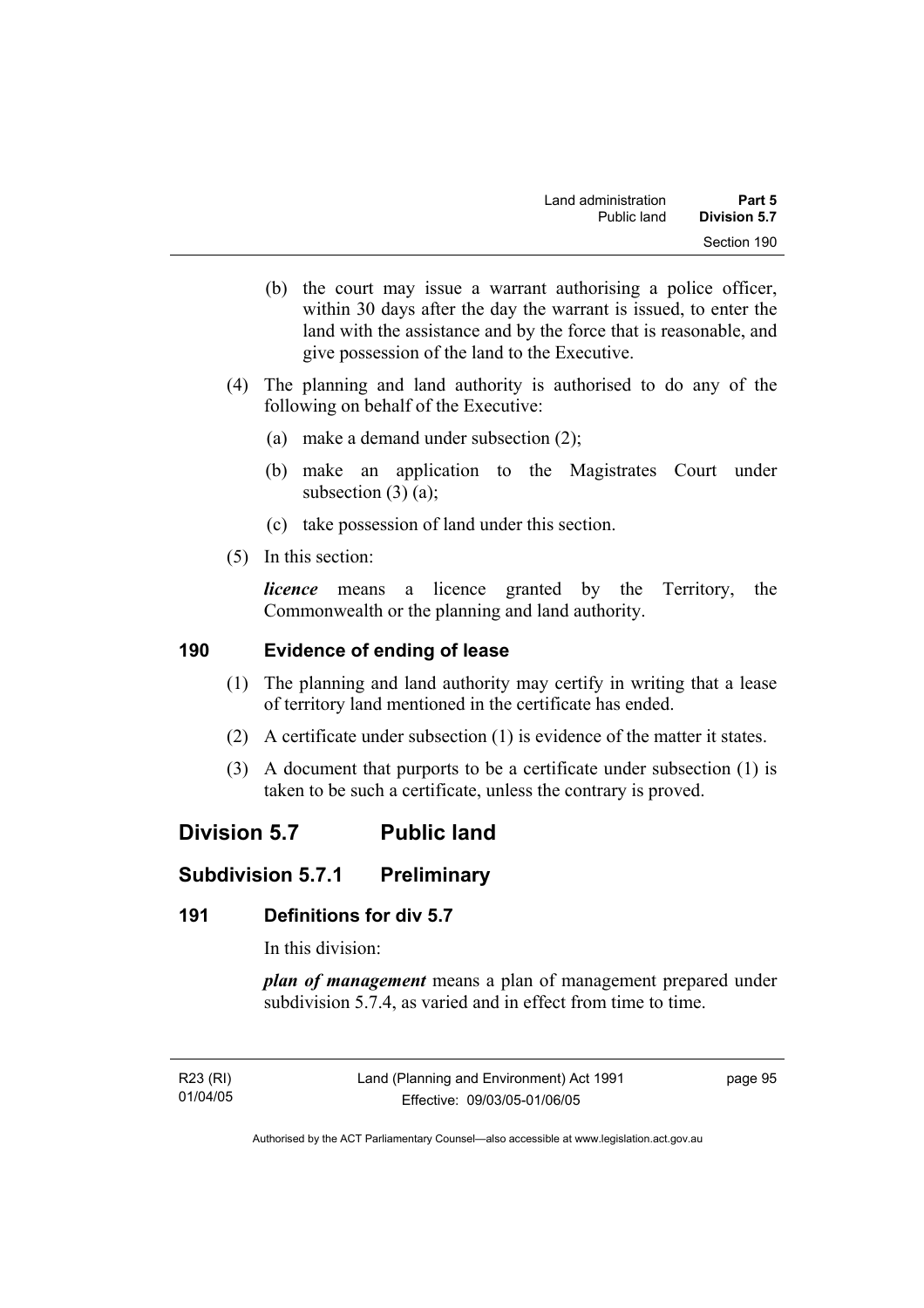| Part 5       | Land administration |
|--------------|---------------------|
| Division 5.7 | Public land         |
| Section 192  |                     |

*variation*, in relation to a plan of management, includes the revocation of the plan and its substitution with a new plan.

# **Subdivision 5.7.2 Public land**

#### **192 Recommendations to planning and land authority**

The conservator may, in writing, recommend to the planning and land authority that the plan be varied to provide for—

- (a) the identification of an area of land as public land and its reservation for a purpose mentioned in section 193; or
- (b) in relation to an area already identified in the plan as public land—
	- (i) the variation of its boundaries to reduce or increase the size or the area, or to alter the shape of the area; or
	- (ii) the variation of the purpose for which it is reserved; or
	- (iii) the cessation of its designation as public land.

# **Subdivision 5.7.3 Management of public land**

#### **193 Reserved areas**

Public land may be reserved by the plan under section 7 (3) (d) for any of the following purposes:

- (a) a wilderness area;
- (b) a national park;
- (c) a nature reserve;
- (d) a special purpose reserve;
- (e) an urban open space;
- (f) a cemetery or burial ground;
- (g) a lake;

page 96 Land (Planning and Environment) Act 1991 Effective: 09/03/05-01/06/05

R23 (RI) 01/04/05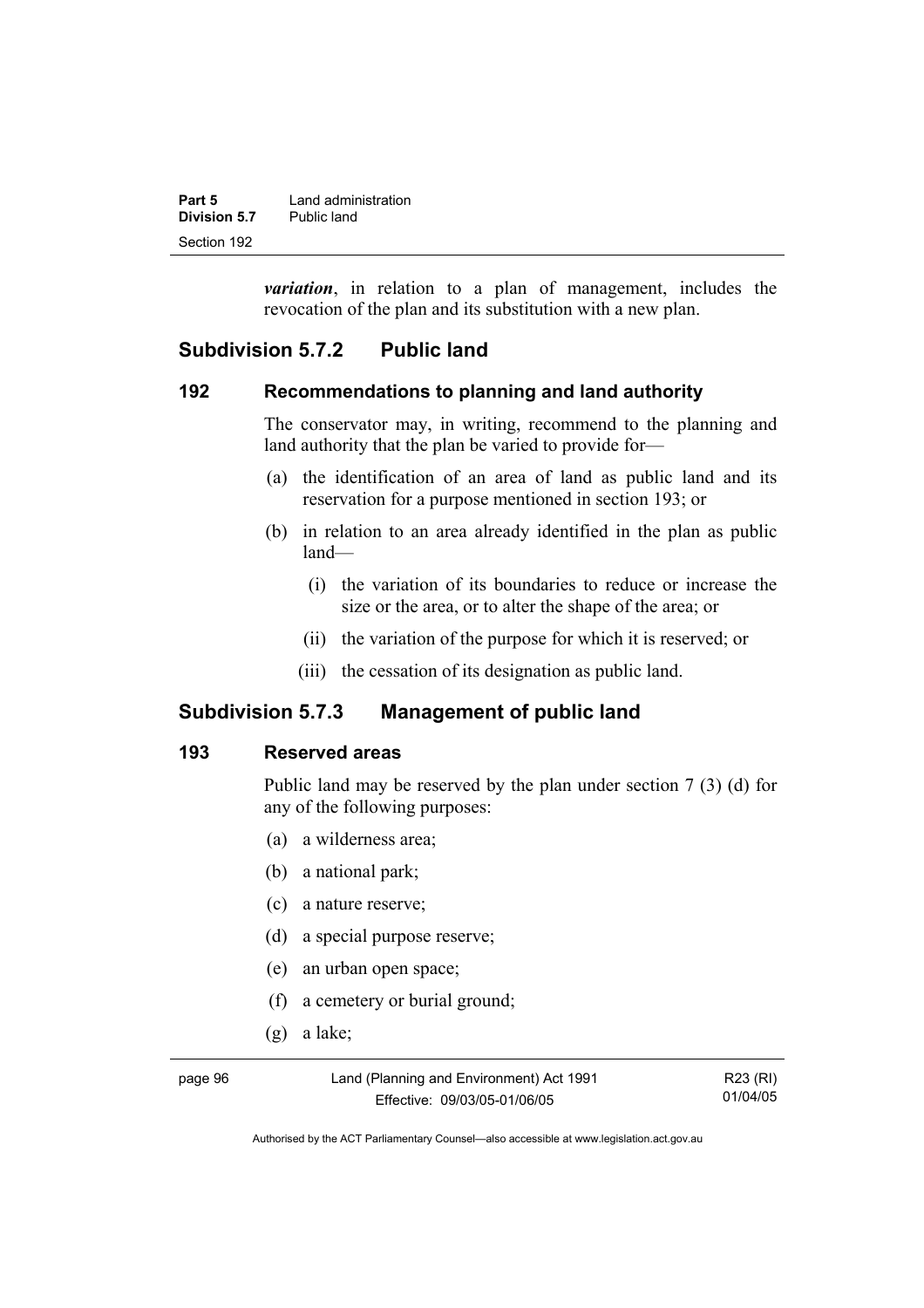- (h) a sport and recreation reserve;
- (i) a heritage area.

#### **194 Management**

An area of public land must be managed in accordance with—

- (a) the management objectives applying to the area; and
- (b) the plan of management (if any) for the area.

#### **195 Management objectives**

- (1) For section 194, the management objectives for an area of public land reserved for a particular purpose are—
	- (a) objectives specified in schedule 1; and
	- (b) objectives specified by the conservator under subsection (2);

in relation to areas of land reserved for that purpose.

- (2) The conservator may, in writing, determine management objectives for an area of public land reserved for a purpose mentioned in schedule 1.
	- *Note* A power given under an Act to make a statutory instrument (including a determination of management objectives) includes power to amend or repeal the instrument (see Legislation Act, s 46 (1)).
- (3) A determination of management objectives is a disallowable instrument.
	- *Note 1* A disallowable instrument must be notified, and presented to the Legislative Assembly, under the Legislation Act.
	- *Note 2* An amendment or repeal of a determination of management objectives is also a disallowable instrument (see Legislation Act, s 46 (2))*.*
- (4) If there is an inconsistency between the application of 2 management objectives specified in schedule 1 in relation to an area of public land, the objective appearing later in the schedule is to be read subject to the other objective.

| R23 (RI) | Land (Planning and Environment) Act 1991 | page 97 |
|----------|------------------------------------------|---------|
| 01/04/05 | Effective: 09/03/05-01/06/05             |         |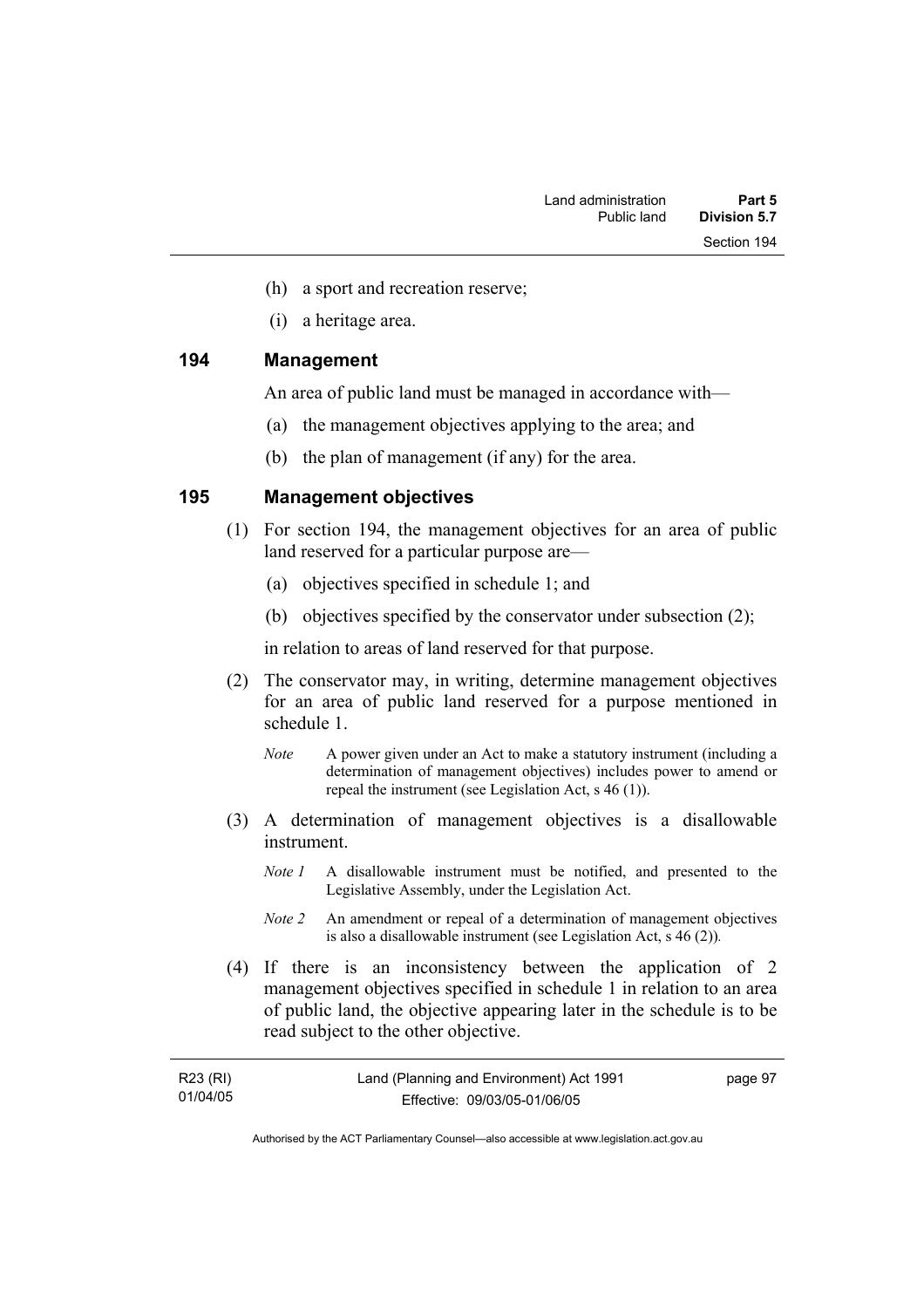| Part 5       | Land administration |
|--------------|---------------------|
| Division 5.7 | Public land         |
| Section 196  |                     |

- (5) If there is an inconsistency between the application of a management objective specified in schedule 1 and a management objective specified by the conservator under subsection (2) in relation to an area of public land, the objective specified by the conservator is to be read subject to the other objective.
- (6) In schedule 1:

*natural environment* means all biological, physical and visual elements of the earth and its atmosphere, whether natural or modified.

# **Subdivision 5.7.4 Plans of management**

# **196 Content**

A plan of management includes—

- (a) a description of the area of public land to which it applies; and
- (b) how the relevant management objectives mentioned in section 195 (1) are to be implemented or promoted in that area.

# **197 Preparation**

- (1) The conservator must prepare a draft plan of management for an area of public land as soon as practicable after the area is identified as such in the plan.
- (2) In preparing a draft plan of management, the conservator must consider any recommendation submitted by the authority.

#### **198 Variations**

- (1) The conservator may prepare a draft variation of a plan of management in the same way as a draft plan of management.
- (2) This subdivision applies to a draft variation of a plan of management as if it were a draft plan of management.

page 98 Land (Planning and Environment) Act 1991 Effective: 09/03/05-01/06/05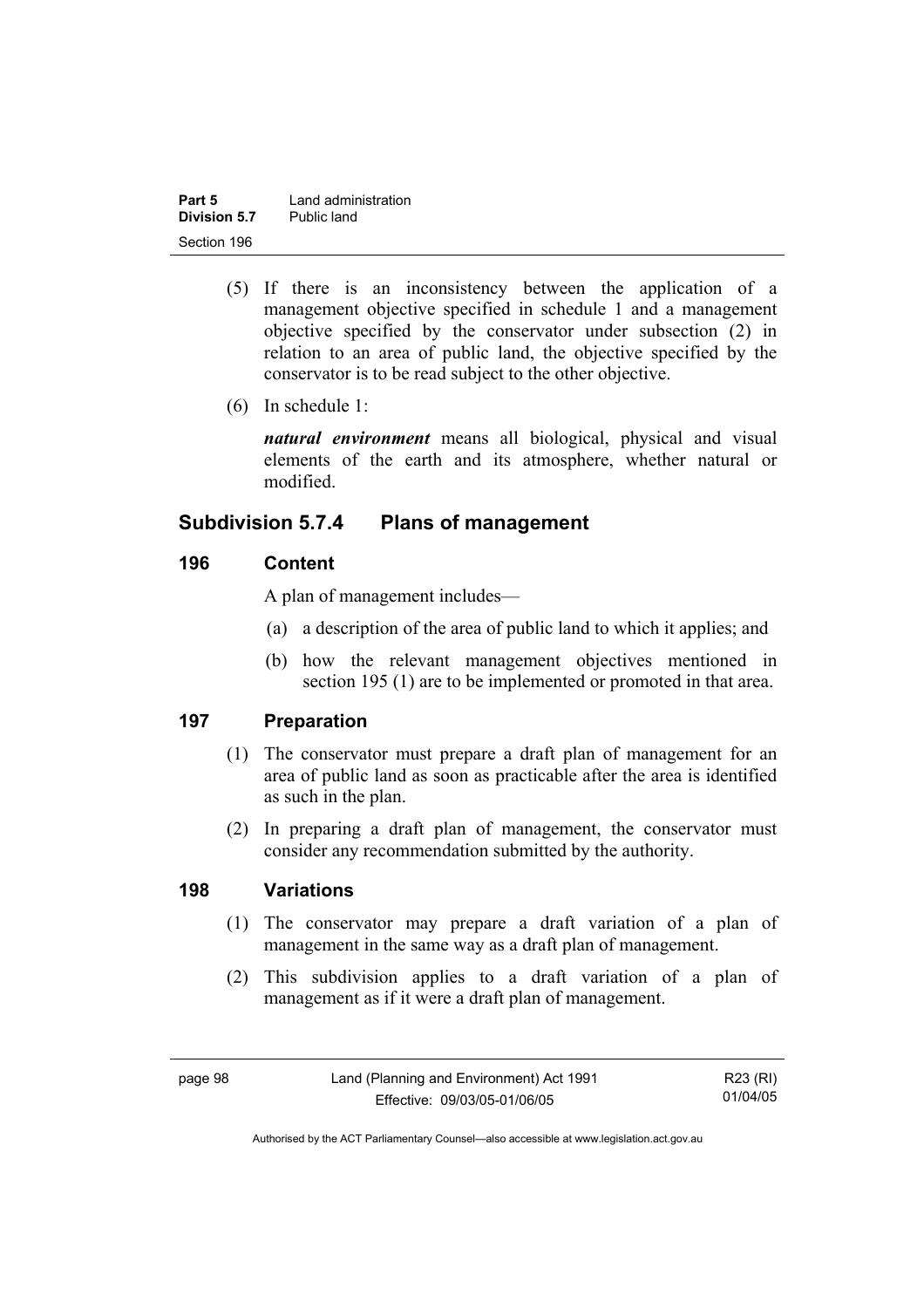#### **199 Environmental assessments and inquiries**

- (1) At the written request of the conservator, or on his or her own initiative, at any time before a draft plan of management is approved under section 204 (a), the Minister may—
	- (a) direct that an assessment be made; or
	- (b) establish a panel to conduct an inquiry;

about any aspect of the draft plan.

 (2) In preparing or revising a draft plan of management, the conservator must consider any relevant assessment or the report of any relevant inquiry.

#### **200 Public consultation**

- (1) This section applies to a draft plan of management for an area of public land if—
	- (a) no corresponding preliminary draft plan of management for that area has been notified under section 19; or
	- (b) if such a preliminary draft has been so notified—the firstmentioned draft plan of management differs significantly from that preliminary draft.
- (2) The conservator must make copies of a draft plan of management to which this section applies available to an appropriate committee of the Legislative Assembly.
- (3) The conservator must make copies of a draft plan of management to which this section applies available for public inspection during office hours at the places specified in a written notice prepared by the conservator.
- (4) A notice under subsection (3) must include a statement inviting people to submit written comments about the draft plan of management to the conservator at a specified address and within a specified period of not less than 21 days from the date of the notice.

| R23 (RI) | Land (Planning and Environment) Act 1991 | page 99 |
|----------|------------------------------------------|---------|
| 01/04/05 | Effective: 09/03/05-01/06/05             |         |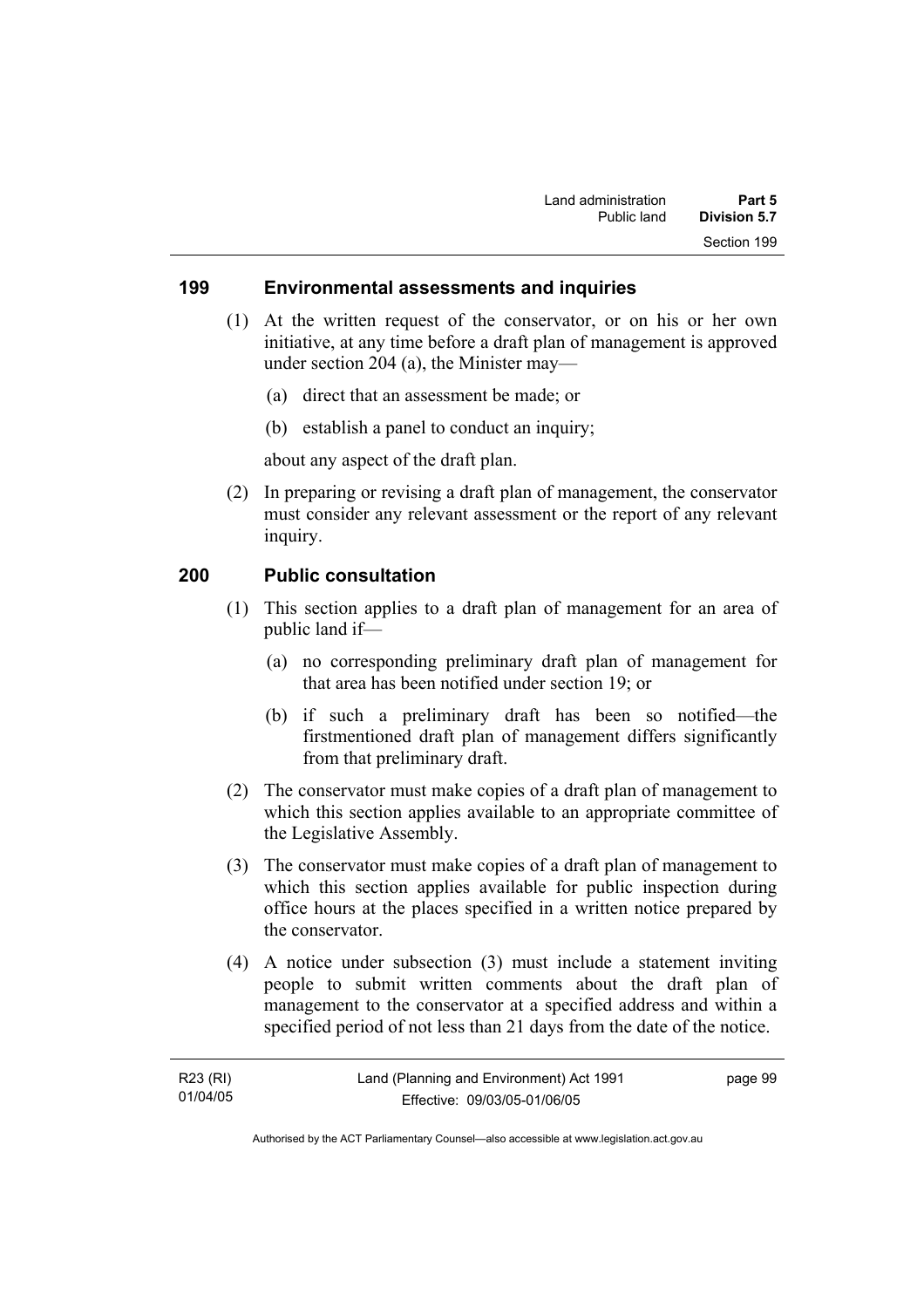| Part 5       | Land administration |
|--------------|---------------------|
| Division 5.7 | Public land         |
| Section 201  |                     |

(5) A notice under subsection (3) is a notifiable instrument.

*Note* A notifiable instrument must be notified under the Legislation Act.

(6) The conservator must also publish the notice in a daily newspaper.

## **201 Revision**

The conservator may revise a draft plan of management—

- (a) in consideration of any written comments received from any person about the draft plan; or
- (b) to correct any formal error.

## **202 Submission to Minister**

The conservator must submit a draft plan of management (as revised under section 201) to the Minister for approval, together with—

- (a) a written report setting out the issues raised in any written comments submitted to the conservator in relation to the draft; and
- (b) a written report about the conservator's consultation with the public and with any other person or authority about the draft.

# **203 Consideration of plan of management by Legislative Assembly committee**

If the conservator submits a draft plan of management to the Minister under section 202, the Minister must, within 7 days of receiving the draft plan give—

- (a) a copy of the draft plan; and
- (b) a copy of the reports mentioned in section 202 (a) and (b) relating to the draft plan; and
- (c) all other documents relating to the draft plan submitted to the Minister by the conservator;

| page 100 | Land (Planning and Environment) Act 1991 | R23 (RI) |
|----------|------------------------------------------|----------|
|          | Effective: 09/03/05-01/06/05             | 01/04/05 |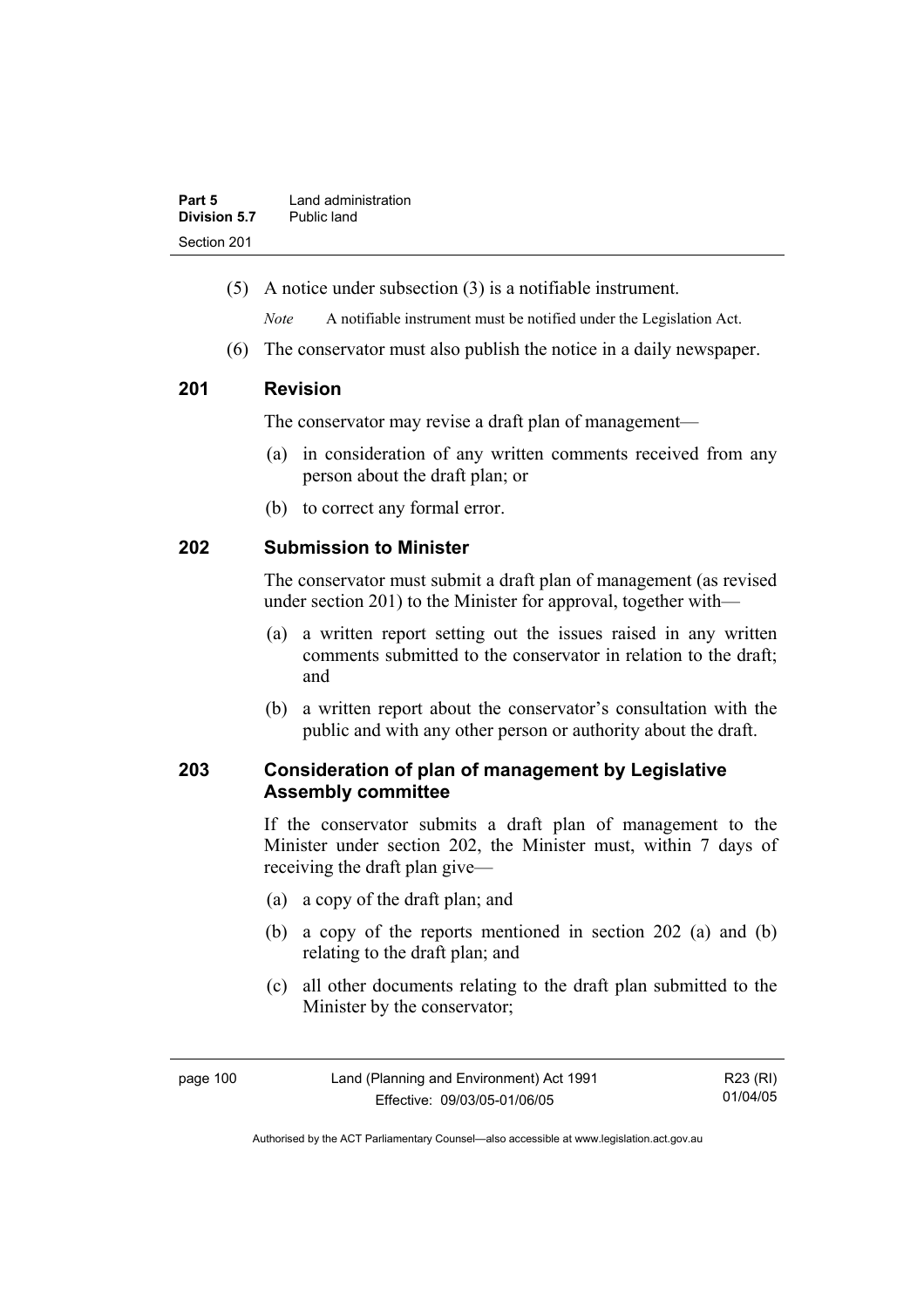to an appropriate committee of the Legislative Assembly.

#### **204 Minister's powers**

- (1) On receipt of a draft plan of management submitted under section 202 or section 205 for approval, the Minister must consider any recommendation relating to the draft by a committee of the Legislative Assembly that considers the draft under section 203 and—
	- (a) in writing, approve a plan of management in the form in which the draft is submitted; or
	- (b) refer the draft to the conservator together with any of the following written directions:
		- (i) to conduct further specified consultation;
		- (ii) to consider any revision suggested by the Minister;
		- (iii) to revise the draft in a specified way;
		- (iv) to defer, in writing, until a specified date or the happening of a specified event, the resubmission of the draft to the Minister;
		- (v) to withdraw the draft in writing.
- (2) The following are notifiable instruments:
	- (a) a deferral directed under subsection  $(1)$  (b)  $(iv)$ ;
	- (b) a withdrawal directed under subsection (1) (b) (v).
	- *Note* A notifiable instrument must be notified under the Legislation Act.

## **205 Referral back to conservator**

If the Minister refers a draft plan of management to the conservator under section 204 (1) (b), the conservator must—

(a) comply with the Minister's directions; and

| R23 (RI) | Land (Planning and Environment) Act 1991 | page 101 |
|----------|------------------------------------------|----------|
| 01/04/05 | Effective: 09/03/05-01/06/05             |          |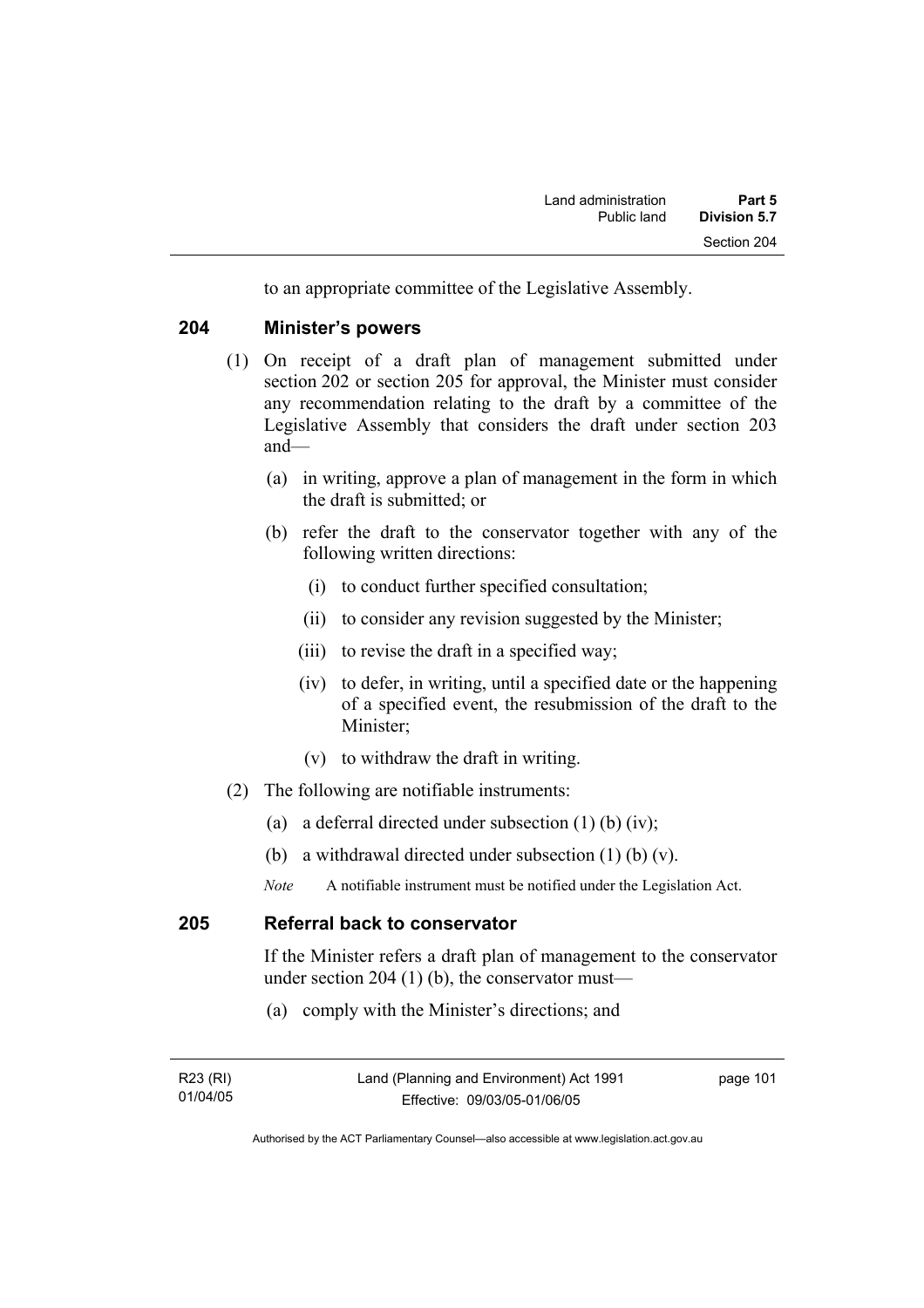| Part 5       | Land administration |
|--------------|---------------------|
| Division 5.7 | Public land         |
| Section 206  |                     |

- (b) if the Minister gives a direction under section 204 (1) (b) (i) or (ii)—if the conservator considers appropriate, revise the draft plan; and
- (c) revise the draft to correct any formal error; and
- (d) resubmit the draft plan of management (as revised) to the Minister for approval together with a written report about the conservator's compliance with the Minister's directions and about any revision of the draft under paragraph (c).

#### **206 Notice of revival of deferred draft plan of management**

- (1) If the conservator defers a draft plan of management as directed under section 204 (1) (b) (iv) (Minister's powers), on the day stated in the deferral, or as soon as possible after the event mentioned in the deferral, the conservator must prepare a written notice stating that the draft plan of management is revived.
- (2) A notice is a notifiable instrument.

*Note* A notifiable instrument must be notified under the Legislation Act.

(3) The conservator must also publish the notice in a daily newspaper.

#### **207 Notification, presentation, disallowance and date of effect**

- (1) A plan of management, as approved by the Minister under section 204, is a disallowable instrument.
	- *Note* A disallowable instrument must be notified, and presented to the Legislative Assembly, under the Legislation Act.
- (2) The Legislation Act, chapter 7 (Presentation, amendment and disallowance of subordinate laws and disallowable instruments) applies to a plan of management as if each reference in that chapter to 6 sitting days were a reference to 5 sitting days.
- (3) Subject to any disallowance under the Legislation Act, chapter 7, the plan of management commences—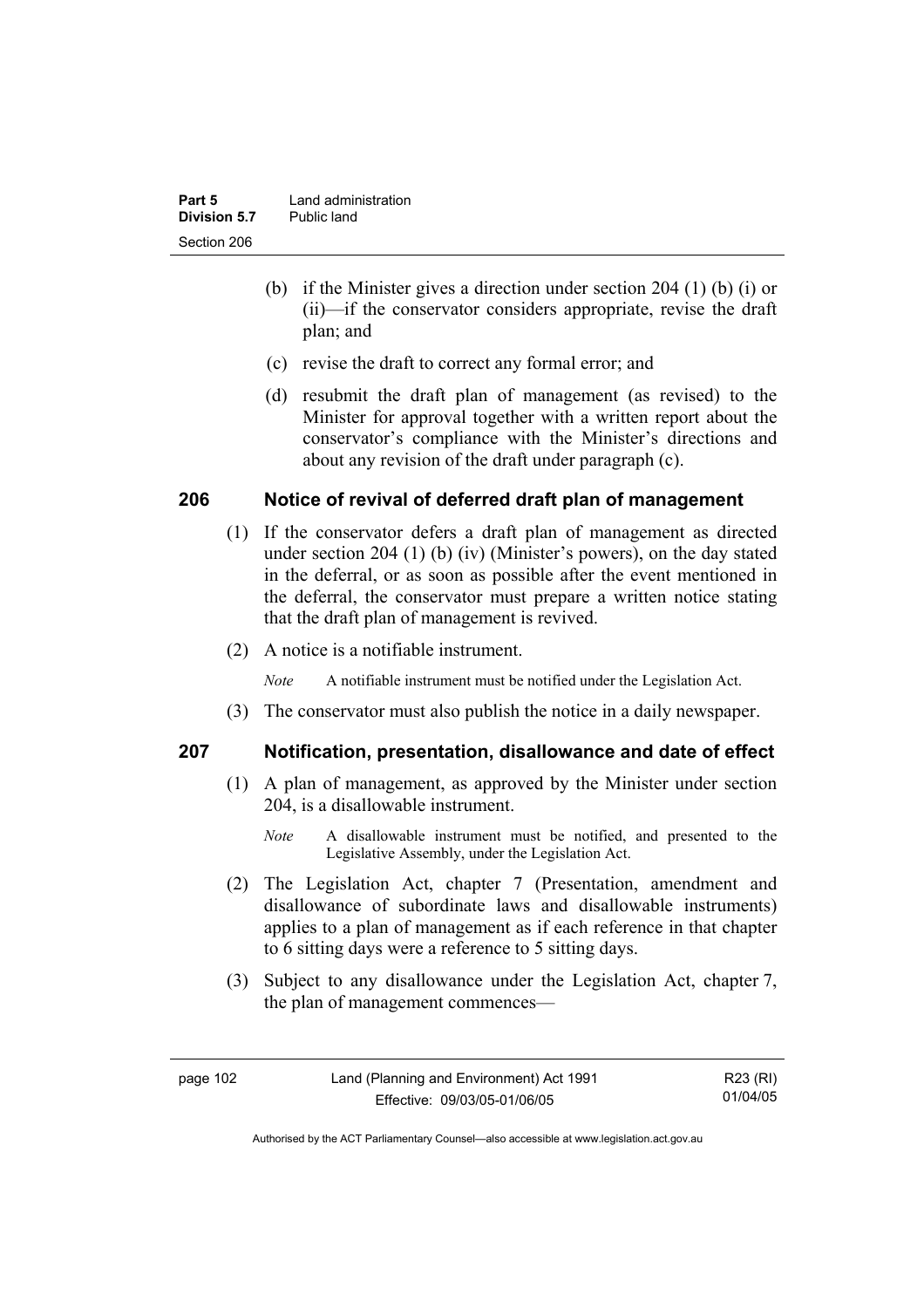- (a) on the day after the 5th sitting day after the day it is presented to the Legislative Assembly under that chapter; or
- (b) if the plan provides for a later date or time of commencement—on that date or at that time.

# **Subdivision 5.7.5 Leases and licences**

#### **208 Leases—generally**

- (1) Except as provided by section 209, the planning and land authority must not grant a lease—
	- (a) of public land; or
	- (b) during the defined period, of land designated, in a draft variation of the plan notified under section 19, to become public land.
- (2) In subsection (1):

*defined period*, in relation to land designated, in a draft variation of the plan, to become public land, means the period of interim effect, under part 2, of that draft variation.

# **209 Grant of leases**

- (1) On the written recommendation of the conservator, the planning and land authority may grant a lease of an area, or part of an area, of public land except if that area is reserved under the plan as a wilderness area.
- (2) On the written recommendation of the conservator, the planning and land authority may during the defined period mentioned in section 208 (2), grant a lease of an area, or part of an area, of land designated in a draft variation of the plan to become public land except if it is proposed in that draft variation that the area be reserved as a wilderness area.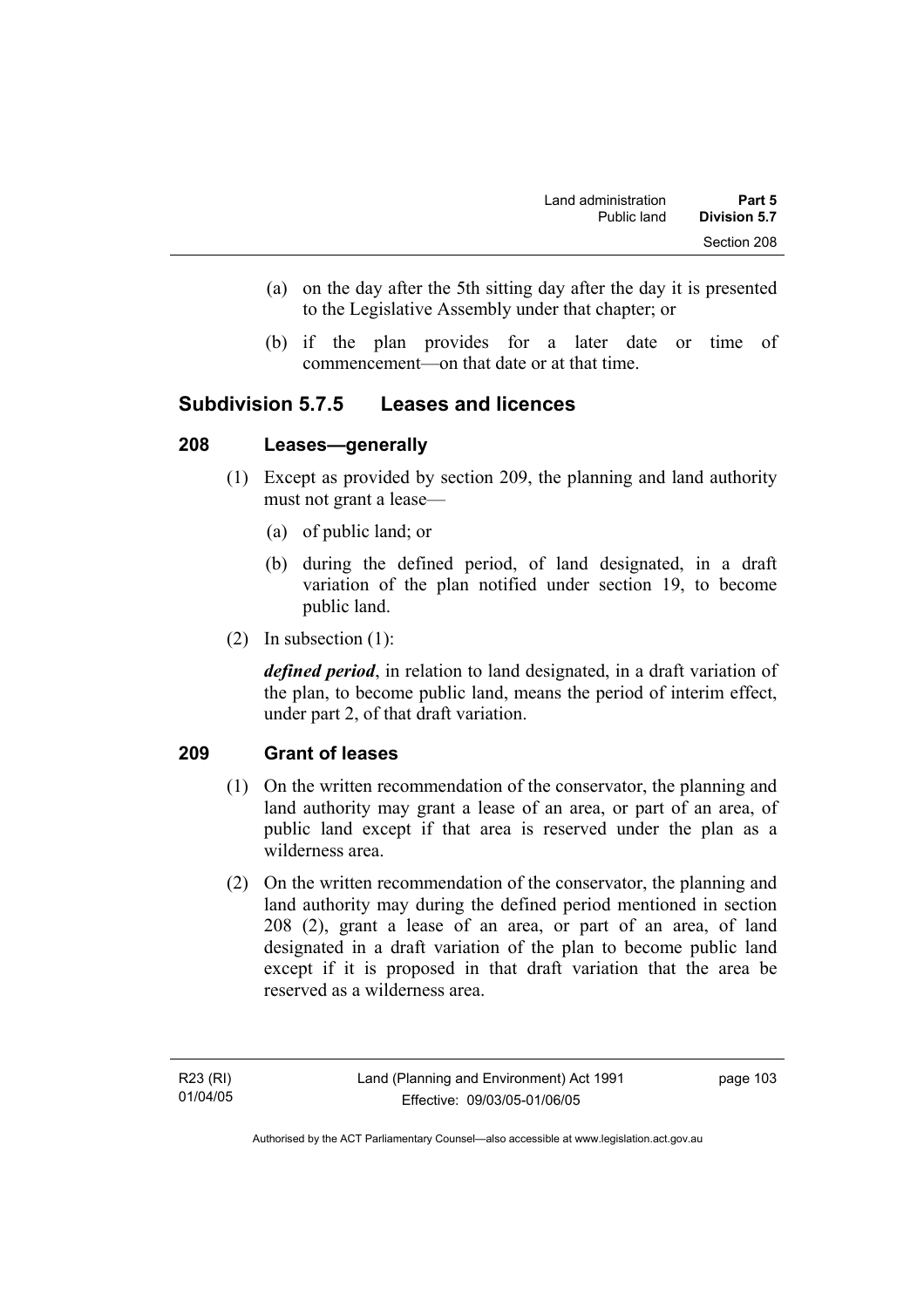| Part 5       | Land administration |
|--------------|---------------------|
| Division 5.7 | Public land         |
| Section 210  |                     |

## **210 Licences**

 (1) The planning and land authority may, on the written recommendation of the conservator, grant a licence to a person to occupy or use an area of unleased public land.

**Example of when a licence might be given to a person** 

to allow a building (including a fitting attached to the building) owned or occupied by the person to encroach onto, over or under an area of unleased public land

- *Note* An example is part of the Act, is not exhaustive and may extend, but does not limit, the meaning of the provision in which it appears (see Legislation Act, s 126 and s 132).
- (2) An application for a licence under subsection (1) must—
	- (a) be in writing signed by the applicant; and
	- (b) specify—
		- (i) the land in relation to which the licence is sought; and
		- (ii) the period for which the licence is sought; and
		- (iii) the purposes for which it is proposed that the land should be used under the licence.
	- *Note* A fee may be determined under s 287 for this subsection.
- (3) A licence under subsection (1) must—
	- (a) be in writing; and
	- (b) apply to the person to whom it is granted and to all other people to whom it is expressed to apply; and
	- (c) specify the period for which it is granted; and
	- (d) be subject to the conditions (if any) specified in the licence.
- (4) A person is not required to hold a licence under this section to occupy or use an area of unleased public land if—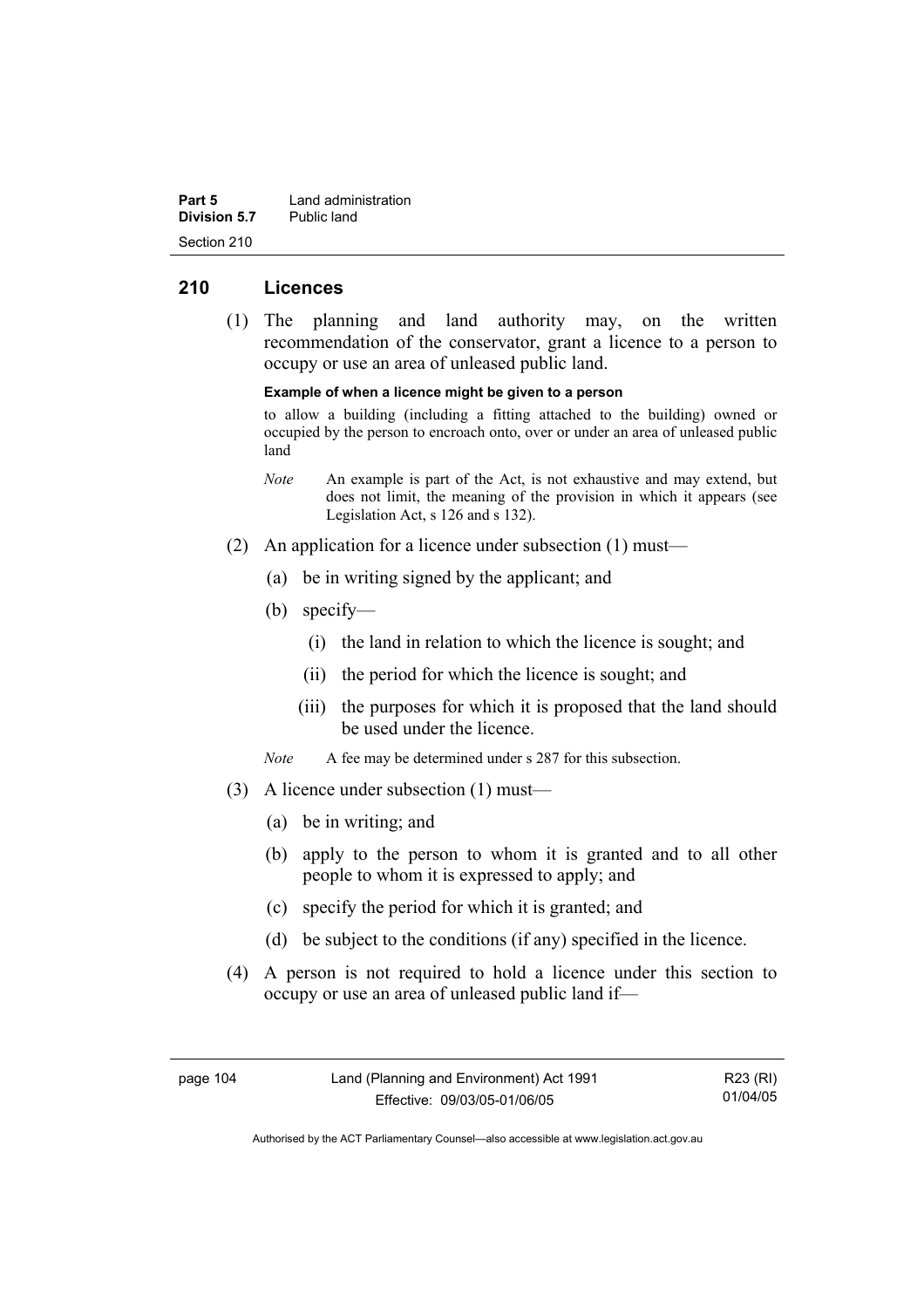- (a) the person holds a permit under the *Roads and Public Places Act 1937* to place an object in, over or across the area; and
- (b) the area is being occupied or used in accordance with the permit; and
- (c) for an occupation or use that requires an approval under division 6.2 (Approvals)—
	- (i) the occupation or use has been approved under that division; and
	- (ii) the person is complying with any conditions under section 245 (Conditional approvals) that apply to the approval.

# **211 Miner's rights in relation to public land**

A miner's right must not be granted in relation to public land.

# **Division 5.8 Miscellaneous**

# **214 Lessee may surrender lease or part of lease**

- (1) A person who holds a lease of territory land may, at any time, with the consent of the planning and land authority, surrender the lease or any part of the land comprised in the lease.
- (2) The planning and land authority may agree to accept the surrender of a lease, or part of the land comprised in a lease, under subsection (1) either unconditionally or subject to any condition the authority considers appropriate.
- (3) The surrender of a lease, or of part of the land comprised in a lease, does not entitle the lessee to a refund or remission of any rent already paid or owing.

# **215 Reduction of rent and relief from provisions of lease**

(1) The planning and land authority may approve—

| R23 (RI) | Land (Planning and Environment) Act 1991 | page 105 |
|----------|------------------------------------------|----------|
| 01/04/05 | Effective: 09/03/05-01/06/05             |          |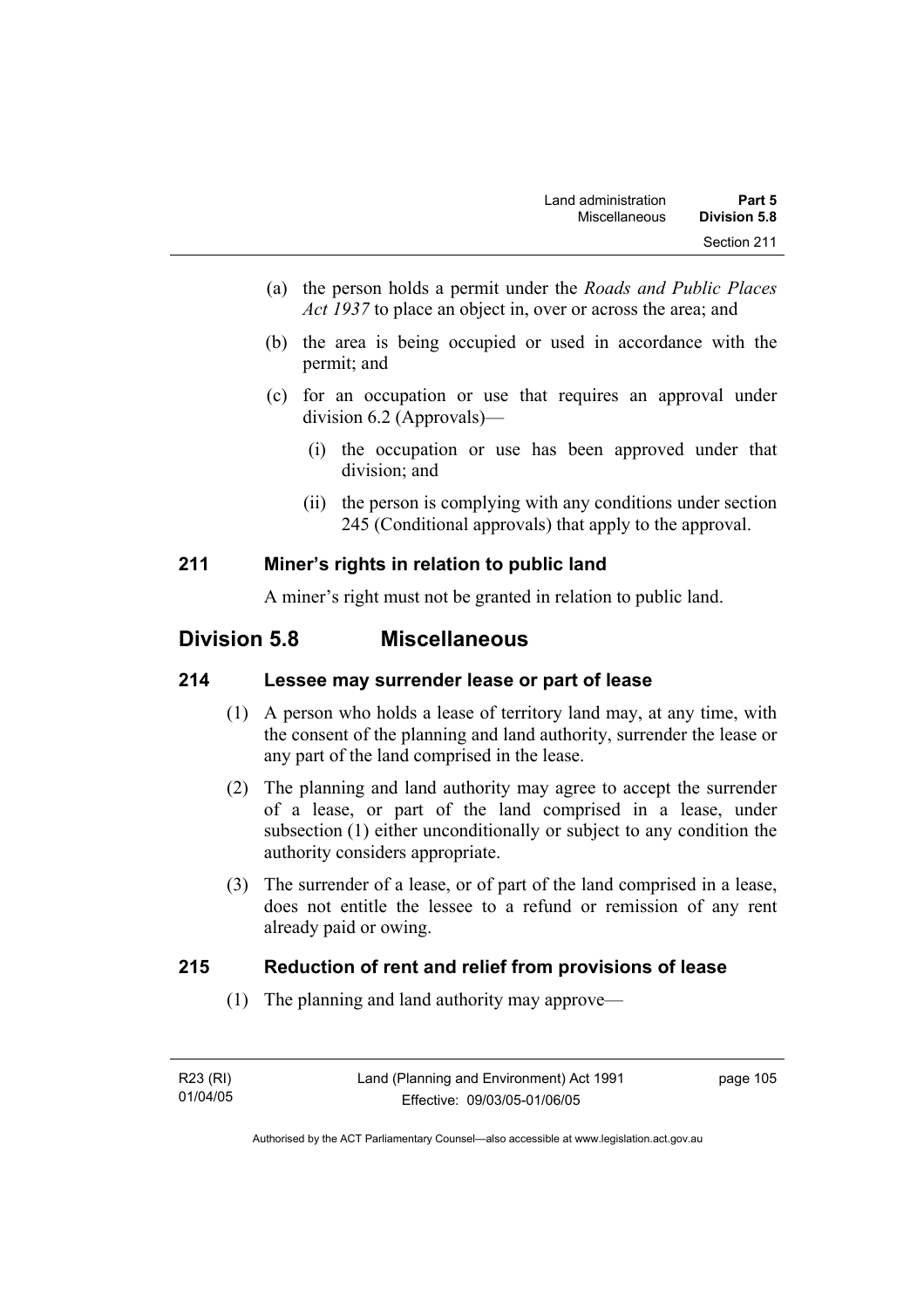| Part 5       | Land administration |
|--------------|---------------------|
| Division 5.8 | Miscellaneous       |
| Section 216  |                     |

- (a) a reduction of the rent payable under a lease of territory land, or of the amount payable, in relation to any occupation of territory land; or
- (b) the grant of relief, to a lessee or occupier of territory land, from compliance, completely or partly, with any provision to which the person's lease or occupation is subject.
- (2) The reduction or grant of relief may be for any period (including a period before the commencement of this section or any other period before the approval).
- (3) If the planning and land authority gives an approval under subsection (1), the liability or obligation of the lessee or occupier under the lease, or in relation to the person's occupation, is discharged for the period approved, to the extent of the reduction or grant of relief approved.
- (4) An approval under subsection (1) may be made subject to conditions.
- (5) If the planning and land authority approves a grant of relief to a lessee or occupier under subsection (1), it must give to the lessee or occupier notice of the reduction of rent or other grant of relief approved.

*Note* For how documents may be given, see the Legislation Act, pt 19.5.

#### **216 Access to leased land from roads and road related areas**

- (1) The planning and land authority may grant a lease of territory land only if satisfied that the lessee will, during the term of the lease, have—
	- (a) direct access to the leased land from a road or road related area; or
	- (b) access to the leased land from a road or road related area by way of an access road or track, or in another way, that the

| page 106 | Land (Planning and Environment) Act 1991 | R23 (RI) |
|----------|------------------------------------------|----------|
|          | Effective: 09/03/05-01/06/05             | 01/04/05 |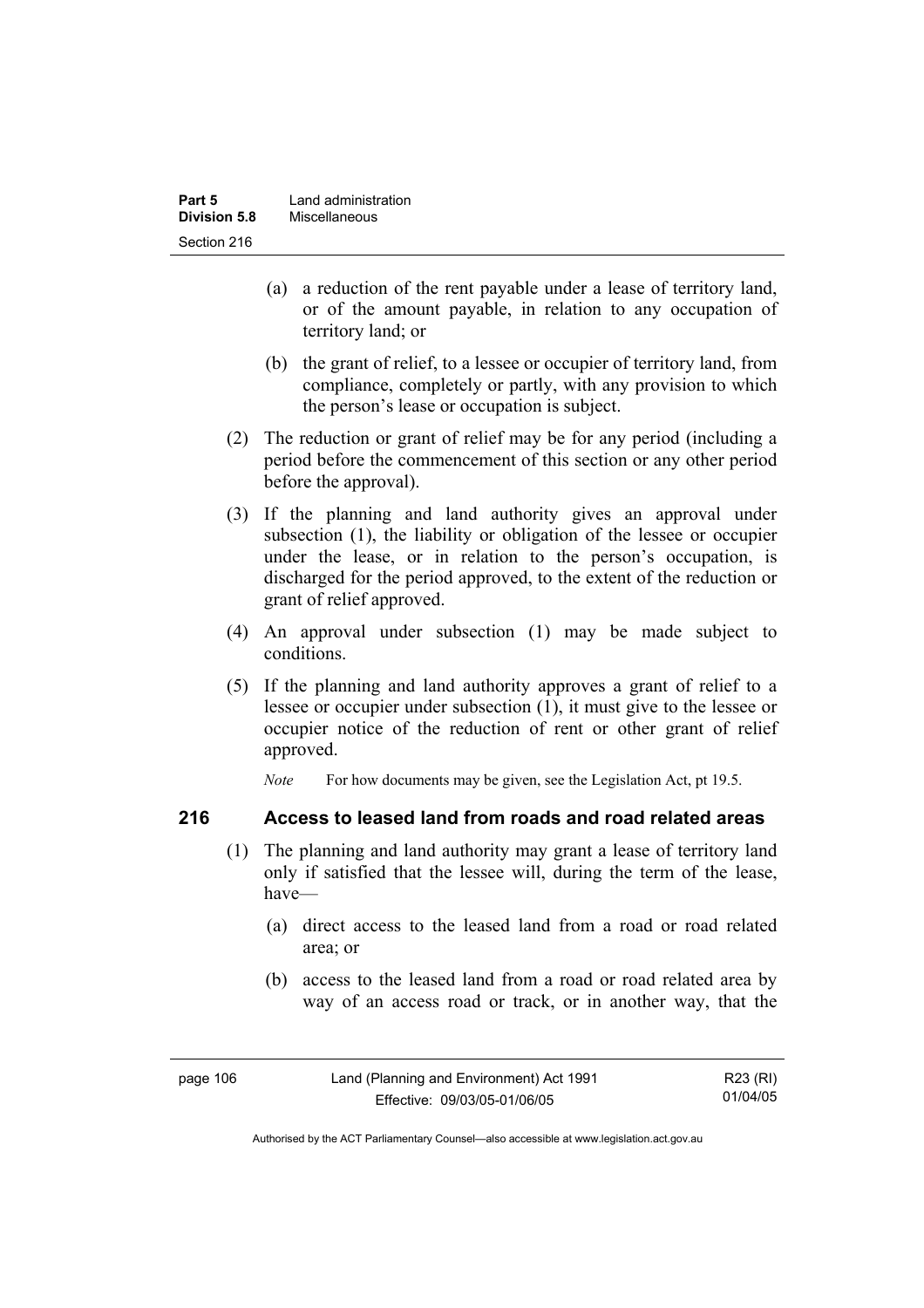lessee may use without charge and for all purposes at any hour of the day or night.

- (2) A way of access to leased land provided by the planning and land authority because of subsection (1) (b)—
	- (a) must not interfere with a building, garden or stockyard on the land at the time the way of access is provided; and
	- (b) must be located in a way that causes as little damage or inconvenience to the lessee as possible.
- (3) The validity of a lease granted under this part is not affected by a failure to comply with this section.
- (4) In this section:

*road*—see the *Road Transport (General) Act 1999*, dictionary.

*road related area*—see the *Road Transport (General) Act 1999*, dictionary.

#### **216A Notification of certain leases**

- (1) This section applies if, during a quarter, the planning and land authority grants a lease—
	- (a) by direct grant; or
	- (b) under section 163 (Leases to community organisations), section 164 (Special leases) or section 209 (Grant of leases).
- (2) The planning and land authority must, within 5 working days after the end of the quarter, give the Minister a statement that sets out, in relation to any lease mentioned in subsection (1) granted during the quarter—
	- (a) the name of the lessee; and
	- (b) a description of the land comprised in the lease in accordance with the *Districts Act 2002*, section 9 (Description of parcel of land for dealings); and

| R23 (RI) | Land (Planning and Environment) Act 1991 | page 107 |
|----------|------------------------------------------|----------|
| 01/04/05 | Effective: 09/03/05-01/06/05             |          |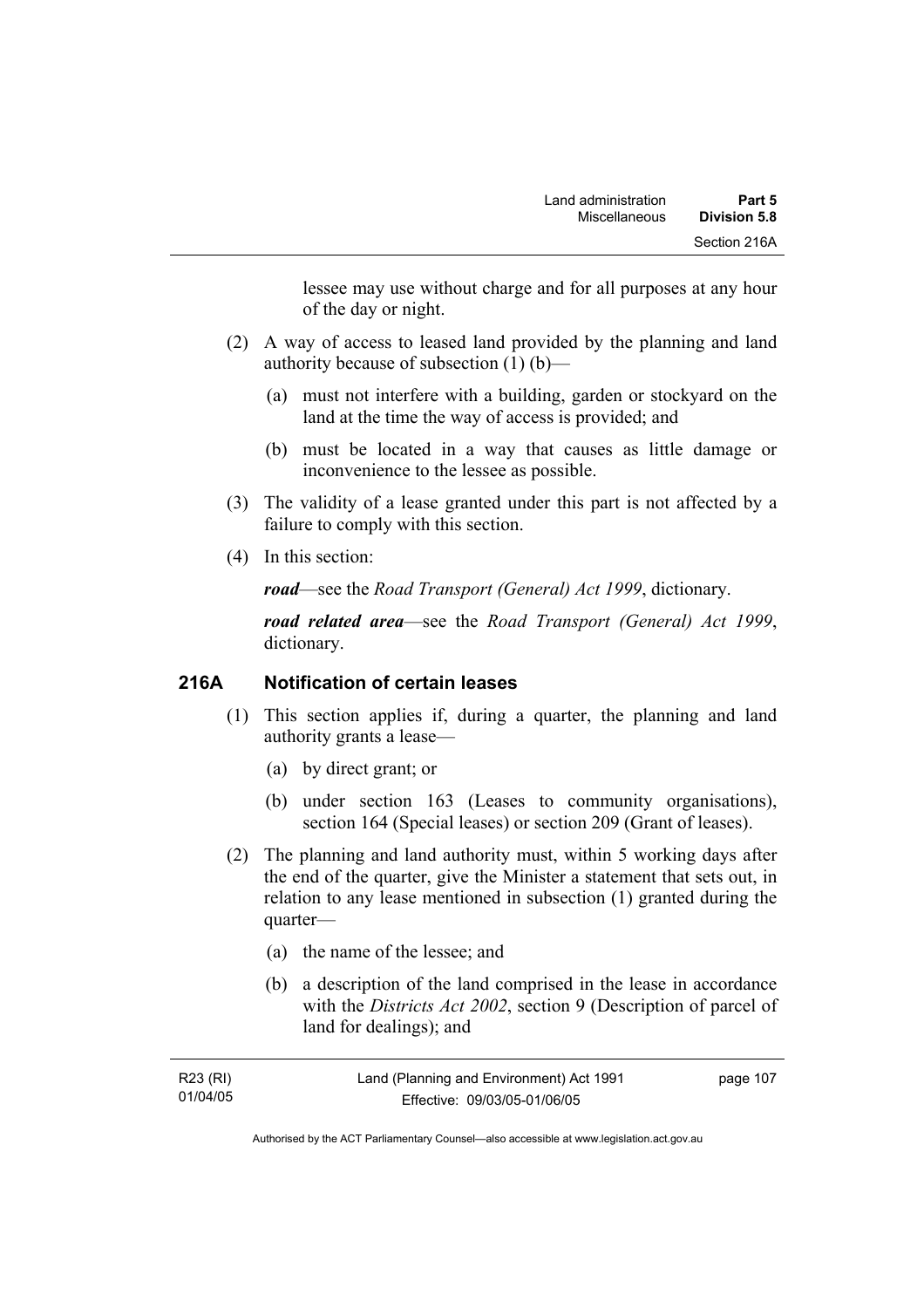- (c) the amount (if any) paid for the grant of the lease; and
- (d) the provision of this Act under which the lease was granted.
- (3) The Minister must present to the Legislative Assembly a copy of a statement received under subsection (2) within 5 sitting days after the day the Minister receives it.
- (4) The validity of a lease is not affected by a failure to comply with subsection  $(2)$  or  $(3)$ .
- (5) In this section—

*quarter* means a period of 3 months beginning on 1 January, 1 April, 1 July or 1 October in a year.

#### **217 Licences in relation to land that is not public land**

 (1) A person may apply to the planning and land authority for a licence to occupy or use an area of unleased territory land that is not public land.

#### **Example of when a licence might be given to a person**

to allow a building (including a fitting attached to the building) owned or occupied by the person to encroach onto, over or under an area of unleased territory land that is not public land

- *Note* An example is part of the Act, is not exhaustive and may extend, but does not limit, the meaning of the provision in which it appears (see Legislation Act, s 126 and s 132).
- (2) An application under subsection (1) must—
	- (a) be in writing signed by the applicant; and
	- (b) specify—
		- (i) the land in relation to which the licence is sought; and
		- (ii) the period for which the licence is sought; and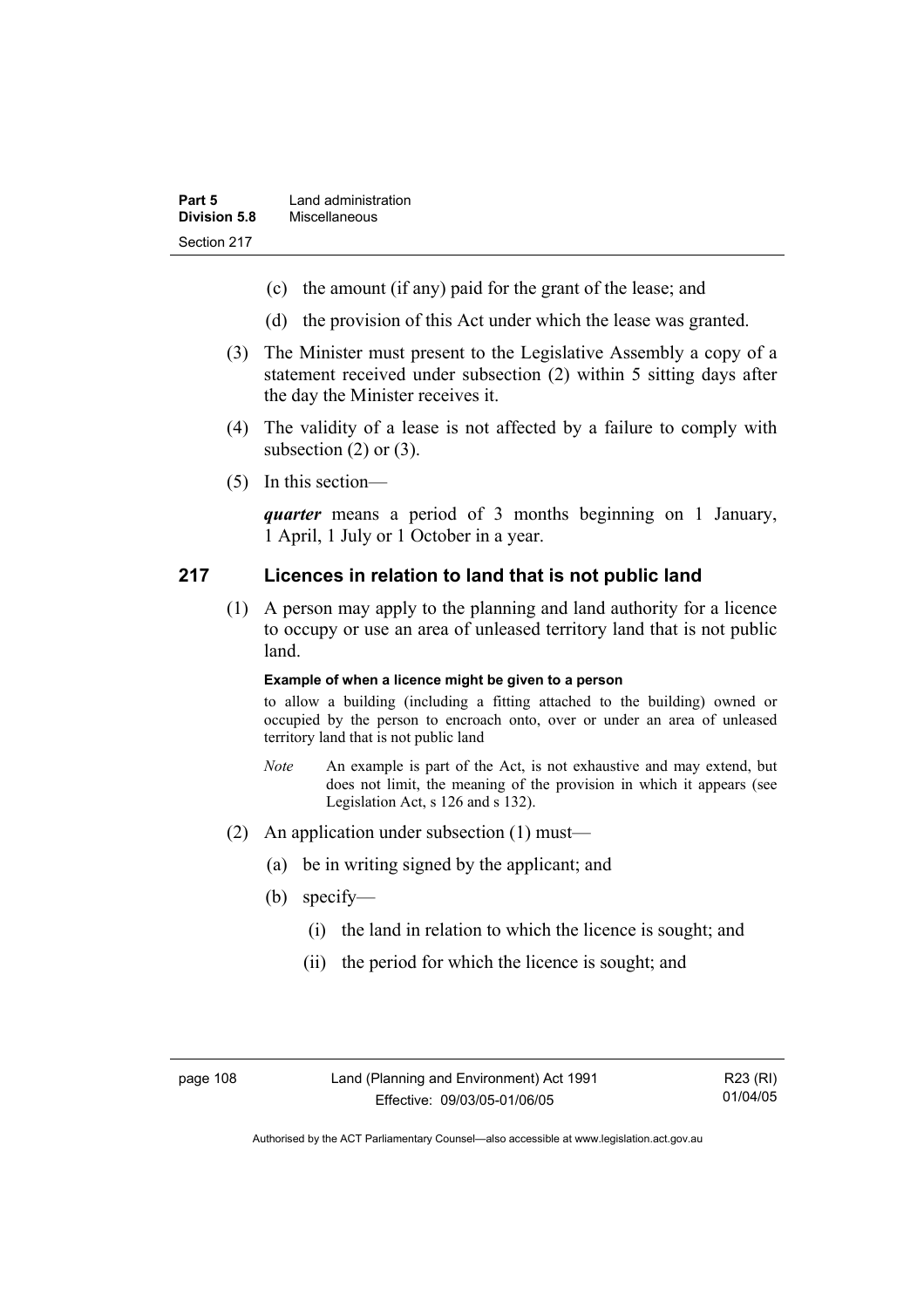(iii) the purposes for which it is proposed that the land should be used under the licence.

*Note* A fee may be determined under s 287 for this subsection.

- (3) On receiving an application under subsection (1) the planning and land authority may grant the applicant a licence to occupy or use the land specified in the application for the purposes and period specified in the application.
- (4) A licence under subsection (1) must—
	- (a) be in writing; and
	- (b) apply to the person to whom it is granted and to all other people to whom it is expressed to apply; and
	- (c) specify the period for which it is granted; and
	- (d) be subject to the conditions (if any) that are specified in the licence.
- (5) A person is not required to hold a licence under this section to occupy or use an area of unleased territory land that is not public land if—
	- (a) the person holds a permit under the *Roads and Public Places Act 1937* to place an object in, over or across the area; and
	- (b) the area is being occupied or used in accordance with the permit; and
	- (c) for an occupation or use that requires an approval under division 6.2 (Approvals)—
		- (i) the occupation or use has been approved under that division; and
		- (ii) the person is complying with any conditions under section 245 (Conditional approvals) that apply to the approval.

page 109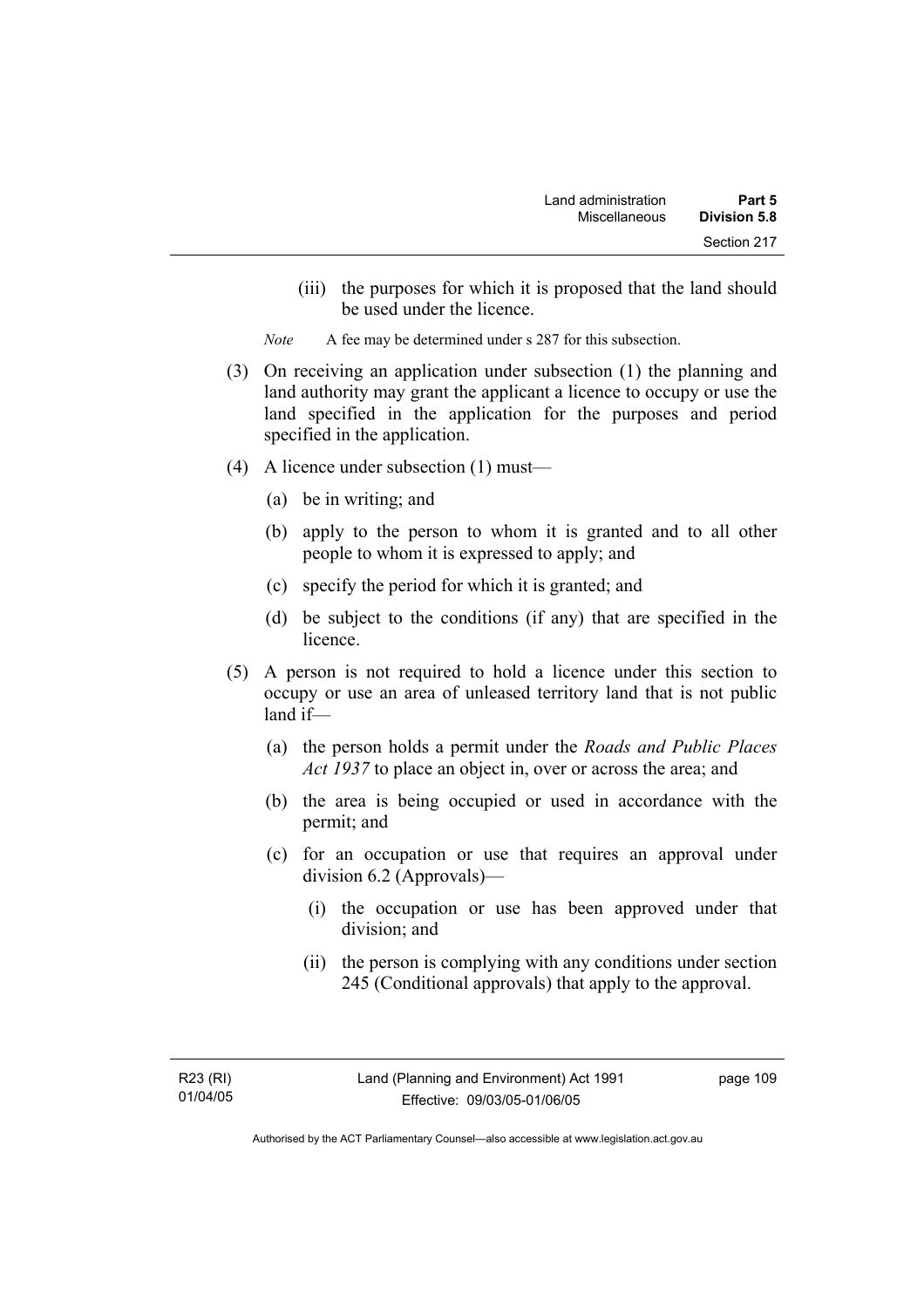| Part 5              | Land administration |
|---------------------|---------------------|
| <b>Division 5.8</b> | Miscellaneous       |
| Section 218         |                     |

#### **218 Reservation of minerals**

A reservation of minerals contained in a lease of territory land must be read as a reservation of all minerals and mineral substances in or on the land, including gold, silver, copper, tin, other metals, ores and substances containing metals, gems, precious stones, coal, limestone, shale, mineral oils, valuable earths and substances, stone, clay, gravel and sand.

#### **219 Rights to extract minerals**

- (1) The planning and land authority may, by a lease or other agreement, grant a person the right to extract minerals from specified territory land.
- (2) The provisions of a lease or other agreement entered under subsection (1) are the provisions agreed between the parties.

#### **220 Access to lease documents and development agreements**

- (1) The *Freedom of Information Act 1989*, section 11 (2) does not apply to a document that is—
	- (a) a lease; or
	- (b) a variation of a lease; or
	- (c) a renewal of a lease;

if the document became a document of a Commonwealth agency before 1 January 1977.

- (2) A document that is—
	- (a) a lease; or
	- (b) a variation of a lease; or
	- (c) a renewal of a lease;

is taken not to be an exempt document for the *Freedom of Information Act 1989*.

| page 110 | Land (Planning and Environment) Act 1991 | R23 (RI) |
|----------|------------------------------------------|----------|
|          | Effective: 09/03/05-01/06/05             | 01/04/05 |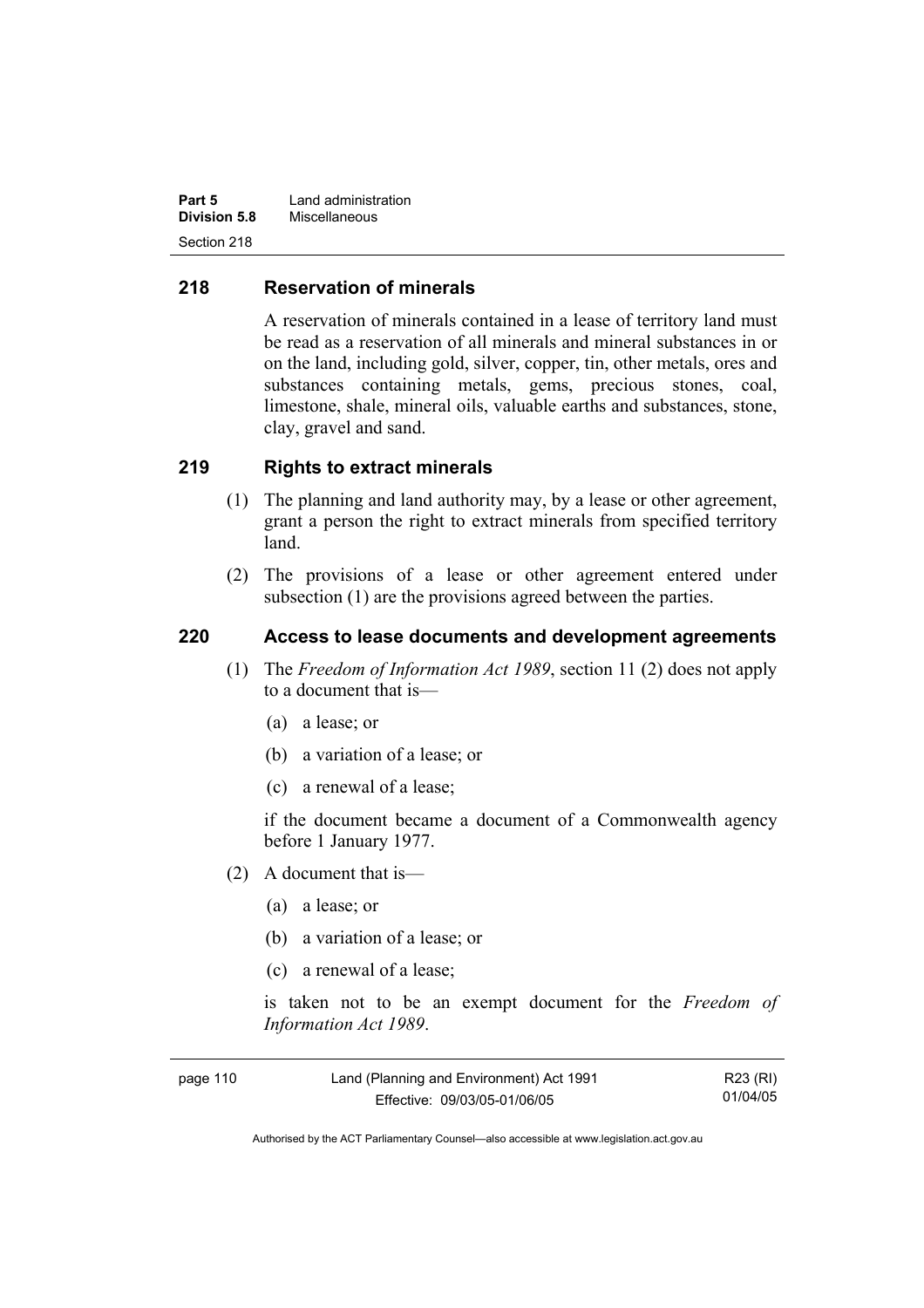| Land administration | Part 5              |
|---------------------|---------------------|
| Miscellaneous       | <b>Division 5.8</b> |
|                     | Section 220         |

 (3) A reference in this section to a *lease* is a reference to a lease of territory land.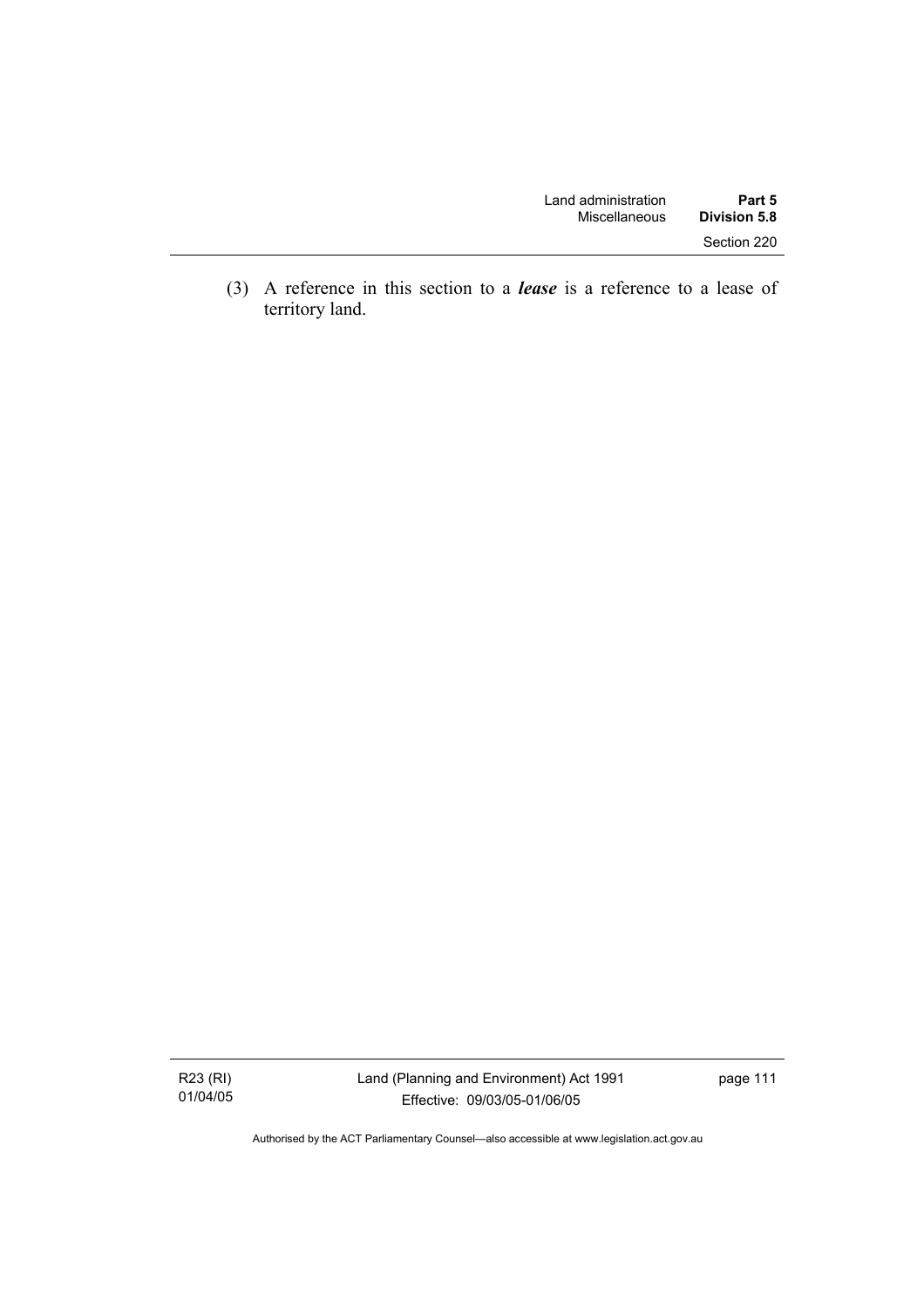**Part 6 Approvals and orders**<br>**Division 6.1 Preliminary Division 6.1** Preliminary Section 222

# **Part 6 Approvals and orders**

# **Division 6.1 Preliminary**

#### **222 Definitions for pt 6**

In this part:

*application* means an application for approval to undertake a development.

*approval* means—

- (a) an approval under section 230 (Approvals); or
- (b) if, on reconsideration of an original decision, an application for development is approved—an approval on reconsideration.

*Note* Div 6.2.4 deals with reconsideration of original decisions.

#### *building* includes—

- (a) an addition to a building; and
- (b) a structure attached to a building; and
- (c) a part of a building.

*building work*—see the *Building Act 2004*, section 6.

*consolidation*—see section 159.

*development* means activity in relation to land that consists of 1 or more of the following activities:

- (a) the erection, alteration or demolition of a building or structure on or under the land;
- (b) the carrying out of earthworks or other construction work on or under the land;

| page 112 | Land (Planning and Environment) Act 1991 | R23 (RI) |
|----------|------------------------------------------|----------|
|          | Effective: 09/03/05-01/06/05             | 01/04/05 |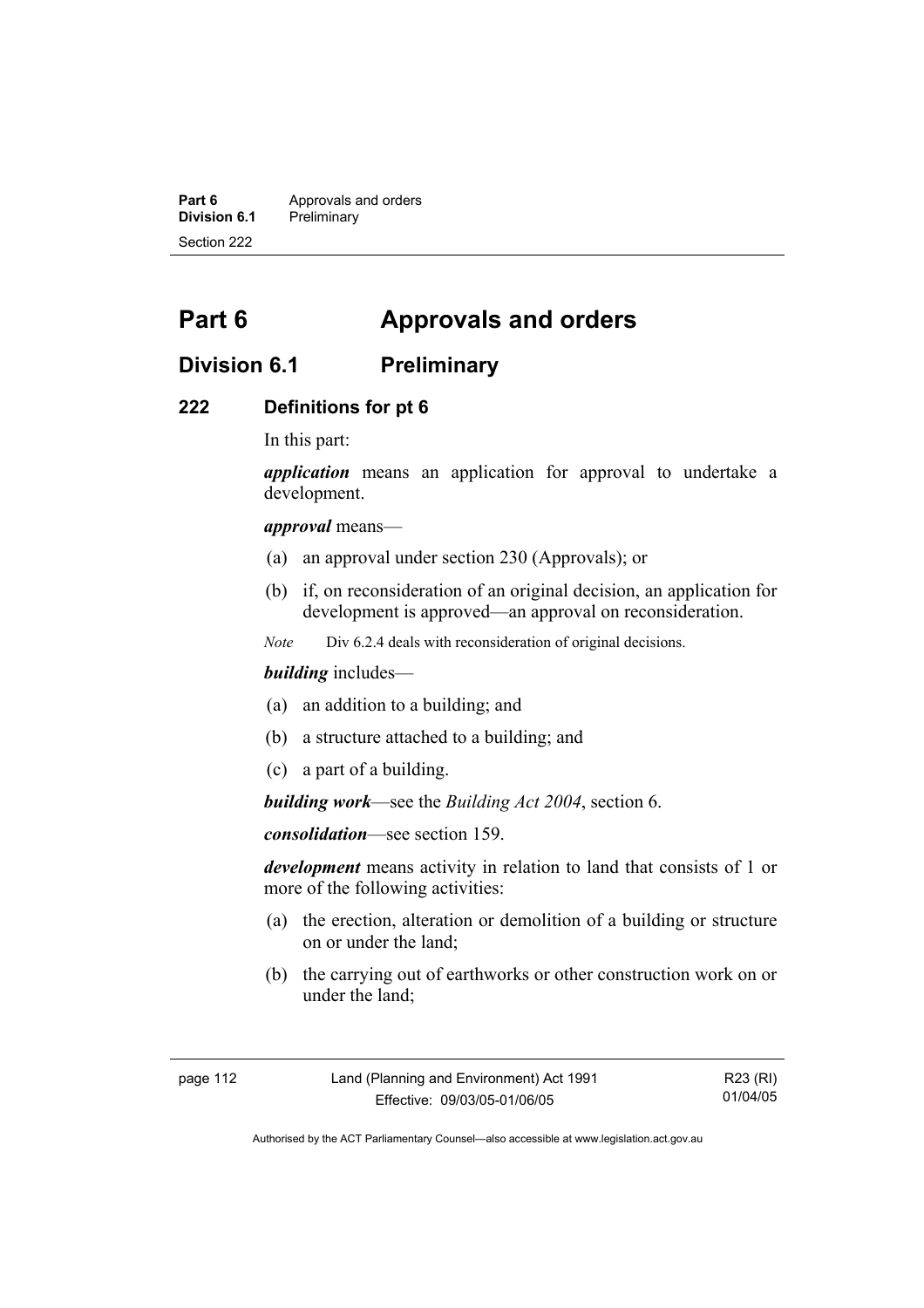- (c) the carrying out of work that would affect the landscape of the land except if the land—
	- (i) is leased for residential purposes only; and
	- (ii) is not registered, or nominated for provisional registration, under the *Heritage Act 2004*;
- (d) a use of the land for a business—
	- (i) that is a home business within the meaning of the plan; and
	- (ii) that is not expressly authorised by a current lease;
- (e) a use of the land for an activity—
	- (i) that is prescribed for section  $175(3)(a)$ ; and
	- (ii) that is not expressly authorised by a current lease;
- (f) if the land is unleased territory land—a use of the land that is not authorised by a current licence or permit granted for the land under an Act;
- (g) the erection, fixing or displaying of a sign or advertising material on the land, or on a structure or building on the land, otherwise than in accordance with a right to do so expressly given by a current licence granted under this Act, a current lease or a current permit under the *Roads and Public Places Act 1937*;
- (h) a variation of a lease of the land;
- (i) an activity declared by another Act to be a development activity for this part;

but does not include a use of unleased territory land by or on behalf of the Territory for a purpose for which it was used before the commencement of this Act.

*Executive* includes a Minister acting on behalf of the Executive.

| R23 (RI) | Land (Planning and Environment) Act 1991 | page 113 |
|----------|------------------------------------------|----------|
| 01/04/05 | Effective: 09/03/05-01/06/05             |          |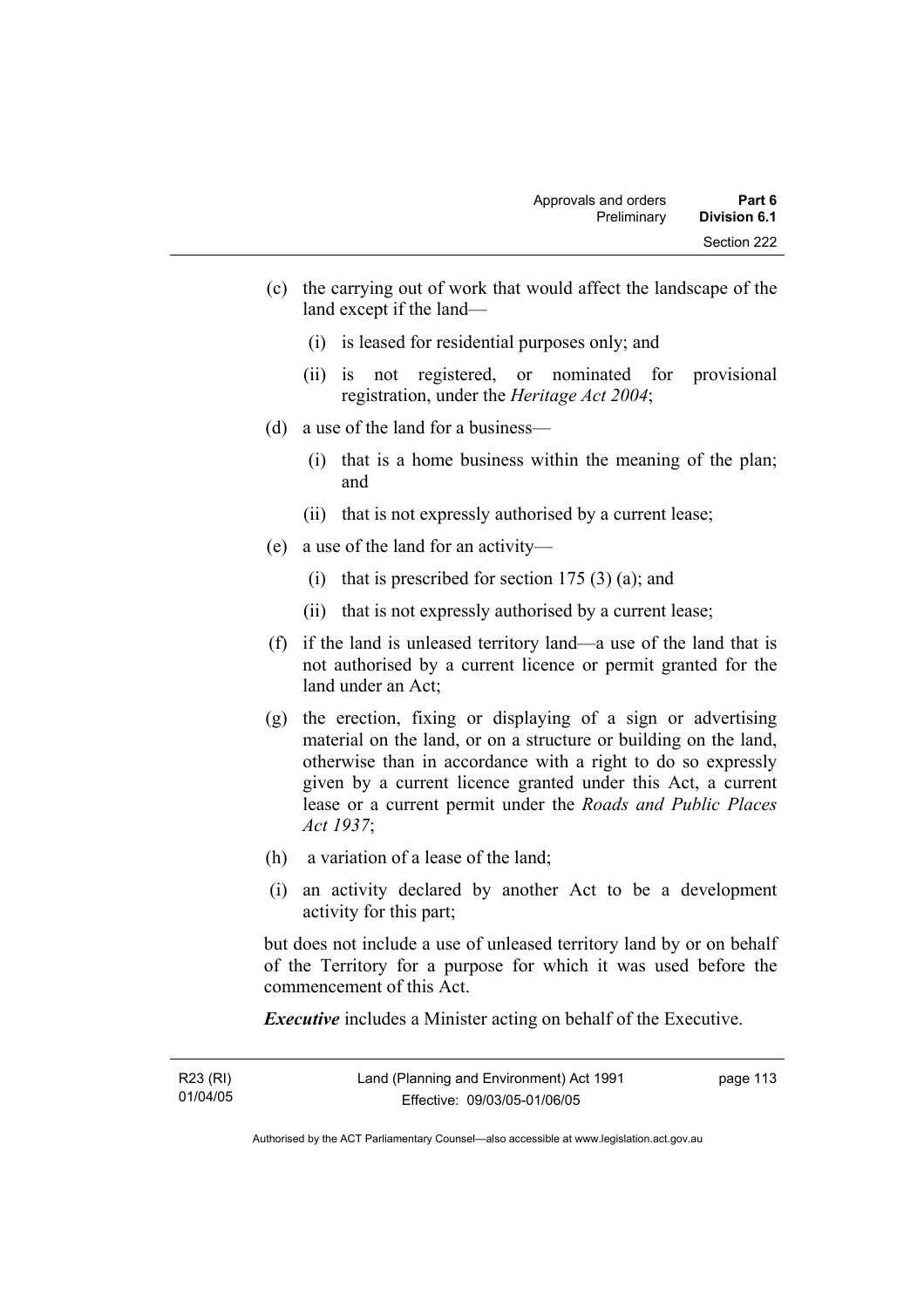**Part 6 Approvals and orders**<br>**Division 6.1 Preliminary Division 6.1** Preliminary Section 222

> *inspector* means a person appointed as an inspector under section 263 (1).

*lease*—see section 159.

*lessee*—see section 159.

*objection* means an objection under section 237.

*order* means—

- (a) an order under division 6.3; or
- (b) a decision under another Act that is declared by an Act to be an order for this part.

*original decision*—see section 246 (1).

*prescribed period* means the period specified in, or ascertained in accordance with, a regulation.

*prohibition notice*—see section 260 (1).

*relevant authority*, in relation to an application, means—

- (a) if the Minister has, under section 229B (Minister may decide some applications), decided to consider an application—the Minister; or
- (b) the planning and land authority.

*structure* includes a fence, mast, antenna, aerial, road, footpath, driveway, carpark, culvert or service conduit or cable.

*subdivision—*see section 159.

*variation*, of a lease—see section 223.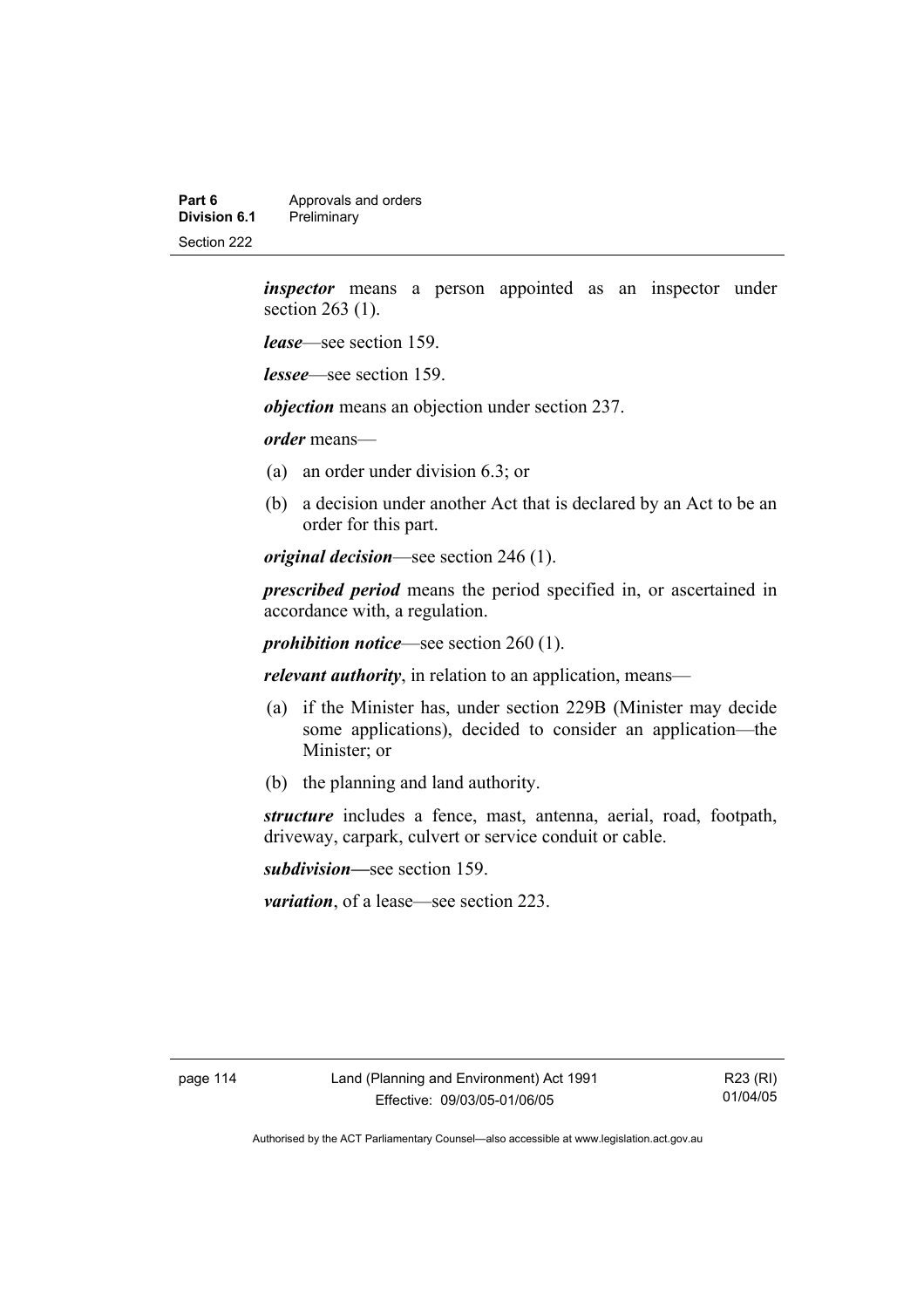## **223 Meaning of** *variation* **for pt 6**

- (1) In this part, *variation*, of a lease, includes—
	- (a) the surrender of a lease and the granting of a new lease subject to different provisions to the same lessee over all or part of the land comprised in the surrendered lease; and
	- (b) a consolidation; and
	- (c) a subdivision.
- (2) However, the *variation* of a lease does not include the surrender of a lease and the granting of a new lease to the same lessee over all or part of the land comprised in the surrendered lease if—
	- (a) the land is defined land within the meaning of section 31; or
	- (b) the new lease is granted under any of the following provisions:
		- (i) section 171 (Grant of further residential leases);
		- (ii) section 171A (Grant of further rural leases);
		- (iii) section 172 (Grant of further leases for purposes other than residential or rural).

# **Division 6.2 Approvals**

# **Subdivision 6.2.1 General**

# **225 Offence—development**

 (1) A person must not, without reasonable excuse, undertake a development otherwise than in accordance with an approval.

Maximum penalty: 50 penalty units.

 (2) A territory authority must not, without reasonable excuse, undertake a development except in accordance with an approval.

page 115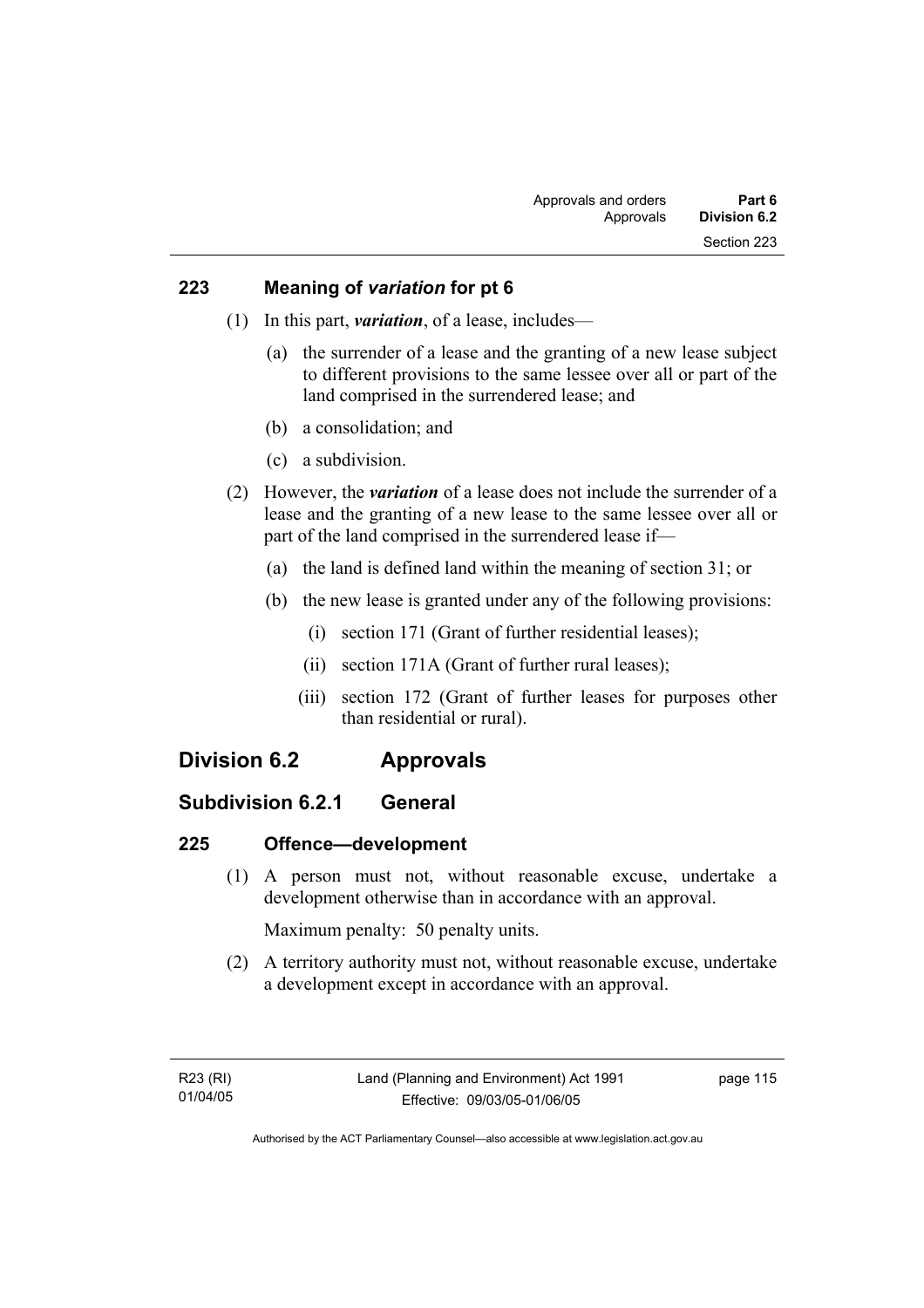#### **Part 6 Approvals and orders Division 6.2** Approvals Section 226

#### **226 Application to undertake development**

- (1) An application for approval must—
	- (a) be signed by the applicant; and
	- (b) if the application is for approval of a variation of a lease—be accompanied by an assessment by an accredited valuer that sets out the amounts of the values represented by  $V_1$  and  $V_2$ in—
		- (i) for a variation that is not a consolidation or subdivision section 184A; or
		- (ii) for a variation consisting of a consolidation or subdivision—section 187C.
	- *Note 1* A fee may be determined under s 287 for this subsection.
	- *Note 2* If a form is approved under s 287A for an application or a declaration, the form must be used.
- (2) If the development to which the application relates requires construction work to be carried out on land that has previously been developed, and that is not leased for rural purposes, the application must be accompanied by a survey certificate given by a registered surveyor that shows—
	- (a) the boundaries of the land where the development is to be undertaken; and
	- (b) the location of each building or structure on the land; and
	- (c) the existing contours of the land.
- (3) A person is not entitled to apply to undertake a development of a rural lease if—
	- (a) the development is a variation of the lease that is a consolidation or subdivision; and
	- (b) the planning and land authority may not consent to the consolidation or subdivision under section 186H.

| page 116 | Land (Planning and Environment) Act 1991 | R23 (RI) |
|----------|------------------------------------------|----------|
|          | Effective: 09/03/05-01/06/05             | 01/04/05 |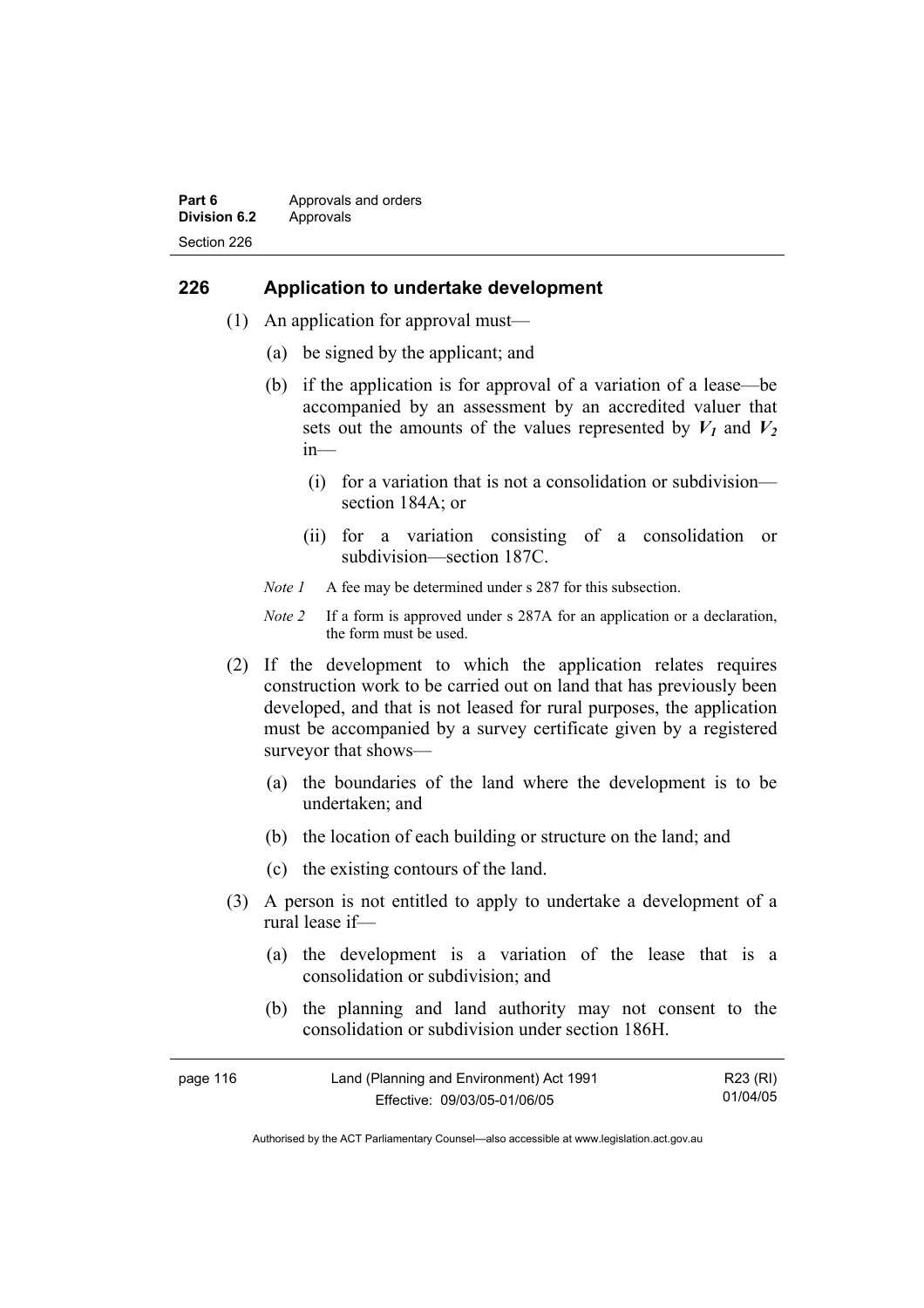- (4) If an application is made by a person who is not the lessee of the place to which the application relates, the application must, in addition to being signed by the person by whom it is made, be signed by—
	- (a) if the place to which the application relates is subject to a lease—the lessee of the place; or
	- (b) in any other case—the planning and land authority.
- (5) A lessee may, by writing, appoint a person to act on his or her behalf in relation to an application.
- (6) A person who signs an application under subsection (4) (a) is taken to be an applicant in relation to the application.
- (7) The planning and land authority may—
	- (a) correct a formal error in an application; or
	- (b) at the request of the applicant, make an alteration to an application.
- (8) If the planning and land authority makes an alteration or correction under subsection (7), the authority must—
	- (a) advise the applicant, or if there is more than 1, each applicant, that the alteration or correction has been made; and
	- (b) if notice has been given under section 229 of the making of the application—give notice in accordance with that section of the application as so altered or corrected.
- (9) An application may be made under this section in relation to a development that has been undertaken without approval.
- (10) The Minister may, in writing, exempt developments mentioned in subsection (2) from the application of the subsection.
- (11) An exemption is a disallowable instrument.

| <i>Note</i> | A disallowable instrument must be notified, and presented to the |
|-------------|------------------------------------------------------------------|
|             | Legislative Assembly, under the Legislation Act.                 |

| R23 (RI) | Land (Planning and Environment) Act 1991 | page 117 |
|----------|------------------------------------------|----------|
| 01/04/05 | Effective: 09/03/05-01/06/05             |          |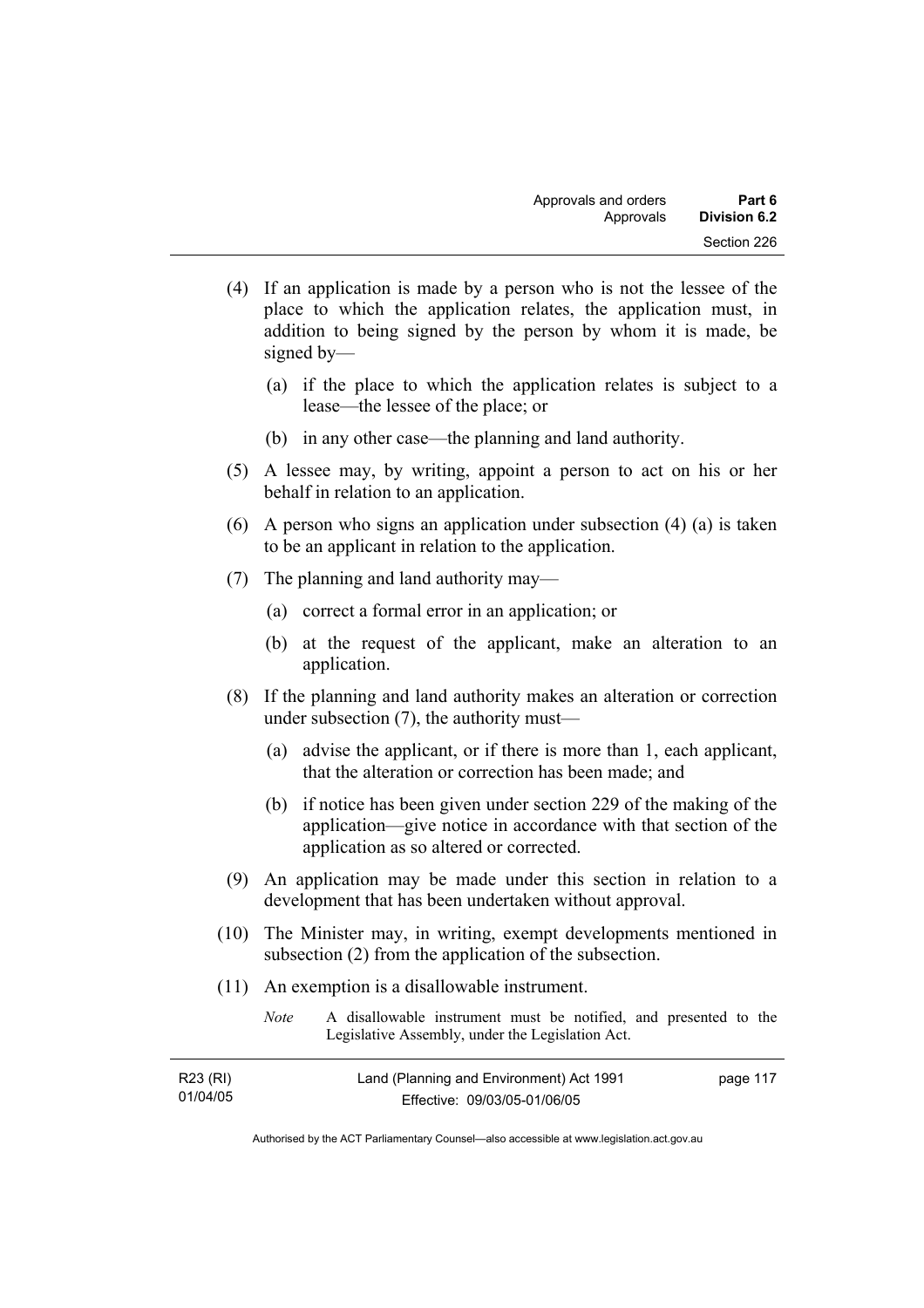(12) In this section:

*accredited valuer* means a person who is—

- (a) registered, licensed or approved under the law of the Commonwealth or a State to carry out valuations of property; or
- (b) accredited as a certified practising valuer by the body known as the Australian Property Institute.

#### **227 Register of applications, approvals, orders and lease and development conditions**

- (1) The planning and land authority must keep a register of—
	- (a) each alteration or correction to an application made under section 226 (7); and
	- (b) each application that has not been withdrawn, or that is not to be taken to have been withdrawn and in relation to which the period for making an application under section 275 or section 276 has not ended; and
	- (c) each notice given to the heritage council under section 229 of a development application that relates to a place or object registered, or nominated for provisional registration, under the *Heritage Act 2004*; and
	- (d) each advice given to the planning and land authority by the heritage council under the *Heritage Act 2004*, section 60 (Advice about effect of development on heritage significance); and
	- (e) each approval in relation to which the period for making an application under section 275 or section 276 has not ended; and
	- (f) each approval, for the period for which it remains in force; and
	- (g) each order, for the period for which it remains in effect; and

| page 118 | Land (Planning and Environment) Act 1991 | R23 (RI) |
|----------|------------------------------------------|----------|
|          | Effective: 09/03/05-01/06/05             | 01/04/05 |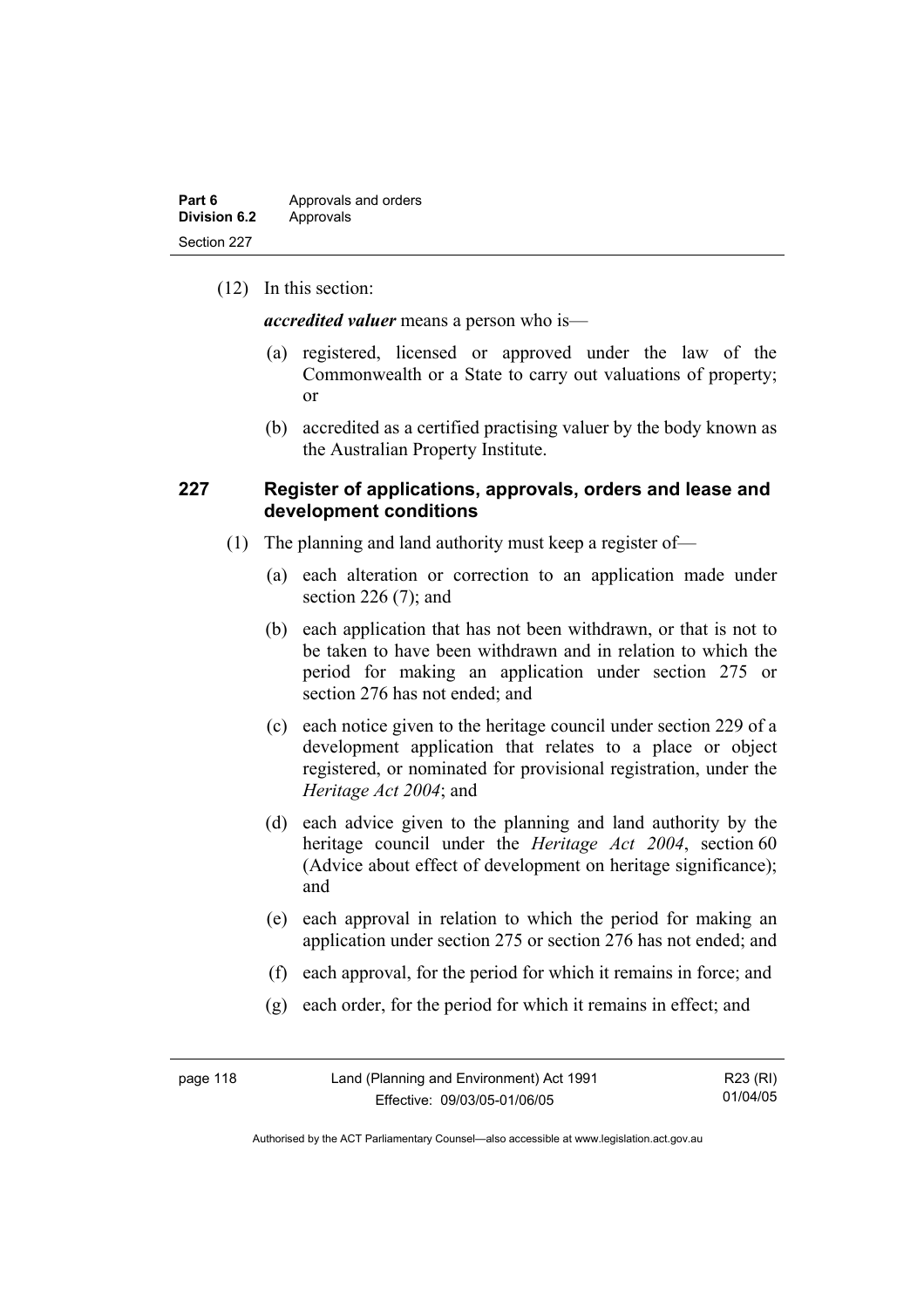- (h) the lease and development conditions (if any) applicable to a lease granted after the commencement of this paragraph; and
- (i) any comments of the planning and land authority or the planning and land council given to the planning and land authority for the Minister's consideration of an application under section 229B (Minister may decide some applications); and
- (j) if an application has been reconsidered under subdivision 6.2.4—the date and details of the decision on reconsideration; and
- (k) details of any minor amendment made under section 247.
- (2) The planning and land authority may enter in the register details of lease and development conditions applicable to a lease granted before the commencement of subsection (1) (h).
- (3) A person may, during office hours—
	- (a) inspect the register; and
	- (b) make copies of, or take extracts from, the register or any part of a document relevant to an application.
	- *Note* A fee may be determined under s 287 for par (b).
- (4) In this section:

*lease and development condition*, for a lease, means a condition, other than a condition contained in the lease, that—

- (a) was approved by the Territory when the lease was granted; and
- (b) regulates the development or use of the land that is subject to the lease.

#### **228 Restrictions on inspection of applications**

 (1) An applicant for approval to undertake a development may apply in writing to the planning and land authority for a part of any copy of

| R23 (RI) | Land (Planning and Environment) Act 1991 | page 119 |
|----------|------------------------------------------|----------|
| 01/04/05 | Effective: 09/03/05-01/06/05             |          |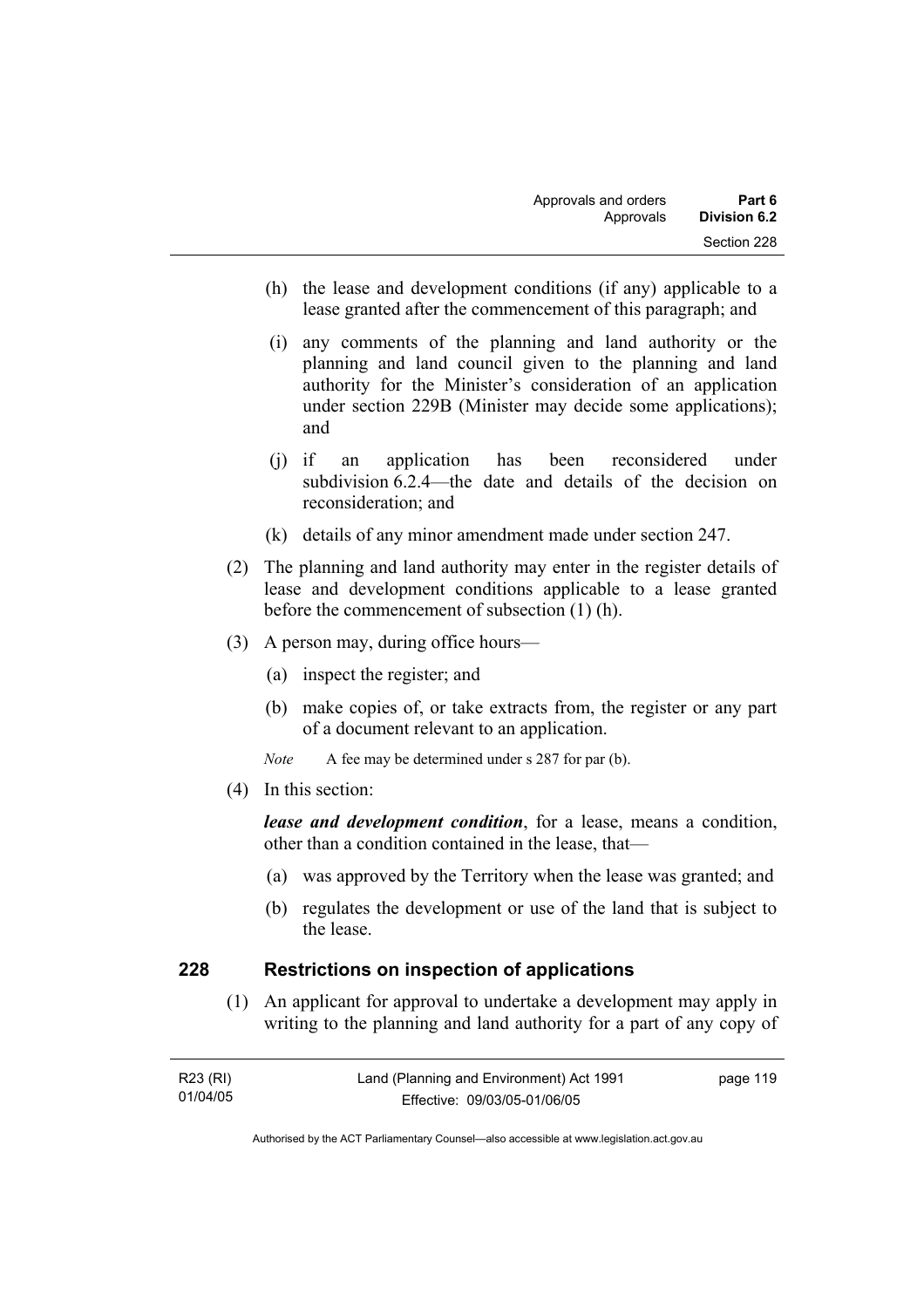| Part 6              | Approvals and orders |
|---------------------|----------------------|
| <b>Division 6.2</b> | Approvals            |
| Section 229         |                      |

the application to be excluded from being made available to the public or for public inspection.

- (2) The planning and land authority may approve or refuse to approve an application under subsection (1).
- (3) The planning and land authority must approve an application if satisfied that—
	- (a) the part of the application for approval to undertake a development to which the application under subsection (1) relates contains information—
		- (i) about the personal or business affairs of a person; or
		- (ii) that has been given to the authority in confidence; or
		- (iii) the publication of which would disclose a trade secret; or
		- (iv) the disclosure of which is likely to affect the conduct of a person's lawful business affairs; and
	- (b) it would not be in the public interest for the part to be published.
- (4) If a part of an application is excluded from the copies of that application made available to the public or for public inspection, each copy must include a statement to the effect that an unspecified part of the application has been excluded for the purpose of protecting the confidentiality of information included in that part.

#### **229 Notice of application**

- (1) The planning and land authority must—
	- (a) if a place other than unleased land adjoining the place to which an application relates—
		- (i) is occupied—give notice by post of the making of the application to the lessee of the adjoining place at the address of the adjoining place; or

| page 120 | Land (Planning and Environment) Act 1991 | R23 (RI) |
|----------|------------------------------------------|----------|
|          | Effective: 09/03/05-01/06/05             | 01/04/05 |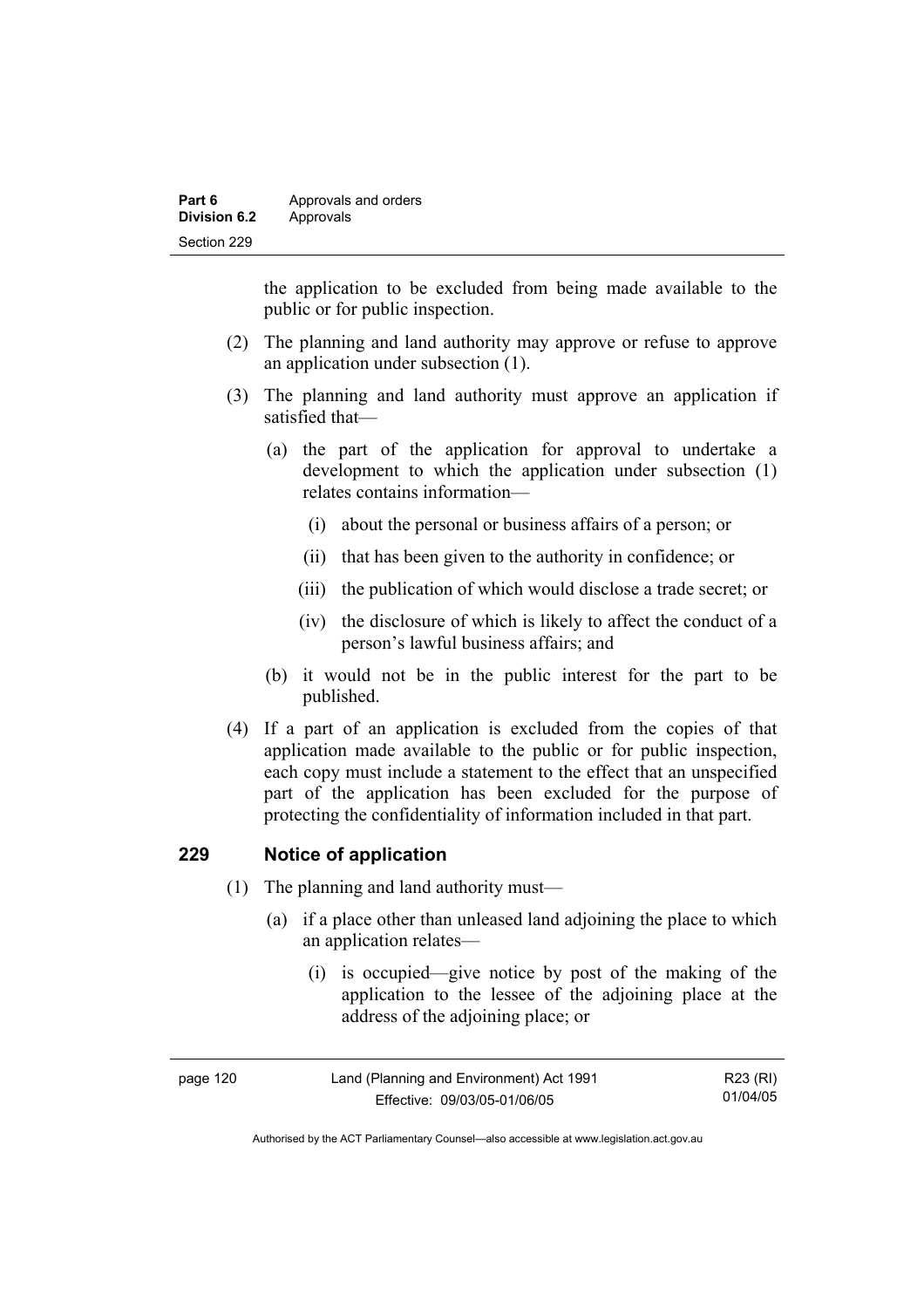- (ii) is unoccupied—give notice by post to the lessee of the adjoining place at the address of the lessee last-known to the authority; and
- (b) publish notice of the making of each application in a daily newspaper.
- (2) Subsection (1) (a) does not apply—
	- (a) if, in the opinion of the planning and land authority, the number of places adjoining the place to which the application relates is such that it would be impractical to give notice by post to the lessee of each place; or
	- (b) in relation to a place adjoining the place to which the application relates that is leased by the applicant or a person for whom the applicant has been appointed to act as agent.
- (3) The planning and land authority must, if the application relates to a development that is or includes a variation of a lease, give written notice of the making of the application to each person having an estate or interest in the land subject to the lease to be varied (being an estate or interest that is registered under the *Land Titles Act 1925*).

*Note* For how documents may be given, see the Legislation Act, pt 19.5.

- (4) The planning and land authority
	- (a) must give the heritage council—
		- (i) notice of each application that relates to a place or object registered, or nominated for provisional registration, under the *Heritage Act 2004*; and
		- (ii) a copy of each application mentioned in subparagraph (i); and
		- (iii) a copy of each objection, or document containing comments about the development, received by the

page 121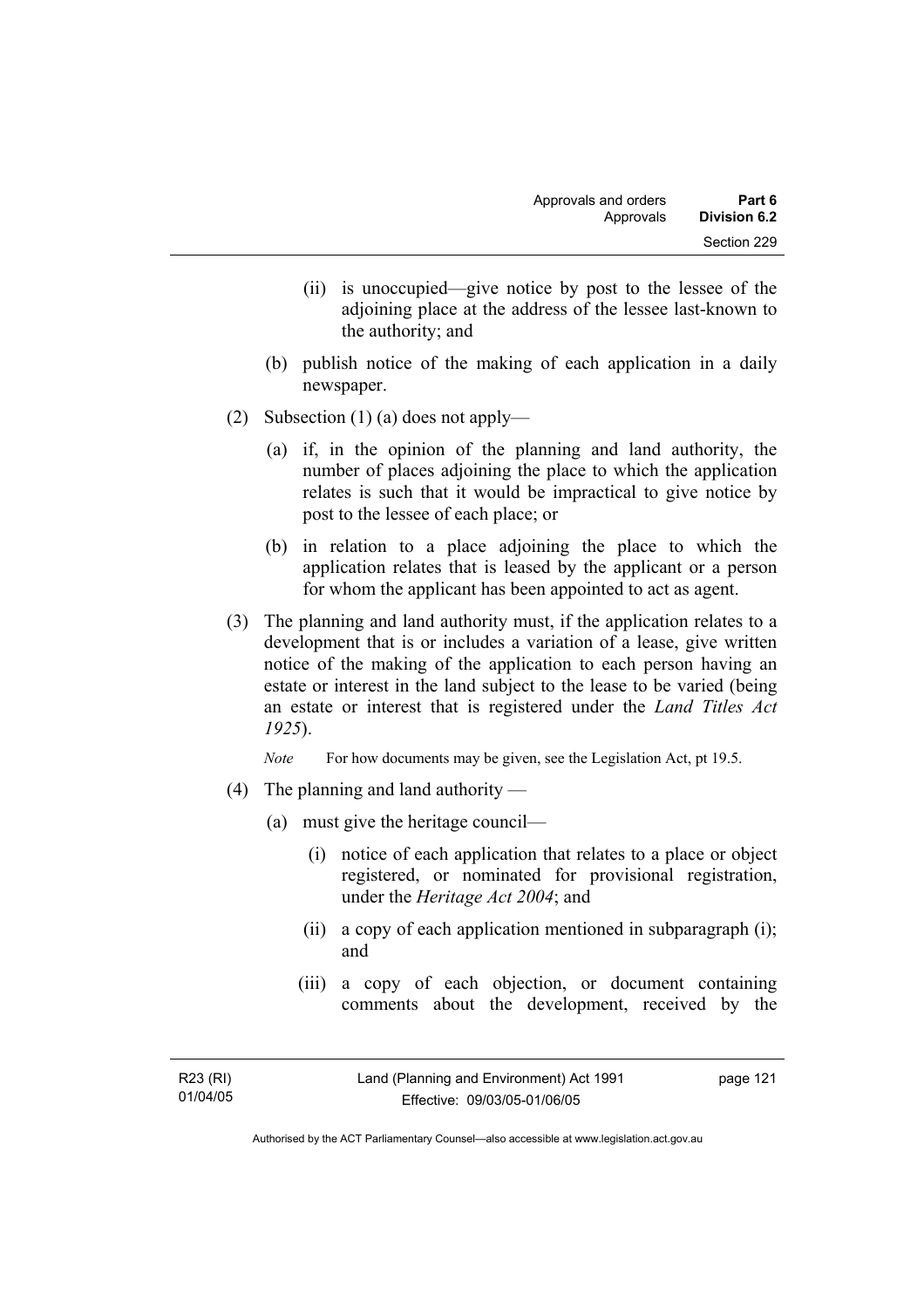| Part 6              | Approvals and orders |
|---------------------|----------------------|
| <b>Division 6.2</b> | Approvals            |
| Section 229         |                      |

authority that relate to the effect of the development on the heritage significance of the place or object; and

- (b) must give to the conservator a copy of each application that involves, or is likely to involve, damage to a significant tree under the *Tree Protection (Interim Scheme) Act 2001*; and
- (c) must give to the conservator for comment a copy of each application that relates to public land; and
- (d) may give a copy of an application to any other entity for comment.
- (5) The planning and land authority must give the environment protection authority written notice of an application in relation to a development—
	- (a) listed in the *Environment Protection Act 1997*, schedule 1; or
	- (b) that has the potential to cause serious or material environmental harm within the meaning of that Act.
- (6) The planning and land authority must erect on the place to which an application relates a sign that specifies the development proposed to be undertaken in relation to that place.
- (7) A person must not, without lawful excuse, move, deface, damage, obscure or otherwise interfere with a sign erected under subsection  $(6)$ .

Maximum penalty: 5 penalty units.

 (8) A person must not, without reasonable excuse, prevent or restrict access to a sign erected under subsection (6).

Maximum penalty: 5 penalty units.

 (9) The validity of an approval is not affected by a failure by the planning and land authority to comply with subsection (6).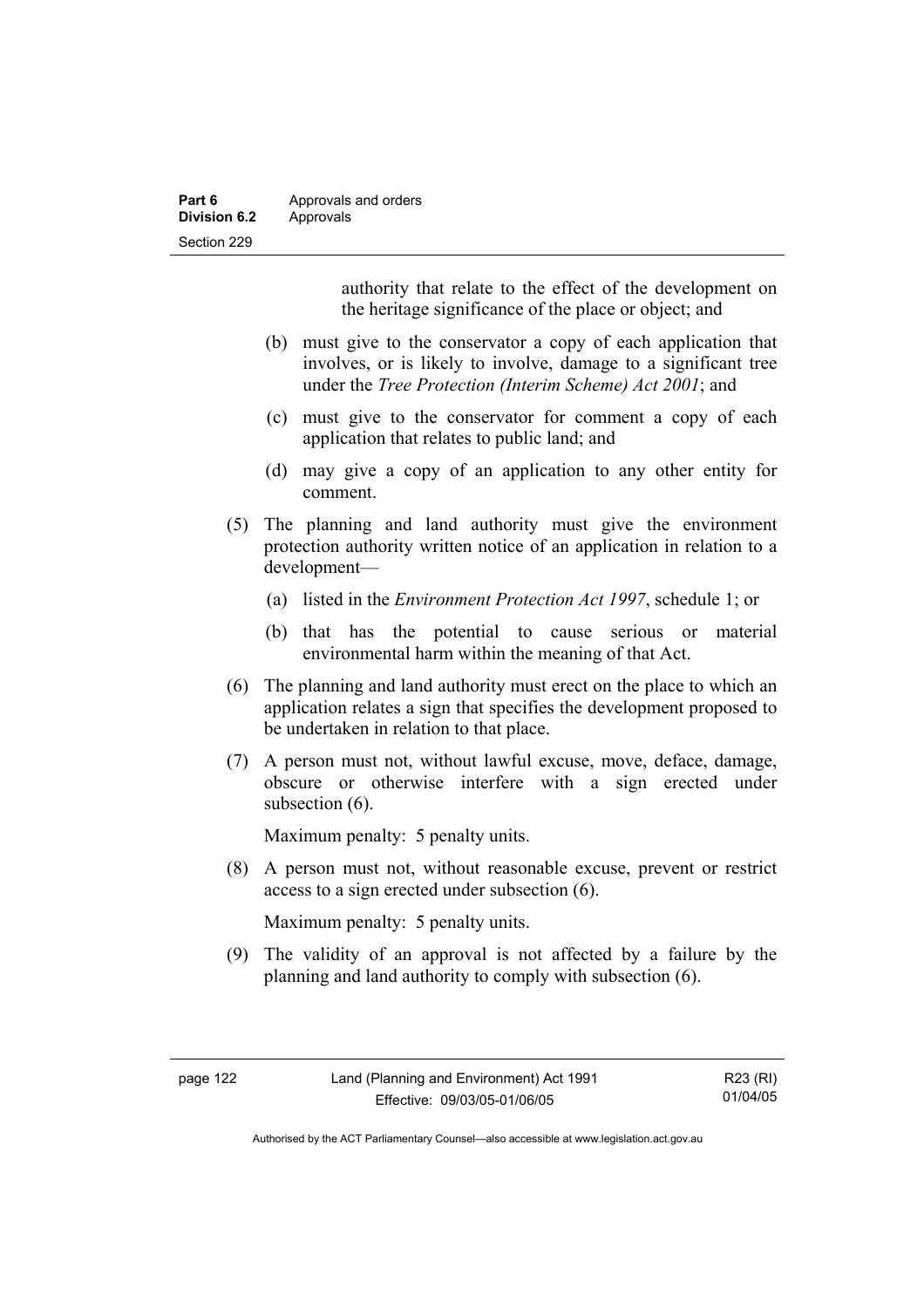(10) A reference in subsection (1) to a *lessee* is a reference to the person registered as lessee in the register kept under the *Land Titles Act 1925* in relation to the place to which the application relates.

# **229A Direction that applications be submitted to Minister**

- (1) The Minister may, in writing, direct the planning and land authority to refer to the Minister an application that has not been decided by the authority.
	- *Note* The *Planning and Land Act 2002*, s 10 provides that the planning and land authority must comply with directions given to it under a territory law.
- (2) If the application relates to a place or object registered, or nominated for provisional registration, under the *Heritage Act 2004*, the planning and land authority must give a copy of the direction to the heritage council.
- (3) When complying with the direction, the planning and land authority must also give the Minister—
	- (a) the information and documents received by the authority in relation to the application, including any advice under the *Heritage Act 2004*, section 60 (Advice about effect of development on heritage significance); and
	- (b) any other relevant information and documents held by the authority.
- (4) If the Minister gives a direction under subsection (1) in relation to an application, the planning and land authority must take no further action that would lead to a decision by the authority on the application.

# **229B Minister may decide some applications**

 (1) This section applies in relation to an application referred to the Minister under section 229A.

page 123

Authorised by the ACT Parliamentary Counsel—also accessible at www.legislation.act.gov.au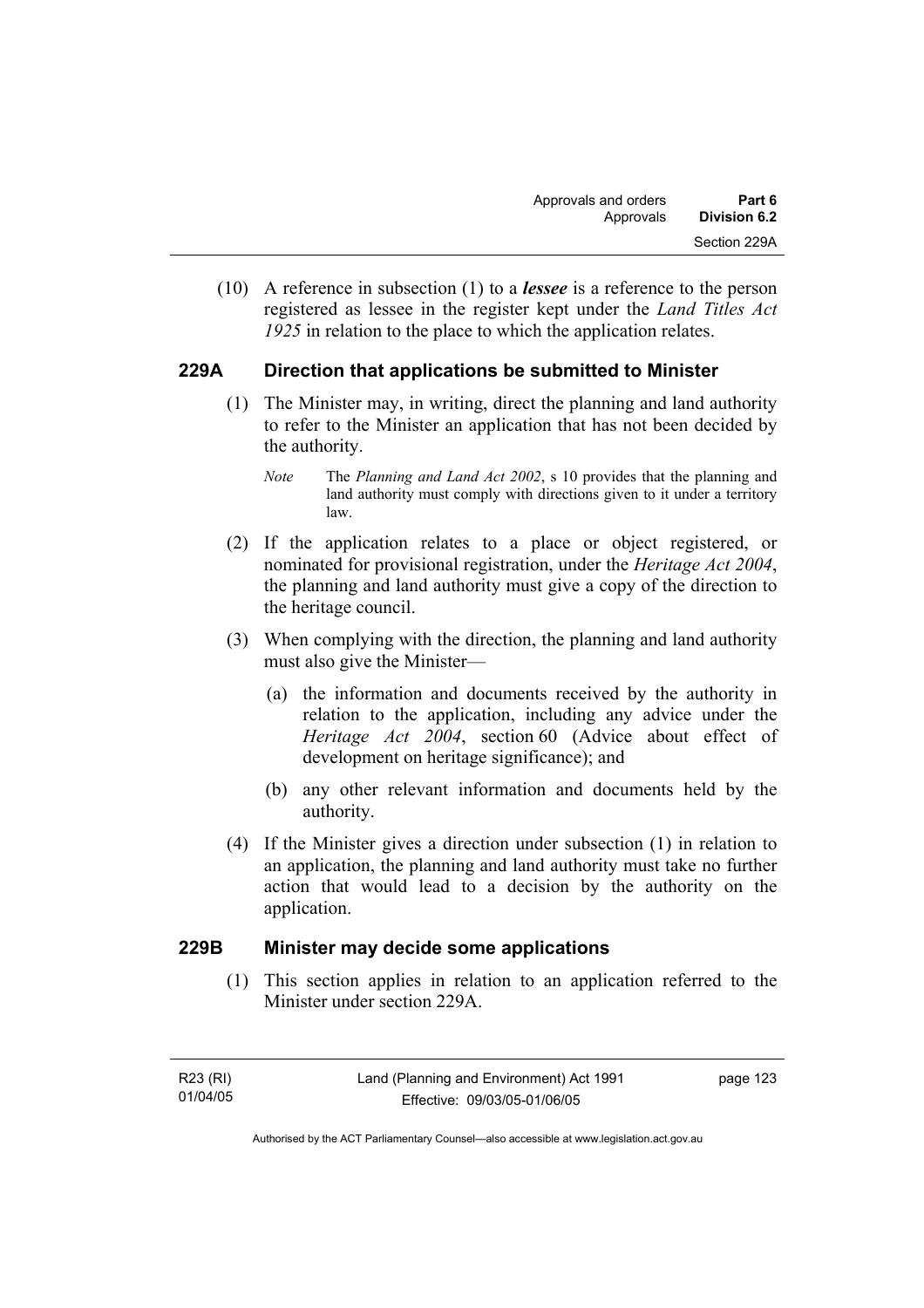- (2) The Minister may decide to consider the application if, in the Minister's opinion—
	- (a) the application raises a major policy issue; or
	- (b) the application seeks approval for a development that may have a substantial effect on the achievement or development of objectives of the territory plan; or
	- (c) the approval or refusal of the application would provide a substantial public benefit.
- (3) If the Minister decides to consider an application, the Minister must tell the planning and land authority in writing about the decision.
- (4) An advice under subsection (3) is a notifiable instrument.

*Note* A notifiable instrument must be notified under the Legislation Act.

- (5) An advice under subsection (3) must be notified under the Legislation Act within 3 weeks after the day it is given.
- (6) If the Minister decides to consider an application, the Minister must—
	- (a) tell the applicant in writing about the decision and the grounds on which the decision was made; and
	- (b) if the application relates to a place or object registered, or nominated for provisional registration, under the *Heritage Act 2004*—ensure that the Minister has the advice of the heritage council under that Act, section 60 (Advice about effect of development on heritage significance); and
	- (c) ensure that the Minister has the comments of the planning and land authority and the planning and land council on the application; and
	- (d) approve or refuse the application under section 230.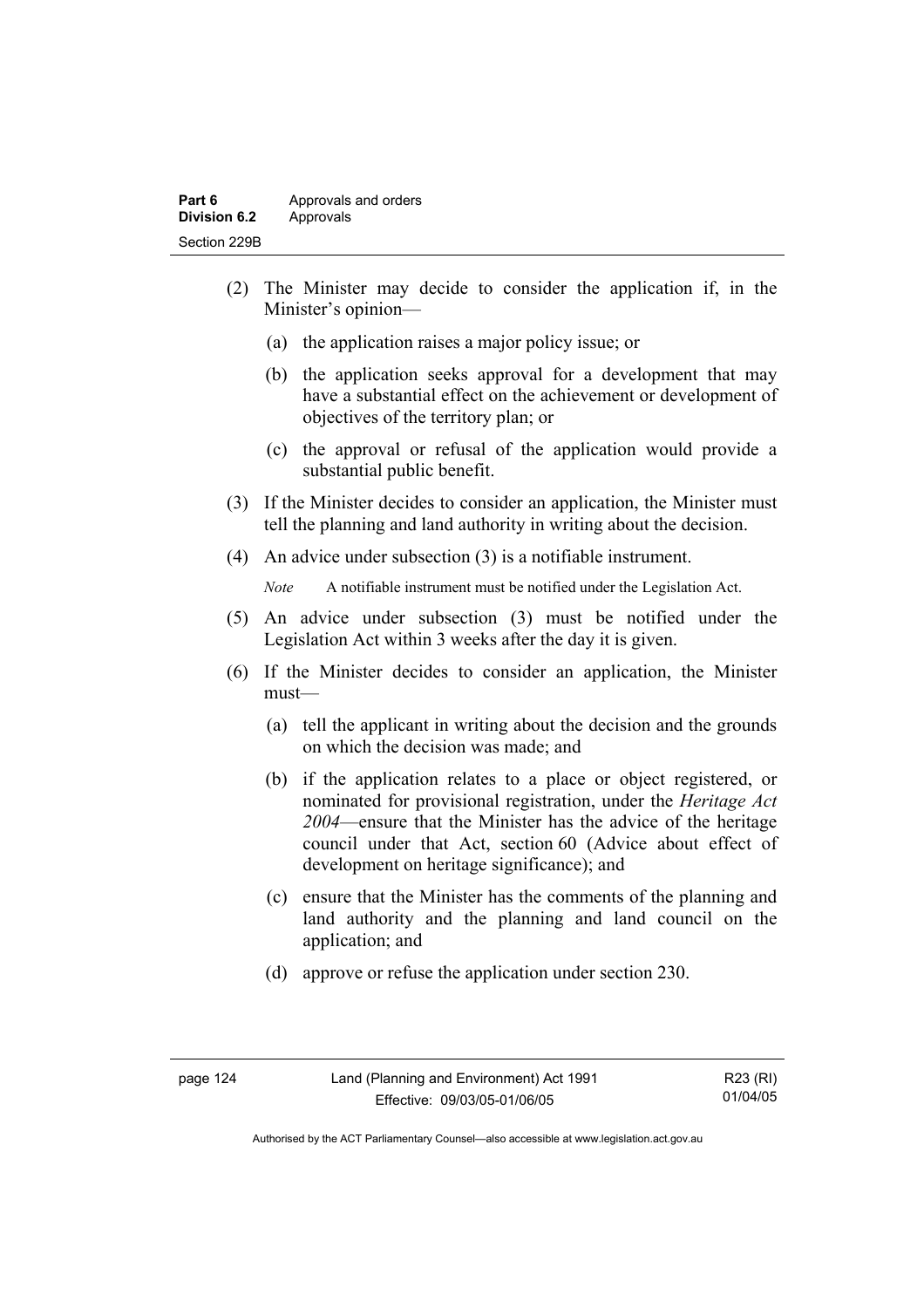- (7) Within 3 sitting days after the day the Minister decides an application, the Minister must present to the Legislative Assembly a statement containing—
	- (a) a description of the development to which the application relates; and
	- (b) details of the land where the development is proposed to take place; and
	- (c) the applicant's name; and
	- (d) details of the Minister's decision; and
	- (e) the grounds for the decision.
- (8) The statement under subsection (7) must be accompanied by a copy of the comments of the planning and land council on the application to which the statement relates.
- (9) If the Minister is satisfied that the Minister should not consider the application, the Minister must refer the application back to the planning and land authority for decision.

# **230 Approvals**

- (1) The relevant authority may approve or refuse to approve an application.
- (2) The relevant authority is taken to have refused to approve an application if the authority fails to make a decision in relation to the application before the end of the prescribed period.
- (3) However, the relevant authority may approve an application at any time until the earliest of the following dates:
	- (a) the date when the administrative appeals tribunal has finally dealt with an application under section 275 to review the relevant authority's deemed refusal under subsection (2) of this section;

page 125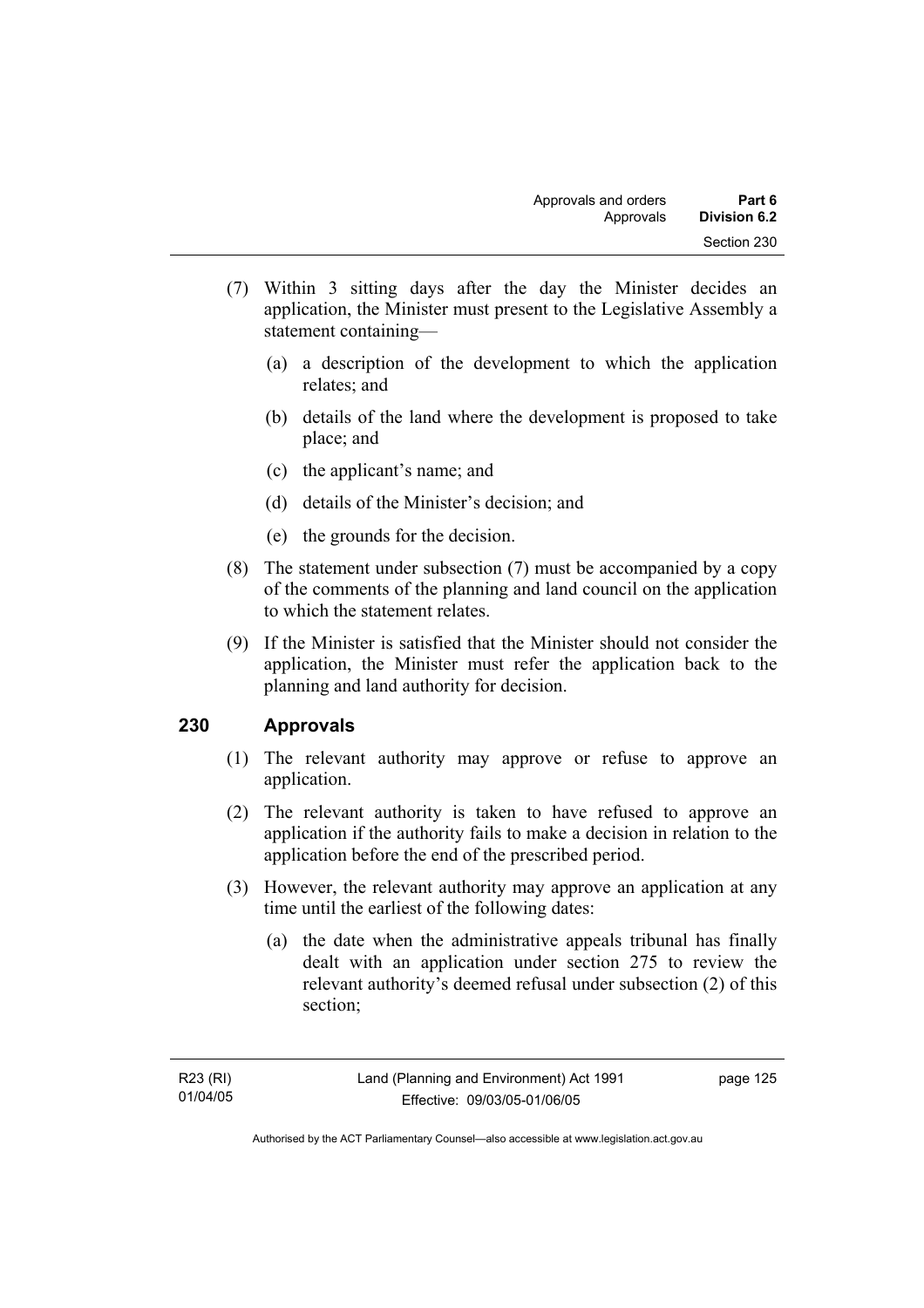- (b) 6 months after the date of the application, unless paragraph (c) applies;
- (c) if an assessment or a variation to the plan is required in relation to the application—12 months after the date of the application.
- (4) If the relevant authority approves an application to undertake a development that includes an activity that is not permitted by a lease of the land where the activity is to be carried out, the approval must not take effect in relation to that activity until the lease is varied to permit the activity.
- (5) Subsection (4) does not apply in relation to—
	- (a) an activity mentioned in section 222 (1), definition of *development*, paragraph (c); or
	- (b) an activity included in a development of a type prescribed for section 175 (3) (a); or
	- (c) an activity prescribed for section 175 (3) (b).

#### **231 Matters to be considered by relevant authority**

- (1) In approving or refusing to approve an application, the relevant authority must consider the following:
	- (a) the comments of any entity to which the authority referred the application for comment;
	- (b) each objection or other submission received by the authority in relation to the application that has not been withdrawn;
	- (c) a preliminary assessment under division 4.2, or a report under section 128, in relation to the environmental impact of the proposed development;
	- (d) any assessment made, or the report of any inquiry conducted, in relation to the proposed development;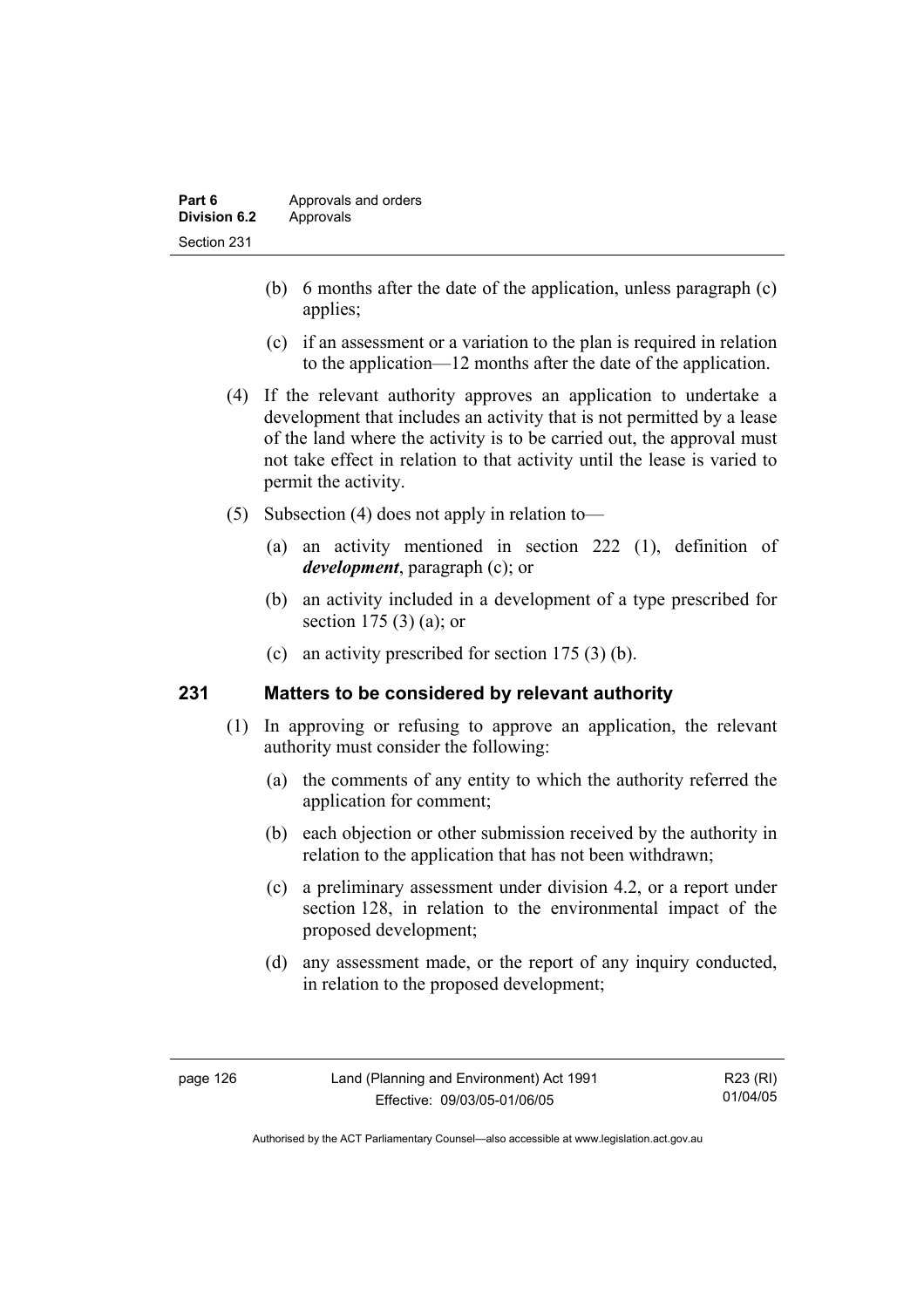- (e) any advice given to the authority by the heritage council under the *Heritage Act 2004*, section 60 (Advice about effect of development on heritage significance) within 15 working days after the day the council is given notice of the application by the authority;
- (f) if the relevant authority is the Minister—the comments of the planning and land authority and the planning and land council.
- (2) The relevant authority may make a decision under section 230 that is inconsistent with any heritage council advice under the *Heritage Act 2004*, section 60 only if satisfied that—
	- (a) the following have been considered—
		- (i) all applicable heritage guidelines;
		- (ii) all reasonable development options and design solutions;
		- (iii) any prudent and feasible alternative to the proposed development, or relevant aspects of it; and
	- (b) as far as practicable, the decision avoids or minimises any adverse impact on the heritage significance of the place; and
	- (c) on balance, the decision is consistent with the objects of the Territory plan.
- (3) Also, if the proposed development would be affected by heritage guidelines relating to the heritage significance of an Aboriginal place or object registered, or nominated for provisional registration, under the *Heritage Act 2004*, the relevant authority must consult each representative Aboriginal organisation and consider any further comments by the heritage council about the development.
- (4) In this section:

*Aboriginal object*—see the *Heritage Act 2004*, section 9. *Aboriginal place*—see the *Heritage Act 2004*, section 9.

R23 (RI) 01/04/05 page 127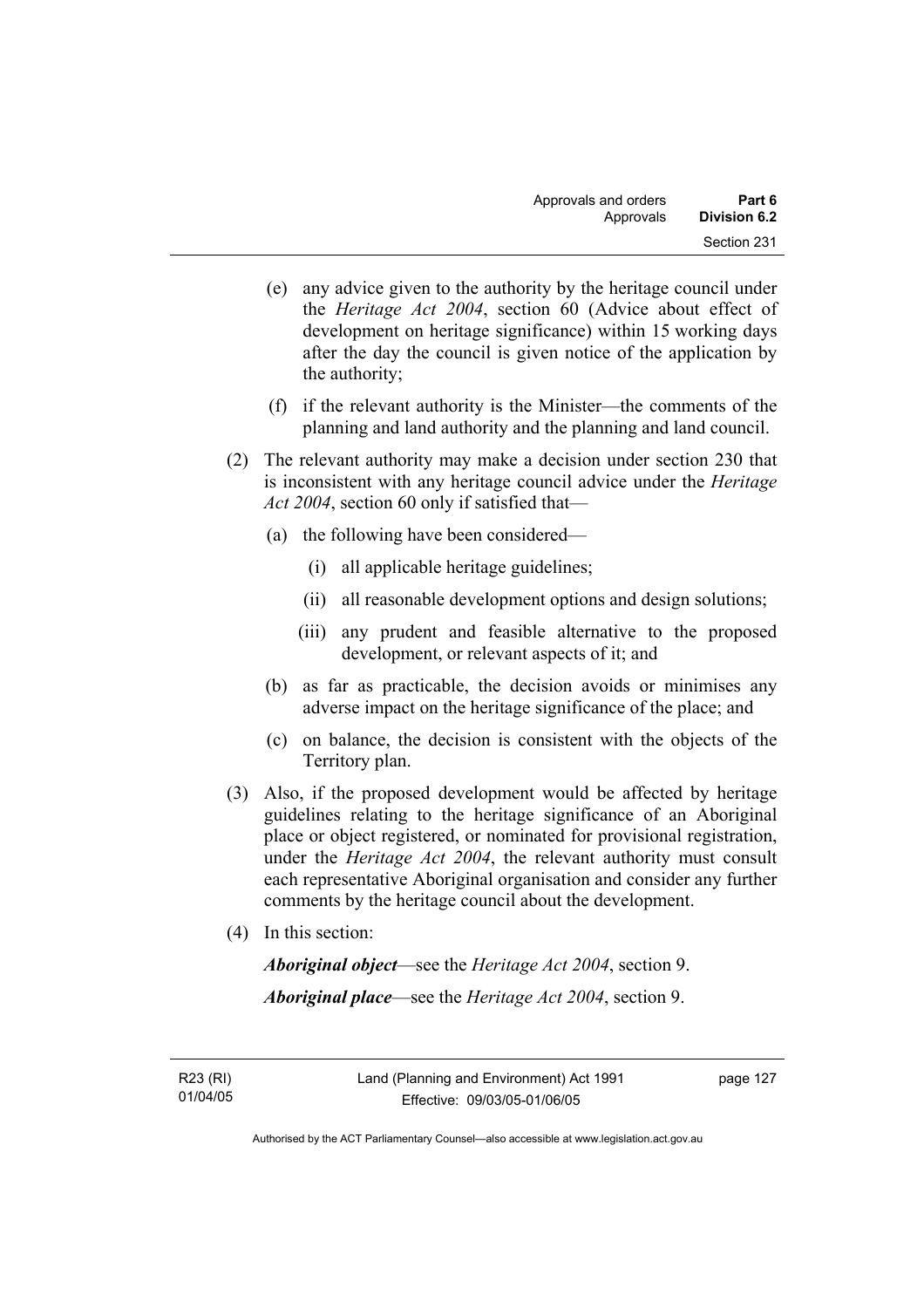| Part 6       | Approvals and orders |
|--------------|----------------------|
| Division 6.2 | Approvals            |
| Section 232  |                      |

*representative Aboriginal organisations*—see the *Heritage Act 2004*, section 14.

## **232 Duty of applicants**

- (1) The planning and land authority may direct an applicant—
	- (a) to give the notice of the application that the authority would, apart from this section, be required to give; and
	- (b) to give notice to any other person.
- (2) The planning and land authority need not give notice of an application under section 229 (Notice of application) or another Act if the authority gives a direction under subsection (1).
- (3) If an applicant fails to comply with a direction under subsection (1), the application is to have been withdrawn.
- (4) The applicant must pay the cost of a notice given in accordance with a direction under subsection (1).
- (5) If the planning and land authority publishes a notice under section 229 (1) (b), the reasonable cost of the notice is a debt payable by the applicant to the Territory.
	- *Note* If a form is approved under s 287A for a notice under par (a) or (b), the form must be used.

#### **233 More information**

- (1) The planning and land authority may, by written notice, require an applicant to give to the authority, within the period specified in the notice (of not less than 28 days), either orally or in writing, the further information relating to the application that is specified in the notice.
- (2) An applicant may, at any time before the end of the period specified in a notice under subsection (1), apply to the planning and land authority for an extension of the period within which the applicant is to give information.

| page 128 | Land (Planning and Environment) Act 1991 | R23 (RI) |
|----------|------------------------------------------|----------|
|          | Effective: 09/03/05-01/06/05             | 01/04/05 |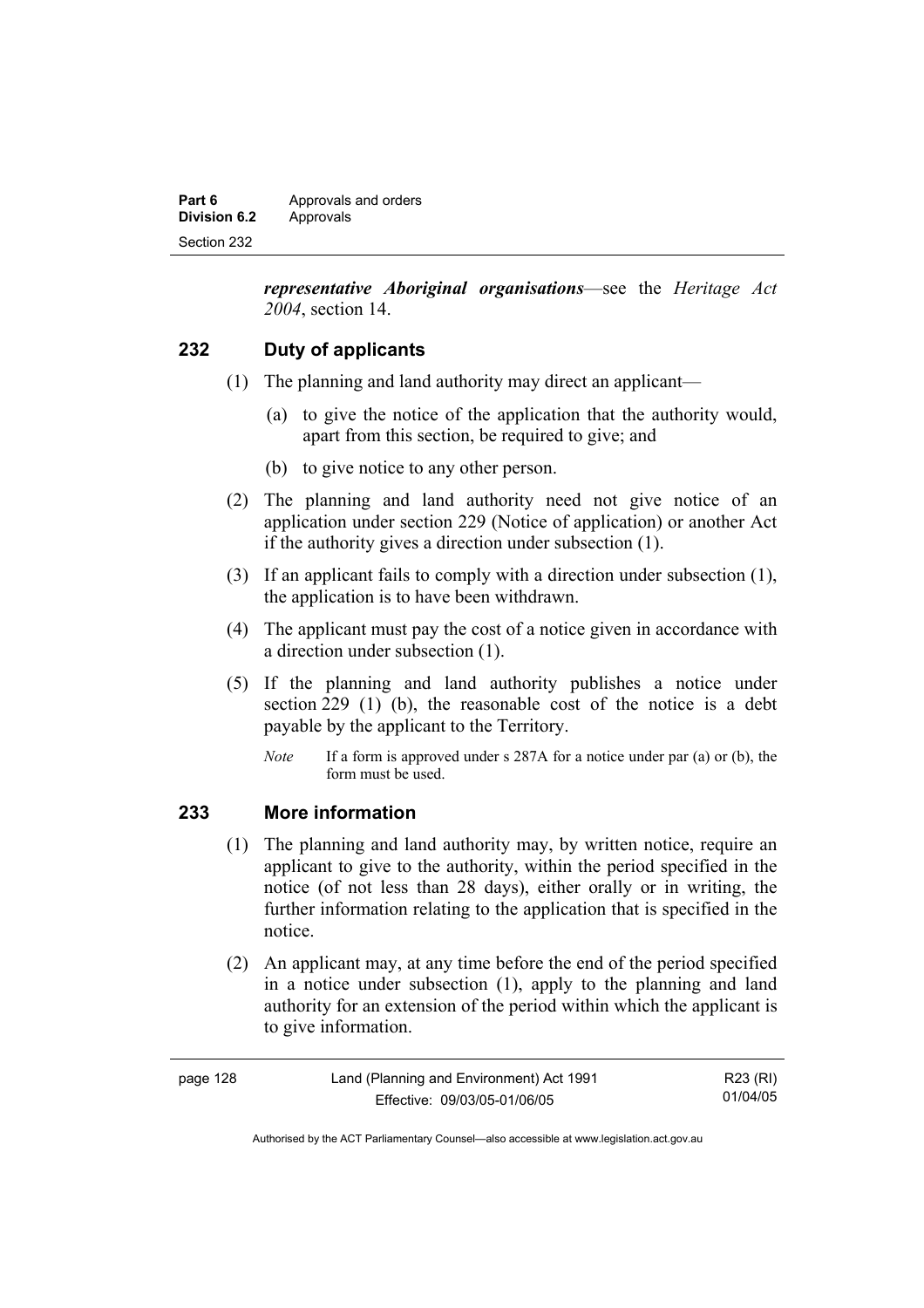(3) On receipt of an application under subsection (2), the planning and land authority may grant an extension of the period of not more than 6 months.

# **234 Effect of failure to give further information**

If a person fails to give information in accordance with a notice under section 233 (1), the planning and land authority must, for the purposes of enabling an application to be made to the administrative appeals tribunal under section 275, be taken to have made a decision refusing the application for approval to undertake the development.

# **236 Environmental assessments and inquiries**

The Minister may—

- (a) direct that an assessment be made; or
- (b) establish a panel to conduct an inquiry;

about any aspect of an application.

# **Subdivision 6.2.2 Objections**

# **237 Objections—general**

- (1) Any person who may be affected by the approval of an application may, within the prescribed period (or that period as extended under this section), object to the grant of the approval.
- (2) The planning and land authority may, by notice published in a daily newspaper, extend or further extend the period allowed under subsection (1) for the objection to the grant of an approval of an application.
- (3) The power under subsection (2) may be exercised after the end of the period to be extended.
- (4) An objection must be made to the planning and land authority in writing and must set out the grounds of the objection.

| R23 (RI) | Land (Planning and Environment) Act 1991 | page 129 |
|----------|------------------------------------------|----------|
| 01/04/05 | Effective: 09/03/05-01/06/05             |          |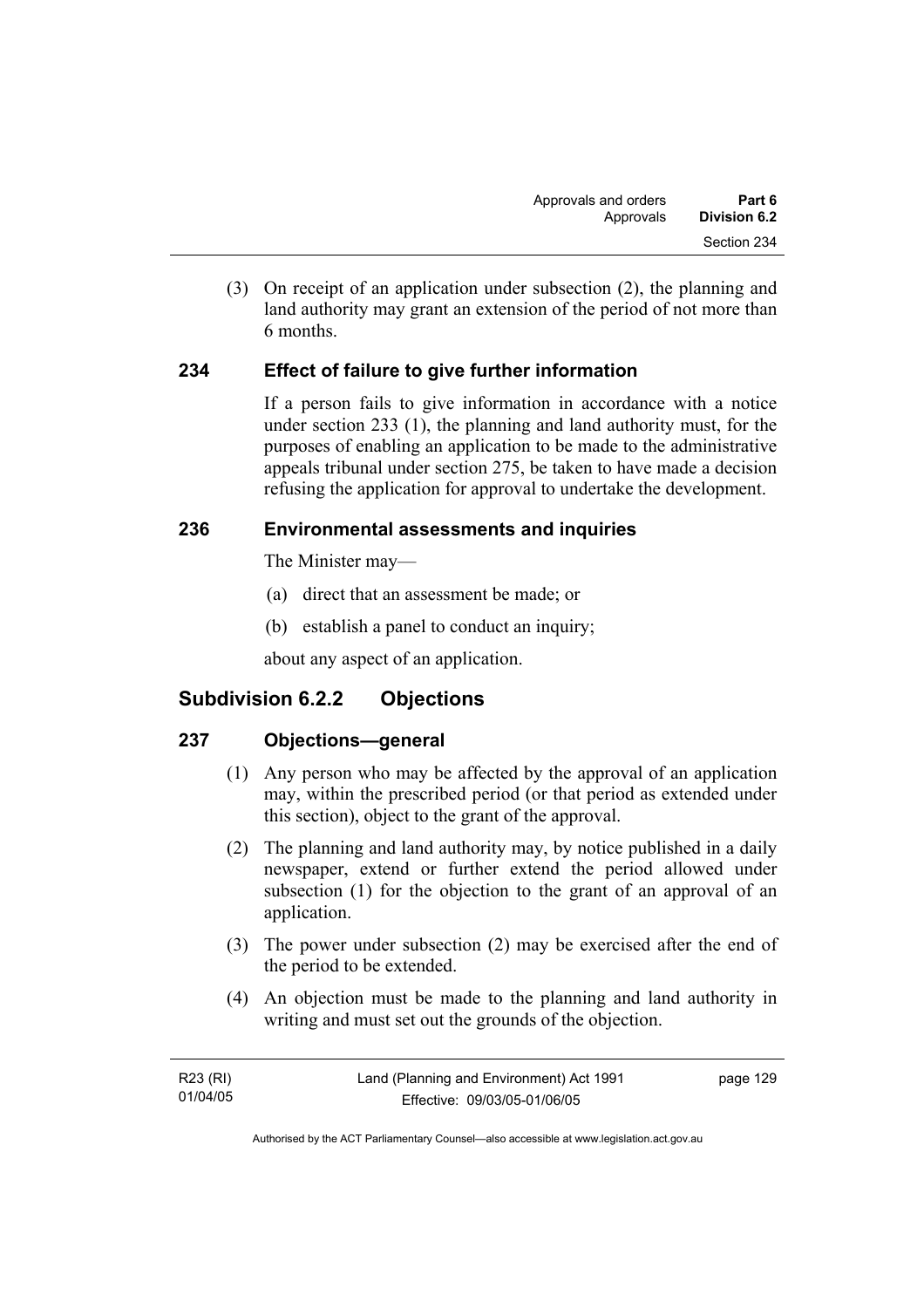| Part 6              | Approvals and orders |
|---------------------|----------------------|
| <b>Division 6.2</b> | Approvals            |
| Section 238         |                      |

- (5) The planning and land authority must give an applicant for approval to undertake a development a copy of each objection to the application, and any other submission received by the authority in relation to the application, that has not been withdrawn.
- (6) In this section:

*person* includes an unincorporated association.

## **238 Inspection of objections**

The planning and land authority must make a copy of each objection available for inspection by members of the public during office hours until the end of the period during which application may be made to the administrative appeals tribunal for a review of a decision in relation to the application.

#### **239 Identity of objectors**

The planning and land authority may, on request by a person making an objection, exclude the identity of the objector from being made available under section 237 (5) or section 238 if, in the authority's opinion, based on reasonable grounds, it would not be in the public interest for that identity to be published.

# **Subdivision 6.2.3 Approvals**

#### **242 Approvals—notices to applicants and registrar-general**

- (1) If an application is approved, the planning and land authority must give written notice—
	- (a) to the applicant; and
	- (b) if the application approved relates to a variation of a lease—to the registrar-general for notification under the *Land Titles Act 1925*.
	- *Note* An application may be approved under s 246A on reconsideration of an original refusal (see s 222 (1), def *approval*).

| page 130 | Land (Planning and Environment) Act 1991 | R23 (RI) |
|----------|------------------------------------------|----------|
|          | Effective: 09/03/05-01/06/05             | 01/04/05 |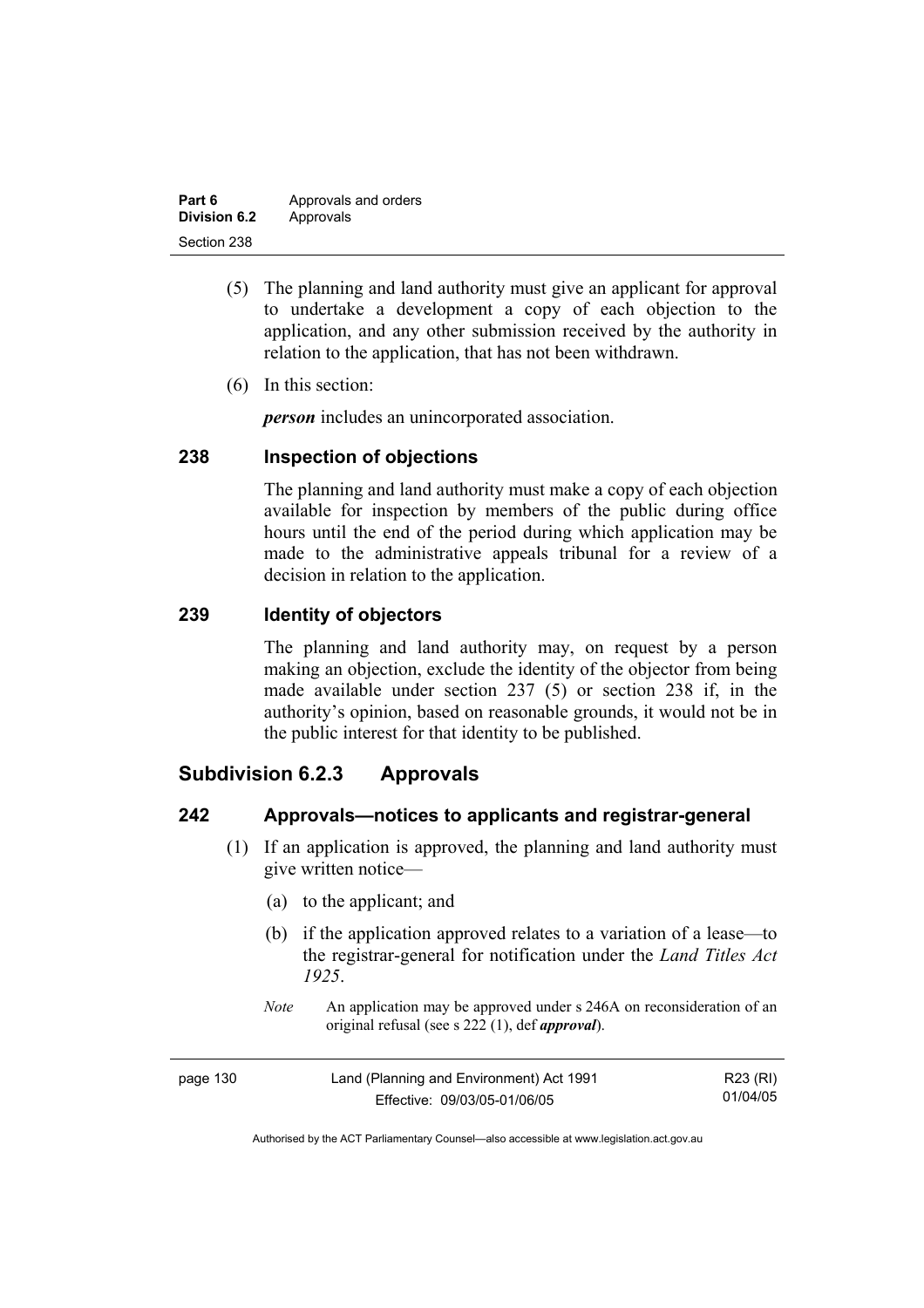(2) A notice to an applicant must state the date the approval takes effect.

*Note* For date of effect of an approval, see s 249.

# **243 Notification of approval or refusal of application**

 (1) If an application is approved, the planning and land authority must give each person who objected under section 237 (1) written notice of the approval.

- (2) Subsection (1) does not apply to an approval for which the planning and land authority has issued a certificate that an environmental impact statement made, or an inquiry conducted, under part 4 has substantially dealt with the matters forming the basis of the decision to approve the application.
- (3) A notice under subsection (1) must—
	- (a) contain—
		- (i) a description of the place to which the decision relates; and
		- (ii) a brief description of the development the subject of the decision; and
	- (b) set out the decision and the reasons for the decision; and
	- (c) specify—
		- (i) the place where, and times when, a copy of the application and the decision may be inspected; and
		- (ii) how application may be made to the administrative appeals tribunal for a review of the decision.
- (4) If an application is refused, the planning and land authority must give written notice of the refusal to the applicant and each person who objected under section 237 (1).

| R23 (RI) | Land (Planning and Environment) Act 1991 | page 131 |
|----------|------------------------------------------|----------|
| 01/04/05 | Effective: 09/03/05-01/06/05             |          |

*Note* An application may be approved under s 246A on reconsideration of an original refusal (see s 222 (1), def *approval*).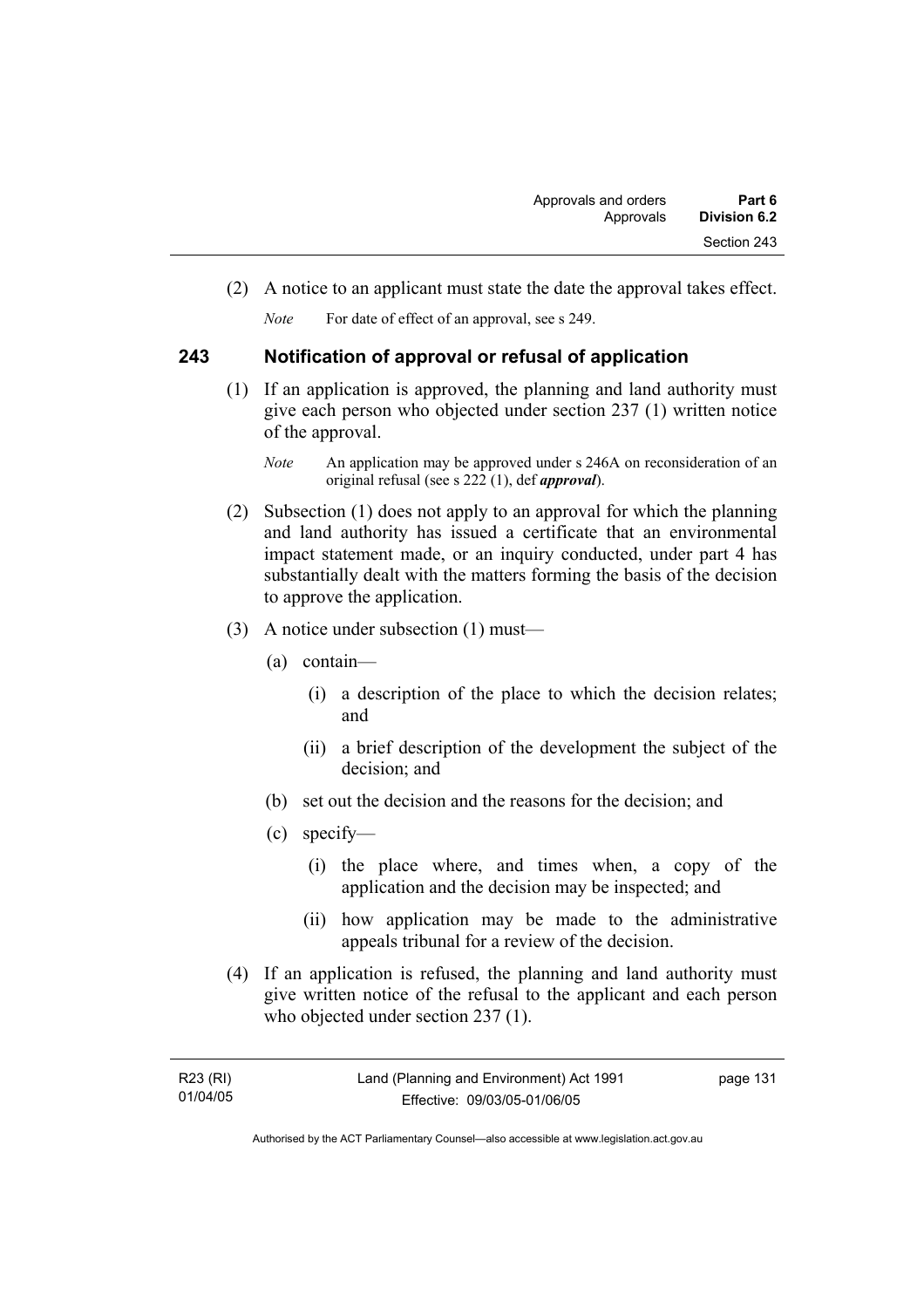| Part 6              | Approvals and orders |
|---------------------|----------------------|
| <b>Division 6.2</b> | Approvals            |
| Section 244         |                      |

(5) In this section:

*refused*, for an application, includes confirming a decision to refuse an application on reconsideration of the decision under subdivision 6.2.4.

- (6) A notice under subsection (4) must set out the reasons for the decision.
- (7) A notice under subsection (1) or (4) must comply with the requirements of the code of practice in force under the *Administrative Appeals Tribunal Act 1989*, section 25B (1).

### **244 Notification if more than 1 objector**

If a number of people make 1 objection, the planning and land authority is taken to have complied with section 243 (1) or (3) if the authority gives notice—

- (a) if the name and address of 1 of those people have been given as the person to whom notice of the decision is to be given—to that person; or
- (b) if no name and address has so been given—to 1 of the people who made that objection.

# **244A Notice of decision to heritage council**

If an application relates to a place registered, or nominated for provisional registration, under the *Heritage Act 2004*, the planning and land authority must give the heritage council—

- (a) written notice of the decision to approve or refuse the application; and
- (b) a copy of the decision.

#### **245 Conditional approvals**

(1) An approval may be conditional.

page 132 Land (Planning and Environment) Act 1991 Effective: 09/03/05-01/06/05

R23 (RI) 01/04/05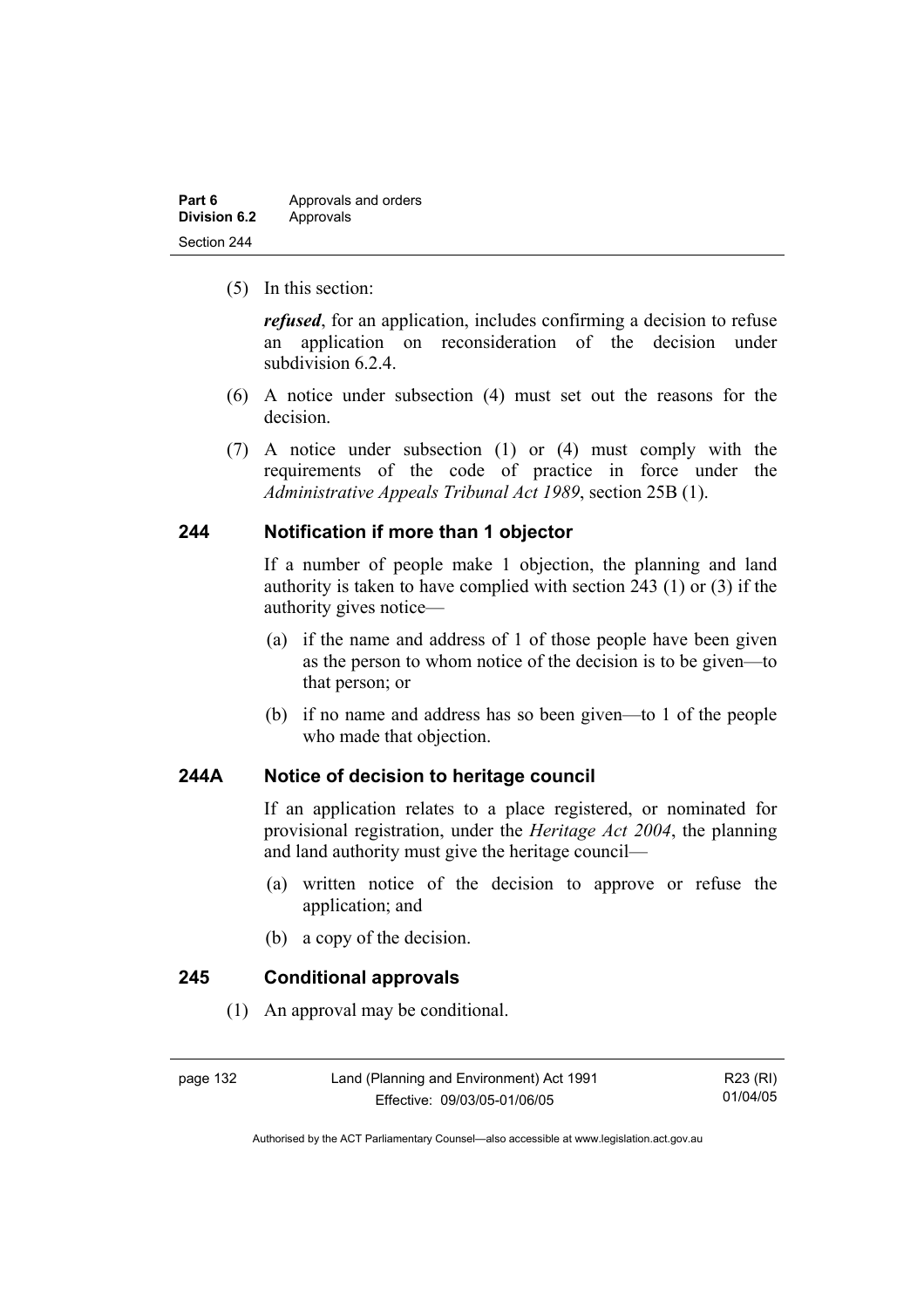- (2) The relevant authority—
	- (a) must include in an approval any condition that is required to be included by the plan; and
	- (b) must not include in an approval a condition inconsistent with a condition included under paragraph (a).
- (3) Without limiting subsection (1), the conditions subject to which an approval may be given may include a condition—
	- (a) that a development is to be carried out to the satisfaction of a specified entity; or
	- (b) requiring a development to be carried out in stages within the periods specified in or under the approval; or
	- (c) specifying a period in which a development or any stage of a development is to be carried out; or
	- (d) that an approval does not take effect unless a specified approval is revoked, amended or given; or
	- (e) in relation to an approval to carry out a development for a specified period—
		- (i) that building works or other works carried out in or on a place the subject of the approval are to be removed at the end of that period; or
		- (ii) that the place is to be restored to a specified state at the end of that period; or
	- (f) that a bond be entered into securing performance against the conditions of an approval; or
	- (g) if the approval is in relation to a place registered, or nominated for provisional registration, under the *Heritage Act 2004*—that the applicant enter into a heritage agreement under that Act for the conservation of the heritage significance of the place; or
	- (h) that a development be carried out to a specified standard; or

| R23 (RI) | Land (Planning and Environment) Act 1991 | page 133 |
|----------|------------------------------------------|----------|
| 01/04/05 | Effective: 09/03/05-01/06/05             |          |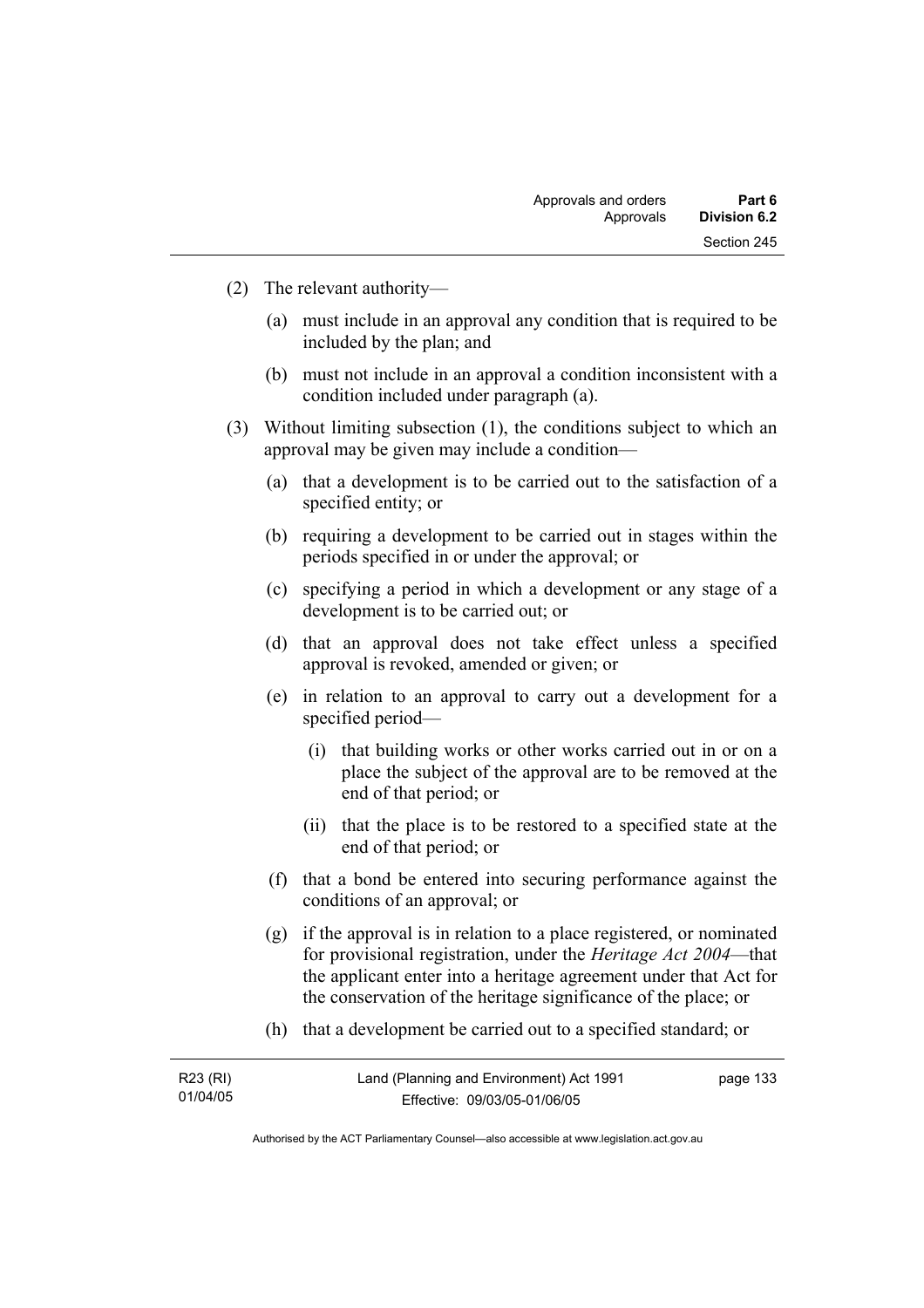- (i) that specified works, services or facilities that the relevant authority considers reasonable in the circumstances—
	- (i) be provided by the applicant on or to a place the subject of the approval, or on or to another place; or
	- (ii) be paid for in whole or in part by the applicant; or
	- (iii) be provided on or to a place the subject of the approval by agreement between the applicant and the Minister responsible for the provision of the works, services or facilities; or
- (j) that plans, drawings or other documents be prepared by the applicant and lodged with the planning and land authority for approval before the development or a specified part of it is begun; or
- (k) requiring changes to be made to any plan, drawing or other document forming part of the application for approval; or
- (l) that the applicant give to the planning and land authority a further assessment by a valuer that complies with section  $226(1)$  (b).
- (4) The planning and land authority may approve an amendment to a plan, drawing or other document approved under subsection (3) (j) if the amendment is not inconsistent with section 230 (4) or an approval under subsection (3) (j).

# **Subdivision 6.2.4 Reconsideration of applications for approval**

### **245A Definitions for sdiv 6.2.4**

In this subdivision:

*new application*—see section 246 (2).

*original application*—see section 246 (1) (a).

page 134 Land (Planning and Environment) Act 1991 Effective: 09/03/05-01/06/05

R23 (RI) 01/04/05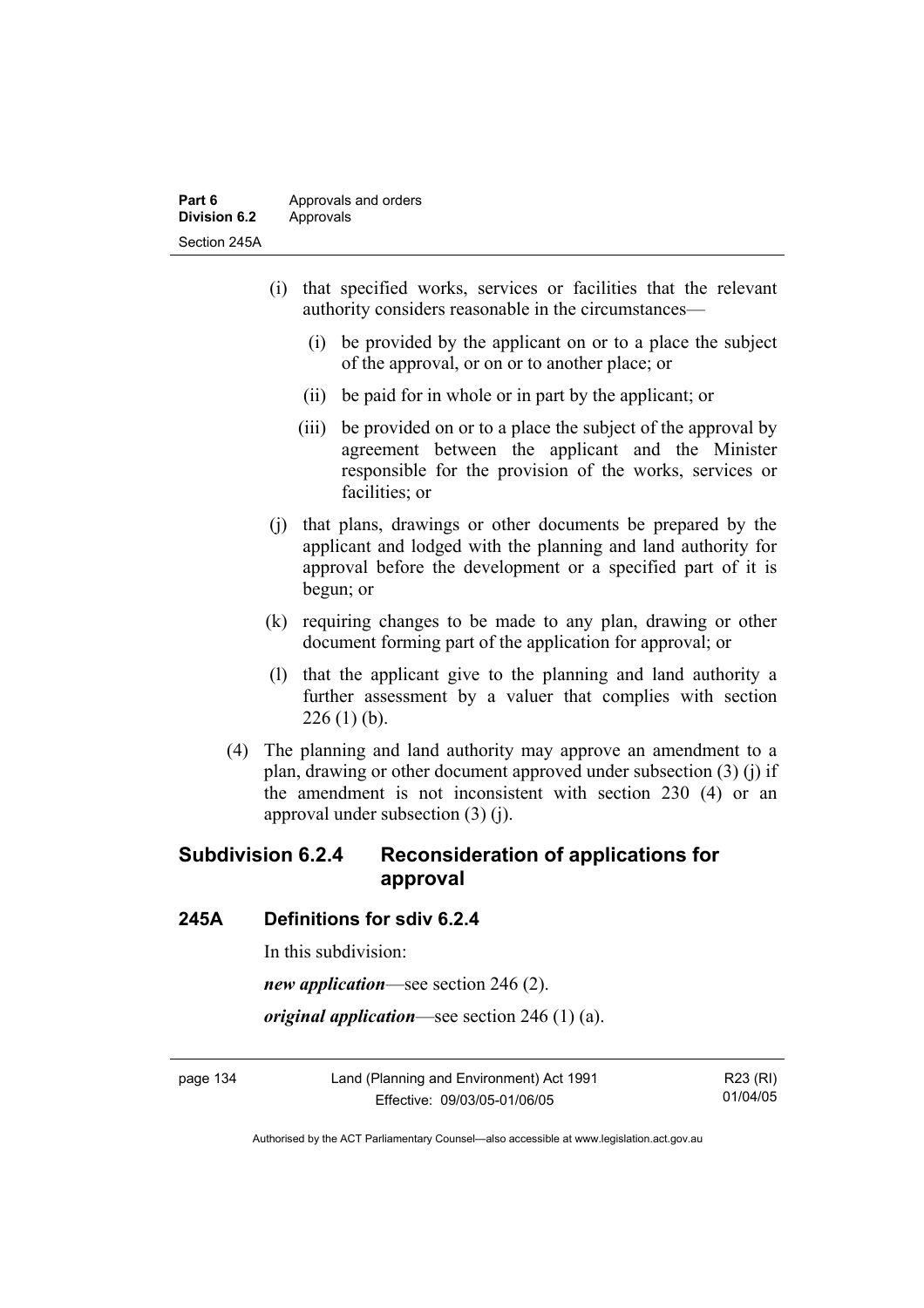*original decision*—see section 246 (1) (a).

### **246 Applications for reconsideration**

- (1) This section applies if—
	- (a) an application (the *original application*) has been approved or refused (the *original decision*) by the planning and land authority; and
	- (b) either—
		- (i) an application has not previously been made under this section for reconsideration of the original decision; or
		- (ii) an application has been previously made and the original decision was taken to be confirmed under section 246B (No action by planning and land authority within time).
- (2) The applicant for the original application may apply (the *new application*) for reconsideration of the original decision.
- (3) The new application must be made within—
	- (a) 4 weeks after the day the applicant is told about the decision by the planning and land authority; or
	- (b) any longer period allowed by the planning and land authority, either before or after the end of the 4 weeks.
- (4) The application must set out the grounds on which reconsideration of the original decision is sought.
- (5) The making of the application for reconsideration of the original decision automatically stays the operation of the decision.

## **246A Reconsideration of decisions**

- (1) Within 4 weeks after the day the planning and land authority receives the new application, the authority must—
	- (a) reconsider the original decision; and

| R23 (RI) | Land (Planning and Environment) Act 1991 | page 135 |
|----------|------------------------------------------|----------|
| 01/04/05 | Effective: 09/03/05-01/06/05             |          |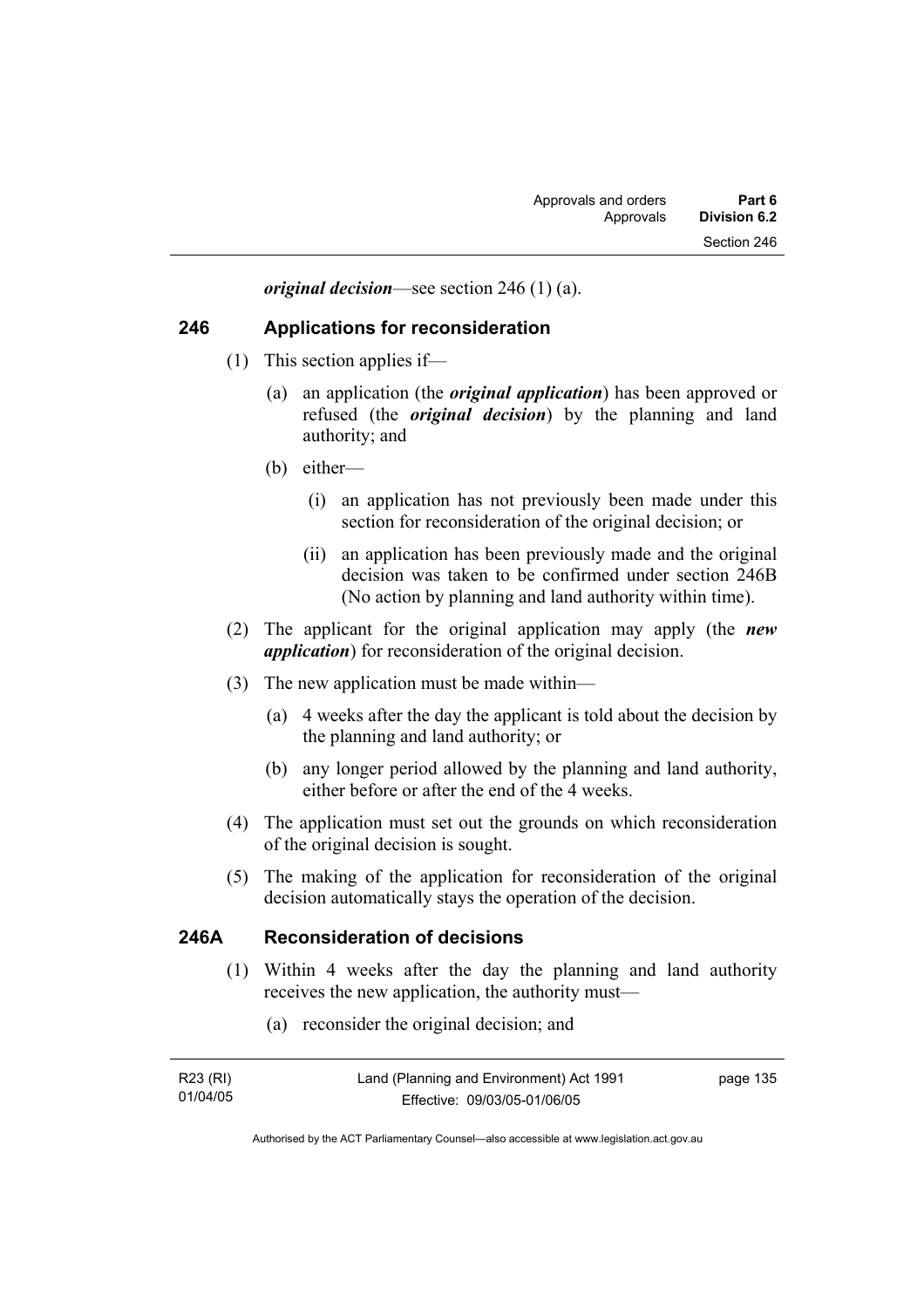- (b) after reconsideration—
	- (i) make any decision in substitution for the original decision that the authority could have made on the original application; or
	- (ii) confirm the original decision.
- (2) The 4 weeks mentioned in subsection (1) may be extended for a stated period by agreement between the planning and land authority and the applicant.
- (3) In reconsidering the original decision, the planning and land authority—
	- (a) need not give notice of the new application under section 229; but
	- (b) must give written notice of the new application to anyone who objected to the grant of approval for the original application, allow the person reasonable time (that is not shorter than 2 weeks) to make a submission on the new application, and consider any submission made within the time allowed.
- (4) Also, in reconsidering the original decision, the planning and land authority—
	- (a) must consider any information available to it when it made the original decision and information given in the new application; and
	- (b) may consider any other relevant information.

#### **Examples of other relevant information**

- 1 information from submissions by objectors
- 2 information from an assessment or panel ordered under section 236
- *Note* An example is part of the Act, is not exhaustive and may extend, but does not limit, the meaning of the provision in which it appears (see Legislation Act, s 126 and s 132).

Land (Planning and Environment) Act 1991 Effective: 09/03/05-01/06/05

R23 (RI) 01/04/05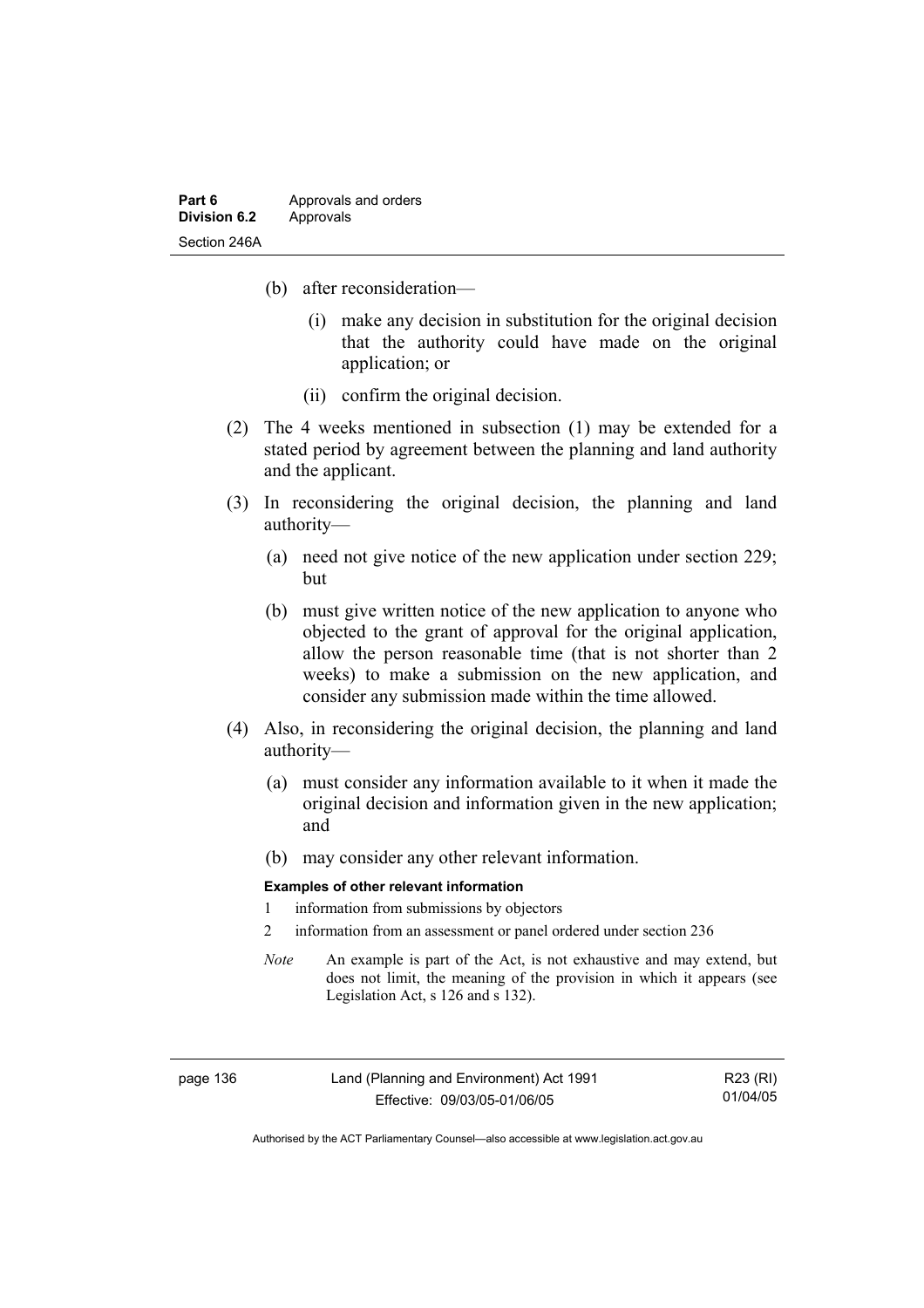(5) The planning and land authority must ensure that, if the original decision is made on its behalf by a person (the *original decision-maker*), the authority or someone other than the original decision-maker reconsiders the decision.

# **246B No action by planning and land authority within time**

If the planning and land authority does not make a substitute decision, nor confirm the original decision, within the 4 weeks mentioned in section 246A, the planning and land authority is taken to have confirmed the original decision.

# **246C Notice of decision on reconsideration**

- (1) As soon as practicable after reconsidering the original decision, the planning and land authority must give written notice of the decision on the reconsideration to the applicant and anyone who was given notice of the new application under section 246A (3) (b).
- (2) The notice must be in accordance with the requirements of the code of practice in force under the *Administrative Appeals Tribunal Act 1989*, section 25B (1).

# **Subdivision 6.2.5 Approvals—miscellaneous**

### **247 Minor amendments**

- (1) The lessee or an occupier of a place in relation to which an approval is in force may apply in writing to the planning and land authority for an amendment of it.
- (2) The planning and land authority may amend an approval, if satisfied that the amendment—
	- (a) does not change the effect of a condition subject to which the approval was given; and
	- (b) will not cause a significant increase in detriment to any person; and

| R23 (RI) | Land (Planning and Environment) Act 1991 | page 137 |
|----------|------------------------------------------|----------|
| 01/04/05 | Effective: 09/03/05-01/06/05             |          |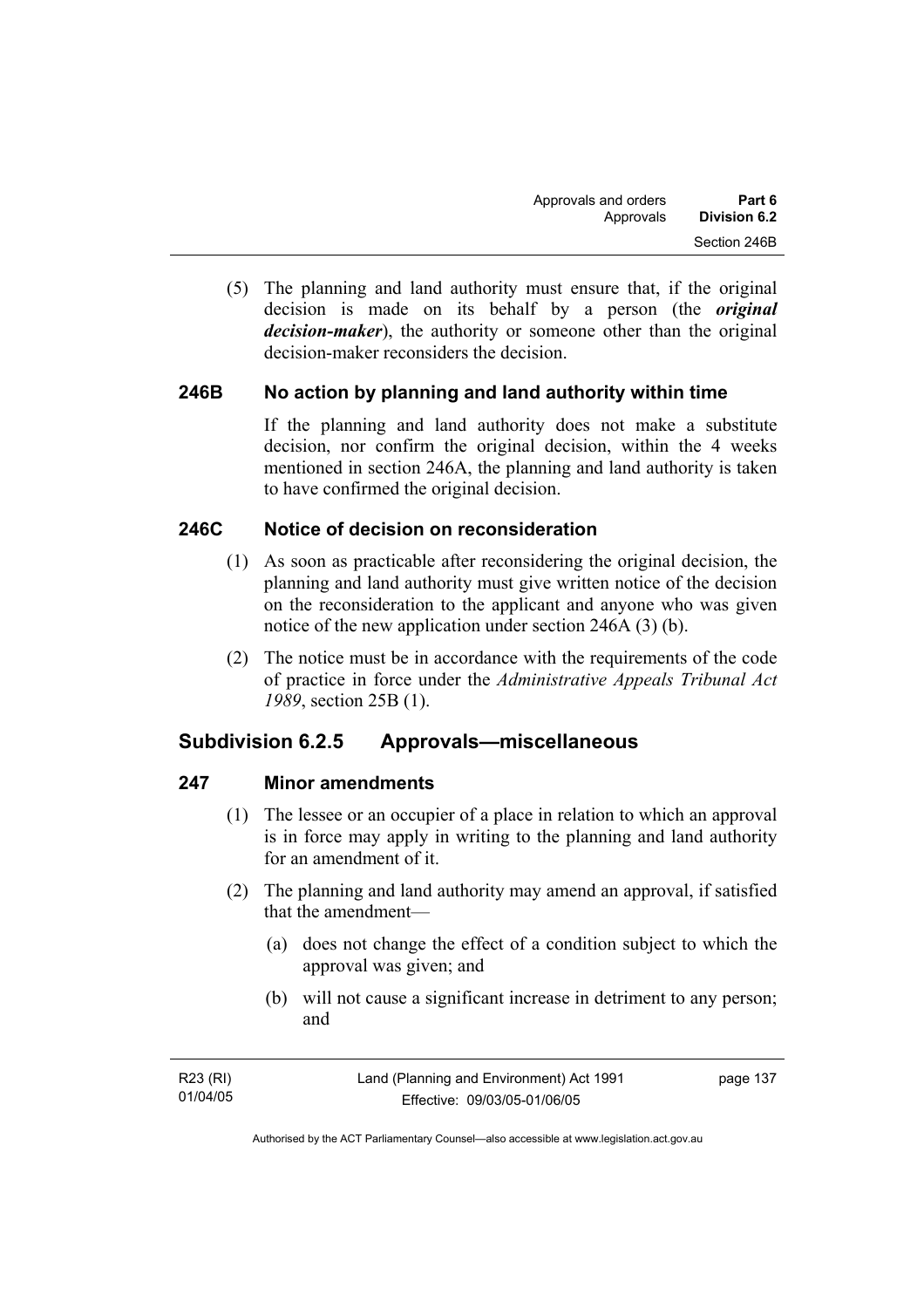| Part 6       | Approvals and orders |
|--------------|----------------------|
| Division 6.2 | Approvals            |
| Section 248  |                      |

- (c) does not change the kind of development approved but only the activity permitted.
- (3) The planning and land authority must give notice of an amendment—
	- (a) to the person who made the application to amend; and
	- (b) if that person is not the lessee or occupier of the place to which the approval relates—to the lessee; and
	- (c) to each person who had objected under section 237 (Objections—general) to the grant of the approval; and
	- (d) to any relevant territory authority.
	- *Note* For how documents may be given, see the Legislation Act, pt 19.5.

# **248 Corrections**

If the planning and land authority is satisfied that an approval contains a formal error, the authority must—

- (a) correct the approval; and
- (b) notify the applicant in writing.

### **249 When approvals take effect**

- (1) This section is subject to section 230 (4) and section 245 (3) (d).
	- *Note* Section 230 (4) prevents an approval of a development application for an activity not permitted by the lease from taking effect until the lease is varied. Section 245 (3) (d) allows a condition to be included in an application for approval that the approval does not take effect until a specified approval is given, amended or varied.
- (2) An approval under section 230 (Approvals) takes effect—
	- (a) if no objection to the relevant application has been made under section 237—on the day the approval is given; or

R23 (RI) 01/04/05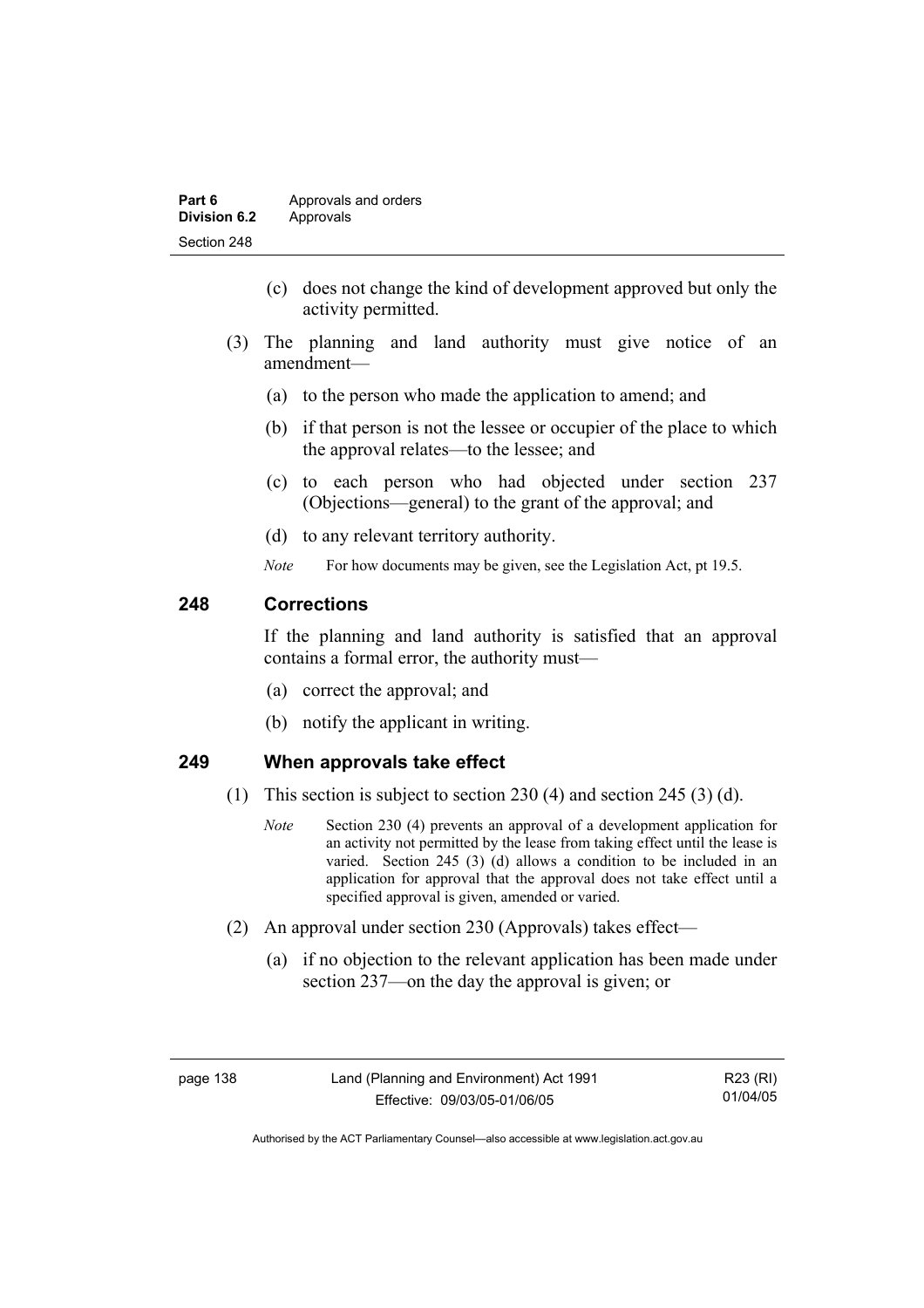- (b) if an objection to the relevant application has been made under section 237 and no application has been made to the AAT for review of the decision within 4 weeks after the day of the decision—on the day after the end of the period of 4 weeks; or
- (c) if application is made to the AAT for a review of the decision to grant the approval and the tribunal decides to confirm the decision (whether or not a condition is varied, omitted or imposed)—on the day the tribunal makes its decision.
- (3) An approval on reconsideration under division 6.2.4 takes effect on the day the decision granting the approval is given.
- (4) However, the operation of an approval mentioned in subsection (2) (a) or (3) is stayed if application is made to the  $AAT$ for review of the decision to grant the approval.
- (5) The stay of the operation of the approval remains in force until the application for review is decided by the tribunal.

# **250 Execution of approvals for variations of leases**

Subject to division 5.3, if an approval to undertake a development takes effect under section 249 and the development that consists of or includes a variation of a lease, the planning and land authority must vary the lease in accordance with the terms of the approval.

# **251 End of approvals**

- (1) An approval to undertake a development (other than a development that consists only of a variation of a lease) ends if—
	- (a) the development or any stage of the development is not begun within the period specified in the approval; or
	- (b) the development or any stage of the development is not completed within the period specified in the approval; or
	- (c) if no period is specified in an approval for the beginning of the development or any stage of the development—the

| R23 (RI) | Land (Planning and Environment) Act 1991 | page 139 |
|----------|------------------------------------------|----------|
| 01/04/05 | Effective: 09/03/05-01/06/05             |          |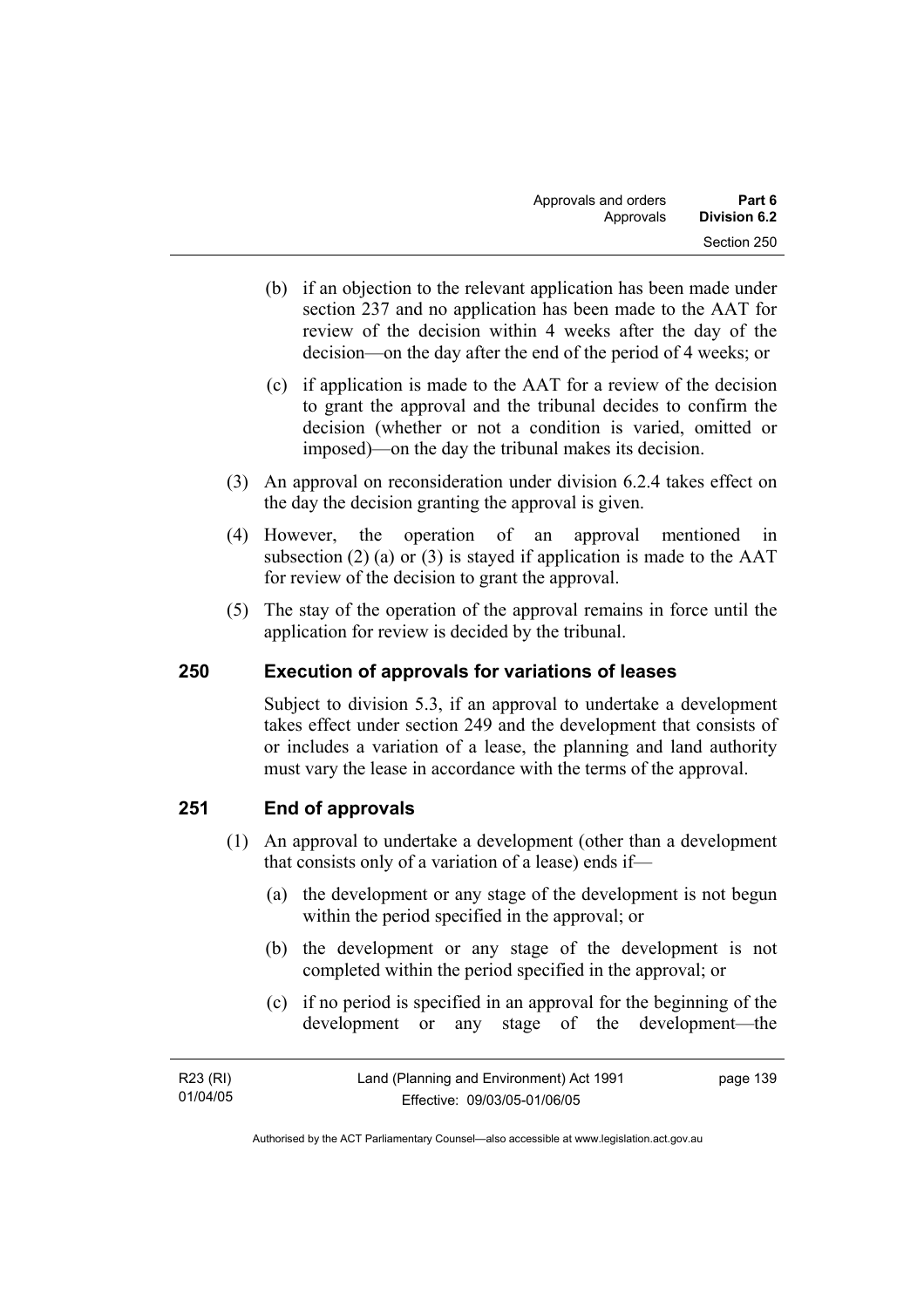| Part 6       | Approvals and orders |
|--------------|----------------------|
| Division 6.2 | Approvals            |
| Section 252  |                      |

development or stage of development is not begun within 2 years after the day the approval takes effect.

*Note* For when an approval takes effect, see s 249.

 (2) The end of an approval does not affect anything done under the approval before its end.

#### **252 Extension of time**

- (1) The lessee or occupier of a place in relation to which an approval to undertake a development (other than a development that consists only of a variation of a lease) applies (being an approval that specifies the date for the completion of the development or any stage of the development) may, before the end of the approval, apply to the planning and land authority for an extension of the period within which to complete the development or any stage of it.
- (2) On receipt of an application under subsection (1), the planning and land authority may extend the period within which the development, or the stage of the development, is to be completed.

### **253 Revocation of approval**

A relevant authority may revoke an approval given by the authority if—

- (a) satisfied that the approval was obtained by fraud or misrepresentation; or
- (b) if the approval is in relation to a place registered, or nominated for provisional registration, under the *Heritage Act 2004*—the applicant is convicted of an offence against this part or the *Heritage Act 2004*.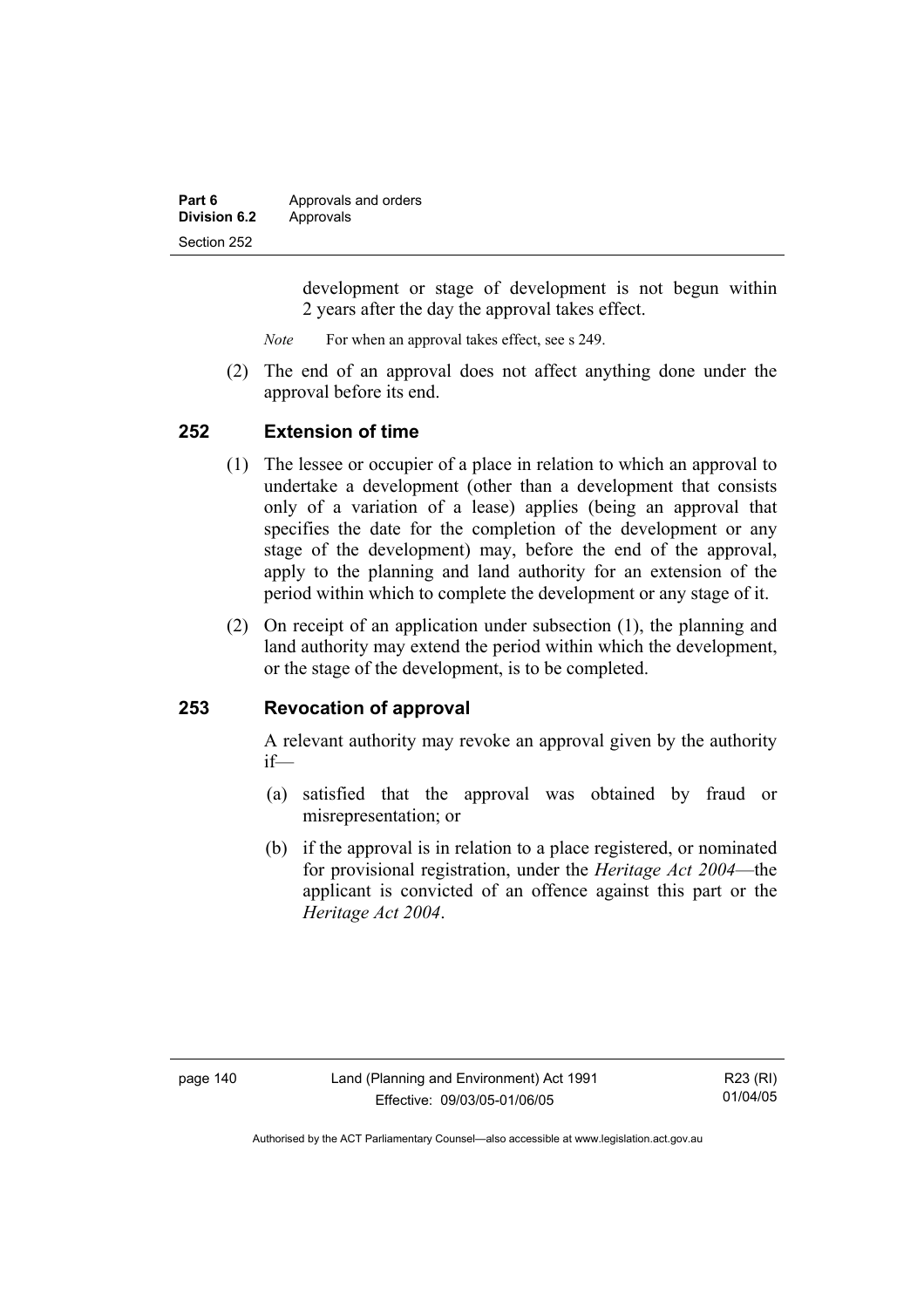# **Subdivision 6.2.6 Powers of Supreme Court**

# **253A Injunctions to require compliance with approvals**

- (1) This section applies if a person (the *relevant person*) has failed, is failing, or proposes to fail, to do something in accordance with the terms of an approval.
- (2) The planning and land authority or anyone else may apply to the Supreme Court for an injunction requiring the relevant person to do the thing.
- (3) On application under subsection (2), the Supreme Court may grant an injunction requiring the relevant person to do the thing.
- (4) The Supreme Court may grant an injunction requiring the relevant person to do a thing—
	- (a) if satisfied that the person has failed to do the thing, whether or not it appears to the court that the person intends to fail again, or to continue to fail, to do the thing; or
	- (b) if it appears to the court that, if an injunction is not granted, it is likely the person will fail to do the thing, whether or not the person has previously failed to do the thing and whether or not there is an imminent danger of substantial damage to someone else if the person fails to do the thing.
- (5) This section applies whether or not a proceeding for an offence against this part has begun or is about to begin.

# **Division 6.3 Orders**

# **Subdivision 6.3.1 Making of orders**

# **254 Applications to planning and land authority for orders**

 (1) A person may apply to the planning and land authority for an order directed to 1 or more of the following:

| R23 (RI) | Land (Planning and Environment) Act 1991 | page 141 |
|----------|------------------------------------------|----------|
| 01/04/05 | Effective: 09/03/05-01/06/05             |          |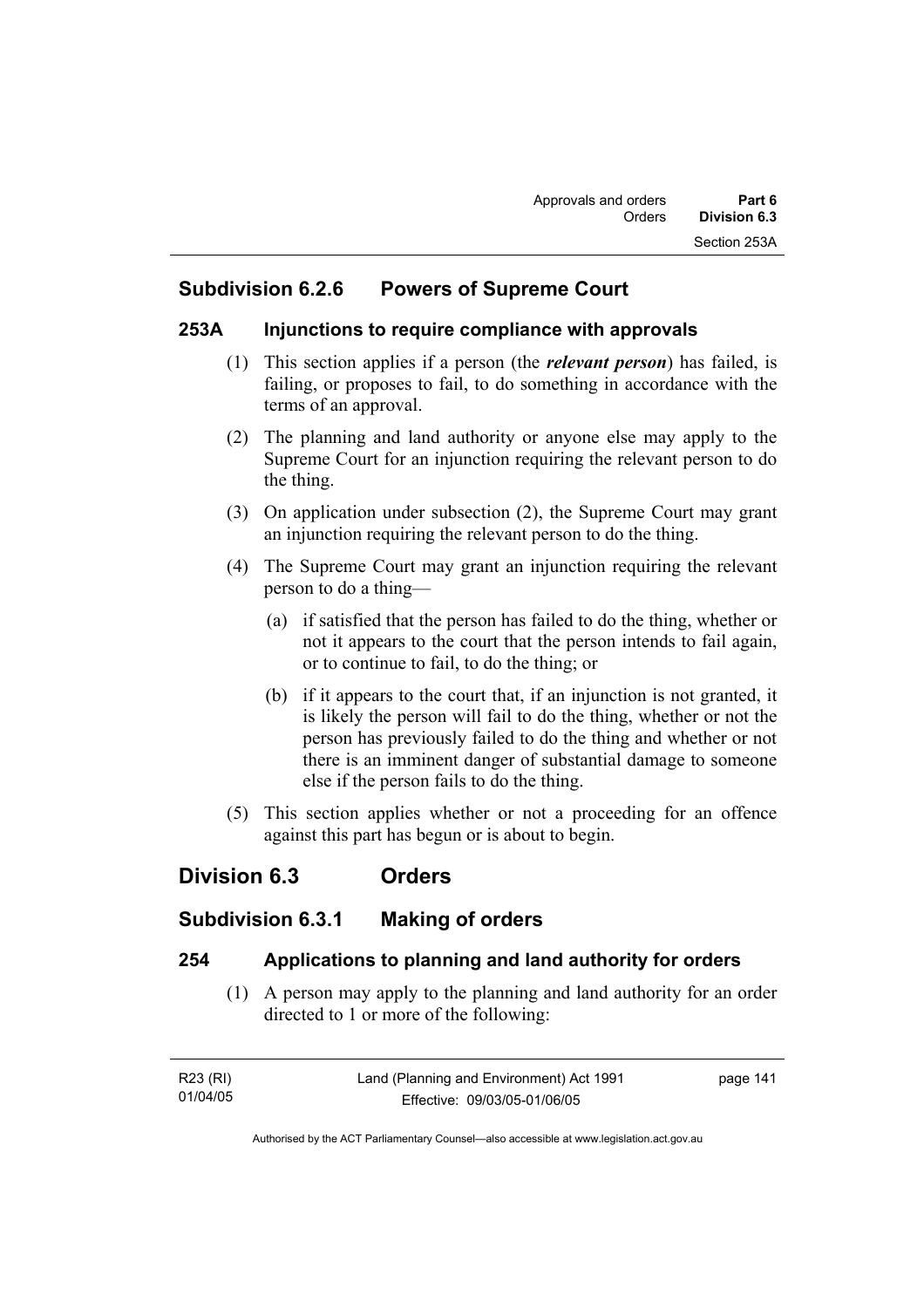- (a) the lessee or occupier of a place where a controlled activity was, is being, or is to be, conducted;
- (b) anyone by whom or on whose behalf a controlled activity was, is being, or is to be, conducted.
- (2) The application must state—
	- (a) the matter about which the order is sought; and
	- (b) the kind of order sought by the person; and
	- (c) each person to whom the order sought is to be directed; and
	- (d) the place in relation to which the order is sought; and
	- (e) the grounds on which the order is sought.
	- *Note* If a form is approved under s 287A for an application, the form must be used.
- (3) The planning and land authority must give written notice of the application to—
	- (a) each person to whom the order sought is to be directed; and
	- (b) if different from the person or people mentioned in paragraph (a)—the lessee or occupier of the place in relation to which the order is sought; and
	- (c) if the order sought relates to a place or object registered, or nominated for provisional registration, under the *Heritage Act 2004*—the heritage council; and
	- (d) if the order sought relates to the control of a pest animal or plant—the conservator; and
	- (e) if the order sought relates to the pruning of a significant tree under the *Tree Protection (Interim Scheme) Act 2001*—the conservator; and

*Note* For restrictions on pruning etc a significant tree, see the *Tree Protection (Interim Scheme) Act 2001*, s 10.

| page 142 | Land (Planning and Environment) Act 1991 | R23 (RI) |
|----------|------------------------------------------|----------|
|          | Effective: 09/03/05-01/06/05             | 01/04/05 |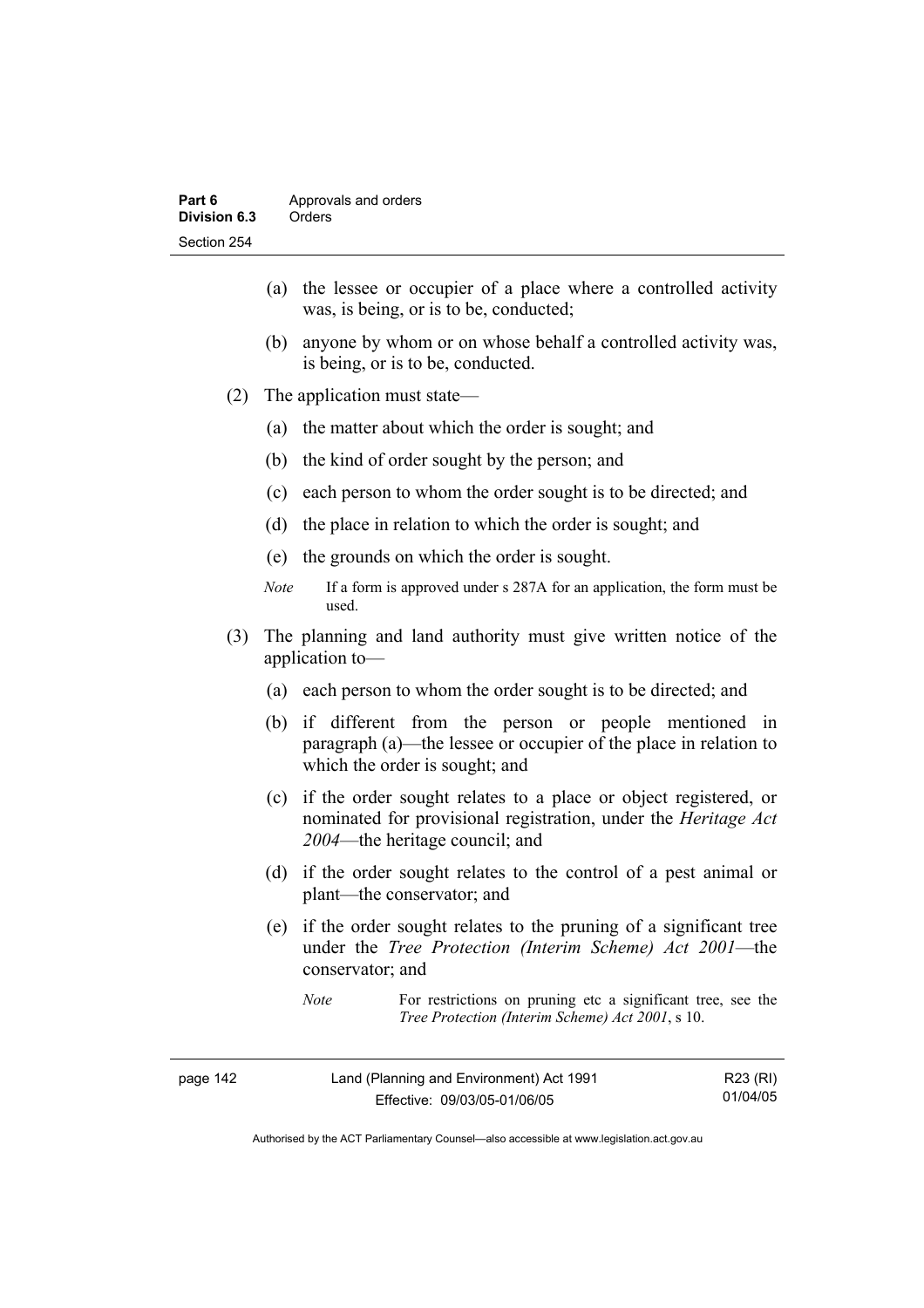- (f) if the order sought relates to the parking of a heavy vehicle on residential land under the *Road Transport (Safety and Traffic Management) Regulation 2000*, division 3.1.3—the road transport authority.
- *Note* For how documents may be given, see the Legislation Act, pt 19.5.
- (4) The notice must—
	- (a) be accompanied by a copy of the application; and
	- (b) contain a statement to the effect that the person to whom it is given may, within 7 days after the day the person is given the notice, make a submission to the planning and land authority about the making of the order.
- (5) The notice may also include any other information that the planning and land authority considers appropriate.

# **254A Decision on application to planning and land authority for order**

- (1) Before deciding whether to make an order on an application under section 254, the planning and land authority must consider any submission made by a person within 7 days after the day the person was given notice of the application under that section.
- (2) The planning and land authority may decide—
	- (a) to make an order of the kind sought; or
	- (b) to make an order (including a different kind of order) that is not more onerous than the order sought; or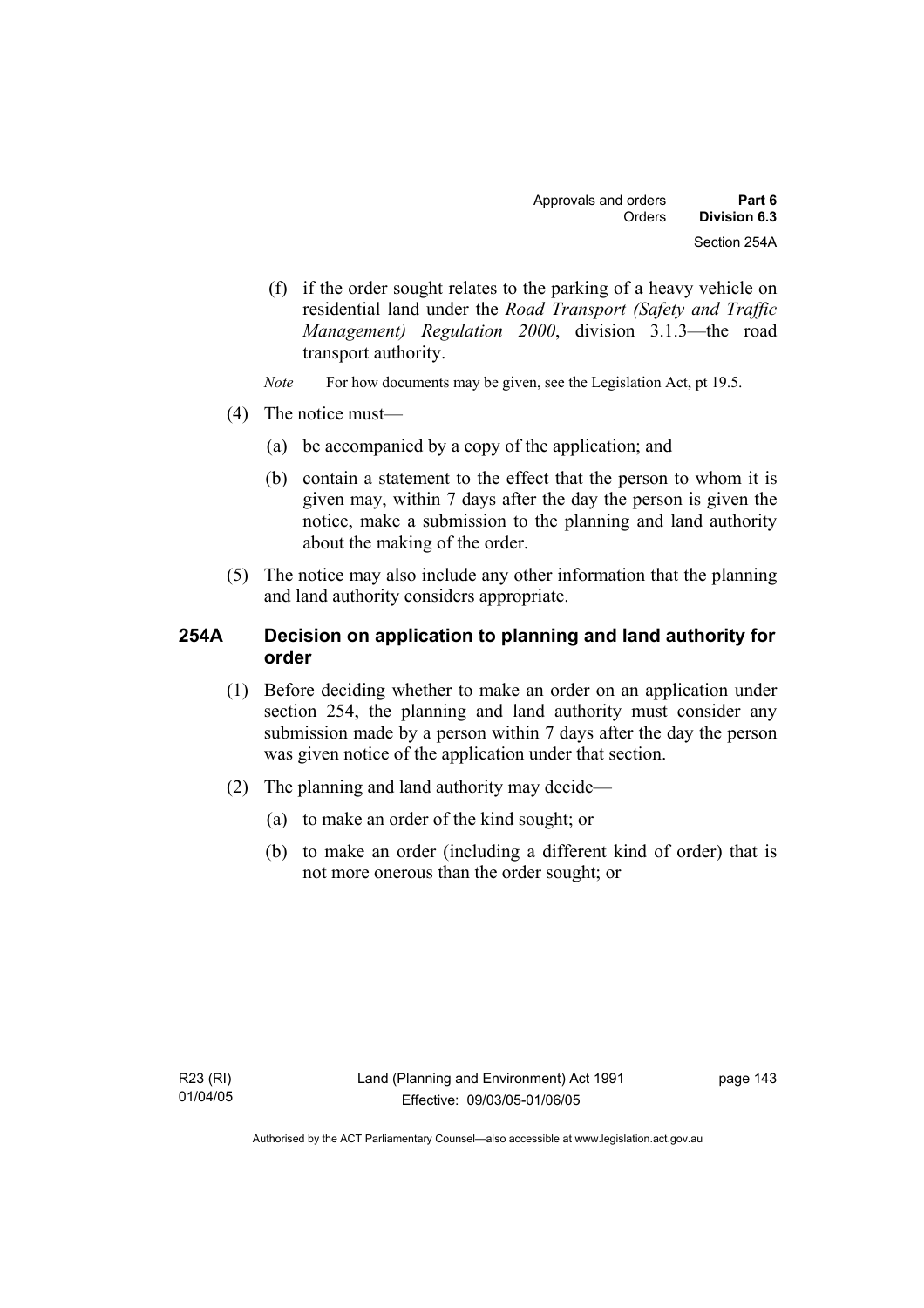| Part 6       | Approvals and orders |
|--------------|----------------------|
| Division 6.3 | Orders               |
| Section 255  |                      |

(c) not to make an order.

#### **Example of less onerous order—par (b)**

A person applies for an order for the demolition of an unapproved structure but the planning and land authority makes an order that a development application be lodged for the structure within a stated period and, if the application is not lodged within that period or is not approved, the structure is to be demolished.

- *Note* An example is part of the Act, is not exhaustive and may extend, but does not limit, the meaning of the provision in which it appears (see Legislation Act, s 126 and s 132).
- (3) An order may be directed to 1 or more of the following:
	- (a) the person against whom the order is sought to be directed;
	- (b) if the planning and land authority considers that the order would be more appropriately directed to someone else mentioned in section 254 (3) (a) or (b)—that person.
- (4) The planning and land authority is taken to have refused to make the order applied for under section 254 if the authority fails to decide the application before the end of the period prescribed by regulation.
- (5) The planning and land authority must refuse to make an order about the use or management of land in a way that fails to control a pest animal or plant if—
	- (a) there is a written agreement between the lessee or occupier of the land and the Environment Minister about control of the propagation of the pest animal or plant; and
	- (b) the authority is satisfied that the lessee or occupier is giving effect to the agreement.

### **255 Proposed orders on planning and land authority's own initiative**

 (1) This section applies if the planning and land authority proposes, on the authority's own initiative, to make an order (the *proposed order*) directed to 1 or more of the following:

| page 144 | Land (Planning and Environment) Act 1991 | R23 (RI) |
|----------|------------------------------------------|----------|
|          | Effective: 09/03/05-01/06/05             | 01/04/05 |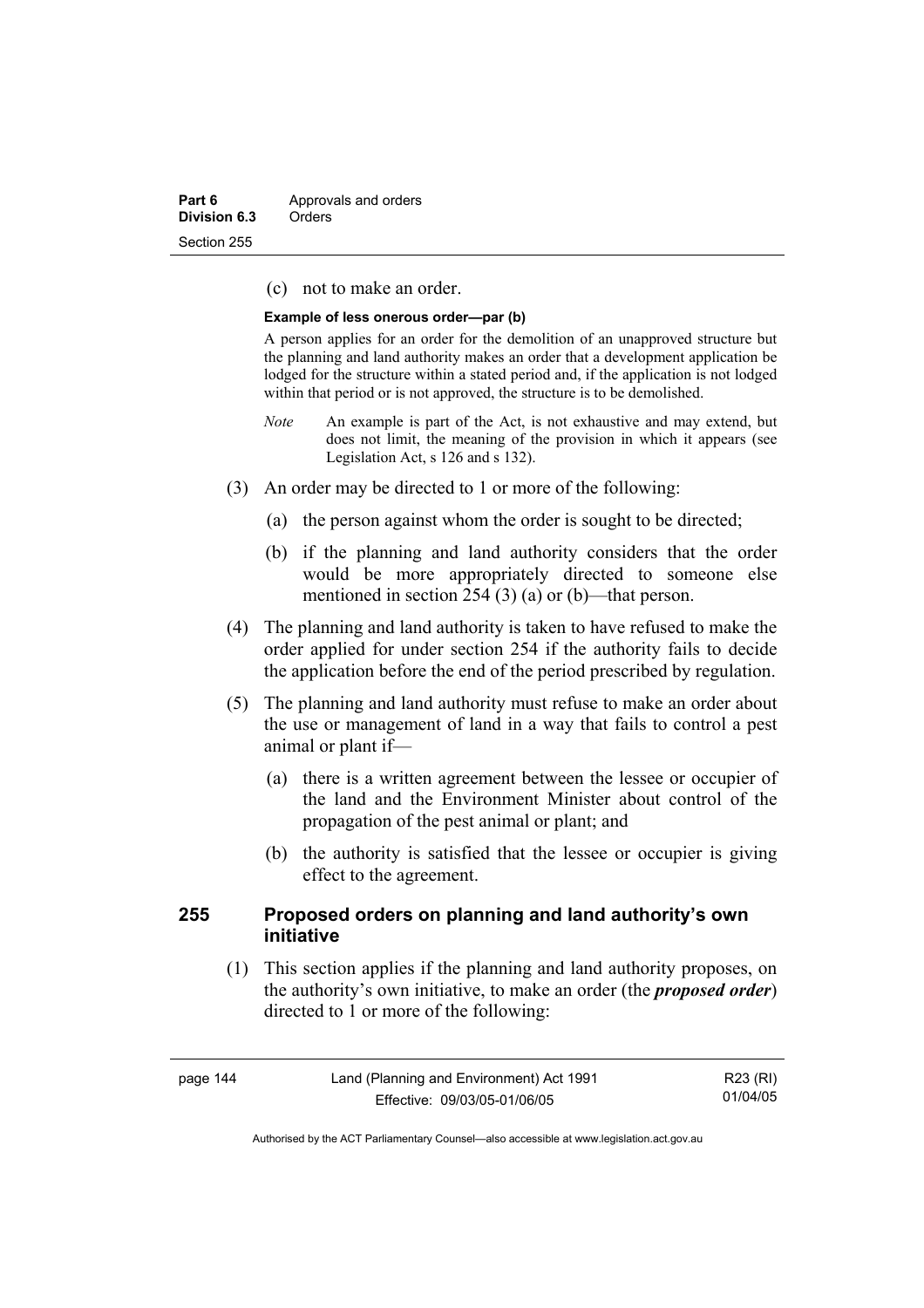- (a) the lessee or occupier of a place where a controlled activity was, is being, or is to be, conducted;
- (b) anyone by whom or on whose behalf a controlled activity was, is being, or is to be, conducted.
- (2) The planning and land authority must give written notice of the proposed order to—
	- (a) each person to whom the proposed order is directed; and
	- (b) if different from the person or people mentioned in paragraph (a)—the lessee or occupier of the place in relation to which the proposed order is to apply; and
	- (c) if the proposed order relates to a place or object registered, or nominated for provisional registration, under the *Heritage Act 2004*—the heritage council; and
	- (d) if the proposed order relates to the control of a pest animal or plant—the conservator; and
	- (e) if the proposed order relates to the pruning of a significant tree under the *Tree Protection (Interim Scheme) Act 2001*—the conservator; and
		- *Note* For restrictions on pruning etc a significant tree, see the *Tree Protection (Interim Scheme) Act 2001*, s 10.
	- (f) if the proposed order relates to the parking of a heavy vehicle on residential land under the *Road Transport (Safety and Traffic Management) Regulation 2000*, division 3.1.3—the road transport authority.
	- *Note* For how documents may be given, see the Legislation Act, pt 19.5.
- (3) The notice must state—
	- (a) each person to whom the proposed order is directed; and
	- (b) the terms of the proposed order and the place in relation to which it is to apply; and

| R23 (RI) | Land (Planning and Environment) Act 1991 | page 145 |
|----------|------------------------------------------|----------|
| 01/04/05 | Effective: 09/03/05-01/06/05             |          |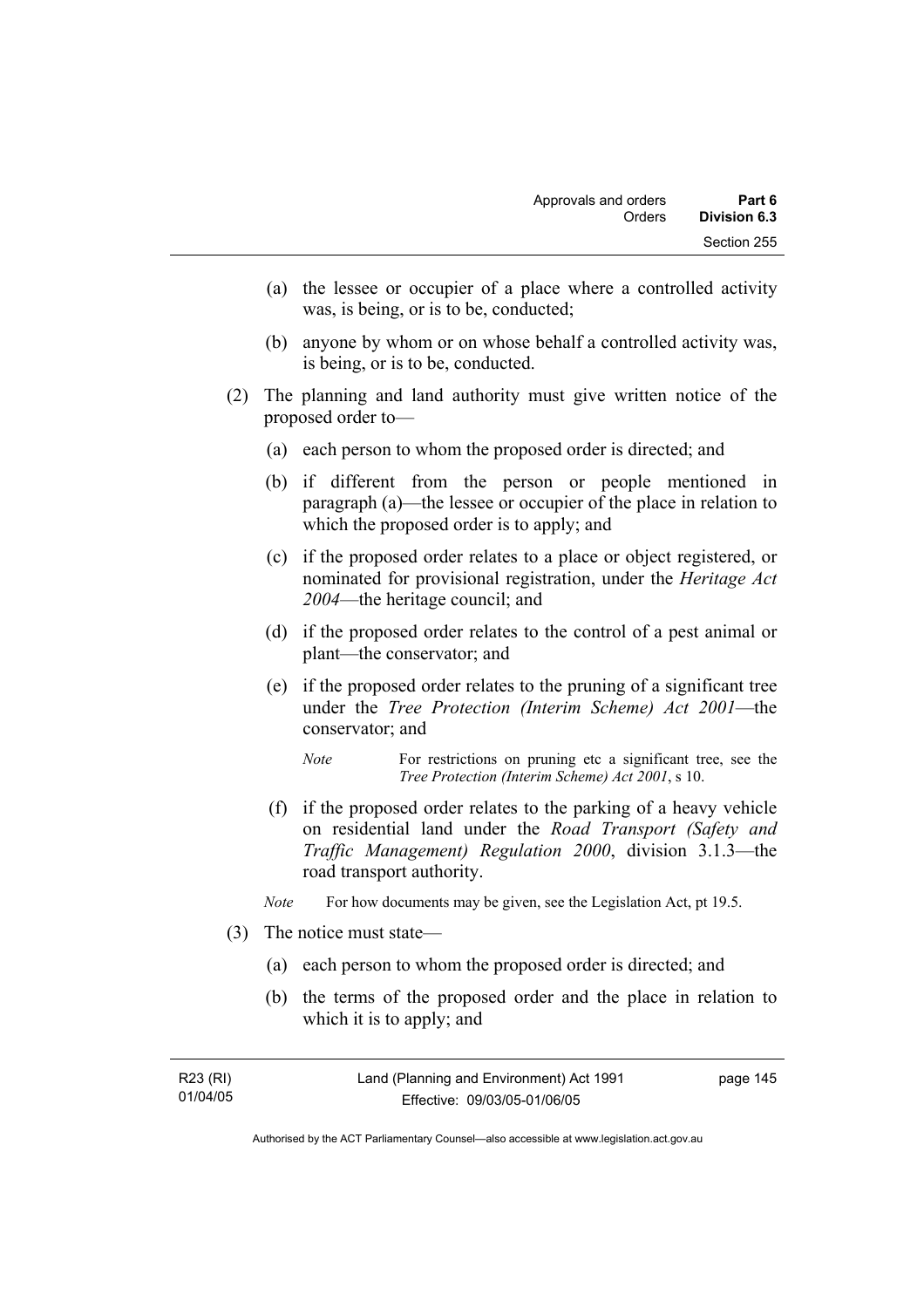- (c) the grounds for making the proposed order; and
- (d) when the proposed order will take effect; and
- (e) if appropriate—
	- (i) the period for compliance with the proposed order; and
	- (ii) when the proposed order will end (including, for example, on the happening of an event stated in the order).
- *Note* An example is part of the Act, is not exhaustive and may extend, but does not limit, the meaning of the provision in which it appears (see Legislation Act, s 126 and s 132).
- (4) Also, the notice must contain a statement to the effect that the person to whom it is given may, within 7 days after the day the person receives the notice, make a submission to the planning and land authority about the making of the proposed order.
- (5) Further, the notice may include any other information that the planning and land authority considers appropriate

### **256 Decision on proposed order on planning and land authority's own initiative**

- (1) Before deciding whether to make the proposed order mentioned in section 255, the planning and land authority must consider any submission made by a person within 7 days after the day the person was given notice of the proposed order under section 255 (2).
- (2) The planning and land authority may decide—
	- (a) to make the proposed order; or
	- (b) to make an order (including a different kind of order) that is not more onerous than the proposed order; or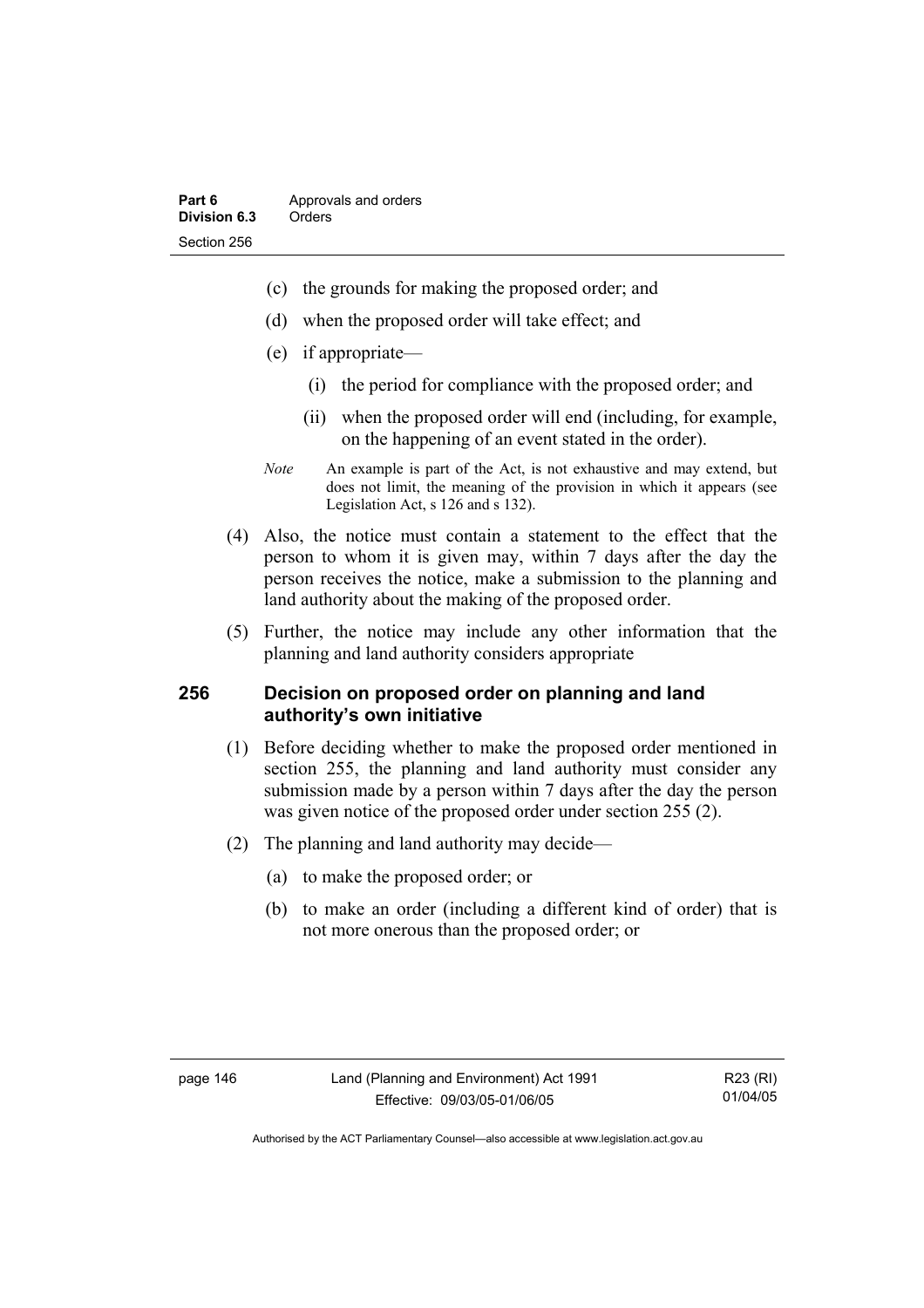(c) not to make the proposed order.

#### **Example of less onerous order—par (b)**

an order that requires the doing of an act within a period longer than that stated in the proposed order

- *Note* An example is part of the Act, is not exhaustive and may extend, but does not limit, the meaning of the provision in which it appears (see Legislation Act, s 126 and s 132).
- (3) An order may be directed to 1 or more of the following:
	- (a) the person against whom the proposed order is directed; or
	- (b) if the planning and land authority considers that the order would be more appropriately directed to someone else mentioned in section 255 (2) (a) or (b)—that person.

# **257 Content of orders**

- (1) An order must state—
	- (a) that it is an order under this Act made by the planning and land authority; and
	- (b) each person to whom the order is directed; and
	- (c) anyone else who is bound by the order (see section 257B); and
	- (d) the terms of the order and the place in relation to which the order applies; and
	- (e) the grounds on which the order is made; and
	- (f) when the order takes effect; and
	- (g) if appropriate—
		- (i) the period for compliance with the order; and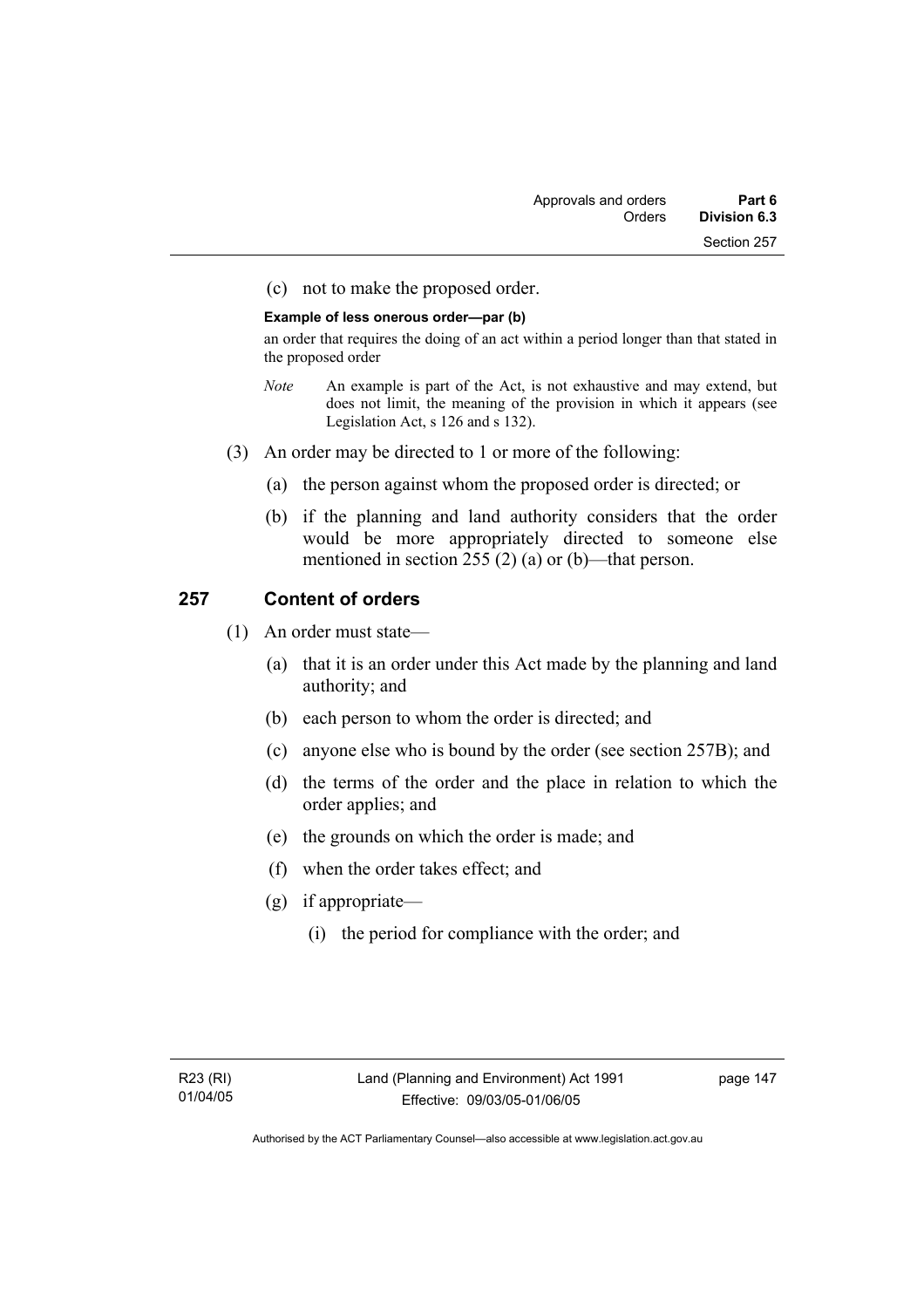- (ii) when the order ends (including, for example, on the happening of an event stated in the order).
- *Note* An example is part of the Act, is not exhaustive and may extend, but does not limit, the meaning of the provision in which it appears (see Legislation Act, s 126 and s 132).
- (2) An order must also contain a statement to the effect that the order operates until it is revoked or ends in accordance with the order.
- (3) An order may direct anyone to whom it is directed—
	- (a) not to begin a development without approval; or
	- (b) to stop carrying out a development without approval; or
	- (c) to stop, or not begin, a controlled activity other than a development; or
	- (d) to comply with the terms of an approval to undertake a development; or
	- (e) to stop carrying out a development other than in accordance with the conditions under which an approval to carry out the development was given; or
	- (f) to demolish a building or structure, or a part of a building or structure, that has been constructed or erected without approval or permission required under a territory law; or
	- (g) to demolish a building or structure, or a part of a building or structure, that encroaches onto, over or under unleased territory land without approval granted under a territory law; or
	- (h) to restore any land, building or structure that has been altered without approval or permission required under a territory law; or
	- (i) to replace with an identical building or structure any building or structure that has been demolished without approval or permission required under a territory law; or

| page 148 | Land (Planning and Environment) Act 1991 | R23 (RI) |
|----------|------------------------------------------|----------|
|          | Effective: 09/03/05-01/06/05             | 01/04/05 |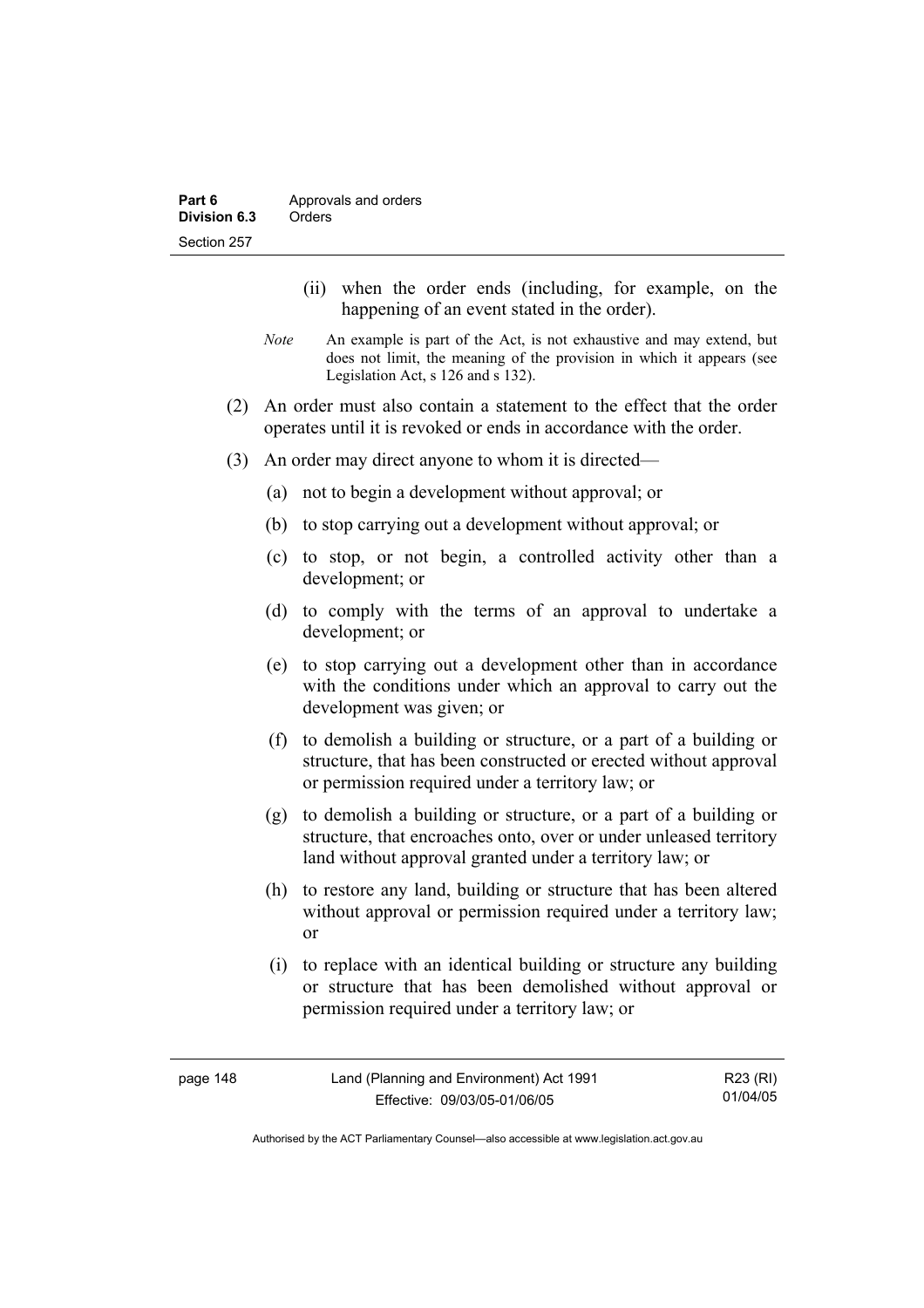- (j) to clean up a leasehold; or
- (k) to prune, in a way stated in the order, a tree, sapling, plant or shrub that overhangs a public place; or
	- *Note* For restrictions on pruning etc a significant tree, see the *Tree Protection (Interim Scheme) Act 2001*, s 10.
- (l) to stop carrying out an activity that is likely to cause soil erosion; or
- (m) to stop carrying out an activity that involves destroying, damaging, removing or otherwise interfering with vegetation (living or dead) or removing or otherwise interfering with soil that is—
	- (i) between the banks of a watercourse; or
	- (ii) within 20m of a bank of a watercourse; or
	- (iii) on land having a slope of more than 18° from the horizontal; or
- (n) to manage land held under a rural lease in accordance with the land management agreement applying to it; or
- (o) if the person to whom the order is directed is bound by a land management agreement—to comply with the land management agreement.

# **257A Notice of making of orders**

If the planning and land authority makes an order, the authority must give notice of the making of the order to the following:

- (a) each person to whom the order is directed;
- (b) the applicant (if any) for the order;
- (c) the lessee or occupier of the place in relation to which the order applies;
- (d) the registrar-general;

| R23 (RI) | Land (Planning and Environment) Act 1991 | page 149 |
|----------|------------------------------------------|----------|
| 01/04/05 | Effective: 09/03/05-01/06/05             |          |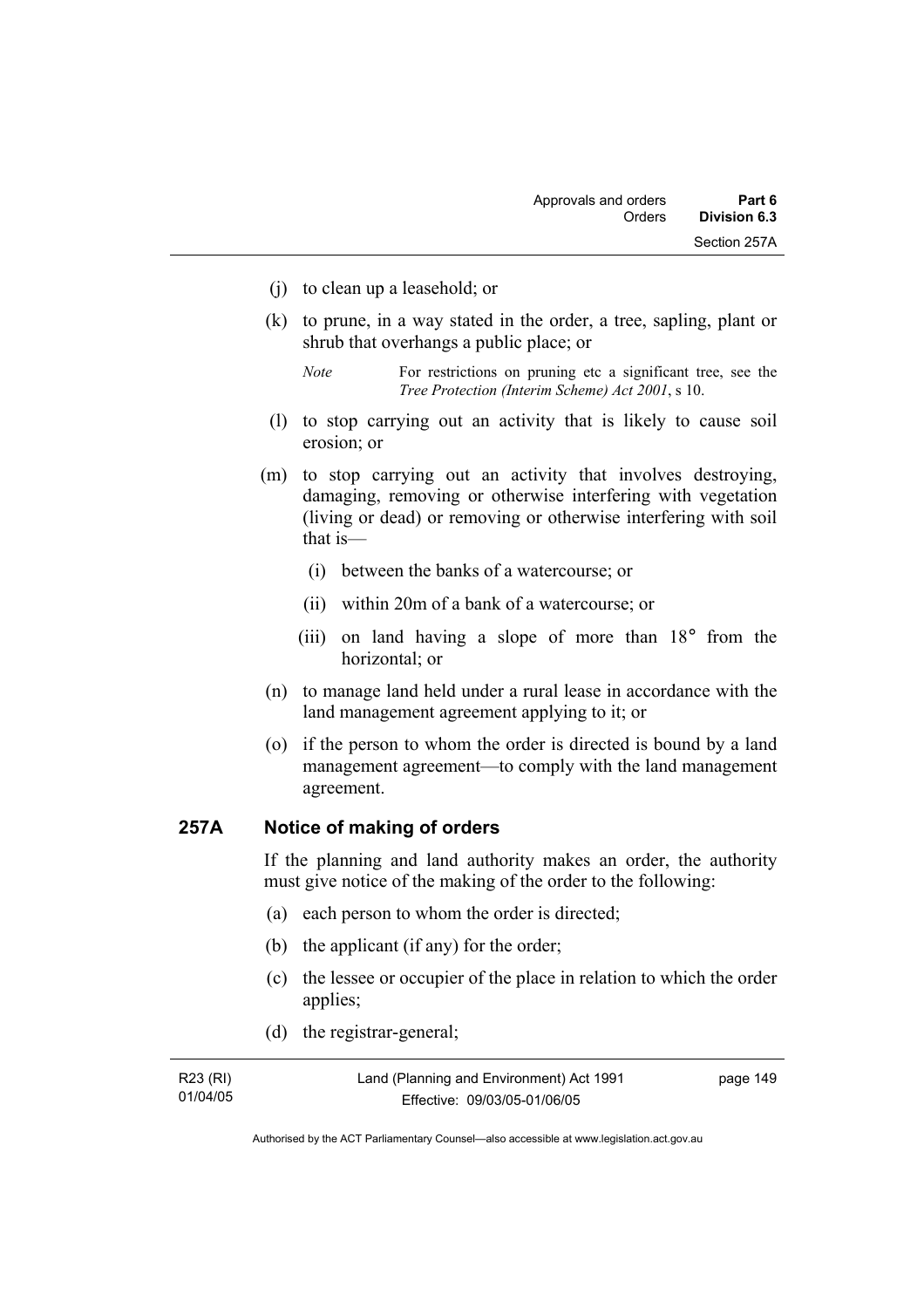- (e) if the order relates to the control of a pest animal or plant—the conservator;
- (f) if the order relates to the pruning of a significant tree under the *Tree Protection (Interim Scheme) Act 2001*—the conservator; and
- (g) if the order relates to the parking of a heavy vehicle on residential land under the *Road Transport (Safety and Traffic Management) Regulation 2000*, division 3.1.3—the road transport authority;
- (h) anyone else whose interests the authority believes are adversely affected by the order.
- *Note* For how documents may be given, see the Legislation Act, pt 19.5.

# **257B Who is bound by an order?**

- (1) An order binds each person to whom it is directed.
- (2) If an order binds the lessee of the place to which the order applies, the order also binds anyone who becomes the lessee of the place after the order is made (a *future lessee*) to the same extent as if the order had been directed to that person.
- (3) If an order binds the occupier of the place to which the order applies, the order also binds anyone who becomes an occupier of the place after the order is made (a *future occupier*) to the same extent as if the order had been directed to that person.
- (4) However, subsection (2) or (3) does not apply to an order if the order states that it does not bind a future lessee or a future occupier (as appropriate) of the lease.

### **258 Contravening orders**

- (1) A person commits an offence if—
	- (a) the planning and land authority makes an order directed to the person; and

| page 150 | Land (Planning and Environment) Act 1991 | R23 (RI) |
|----------|------------------------------------------|----------|
|          | Effective: 09/03/05-01/06/05             | 01/04/05 |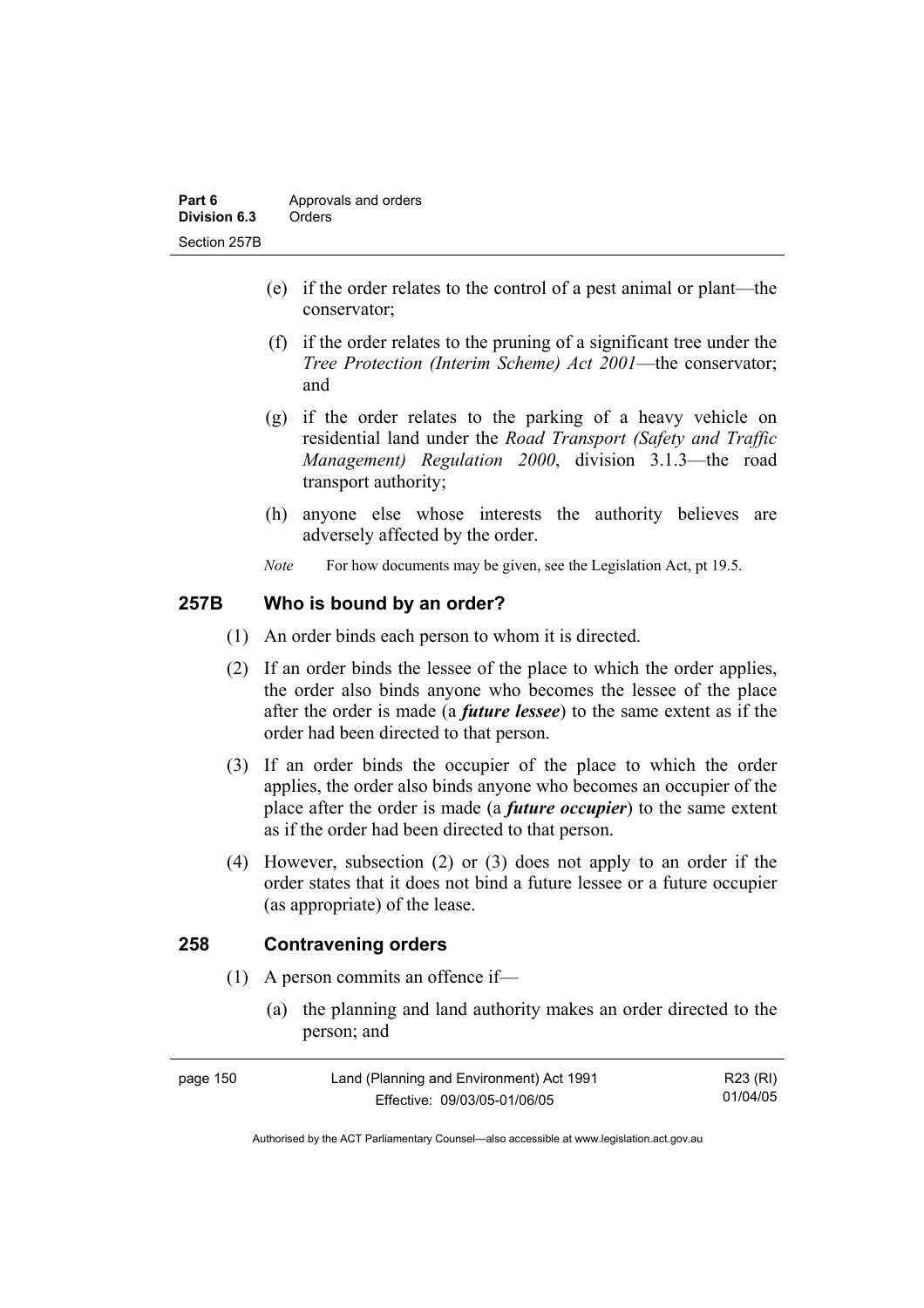- (b) the order requires the person to do, or not do, something stated in the order; and
- (c) the person is given notice of the making of the order (whether by being given a copy of the order or otherwise); and
- (d) the person contravenes the order.

Maximum penalty: the amount stated in schedule 5, column 3 in relation to the activity for which the order was made.

- *Note* A territory authority is not liable to be prosecuted for an offence against this section (see Legislation Act, s 121).
- (2) An offence against this section is a strict liability offence.

# **258A Ending of orders**

- (1) An order operates until it is revoked or ends in accordance with the order.
- (2) A person who is bound by an order may, in writing, apply to the planning and land authority for the revocation of the order.
- (3) The application must state the grounds on which the revocation of the order is sought.
- (4) The planning and land authority may revoke the order if satisfied, on reasonable grounds, that the order is no longer necessary or appropriate.

### **258B Notice ending orders**

- (1) If an order ends otherwise than by being revoked, the planning and land authority must give written notice of the ending of the order to the registrar-general.
- (2) If the planning and land authority revokes an order, the authority must give written notice of the revocation to—
	- (a) each person to whom the order was directed; and

page 151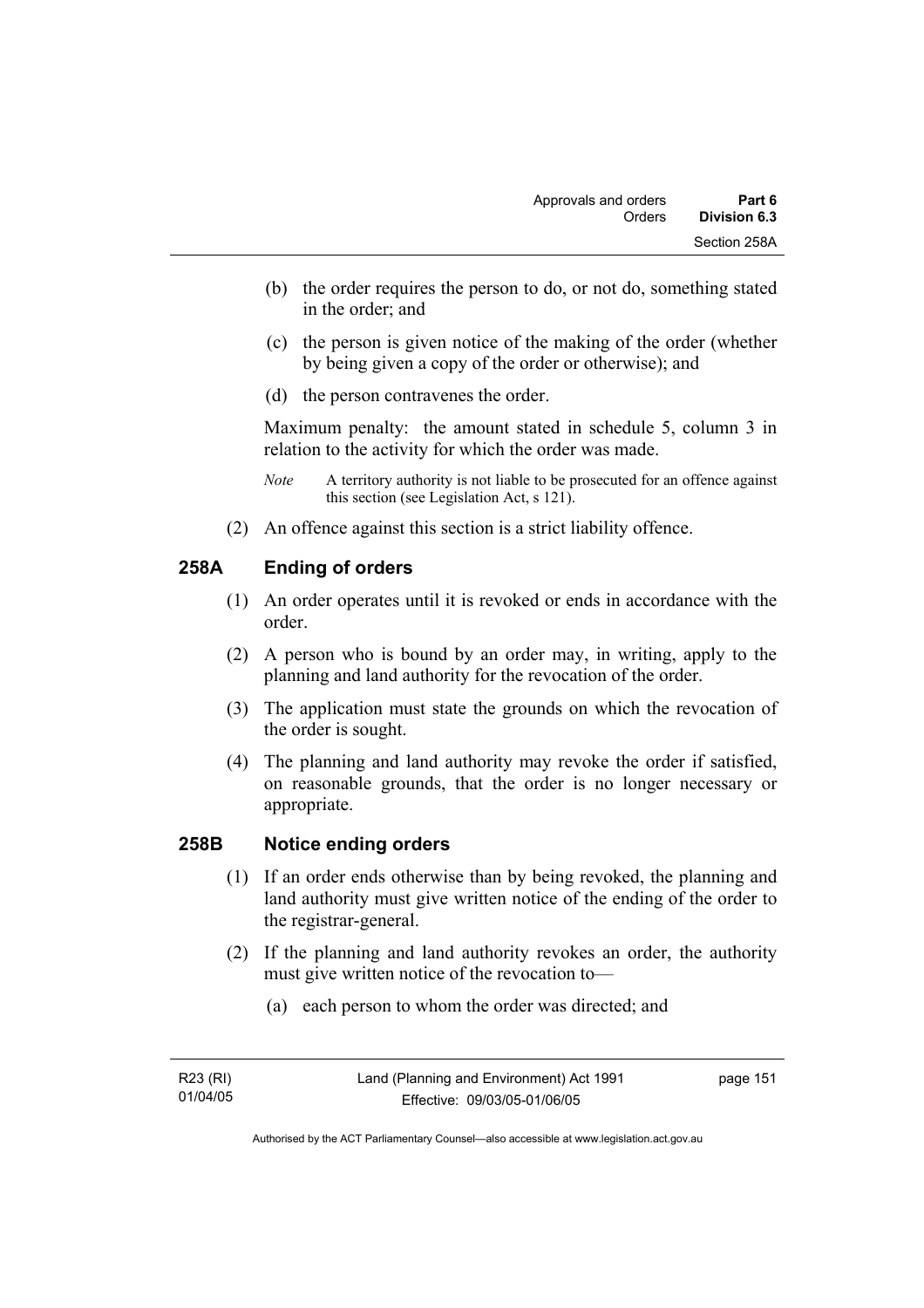| Part 6       | Approvals and orders |
|--------------|----------------------|
| Division 6.3 | Orders               |
| Section 258C |                      |

- (b) if different from the person or people mentioned in paragraph (a)—the lessee or occupier of the place in relation to which the order applied; and
- (c) the registrar-general.

### **258C Effect of orders about pest animals or plants**

- (1) This section applies if an order relates to the control of a pest animal or plant.
- (2) A person to whom the order is directed is not required to hold a licence under the *Nature Conservation Act 1980* for any action required to comply with the order in relation to the pest animal or plant.

# **Subdivision 6.3.2 Rectification work**

#### **259 Definitions for sdiv 6.3.2**

In this subdivision:

*authorised person*—see section 259C (1).

#### *rectification work* means—

- (a) work in relation to a place where a controlled activity is being conducted to ensure compliance with the approval for the activity; or
- (b) the conduct of an activity required under an order that was not carried out within the period stated in the order.

# **259A Direction to carry out rectification work**

- (1) The planning and land authority may direct 1 or more of the following to carry out rectification work in relation to a controlled activity:
	- (a) the lessee or occupier of a place where the activity was or is being conducted;

| page 152 | Land (Planning and Environment) Act 1991 | R23 (RI) |
|----------|------------------------------------------|----------|
|          | Effective: 09/03/05-01/06/05             | 01/04/05 |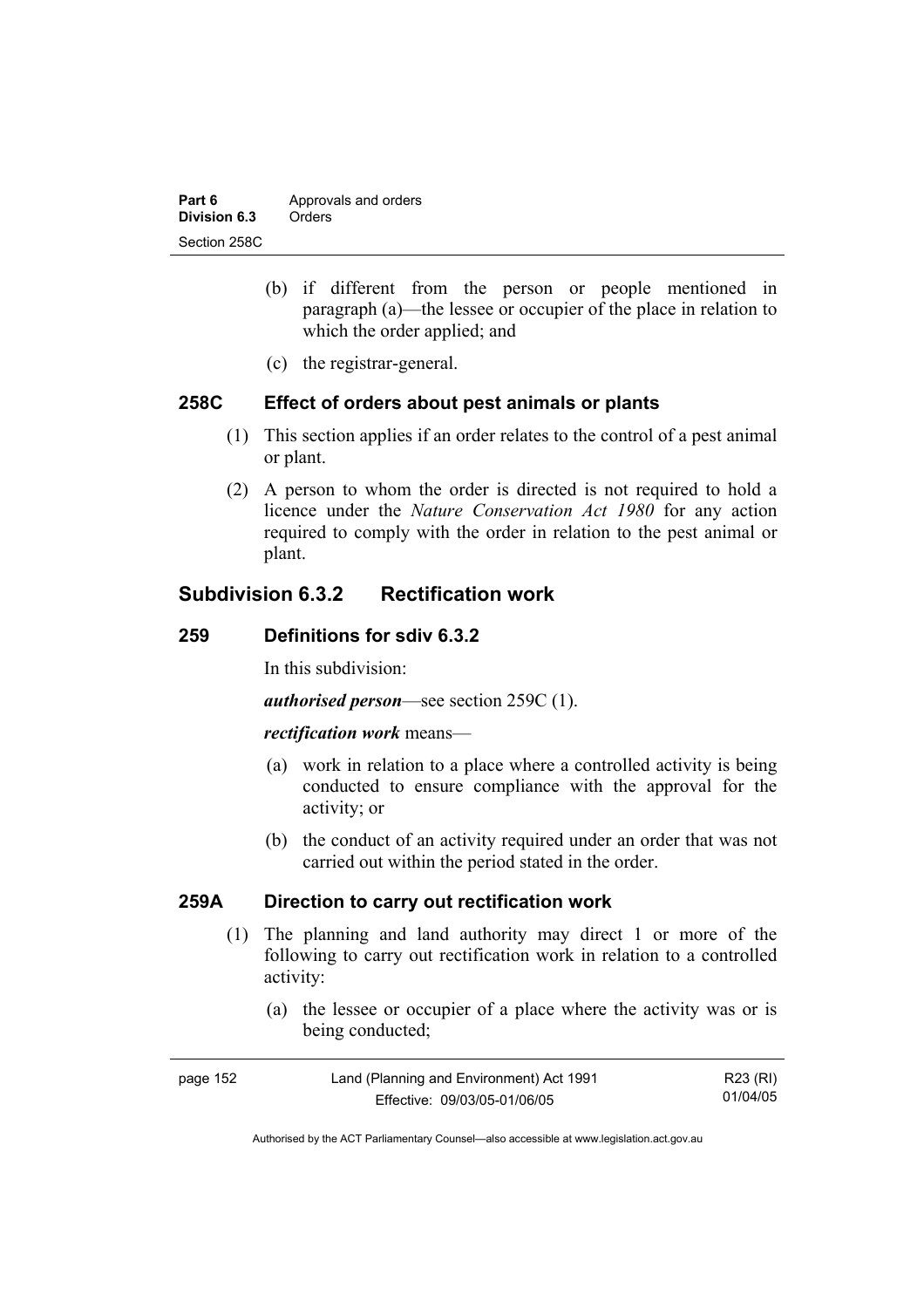- (b) anyone by whom or on whose behalf the activity was or is being conducted.
- (2) The planning and land authority must give notice of the direction to—
	- (a) the person who is required to comply with the direction; and
	- (b) if different from the person mentioned in paragraph (a)—the lessee or occupier of the place to which the direction applies.
	- *Note* For how documents may be given, see the Legislation Act, pt 19.5.
- (3) The notice must state—
	- (a) that it is a direction under this Act made by the planning and land authority; and
	- (b) the person who is required to comply with the direction; and
	- (c) the place in relation to which the direction applies; and
	- (d) the rectification work required; and
	- (e) the grounds on which the direction is made; and
	- (f) that the rectification work must be completed within 7 days after the day the notice is given to the person or any longer period stated in the notice.
- (4) The notice must also contain a statement to the effect that, if the rectification work is not completed within the period required by the notice—
	- (a) the planning and land authority may authorise someone else to carry out the work; and
	- (b) the reasonable cost of carrying out the work is a debt to the Territory by the person who is required to comply with the direction.
- (5) This section applies whether or not a proceeding for an offence against this part has been begun or is about to begin.

| R23 (RI) | Land (Planning and Environment) Act 1991 | page 153 |
|----------|------------------------------------------|----------|
| 01/04/05 | Effective: 09/03/05-01/06/05             |          |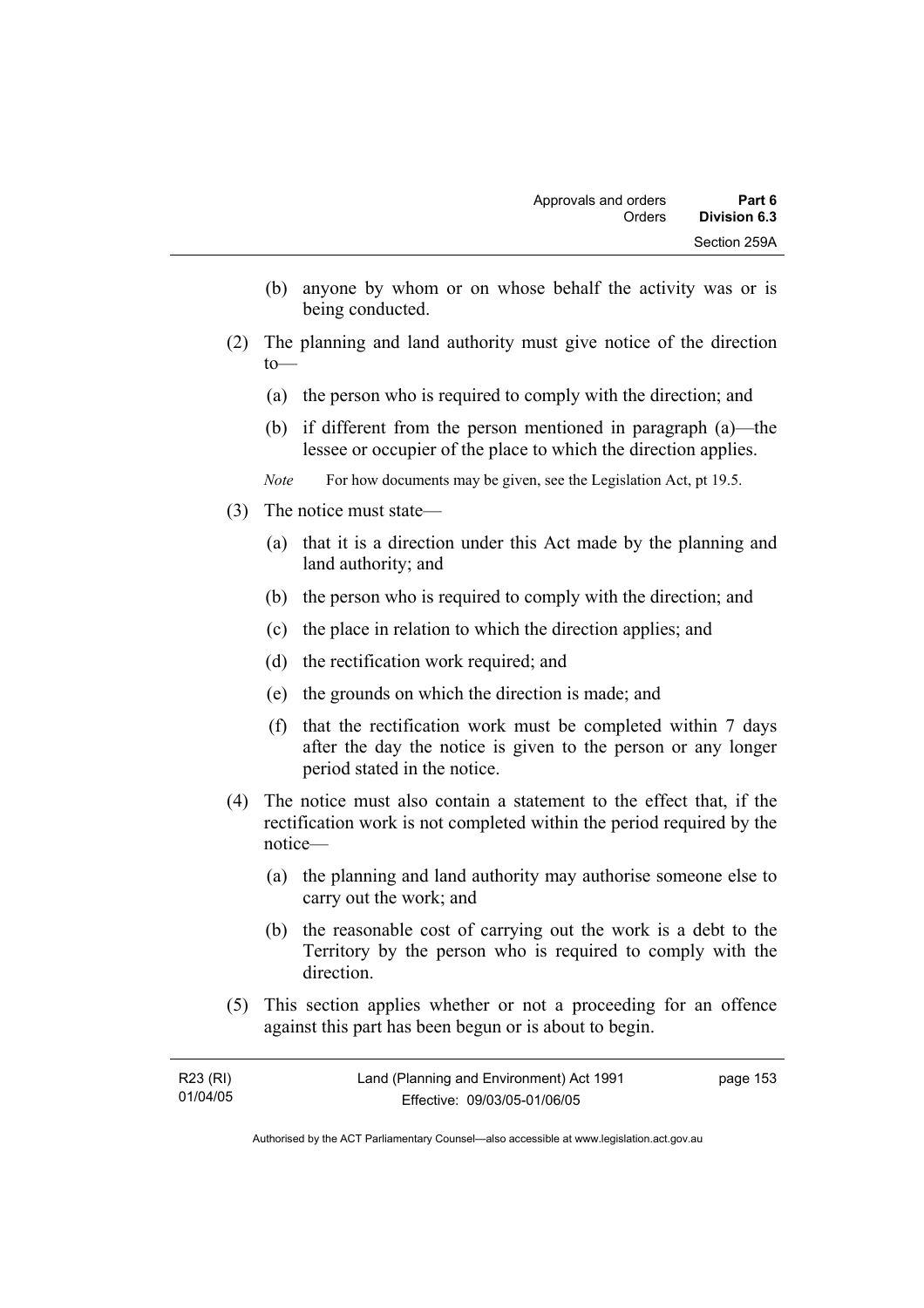# **259B Contravening direction to carry out rectification work**

- (1) A person commits an offence if—
	- (a) the planning and land authority makes a direction to carry out rectification work in relation to a controlled activity; and
	- (b) the person is required to comply with the direction; and
	- (c) the person is given notice of the making of the direction; and
	- (d) the person contravenes the direction.

Maximum penalty: 50 penalty units.

- *Note* A territory authority is not liable to be prosecuted for an offence against this section (see Legislation Act, s 121).
- (2) An offence against this section is a strict liability offence.

# **259C Authorisation to carry out rectification work**

- (1) The planning and land authority may authorise a person (an *authorised person*) to enter the place to which a direction under section 259A applies to carry out the rectification work required by the notice under that section if the work is not completed within the period required by the notice.
- (2) However, the planning and land authority must not give the authorisation—
	- (a) until the end of the period within which an application may be made to the administrative appeals tribunal for the review of the decision to make the order to which the rectification work relates; or
	- (b) if an application is made to the administrative appeals tribunal for a review of the decision—unless the decision is upheld or the application is withdrawn.
- (3) The authorised person must carry out the rectification work in accordance with the directions of an inspector.

| page 154 | Land (Planning and Environment) Act 1991 | R23 (RI) |
|----------|------------------------------------------|----------|
|          | Effective: 09/03/05-01/06/05             | 01/04/05 |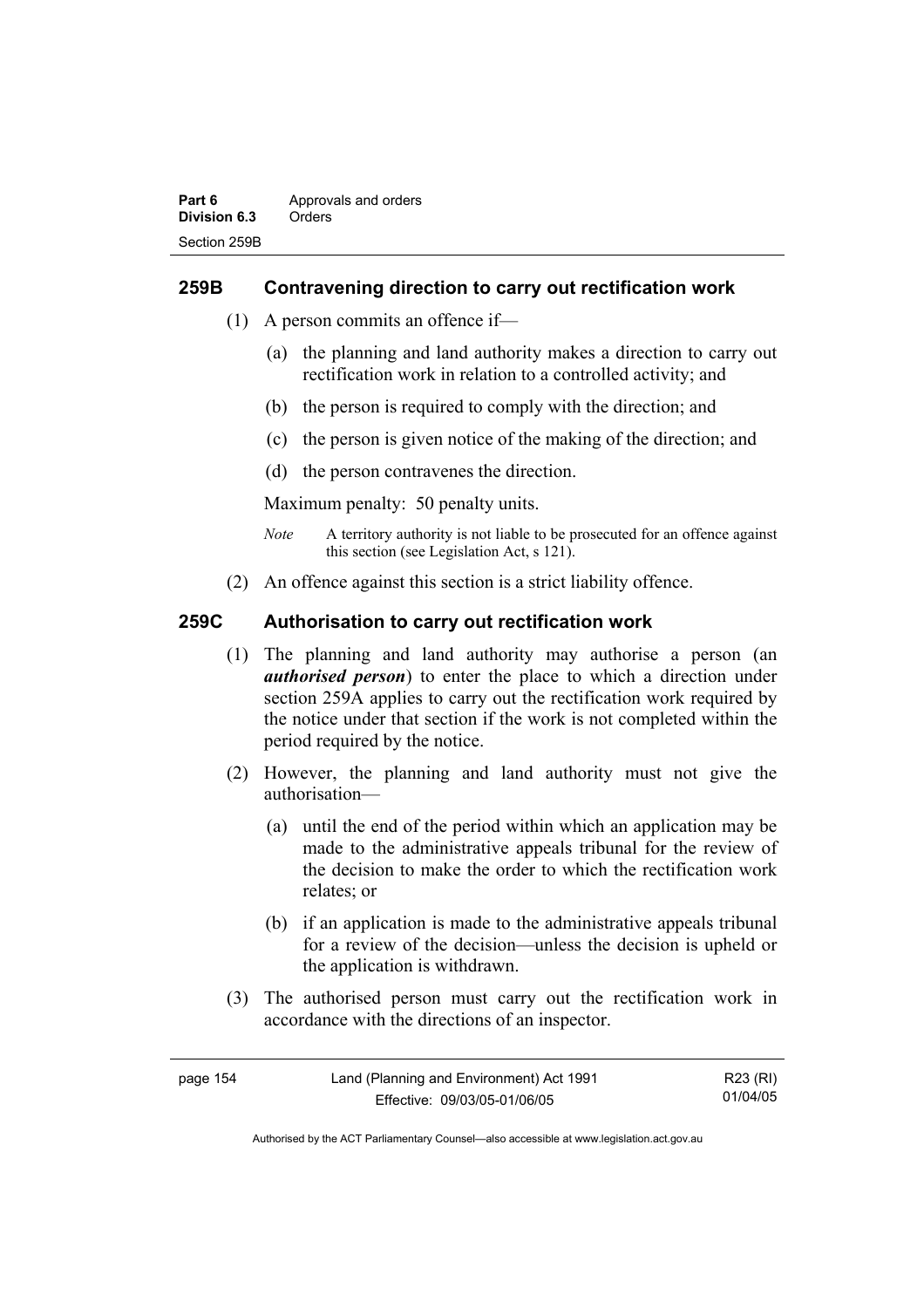#### **259D Obstructing etc authorised people**

- (1) A person commits an offence if—
	- (a) the person knows that, or is reckless about the fact that, a person is an authorised person; and
	- (b) the person obstructs, hinders, intimidates or resists the authorised person in the exercise of the person's functions.

Maximum penalty: 50 penalty units, imprisonment for 6 months or both.

(2) Strict liability applies to subsection (1) (b).

### **259E Liability for cost of rectification work**

The person who is required to comply with a direction under section 259A (Direction to carry out rectification work) must pay to the Territory the reasonable cost of any rectification work carried out by an authorised person to which the direction related.

*Note* An amount owing under a law may be recovered as a debt in a court of competent jurisdiction (see Legislation Act, s 177).

# **259F Determination of criteria for deferral of rectification work cost**

- (1) The planning and land authority may, in writing, determine circumstances when the payment of all or part of the cost of rectification work carried out by an authorised person on a lessee's leasehold may be deferred by the lessee.
- (2) A determination under subsection (1) is a notifiable instrument.

*Note* A notifiable instrument must be notified under the Legislation Act.

#### **259G Application for deferral of rectification work cost**

 (1) A lessee who is required to pay the cost of rectification work carried out on the lessee's leasehold may, in writing, apply to the planning

| R23 (RI) | Land (Planning and Environment) Act 1991 | page 155 |
|----------|------------------------------------------|----------|
| 01/04/05 | Effective: 09/03/05-01/06/05             |          |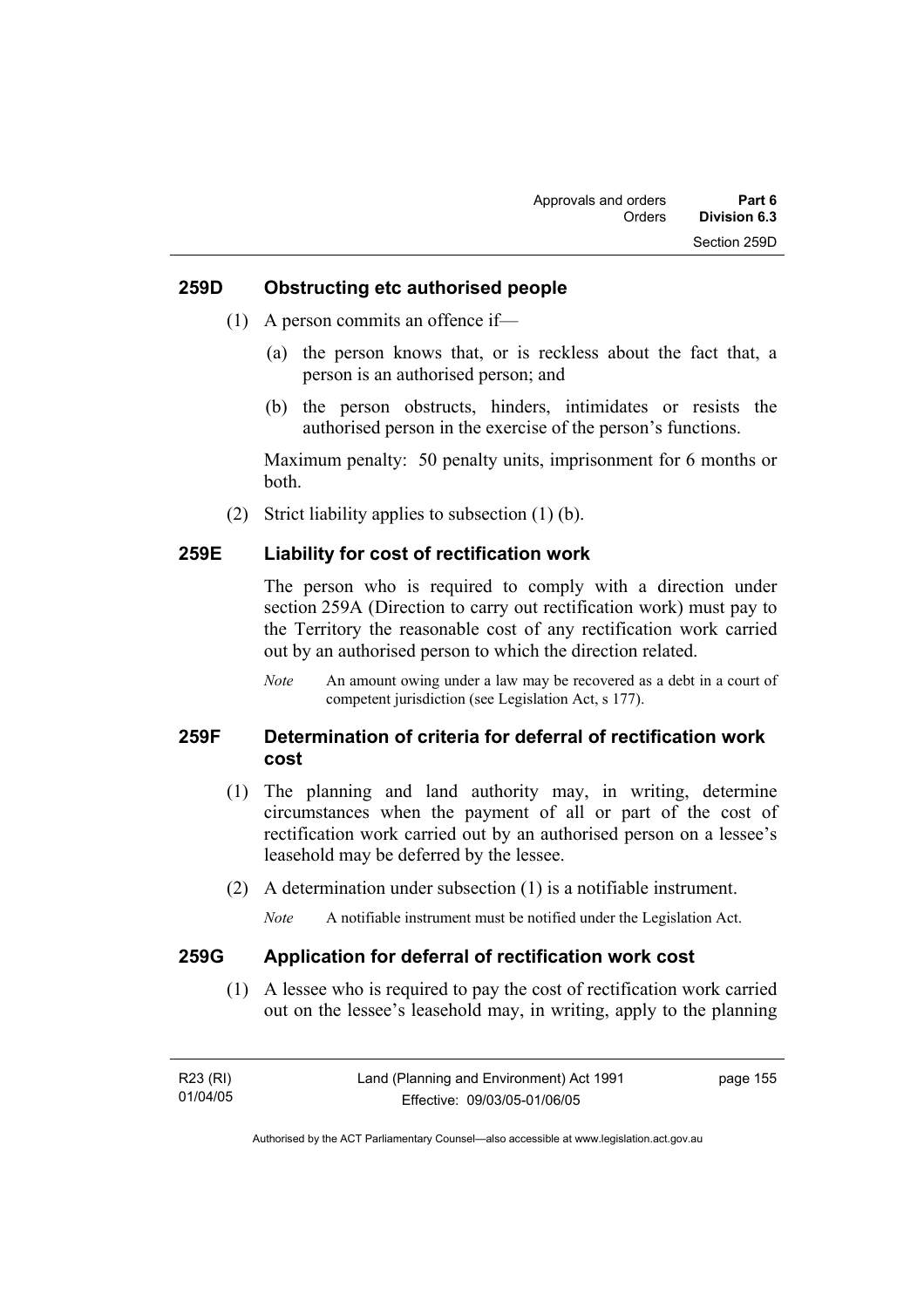| Part 6       | Approvals and orders |  |
|--------------|----------------------|--|
| Division 6.3 | Orders               |  |
| Section 259H |                      |  |

and land authority for the deferment of payment of all or part of the cost of the rectification work.

- (2) The application must state the grounds for the application.
	- *Note* If a form is approved under s 287A for an application, the form must be used.

#### **259H Deferral of rectification work cost**

 (1) The planning and land authority may, in writing, declare that all or part of the cost of rectification work payable by a lessee is deferred if satisfied that a circumstance determined under section 259F (1) applies to the lessee.

*Note* Interest is payable on the deferred amount, see s 259I.

- (2) The declaration must state—
	- (a) the leasehold to which the declaration relates; and
	- (b) the amount of the cost of the rectification work deferred.

# **259I Security for deferred rectification work cost**

- (1) The planning and land authority must—
	- (a) lodge a copy of a declaration under section 259H with the registrar-general for registration under the *Land Titles Act 1925*; and
	- (b) give a copy of the declaration to the lessee of the leasehold to which the declaration relates and anyone else who has an interest in the leasehold.
- (2) For the *Land Titles Act 1925*, section 104 (1) (Lodging of caveat), the Territory is taken to be a person claiming an interest in the leasehold to which the declaration relates.
- (3) The registration under the *Land Titles Act 1925* of the copy of a declaration under section 259H creates a charge over the leasehold to which the declaration relates for—

| page 156 | Land (Planning and Environment) Act 1991 | R23 (RI) |
|----------|------------------------------------------|----------|
|          | Effective: 09/03/05-01/06/05             | 01/04/05 |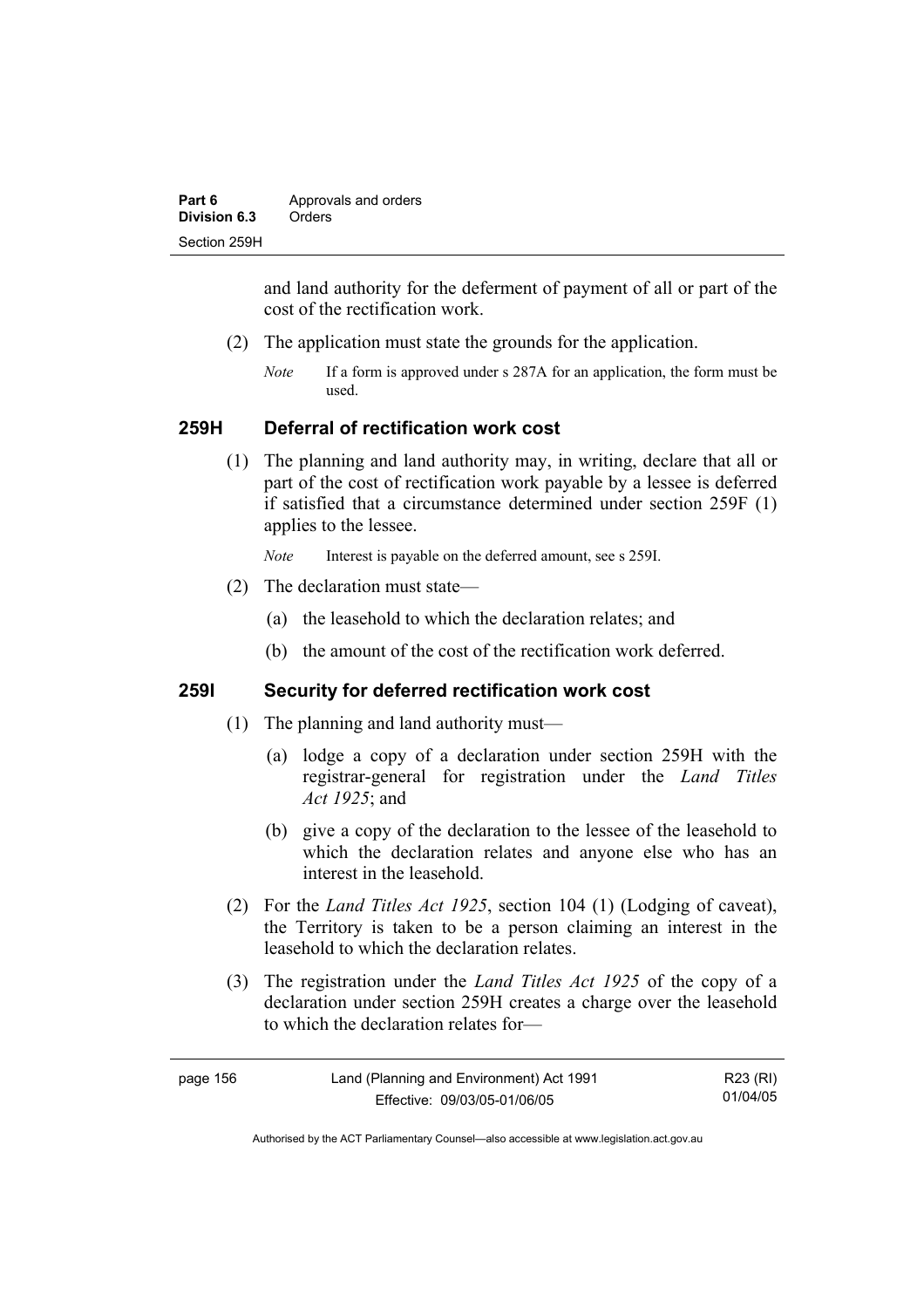- (a) the amount stated in the declaration; and
- (b) interest on the amount calculated on a daily basis at the interest rate applying from time to time under the *Taxation Administration Act 1999*, section 26 (Interest rate).

### **259J Payment of deferred rectification work cost**

- (1) If the full amount of the charge mentioned in section 259I (3) is paid to the Territory, the planning and land authority must—
	- (a) revoke the declaration to which the charge relates; and
	- (b) lodge a copy of the revocation with the registrar-general for registration under the *Land Titles Act 1925*; and
	- (c) give a copy of the revocation to the lessee of the charged leasehold and anyone else who has an interest in the leasehold.
- (2) The charge is discharged on the registration under the *Land Titles Act 1925* of the copy of the revocation of the declaration.
- (3) The lessees of a charged leasehold are liable separately and together for the payment to the Territory of the full amount of the charge.
- (4) A registered charge under this section does not give a power of sale over the leasehold to which it relates.

# **Subdivision 6.3.3 Prohibition notices and injunctions**

### **260 Prohibition notices—making**

- (1) This section applies if the planning and land authority believes, on reasonable grounds, that the giving of a notice under this section (a *prohibition notice*) is necessary to prevent or lessen a significant threat or likelihood of irreversible damage to a thing because of the conduct, or likely conduct, of a controlled activity.
- (2) Also, this section applies whether or not—

page 157

Authorised by the ACT Parliamentary Counsel—also accessible at www.legislation.act.gov.au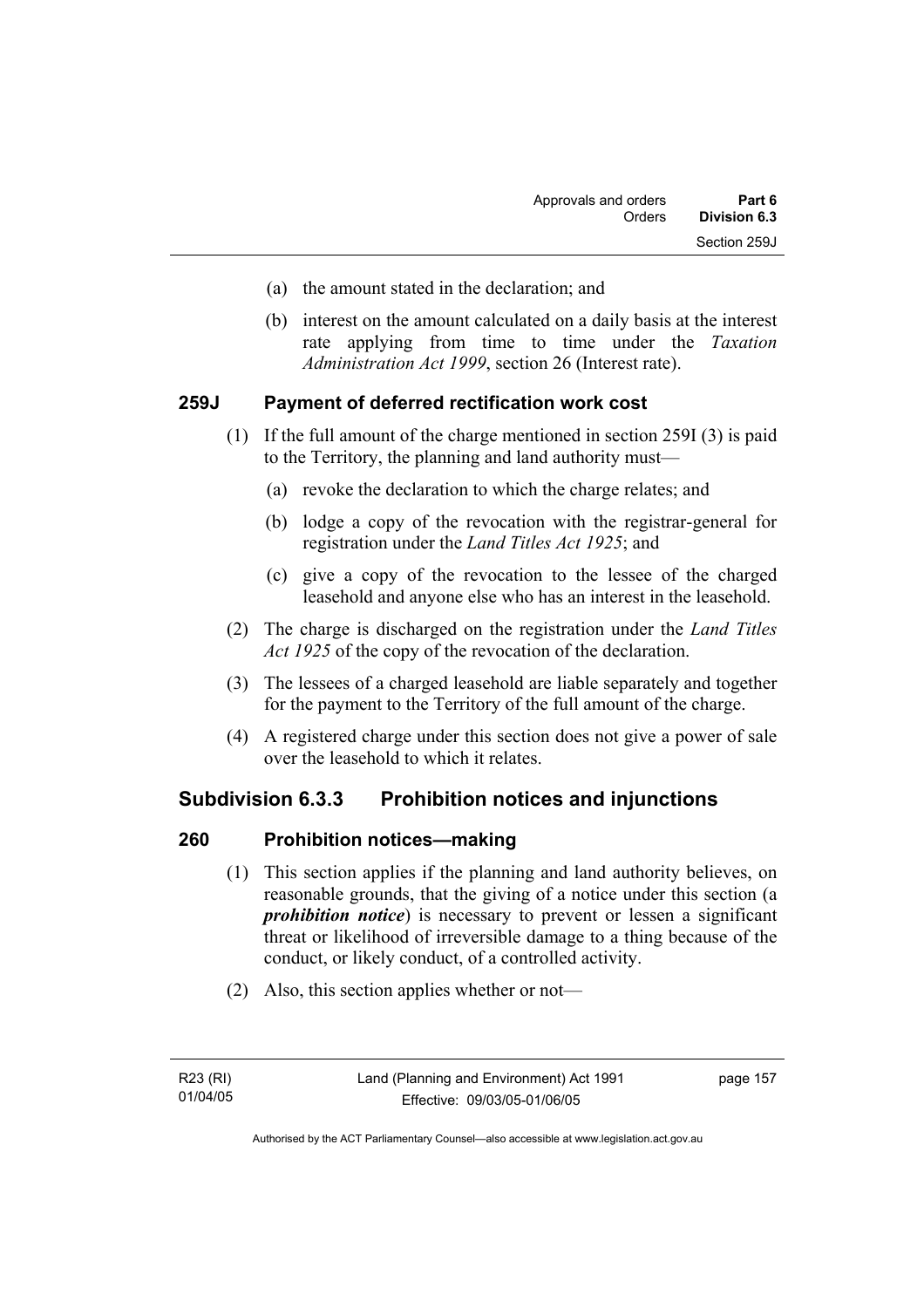- (a) an order has been made or is proposed to be made in relation to a controlled activity; or
- (b) a proceeding for an offence against this part has begun or is about to begin.
- (3) The planning and land authority may give a prohibition notice to 1 or more of the following:
	- (a) the lessee or occupier of a place to which the controlled activity relates;
	- (b) anyone by whom or on whose behalf the activity—
		- (a) was, is being, or is to be, conducted; or
		- (b) is likely to be conducted.
	- *Note* For how documents may be given, see the Legislation Act, pt 19.5.
- (4) The prohibition notice must state—
	- (a) that it is a prohibition notice under this Act; and
	- (b) each person to whom it is directed; and
	- (c) that the notice takes effect when it is given to a person to whom it is directed; and
	- (d) the grounds on which the notice is given; and
	- (e) the activity, and the place, in relation to which the notice applies; and
	- (f) that the activity—
		- (i) must not be carried on by the person; or
		- (ii) must not be carried on by the person except in accordance with the notice; and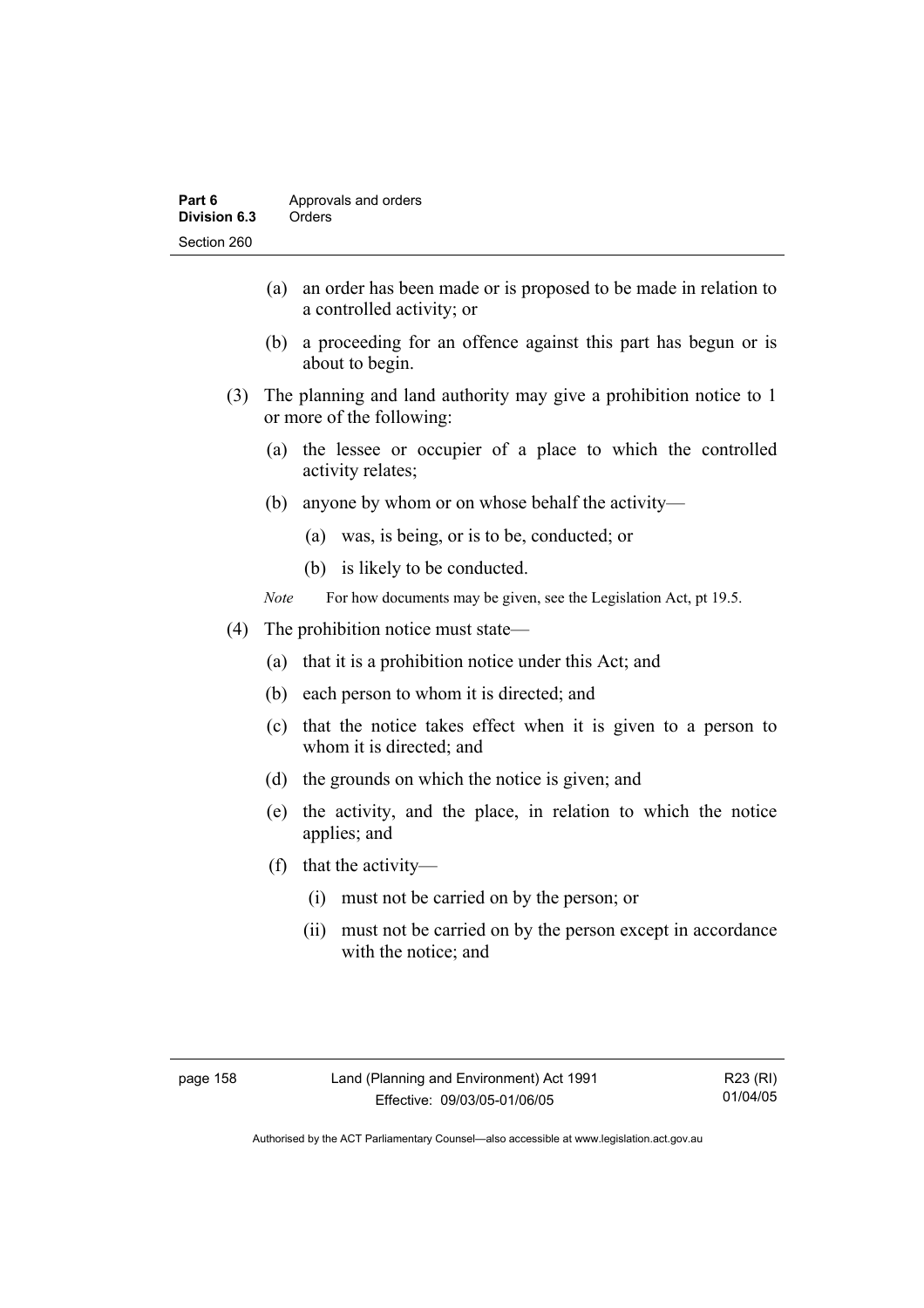- (g) when the notice ends (including, for example, on the happening of an event stated in the notice).
- *Note* An example is part of the Act, is not exhaustive and may extend, but does not limit, the meaning of the provision in which it appears (see Legislation Act, s 126 and s 132).
- (5) A prohibition notice takes effect when it is given to a person to whom it is directed.
- (6) To remove any doubt, 2 or more prohibition notices may be given in relation to the same activity.

# **260A Contravening prohibition notices**

- (1) A person commits an offence if—
	- (a) the planning and land authority gives a prohibition notice to the person; and
	- (b) the notice is directed to the person; and
	- (c) the notice states that a controlled activity must not be carried on by the person in relation to a place; and
	- (d) the person carries on the activity in relation to the place.

Maximum penalty: 50 penalty units, imprisonment for 6 months or both.

- *Note* A territory authority is not liable to be prosecuted for an offence against this section (see Legislation Act, s 121).
- (2) A person commits an offence if—
	- (a) the planning and land authority gives a prohibition notice to the person; and
	- (b) the notice is directed to the person; and
	- (c) the notice states that a controlled activity must not be carried on by the person in relation to a place except in accordance with the notice; and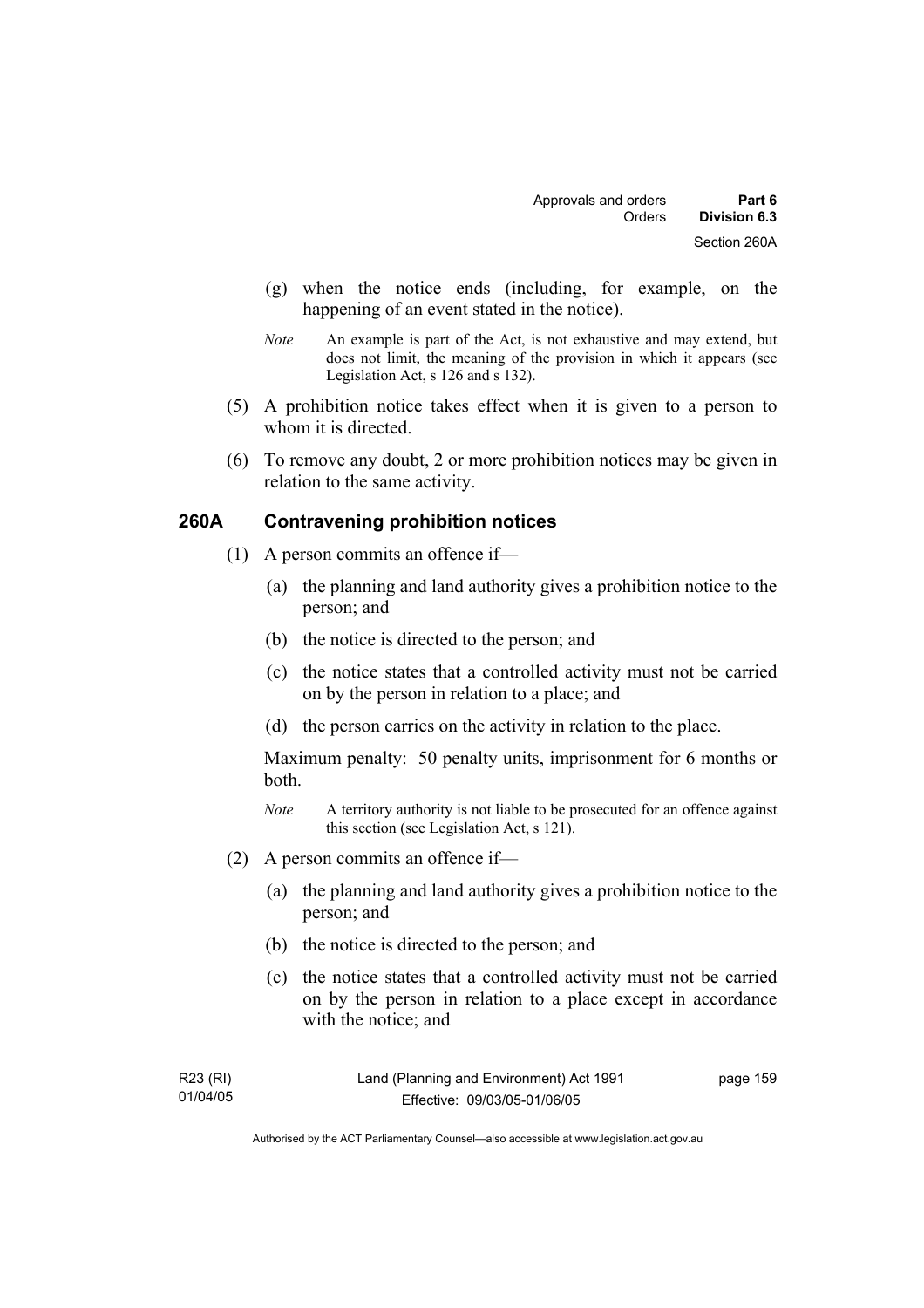| Part 6       | Approvals and orders |
|--------------|----------------------|
| Division 6.3 | Orders               |
| Section 260B |                      |

 (d) the person carries on the activity in relation to the place otherwise than in accordance with the notice.

Maximum penalty: 50 penalty units, imprisonment for 6 months or both.

(3) An offence against this section is a strict liability offence.

# **260B Prohibition notices—ending**

- (1) A prohibition notice remains in force until it ends in accordance with this section
- (2) A prohibition notice ends on the earlier of the following:
	- (a) 60 days after the day it is given to a person to whom the notice is directed:
	- (b) the notice ends in accordance with the notice;
	- (c) the notice is revoked.
- (3) A person to whom a prohibition notice is directed may, in writing, apply to the planning and land authority for the revocation of the notice.
- (4) The application must state the grounds on which the revocation of the prohibition notice is sought.
- (5) The planning and land authority may revoke the prohibition notice if satisfied, on reasonable grounds, that the notice is no longer necessary or appropriate.

# **260C Injunctions to restrain contravention of orders or prohibition notices**

 (1) This section applies if a person (the *relevant person*) has engaged, is engaging, or proposes to engage, in conduct that was, is, or would be, a contravention of an order or a prohibition notice.

R23 (RI) 01/04/05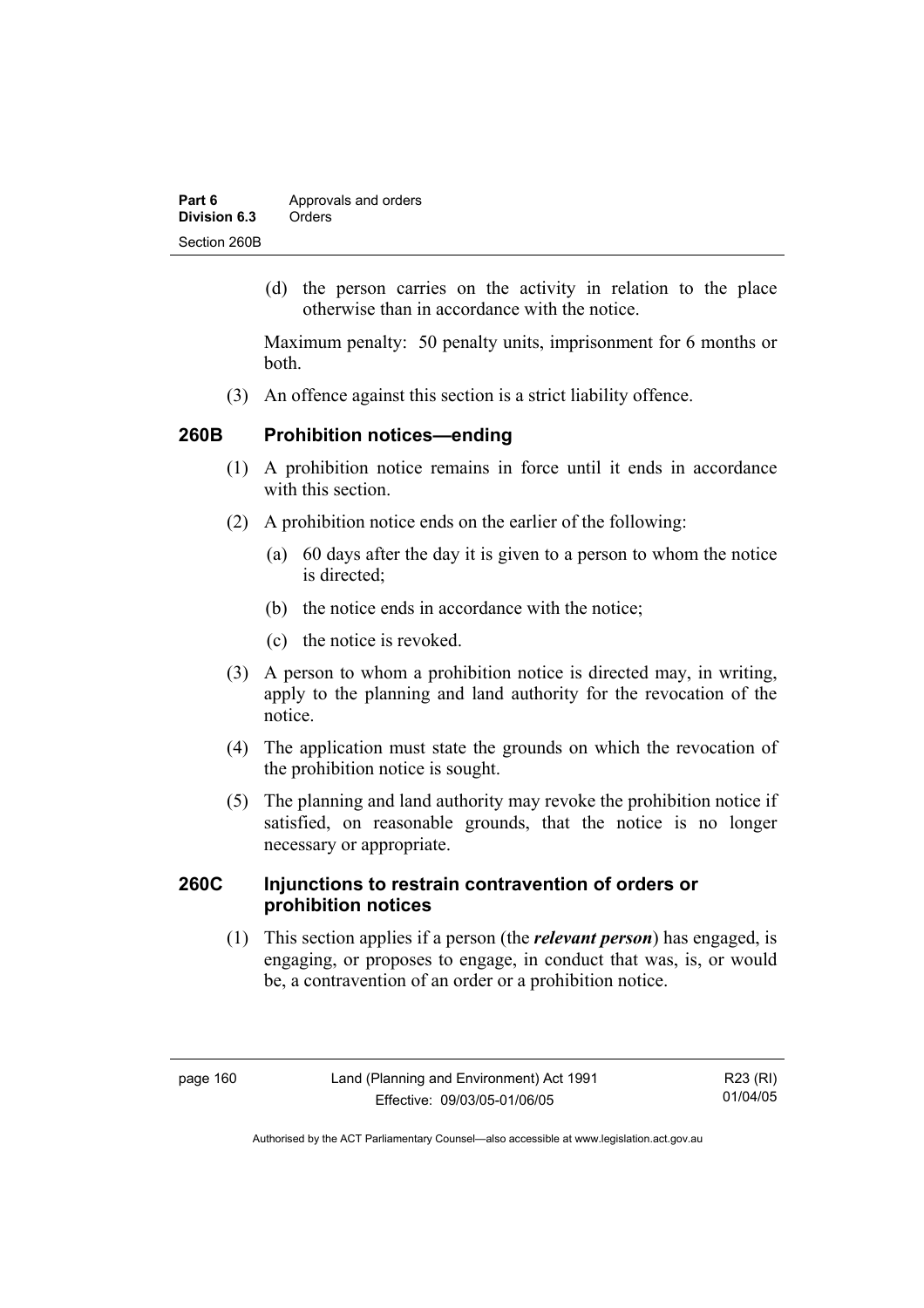- (2) The planning and land authority or anyone else may apply to the Supreme Court for an injunction.
- (3) On application under subsection (2), the Supreme Court may grant an injunction—
	- (a) restraining the relevant person from engaging in the conduct; and
	- (b) if, in the court's opinion, it is desirable to do so, requiring the relevant person to do anything.
- (4) The Supreme Court may grant an injunction restraining a relevant person from engaging in conduct of a particular kind—
	- (a) if satisfied that the person has engaged in conduct of that kind, whether or not it appears to the court that the person intends to engage again, or to continue to engage, in conduct of that kind; or
	- (b) if it appears to the court that, if an injunction is not granted, it is likely the person will engage in conduct of that kind, whether or not the person has previously engaged in conduct of that kind and whether or not there is an imminent danger of substantial damage to someone else if the person engages in conduct of that kind.
- (5) This section applies whether or not a proceeding for an offence against this part has begun or is about to begin.

# **Subdivision 6.3.4 Other matters**

# **261 Declaration of pest animal or pest plant**

- (1) The Environment Minister may, in writing, declare—
	- (a) an animal to be a pest animal; or
	- (b) a plant to be a pest plant.

R23 (RI) 01/04/05 page 161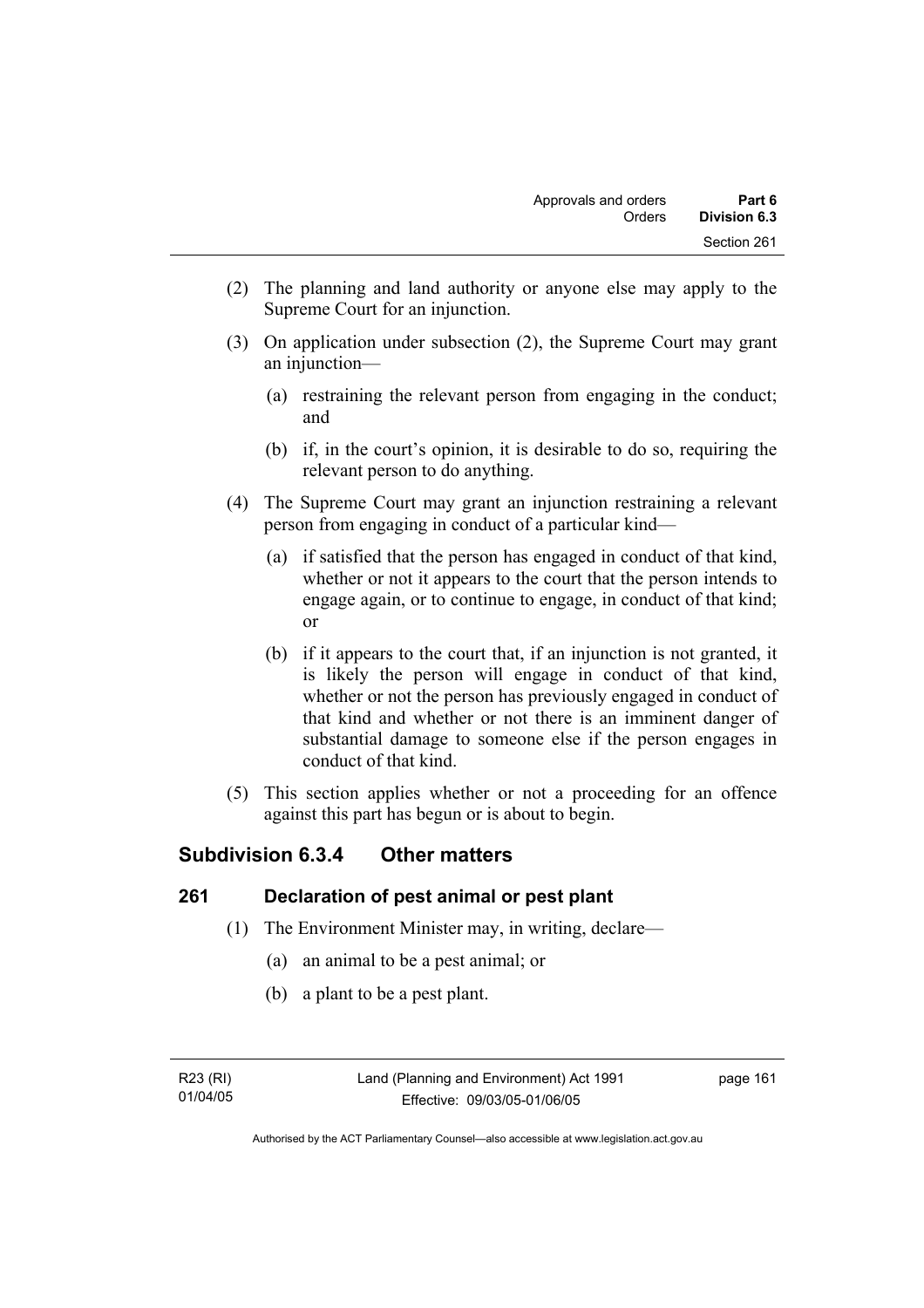- (2) The Environment Minister must not make a declaration unless the Minister has consulted with—
	- (a) the flora and fauna committee under the *Nature Conservation Act 1980*; and
	- (b) for a proposed declaration under subsection  $(1)$  (a)—the animal welfare advisory committee under the *Animal Welfare Act 1992*.
- (3) After making a declaration, the Environment Minister—
	- (a) must arrange for the preparation of a plan for the control of the propagation of the pest animal or plant; and
	- (b) if the declaration was made under subsection (1) (a)—may arrange for the preparation of a code of practice under the *Animal Welfare Act 1992* for the pest animal.
- (4) A declaration is a disallowable instrument.
	- *Note* A disallowable instrument must be notified, and presented to the Legislative Assembly, under the Legislation Act.
- (5) In subsection (1):

*animal* means any live vertebrate, but does not include a human being.

# **Division 6.4 Inspection and seizure powers**

# **Subdivision 6.4.1 Preliminary**

#### **262 Definitions for div 6.4**

In this division:

*connected*—a thing is *connected* with an offence if—

- (a) the offence has been committed in relation to it; or
- (b) it will provide evidence of the commission of the offence; or

| page 162 | Land (Planning and Environment) Act 1991 | R23 (RI) |
|----------|------------------------------------------|----------|
|          | Effective: 09/03/05-01/06/05             | 01/04/05 |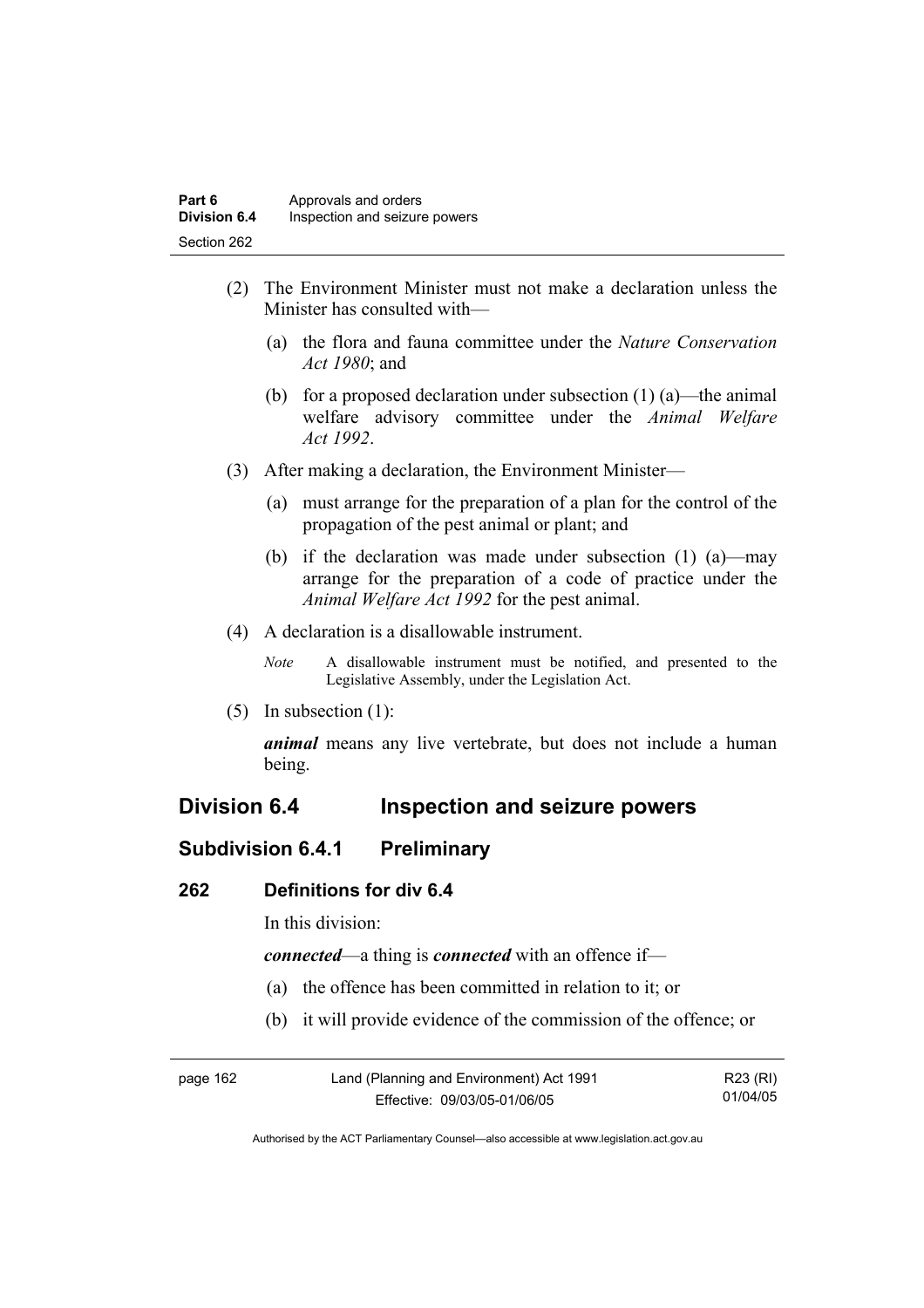(c) it was used, is being used, or is intended to be used, to commit the offence.

*occupier*, of premises, includes—

- (a) a person believed, on reasonable grounds, to be an occupier of the premises; and
- (b) a person apparently in charge of the premises.

*offence* includes an offence that there are reasonable grounds for believing has been, is being, or will be committed.

# **263 Appointment of inspectors**

- (1) The planning and land authority may appoint a person as an inspector for this part.
	- *Note 1* For the making of appointments (including acting appointments), see the Legislation Act, div 19.3.
	- *Note 2* In particular, a person may be appointed for a particular provision of a law (see Legislation Act, s 7 (3)) and an appointment may be made by naming a person or nominating the occupant of a position (see s 207).
- (2) An inspector has the functions that the planning and land authority directs.

### **264 Identity cards**

- (1) The planning and land authority must issue an inspector with an identity card that states the person is an inspector for this Act, or for stated provisions of this Act, and shows—
	- (a) a recent photograph of the person; and
	- (b) the name of the person or the particulars that are prescribed under the *Magistrates Court Act 1930* as the identifying particulars for the person (or both); and
	- (c) the date of issue of the card; and
	- (d) a date of expiry for the card; and

| R23 (RI) | Land (Planning and Environment) Act 1991 | page 163 |
|----------|------------------------------------------|----------|
| 01/04/05 | Effective: 09/03/05-01/06/05             |          |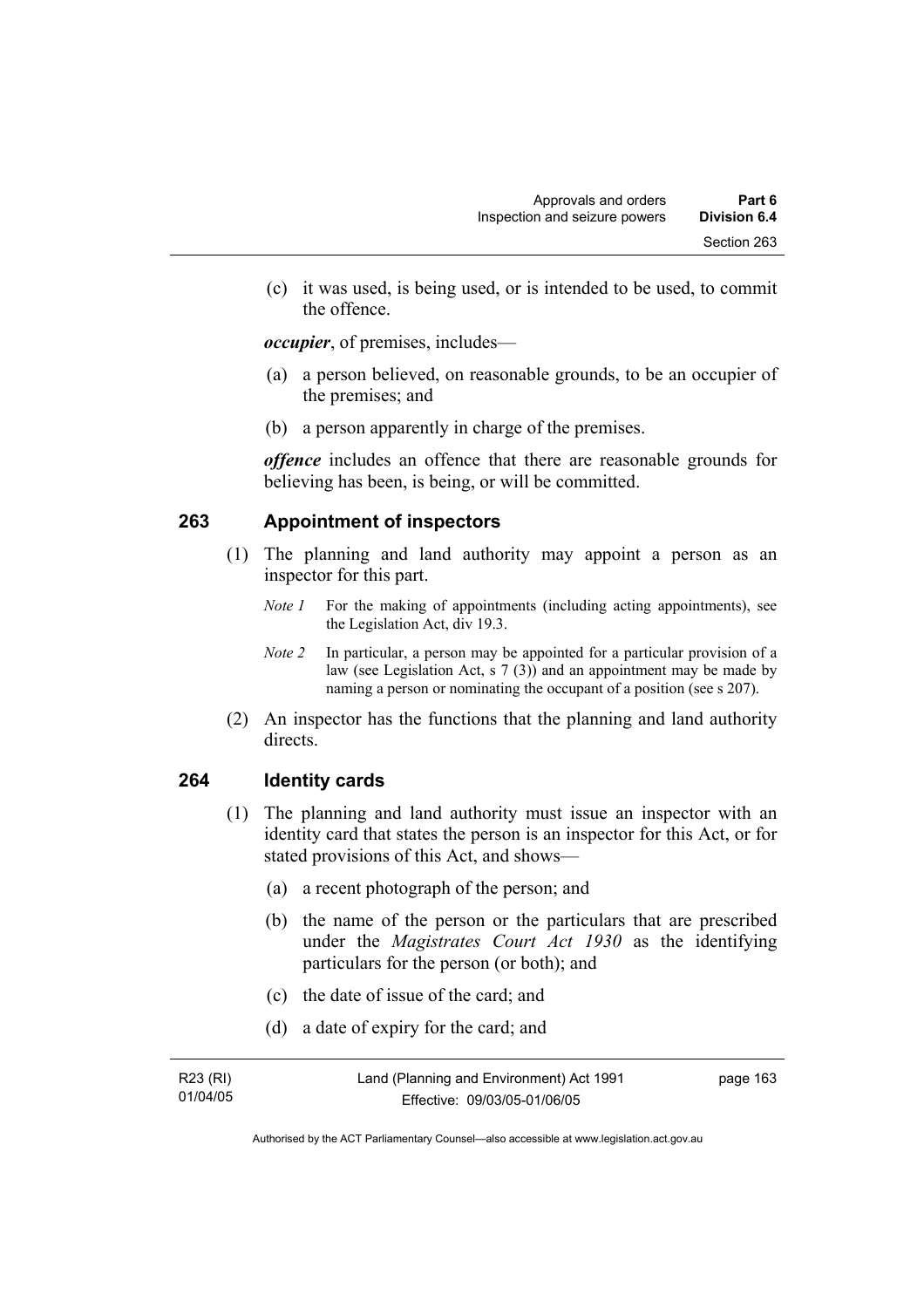- (e) anything else prescribed by regulation.
- (2) A person commits an offence if—
	- (a) the person ceases to be an inspector; and
	- (b) the person does not return the person's identity card to the chief executive as soon as practicable (but within 7 days) after the day the person ceases to be an inspector.

Maximum penalty: 1 penalty unit.

(3) An offence against this section is a strict liability offence.

#### **265 Power not to be exercised before identity card shown**

An inspector may exercise a power under this Act in relation to a person only if the inspector first shows the person his or her identity card.

## **Subdivision 6.4.2 Inspection**

### **266 Inspections etc**

For the purposes of ascertaining whether or not a controlled activity is being conducted in or on any place—

- (a) in accordance with an approval; or
- (b) without an approval; or
- (c) contrary to the conditions of an approval; or
- (d) in accordance with, or in contravention of, an order;

an inspector may enter the place—

- (e) with the consent of the occupier of the place; or
- (f) under a warrant issued under section 273; or
- (g) with the assistance and by the force that is reasonable, if the inspector believes on reasonable grounds that the

| page 164 | Land (Planning and Environment) Act 1991 | R23 (RI) |
|----------|------------------------------------------|----------|
|          | Effective: 09/03/05-01/06/05             | 01/04/05 |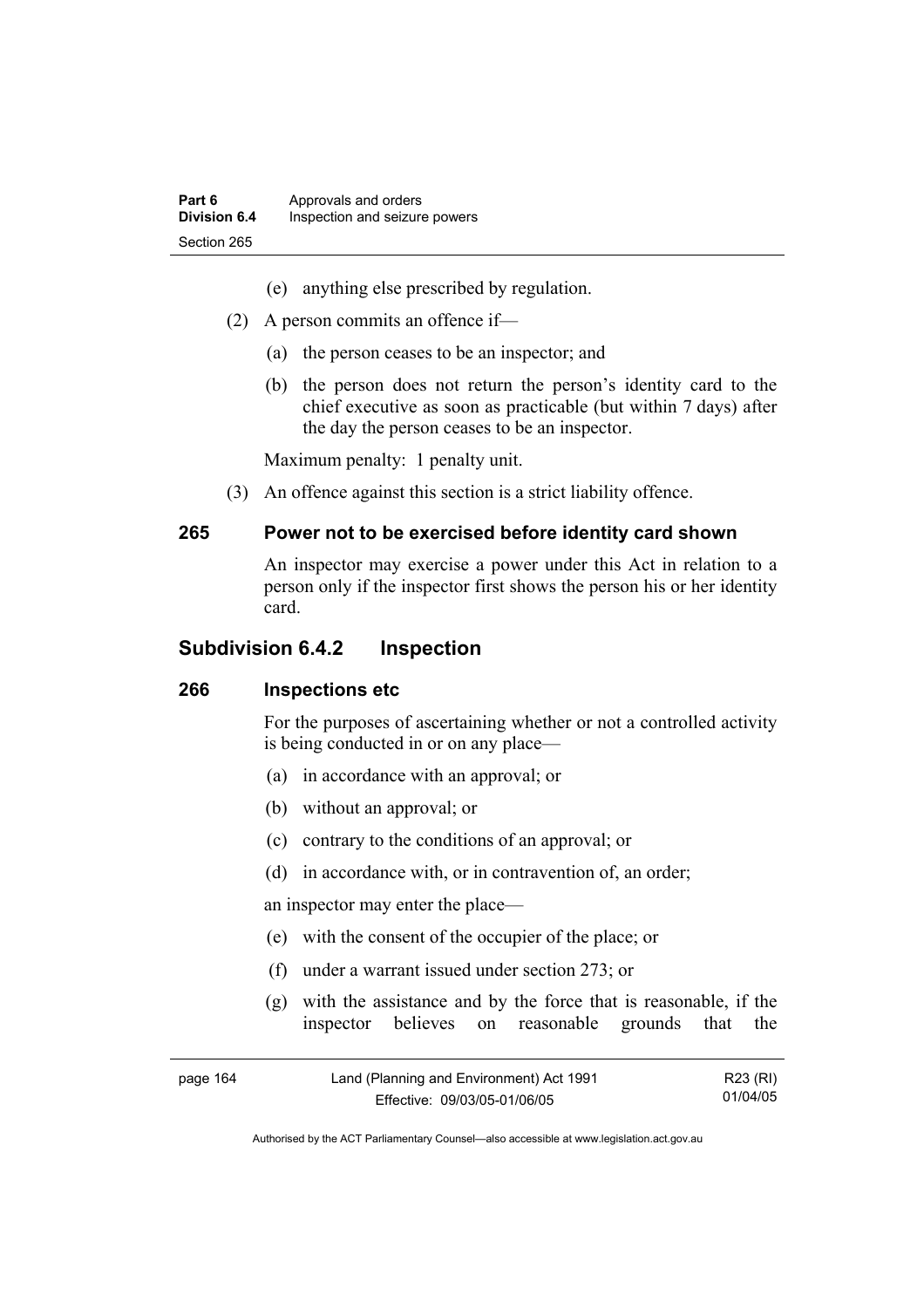circumstances are of such seriousness and urgency as to require the immediate exercise of those powers without the authority of a warrant issued under section 273;

and, subject to section 268, exercise any power mentioned in section 269 if the inspector believes on reasonable grounds that a controlled activity is, or is intended to be, conducted in or on that place.

# **267 Consent to entry**

- (1) Before seeking the consent of the occupier of a place for section 266, an inspector must inform the occupier that the occupier may refuse to give that consent.
- (2) If an inspector obtains the occupier's consent for those purposes, the inspector must ask the occupier to sign a written acknowledgment—
	- (a) that the occupier has been informed that the occupier may refuse to give consent, for section 266, for the inspector to enter the place and to exercise any power under section 269; and
	- (b) that the occupier has given the inspector that consent; and
	- (c) of the day and time when the consent was given.
- (3) If it is material, in any proceedings, for a court to be satisfied that an occupier has consented for section 266 and an acknowledgment, in accordance with subsection (2), signed by the occupier, is not produced in evidence, it must be presumed that the occupier did not consent, but that presumption is rebuttable.

### **269 Powers of inspection**

 (1) Subject to this part, an inspector who enters a place under section 266 may—

page 165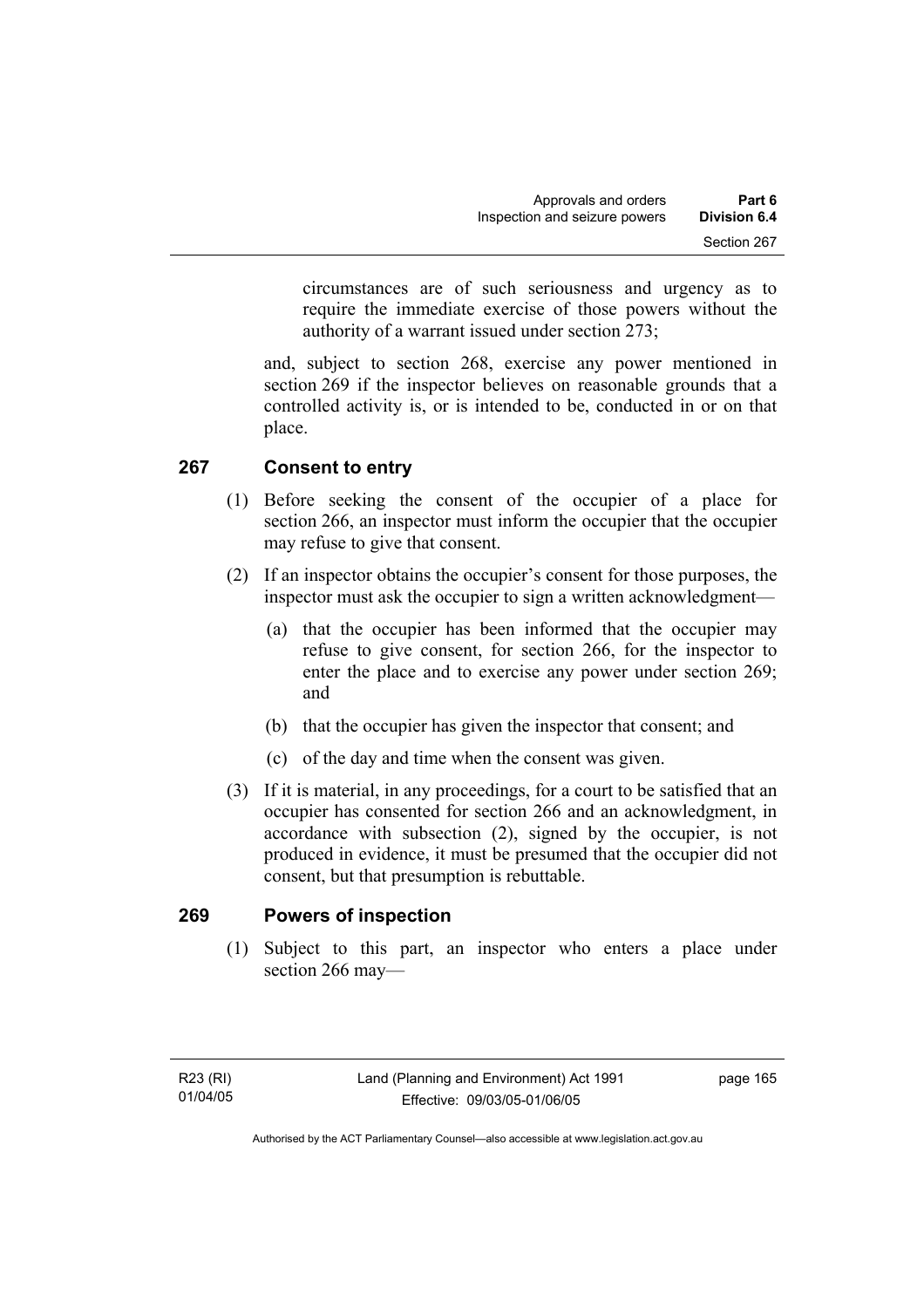- (a) inspect, examine, take measurements of, or conduct tests relating to, the premises or a controlled activity conducted in or on that place; and
- (b) take the photographs, video recordings, or make the sketches or other recordings, that the inspector believes on reasonable grounds to be necessary; and
- (c) take samples of anything that the inspector believes on reasonable grounds is connected with an offence against this part; and
- (d) seize anything that the inspector believes on reasonable grounds to be connected with an offence against this part; and
- (e) inspect, make copies of, or take extracts from, any document in or on that place that the inspector believes on reasonable grounds is connected with an offence against this part; and
- (f) require any person in or on the place—
	- (i) to give the inspector such information; or
	- (ii) to produce to the inspector any document containing such information;

relating to the use of the place in relation to the conduct of a controlled activity; and

- (g) require any person in or on the place to answer questions; and
- (h) require any person on the premises to give the inspector the assistance that is reasonable to enable the inspector to exercise his or her powers under this section.

R23 (RI) 01/04/05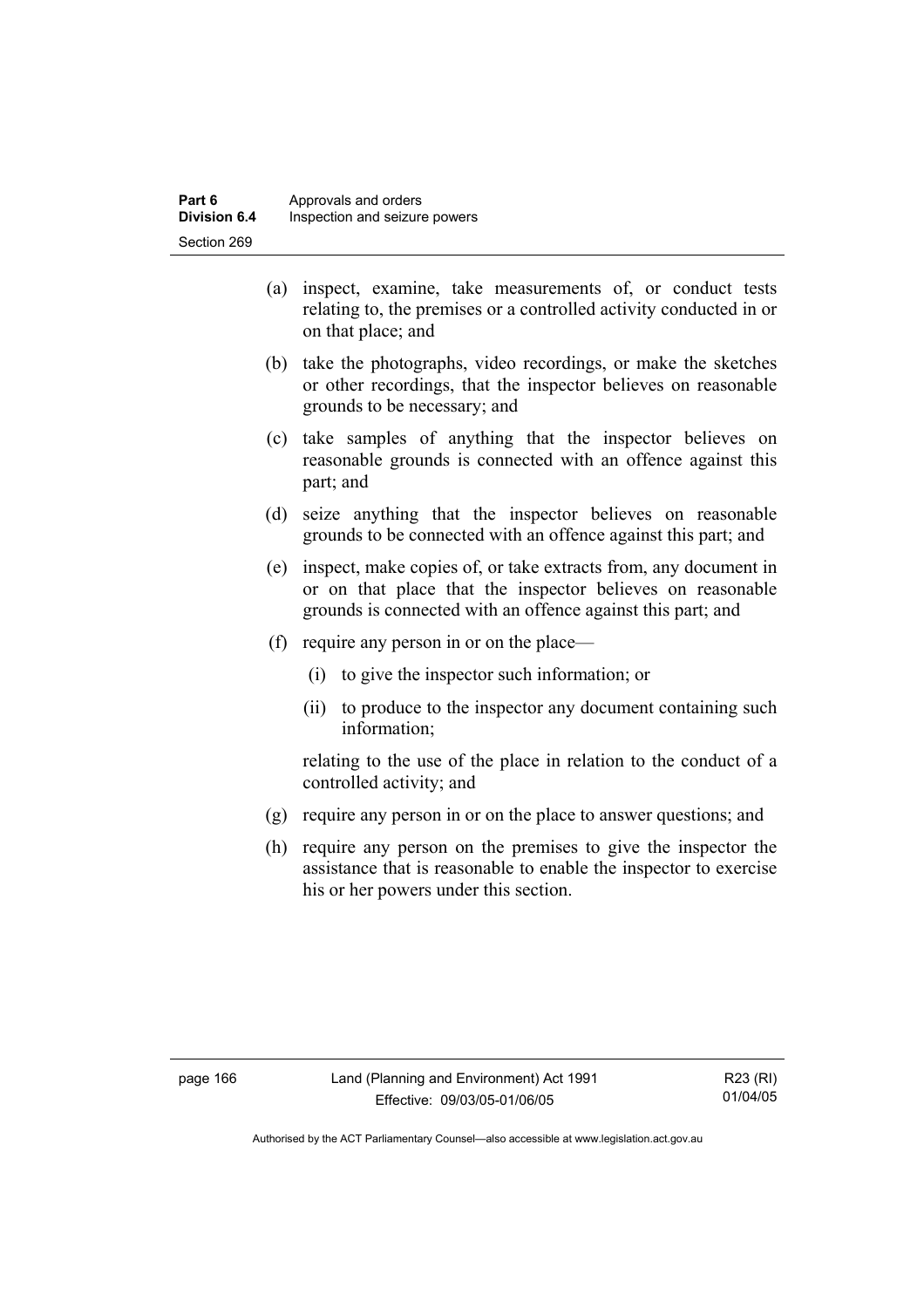(2) A person shall not, without reasonable excuse, fail to comply with a requirement made of the person under subsection  $(1)$   $(f)$ ,  $(g)$  or  $(h)$ .

Maximum penalty: 50 penalty units.

#### **271 Taking samples**

An inspector who takes samples under section 269 (1) (c) must—

- (a) ensure that the sample permits paragraph (c) to be complied with; and
- (b) give a receipt for the sample to the occupier of the place from where the sample was taken; and
- (c) divide the sample into 2 parts as nearly as practicable identical in size and composition to each other and each suitable for the purpose of analysis; and
- (d) place each of those parts in a separate container and seal each container; and
- (e) attach to each container a label bearing the signature of the inspector and particulars of the date and time when, and the place where, the sample was taken; and
- (f) give 1 container to the occupier of the place.

#### **272 Disposal of seized items**

- (1) If a thing has been seized under section 269 (1) (d) and—
	- (a) a prosecution for an offence against this part in relation to that thing has not been instituted within 90 days after the day of seizure; or
	- (b) a person is so charged but is not convicted;

subject to subsection (2), the planning and land authority must take all reasonably practical steps to give the thing to the person whom the authority reasonably believes to be entitled to it.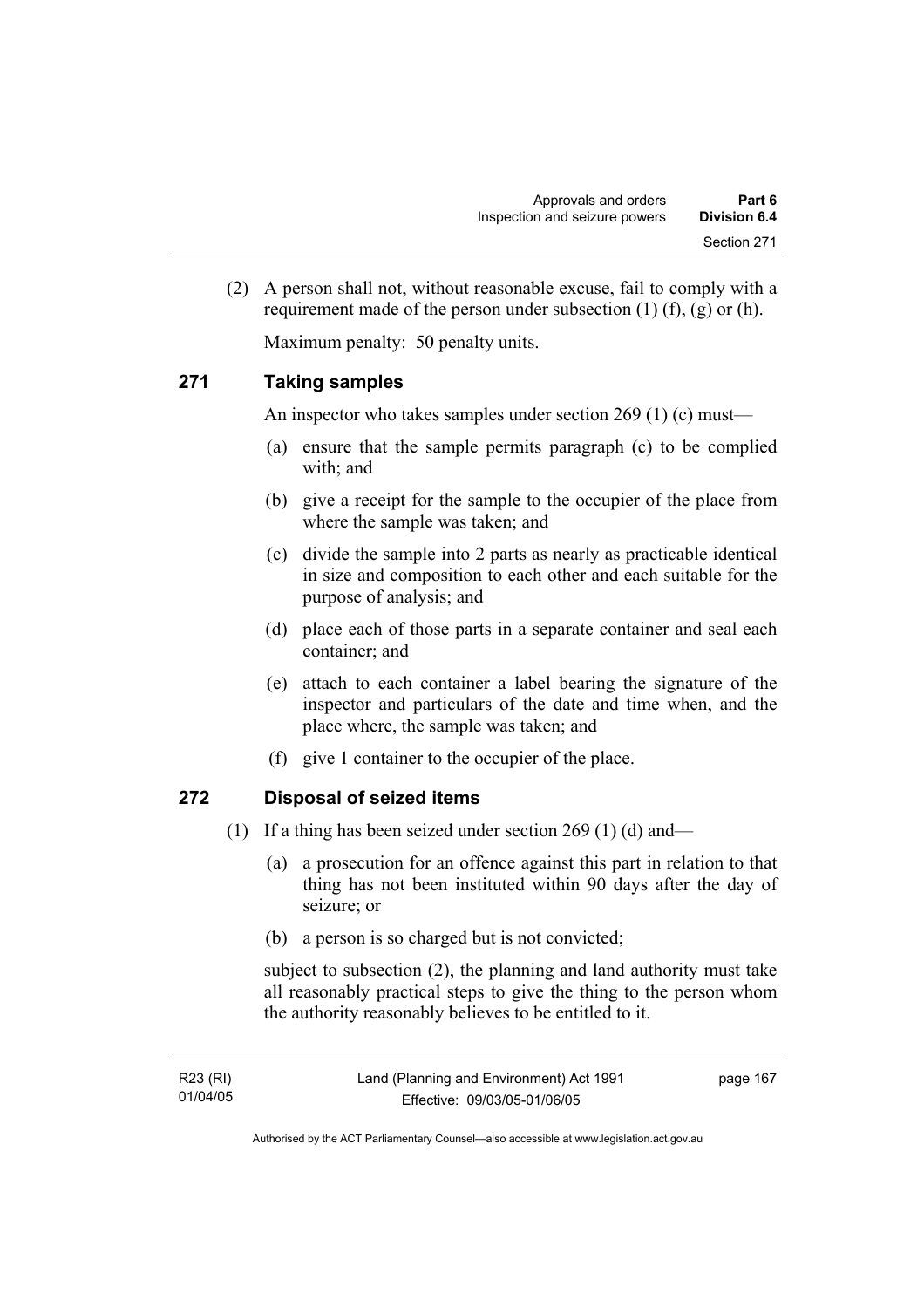- (2) If a person is—
	- (a) convicted of an offence against this part; or
	- (b) dealt with under the *Crimes Act 1900*, section 402 in relation to an offence against this Act;

the court may order that anything seized under section 269 (1) (d) and connected with the offence—

- (c) be given to the person who appears to the court to be entitled to it; or
- (d) be forfeited to the Territory.

#### **273 Search warrants**

- (1) If an inspector suspects on reasonable grounds that there is in or on any place a thing of a particular kind connected with a particular offence against this part or a regulation, the inspector may—
	- (a) lay before a magistrate an information on oath setting out those grounds; and
	- (b) apply for the issue of a warrant to search the place for things of that kind.
- (2) If an application is made under subsection (1) for a warrant to search a place, a magistrate may, subject to subsection (3), issue a warrant authorising an inspector named in the warrant, with the assistance and by the force that is necessary and reasonable—
	- (a) to enter the place; and
	- (b) to ascertain whether or not a controlled activity is being conducted in or on the place; and
	- (c) to search the place for things of the kind specified in the warrant; and

R23 (RI) 01/04/05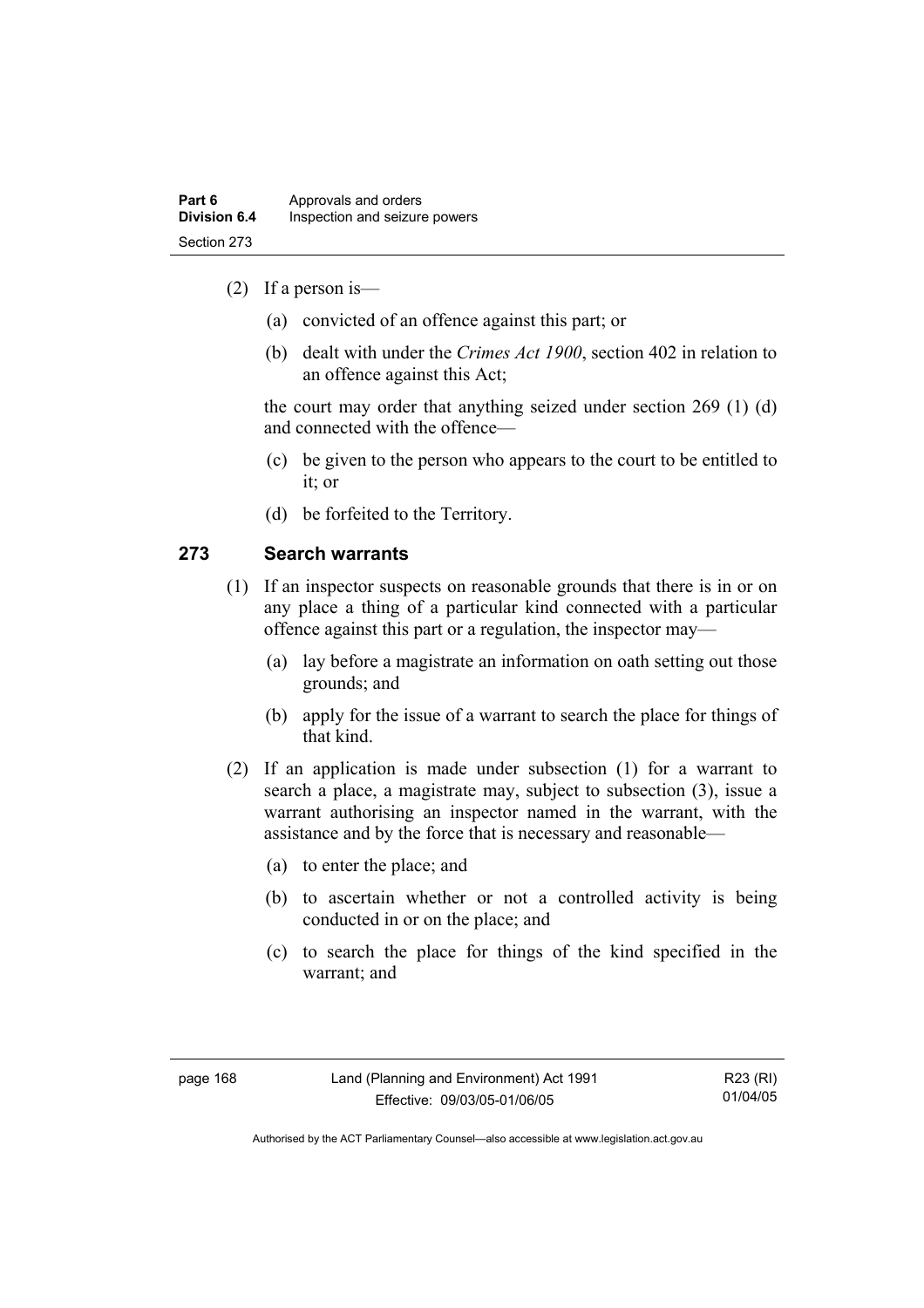- (d) to seize anything found in the course of the search that the inspector believes on reasonable grounds to be a thing of that kind connected with the relevant offence.
- (3) A magistrate shall not issue a warrant under subsection (2) unless—
	- (a) the informant or another person has given the magistrate, either orally or by affidavit, any further information that the magistrate requires about the grounds on which the issue of the warrant is being sought; and
	- (b) the magistrate is satisfied that there are reasonable grounds for issuing the warrant.
- (4) A warrant must—
	- (a) state the purpose for which it is issued; and
	- (b) specify the nature of the relevant offence; and
	- (c) specify particular hours during which the entry is authorised, or state that the entry is authorised at any time of the day or night; and
	- (d) include a description of the kinds of things in relation to which the powers under the warrant may be exercised; and
	- (e) specify the date (not later than 28 days after the date of issue of the warrant) when the warrant ceases to have effect.

### **Division 6.6 Miscellaneous**

### **Subdivision 6.6.1 Review of decisions**

#### **275 AAT review—general**

 (1) A person whose interests are affected by a decision mentioned in schedule 4, part 4.1, column 4 may apply to the AAT for review of the decision.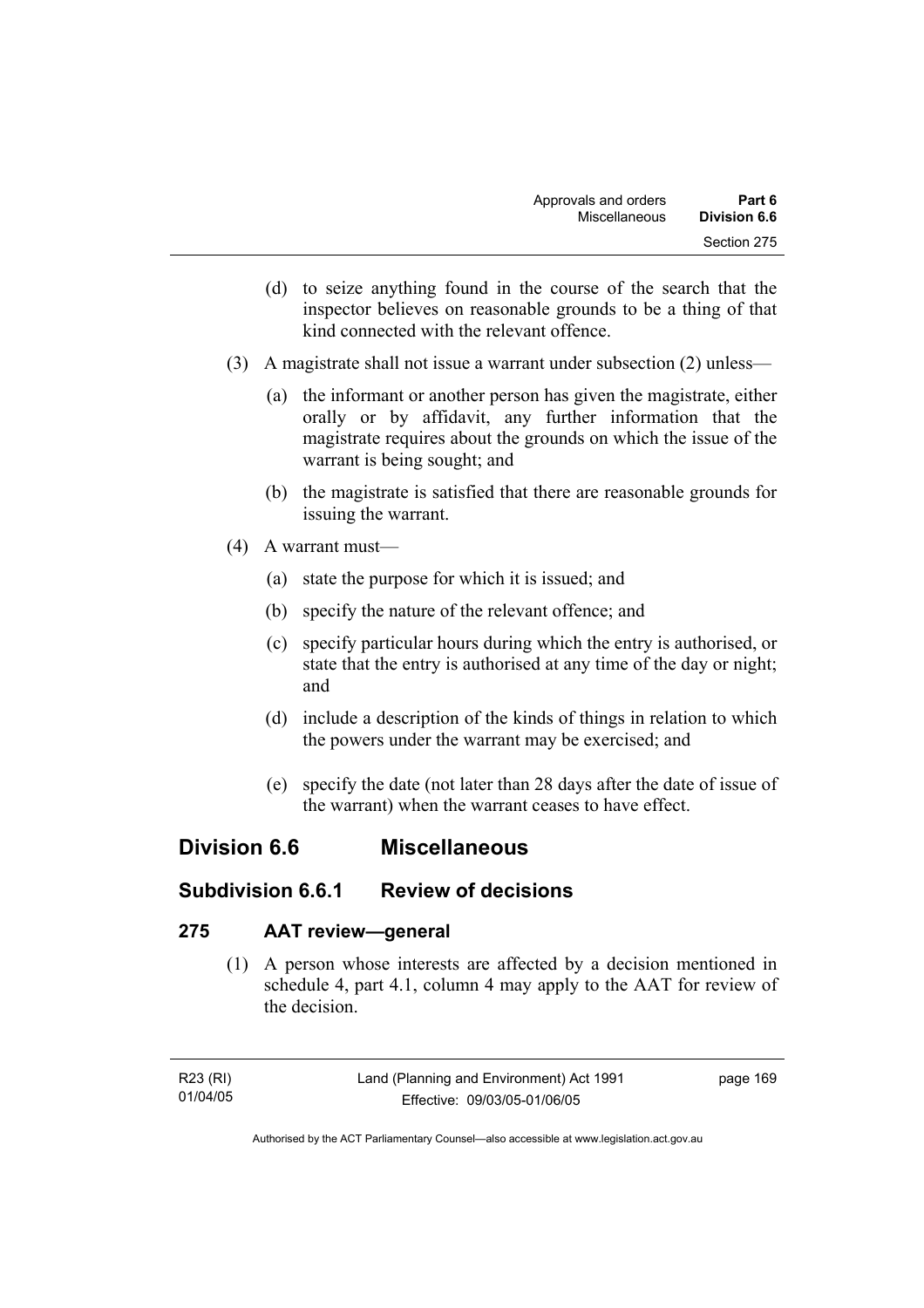| Part 6       | Approvals and orders |
|--------------|----------------------|
| Division 6.6 | Miscellaneous        |
| Section 275A |                      |

- (2) To remove any doubt, the heritage council may apply to the AAT for review of a decision mentioned in subsection (1).
- (3) A person mentioned in schedule 4, part 4.1, column 2 who makes a decision mentioned in column 4 of the item mentioning the person must give written notice to people whose interests the person believes are affected by the decision.
- (4) The notice under subsection (3) must comply with the requirements of the code of practice in force under the *Administrative Appeals Tribunal Act 1989*, section 25B (1).

#### **275A Approvals subject to entity's satisfaction**

- (1) This section applies if—
	- (a) an approval given to a person contains a condition that a development is to be carried out to the satisfaction of an entity mentioned in the approval; and
	- (b) the entity decides that the development has not been carried out to its satisfaction.
	- *Note* Section 245 (3) (a) allows a relevant authority to impose a condition of the kind mentioned in  $s(1)(a)$ .
- (2) The entity must give the person written notice of the decision.
- (3) The notice must be in accordance with the requirements of the code of practice in force under the *Administrative Appeals Tribunal Act 1989*, section 25B (1).
- (4) A person whose interests are affected by a decision mentioned in subsection (1) (b) may apply to the AAT for review of the decision.

#### **276 Review of decisions—objectors and third parties to approvals**

 (1) A person who is qualified under subsection (2) may apply to the AAT for review of a decision of the relevant authority to—

| page 170 | Land (Planning and Environment) Act 1991 | R23 (RI) |
|----------|------------------------------------------|----------|
|          | Effective: 09/03/05-01/06/05             | 01/04/05 |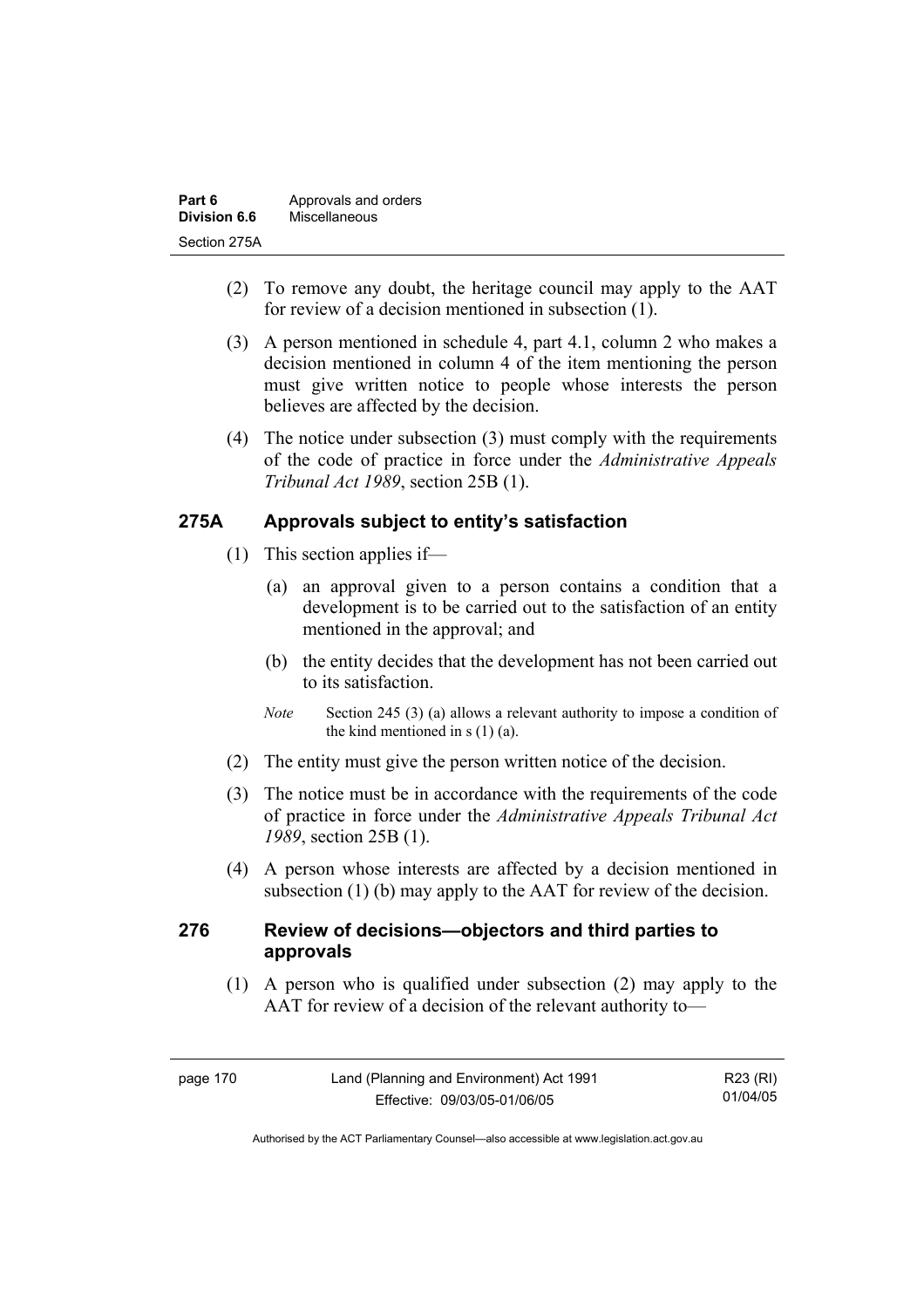- (a) approve an application under section 230 or section 246A; or
- (b) include a condition in an approval.
- *Note* Section 245 deals with inclusion of conditions.
- (2) A person is qualified to make an application under subsection (1) if—
	- (a) the person objected to the grant of the approval of the relevant application to undertake development under section 237; or
	- (b) the AAT is satisfied that the person had reasonable grounds for not objecting within the prescribed period.
- (3) An application under subsection (1) must be made within 4 weeks after the day the person was notified of the decision.
- (4) A notice given under section 243 to a person who objected under section 237 must be in accordance with the requirements of the code of practice in force under the *Administrative Appeals Tribunal Act 1989*, section 25B (1)*.*
- (5) At the hearing of a proceeding before the administrative appeals tribunal, the tribunal must have regard to—
	- (a) any decisions or recommendations of a committee of the Legislative Assembly in relation to; and
	- (b) any environmental impact statement made, or inquiry conducted into;

a matter that is in issue in the hearing.

(6) In this section:

*person* includes an unincorporated association.

 (7) For this section, an organisation or association of people, whether incorporated or not, must be taken to have interests that are affected by a decision if the decision relates to a matter included in the objects or purposes of the organisation or association.

page 171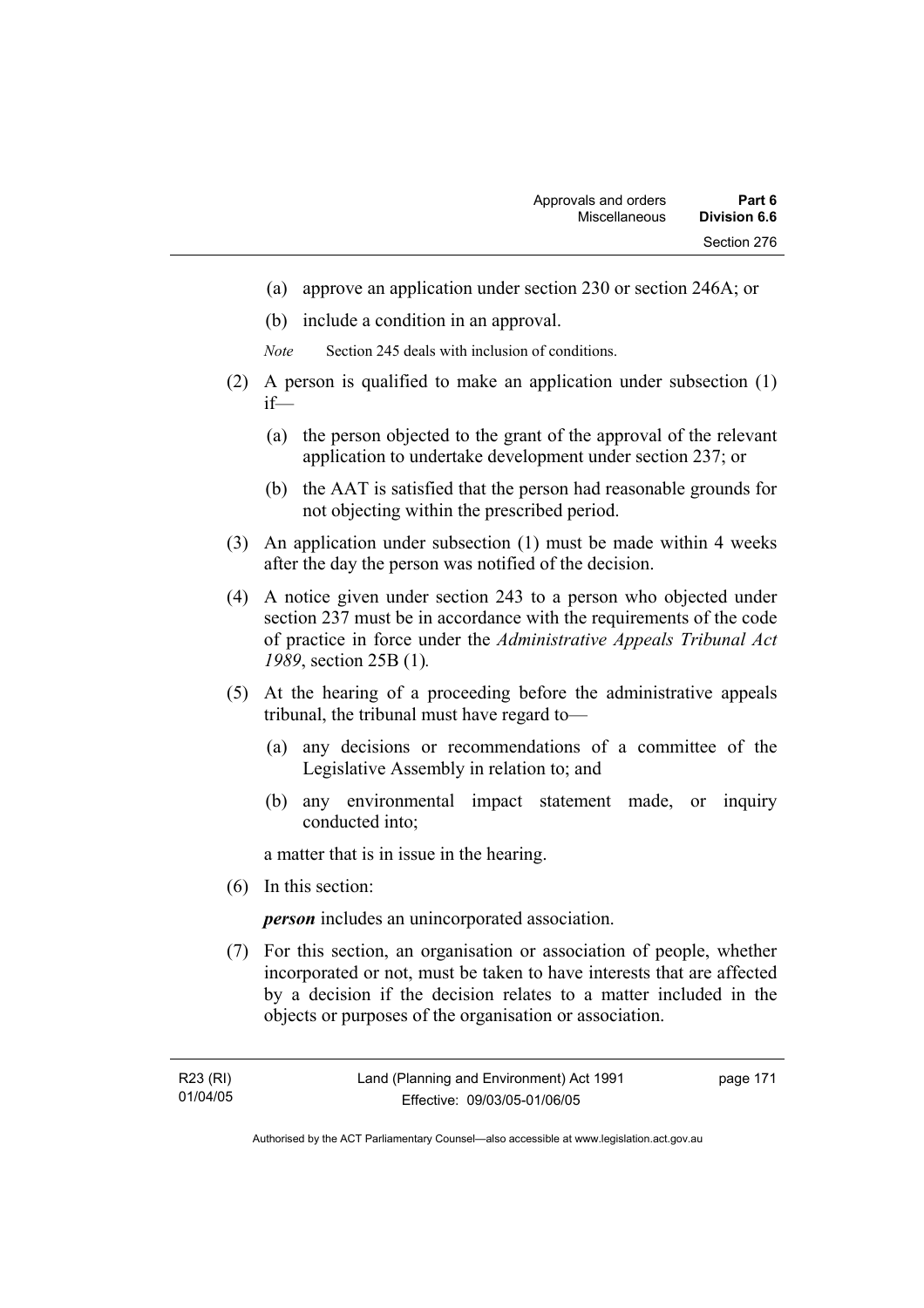#### **Part 6 Approvals and orders Division 6.6** Miscellaneous Section 277

#### **277 Review of decisions—orders and prohibition notices**

- (1) Application may be made to the administrative appeals tribunal for review of a decision of the planning and land authority—
	- (a) to make an order under section 254A (2) (Decision on application to planning and land authority for order) or section 256 (2) (Decision on proposed order on planning and land authority's own initiative); or
	- (b) not to make an order under section 254A (2); or
	- (c) to include in an order under section 254A (2) or section 256 (2) a direction of a kind mentioned in section 257 (3); or
	- (d) to refuse, under section 258A (4) (Ending of orders), to revoke an order; or
	- (e) to give a prohibition notice under section 260 (3) (Prohibition notices—making); or
	- (f) to refuse, under section 260B (5) (Prohibition notices ending), to revoke a prohibition notice.
- (2) A notice given by the planning and land authority to a person in accordance with section 257A (a), (b), (c) or (g) (Notice of making of orders) must be in accordance with the requirements of the code of practice under the *Administrative Appeals Tribunal Act 1989*, section 25B (1).

#### **278 Notification of objectors**

- (1) This section applies in relation to a decision mentioned in schedule 4, part 4.1.
- (2) The person who made the decision must, as soon as practicable, tell each person who, under section 237, objected to the application in relation to which the decision was made, in writing, about the application to the tribunal.

R23 (RI) 01/04/05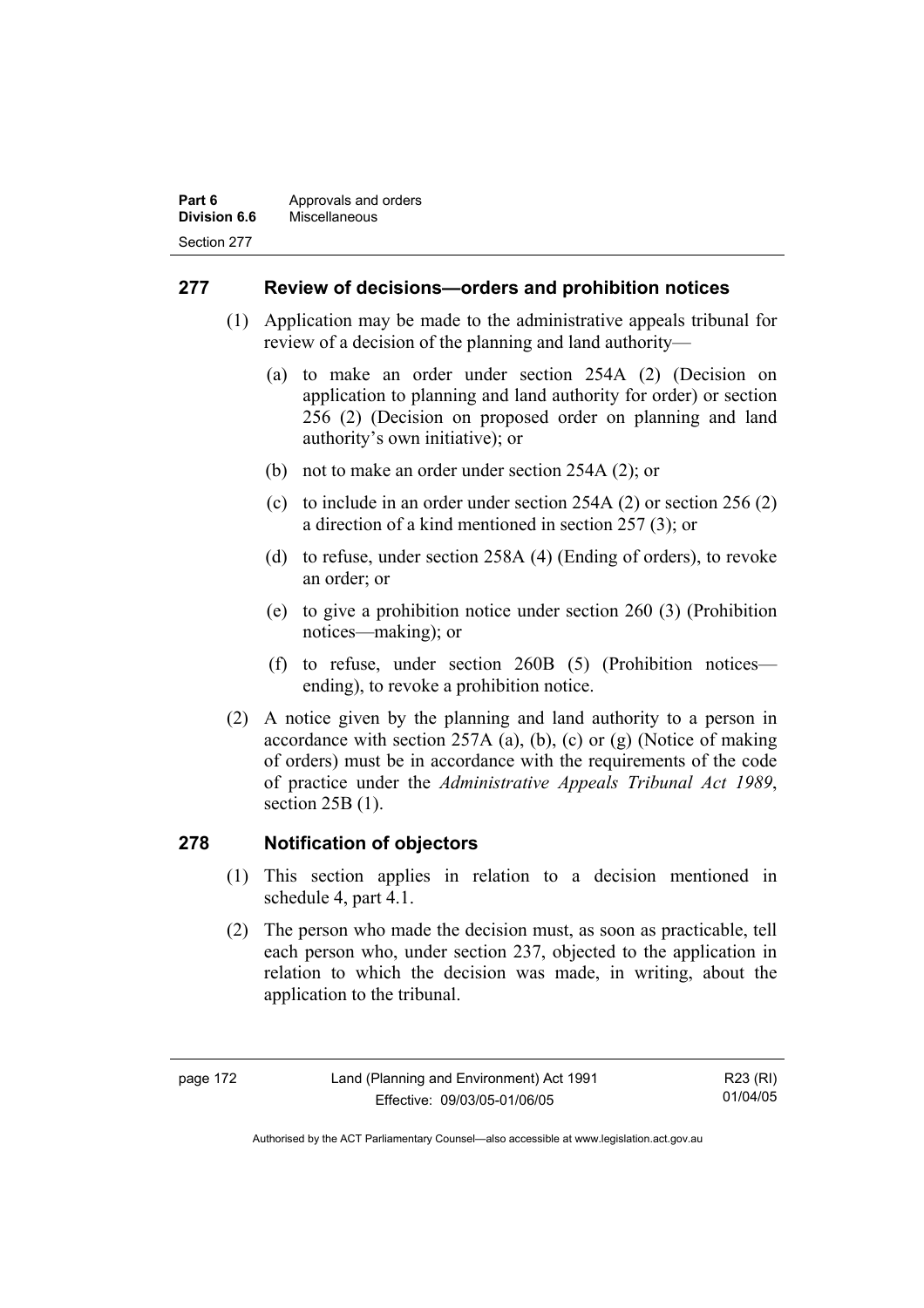- (3) A notice under subsection (1) must include a statement to the effect that the person to whom it is given is entitled, on application to the administrative appeals tribunal, to be made a party to the proceedings for the review.
- (4) In this section:

#### *applicant* means—

- (a) for a decision mentioned in schedule 4, part 4.1, items 1 to  $7$ the applicant for the decision; or
- (b) for a decision mentioned in schedule 4, part 4.1 item 8—the person to whom the approval was granted.

#### **279 Application for review by objectors—notification to applicants**

- (1) If an objector makes an application under section 276 for the review of a decision, the objector must, at the same time, give notice to the person who made the application for approval of the decision in relation to which the objector has applied for review.
- (2) A notice under subsection (1) must include a statement to the effect that the person to whom it is given is entitled, on application to the administrative appeals tribunal, to be made a party to the proceedings for the review.
- (3) In subsection (1):

*objector* means a person mentioned in section 276 (2).

#### **279A Challenge to validity of certain decisions**

- (1) The validity of a decision made by the Minister on an application to which section 229B (6) applies may not be questioned in any legal proceedings except those begun within 28 days after the date of the decision.
- (2) In this section:

R23 (RI) 01/04/05 page 173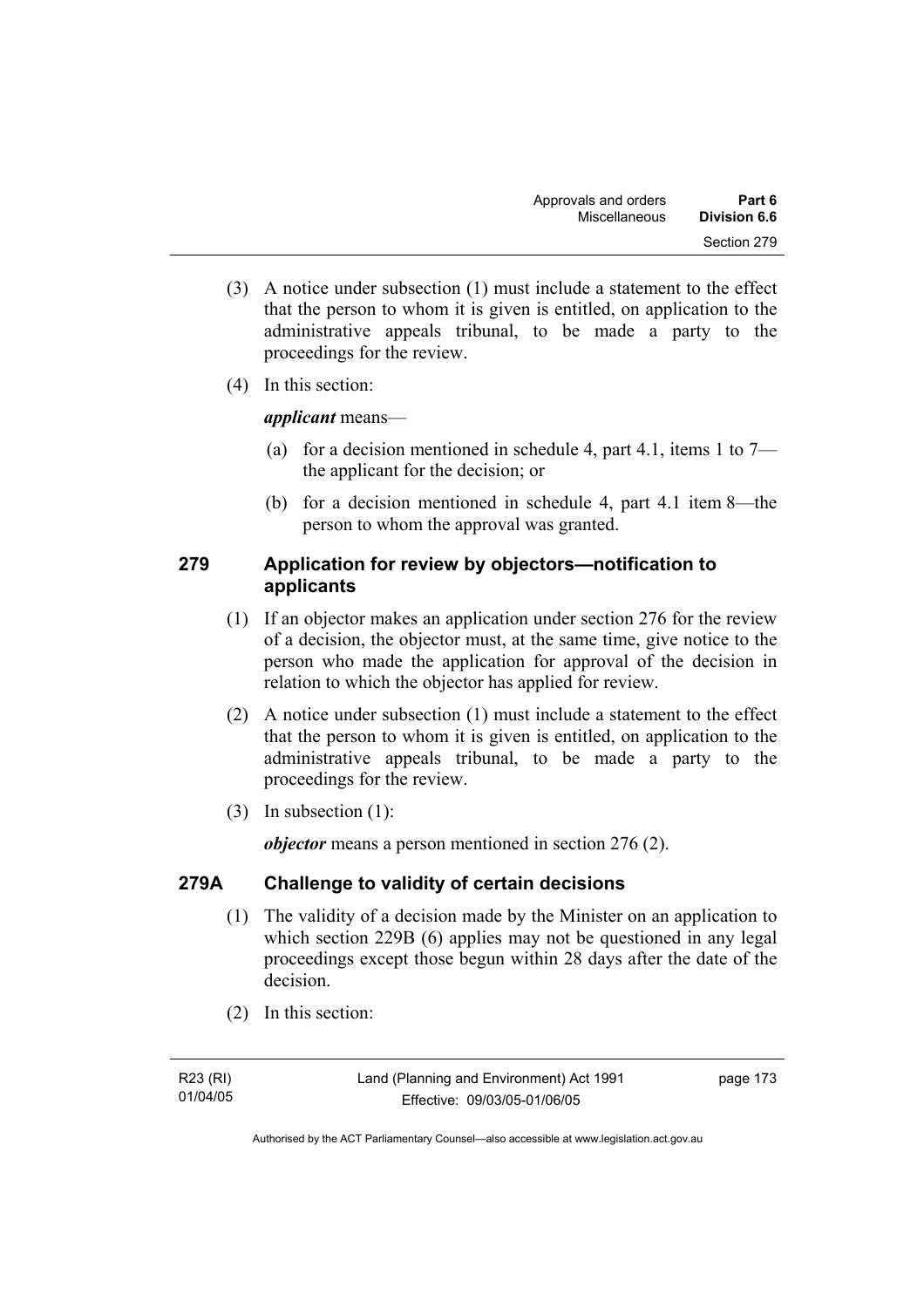| Part 6       | Approvals and orders |
|--------------|----------------------|
| Division 6.6 | Miscellaneous        |
| Section 282  |                      |

*legal proceedings* does not include an application to the administrative appeals tribunal.

#### **Subdivision 6.6.2 General**

#### **282 Regulations for pt 6**

- (1) A regulation may make provision for—
	- (a) the lodging of applications; and
	- (b) the form and conditions of a bond mentioned in section 245 (3) (f), including the method of calculating the amount of the bond and the conditions of payment under the bond; and
	- (c) the exemption of the Territory or a territory authority from the requirements of all or any of the provisions of this part; and
	- (d) the circumstances, whether generally or in a particular case, in which an exemption under paragraph (c) applies; and
	- (e) exempting a development of a kind specified by regulation, either absolutely or subject to conditions, from the application of this part or any provision of this part; and
	- (f) exempting a controlled activity of a kind specified by regulation, either absolutely or subject to conditions, from the application of this part or any provision of this part; and
	- (g) the extension of any period within which action is taken by the Minister, the planning and land authority or anyone else, under this part or a regulation.
- (2) A regulation may authorise the Minister to exempt from this part or any provision of this part a development that consists of the erection, fixing or displaying of a sign or advertising material on the land, otherwise than in accordance with a right to do so expressly given by a current licence granted under this Act or a current lease.

| page | 4 |
|------|---|
|------|---|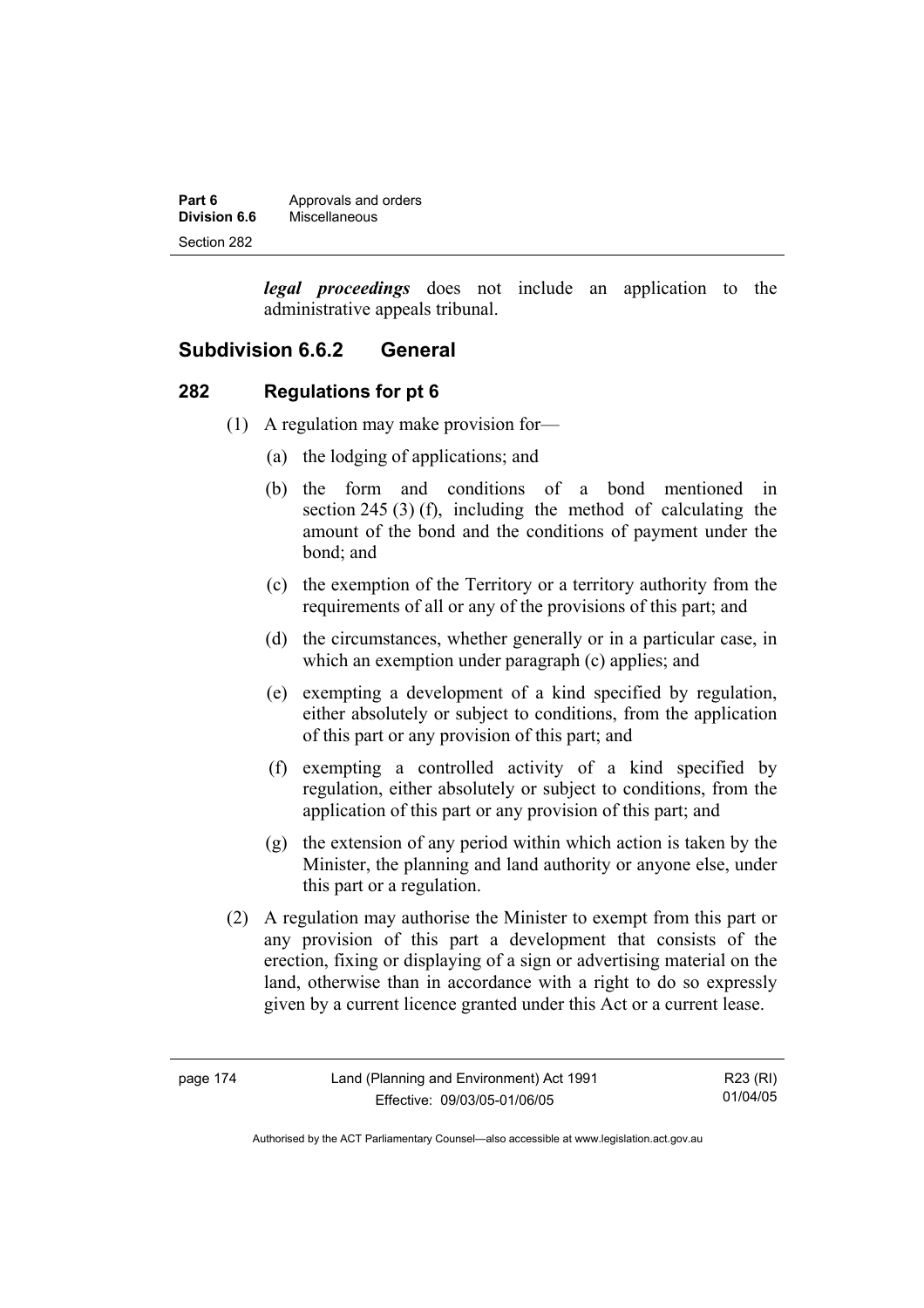- (3) An exemption under a regulation mentioned in subsection (2) is a disallowable instrument.
	- *Note* A disallowable instrument must be notified, and presented to the Legislative Assembly, under the Legislation Act.
- (4) An exemption under subsection (1) or (2) that relates to a development mentioned in subsection (2) may be conditional.

R23 (RI) 01/04/05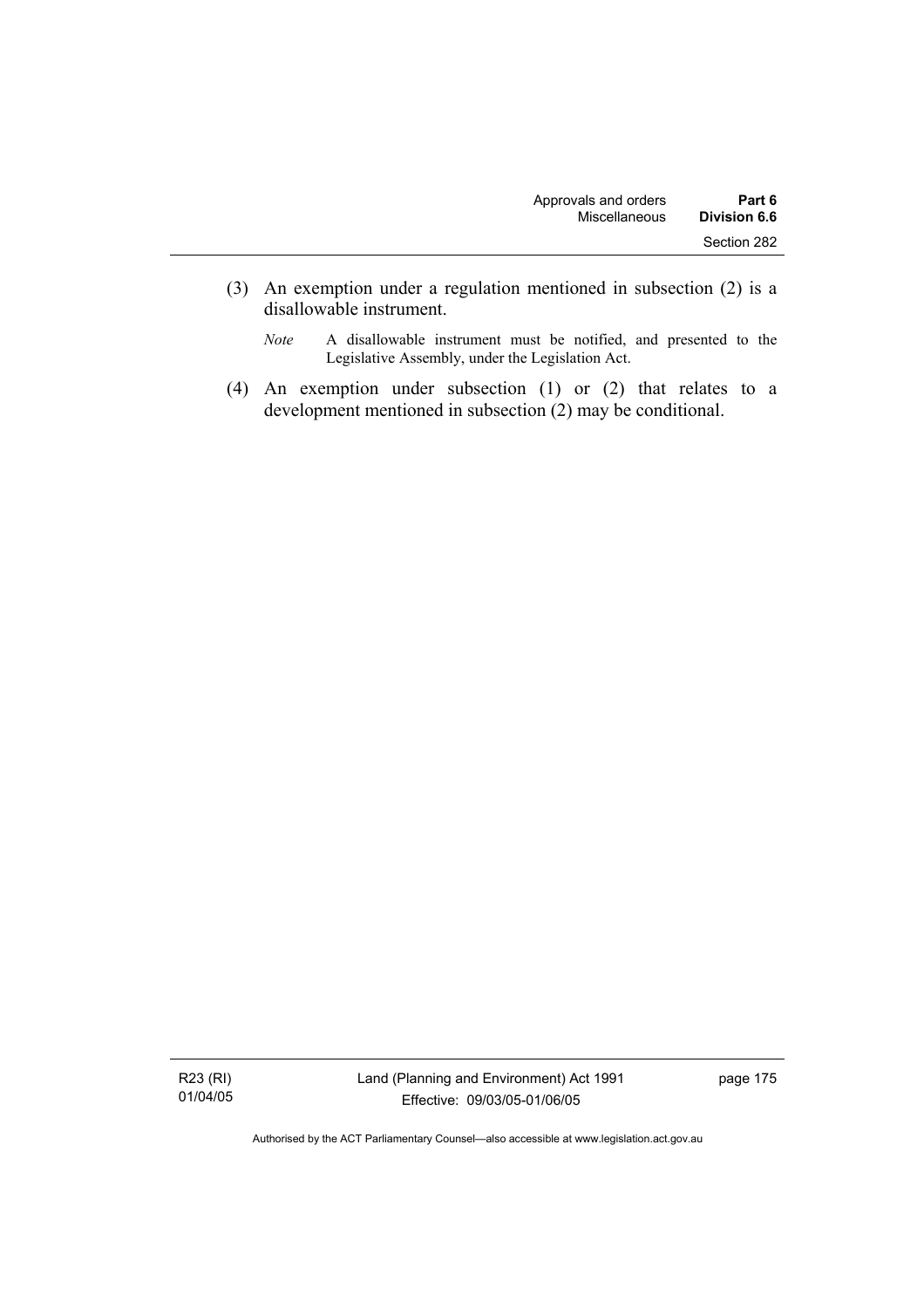#### **Part 7 Administrative appeals**

Section 282A

## **Part 7 Administrative appeals**

#### **282A AAT review of decisions**

- (1) Application may be made to the AAT for review of the following decisions:
	- (a) a decision mentioned in subsection (3) or (4);
	- (b) a decision mentioned in schedule 4, part 4.2, column 4.
- (2) A person mentioned in schedule 4, part 4.2, column 2, who makes a decision mentioned in column 4 of the item in which the person is mentioned must give written notice to people whose interests the person believes are affected by the decision.
- (3) If the Environment Minister, under section 125 (5), fixes a maximum price for the sale by a proponent of a copy of a draft environmental impact statement, the Environment Minister must give written notice of the decision to the proponent.
- (4) If the conservator decides to vary a land management agreement under a provision of the agreement mentioned in section 186C (3), the conservator must give written notice of the decision to the other party to the agreement.
- (5) A notice under subsection (2), (3) or (4) must comply with the requirements of the code of practice in force under the *Administrative Appeals Tribunal Act 1989*, section 25B (1).

page 176 Land (Planning and Environment) Act 1991 Effective: 09/03/05-01/06/05

R23 (RI) 01/04/05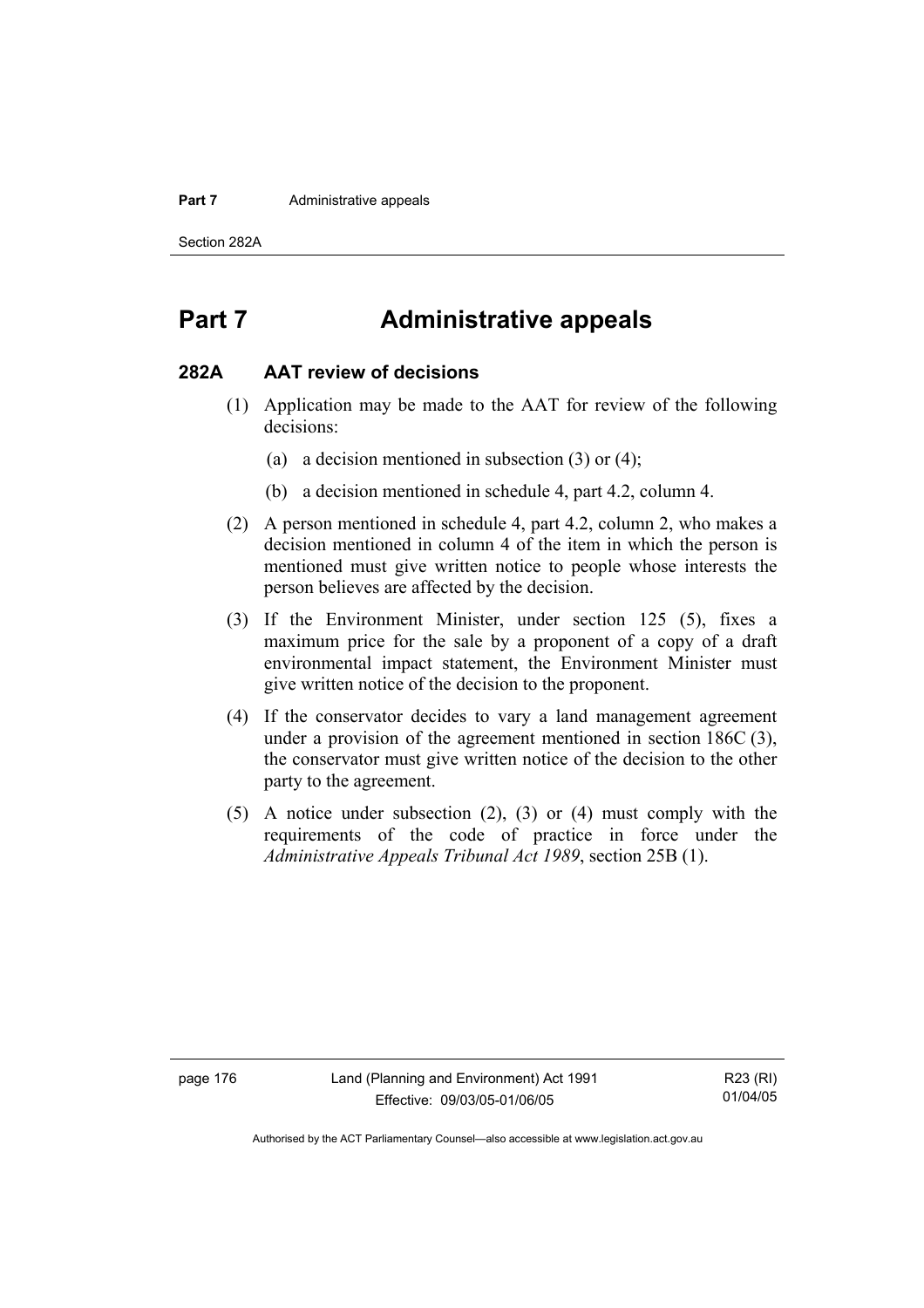## **Part 8 Miscellaneous**

#### **283 People authorised to exercise powers of Executive**

- (1) The Executive may, in writing, authorise anybody to act on its behalf in the exercise of a function under part 2 (Planning) or part 5 (Land administration), other than a function under the following provisions:
	- section 163 (4) (Leases to community organisations)
	- section 164 (3) (Special leases)
	- section 167 (1) (Eligibility for certain classes of leases)
	- section 178 (3) (Refund of amount paid for grant of lease).
- (2) If the exercise of a function by the Executive in accordance with this part is dependent on the opinion, belief or state of mind of the Executive in relation to a matter and a person has, under subsection (1), been authorised to exercise that function, the function may be exercised by the person so authorised on the person's opinion, belief or state of mind in relation to the matter.

#### **284 Power of administrative appeals tribunal and Supreme Court**

If a person appeals, or purports to appeal, under this Act—

- (a) to the administrative appeals tribunal; or
- (b) against a determination or decision of the administrative appeals tribunal to the Supreme Court;

and it appears to the tribunal or court—

 (c) that the appeal, or purported appeal, or the decision, or the purported decision, against which the appeal, or purported

page 177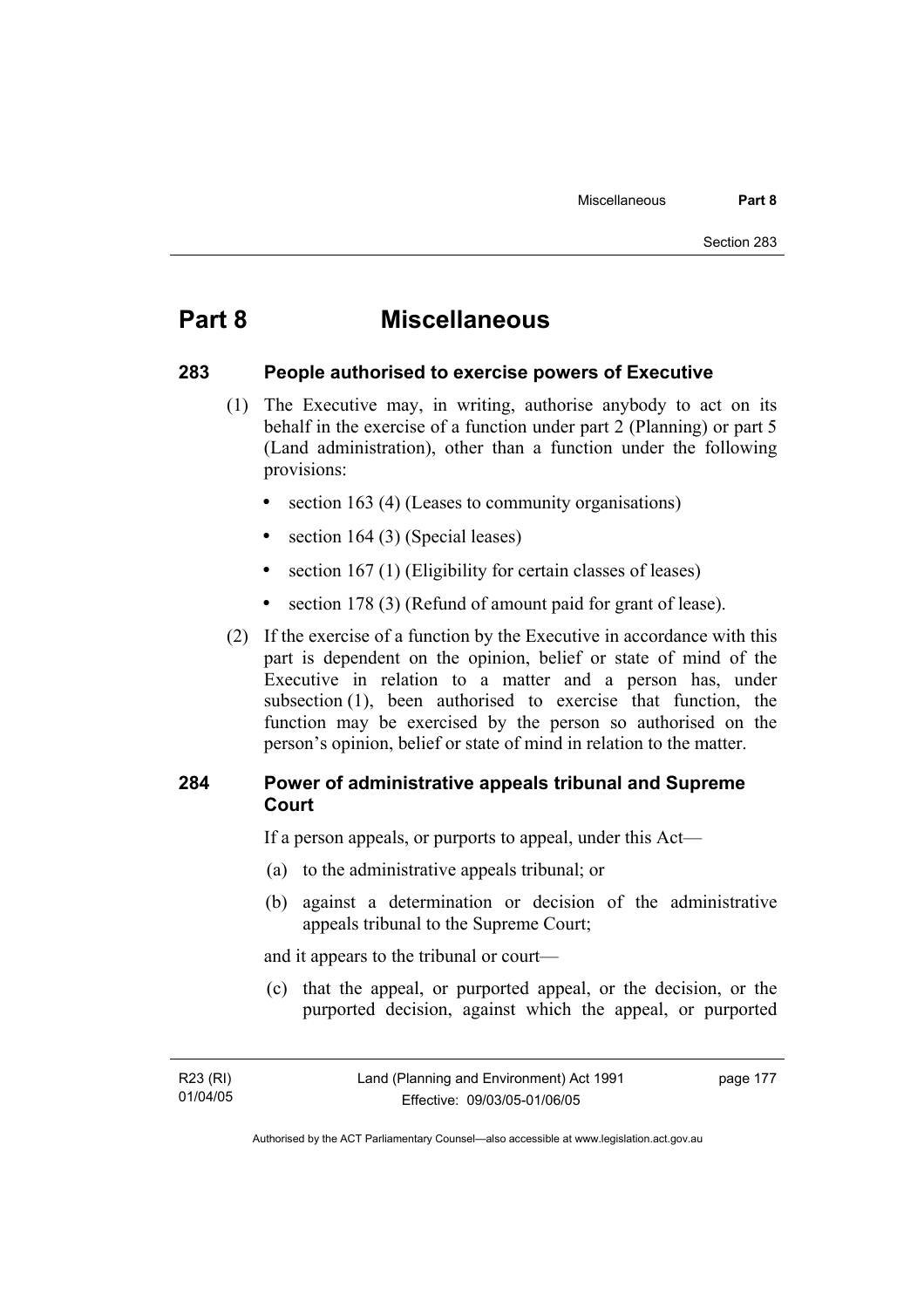#### **Part 8** Miscellaneous

Section 286

appeal, has been brought is affected by a failure to comply with a requirement of this Act; and

 (d) that to exercise the powers given by this section would not be unjust or inequitable;

the tribunal or court may order that, subject to any specified conditions, the requirement concerned be dispensed with to the necessary extent.

#### **286 Acts and omissions of representatives**

(1) In this section:

*person* means an individual.

*Note* See the Criminal Code, pt 2.5 for provisions about corporate criminal responsibility.

*representative*, of a person, means an employee or agent of the person.

*state of mind*, of a person, includes—

- (a) the person's knowledge, intention, opinion, belief or purpose; and
- (b) the person's reasons for the intention, opinion, belief or purpose.
- (2) This section applies to a prosecution for any offence against this Act.
- (3) If it is relevant to prove a person's state of mind about an act or omission, it is enough to show—
	- (a) the act was done or omission made by a representative of the person within the scope of the representative's actual or apparent authority; and
	- (b) the representative had the state of mind.

| page |  |
|------|--|
|------|--|

R23 (RI) 01/04/05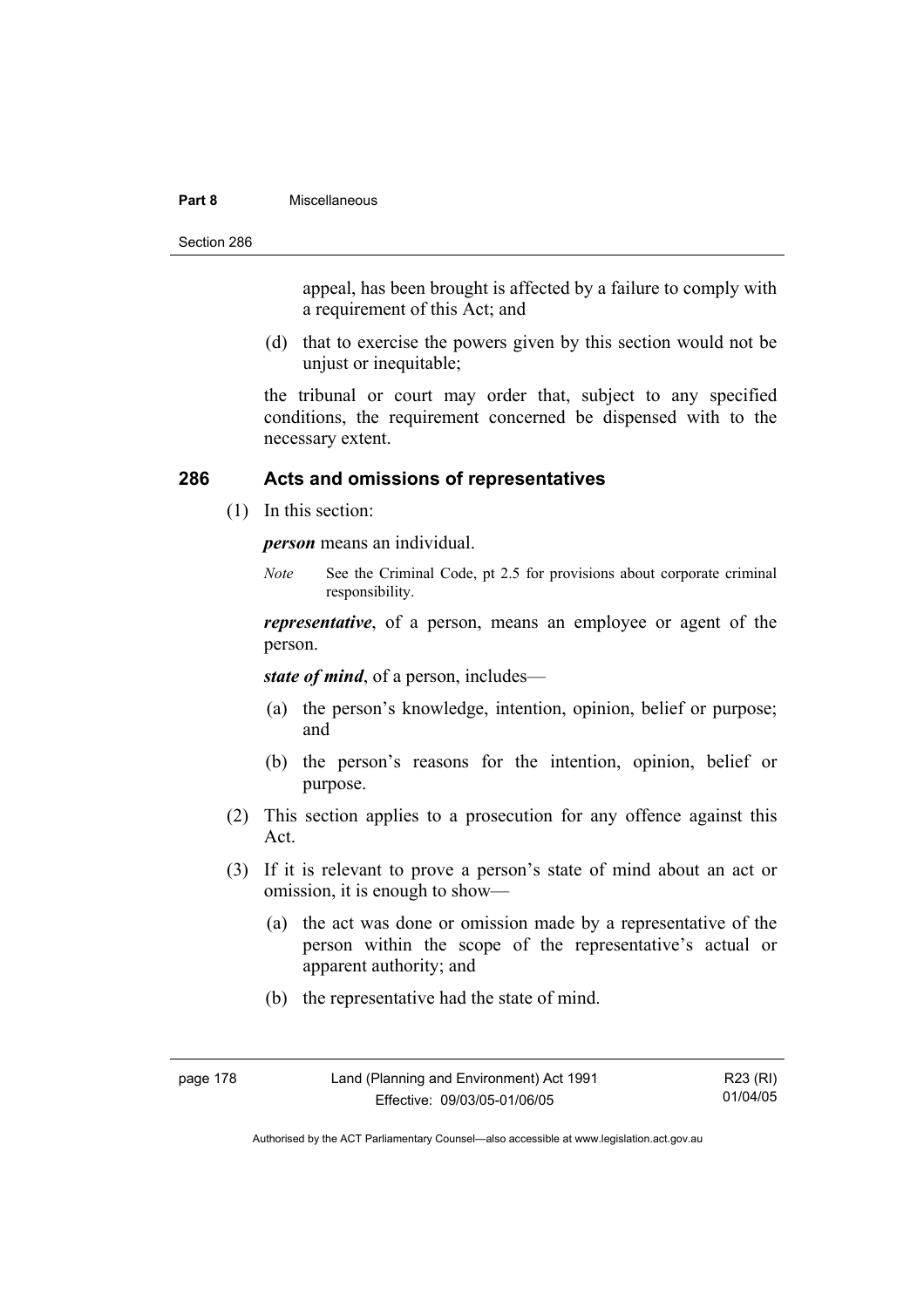- (4) An act done or omitted to be done on behalf of a person by a representative of the person within the scope of the representative's actual or apparent authority is also taken to have been done or omitted to be done by the person.
- (5) However, subsection (4) does not apply if the person establishes that reasonable precautions were taken and appropriate diligence was exercised to avoid the act or omission.
- (6) A person who is convicted of an offence cannot be punished by imprisonment for the offence if the person would not have been convicted of the offence without subsection (3) or (4).

#### **287 Determination of fees**

- (1) The Minister may, in writing, determine fees for this Act.
	- *Note* The Legislation Act contains provisions about the making of determinations and regulations relating to fees (see pt 6.3).
- (2) A determination is a disallowable instrument.
	- *Note* A disallowable instrument must be notified, and presented to the Legislative Assembly, under the Legislation Act.

#### **287A Approved forms**

- (1) The Minister may, in writing, approve forms for section 186C (Land management agreements).
- (2) The planning and land authority may approve forms for any other provision of this Act.
- (3) If a form is approved for a particular purpose, the form must be used for that purpose.

*Note* For other provisions about forms, see Legislation Act, s 255.

- (4) A form approved for section 186C is a disallowable instrument.
	- *Note* A disallowable instrument must be notified, and presented to the Legislative Assembly, under the Legislation Act.

| R23 (RI) | Land (Planning and Environment) Act 1991 | page 179 |
|----------|------------------------------------------|----------|
| 01/04/05 | Effective: 09/03/05-01/06/05             |          |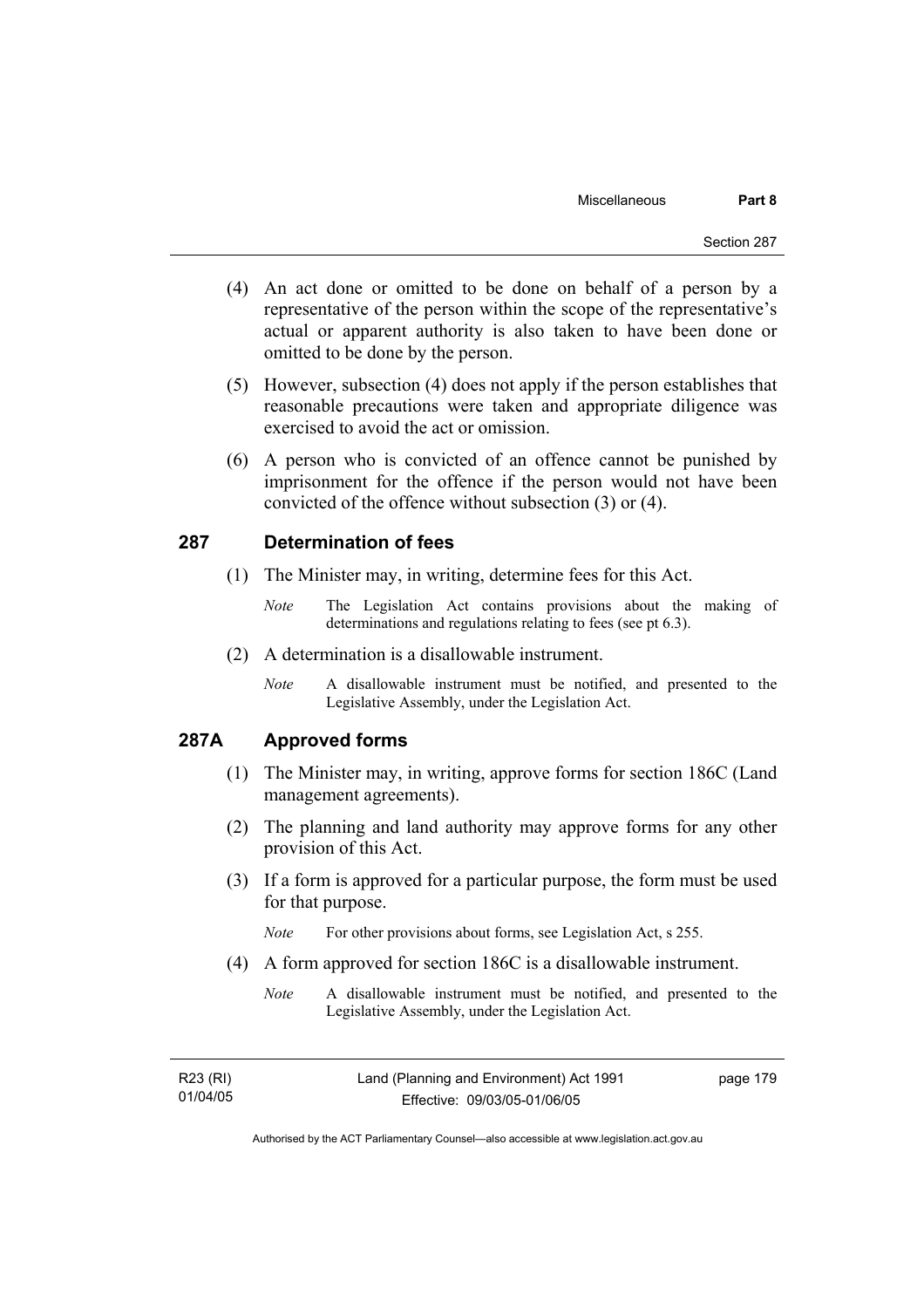#### **Part 8** Miscellaneous

Section 288

(5) A form approved for any other provision is a notifiable instrument.

*Note* A notifiable instrument must be notified under the Legislation Act.

#### **288 Regulation-making power**

- (1) The Executive may make regulations for this Act.
	- *Note* A regulation must be notified, and presented to the Legislative Assembly, under the Legislation Act.
- (2) A regulation may prescribe offences for contraventions of a regulation and prescribe maximum penalties of not more than 10 penalty units for offences against a regulation.

page 180 Land (Planning and Environment) Act 1991 Effective: 09/03/05-01/06/05

R23 (RI) 01/04/05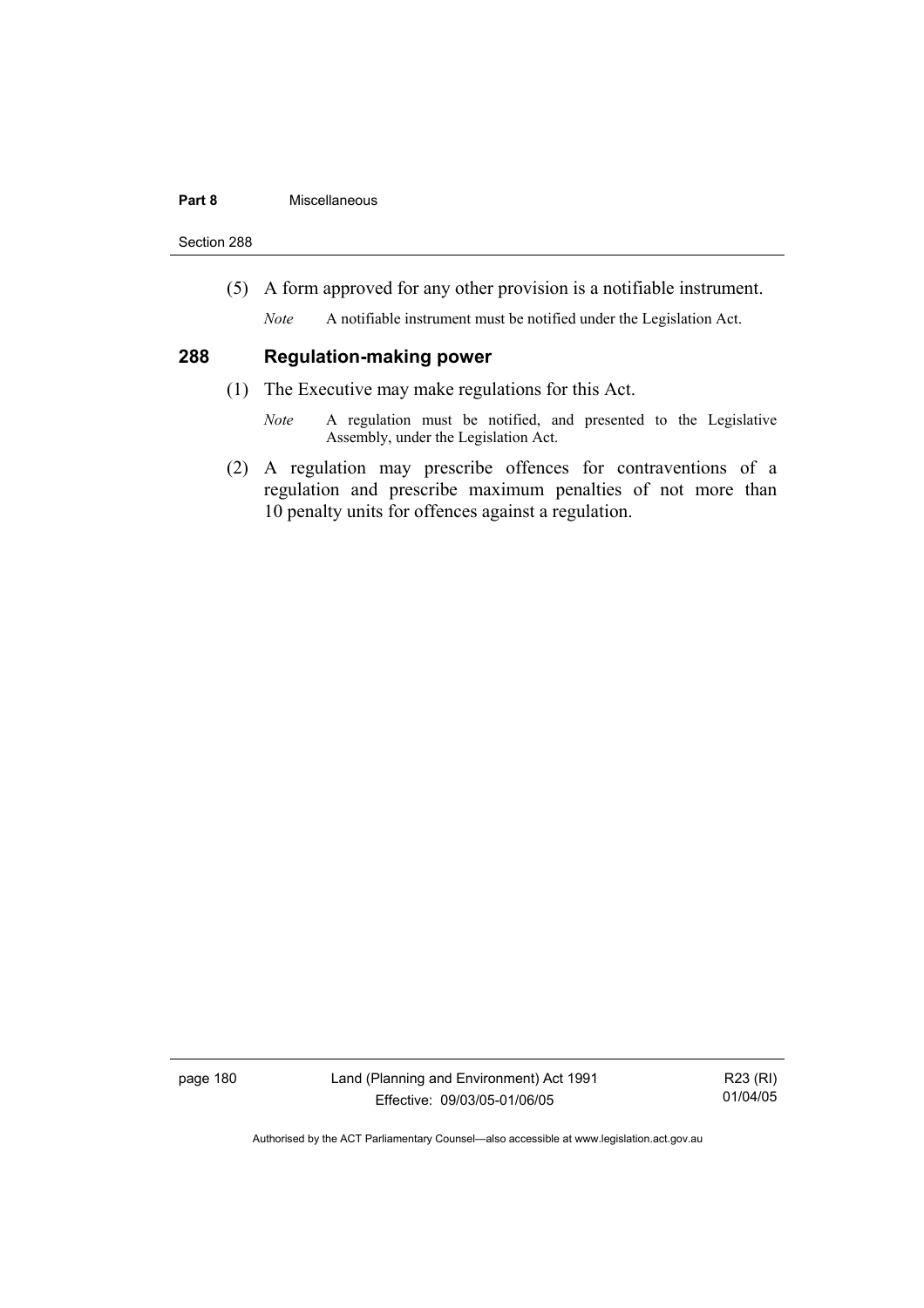## **Part 9 Transitional**

#### **289 Status of leases and licences**

- (1) Subject to section 290, a lease or licence granted or continued, or purported to have been granted or continued, under a repealed Act and in force immediately before 2 April 1992 is taken, on and after that day, to have been granted under this Act.
- (2) In this section:

*repealed Act* means any of the following Acts:

- (a) the *Leases Act 1918* No 2;
- (b) the *Leases (Special Purposes) Act 1925* No 11;
- (c) the *City Area Leases Act 1936* No 31.

#### **290 Continued application of certain repealed Acts and provisions**

- (1) Despite the repeal of the *Australian National University (Leases) Act 1967*, that Act continues to apply in relation to a lease granted under, or continued in force by, that Act and in force immediately before 2 April 1992.
- (2) Despite the repeal of the *Canberra College of Advanced Education (Leases) Act 1977* and subject to subsection (3), that Act continues to apply in relation to a lease granted under that Act and in force immediately before 2 April 1992.
- (3) For subsection (2), the *Canberra College of Advanced Education (Leases) Act 1977*, section 5 is taken to apply as if that section had been amended by omitting 'in perpetuity'.
- (4) Despite the repeal of the *Church Lands Leases Act 1924*, that Act, sections 5, 6, 8 and 10 continue to apply in relation to a lease

R23 (RI) 01/04/05 page 181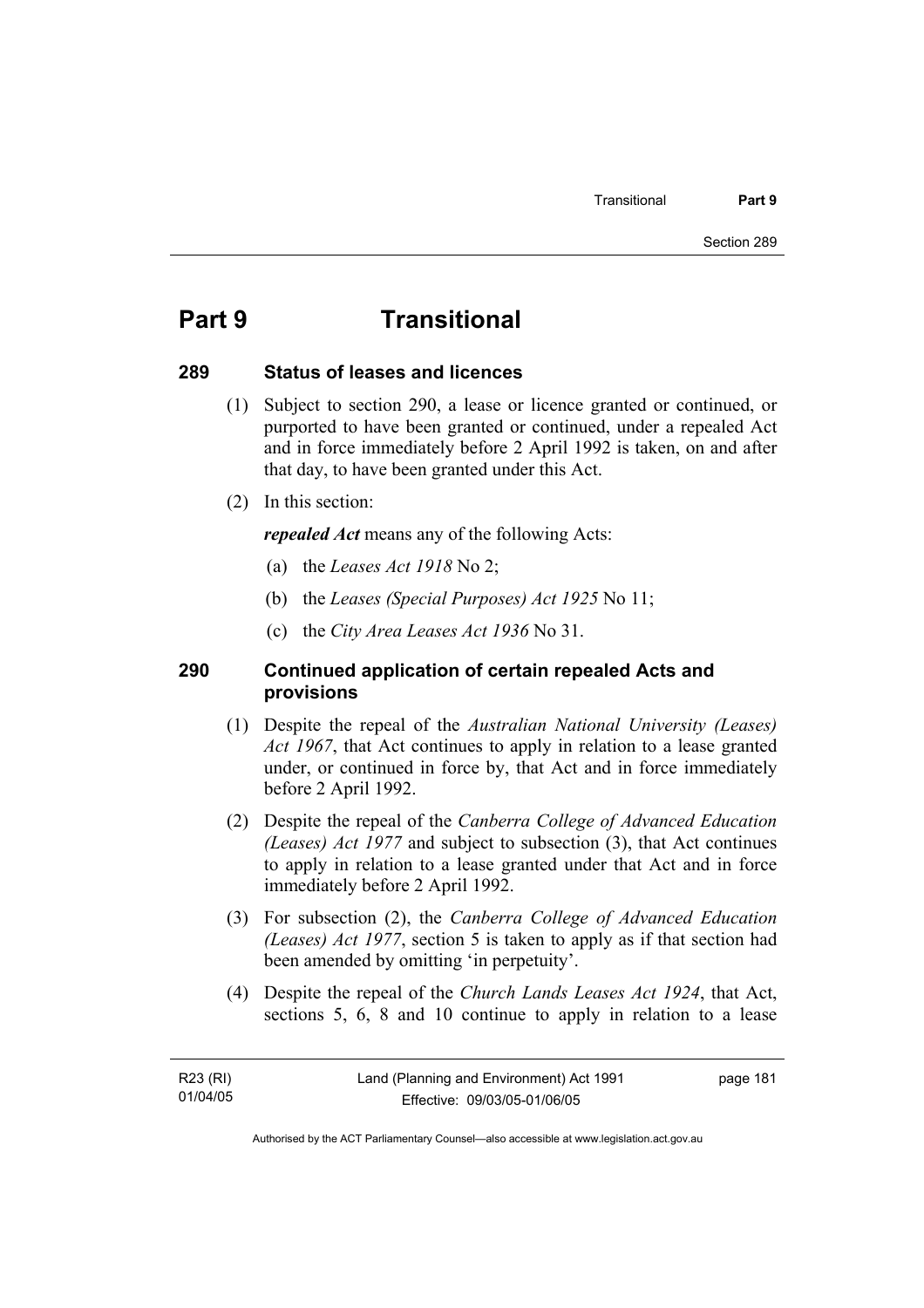#### **Part 9** Transitional

Section 290

granted under that Act and in force immediately before 2 April 1992.

- (5) In a continuing lease, a reference to *improvements* is a reference to improvements other than improvements by way of clearing, draining, grading, filling, excavating or levelling made by the Territory or the Commonwealth or the cost of which the Territory or the Commonwealth has paid.
- (6) Despite the repeal of the *City Area Leases Act 1936*, the following sections of that Act continue to apply:
	- (a) so far as the section relates to a continuing lease in which provision is made for the land comprised in the lease to be used for a purpose specified in that Act, section 8A (1)—section 8A;
	- (b) so far as the section relates to a variation of a continuing lease in relation to which notice under that Act, section 18A of that Act was given before the commencement day—section 18B;
	- (c) so far as the section relates to a continuing lease in relation to which notice under the section was given before the commencement day—section 22;
	- (d) so far as the section relates to a continuing lease specified in that Act, section 28A (1)—section 28A;
	- (e) so far as the section relates to a continuing lease specified in that Act, section 28DA (1)—section 28DA;
	- (f) so far as the section relates to a sublease specified in that Act, section 30A (2) and in force immediately before 2 April 1992—section 30A.
- (7) Despite the repeal of the *Leases (Special Purposes) Act 1925*, that Act, sections 5AC, 5AD, 5A and 5B continue to apply in relation to a lease of territory Land—
	- (a) granted under that Act, section 3 (2) as in force immediately before 11 May 1989; and

| page 182 | Land (Planning and Environment) Act 1991 | R23 (RI) |
|----------|------------------------------------------|----------|
|          | Effective: 09/03/05-01/06/05             | 01/04/05 |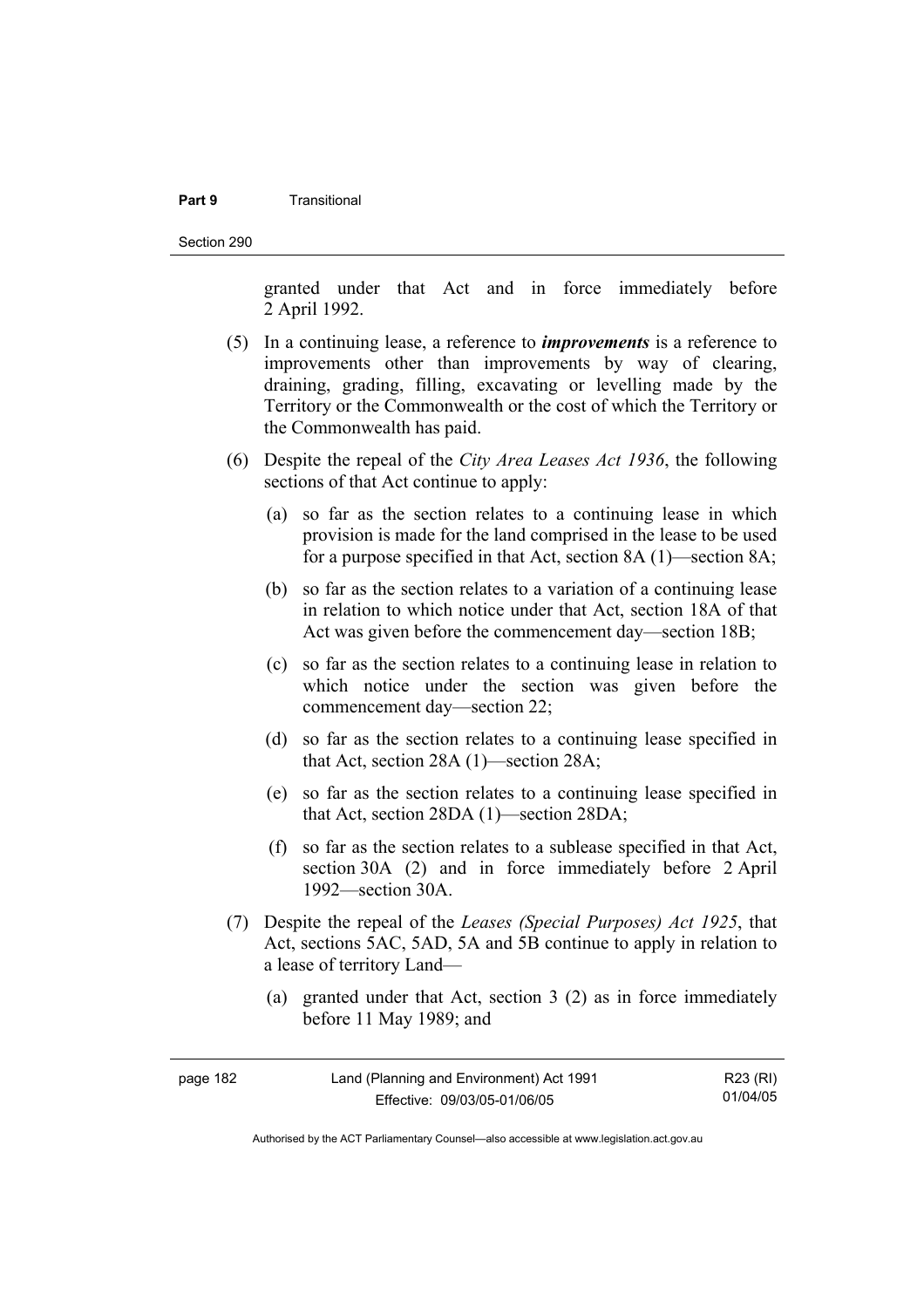- (b) in force immediately before 2 April 1992.
- (8) Despite the repeal of the *Leases (Special Purposes) Act 1925*, that Act, section 5BA (6) continues to apply in relation to a lease granted under that Act and in force immediately before 2 April 1992.
- (9) In this section:

*continuing lease* means a lease granted or continued, or purported to have been granted or continued, under the *City Area Leases Act 1936* and to which this Act, section 289 applies.

#### **291 Conversion of Commonwealth leases**

- (1) This section applies if—
	- (a) a declaration under the *Australian Capital Territory (Planning and Land Management) Act 1988* (Cwlth), section 27 (1) has been rescinded, revoked, amended or varied and as a consequence land that had been national land has ceased to be national land; and
	- (b) a lease had been granted under a prescribed law over all or part of that land and the lease was in force immediately before the rescission, revocation, amendment or variation of the declaration.
- (2) The lease is taken to have been granted under this Act from the day of the rescission, revocation, amendment or variation of the declaration.
- (3) In this section:

*prescribed law* means any of the following laws:

- (a) the *Leases Ordinance 1918*;
- (b) the *Leases (Special Purposes) Ordinance 1925*;
- (c) the *City Area Leases Ordinance 1936*;

R23 (RI) 01/04/05 page 183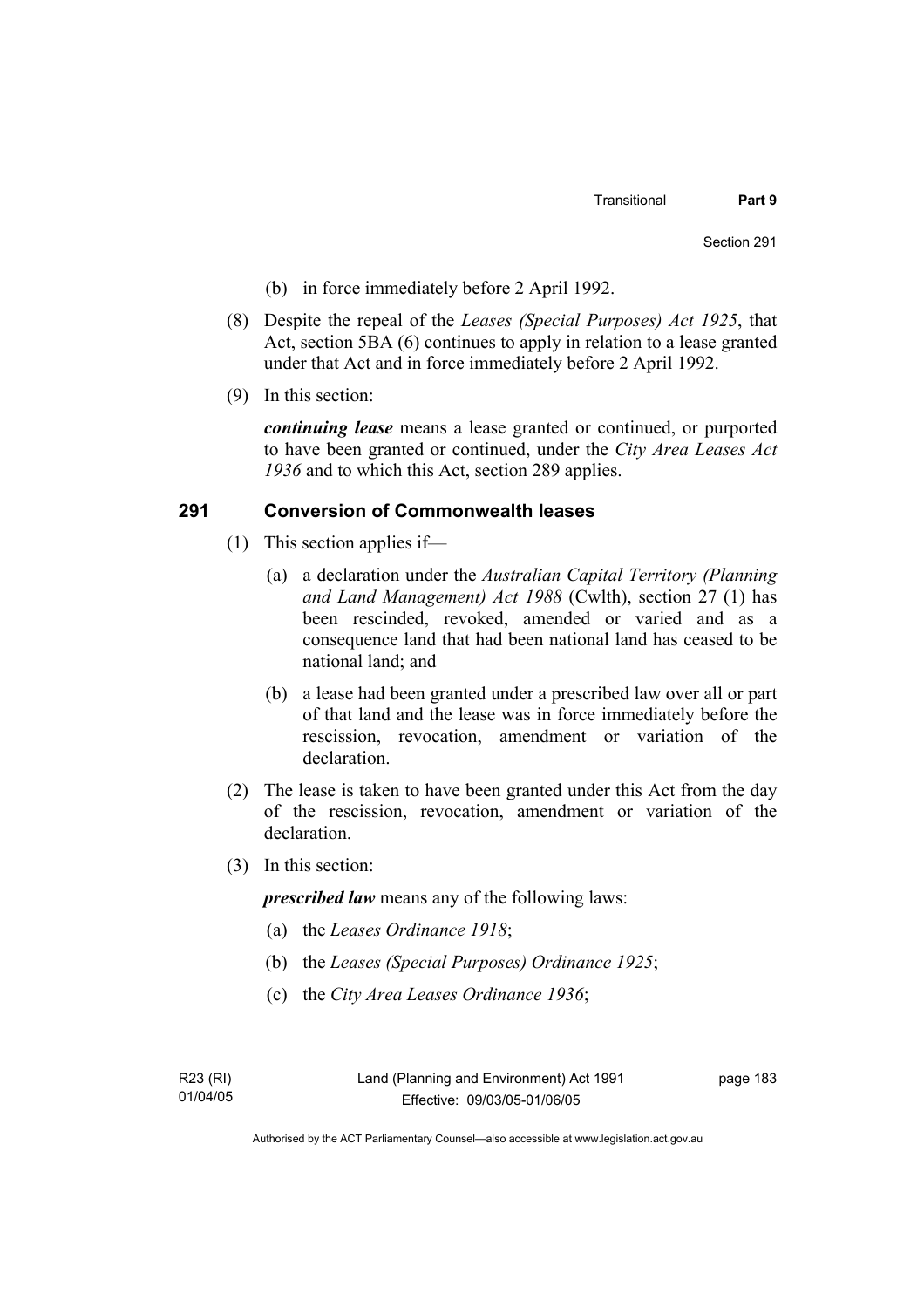#### **Part 9 Transitional**

Section 294

(d) the provisions of a law mentioned in paragraph (a), (b) or (c) as in effect under the *National Land Ordinance 1989*.

#### **294 Territory plan variation—omission of heritage places register**

- (1) The planning and land authority must, in writing, make amendments of the plan that are necessary or convenient because of the omission of the heritage places register by the *Heritage Act 2004*.
- (2) An instrument under subsection (1) is a disallowable instrument.
	- *Note* A disallowable instrument must be notified, and presented to the Legislative Assembly, under the Legislation Act.

page 184 Land (Planning and Environment) Act 1991 Effective: 09/03/05-01/06/05

R23 (RI) 01/04/05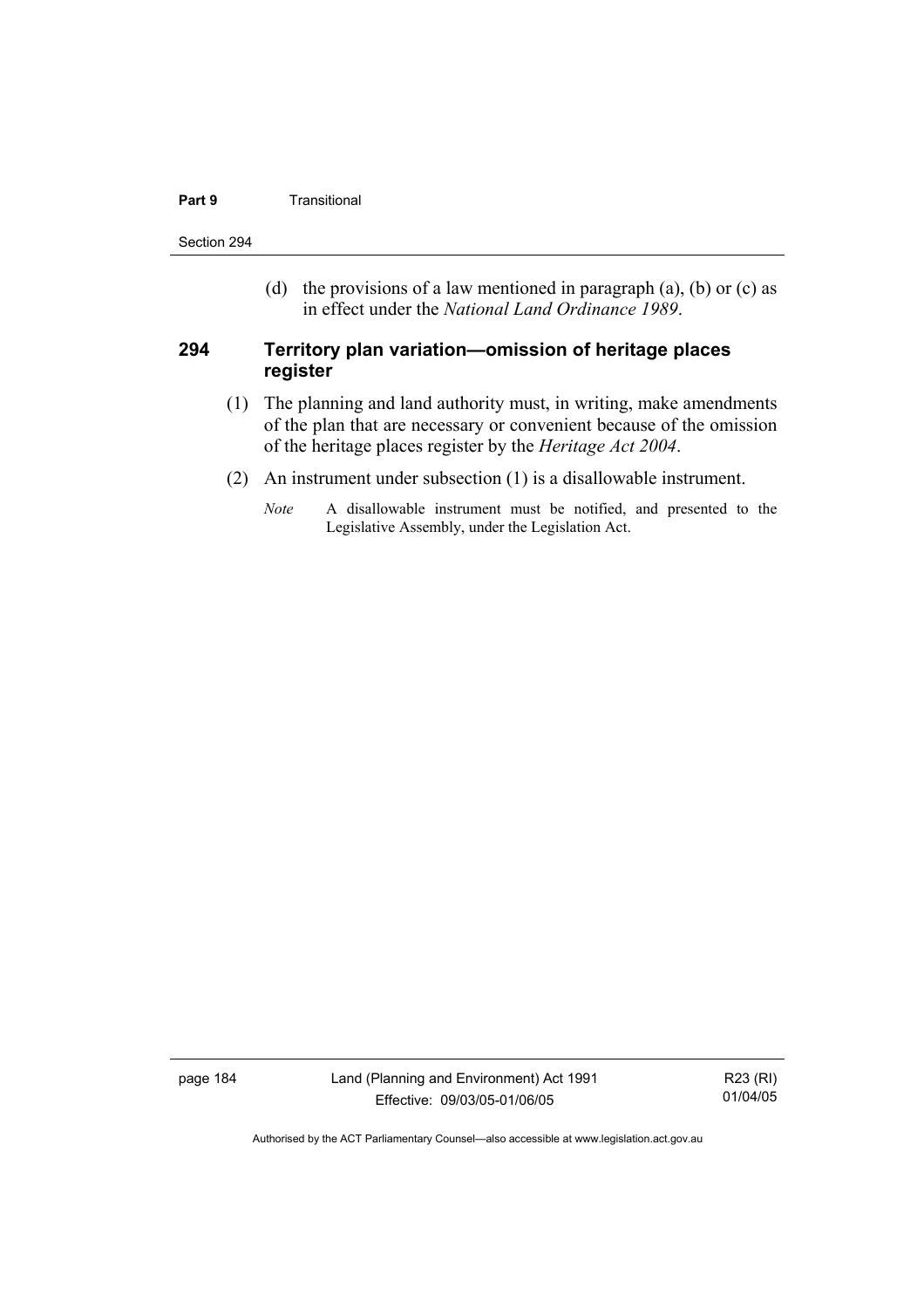# **Schedule 1 Management objectives for public land**

(see s 195)

| column 1<br>item | column <sub>2</sub><br>reserve |                | column 3<br>management objectives                                                                                                                                                                               |
|------------------|--------------------------------|----------------|-----------------------------------------------------------------------------------------------------------------------------------------------------------------------------------------------------------------|
| $\mathbf{1}$     | wilderness area                | 1              | to conserve the natural<br>environment in a way<br>ensuring that disturbance to<br>that environment is minimal                                                                                                  |
|                  |                                | 2              | to provide for the use of the<br>area (other than by vehicles<br>or other mechanised<br>equipment) for recreation by<br>limited numbers of people,<br>to ensure that opportunities<br>for solitude are provided |
| $\overline{2}$   | national park                  | 1              | to conserve the natural<br>environment                                                                                                                                                                          |
|                  |                                | $\overline{2}$ | to provide for public use of<br>the area for recreation,<br>education and research                                                                                                                              |
| 3                | nature reserve                 | 1              | to conserve the natural<br>environment                                                                                                                                                                          |
|                  |                                | $\overline{2}$ | to provide for public use of<br>the area for recreation,<br>education and research                                                                                                                              |
| 4                | special purpose reserve        | 1              | to provide for public and<br>community use of the area<br>for recreation and education                                                                                                                          |

| R23 (RI) | Land (Planning and Environment) Act 1991 | page 185 |
|----------|------------------------------------------|----------|
| 01/04/05 | Effective: 09/03/05-01/06/05             |          |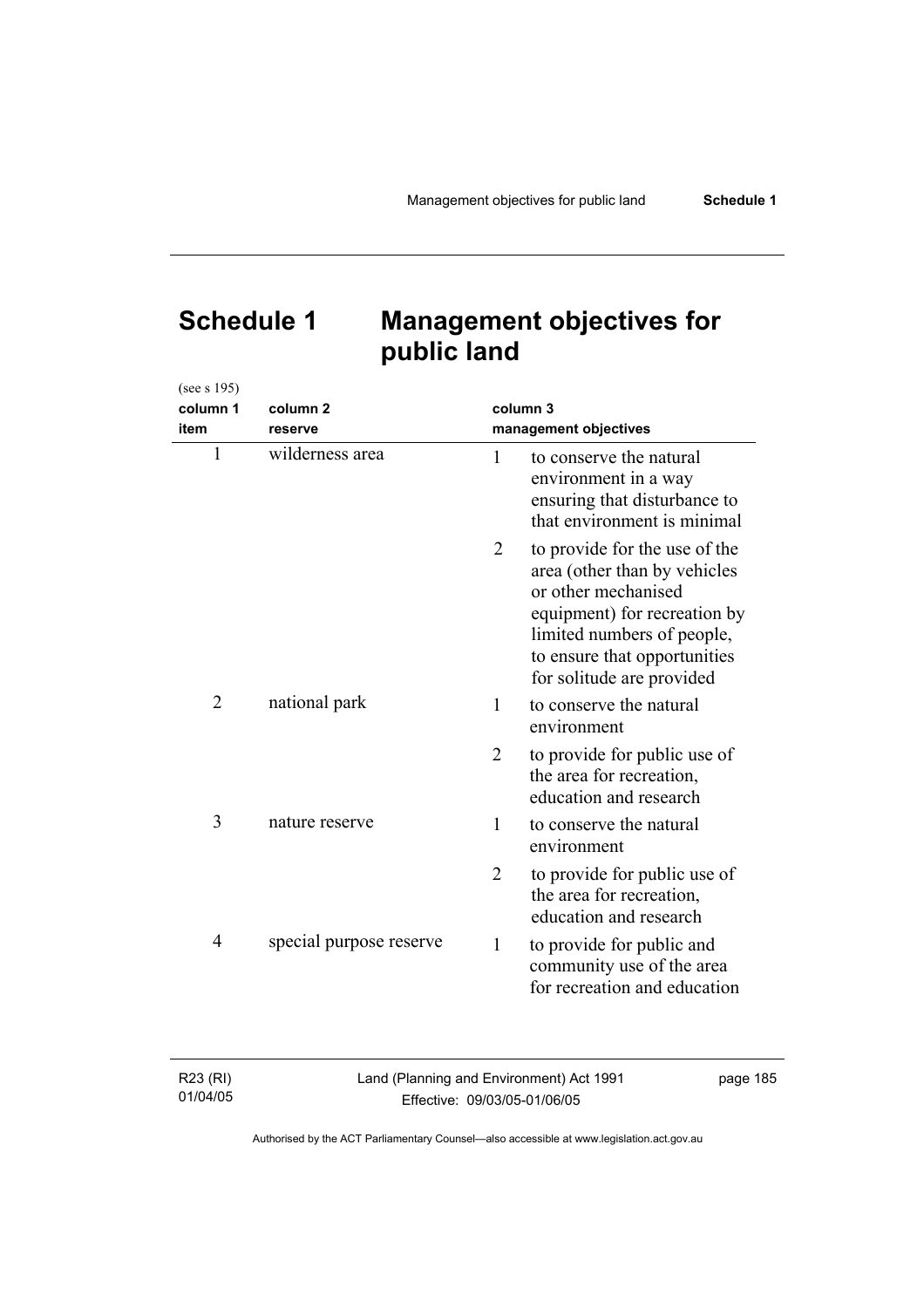### **Schedule 1** Management objectives for public land

| column 1<br>item | column <sub>2</sub><br>reserve | column 3     | management objectives                                                                                                   |
|------------------|--------------------------------|--------------|-------------------------------------------------------------------------------------------------------------------------|
| 5                | cemetery or burial ground      | 1            | to provide for the interment<br>or cremation of human<br>remains and the interment of<br>the ashes of human remains     |
| 6                | sport and recreation reserve   | -1           | to provide for public and<br>community use of the area<br>for sport and recreation                                      |
| 7                | urban open space               | 1            | to provide for public and<br>community use of the area                                                                  |
|                  |                                | 2            | to develop the area for public<br>and community use                                                                     |
| 8                | lake                           | $\mathbf{1}$ | to prevent and control floods<br>by providing a reservoir to<br>receive flows from rivers,<br>creeks and urban run-offs |
|                  |                                | 2            | to prevent and control<br>pollution of waterways                                                                        |
|                  |                                | 3            | to provide for public use of<br>the lake for recreation                                                                 |
|                  |                                | 4            | to provide a habitat for fauna<br>and flora                                                                             |

page 186 Land (Planning and Environment) Act 1991 Effective: 09/03/05-01/06/05

R23 (RI) 01/04/05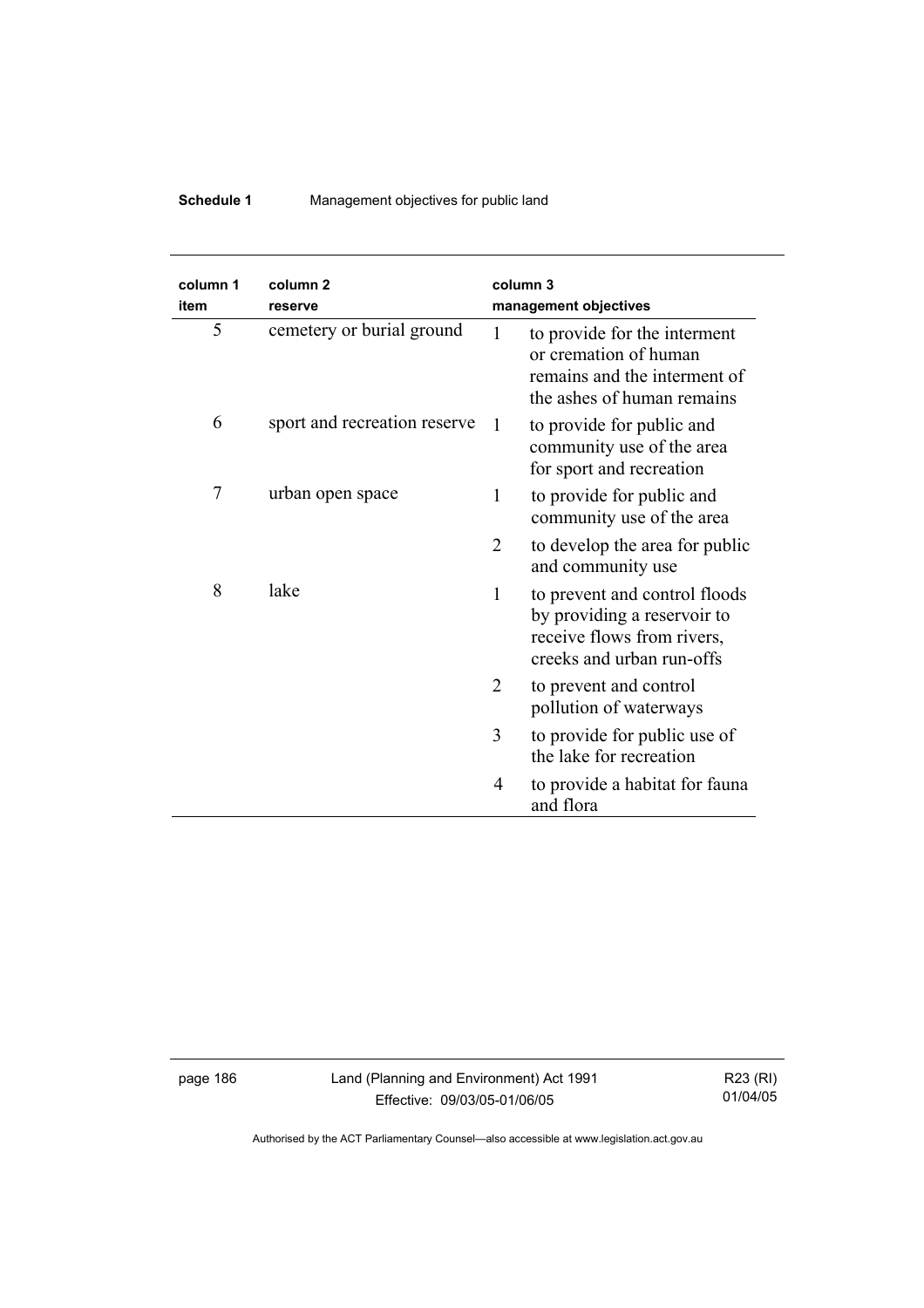## **Schedule 3 Content of preliminary assessments**

(see s 115)

**1** The following format is to be used for a preliminary assessment required under section 115.

- 1. **General Information**
- 1.1 **Name and address of proponent** This is to include the details of any ACT government authority or agency.
- 1.2 **Details of the contact** This is to include the contact officer within any ACT government authority or agency.
- 1.3 **Status of the project** Advise the current position on the planning of the project, studies begun or planned and the proposed targets for planning, development or construction.

#### 1.4 **Location of the project**

- (a) project site description sufficient for precise location on a map or a map included to show the exact site location;
- (b) information on possible future extensions.

#### 1.5 **Description of the project**

- (a) the type and form of the project including supporting developments including those not the responsibility of the proponent;
- (b) the purpose and need for the project, intended utilisation and operation of the facilities;
- (c) the relationship of the project with surrounding development, to connected facilities and services or to other proposed projects.

page 187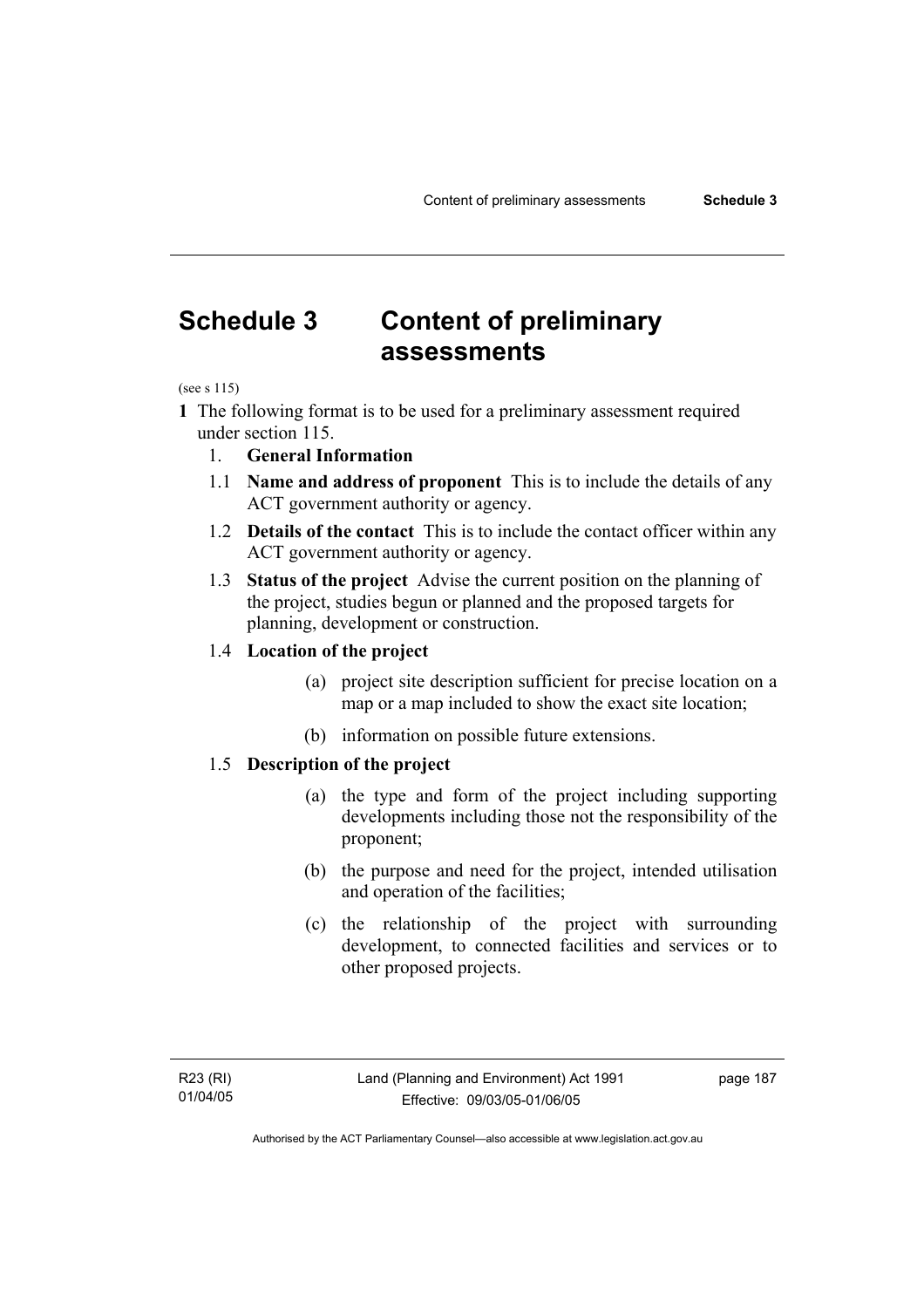#### **2 Existing Environmental Conditions**

- 2.1 **Description of project site** A brief description of the overall appearance and current land use with mention made of any special features including the built and natural heritage factors (if any) of the site.
- 2.2 **Description of region surrounding the project site** Significant differences between the site and surrounding areas should be noted eg variation in population density, watershed, proximity to watercourses and water bodies.
- 2.3 **Current land use policy and lease conditions of the site**
- **3 Potential Impact of the Project on the Environment** 
	- 3.1 **On the physical environment**
	- 3.2 **On the human environment**
	- 3.3 **On the non-human biological environment**
	- 3.4 **Potentially beneficial impacts**
- **4 Summary and Conclusions** 
	- 4.1 A summary of the potential benefits and disadvantages of the project. Can the benefits to the community be said to offset any unavoidable permanent or temporary adverse effects?

page 188 Land (Planning and Environment) Act 1991 Effective: 09/03/05-01/06/05

R23 (RI) 01/04/05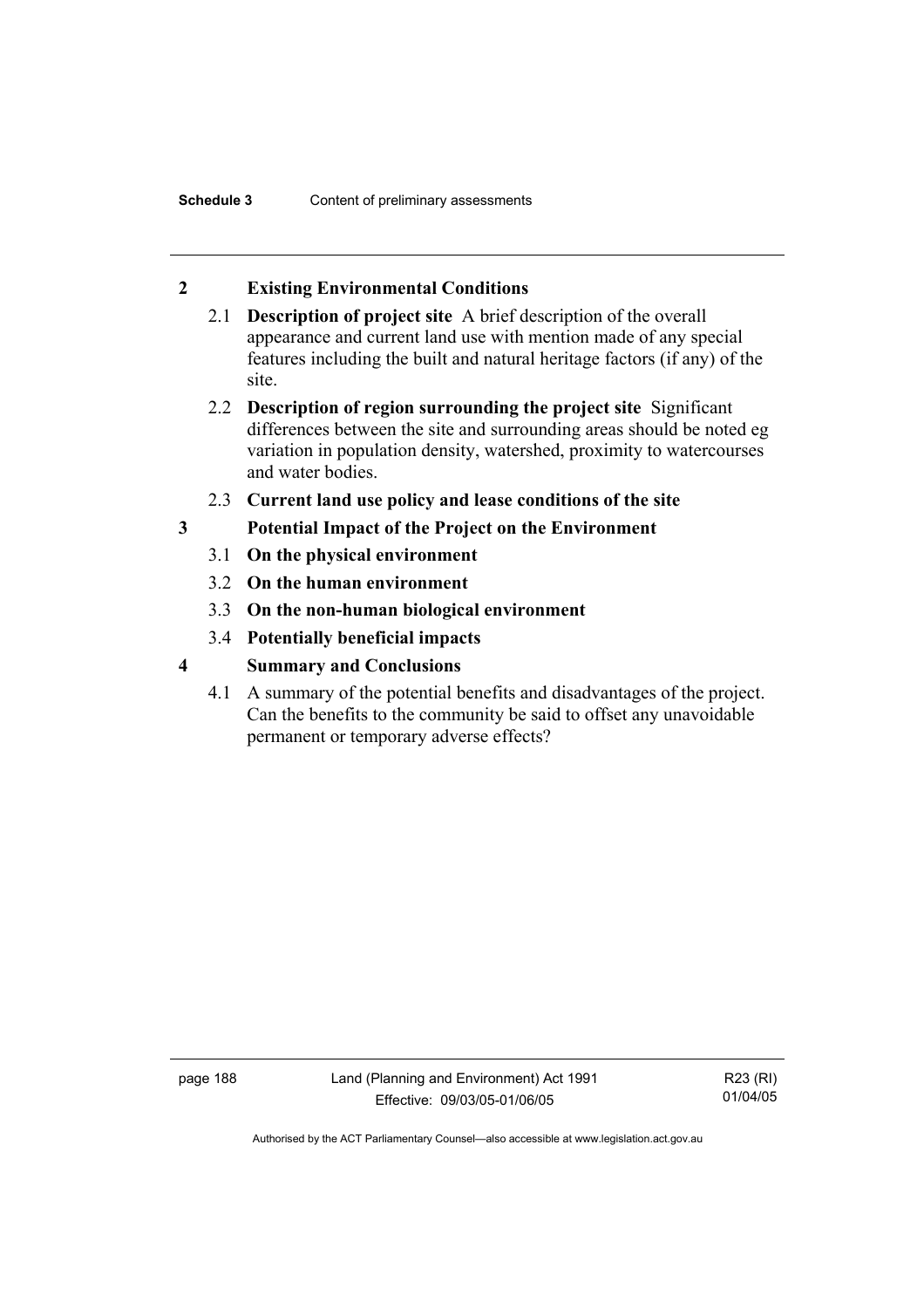# **Schedule 4 Decisions reviewable by AAT**

(see s 275, 282A)

## **Part 4.1 Reviewable decisions under part 6**

| column 1<br>item | column <sub>2</sub><br>decision-maker | column 3<br>provision of | column 4<br>decision                     |
|------------------|---------------------------------------|--------------------------|------------------------------------------|
|                  |                                       | Act                      |                                          |
| 1                | planning and land<br>authority        | 228(2)                   | refusing to approve<br>application       |
| $\overline{2}$   | relevant authority                    | 230                      | refusing to approve<br>application       |
| 3                | planning and land<br>authority        | 233(3)                   | refusing to grant extension of<br>period |
| $\overline{4}$   | relevant authority                    | 245                      | giving approval subject to<br>condition  |
| 5                | planning and land<br>authority        | 245(4)                   | refusing to approve<br>amendment         |
| 6                | planning and land<br>authority        | 246A                     | refusing to approve<br>application       |
| 7                | planning and land<br>authority        | 246A                     | giving approval subject to<br>condition  |
| 8                | planning and land<br>authority        | 247(2)                   | refusing to amend approval               |
| 9                | planning and land<br>authority        | 252(2)                   | refusing to extend period                |

R23 (RI) 01/04/05 Land (Planning and Environment) Act 1991 Effective: 09/03/05-01/06/05

page 189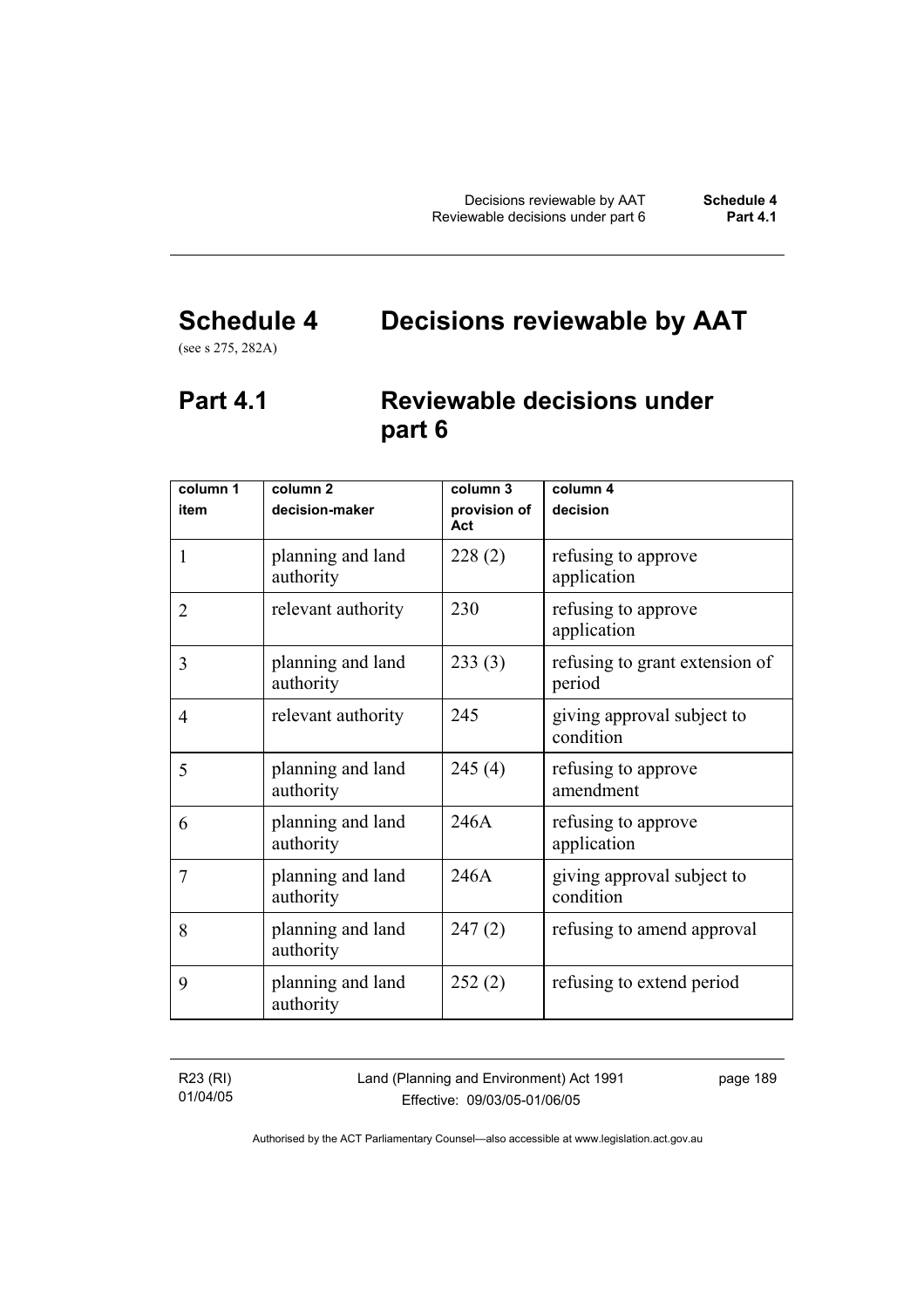| Schedule 4      | Decisions reviewable by AAT |
|-----------------|-----------------------------|
| <b>Part 4.2</b> | Other reviewable decisions  |

| column 1<br>item | column 2<br>decision-maker | column 3<br>provision of<br>Act | column 4<br>decision |
|------------------|----------------------------|---------------------------------|----------------------|
|                  | relevant authority         | 253                             | revoking approval    |

# **Part 4.2 Other reviewable decisions**

| column 1       | column <sub>2</sub>            | column 3            | column 4                                                                                                          |
|----------------|--------------------------------|---------------------|-------------------------------------------------------------------------------------------------------------------|
| item           | decision-maker                 | provision of<br>Act | decision                                                                                                          |
| $\mathbf{1}$   | planning and land<br>authority | 167(3)              | deciding that person not<br>eligible for grant of lease of<br>specified class                                     |
| $\overline{2}$ | planning and land<br>authority | 167(5)              | refusing to consent to<br>assignment, transfer or<br>subletting of lease or parting<br>of possession of leasehold |
| 3              | planning and land<br>authority | 170(1)              | terminating person's right to<br>grant of lease                                                                   |
| 4              | planning and land<br>authority | 171(2)              | refusing to grant further<br>residential lease                                                                    |
| 5              | planning and land<br>authority | 171A(1)             | refusing to grant further rural<br>lease                                                                          |
| 6              | planning and land<br>authority | 172(2)              | refusing to grant further lease<br>other than residential or rural<br>lease                                       |
| 7              | planning and land<br>authority | 174(2)              | deciding market value of<br>improvements                                                                          |
| 8              | planning and land<br>authority | 177(3)              | confirming variation of rent                                                                                      |

page 190 Land (Planning and Environment) Act 1991 Effective: 09/03/05-01/06/05

R23 (RI) 01/04/05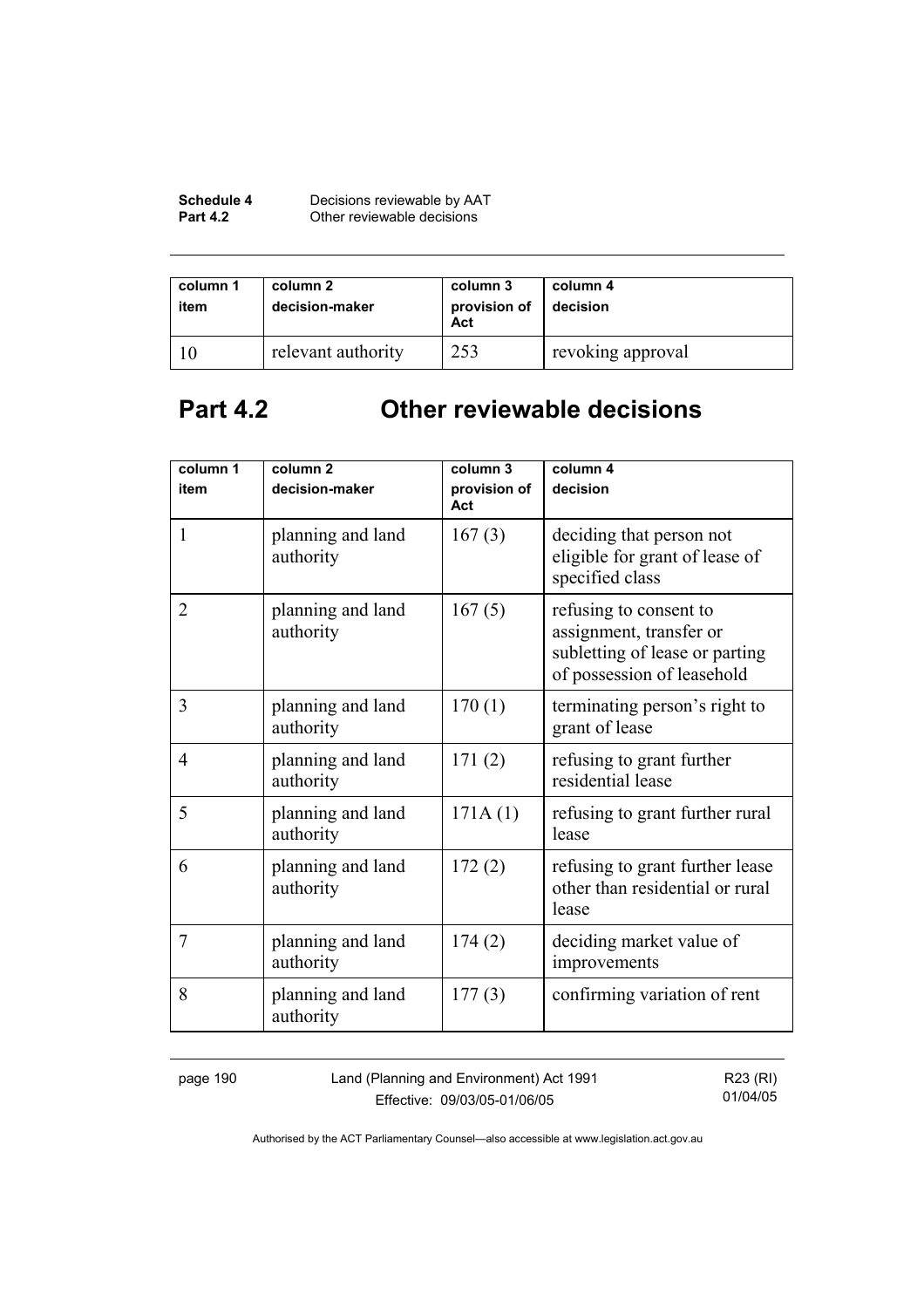| column 1<br>item | column <sub>2</sub><br>decision-maker | column 3<br>provision of<br>Act | column 4<br>decision                                                                                                                                          |
|------------------|---------------------------------------|---------------------------------|---------------------------------------------------------------------------------------------------------------------------------------------------------------|
| 9                | planning and land<br>authority        | 177(3)                          | on review of variation of rent,<br>substituting other variation                                                                                               |
| 10               | planning and land<br>authority        | 178(1)                          | refusing to authorise payment<br>of amount                                                                                                                    |
| 11               | planning and land<br>authority        | 179(1)                          | refusing to issue certificate of<br>compliance                                                                                                                |
| 12               | planning and land<br>authority        | 179(2)                          | on application for certificate of<br>compliance under s 179 (1)—<br>issuing certificate that building<br>and development condition<br>partially complied with |
| 13               | planning and land<br>authority        | 179(2)                          | refusing to issue certificate<br>that building and development<br>condition partially complied<br>with                                                        |
| 14               | planning and land<br>authority        | 179(2)                          | issuing certificate of<br>compliance subject to<br>condition under s 179 (3)                                                                                  |
| 15               | planning and land<br>authority        | 180(2)                          | refusing to consent to<br>assignment or transfer of lease<br>or interest in lease                                                                             |
| 16               | planning and land<br>authority        | 184A(2)                         | deciding change of use charge<br>for variation of nominal rent<br>lease                                                                                       |
| 17               | planning and land<br>authority        | 184C(1)                         | refusing to remit change of use<br>charge for variation of<br>nominal rent lease                                                                              |

R23 (RI) 01/04/05 Land (Planning and Environment) Act 1991 Effective: 09/03/05-01/06/05

page 191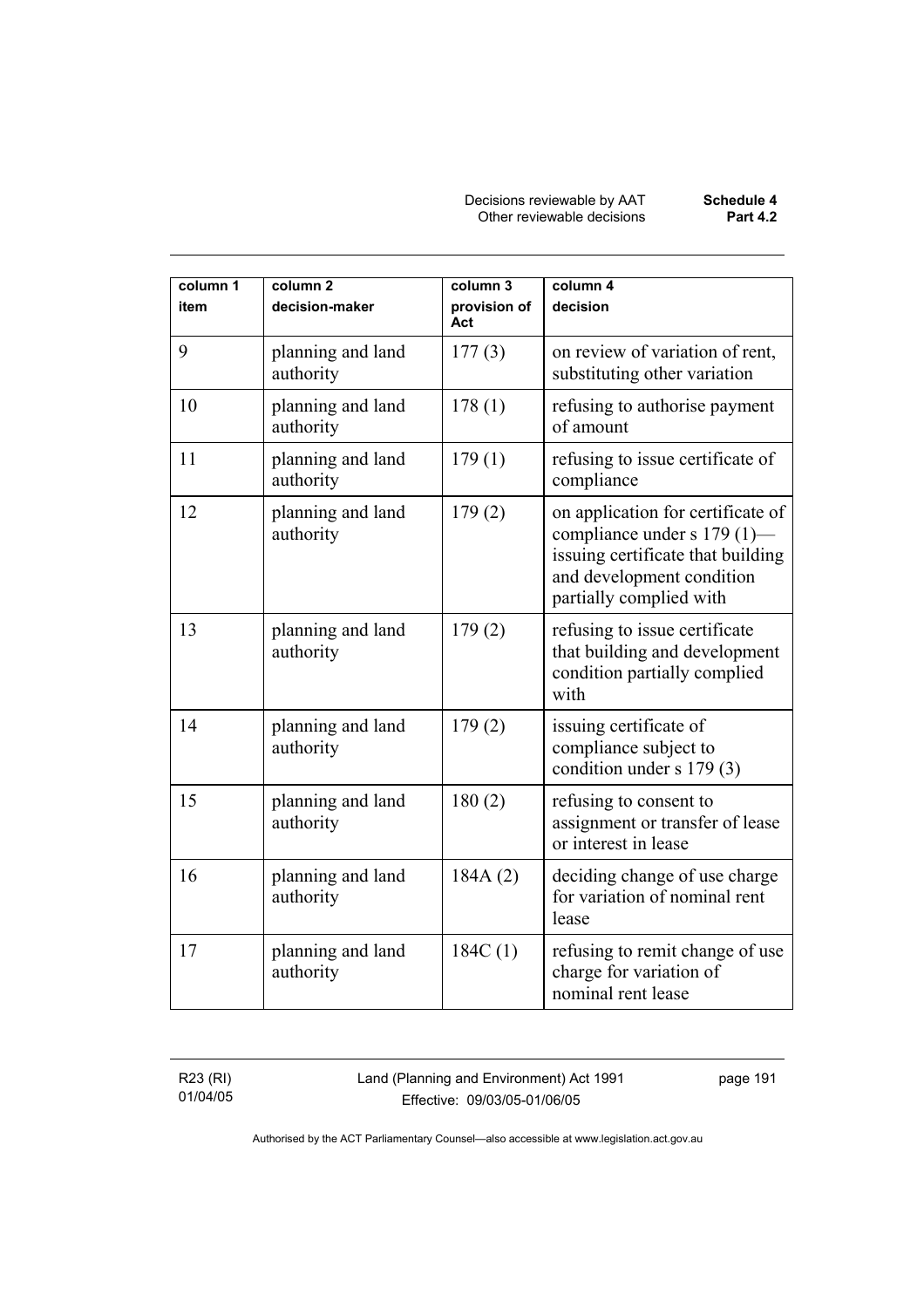#### **Schedule 4** Decisions reviewable by AAT **Part 4.2 Other reviewable decisions**

| column 1<br>item | column <sub>2</sub><br>decision-maker | column 3<br>provision of<br>Act | column 4<br>decision                                                                                               |
|------------------|---------------------------------------|---------------------------------|--------------------------------------------------------------------------------------------------------------------|
| 18               | planning and land<br>authority        | 184C(1)                         | remitting change of use charge<br>for variation of nominal rent<br>lease by amount less than<br>amount applied for |
| 19               | planning and land<br>authority        | 184C(2)                         | increasing change of use<br>charge for variation of<br>nominal rent lease                                          |
| 20               | planning and land<br>authority        | 184D(2)                         | reappraising rent payable<br>under rental lease                                                                    |
| 21               | planning and land<br>authority        | 186(1)(d)                       | deciding amount payable to<br>reduce lease rent to nominal<br>rent                                                 |
| 22               | planning and land<br>authority        | 187A(2)                         | deciding change of use charge<br>for consolidation or<br>subdivision                                               |
| 23               | planning and land<br>authority        | 187C(1)                         | refusing to remit change of use<br>charge for consolidation or<br>subdivision                                      |
| 24               | planning and land<br>authority        | 187C(1)                         | remitting change of use charge<br>for consolidation or<br>subdivision by amount less<br>than amount applied for    |
| 25               | planning and land<br>authority        | 187C(2)                         | increasing change of use<br>charge for consolidation or<br>subdivision                                             |
| 26               | planning and land<br>authority        | 188(1)                          | terminating lease                                                                                                  |

page 192 Land (Planning and Environment) Act 1991 Effective: 09/03/05-01/06/05

R23 (RI) 01/04/05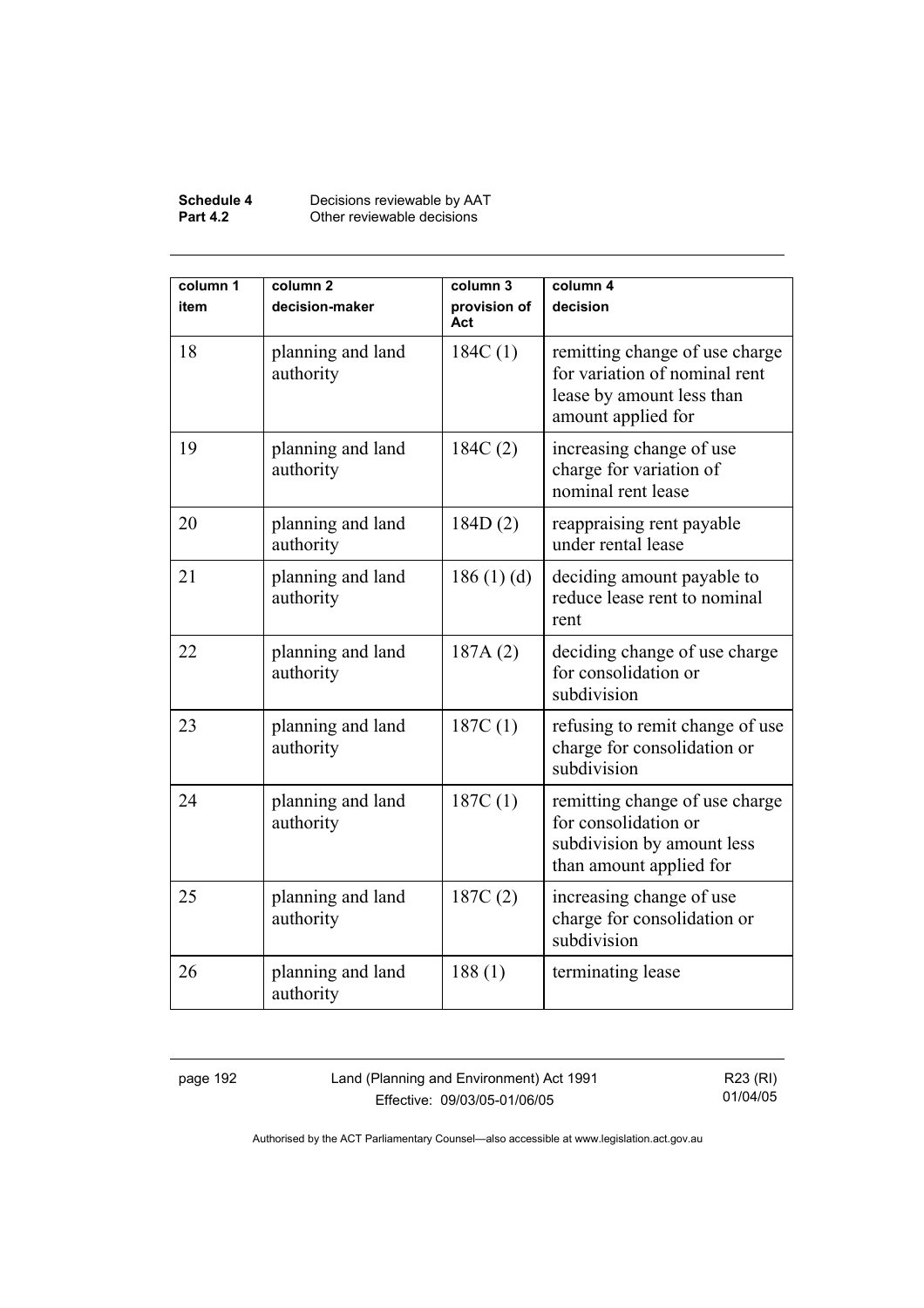| Decisions reviewable by AAT | Schedule 4      |
|-----------------------------|-----------------|
| Other reviewable decisions  | <b>Part 4.2</b> |

| column 1<br>item | column 2<br>decision-maker     | column 3<br>provision of<br>Act | column 4<br>decision                                                         |
|------------------|--------------------------------|---------------------------------|------------------------------------------------------------------------------|
| 27               | planning and land<br>authority | 188(4)                          | terminating licence                                                          |
| 28               | planning and land<br>authority | 214(1)                          | refusing consent to surrender<br>of lease or part of leasehold               |
| 29               | planning and land<br>authority | 214(2)                          | accepting surrender of lease or<br>part of leasehold subject to<br>condition |
| 30               | planning and land<br>authority | 219(1)                          | refusing to grant right to<br>extract minerals                               |

R23 (RI) 01/04/05 Land (Planning and Environment) Act 1991 Effective: 09/03/05-01/06/05

page 193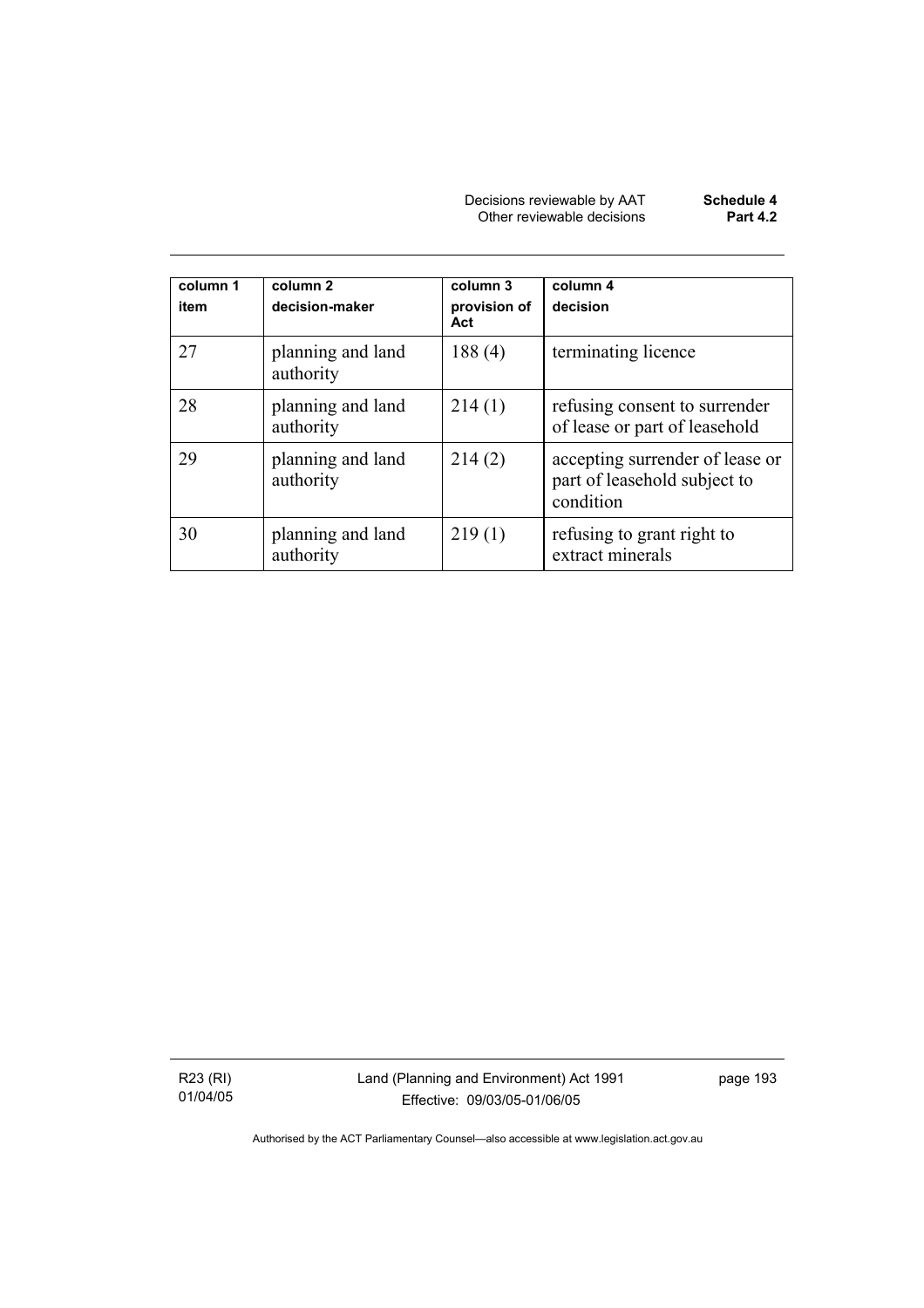# **Schedule 5 Activities subject to orders**

| (see s 4, s 258) |                                                                                                                                                                                                                                      |                      |
|------------------|--------------------------------------------------------------------------------------------------------------------------------------------------------------------------------------------------------------------------------------|----------------------|
| column 1         | column <sub>2</sub>                                                                                                                                                                                                                  | column 3             |
| item             | activities                                                                                                                                                                                                                           | penalty              |
| $\mathbf{1}$     | work affecting a conservation<br>requirement under a heritage direction<br>conducted otherwise than in<br>accordance with an approval                                                                                                | 200 penalty<br>units |
| $\overline{2}$   | failure to comply with—<br>a lease; or<br>(a)<br>(b)<br>if a lease is granted subject to<br>the lessee entering into a<br>development agreement and<br>the lessee has entered into such<br>an agreement—the<br>development agreement | 50 penalty<br>units  |
| $\overline{4}$   | failure to keep a leasehold clean                                                                                                                                                                                                    | 50 penalty<br>units  |
| 5                | undertaking a development                                                                                                                                                                                                            | 50 penalty<br>units  |
| 6                | having a building or structure that was<br>constructed or erected without<br>approval required by-<br>(a) this Act, division 6.2; or<br>the Buildings (Design and<br>(b)<br>Siting) Act 1964                                         | 50 penalty<br>units  |
| 9                | permitting a tree, sapling, plant or<br>shrub to overhang a public place so as<br>to obstruct or inconvenience a person<br>in that place                                                                                             | 5 penalty units      |

page 194 Land (Planning and Environment) Act 1991 Effective: 09/03/05-01/06/05

R23 (RI) 01/04/05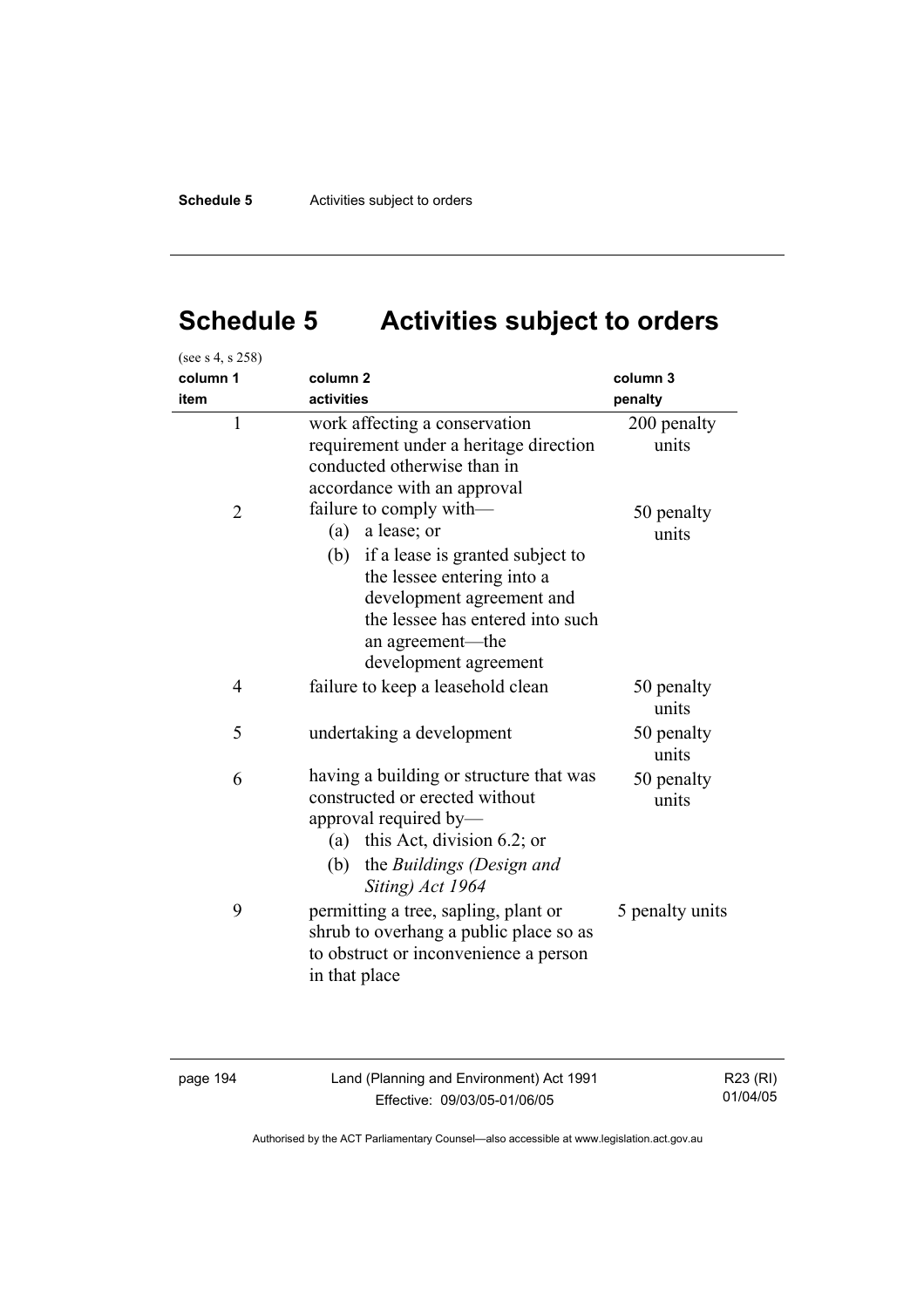### Activities subject to orders **Schedule 5**

| column 1 | column <sub>2</sub>                                                                                                                                                                                                               | column 3             |
|----------|-----------------------------------------------------------------------------------------------------------------------------------------------------------------------------------------------------------------------------------|----------------------|
| item     | activities                                                                                                                                                                                                                        | penalty              |
| 10       | an activity that is likely to cause soil<br>erosion, or an activity that involves<br>destroying, damaging, removing or                                                                                                            | 100 penalty<br>units |
|          | otherwise interfering with vegetation<br>(living or dead) or soil between the<br>banks, or within 20m of the bank, of a<br>watercourse, or on land with a slope of                                                                |                      |
| 11       | more than 18 <sup>°</sup> from the horizontal<br>using or managing land in a way that<br>fails to control the propagation of a                                                                                                    | 50 penalty<br>units  |
| 12       | pest animal or pest plant<br>parking a heavy vehicle on residential<br>land in contravention of a code of<br>practice under the <i>Road Transport</i><br>(Safety and Traffic Management)<br>Regulation 2000, division 3.1.3 about | 20 penalty<br>units  |
| 13       | the parking of heavy vehicles<br>managing land held under a rural lease<br>other than in accordance with the land<br>management agreement that applies to<br>it                                                                   | 50 penalty<br>units  |

R23 (RI) 01/04/05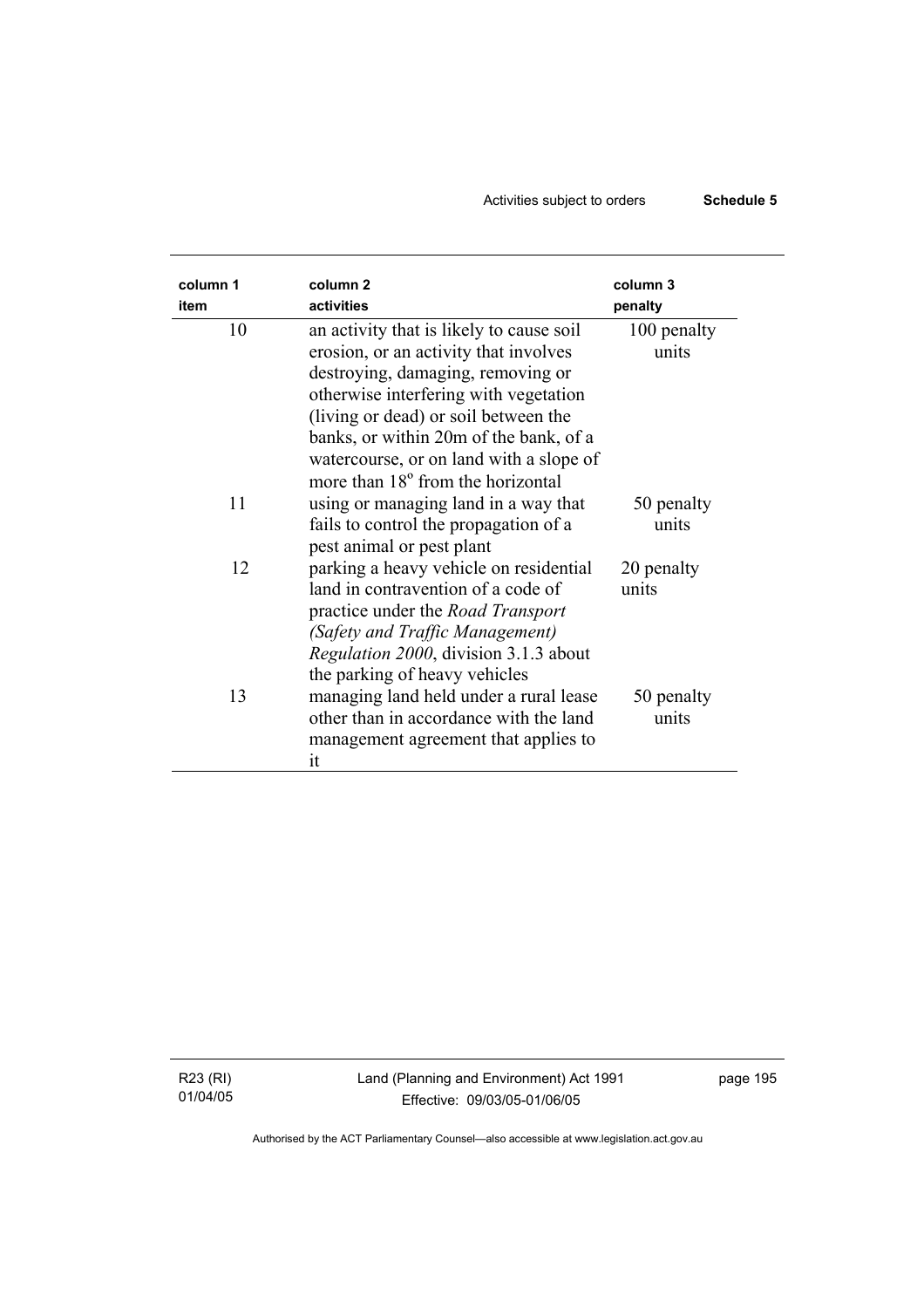## **Dictionary**

(see s 2)

- *Note 1* The Legislation Act contains definitions and other provisions relevant to this Act.
- *Note 2* For example, the Legislation Act, dict, pt 1, defines the following terms:
	- ΑΑΤ
		- administrative appeals tribunal
		- amend
		- appoint
		- change
		- conservator of flora and fauna
		- contravene
		- document
		- domestic partner (see s 169)
		- entity
		- exercise
		- function
		- month
		- national capital authority
		- penalty unit (see s 133)
		- the Territory.

*application*, for part 6 (Approvals and orders)—see section 222.

*approval*, for part 6 (Approvals and orders)—see section 222.

*assessment* means an assessment made under division 4.3

#### *authorised person*—

- (a) for subdivision 4.4.3 (Procedures and powers)—see section 143; and
- (b) for subdivision 6.3.2 (Rectification work)—see section 259C (1).

#### *background papers*, for part 2 (Planning)—see section 5.

| page 196 | Land (Planning and Environment) Act 1991 | R23 (RI) |
|----------|------------------------------------------|----------|
|          | Effective: 09/03/05-01/06/05             | 01/04/05 |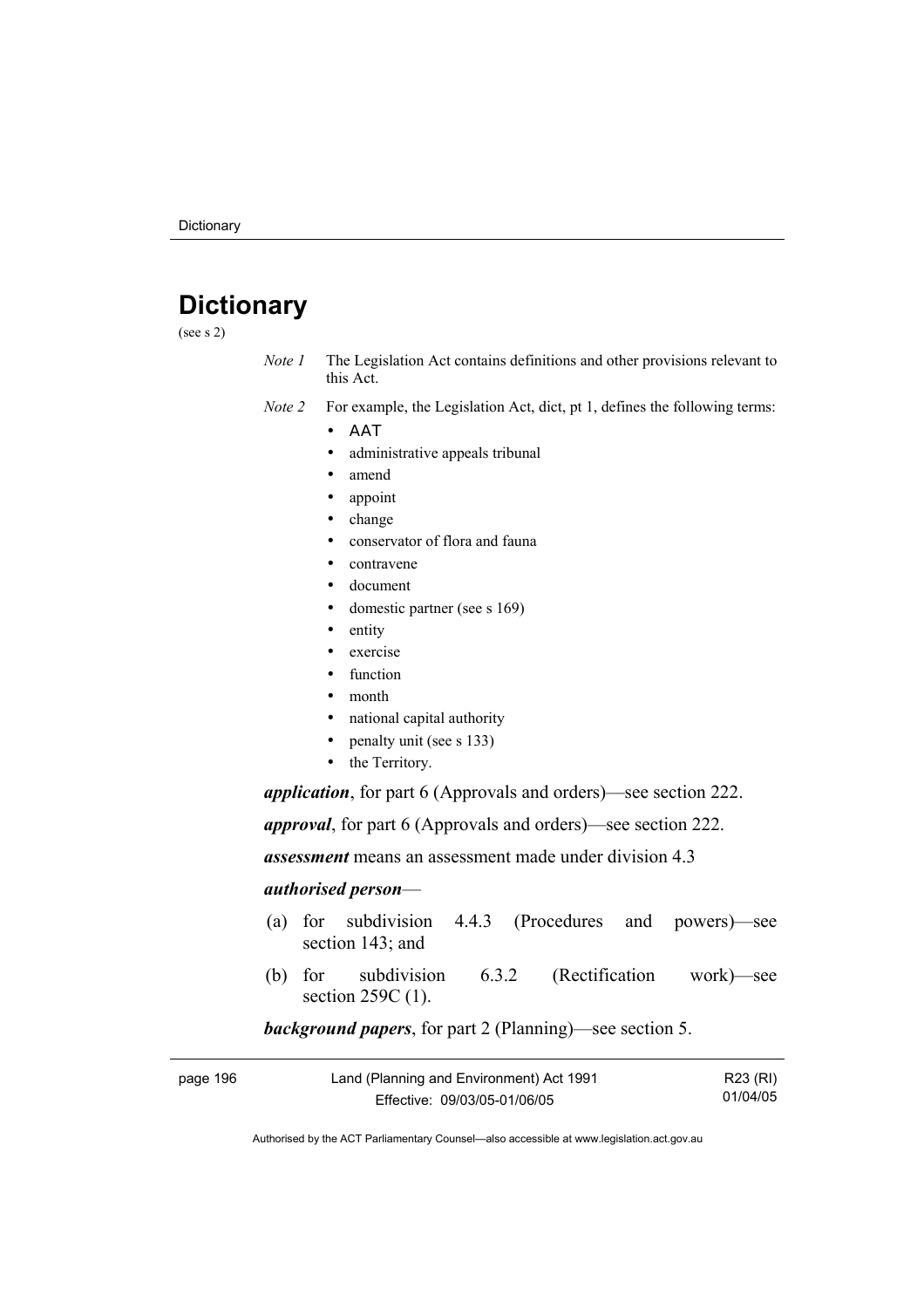*building*, for part 6 (Approvals and orders)—see section 222.

*building and development provision*, for part 5 (Land administration)—see section 159.

*building work*, for part 6 (Approvals and orders)—see section 222.

*cemetery* includes crematorium.

*connected*, with an offence, for division 6.4 (Enforcement)—see section 262.

*conservator* means the conservator of flora and fauna*.*

#### *consolidation—*

- (a) for part 5 (Land administration)—see section 159; and
- (b) for part 6 (Approvals and orders)—see section 222.

*consultation notice*, for part 2 (Planning)—see section 19.

#### *controlled activity* means—

- (a) an activity of a kind mentioned in schedule 5; or
- (b) an activity under another Act that is declared by that Act to be a controlled activity for schedule 5.

*dealing*, for division 5.4 (Restrictions on rural leases)—see section 186B.

*defined decision*, for part 4 (Environmental assessments and inquiries)—see section 111.

*development*, in relation to land—

- (a) for part 2 (Planning)—see section 5; and
- (b) for part 6 (Approvals and orders)—see section 222.

*discharge amount*, for division 5.4 (Restrictions on rural leases) see section 186B.

*draft plan variation*, for part 2 (Planning)—see section 5.

| R23 (RI) | Land (Planning and Environment) Act 1991 | page 197 |
|----------|------------------------------------------|----------|
| 01/04/05 | Effective: 09/03/05-01/06/05             |          |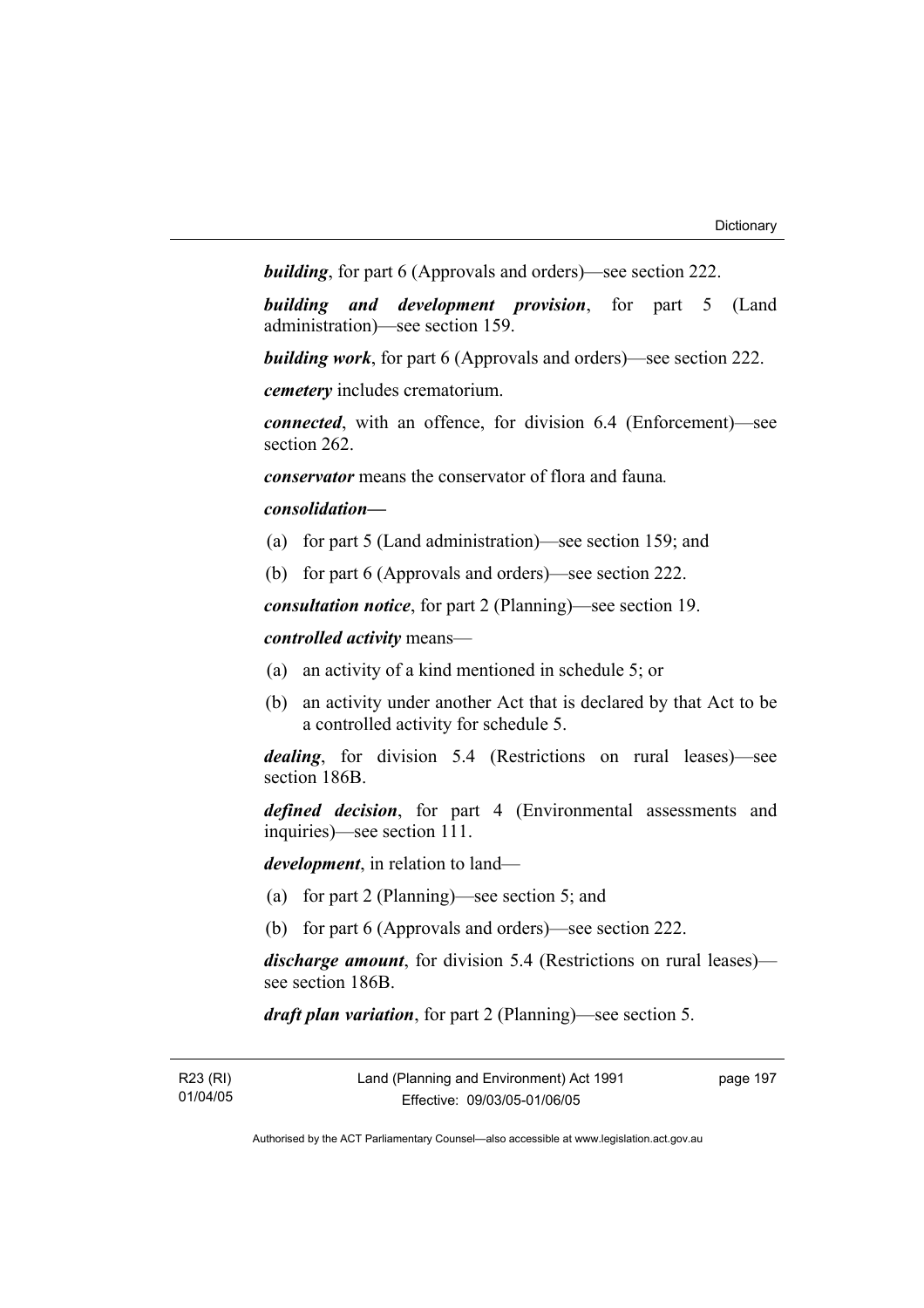*earlier index number*, for division 5.4 (Restrictions on rural leases)—see section 186B.

*environmental impact*, for part 4 (Environmental assessments and inquiries)—see section 111.

*environmental impact statement*, for part 4 (Environmental assessments and inquiries)—see section 111.

*environmental report*, for part 2 (Planning)—see section 5.

*Environment Minister* means the Minister administering part 4 (Environmental assessments and inquiries).

*Executive*, for part 6 (Approvals and orders)—see section 222.

*formal error* means—

- (a) a clerical error; or
- (b) an error arising from an accidental slip or omission; or
- (c) a defect of form.

*heritage direction*—see the *Heritage Act 2004*, section 62.

*heritage significance*—see the *Heritage Act 2004*, section 62.

*holding period*, for division 5.4 (Restrictions on rural leases)—see section 186B.

*index number*, for division 5.4 (Restrictions on rural leases)—see section 186G.

*inquiry* means an inquiry conducted under division 4.4 (Inquiries).

*inspector*, for part 6 (Approvals and orders), means a person appointed as an inspector under section 263 (1).

*land*—

- (a) for part 2 (Planning)—see section 5; and
- (b) for part 4 (Environmental assessments and inquiries)—see section 111

| page 198 | Land (Planning and Environment) Act 1991 | R23 (RI) |
|----------|------------------------------------------|----------|
|          | Effective: 09/03/05-01/06/05             | 01/04/05 |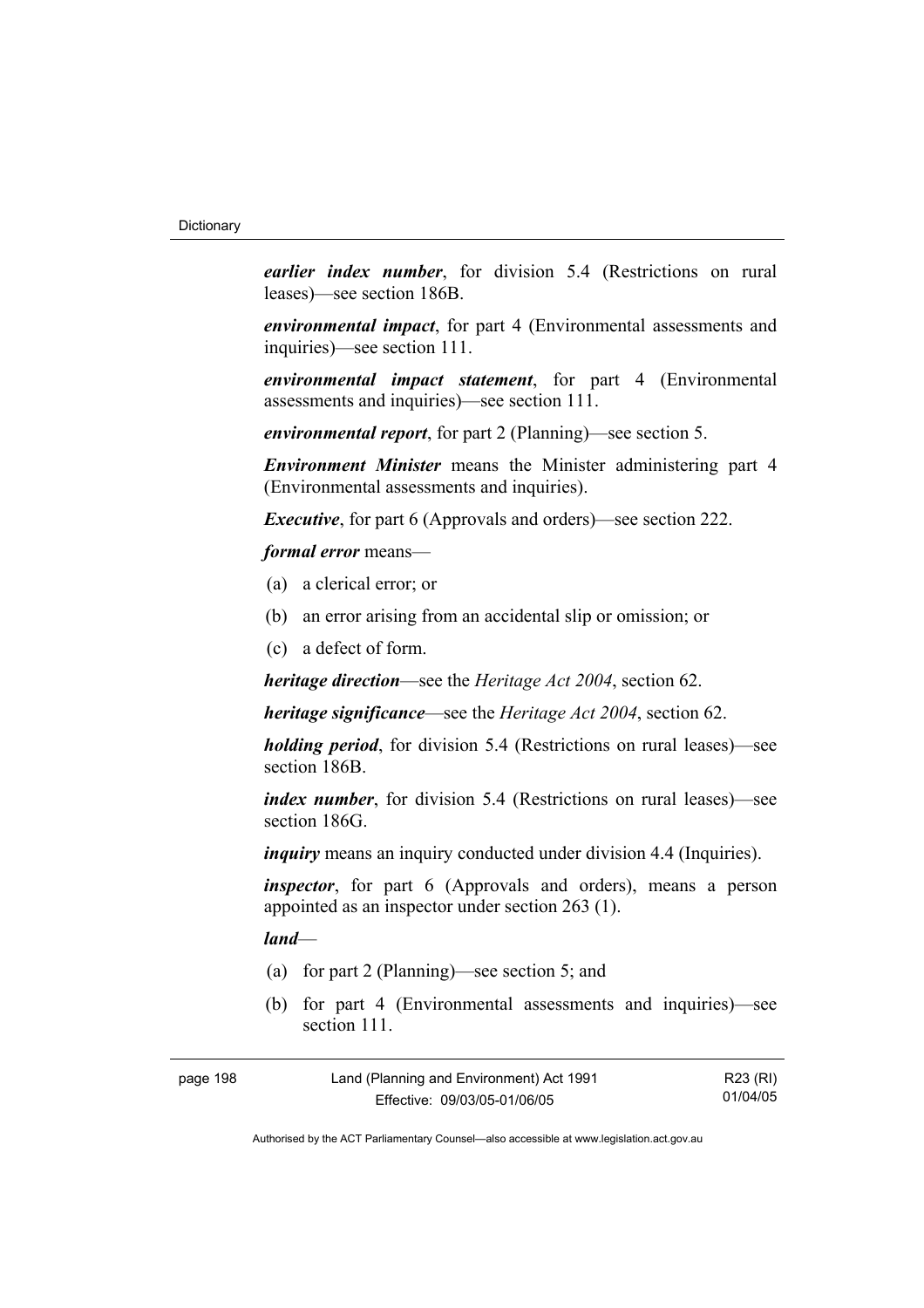*land management agreement* means an agreement under section 186C.

*Note* A reference to an instrument (including a land management agreement) includes a reference to the instrument as originally made and as amended (see Legislation Act, s 102).

*later index number*, for division 5.4 (Restrictions on rural leases) see section 186B.

*lease—*

- (a) for part 5 (Land administration)—see section 159; and
- (b) for part 6 (Approvals and orders)—see section 222.

*lessee—*

- (a) for part 5 (Land administration)—see section 159; and
- (b) for part 6 (Approvals and orders)—see section 222.

*long lease*, for division 5.4 (Restrictions on rural leases)—see section 186B.

*market value*, for part 5 (Land administration)—see section 159.

*national capital plan*, for part 2 (Planning)—see section 5.

*natural environment*, for schedule 1 (Management objectives for public land)—see section 195 (6).

*new application*, for subdivision 6.2.4 (Reconsideration of applications for approval)—see section 245A.

*newspaper* means a newspaper published and circulating in the ACT.

*nominal rent lease*, for part 5 (Land administration)—see section 159.

*objection*, for part 6 (Approvals and orders)—see section 222.

R23 (RI) 01/04/05 page 199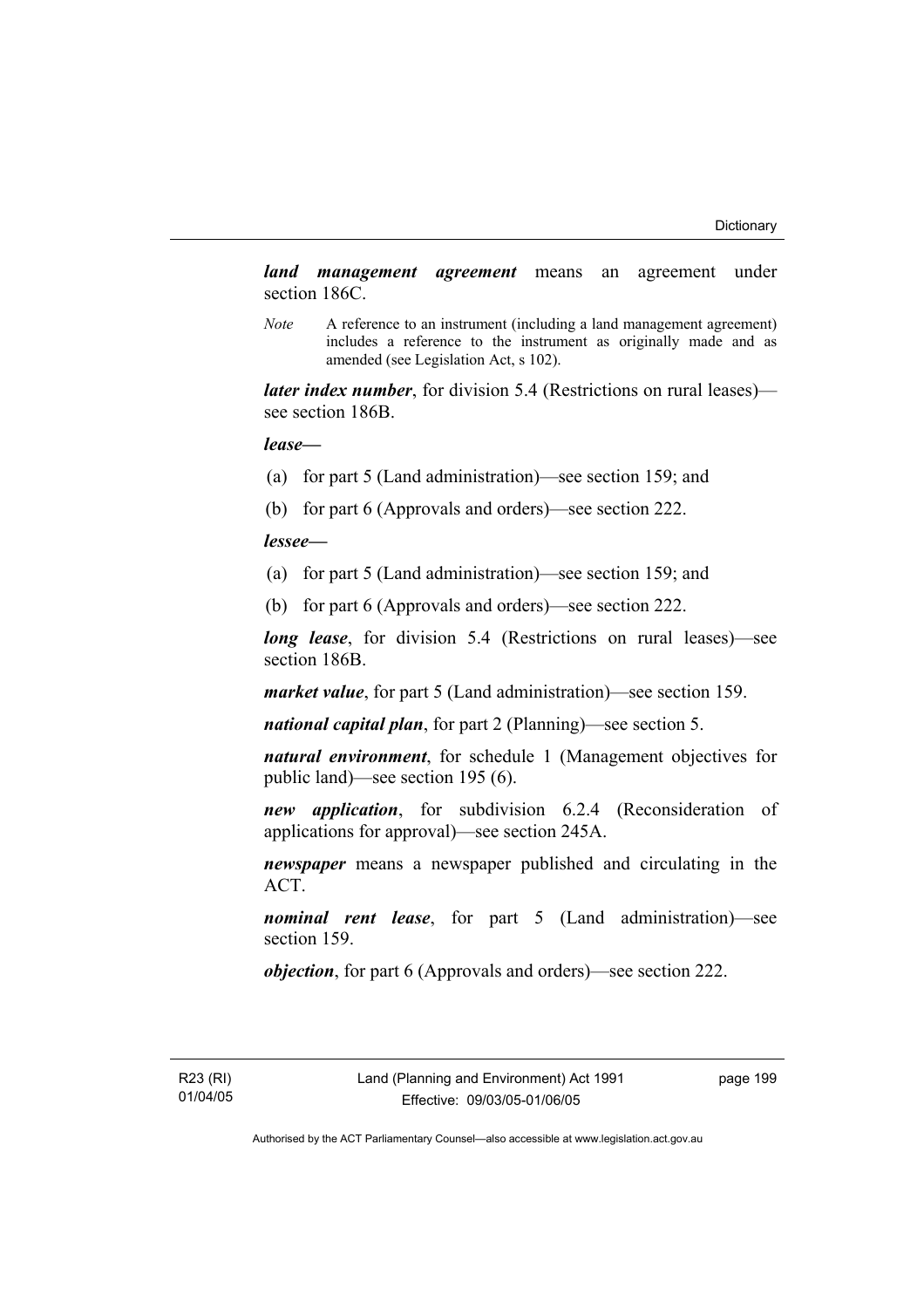#### *occupier*—

- (a) for subdivision 4.4.3 (Procedures and powers)—see section 143; and
- (b) for division 6.4 (Enforcement)—see section 262.

*offence*, for division 6.4 (Enforcement)—see section 262.

*order*, for part 6 (Approvals and orders)—see section 222.

*original application*, for subdivision 6.2.4 (Reconsideration of applications for approval)—see section 245A.

*original decision*, for subdivision 6.2.4 (Reconsideration of applications for approval)—see section 245A.

*panel*, for part 4 (Environmental assessments and inquiries)—see section 111.

*pest animal* means an animal declared to be a pest animal under section 261.

*pest plant* means a plant declared to be a pest plant under section 261

*place*, for subdivision 4.4.3 (Procedures and powers)—see section 143.

*plan* means the territory plan.

*Note* A reference to an instrument (including the plan) includes a reference to the instrument as originally made and as amended (see Legislation Act, s 102).

*plan of management*, for division 5.7 (Public land)—see section 191.

*preliminary assessment*, for part 4 (Environmental assessments and inquiries)—see section 111.

*prescribed period*, for part 6 (Approvals and orders)—see section 222.

page 200 Land (Planning and Environment) Act 1991 Effective: 09/03/05-01/06/05

R23 (RI) 01/04/05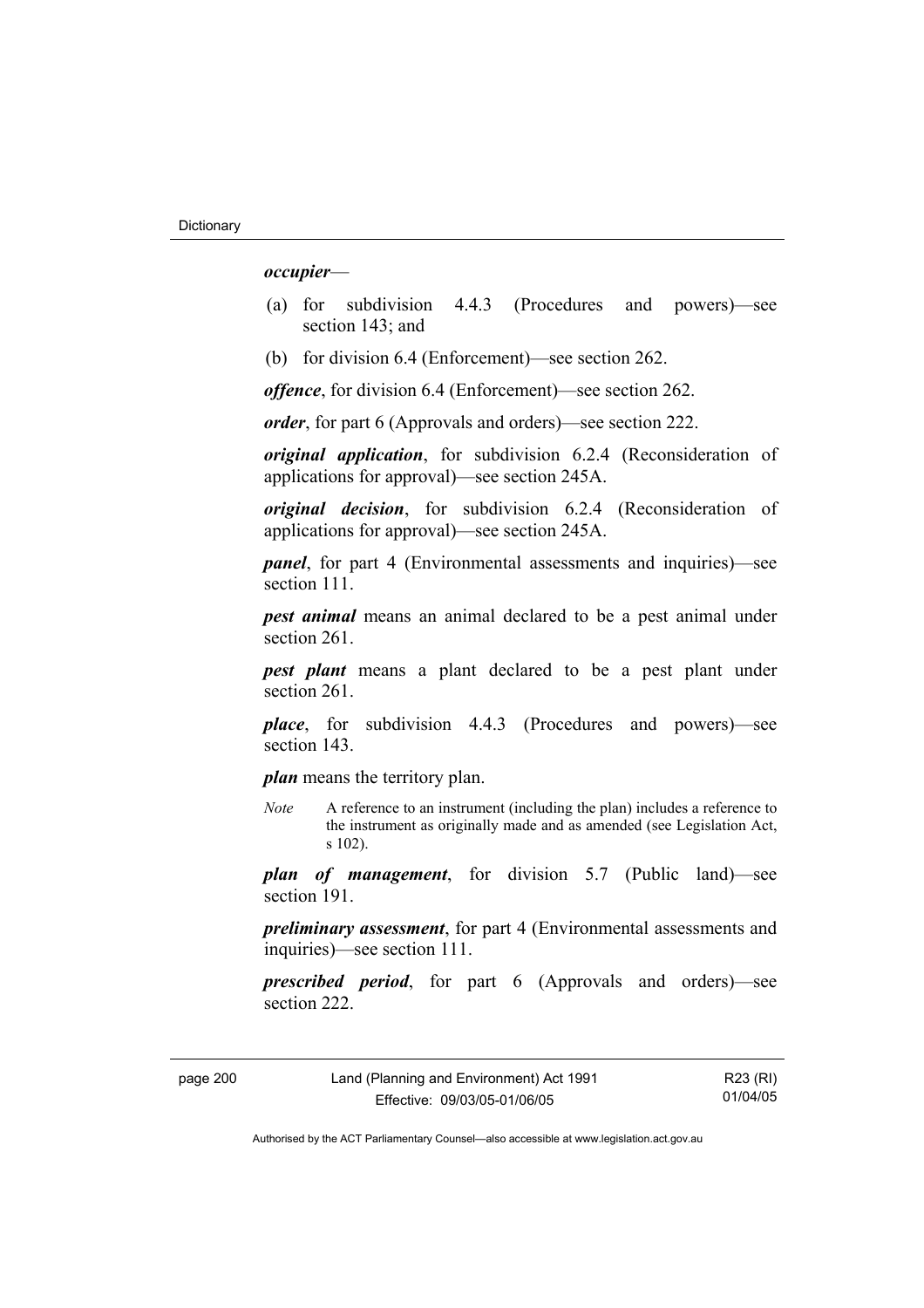*prohibition notice*, for part 6 (Approvals and orders)—see section 260 (1).

*proponent*, for part 4 (Environmental assessments and inquiries) see section 111.

*provision*, of a lease, for part 5 (Land administration)—see section 159.

*public car park*, for part 5 (Land administration)—see section 159.

*public environment report*, for part 4 (Environmental assessments and inquiries)—see section 111.

*public land* means land identified by the plan as public land.

*rectification work*, for subdivision 6.3.2 (Rectification work)—see section 259.

*registered lease*, for part 5 (Land administration)—see section 159.

*registered proprietor*, for part 5 (Land administration)—see section 159.

*relevant authority*, for part 6 (Approvals and orders)—see section 222.

*relevant Minister*, for part 4 (Environmental assessments and inquiries)—see section 111.

*rental lease*, for part 5 (Land administration)—see section 159.

*residential lease*, for part 5 (Land administration)—see section 159.

*rural lease*, for part 5 (Land administration)—see section 159.

*short lease*, for division 5.4 (Restrictions on rural leases)—see section 186B.

*special Pialligo lease*, for division 5.4 (Restrictions on rural leases)—see section 186B.

*structure*, for part 6 (Approvals and orders)—see section 222.

R23 (RI) 01/04/05 page 201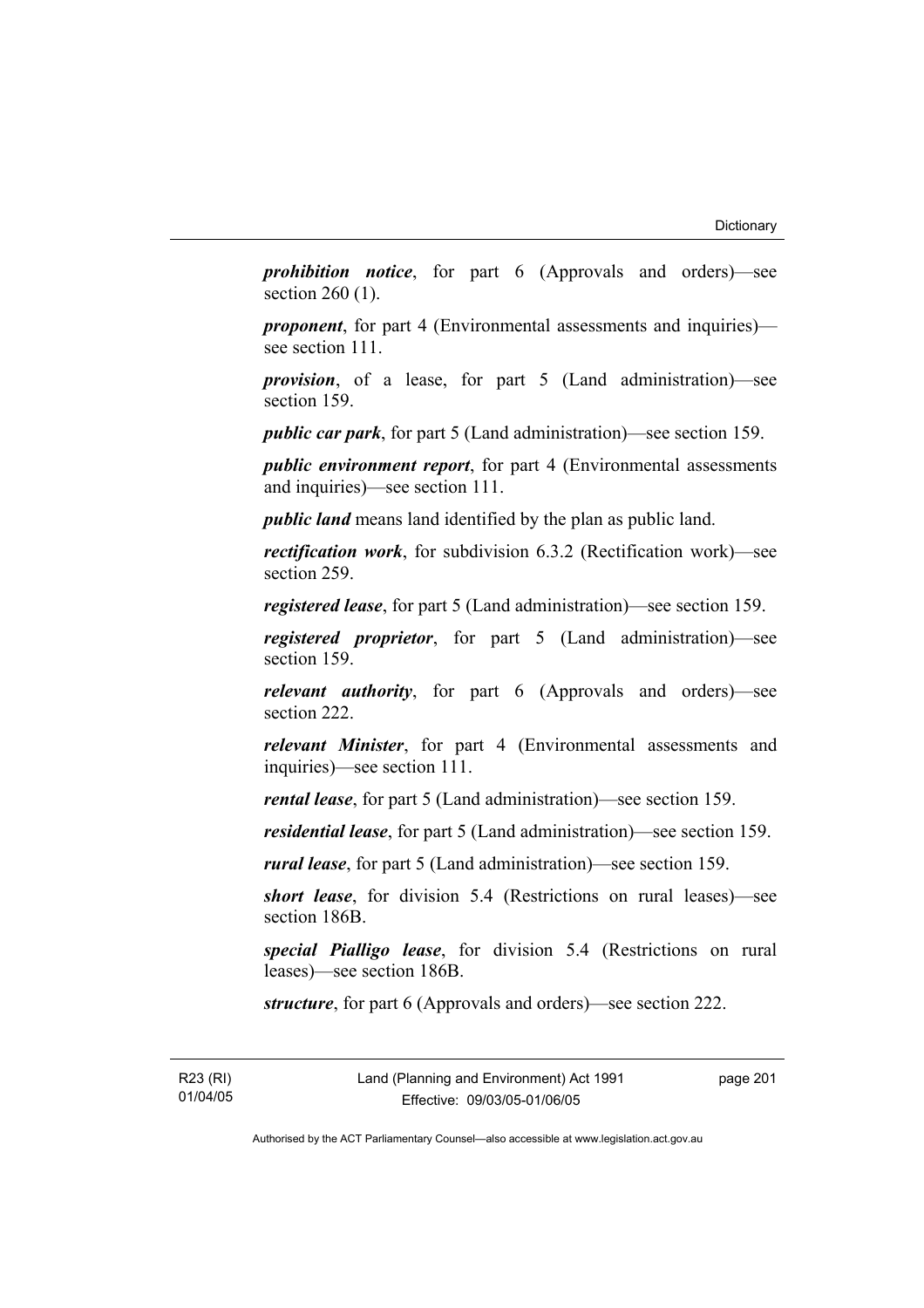#### *subdivision—*

- (a) for part 5 (Land administration)—see section 159; and
- (b) for part 6 (Approvals and orders)—see section 222.

*sublease*, for part 5 (Land administration)—see section 159.

*sublessee*, for part 5 (Land administration)—see section 159.

*territory authority* means—

- (a) a body (whether or not incorporated) established by the Executive; or
- (b) the holder of a position established under an Act or by the Executive.

*variation*, of a lease—

- (a) for division 5.3 (Variation of leases)—see section 184; and
- (b) for part 6 (Approvals and orders)—see section 223.

*variation*, of the plan, for part 2 (Planning)—see section 5.

*variation*, of a plan of management, for division 5.7 (Public land) see section 191.

page 202 Land (Planning and Environment) Act 1991 Effective: 09/03/05-01/06/05

R23 (RI) 01/04/05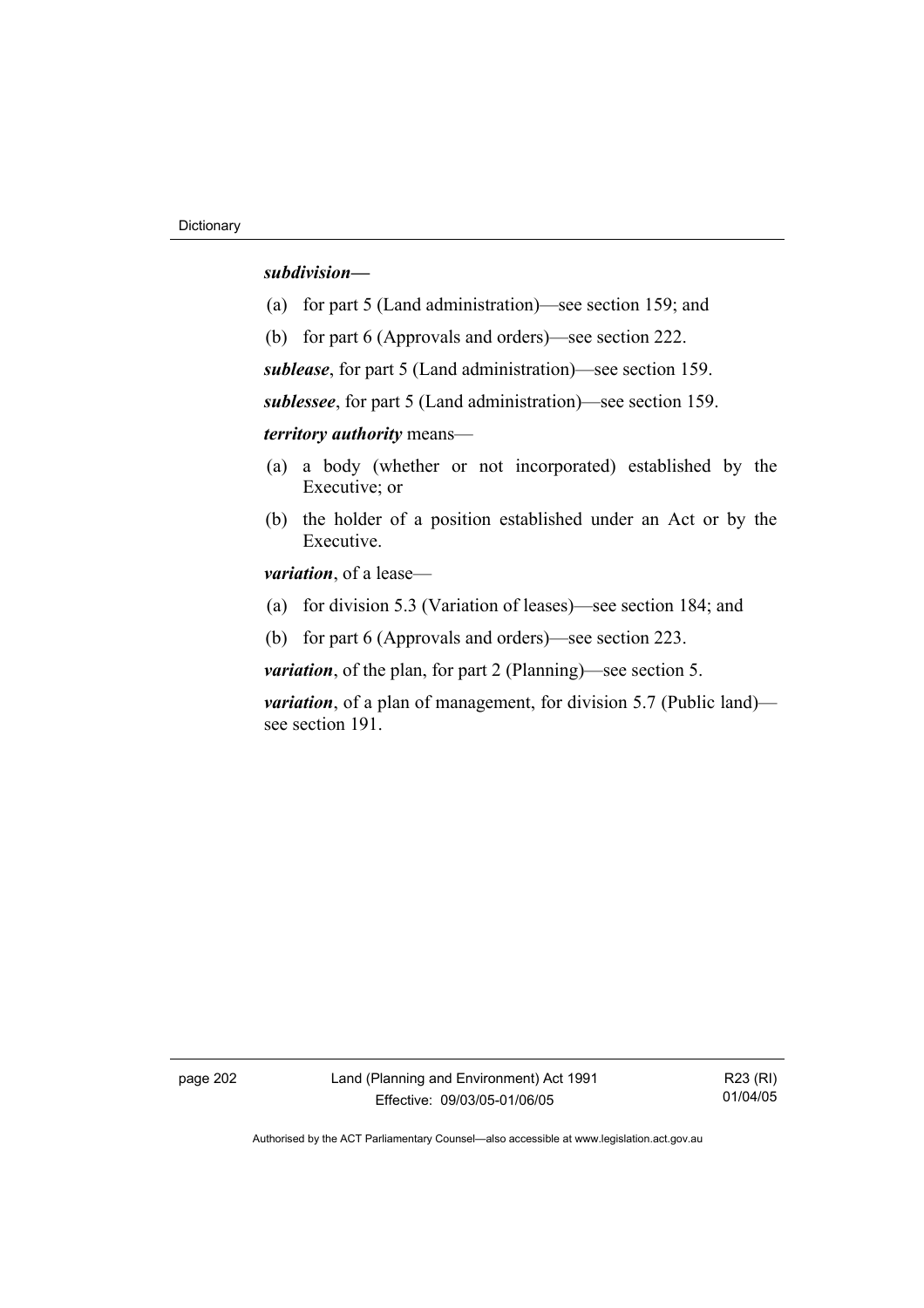# **Endnotes**

# **1 About the endnotes**

Amending and modifying laws are annotated in the legislation history and the amendment history. Current modifications are not included in the republished law but are set out in the endnotes.

Not all editorial amendments made under the *Legislation Act 2001*, part 11.3 are annotated in the amendment history. Full details of any amendments can be obtained from the Parliamentary Counsel's Office.

Uncommenced amending laws and expiries are listed in the legislation history and the amendment history. These details are underlined. Uncommenced provisions and amendments are not included in the republished law but are set out in the last endnote.

If all the provisions of the law have been renumbered, a table of renumbered provisions gives details of previous and current numbering.

The endnotes also include a table of earlier republications.

| $am = amended$                             | $ord = ordinance$                         |
|--------------------------------------------|-------------------------------------------|
| $amdt = amendment$                         | orig = original                           |
| $ch = chapter$                             | par = paragraph/subparagraph              |
| $cl = clause$                              | $pres = present$                          |
| $def = definition$                         | $prev = previous$                         |
| $dict = dictionary$                        | $(\text{prev})$ = previously              |
| disallowed = disallowed by the Legislative | $pt = part$                               |
| Assembly                                   | $r = rule/subrule$                        |
| $div = division$                           | reg = regulation/subregulation            |
| $exp = expires/expired$                    | $renum = renumbered$                      |
| $Gaz = Gazette$                            | $reloc = relocated$                       |
| $h dq =$ heading                           | $R[X]$ = Republication No                 |
| $IA = Interpretation Act 1967$             | $RI =$ reissue                            |
| $ins = inserted/added$                     | $s = section/subsection$                  |
| $LA =$ Legislation Act 2001                | $sch = schedule$                          |
| $LR =$ legislation register                | sdiv = subdivision                        |
| LRA = Legislation (Republication) Act 1996 | $sub =$ substituted                       |
| $mod = modified/modification$              | SL = Subordinate Law                      |
|                                            |                                           |
| $o = order$                                | underlining = whole or part not commenced |
| om = omitted/repealed                      | or to be expired                          |
|                                            |                                           |

# **2 Abbreviation key**

R23 (RI) 01/04/05 Land (Planning and Environment) Act 1991 Effective: 09/03/05-01/06/05

page 203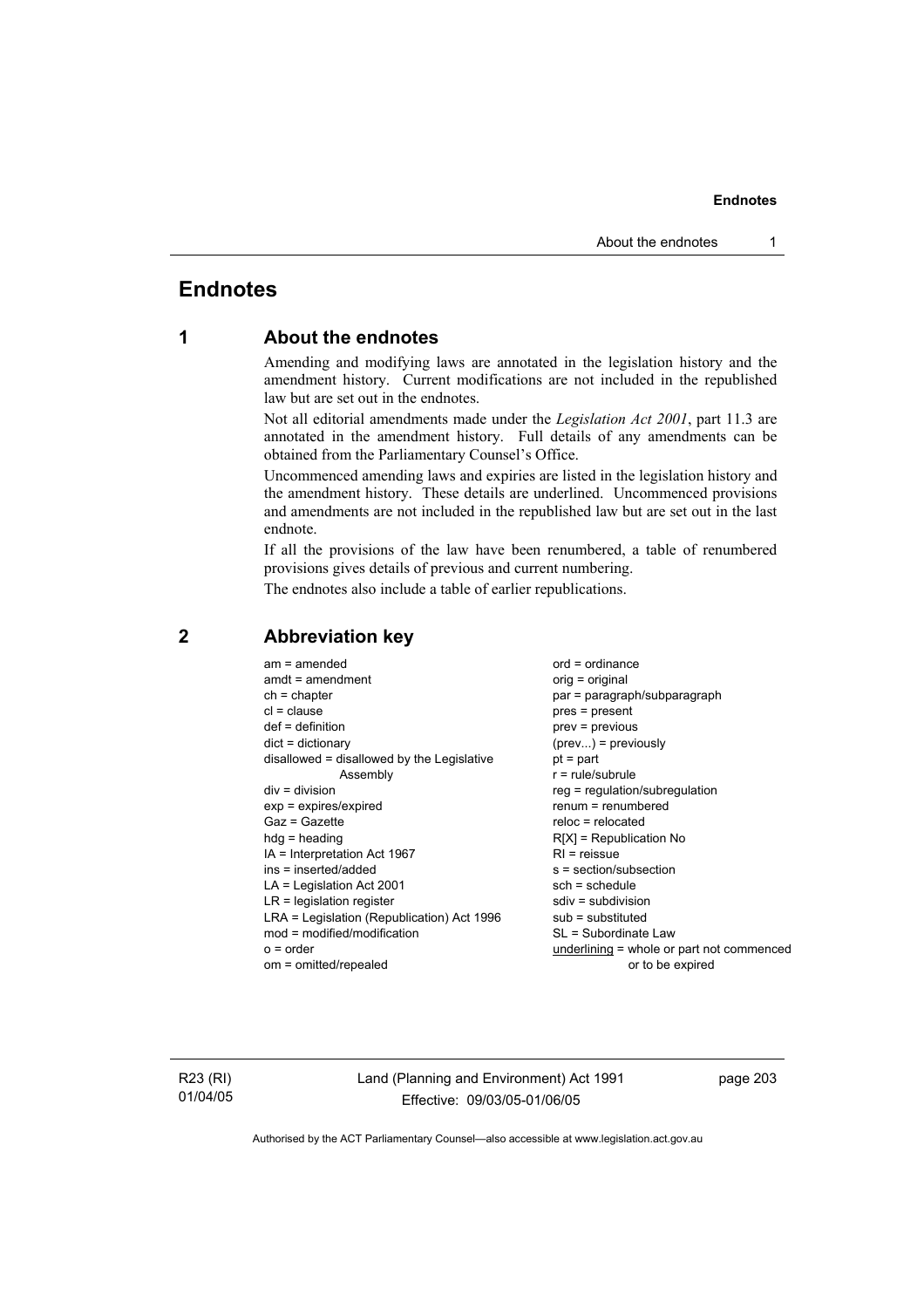| 3 | Legislation history |  |
|---|---------------------|--|
|---|---------------------|--|

# **3 Legislation history**

**Land (Planning and Environment) Act 1991 No 100**  notified 15 January 1992 s 1 and s 2 commenced 15 January 1992 remainder commenced 2 April 1992

as amended by

## **Land (Planning and Environment) (Amendment) Act 1992 No 32**  notified 3 July 1992 commenced 3 July 1992

# **Land (Planning and Environment) (Amendment) Act 1993 No 11**  notified 1 March 1993 commenced 1 March 1993

**Acts Revision (Position of Crown) Act 1993 No 44 sch 2**  notified 27 August 1993 (Gaz 1993 No S165) sch 2 commenced 27 August 1993 (s 2)

## **Registrar-General (Consequential Provisions) Act 1993 No 64**  notified 6 September 1993

s 1, s 2 commenced 6 September 1993 remainder commenced 1 October 1993 (s 2 (2) and Gaz 1993 No S207)

# **Land (Planning and Environment) (Amendment) Act (No 2) 1993 No 75**

notified 2 November 1993 s 1, s 2 commenced 2 November 1993 remainder commenced 1 December 1993 (Gaz 1993 No S247)

## **Land (Planning and Environment) (Amendment) Act (No 3) 1993 No 77**

notified 2 November 1993 s 1, s 2 commenced 2 November 1993 remainder commenced 1 December 1993 (Gaz 1993 No S243)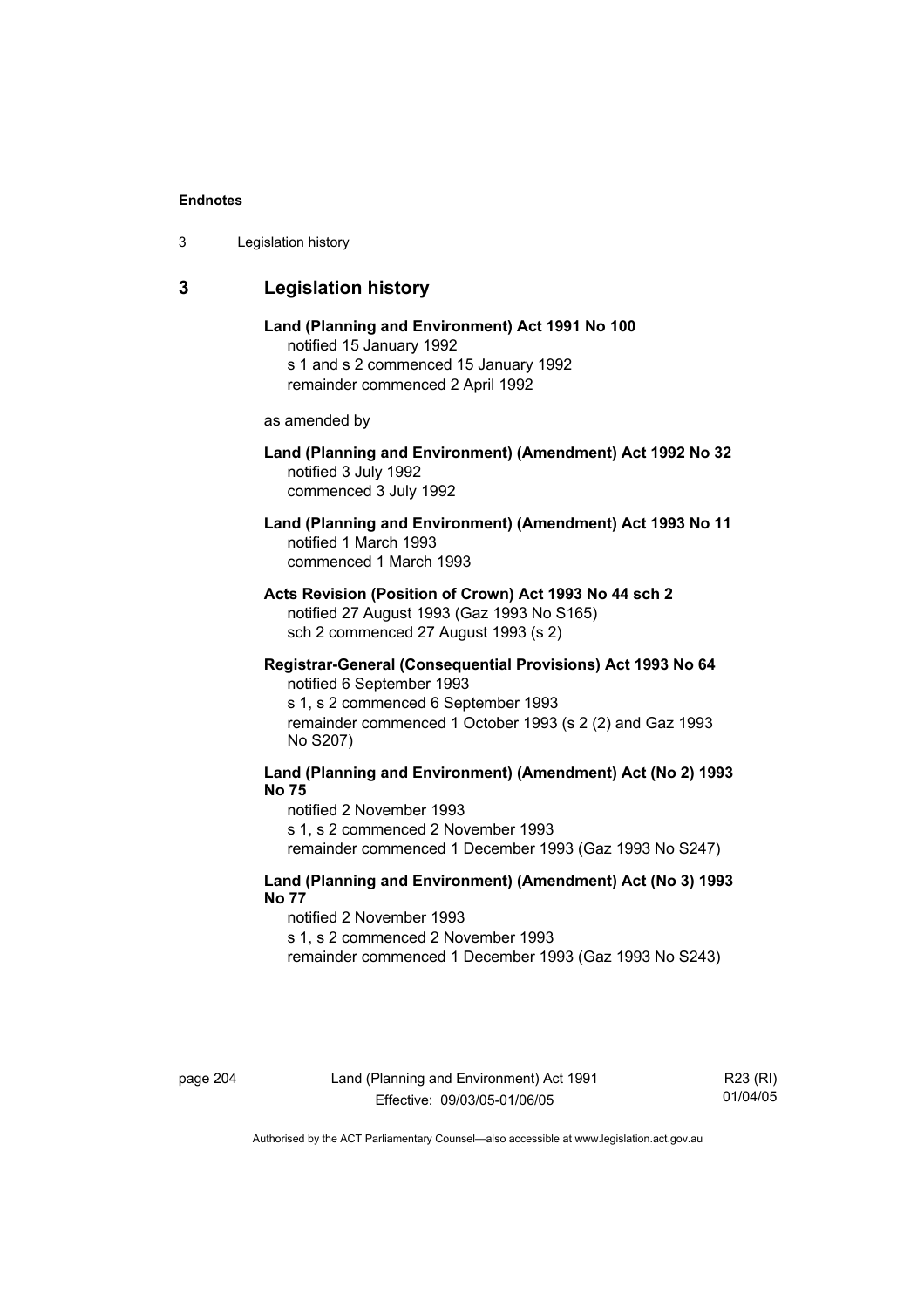|                                                                                                                                                                                                                 | Legislation history | 3 |
|-----------------------------------------------------------------------------------------------------------------------------------------------------------------------------------------------------------------|---------------------|---|
| Real Property (Consequential Provisions) Act 1993 No 90<br>notified 17 December 1993<br>s 1, s 2 commenced 17 December 1993<br>remainder commenced 1 January 1994 (s 2 (2) and Gaz 1993<br>No S270)             |                     |   |
| <b>Statute Law Revision Act 1994 No 26</b><br>notified 31 May 1994<br>commenced 31 May 1994                                                                                                                     |                     |   |
| <b>Public Sector Management (Consequential and Transitional</b><br>Provisions) Act 1994 No 38<br>notified 30 June 1994<br>s 1, s 2 commenced 30 June 1994<br>remainder commenced 1 July 1994 (Gaz 1994 No S142) |                     |   |
| Administrative Appeals (Consequential Amendments) Act 1994 No 60<br>notified 11 October 1994<br>s 1, s 2 commenced 11 October 1994<br>remainder commenced 14 November 1994 (s 2 (2) and Gaz 1994<br>No S250)    |                     |   |
| Statute Law Revision (Penalties) Act 1994 No 81<br>notified 29 November 1994<br>s 1, s 2 commenced 29 November 1994<br>remainder commenced 29 November 1994 (Gaz 1994 No S269)                                  |                     |   |
| <b>Statutory Offices (Miscellaneous Provisions) Act 1994 No 97</b><br>notified 15 December 1994<br>s 1, s 2 commenced 15 December 1994<br>remainder commenced 15 December 1994 (Gaz 1994 No S293)               |                     |   |
| Land (Planning and Environment) (Amendment) Act 1995 No 20<br>notified 5 September 1995<br>commenced 5 September 1995                                                                                           |                     |   |
| Land (Planning and Environment) (Amendment) Act (No 2) 1995<br><b>No 21</b><br>notified 5 September 1995<br>ss 1-3 commenced 5 September 1995<br>remainder commenced 1 January 1996 (Gaz 1995 No S316)          |                     |   |

R23 (RI) 01/04/05 Land (Planning and Environment) Act 1991 Effective: 09/03/05-01/06/05

page 205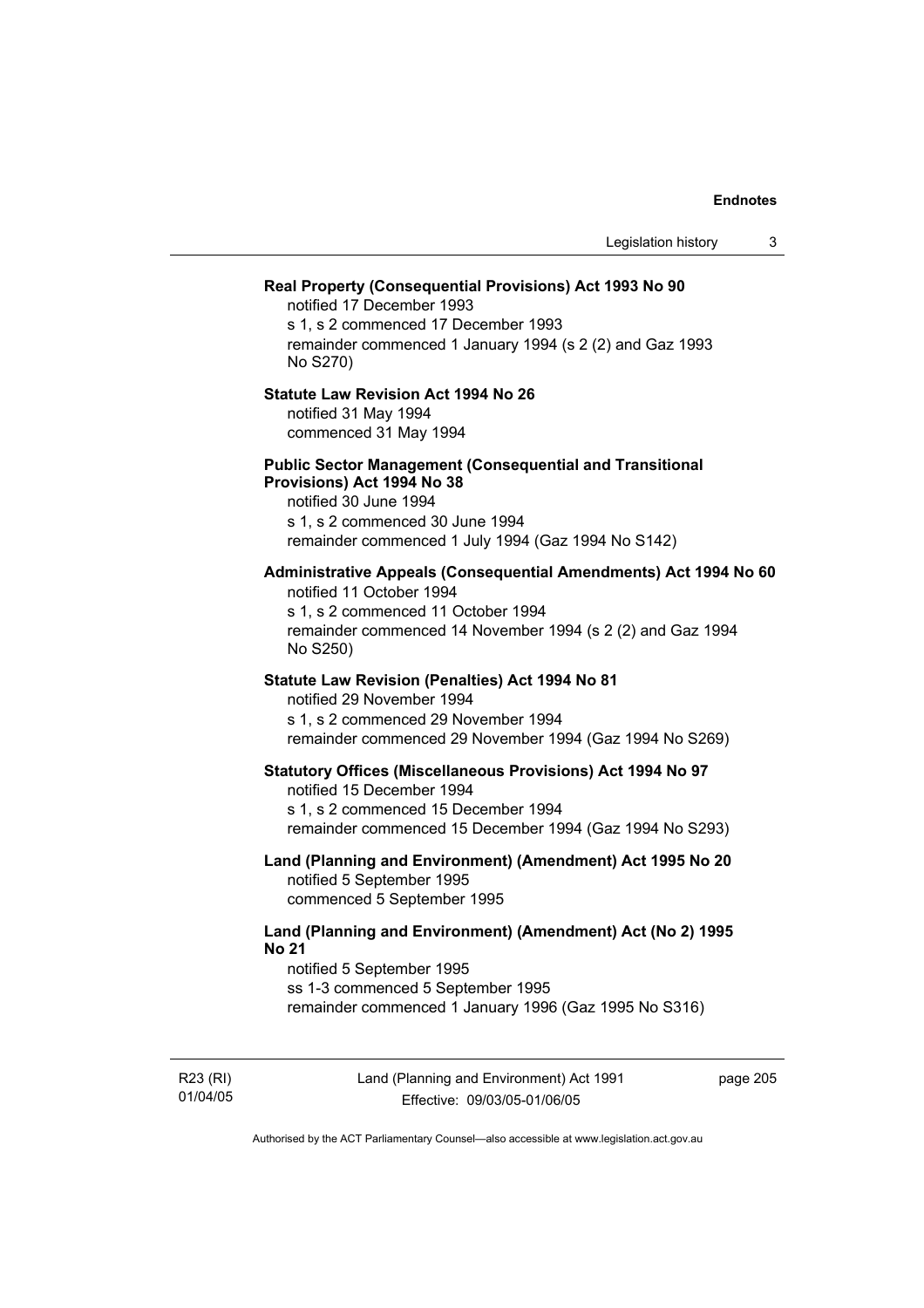| 3 | Legislation history |  |
|---|---------------------|--|
|---|---------------------|--|

# **Annual Reports (Government Agencies) (Consequential Provisions) Act 1995 No 25**

notified 5 September 1995 commenced 5 September 1995

#### **Land Titles (Consequential Amendments) Act 1995 No 54**

notified 20 December 1995 commenced 20 June 1996 (s 2)

### **Remuneration Tribunal (Consequential and Transitional Provisions) Act 1995 No 56**

notified 20 December 1995 commenced 21 December 1995 (s 2 and Gaz 1995 No S315)

## **Gungahlin Development Authority (Consequential Provisions) Act 1996 No 39**

notified 10 July 1996 commenced 19 August 1996 (s 2 and Gaz 1996 No S212)

#### **Land (Planning and Environment) (Amendment) Act 1996 No 62**  notified 3 December 1996 commenced 3 December 1996

#### **Land (Planning and Environment) (Amendment) Act (No 2) 1996 No 71**

notified 20 December 1996 ss 1-3 commenced 20 December 1996 remainder commenced 1 January 1997 (Gaz 1996 No S352)

## **Motor Traffic (Amendment) Act (No 3) 1996 No 83**

notified 20 December 1996 ss 1-3 commenced 20 December 1996 remainder commenced 1 January 1997 (Gaz 1996 No S353)

## **Land (Planning and Environment) (Amendment) Act (No 3) 1996 No 85**

notified 24 December 1996 s 1, s 2 commenced 24 December 1996 remainder commenced 24 June 1997

page 206 Land (Planning and Environment) Act 1991 Effective: 09/03/05-01/06/05

R23 (RI) 01/04/05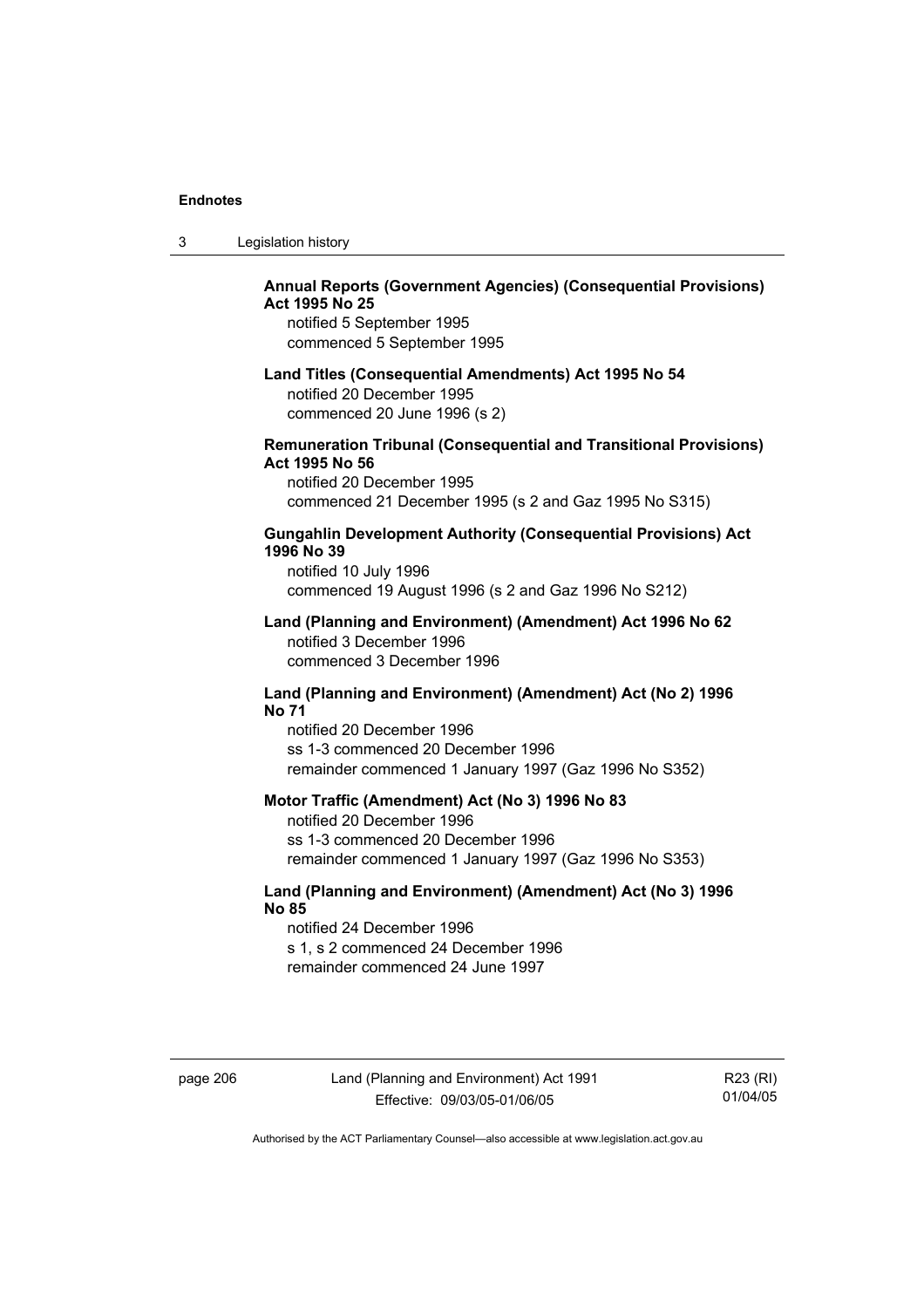# **Land (Planning and Environment) (Amendment) Act 1997 No 7**

notified 22 April 1997 ss 1-3 commenced 22 April 1997 remainder commenced 24 June 1997 (s 2 (2))

## **Remuneration Tribunal (Consequential Amendments) Act 1997 No 41 (as am by Act 2002 No 49 amdt 3.222)**

notified 19 September 1997 commenced 24 September 1997 (s 2 as am by Act 2002 No 49 amdt 3.222)

## **Environment Protection (Consequential Provisions) Act 1997 No 93**

notified 1 December 1997 s 1, s 2 commenced 1 December 1997 remainder commenced 1 June 1998

## **Land (Planning and Environment) (Amendment) Act (No 2) 1997 No 116**

notified 24 December 1997 commenced 24 December 1997

#### **Statute Law Revision (Penalties) Act 1998 No 54**

notified 27 November 1998 s 1, s 2 commenced 27 November 1998 remainder commenced 9 December 1998 (Gaz 1998 No 49)

## **Water Resources Act 1998 No 63 s 83**

notified 11 December 1998 (Gaz 1998 No S209) s 83 commenced 11 December 1998

# **Land (Planning and Environment) (Amendment) Act 1998 No 65**  notified 23 December 1998

commenced 23 December 1998

## **Land (Planning and Environment) (Amendment) Act 1999 No 40**  notified 16 July 1999 commenced 16 July 1999

# **Land Planning and Environment Amendment Act (No 2) 1999 No 73**  notified 15 December 1999 commenced 15 December 1999

R23 (RI) 01/04/05 Land (Planning and Environment) Act 1991 Effective: 09/03/05-01/06/05

page 207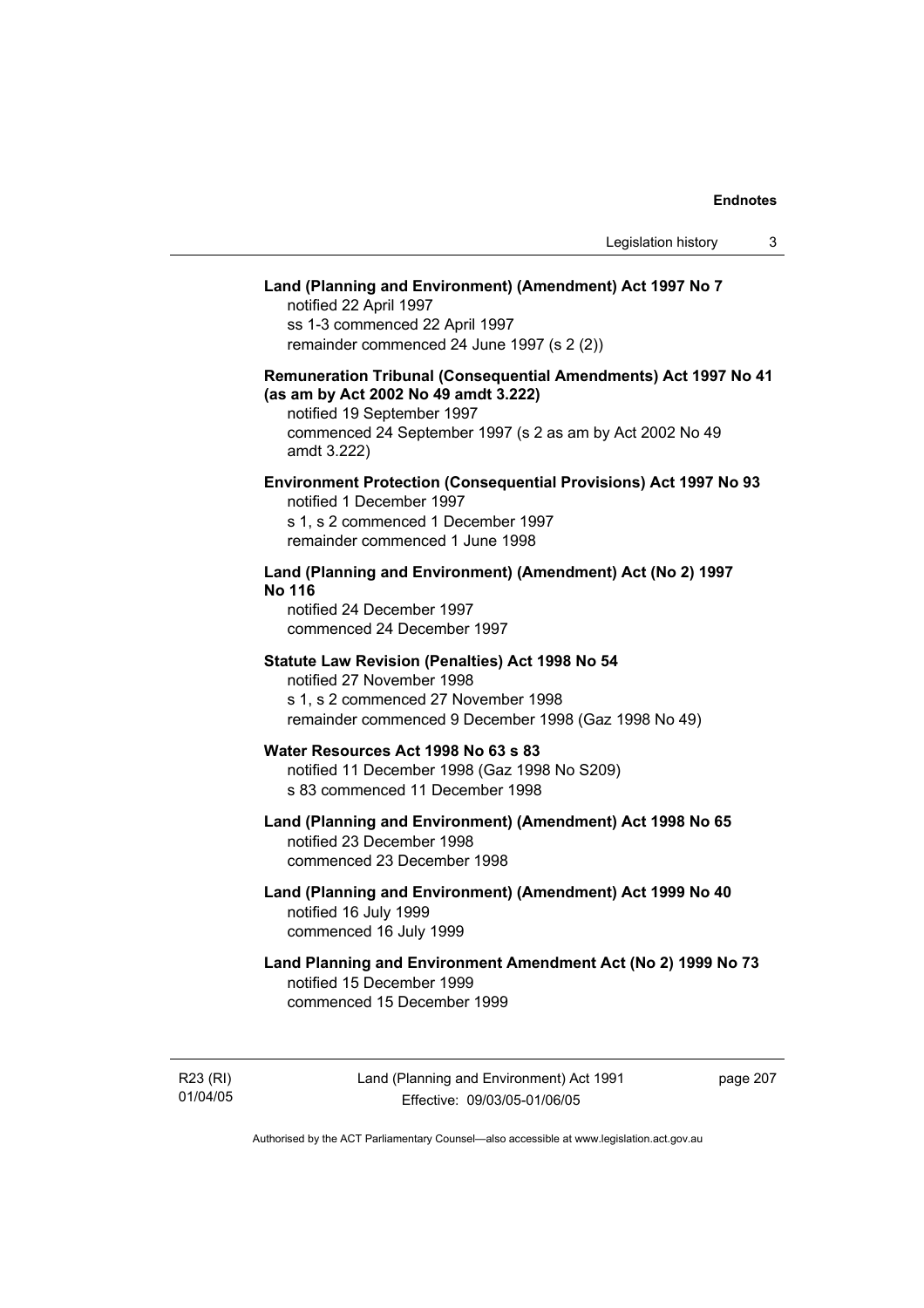$3<sub>1</sub>$ 

| Legislation history                                                                                                                                                                                         |
|-------------------------------------------------------------------------------------------------------------------------------------------------------------------------------------------------------------|
| Road Transport Legislation Amendment Act 1999 No 79<br>notified 23 December 1999<br>commenced 1 March 2000 (s 2 and Gaz 2000 No S5)                                                                         |
| Land (Planning and Environment) Amendment Act (No 3) 1999 No 87<br>notified 23 December 1999<br>commenced 23 December 1999                                                                                  |
| Land (Planning and Environment) Amendment Act 2000 No 14<br>notified 31 March 2000<br>commenced 31 March 2000                                                                                               |
| Land (Planning and Environment) Amendment Act 2000 (No 2)<br>2000 No 15<br>notified 20 April 2000<br>commenced 20 April 2000                                                                                |
| Land (Planning and Environment) Amendment Act 2000 (No 3)<br>2000 No 37<br>notified 20 July 2000<br>s 1, s 2 commenced 20 July 2000<br>remainder commenced 24 July 2000 (Gaz 2000 No S39)                   |
| Land (Planning and Environment) Amendment Act 2000 (No 4)<br>2000 No 49<br>notified 28 September 2000<br>commenced 28 September 2000                                                                        |
| <b>Statute Law Amendment Act 2000 No 80</b><br>notified 21 December 2000<br>commenced 21 December 2000                                                                                                      |
| Land (Planning and Environment) Amendment Act 2001 No 1<br>notified 19 February 2001 (Gaz 2001 No S7)<br>s 1, s 2 commenced 19 February 2001 (IA s 10B)<br>remainder commenced 31 May 2001 (Gaz 2001 No 22) |
| Unit Titles Consequential Amendments Act 2001 No 17 sch 2<br>notified 5 April 2001 (Gaz 2001 No 14)<br>s 1, s 2 commenced 5 April 2001 (IA s 10B)<br>sch 2 commenced 5 October 2001 (s 2)                   |

page 208 Land (Planning and Environment) Act 1991 Effective: 09/03/05-01/06/05

R23 (RI) 01/04/05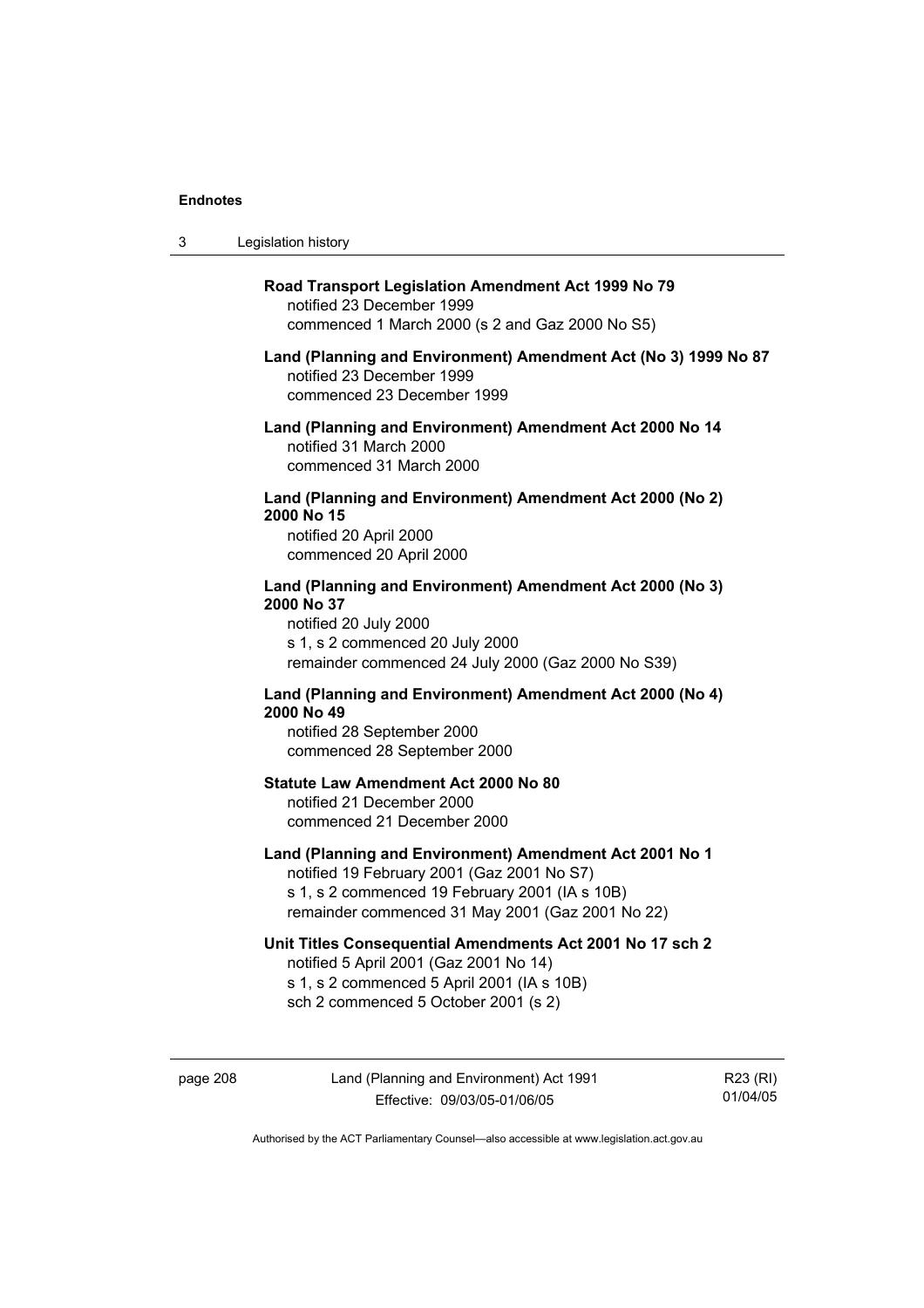#### **Tree Protection (Interim Scheme) Act 2001 No 20 s 54**

notified 3 April 2001 (Gaz 2001 No S16)

s 1, s 2 commenced 3 April 2001 (IA s 10B)

s 54 taken to have commenced 29 March 2001 (s 2)

#### **Land (Planning and Environment) Amendment Act 2001 (No 2) 2001 No 32**

notified 21 June 2001 (Gaz 2001 No S33) taken to have commenced 15 June 2001 (s 2)

#### **Legislation (Consequential Amendments) Act 2001 No 44 pt 207**

notified 26 July 2001 (Gaz 2001 No 30) s 1, s 2 commenced 26 July 2001 (IA s 10B) pt 207 commenced 12 September 2001 (s 2 and see Gaz 2001 No S65)

#### **Statute Law Amendment Act 2001 (No 2) 2001 No 56 pt 3.29**

notified 5 September 2001 (Gaz 2001 No S65) amdt 3.436 taken to have commenced 21 December 2000 (s 2 (2)) pt 3.29 remainder commenced 5 September 2001 (s 2 (1))

#### **Community Title Act 2001 No 58 s 101, s 102**

notified 10 September 2001 (Gaz 2001 No S66) s 1, s 2 commenced 10 September 2001 (IA s 10B) s 101, s 102 commenced 10 March 2002 (s 2 and LA s 79)

#### **Land (Planning and Environment) Amendment Act 2001 (No 3) 2001 No 73**

notified LR 12 September 2001 commenced 12 September 2001 (s 2)

## **Land (Planning and Environment) Amendment Act 2001 (No 4) 2001 No 80**

notified 10 September 2001 (Gaz 2001 No S66) s 1, s 2 commenced 10 September 2001 (IA s 10B) s 3, s 4 commenced 10 September 2001 (s 2 (1)) remainder commenced 12 September 2001 (s 2 (2))

## **Legislation Amendment Act 2002 No 11 pt 2.32**

notified LR 27 May 2002

s 1, s 2 commenced 27 May 2002 (LA s 75)

pt 2.32 commenced 28 May 2002 (s 2 (1))

R23 (RI) 01/04/05 Land (Planning and Environment) Act 1991 Effective: 09/03/05-01/06/05

page 209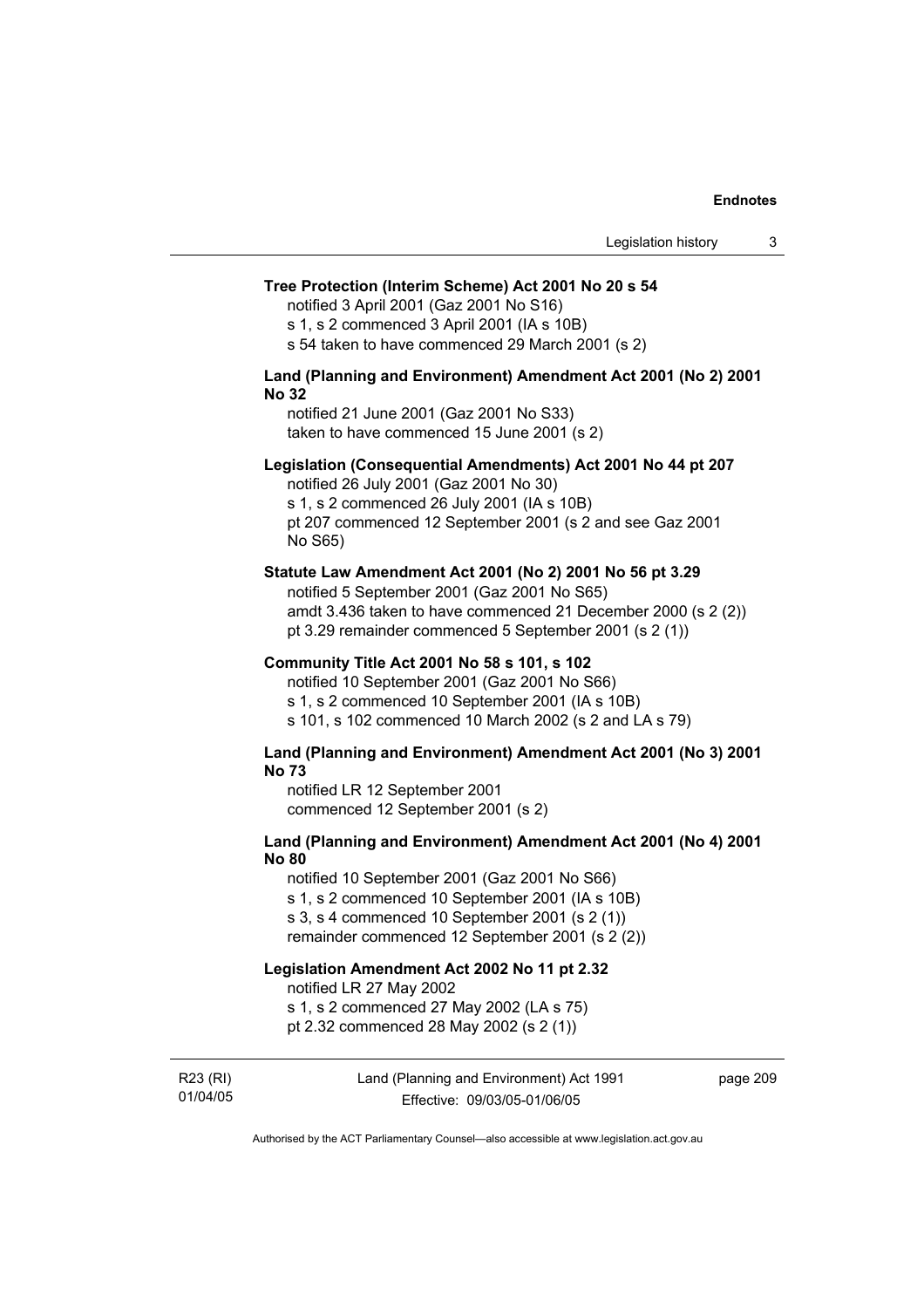| 3 | Legislation history |  |
|---|---------------------|--|
|---|---------------------|--|

## **Statute Law Amendment Act 2002 No 30 pt 3.38**

notified LR 16 September 2002 s 1, s 2 commenced 16 September 2002 (LA s 75) pt 3.38 commenced 17 September 2002 (s 2 (1))

#### **Land (Planning and Environment) Amendment Act 2002 No 37**

notified LR 10 October 2002

s 1, s 2 commenced 10 October 2002 (LA s 75 (1)) remainder commenced 11 October 2002 (s 2)

#### **Districts Act 2002 No 39 pt 1.4**

notified LR 10 October 2002

s 1, s 2 commenced 10 October 2002 (LA s 75 (1))

pt 1.4 commenced 11 October 2002 (s 2)

## **Statute Law Amendment Act 2002 (No 2) No 49 amdt 3.222**

notified LR 20 December 2002

s 1, s 2 taken to have commenced 7 October 1994 (LA s 75 (2)) amdt 3.222 commenced 24 September 1997 (s 2 (3))

*Note* This Act only amends the Remuneration Tribunal (Consequential Amendments) Act 1997 No 41.

#### **Planning and Land (Consequential Amendments) 2002 A2002-56 sch 1**

notified LR 20 December 2002 s 1, s 2 commenced 20 December 2002 (LA s 75 (1)) sch 1 commenced 1 July 2003 (s 2 and see Planning and Land Act 2002 A2002-55, s 2)

## **Cemeteries and Crematoria Act 2003 A2003-11 sch 1 pt 1.1**

notified LR 27 March 2003 s 1, s 2 commenced 27 March 2003 (LA s 75 (1)) sch 1 pt 1.1 commenced 27 September 2003 (s 2 and LA s 79)

## **Legislation (Gay, Lesbian and Transgender) Amendment Act 2003 A2003-14 sch 1 pt 1.20**

notified LR 27 March 2003 s 1, s 2 commenced 27 March 2003 (LA s 75 (1)) sch 1 pt 1.20 commenced 28 March 2003 (s 2)

R23 (RI) 01/04/05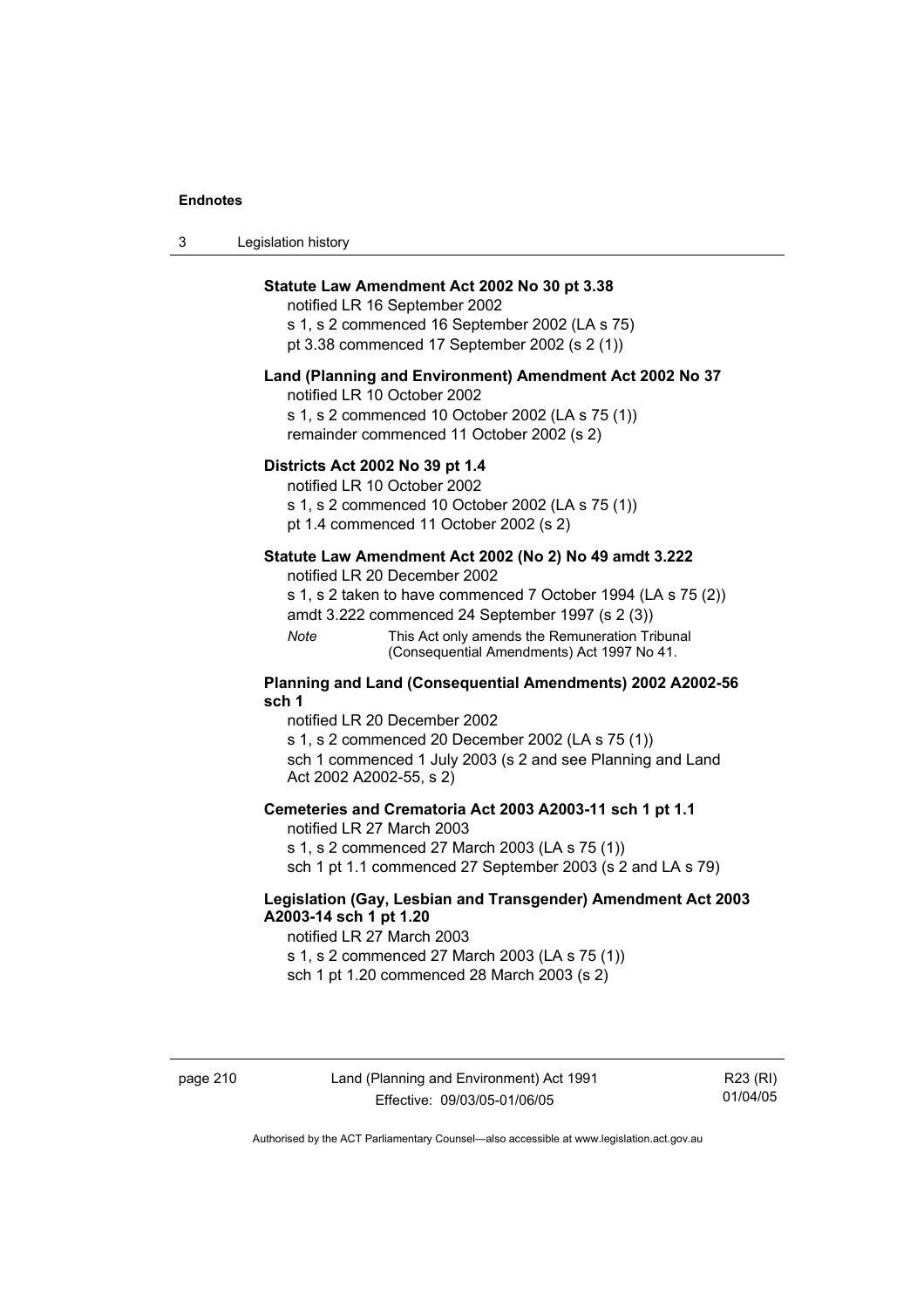## **Planning and Land Legislation Amendment Act 2003 A2003-30 sch 1 pt 1.1**

notified LR 30 June 2003

s 1, s 2 commenced 30 June 2003 (LA s 75 (1))

sch 1 pt 1.1 commenced 1 July 2003 (s 2 and see Planning and Land Act 2002 A2002-55, s 2)

#### **Land (Planning and Environment) (Compliance) Amendment Act 2003 A2003-34 pt 2, sch 1 pt 1.2, sch 2**

notified LR 7 July 2003

s 1, s 2 commenced 7 July 2003 (LA s 75 (1))

pt 2, sch 1 pt 1.2, sch 2 commenced 1 September 2003 (s 2 and CN2003-8)

## **Sexuality Discrimination Legislation Amendment Act 2004 A2004-2 sch 1 pt 1.9**

notified LR 18 February 2004

s 1, s 2 commenced 18 February 2004 (LA s 75 (1))

sch 1 pt 1.9 commenced 22 March 2004 (s 2 and CN2004-4)

### **Construction Occupations Legislation Amendment Act 2004 A2004-13 sch 2 pt 2.16**

notified LR 26 March 2004

s 1, s 2 commenced 26 March 2004 (LA s 75 (1)) sch 2 pt 2.16 commenced 1 September 2004 (s 2 and see Construction Occupations (Licensing) Act 2004 A2004-12, s 2 and CN2004-8)

# **Criminal Code (Theft, Fraud, Bribery and Related Offences) Amendment Act 2004 A2004-15 sch 1 pt 1.27, sch 2 pt 2.48**

notified LR 26 March 2004

s 1, s 2 commenced 26 March 2004 (LA s 75 (1))

sch 1 pt 1.27, sch 2 pt 2.48 commenced 9 April 2004 (s 2 (1))

## **Gungahlin Drive Extension Authorisation Act 2004 A2004-27 s 16, s 17**

notified LR 26 May 2004

s 1, s 2 commenced 26 May 2004 (LA s 75 (1))

s 16, s 17 commenced 27 May 2004 (s 2)

page 211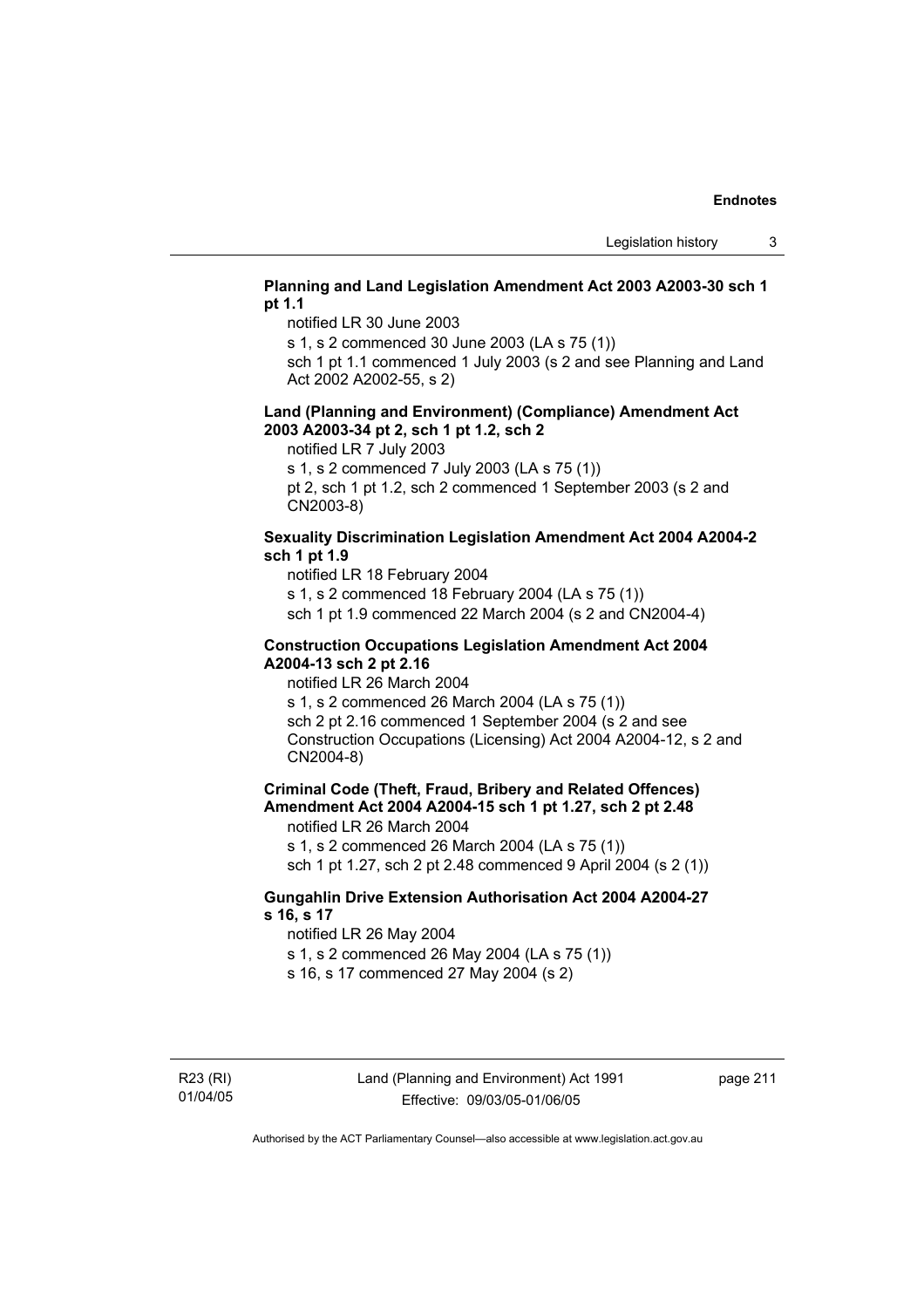4 Amendment history

## **Statute Law Amendment Act 2004 A2004-42 sch 1 pt 1.3**

notified LR 11 August 2004 s 1, s 2 commenced 11 August 2004 (LA s 75 (1)) sch 1 pt 1.3 commenced 25 August 2004 (s 2 (1))

## **Heritage Act 2004 A2004-57 sch 1 pt 1.5**

notified LR 9 September 2004 s 1, s 2 commenced 9 September 2004 (LA s 75 (1)) sch 1 pt 1.5 commenced 9 March 2005 (s 2 and LA s 79)

### **Land (Planning and Environment) Amendment Act 2004 A2004-64**

notified LR 25 August 2004 s 1, s 2 commenced 25 August 2004 (LA s 75 (1)) remainder commenced 1 November 2004 (s 2 and CN2004-16)

## **4 Amendment history**

| <b>Short title</b><br>title         | am R23 LA                                                    |
|-------------------------------------|--------------------------------------------------------------|
| Name of Act<br>s 1                  | sub 2002 No 30 amdt 3.404                                    |
| <b>Dictionary</b><br>s <sub>2</sub> | om 2001 No 44 amdt 1.2333<br>ins 2002 No 30 amdt 3.404       |
| <b>Notes</b>                        |                                                              |
| s 3                                 | om 1993 No 44                                                |
|                                     | ins 2002 No 30 amdt 3.404                                    |
|                                     | <b>Offences against Act—application of Criminal Code etc</b> |
| s <sub>4</sub>                      | om 2002 No 30 amdt 3.404                                     |
|                                     | def <i>appeals board</i> ins 1993 No 77 s 4                  |
|                                     | def commissioner ins 1996 No 85 s 4                          |
|                                     | def conservator am 1994 No 97 sch                            |
|                                     | def controlled activity am 1996 No 85 s 4                    |
|                                     | def determined fee om 2001 No 44 amdt 1.2334                 |
|                                     | def <i>Environment Minister</i> ins 1996 No 71 s 4           |
|                                     | def Gungahlin central area ins 1996 No 39 s 8                |
|                                     | def land management agreement ins 1999 No 73 s 4             |
|                                     | sub 2001 No 44 amdt 1.2335                                   |

page 212 Land (Planning and Environment) Act 1991 Effective: 09/03/05-01/06/05

R23 (RI) 01/04/05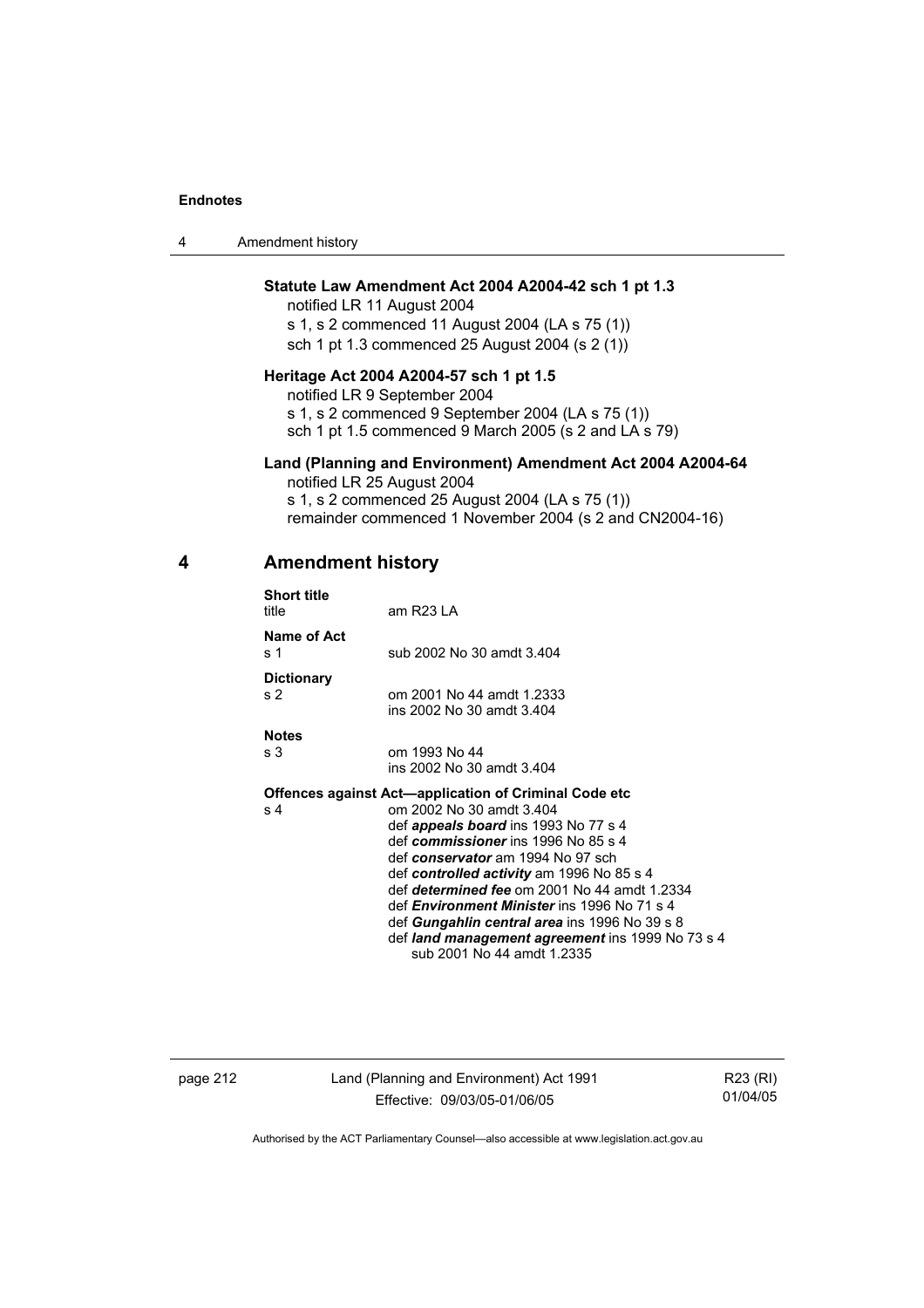```
R23 (RI) 
01/04/05 
                          Land (Planning and Environment) Act 1991 
                                 Effective: 09/03/05-01/06/05 
                                                                                 page 213 
                                def pest animal ins 1997 No 7 s 4 
                                def pest plant ins 1997 No 7 s 4 
                                def plan sub 2001 No 44 amdt 1.2335 
                                def public land ins 1996 No 85 s 4 
                                def public street ins 1996 No 85 s 4 
                                    om 1999 No 79 sch 3 
                                def registrar ins 1993 No 77 s 4 
                                def public works om 1993 No 75 s 4 
                                pres s 4 ins A2003-34 amdt 2.1 
            Preliminary 
                               (prev pt 2 div 1 hdg) renum R6 LA
            Definitions for pt 2 
            s 5 am 1996 Nos 71 and 85 
                                def background papers am A2002-56 amdts 1.1-1.3, 
                                amdt 1.24; A2004-57 amdts 1.8-1.11; pars renum R23 LA 
                                (see A2004-57 amdt 1.12) 
                                def Commonwealth Planning Act om 2002 No 30 
                                amdt 3.405 
                                def consultation notice ins 2002 No 30 amdt 3.406 
                                def draft plan variation sub 2002 No 30 amdt 3.407, 
                                A2002-56 amdt 1.4 
                                def national authority om 2002 No 30 amdt 3.408 
                                def national capital plan sub 2002 No 30 amdt 3.409 
            Stages and parts of the plan 
            s 6 om 2002 No 30 amdt 3.410 
            Territory plan—object and effect 
            div 2.2 hdg (prev pt 2 div 2 hdg) renum R6 LA 
            Object of Territory plan<br>s 7 hda b sub /
                               \frac{1}{2}sub A2004-57 amdt 1.13
            s 7 am 1996 No 85; 2002 No 30 amdt 3.411; A2004-57 amdt 1.14; 
                                pars renum R23 LA (see A2004-57 amdt 1.15) 
            Effect of plan 
            s 8 am 1993 No 77; 1996 No 85 
            Effect of draft plan variation 
            s 9 am 1996 No 85; 2000 No 37 s 4; 2001 No 44 amdt 1.2336; 
                                R6 LA (see 2001 No 44 amdt 1.2337); 2002 No 30 
                                amdt 3.412, amdt 3.413; ss renum R9 LA (see 2002 No 30 
                                amdt 3.414); A2002-56 amdt 1.5, amdt 1.6; pars renum R15 
                                LA; A2004-57 amdt 1.16; ss renum R23 LA (see A2004-57 
                                amdt 1.17) 
            Effect of interim heritage places register 
            s 10 am A2002-56 amdt 1.23, amdt 1.24 
                                om A2004-57 amdt 1.18
```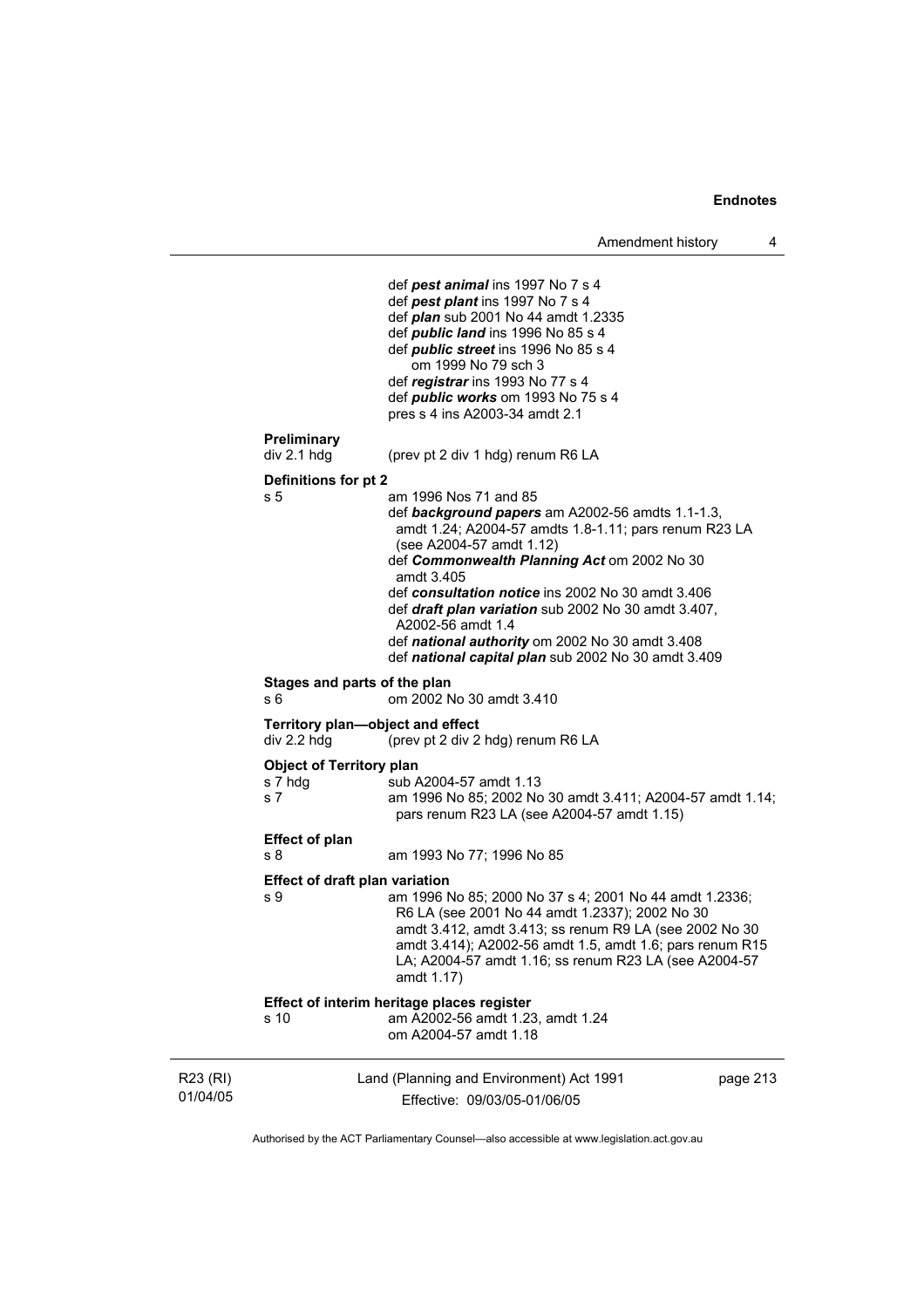4 Amendment history

| s <sub>11</sub>                              | om A2004-57 amdt 1.18                                                                                                                                                                                        |
|----------------------------------------------|--------------------------------------------------------------------------------------------------------------------------------------------------------------------------------------------------------------|
| div 2.3 hdg                                  | Territory plan-continuation and variation<br>(prev pt 2 div 3 hdg) renum R6 LA                                                                                                                               |
| <b>Territory plan</b><br>sdiv 2.3.1 hdg      | (prev pt 2 div 3 sdiv A hdg) renum R6 LA                                                                                                                                                                     |
| sdiv 2.3.2 hdg                               | Preparation of variations of Territory plan<br>(prev pt 2 div 3 sdiv B hdg) renum R6 LA                                                                                                                      |
| Preparation of plan variations<br>s 15       | am 1996 No 85<br>sub A2002-56 amdt 1.7                                                                                                                                                                       |
| <b>Consultation with conservator</b><br>s 16 | sub 1996 No 85<br>am A2002-56 amdt 1.24                                                                                                                                                                      |
| s 17                                         | <b>Consultation with heritage council</b><br>am 2001 No 44 amdt 1.2338, amdt 1.2339; 2002 No 30<br>amdt 3.415, amdt 3.508; A2002-56 amdt 1.24<br>sub A2004-57 amdt 1.19                                      |
| s 18                                         | <b>Environmental reports and inquiries</b><br>am 2002 No 30 amdt 3.416; A2002-56 amdt 1.24                                                                                                                   |
| s 19                                         | <b>Public consultation-notification</b><br>am 1993 No 75; 1996 No 85; 2000 No 37 s 5<br>sub 2001 No 44 amdt 1.2340<br>am 2002 No 30 amdt 3.417; A2002-56 amdt 1.8, amdt 1.23,<br>amdt 1.24                   |
| s 19A                                        | Public consultation-notice of interim effect etc<br>ins 2001 No 44 amdt 1.2340<br>am 2002 No 30 amdt 3.418; A2004-57 amdt 1.20                                                                               |
| s 19B                                        | Public consultation-availability of draft plan variation etc<br>ins 2001 No 44 amdt 1.2340<br>am 2002 No 30 amdt 3.419; A2002-56 amdt 1.9, amdt 1.10,<br>amdt 1.24; ss renum R12 LA (see A2002-56 amdt 1.11) |
| s 19C                                        | Draft plan variations that do not affect rights<br>ins 2001 No 44 amdt 1.2340<br>sub A2002-56 amdt 1.12                                                                                                      |
| s 20                                         | Consultation with national capital authority<br>am 2002 No 30 amdt 3.420<br>sub A2002-56 amdt 1.12                                                                                                           |

page 214 Land (Planning and Environment) Act 1991 Effective: 09/03/05-01/06/05

R23 (RI) 01/04/05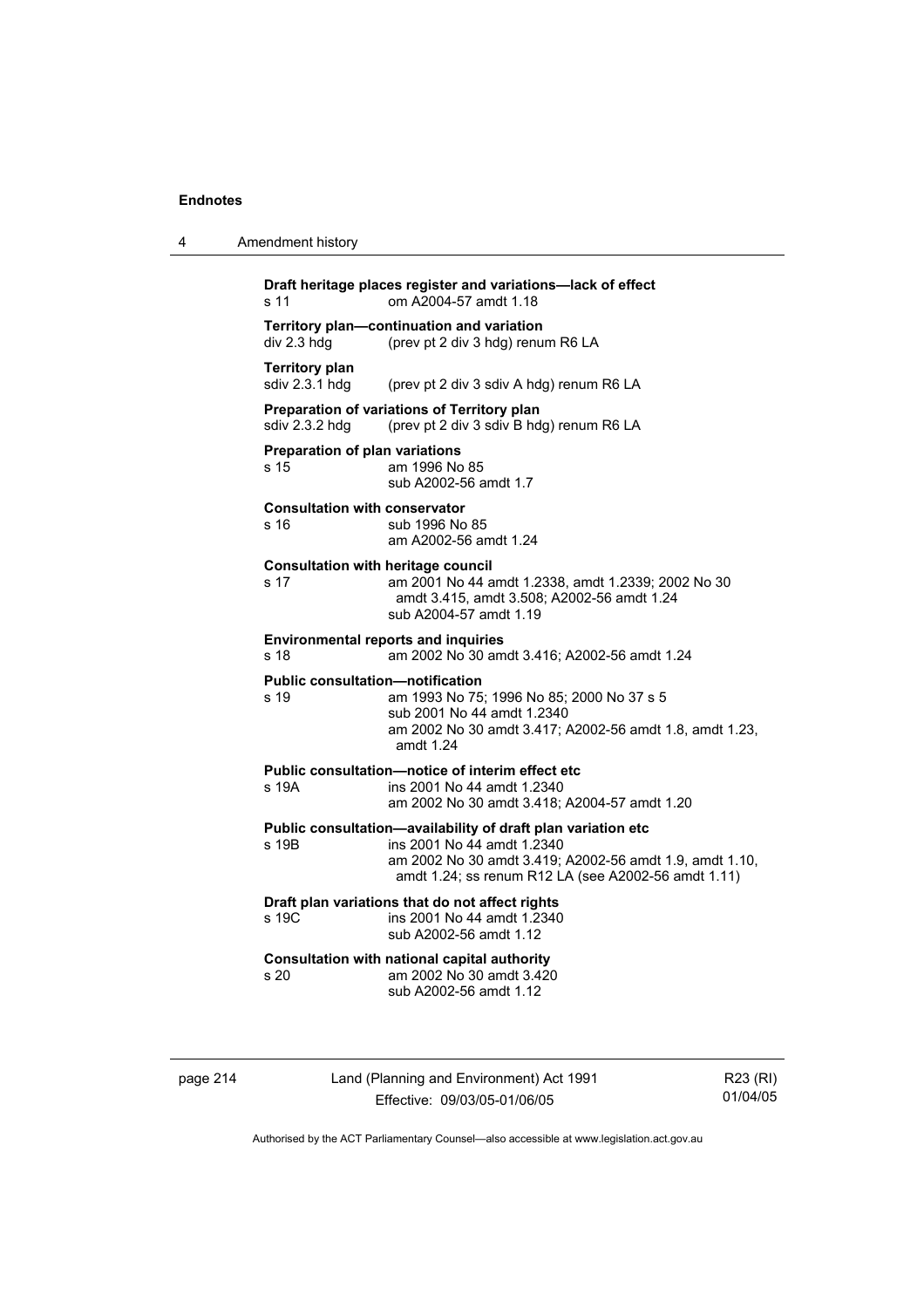#### **Public inspection of comments**

s 21 am 1996 No 85; 2002 No 30 amdt 3.421 sub A2002-56 amdt 1.13

#### **Revision, deferral or withdrawal of draft plan variations**

s 22 am 1996 No 85; 2001 No 44 amdts 1.2341-1.2345; R6 LA (see 2001 No 44 amdt 1.2346); 2002 No 30 amdt 3.422; A2002-56 amdt 1.23, amdt 1.24

**Executive approval and consideration by Legislative Assembly sdiv 2.3.3 hdg** (prev pt 2 div 3 sdiv C hdg) renum R6 LA (prev pt 2 div 3 sdiv C hdg) renum R6 LA

#### **Submission of draft plan variation to Executive**

s 24 am 1996 No 85; 2001 No 44 amdt 1.2347; 2002 No 30 amdt 3.422, amdt 3.423; A2002-56 amdt 1.23, amdt 1.24; A2003-30 amdt 1.1; ss renum R12 LA (see A2003-30 amdt 1.2); A2004-57 amdt 1.21

#### **Consideration by Legislative Assembly committee**

s 25 am A2002-56 amdt 1.23

#### **Minister's powers**

| s 26 hda | sub A2002-56 amdt 1.14                                           |
|----------|------------------------------------------------------------------|
| s 26     | am 1996 No 85; 2001 No 44 amdts 1.2348-1.2350; 2002 No           |
|          | 30 amdt 3.424: A2002-56 amdts 1.15-1.17, amdt 1.23.<br>amdt 1.24 |

#### **Return of draft plan variation to authority**

s 27 sub 2002 No 30 amdt 3.425 am A2002-56 amdt 1.18, amdt 1.19, amdt 1.23

#### **Notice of revival of deferred draft plan variation**

s 28 am 2001 No 44 amdt 1.2351, amdt 1.2352; A2002-56 amdt 1.20, amdt 1.23, amdt 1.24

#### **Consideration of plan variation by Legislative Assembly**

s 29 am 1996 No 85; 2001 No 44 amdts 1.2353-1.2356, amdt 1.2358; R6 LA (see 2001 No 44 amdt 1.2357); 2002 No 30 amdts 3.426-3.430; ss renum R9 LA (see 2002 No 30 amdt 3.431); A2002-56 amdt 1.20, amdt 1.21, amdt 1.23

#### **Rejection of plan variation by Legislative Assembly**

s 30 om 2001 No 44 amdt 1.2359 ins 2001 No 44 amdt 1.2358 am A2002-56 amdt 1.21, amdt 1.24

#### **Partial rejection of plan variation by Legislative Assembly**

s 30A ins 2001 No 44 amdt 1.2358 am 2002 No 30 amdt 3.432

R23 (RI) 01/04/05 Land (Planning and Environment) Act 1991 Effective: 09/03/05-01/06/05

page 215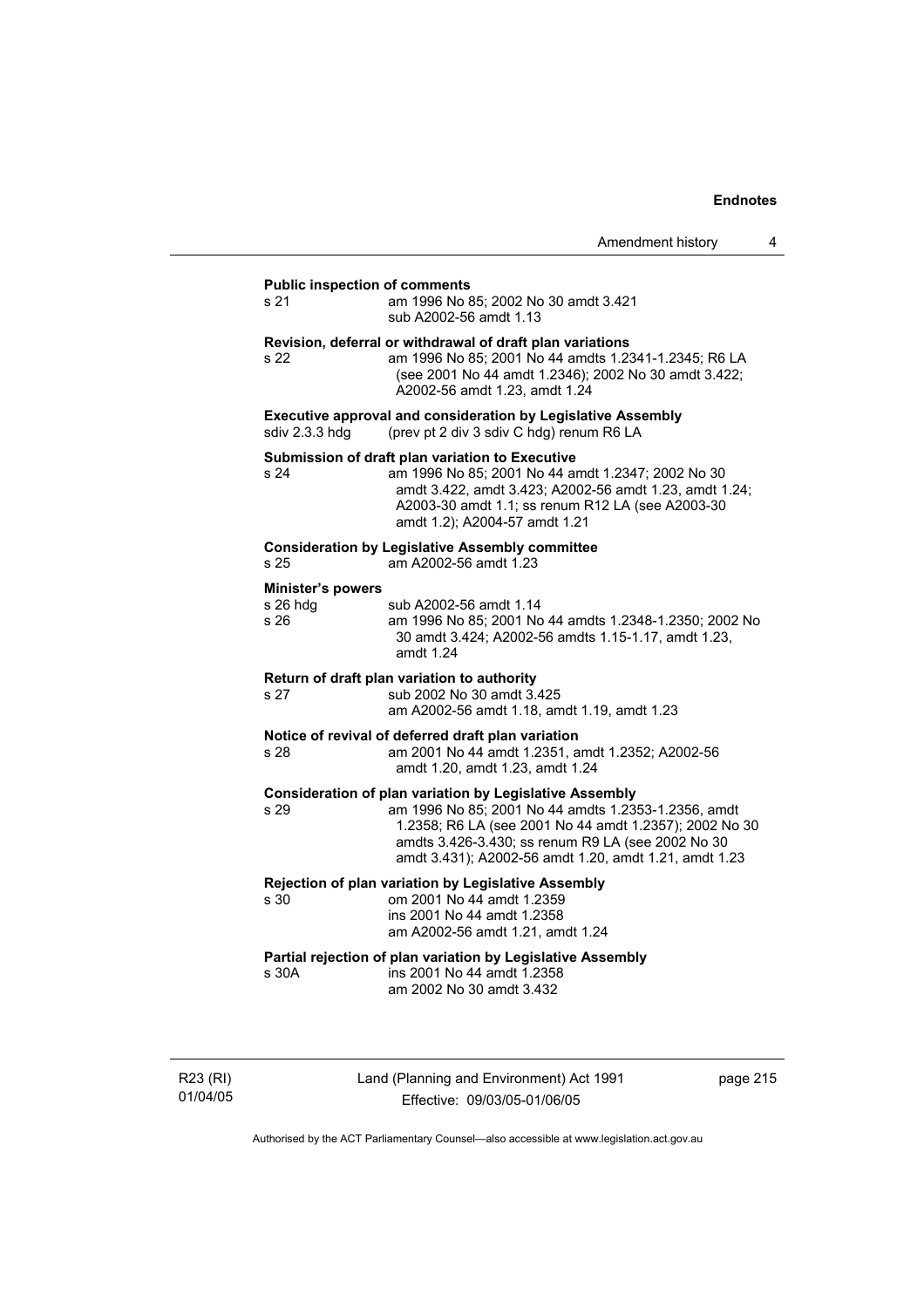| 4        | Amendment history                                     |                                                                                                                                                            |                      |
|----------|-------------------------------------------------------|------------------------------------------------------------------------------------------------------------------------------------------------------------|----------------------|
|          | s 30B                                                 | Partial rejection of plan variation-newspaper publication etc<br>ins 2001 No 44 amdt 1.2358<br>am A2002-56 amdt 1.21                                       |                      |
|          | <b>Plan variations-defined land</b><br>sdiv 2.3.4 hdg | (prev pt 2 div 3 sdiv D hdg) renum R6 LA                                                                                                                   |                      |
|          | s 32                                                  | Plan variations in relation to defined land<br>am 1996 No 85; 2001 No 44 amdts 1.2360-1.2366; R6 LA<br>(see 2001 No 44 amdt 1.2367); am A2002-56 amdt 1.24 |                      |
|          | div 2.4 hdg                                           | <b>Australian Capital Territory Planning Authority</b><br>(prev pt 2 div 4 hdg) renum R6 LA<br>om A2002-56 amdt 1.22                                       |                      |
|          | div 4 subdiv A hdg om 1996 No 85                      | <b>Establishment, constitution, functions and powers</b>                                                                                                   |                      |
|          | <b>Establishment of authority</b><br>s 33             | am 1996 No 85<br>sub 2002 No 30 amdt 3.433<br>om A2002-56 amdt 1.22                                                                                        |                      |
|          | Constitution<br>s 34                                  | om 1996 No 85                                                                                                                                              |                      |
|          | <b>Functions</b><br>s 36                              | am 2002 No 30 amdt 3.434, amdt 3.435<br>om A2002-56 amdt 1.22                                                                                              |                      |
|          | <b>Executive policy directions</b><br>s 37            | am 1995 No 25; 1996 No 85; 2001 No 44 amdt 1.2368; R6 LA<br>(see 2001 No 44 amdt 1.2369); 2002 No 30 amdt 3.436<br>om A2002-56 amdt 1.22                   |                      |
|          | Power to enter into contracts<br>s 38                 | am 1994 No 38<br>sub 2002 No 30 amdt 3.437<br>om A2002-56 amdt 1.22                                                                                        |                      |
|          | <b>Annual report</b><br>s 39                          | om 1995 No 25                                                                                                                                              |                      |
|          | <b>Delegation</b><br>s 40                             | sub 2002 No 30 amdt 3.437<br>om A2002-56 amdt 1.22                                                                                                         |                      |
|          | Staff<br>s 41                                         | am 2002 No 30 amdt 3.438<br>om A2002-56 amdt 1.22                                                                                                          |                      |
|          | s 42                                                  | Effect of irregularity of appointment of chief planner<br>om 1996 No 85                                                                                    |                      |
| page 216 |                                                       | Land (Planning and Environment) Act 1991<br>Effective: 09/03/05-01/06/05                                                                                   | R23 (RI)<br>01/04/05 |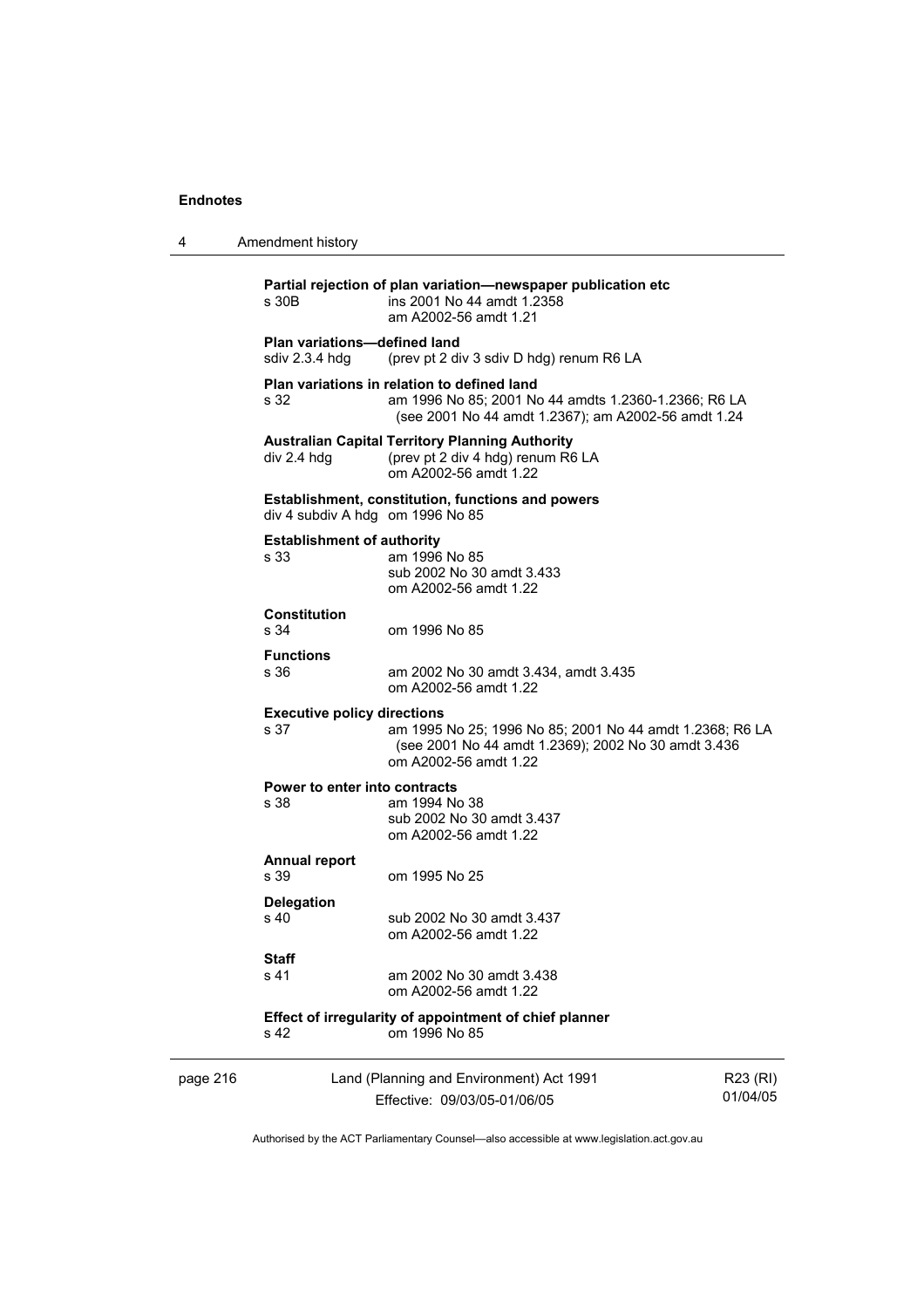Amendment history 4

R23 (RI) 01/04/05 Land (Planning and Environment) Act 1991 Effective: 09/03/05-01/06/05 page 217 **Chief planner**  div 4 subdiv B hdg om 1996 No 85 **Chief planner**  s 43 om 1996 No 85 **Acting chief planner**  om 1996 No 85 **Remuneration and allowances**  s 45 am 1994 No 38 om 1995 No 56 **Leave of absence**  s 46 om 1996 No 85 **Disclosure of interests**  om 1996 No 85 **Other employment, remuneration, business etc**  s 48 om 1996 No 85 **Resignation**  om 1996 No 85 **Termination of appointment**  s 50 om 1996 No 85 **Miscellaneous**  (prev pt 2 div 5 hdg) renum R6 LA **Heritage**  pt 3 hdg om A2004-57 amdt 1.22 **Preliminary**  (prev pt 3 div 1 hdg) renum R6 LA om A2004-57 amdt 1.22 **Definitions for pt 3**  s 52 hdg sub 2002 No 30 amdt 3.439<br>s 52 september 2002 No 30 amdt 3.440 am 2002 No 30 amdt 3.440, amdt 3.442 om A2004-57 amdt 1.22 def *interim heritage places register* ins 2001 No 44 amdt 1.2370 am 2002 No 30 amdt 3.441 om A2004-57 amdt 1.22 def *interim variation* ins 2001 No 44 amdt 1.2371 om A2004-57 amdt 1.22 **Compliance with requirements for consultation or notification**  s 53 om 2001 No 44 amdt 1.2372 ins 2002 No 30 amdt 3.443 om A2004-57 amdt 1.22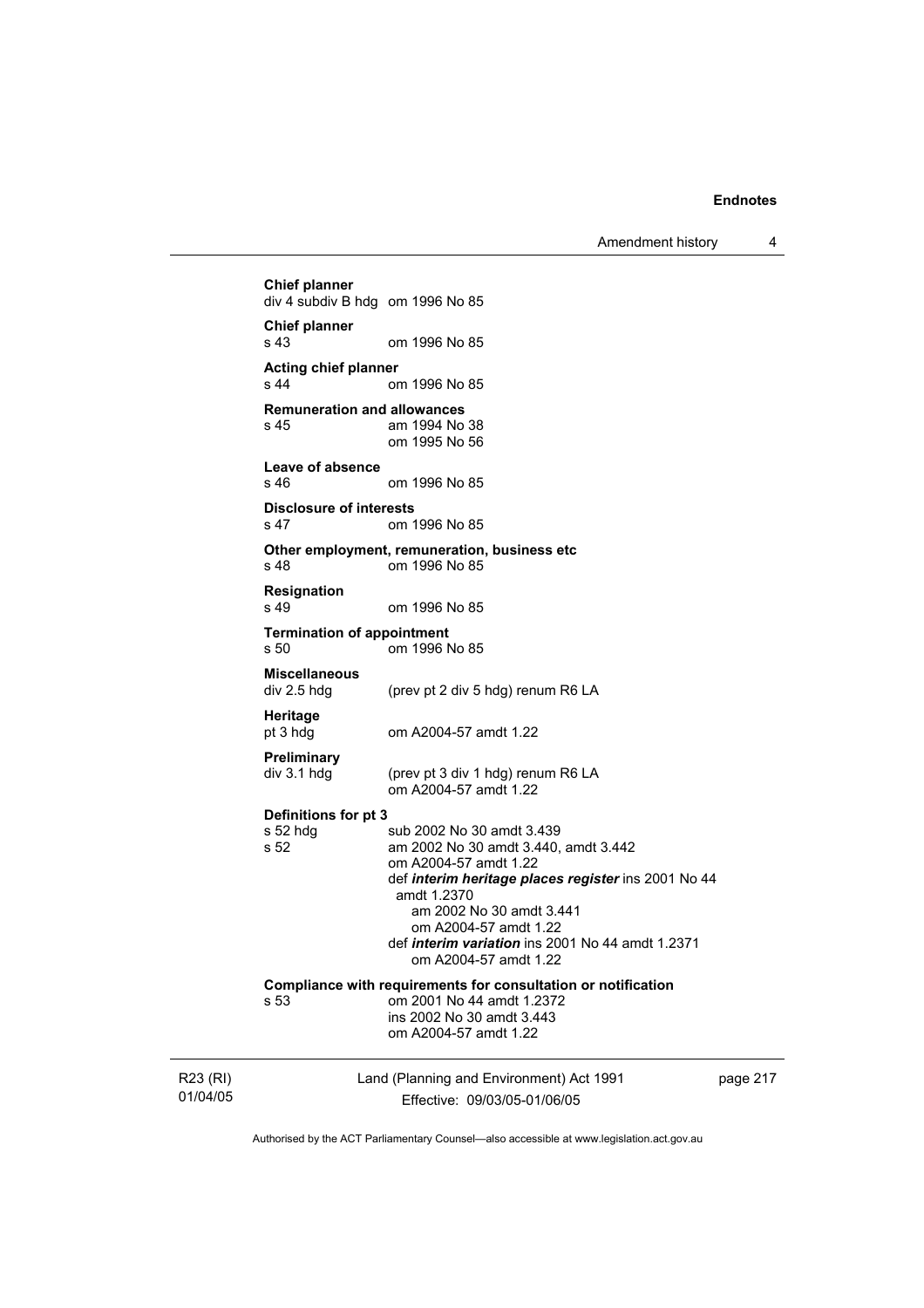| 4        | Amendment history                                  |                                                                                                                                                                                                  |                      |
|----------|----------------------------------------------------|--------------------------------------------------------------------------------------------------------------------------------------------------------------------------------------------------|----------------------|
|          | Heritages places register<br>div 3.2 hdg           | (prev pt 3 div 2 hdg) renum R6 LA<br>om A2004-57 amdt 1.22                                                                                                                                       |                      |
|          | s 54                                               | Content of heritage places register<br>am 2002 No 30 amdt 3.444, amdt 3.445<br>om A2004-57 amdt 1.22                                                                                             |                      |
|          | Interim heritage places registers<br>$div$ 3.3 hdg | (prev pt 3 div 3 hdg) renum R6 LA<br>om A2004-57 amdt 1.22                                                                                                                                       |                      |
|          | <b>Effect</b><br>sdiv 3.3.1 hdg                    | (prev pt 3 div 3 sdiv A hdg) renum R6 LA<br>om A2004-57 amdt 1.22                                                                                                                                |                      |
|          | <b>Effect of interim registers</b><br>s 55         | am 2001 No 44 amdt 1.2373; 2002 No 30 amdt 3.446<br>om A2004-57 amdt 1.22                                                                                                                        |                      |
|          | sdiv 3.3.2 hdg                                     | Preparation, notification and submission of registers<br>(prev pt 3 div 3 sdiv B hdg) renum R6 LA<br>om A2004-57 amdt 1.22                                                                       |                      |
|          | s 59                                               | Application for inclusion of places in interim register<br>am 1993 No 77; 1996 No 71; ss renum R15 LA<br>om A2004-57 amdt 1.22                                                                   |                      |
|          | <b>Public notification</b><br>s 60                 | am 1993 No 77; 1996 No 71; 2001 No 44 amdt 1.2374, amdt<br>1.2375; R6 LA (see 2001 No 44 amdt 1.2376); 2002 No 30<br>amdt 3.447, amdt 3.448<br>om A2004-57 amdt 1.22                             |                      |
|          | s 61                                               | Notification of lessees and occupiers<br>am 2001 No 44 amdt 1.2377; 2002 No 30 amdt 3.508<br>om A2004-57 amdt 1.22                                                                               |                      |
|          | Revision of interim register<br>s 62               | am 1993 No 77; 1996 No 71; 2001 No 44 amdts 1.2378-<br>1.2381; R6 LA (see 2001 No 44 amdt 1.2382); 2002 No 30<br>amdt 3.449, amdt 3.508<br>om A2004-57 amdt 1.22                                 |                      |
|          | s 63 hdg<br>s 63                                   | Submission of interim register to planning and land authority<br>am A2002-56 amdt 1.25<br>am 1993 No 77; 1996 No 71; 2001 No 44 amdt 1.2383;<br>A2002-56 amdt 1.25-1.29<br>om A2004-57 amdt 1.22 |                      |
|          | <b>Acquisition</b><br>s 64                         | am A2002-56 amdt 1.30, amdt 1.31                                                                                                                                                                 |                      |
| page 218 |                                                    | Land (Planning and Environment) Act 1991<br>Effective: 09/03/05-01/06/05                                                                                                                         | R23 (RI)<br>01/04/05 |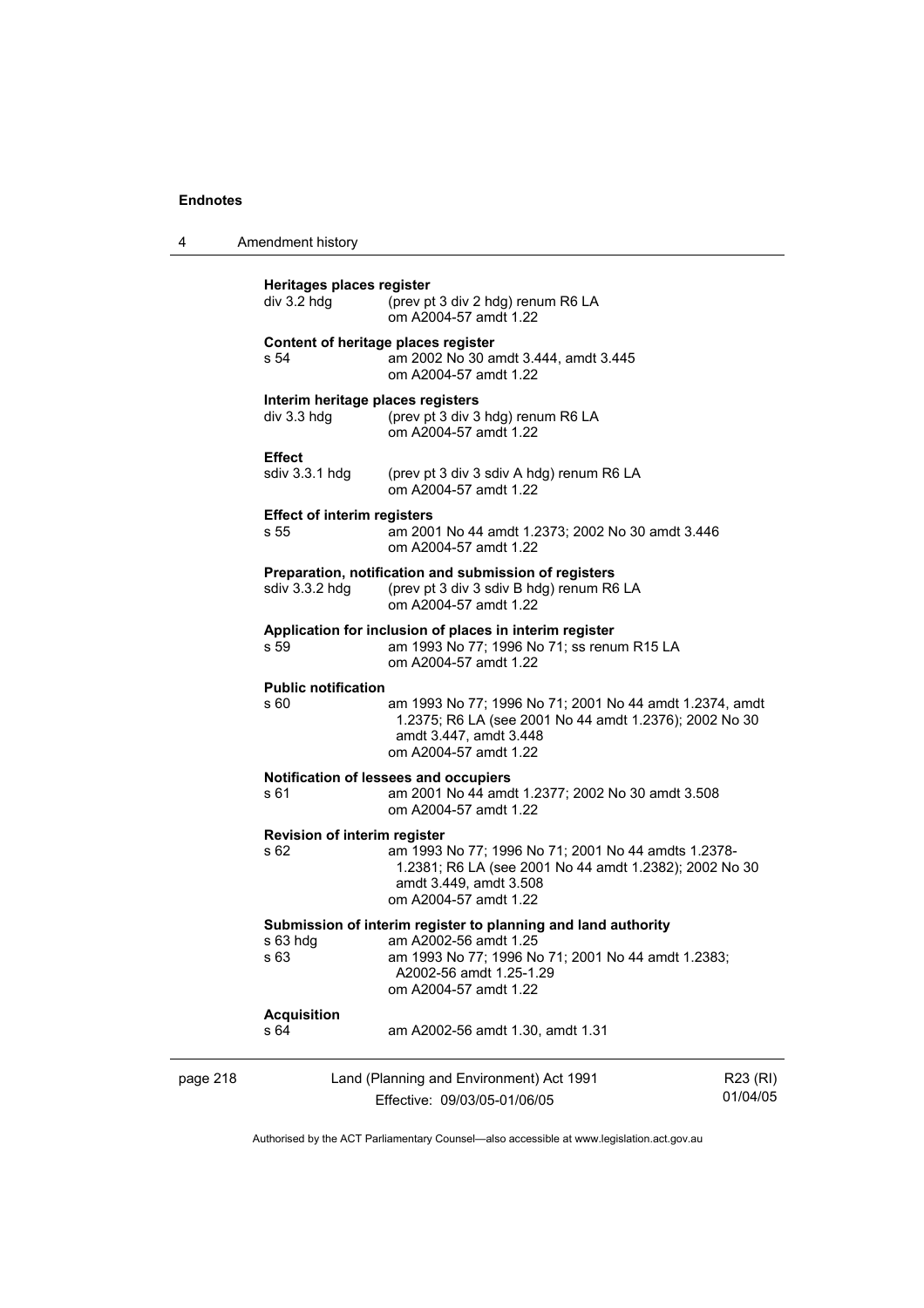|                      |                                             |                                                                                                                                                                                                | Amendment history | 4 |
|----------------------|---------------------------------------------|------------------------------------------------------------------------------------------------------------------------------------------------------------------------------------------------|-------------------|---|
|                      |                                             | om A2004-57 amdt 1.22                                                                                                                                                                          |                   |   |
|                      | $div$ 3.4 hdg                               | Acquisition of heritage places and objects<br>(prev pt 3 div 4 hdg) renum R6 LA<br>om A2004-57 amdt 1.22                                                                                       |                   |   |
|                      | <b>Notice of acquistion</b><br>s 65         | am 1993 No 77<br>om 1996 No 71                                                                                                                                                                 |                   |   |
|                      | <b>Aboriginal heritage</b><br>$div$ 3.5 hdg | (prev pt 3 div 5 hdg) renum R6 LA<br>om A2004-57 amdt 1.22                                                                                                                                     |                   |   |
|                      | Preliminary<br>sdiv 3.5.1 hdg               | (prev pt 3 div 5 sdiv A hdg) renum R6 LA<br>om A2004-57 amdt 1.22                                                                                                                              |                   |   |
|                      | Definitions for div 3.5<br>s 66             | sub 2002 No 30 amdt 3.450<br>om A2004-57 amdt 1.22                                                                                                                                             |                   |   |
|                      | sdiv 3.5.2 hdg                              | Reporting discoveries of unregistered Aboriginal places<br>(prev pt 3 div 5 sdiv B hdg) renum R6 LA<br>om A2004-57 amdt 1.22                                                                   |                   |   |
|                      | <b>Reports</b><br>s 67                      | am 1994 No 81<br>om A2004-57 amdt 1.22                                                                                                                                                         |                   |   |
|                      | s 68                                        | Aboriginal heritage discoveries—consideration of reports<br>am 2002 No 30 amdt 3.508<br>om A2004-57 amdt 1.22                                                                                  |                   |   |
|                      | s 69                                        | Aboriginal heritage discoveries—Ministerial directions and declarations<br>am 1993 No 77; 1996 No 71; 2001 No 44 amdts<br>1.2384-1.2386; 2002 No 30 amdts 3.451-3.454<br>om A2004-57 amdt 1.22 |                   |   |
|                      | subdiv 3.5.3 hdg                            | Protection of unregistered Aboriginal heritage<br>(prev pt 3 div 5 subdiv C hdg) renum R6 LA<br>om A2004-57 amdt 1.22                                                                          |                   |   |
|                      |                                             | Damaging unregistered Aboriginal places<br>s 70 am 1994 No 81<br>om A2004-57 amdt 1.22                                                                                                         |                   |   |
|                      | s 71                                        | Orders for protection of unregistered Aboriginal places-application of pt 6<br>am 1993 No 77; A2002-56 amdt 1.31; A2003-34 amdt 1.3<br>om A2004-57 amdt 1.22                                   |                   |   |
|                      | s 72                                        | Orders-reports by heritage council<br>om A2004-57 amdt 1.22                                                                                                                                    |                   |   |
| R23 (RI)<br>01/04/05 |                                             | Land (Planning and Environment) Act 1991<br>Effective: 09/03/05-01/06/05                                                                                                                       | page 219          |   |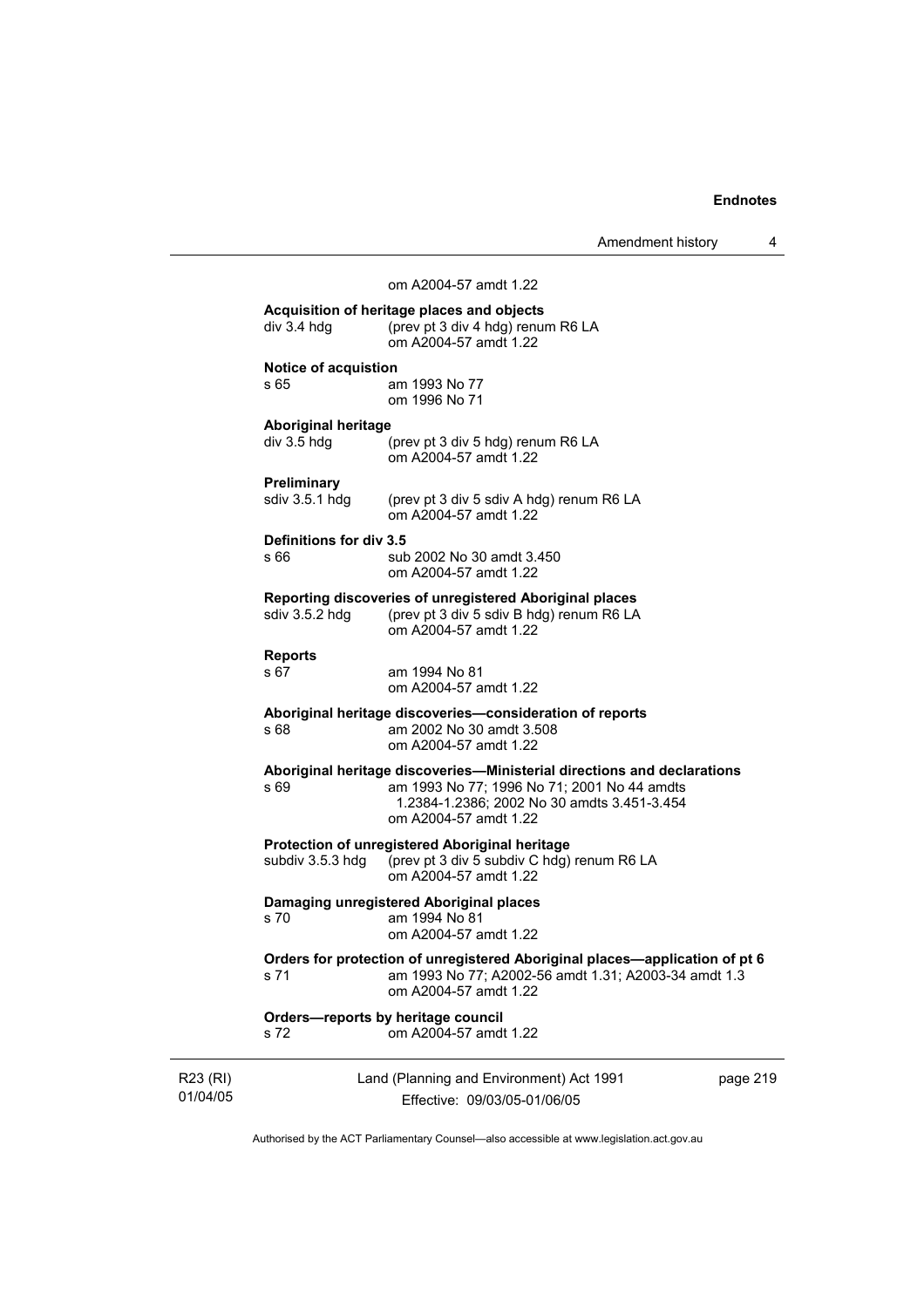4 Amendment history

| s 73                                            | <b>Orders-Ministerial directions and declarations</b><br>am 1993 No 77; 1996 No 71; 2001 No 44 amdts<br>1.2387-1.2389; 2002 No 30 amdt 3.455, 3.456<br>om A2004-57 amdt 1.22 |
|-------------------------------------------------|------------------------------------------------------------------------------------------------------------------------------------------------------------------------------|
| <b>Compensation claims</b><br>sdiv 3.5.4 hdg    | (prev pt 3 div 5 sdiv D hdg) renum R6 LA<br>om A2004-57 amdt 1.22                                                                                                            |
| Definitions for sdiv 3.5.4<br>s 74              | om A2004-57 amdt 1.22                                                                                                                                                        |
| <b>Application of sdiv 3.5.4</b><br>s 75        | am 2002 No 30 amdt 3.457<br>om A2004-57 amdt 1.22                                                                                                                            |
| <b>Right to compensation</b><br>s 76            | om A2004-57 amdt 1.22                                                                                                                                                        |
| s 77                                            | Loss for which compensation is recoverable<br>am 2002 No 30 amdt 3.458<br>om A2004-57 amdt 1.22                                                                              |
| <b>Amount of compensation</b><br>s 78           | om A2004-57 amdt 1.22                                                                                                                                                        |
| <b>Consultation with applicants</b><br>s 79     | am 1996 No 71<br>om A2004-57 amdt 1.22                                                                                                                                       |
| s 80                                            | Notice of decisions about compensation<br>am 1993 No 77<br>sub 1996 No 71<br>om A2004-57 amdt 1.22                                                                           |
| sdiv 3.5.5 hdg                                  | <b>Consultation in relation to registers</b><br>(prev pt 3 div 5 sdiv E hdg) renum R6 LA<br>om A2004-57 amdt 1.22                                                            |
| s 81                                            | <b>Consultation with Aboriginal organisations</b><br>am 2002 No 30 amdt 3.459<br>om A2004-57 amdt 1.22                                                                       |
| <b>Restricted information</b><br>sdiv 3.5.6 hdq | (prev pt 3 div 5 sdiv F hdg) renum R6 LA<br>om A2004-57 amdt 1.22                                                                                                            |
| <b>Restricted information</b><br>s 82           | am 1993 No 77; 1996 No 71; 2001 No 56 amdt 3.432; 2002<br>No 30 amdt 3.508<br>om A2004-57 amdt 1.22                                                                          |
|                                                 |                                                                                                                                                                              |

page 220 Land (Planning and Environment) Act 1991 Effective: 09/03/05-01/06/05

R23 (RI) 01/04/05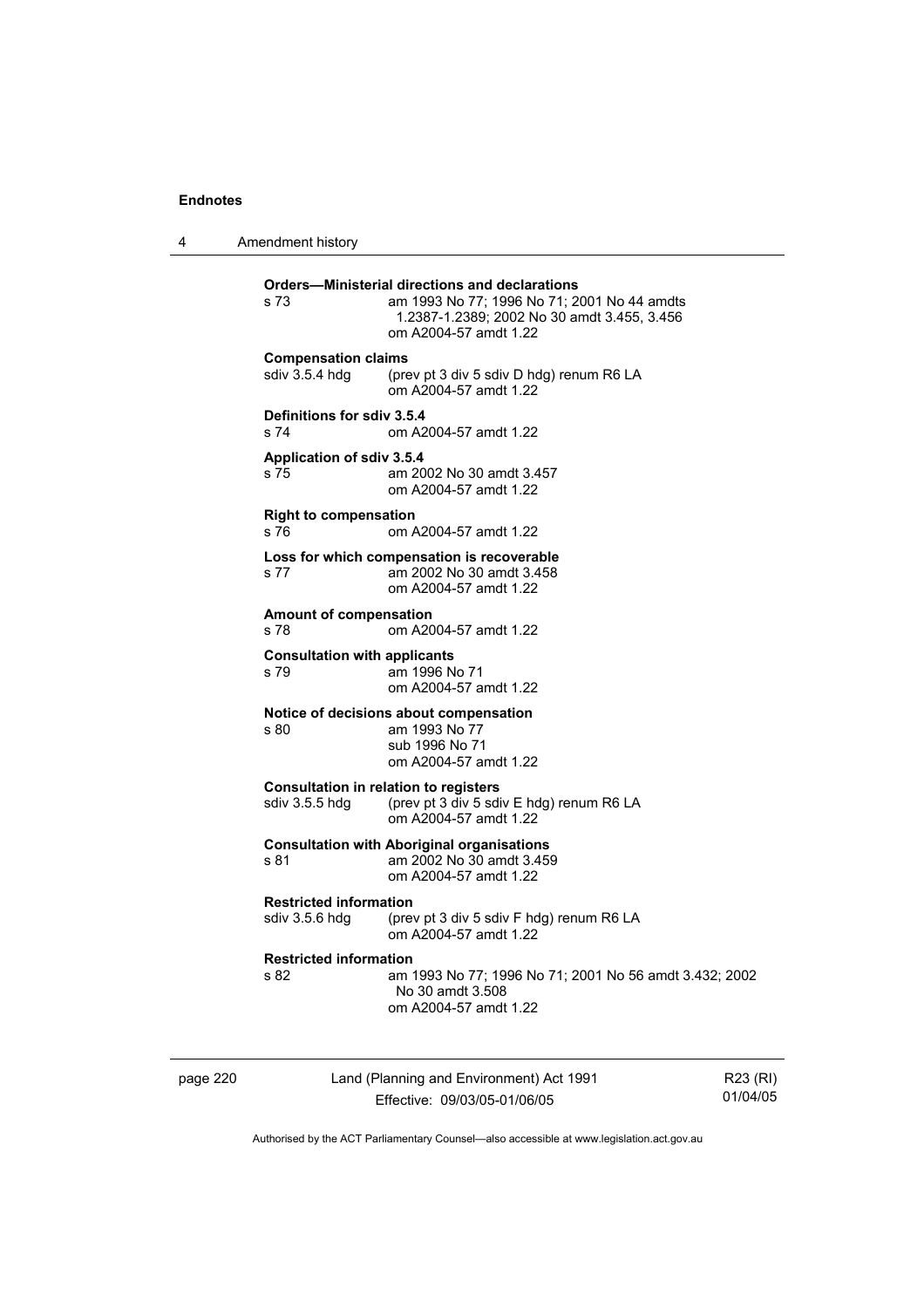| Amendment history |  |
|-------------------|--|
|-------------------|--|

Land (Planning and Environment) Act 1991 **Publication of restricted information by public officials**  om A2004-57 amdt 1.22 **Publication of restricted information generally**  s 84 am 1993 No 77; 1994 No 81; 1996 No 71 om A2004-57 amdt 1.22 **Access to restricted information**  s 85 am 1996 No 71 om A2004-57 amdt 1.22 **Administrative review**  pt 3 div 6 hdg om 1996 No 71 **Review of decisions**  am 1993 No 77 om 1996 No 71 **Public access to heritage information**  div 3.6 hdg (prev pt 3 div 7 hdg) renum R6 LA om A2004-57 amdt 1.22 **Information about administrative action**  sdiv 3.6.1 hdg (prev pt 3 div 7 sdiv A hdg) renum R6 LA om A2004-57 amdt 1.22 **Application of sdiv 3.6.1**  s 87 om A2004-57 amdt 1.22 **Searching administrative records**  s 88 am 2001 No 44 amdt 1.2390, amdt 1.2391 om A2004-57 amdt 1.22 **Access to heritage registers**  sdiv 3.6.2 hdg (prev pt 3 div 7 sdiv B hdg) renum R6 LA om A2004-57 amdt 1.22 **Searching heritage registers**  s 89 am 2001 No 44 amdt 1.2392, amdt 1.2393 sub 2002 No 30 amdt 3.460 om A2004-57 amdt 1.22 **Australian Capital Territory Heritage Council**  div 3.7 hdg (prev pt 3 div 8 hdg) renum R6 LA sub 2002 No 30 amdt 3.461 om A2004-57 amdt 1.22 **Preliminary**  sdiv 3.7.1 hdg (prev pt 3 div 8 sdiv A hdg) renum R6 LA om 2002 No 30 amdt 3.461 **Definitions for div 3.7**  s 90 sub 2002 No 30 amdt 3.461

R23 (RI) 01/04/05 Effective: 09/03/05-01/06/05 page 221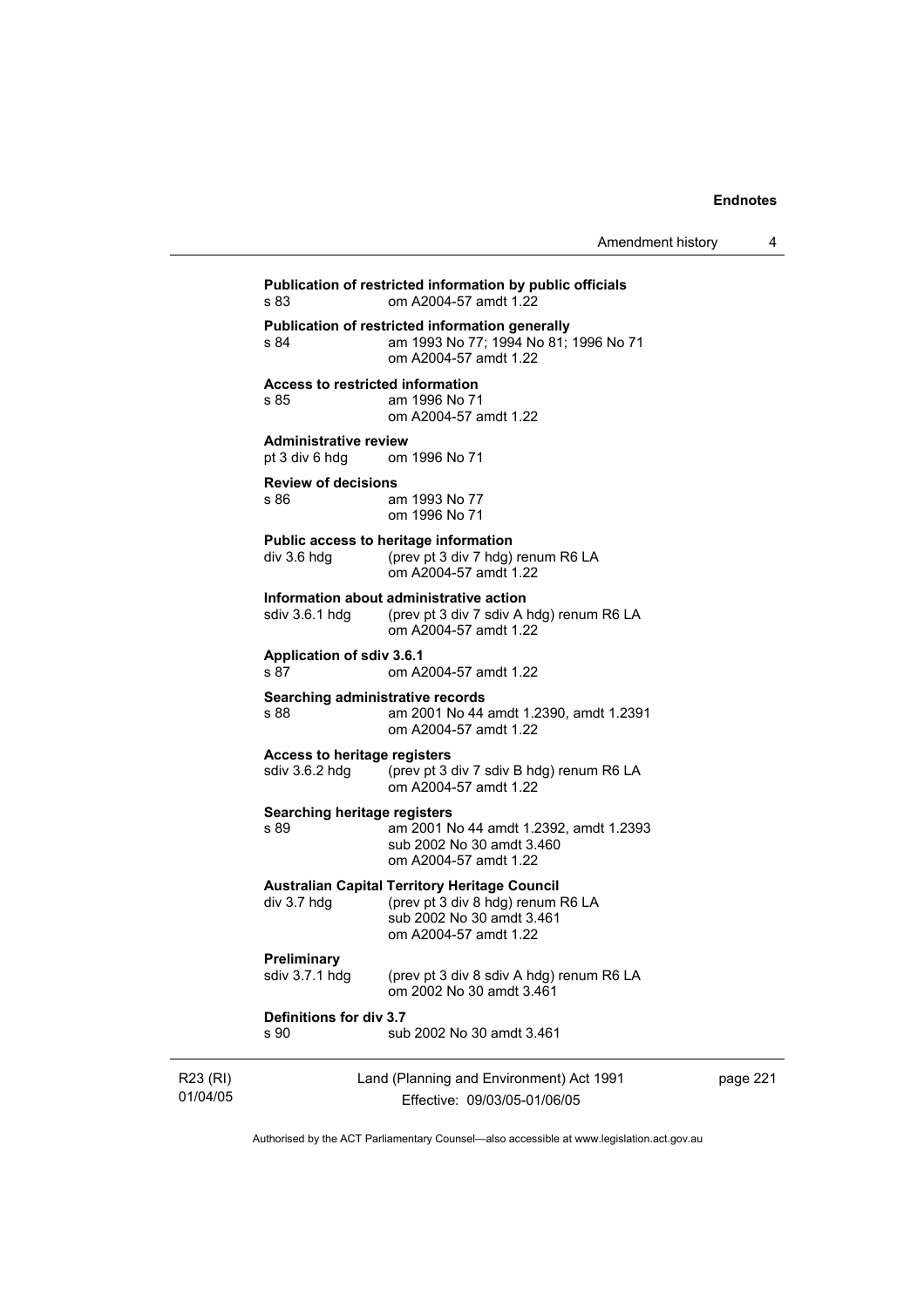| Amendment history |
|-------------------|
|                   |

 om A2004-57 amdt 1.22 **Establishment, functions and powers**  sdiv 3.7.2 hdg (prev pt 3 div 8 sdiv B hdg) renum R6 LA om 2002 No 30 amdt 3.461 **Establishment of heritage council**<br>s 91 sub 2002 No 30 sub 2002 No 30 amdt 3.461 om A2004-57 amdt 1.22 **Constitution**  s 92 sub 2002 No 30 amdt 3.461 am A2002-56 amdt 1.32 om A2004-57 amdt 1.22 **Functions of heritage council**  s 93 am 1995 No 25; 2001 No 44 amdt 1.2394 sub 2002 No 30 amdt 3.461 om A2004-57 amdt 1.22 **Ministerial directions**<br>s 94 sul sub 2002 No 30 amdt 3.461 om A2004-57 amdt 1.22 **Deputies of permanent members**  om 1995 No 25 ins 2002 No 30 amdt 3.461 om A2004-57 amdt 1.22 **Appointment of expert members**  s 96 sub 2002 No 30 amdt 3.461 om A2004-57 amdt 1.22 **Constitution and meetings**<br>sdiv 3.7.3 hdg (prev pt) (prev pt 3 div 8 sdiv C hdg) renum R6 LA om 2002 No 30 amdt 3.461 **Term of appointment of expert members**  s 97 am 1996 No 85 sub 2002 No 30 amdt 3.461 om A2004-57 amdt 1.22 **Conditions of appointment of expert members generally**<br>
s 98 sub 2002 No 30 amdt 3.461 sub 2002 No 30 amdt 3.461 om A2004-57 amdt 1.22 **Chairperson, deputy chairperson and secretary**  s 99 sub 2002 No 30 amdt 3.461 om A2004-57 amdt 1.22 **Leave of absence**  s 100 sub 2002 No 30 amdt 3.461

page 222 Land (Planning and Environment) Act 1991 Effective: 09/03/05-01/06/05

R23 (RI) 01/04/05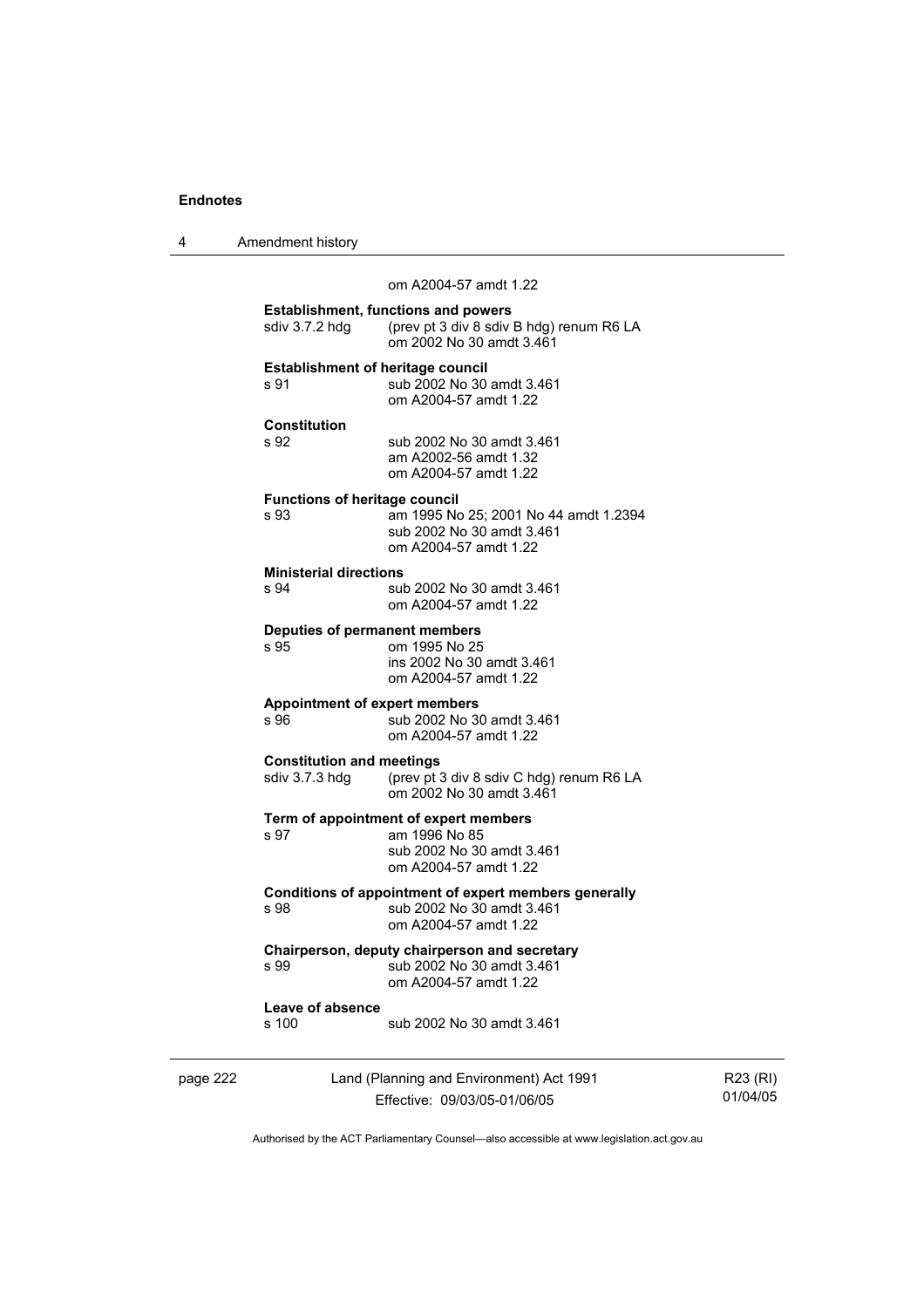Amendment history 4

| s 116                                                       | am 1996 No 85; 2001 No 44 amdt 1.2395, amdt 1.2396                  |  |
|-------------------------------------------------------------|---------------------------------------------------------------------|--|
| <b>Directions</b><br>s 113<br><b>Submission to Minister</b> | am 1996 No 85                                                       |  |
| <b>Preliminary assessments</b><br>div 4.2 hdg               | (prev pt 4 div 2 hdg) renum R6 LA                                   |  |
| Definitions for pt 4<br>s 111                               | am 1996 No 71                                                       |  |
| <b>Preliminary</b><br>div 4.1 hdg<br>div 4.1 note           | (prev pt 4 div 1 hdg) renum R6 LA<br>ins A2002-56 amdt 1.33         |  |
| Quorum<br>s 110                                             | om 2002 No 30 amdt 3.461                                            |  |
| <b>Procedure at meetings</b><br>s 109                       | om 2002 No 30 amdt 3.461                                            |  |
| <b>Convening meetings</b><br>s 108                          | om 2002 No 30 amdt 3.461                                            |  |
| <b>Acting members</b><br>s 107                              | om 2002 No 30 amdt 3.461                                            |  |
| <b>Termination of appointment</b><br>s 106                  | om 2002 No 30 amdt 3.461                                            |  |
| <b>Delegation to secretary</b><br>$s$ 105                   | sub 2002 No 30 amdt 3.461<br>om A2004-57 amdt 1.22                  |  |
| <b>Procedure at meetings</b><br>s 104                       | sub 2002 No 30 amdt 3.461<br>om A2004-57 amdt 1.22                  |  |
| <b>Calling meetings</b><br>s 103                            | am 1997 No 41<br>sub 2002 No 30 amdt 3.461<br>om A2004-57 amdt 1.22 |  |
| <b>Ending of appointments</b><br>s 102                      | om 1997 No 41<br>ins 2002 No 30 amdt 3.461<br>om A2004-57 amdt 1.22 |  |
| s 101                                                       | sub 2002 No 30 amdt 3.461<br>om A2004-57 amdt 1.22                  |  |
| Disclosure of interests                                     |                                                                     |  |

R23 (RI) 01/04/05

Effective: 09/03/05-01/06/05

page 223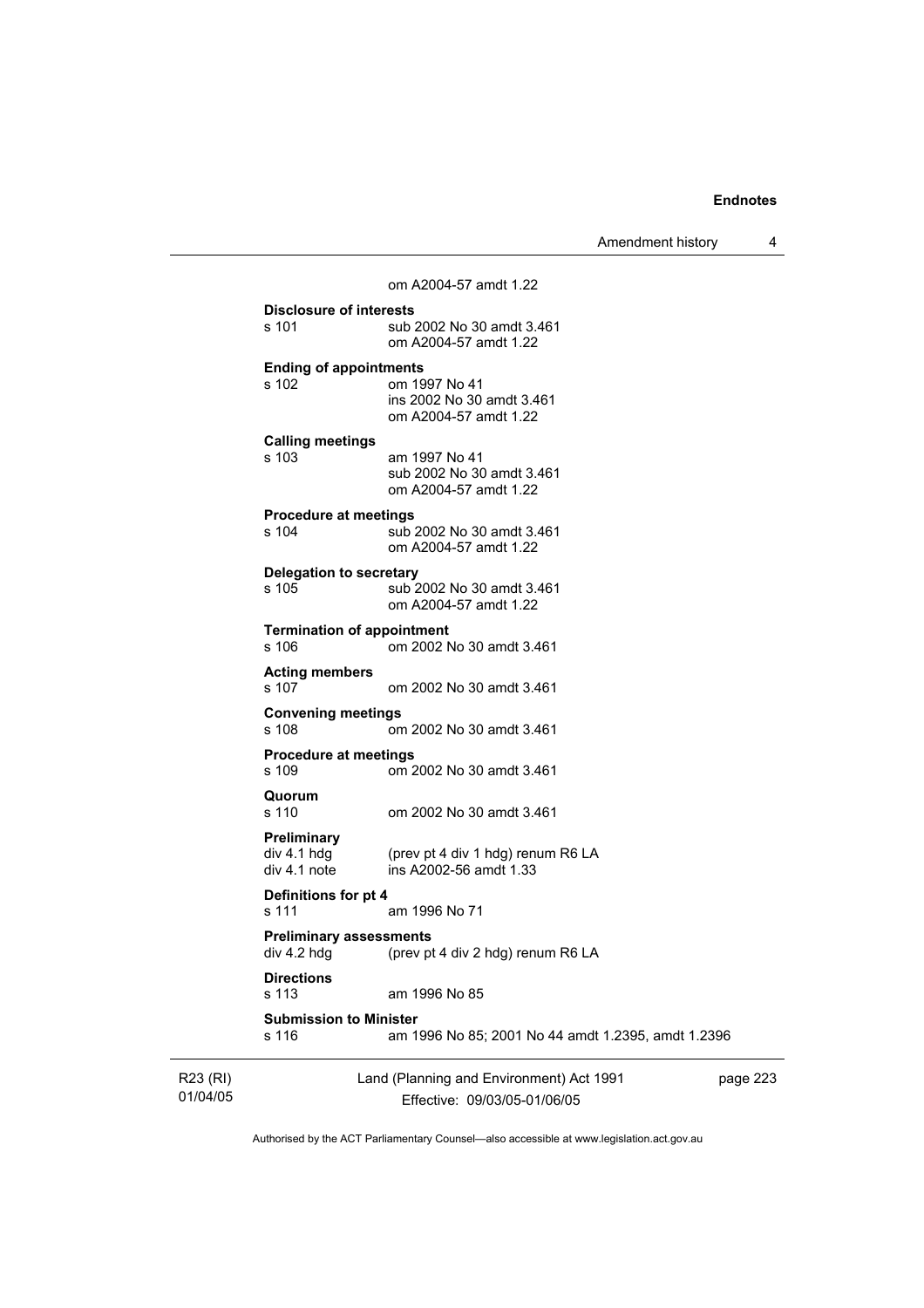4 Amendment history

| <b>Public inspection</b><br>s 117                 | am 1993 No 77; 1996 No 71<br>sub 1996 No 85<br>am 2000 No 37 s 6; 2001 No 44 amdts 1.2397-1.2400; R6 LA<br>(see 2001 No 44 amdt 1.2401); A2002-56 amdt 1.34                                                                              |
|---------------------------------------------------|------------------------------------------------------------------------------------------------------------------------------------------------------------------------------------------------------------------------------------------|
| <b>Assessments</b><br>div 4.3 hdg                 | (prev pt 4 div 3 hdg) renum R6 LA                                                                                                                                                                                                        |
| Form and content<br>sdiv 4.3.1 hdg                | (prev pt 4 div 3 sdiv A hdg) renum R6 LA                                                                                                                                                                                                 |
| <b>Direction of assessments</b><br>sdiv 4.3.2 hdg | (prev pt 4 div 3 sdiv B hdg) renum R6 LA                                                                                                                                                                                                 |
| Decisions to direct assessments<br>s 121          | am 2000 No 37 s 7; ss renum R15 LA                                                                                                                                                                                                       |
| <b>Directions</b><br>s 123                        | am 1996 No 85; 2001 No 44 amdt 1.2402, amdt 1.2403; R6<br>LA (see 2001 No 44 amdt 1.2404)                                                                                                                                                |
| sdiv 4.3.3 hdg                                    | Preparation, evaluation and consideration by Legislative Assembly<br>(prev pt 4 div 3 sdiv C hdg) renum R6 LA                                                                                                                            |
| s 125                                             | Environmental impact statements—consultation and public inspection<br>am 1993 No 77; 1996 No 71; 2000 No 37 s 8; 2001 No 44<br>amdt .2405, amdt 1.2406; 2001 No 56 amdt 3.433; R6 LA<br>(see 2001 No 44 amdt 1.2407); A2002-56 amdt 1.35 |
| <b>Consultation</b><br>s 128                      | am 2001 No 44 amdts 1.2408-1.2410                                                                                                                                                                                                        |
| s 132                                             | Presentation to Legislative Assembly and public inspection<br>am 2001 No 44 amdt 1.2411; 2002 No 30 amdt 3.462                                                                                                                           |
| <b>Exclusion of material</b><br>s 133             | am 2002 No 30 amdt 3.463                                                                                                                                                                                                                 |
| <b>Exemptions</b><br>s 134                        | am 2001 No 44 amdts 1.2412-1.2414                                                                                                                                                                                                        |
| <b>Inquiries</b><br>div 4.4 hdg                   | (prev pt 4 div 4 hdg) renum R6 LA                                                                                                                                                                                                        |
| sdiv 4.4.1 hdg                                    | <b>Establishment of panels and terms of reference</b><br>(prev pt 4 div 4 sdiv A hdg) renum R6 LA                                                                                                                                        |
| <b>Remuneration</b><br>s 137                      | om 1997 No 41                                                                                                                                                                                                                            |
| <b>Terms of reference</b><br>s 138                | am 2001 No 44 amdt 1.2415, amdt 1.2416                                                                                                                                                                                                   |

page 224 Land (Planning and Environment) Act 1991 Effective: 09/03/05-01/06/05

R23 (RI) 01/04/05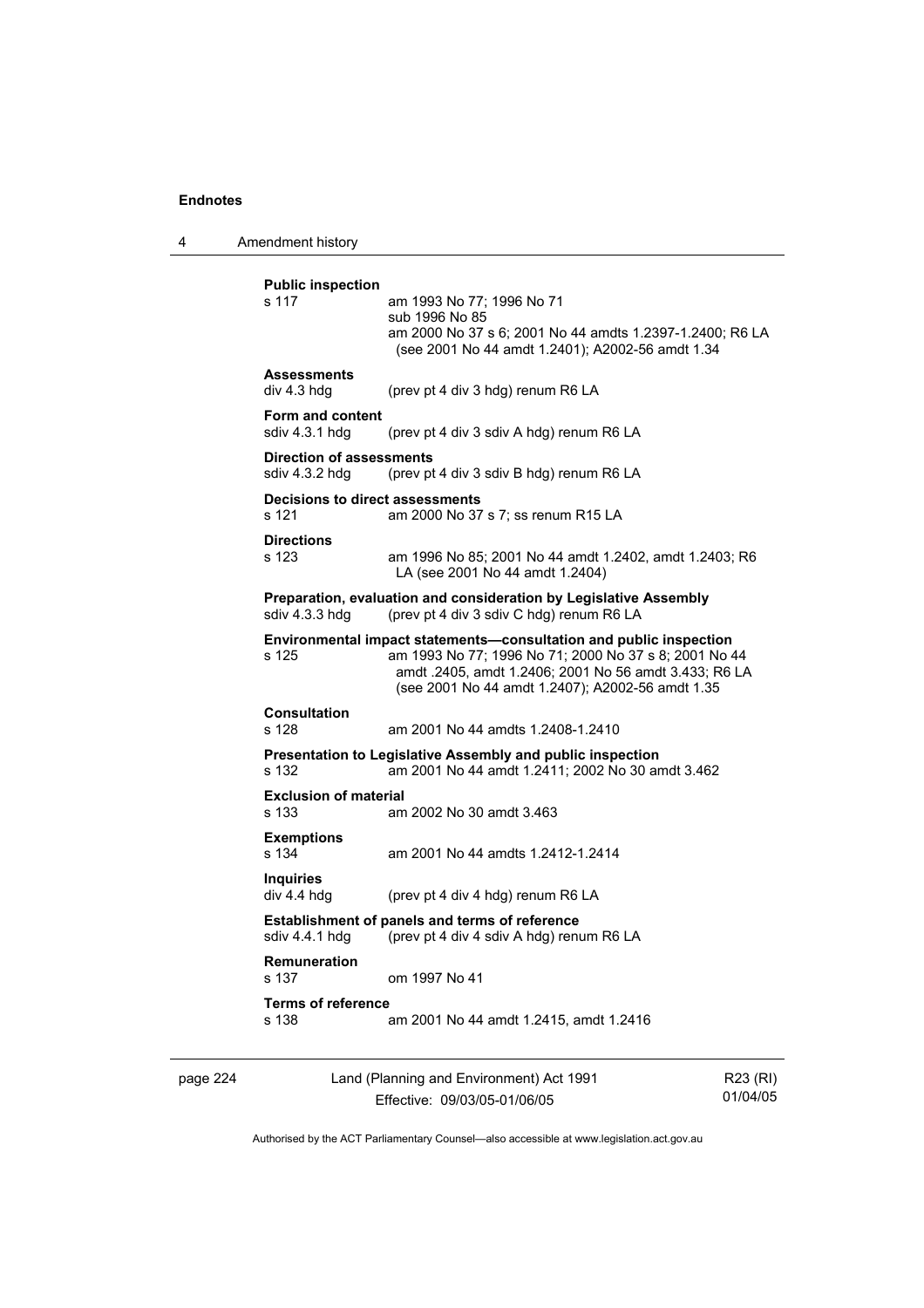| <b>Notification</b><br>s 139                   | am 2001 No 44 amdt 1.2417, amdt 1.2418                                                                                                                               |
|------------------------------------------------|----------------------------------------------------------------------------------------------------------------------------------------------------------------------|
| Inquiry reports                                |                                                                                                                                                                      |
| sdiv 4.4.2 hdg                                 | (prev pt 4 div 4 sdiv B hdg) renum R6 LA                                                                                                                             |
| s 141                                          | Presentation to Legislative Assembly and public inspection<br>am 2001 No 44 amdt 1.2419: 2002 No 30 amdt 3.464                                                       |
| <b>Exclusion of material</b><br>s 142          | am 2002 No 30 amdt 3.465, amdt 3.466                                                                                                                                 |
| <b>Procedures and powers</b><br>sdiv 4.4.3 hdg | (prev pt 4 div 4 sdiv C hdg) renum R6 LA                                                                                                                             |
| Definitions for sdiv 4.4.3<br>s 143            | sub 2002 No 30 amdt 3.467<br>def authorised person sub 2002 No 30 amdt 3.467<br>def occupier ins 2002 No 30 amdt 3.467<br>def <i>place</i> sub 2002 No 30 amdt 3.467 |
| Notice of inquiry hearings<br>s 144            | am 2001 No 44 amdts 1.2420-1.2422                                                                                                                                    |
| General procedure<br>s 146                     | am 2002 No 30 amdt 3.468                                                                                                                                             |
| s 147                                          | Special hearings—consultation with interested persons<br>am 2002 No 30 amdt 3.508                                                                                    |
| s 148                                          | Assessments for purpose of inquiries<br>am 2002 No 30 amdt 3.469                                                                                                     |
| Witnesses—summons to appear<br>s 149           | am 1994 No 81                                                                                                                                                        |
| <b>Victimisation of witnesses</b><br>s 150     | am 1994 No 81                                                                                                                                                        |
| Powers of search and inspection<br>s 154       | am 1994 No 81                                                                                                                                                        |
| s 155                                          | Obstructing or resisting authorised person<br>am 1994 No 81<br>om A2004-15 amdt 2.105                                                                                |
| Contempt                                       | am 1994 No 81; 2002 No 30 amdt 3.470                                                                                                                                 |
| s 156                                          |                                                                                                                                                                      |
| s 157                                          | Protection of panel members and witnesses<br>am 2002 No 30 amdt 3.471                                                                                                |

R23 (RI) 01/04/05 Land (Planning and Environment) Act 1991 Effective: 09/03/05-01/06/05

page 225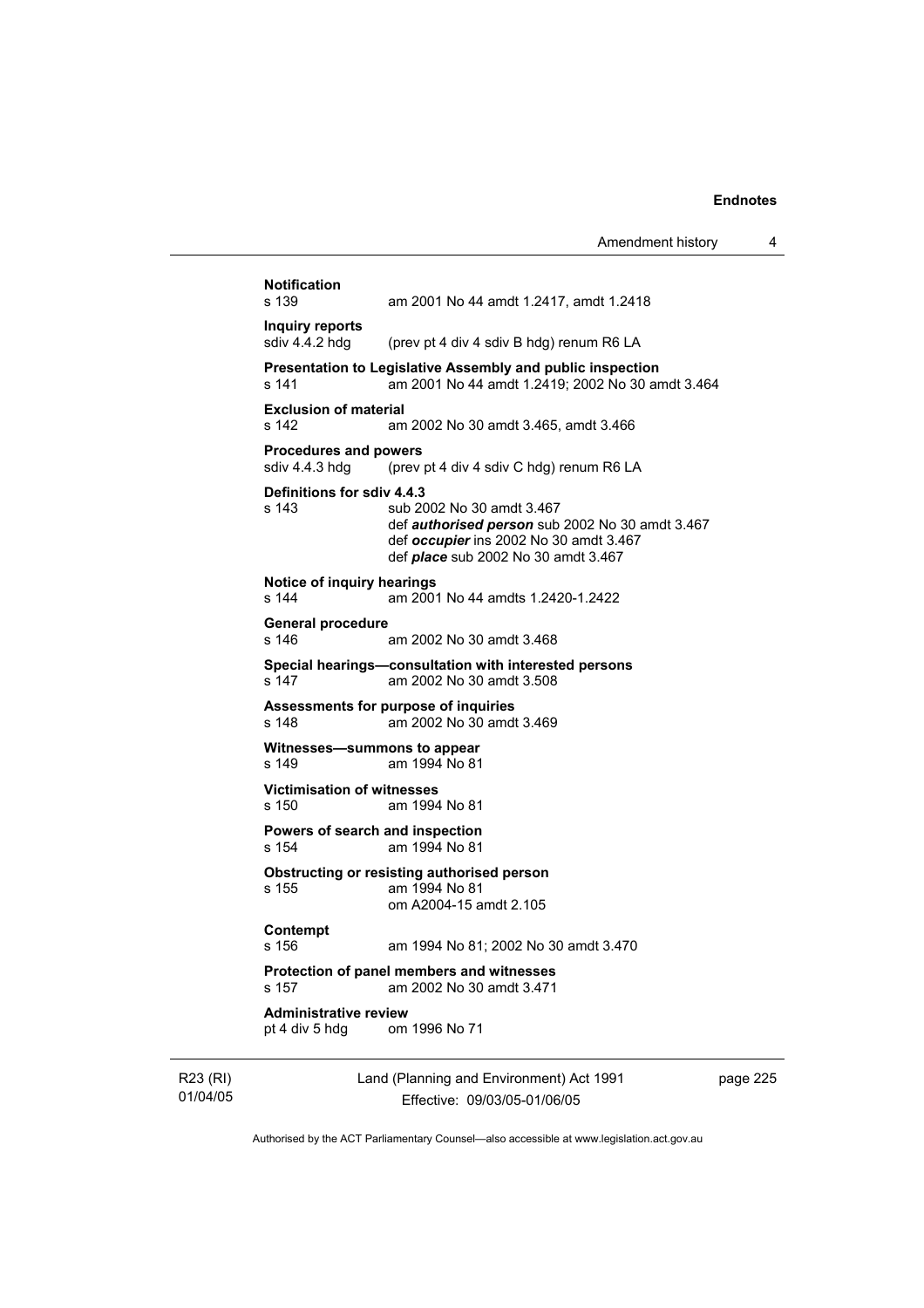4 Amendment history

|          | <b>Review of decisions</b>                 |                                                                                                                                                                                                                                                                                                                                                   |          |
|----------|--------------------------------------------|---------------------------------------------------------------------------------------------------------------------------------------------------------------------------------------------------------------------------------------------------------------------------------------------------------------------------------------------------|----------|
|          | s 158                                      | am 1993 No 77<br>om 1996 No 71                                                                                                                                                                                                                                                                                                                    |          |
|          |                                            |                                                                                                                                                                                                                                                                                                                                                   |          |
|          | Preliminary<br>div 5.1 hdg                 | (prev pt 5 div 1 hdg) renum R6 LA                                                                                                                                                                                                                                                                                                                 |          |
|          |                                            |                                                                                                                                                                                                                                                                                                                                                   |          |
|          | Definitions for pt 5<br>s 159 hdg<br>s 159 | sub 2002 No 30 amdt 3.472<br>am 1993 No 90; 1995 No 54; 1996 No 85; 1999 No 79 sch 3;<br>2001 No 17 amdt 2.9; 2002 No 30 amdt 3.473, amdt 3.477<br>def <i>lease</i> sub 2002 No 30 amdt 3.474<br>def <i>market value</i> ins 2002 No 30 amdt 3.475<br>def <i>provision</i> ins 2002 No 30 amdt 3.475<br>def repealed Act om 2002 No 30 amdt 3.476 |          |
|          | <b>Application of pt 5</b><br>s 160        | am A2002-56 amdt 1.36                                                                                                                                                                                                                                                                                                                             |          |
|          | <b>Leases</b><br>div 5.2 hdg               | (prev pt 5 div 2 hdg) renum R6 LA                                                                                                                                                                                                                                                                                                                 |          |
|          | <b>Effect qualified</b><br>s 160A          | ins 1999 No 73 s 5                                                                                                                                                                                                                                                                                                                                |          |
|          | s 160 <sub>B</sub>                         | Planning and land authority may grant leases<br>ins A2002-56 amdt 1.37                                                                                                                                                                                                                                                                            |          |
|          | <b>Granting of leases</b><br>s 161         | am 1993 No 11; 1996 No 85; 2001 No 44 amdts 1.2423-<br>1.2425; R6 LA (see 2001 No 44 amdt 1.2426); A2002-56<br>amdt 1.38, amdt 1.78                                                                                                                                                                                                               |          |
|          | Fees for granting leases<br>s 162          | om 2001 No 44 amdt 1.2427                                                                                                                                                                                                                                                                                                                         |          |
|          | s 163                                      | Leases to community organisations<br>am 1993 No 11; 2001 No 44 amdt 1.2428, amdt 1.2429; 2002<br>No 30 amdt 3.478; A2002-56 amdt 1.39, amdt 1.78; ss renum<br><b>R15 LA</b>                                                                                                                                                                       |          |
|          | <b>Special leases</b><br>s 164             | am 1993 No 11; 2001 No 44 amdt 1.2428, amdt 1.2429;<br>A2002-56 amdt 1.40, amdt 1.78; ss renum R15 LA                                                                                                                                                                                                                                             |          |
|          | s 165                                      | Authority to consider proposed leases<br>am 1993 No 11; 1996 No 39<br>om 1996 No 85                                                                                                                                                                                                                                                               |          |
|          | s 166                                      | Inquiries and assessments in relation to granting of leases<br>am A2002-56 amdt 1.41, amdt 1.42                                                                                                                                                                                                                                                   |          |
| page 226 |                                            | Land (Planning and Environment) Act 1991                                                                                                                                                                                                                                                                                                          | R23 (RI) |

Effective: 09/03/05-01/06/05

R23 (RI) 01/04/05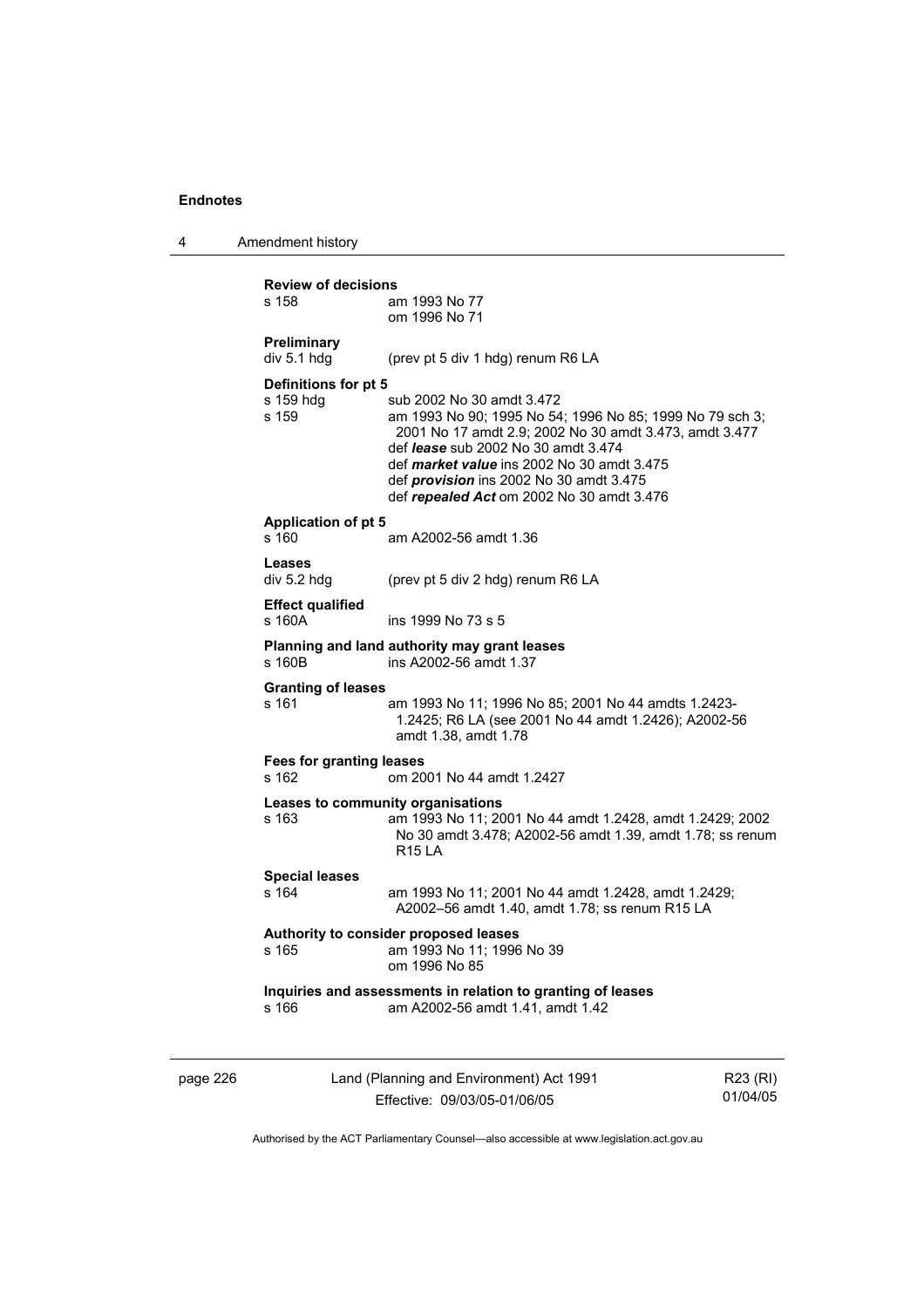| Amendment history |  |
|-------------------|--|
|-------------------|--|

|          | s 166A                                              | Grants of leases after inquiries or assessments<br>ins A2002-56 amdt 1.42                                                                                                                                  |          |
|----------|-----------------------------------------------------|------------------------------------------------------------------------------------------------------------------------------------------------------------------------------------------------------------|----------|
|          | s 167                                               | <b>Eligibility for certain classes of leases</b><br>am 1996 No 85; 2001 No 44 amdt 1.2428, amdt 1.2429;<br>A2002-56 amdt 1.78                                                                              |          |
|          | Authority need not grant lease<br>s 168             | sub A2002-56 amdt 1.43                                                                                                                                                                                     |          |
|          | <b>Payment for leases</b><br>s 169                  | am 2000 No 37 s 9; A2002-56 amdt 1.78                                                                                                                                                                      |          |
|          | s 170                                               | Failure to accept and execute lease<br>am 2002 No 30 amdt 3.479; A2002-56 amdt 1.78                                                                                                                        |          |
|          | <b>Grant of further residential leases</b><br>s 171 | am 1996 No 85; 2001 No 44 amdt 1.2429, amdt 1.2430<br>sub A2002-56 amdt 1.44                                                                                                                               |          |
|          | <b>Grant of further rural leases</b><br>s 171A      | ins 1996 No 85<br>am 1999 No 73 s 6; 2001 No 32 s 4, s 5; 2001 No 44<br>amdt 1.2429, amdt 1.2430; R6 LA (see 2001 No 32 s 6);<br>A2002-56 amdt 1.45, amdt 1.46, amdt 1.78; pars, ss renum<br><b>R15 LA</b> |          |
|          | s 172                                               | Grant of further leases for purposes other than residential or rural<br>am 1996 No 85; 2001 No 44 amdt 1.2429; amdt 1.2430<br>sub A2002-56 amdt 1.47                                                       |          |
|          | <b>Grant of further lease—unit titles</b><br>s 172A | ins 1996 No 85<br>sub 2001 No 17 amdt 2.10<br>am A2002-56 amdt 1.48, amdt 1.78                                                                                                                             |          |
|          | s 172B                                              | Grant of further lease-community title<br>ins 2001 No 58 s 102<br>am A2002-56 amdt 1.49, amdt 1.78                                                                                                         |          |
|          | s 172C                                              | No right to use, flow and control of water<br>(prev s 172B) ins 1998 No 63<br>renum 2001 No 58 s 101                                                                                                       |          |
|          | s 173                                               | Lessee's rights in relation to improvements<br>am 1996 No 85; A2002-56 amdts 1.50-1.54, amdt 1.78,<br>amdt 1.79; ss renum R12 LA (see A2002-56 amdt 1.55)                                                  |          |
|          | Deciding value of improvements<br>s 174             | am 1996 No 85; A2002-56 amdt 1.79                                                                                                                                                                          |          |
|          | Use of land for leased purpose<br>s 175             | am 1996 No 85                                                                                                                                                                                              |          |
| R23 (RI) |                                                     | Land (Planning and Environment) Act 1991                                                                                                                                                                   | page 227 |

Authorised by the ACT Parliamentary Counsel—also accessible at www.legislation.act.gov.au

Effective: 09/03/05-01/06/05

01/04/05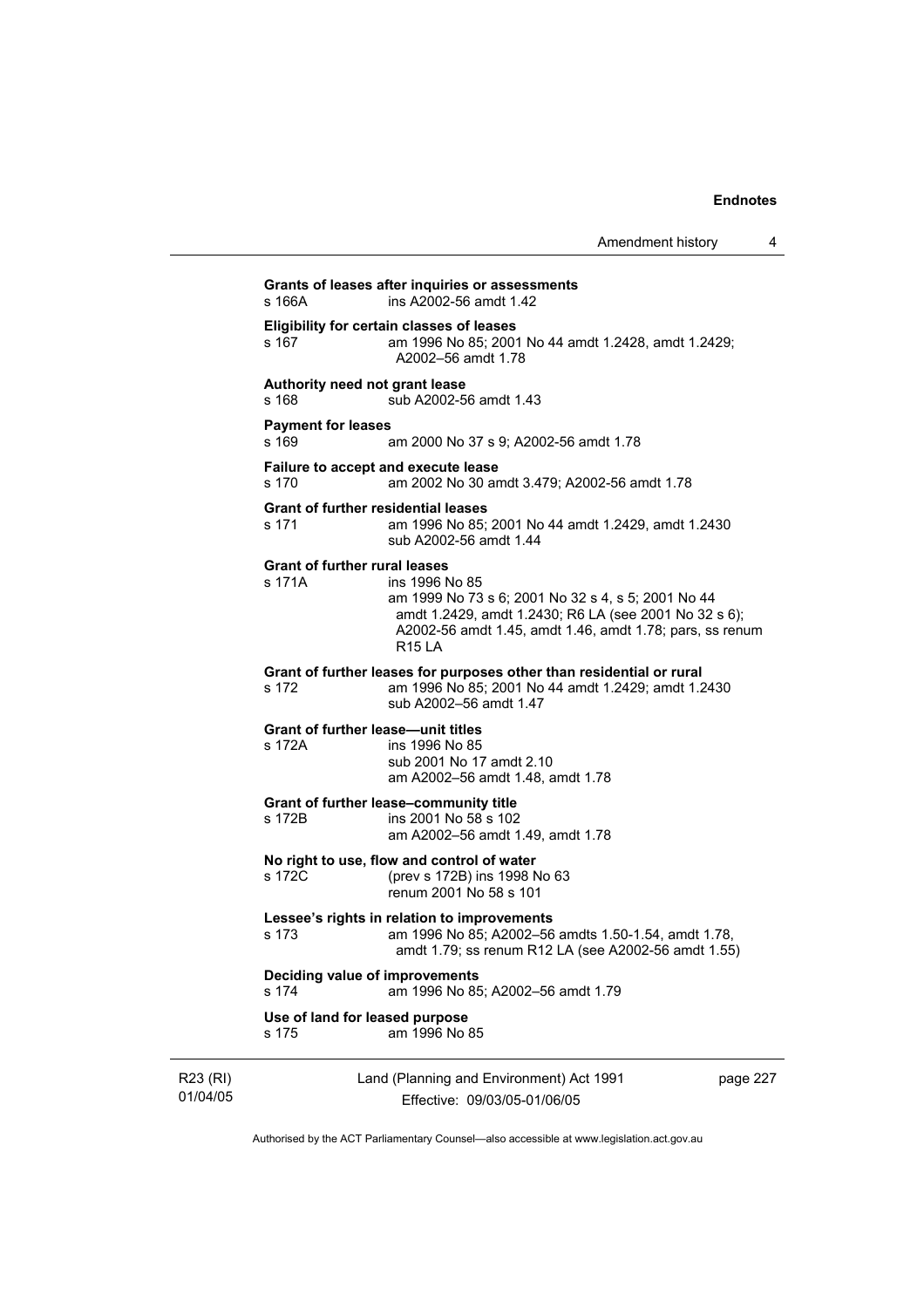| 4 | Amendment history                            |                                                                                                                                                                                                                                                 |
|---|----------------------------------------------|-------------------------------------------------------------------------------------------------------------------------------------------------------------------------------------------------------------------------------------------------|
|   | <b>Variation of rent</b><br>s 176            | am A2002-56 amdt 1.79                                                                                                                                                                                                                           |
|   | <b>Review of variations of rent</b><br>s 177 | am A2002-56 amdt 1.56, amdt 1.79                                                                                                                                                                                                                |
|   | s 178                                        | Refund on lease surrender or termination<br>am 2001 No 44 amdt 1.2428, amdt 1.2429; A2002-56<br>amdt 1.79<br>sub A2004-64 s 4                                                                                                                   |
|   | <b>Certificates of compliance</b><br>s 179   | am 1996 No 85; 2001 No 17 amdt 2.11; 2001 No 44<br>amdt 1.2431, amdt 1.2432; R6 LA (see 2001 No 44<br>amdt 1.2433); A2002-56 amdt 1.57, amdt 1.79                                                                                               |
|   | s 180                                        | Transfer of land subject to building and development provision<br>am 1996 No 85; 2001 No 44 amdt 1.2434, amdt 1.2435;<br>A2002-56 amdt 1.58, amdt 1.59, amdt 1.79; A2004-2<br>amdt 1.31; A2004-64 ss 5-7; ss renum R22 LA (see<br>A2004-64 s 8) |
|   | s 181                                        | Mortgage of leasehold subject to building and development provision<br>am 1996 No 85                                                                                                                                                            |
|   | s 183                                        | Power of lessee to sublet part of building or land in certain cases<br>am 1995 No 20                                                                                                                                                            |
|   | <b>Variation of leases</b><br>div 5.3 hdg    | (prev pt 5 div 3 hdg) renum R6 LA                                                                                                                                                                                                               |
|   | <b>Effect qualified</b><br>s 183A            | ins 1999 No 73 s 7                                                                                                                                                                                                                              |
|   | s 184                                        | Application to surrender and regrant of leases<br>am 1996 No 62<br>sub 1996 No 85                                                                                                                                                               |
|   | s 184A                                       | Variation of nominal rent lease-change of use charge<br>ins 1996 No 85<br>am 2001 No 1 s 4; A2002-56 amdt 1.60, amdt 1.79; ss renum<br><b>R15 LA</b>                                                                                            |
|   | New change of use charge formula<br>s 184B   | ins 1996 No 85<br>am 1998 No 65; 1999 No 40 s 4; 2000 No 14 s 4; 2000 No 49<br>s <sub>4</sub><br>om 2001 No 1 s 5                                                                                                                               |
|   |                                              |                                                                                                                                                                                                                                                 |

page 228 Land (Planning and Environment) Act 1991 Effective: 09/03/05-01/06/05

R23 (RI) 01/04/05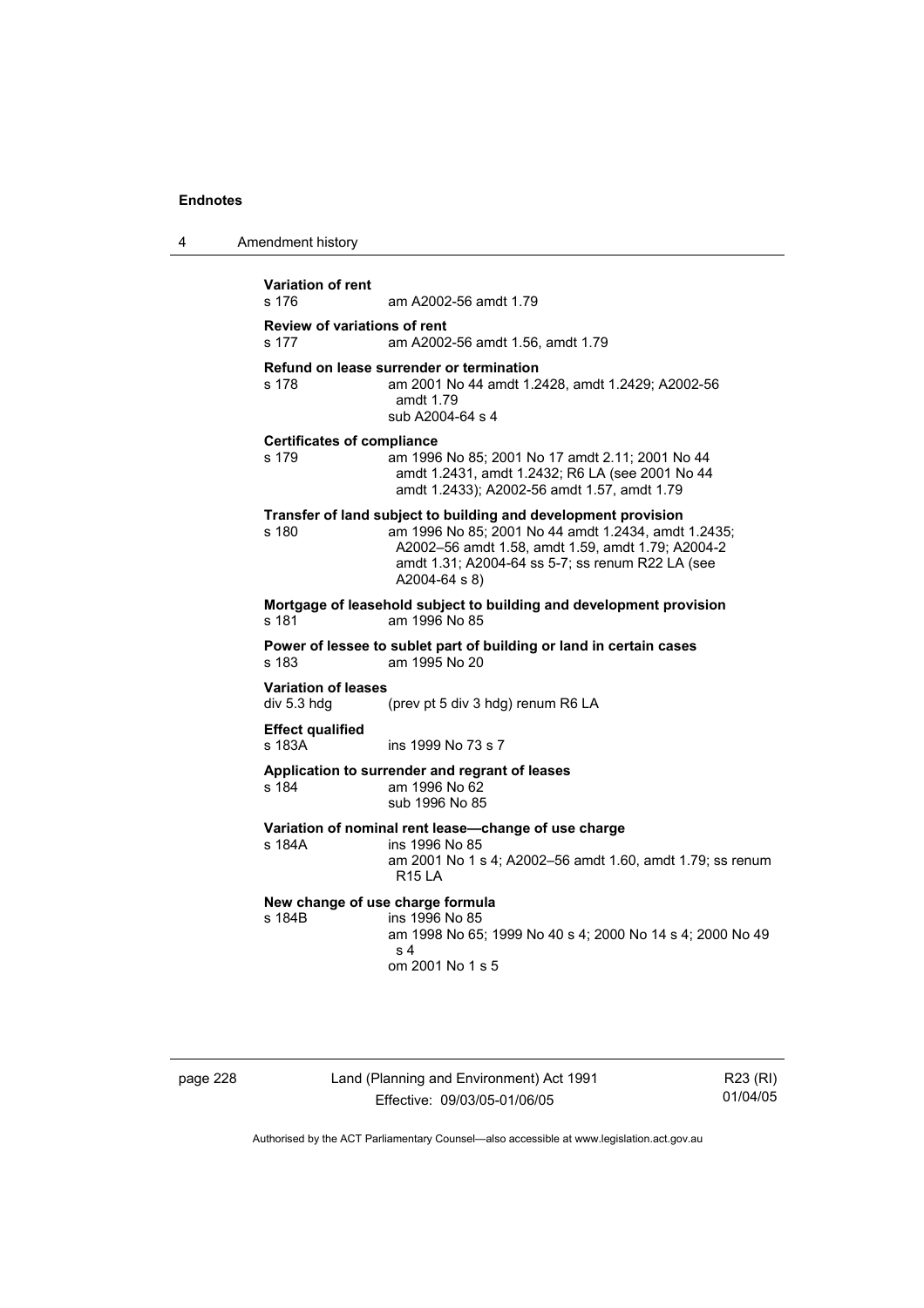| s 184C                                             | Change of use charge for variations of nominal rent leases<br>ins 1996 No 85<br>am 2000 No 49 s 5; 2001 No 1 s 6<br>sub 2001 No 80 s 3<br>am A2002-56 amdt 1.79                                                                                                                                                                                                                                                                                   |        |
|----------------------------------------------------|---------------------------------------------------------------------------------------------------------------------------------------------------------------------------------------------------------------------------------------------------------------------------------------------------------------------------------------------------------------------------------------------------------------------------------------------------|--------|
| <b>Variation of rental leases</b><br>s 184D        | ins 1996 No 85<br>am A2002-56 amdt 1.61, amdt 1.78                                                                                                                                                                                                                                                                                                                                                                                                |        |
| s 185                                              | Advice of rent payable on variation of lease<br>am A2002-56 amdt 1.62, amdt 1.78                                                                                                                                                                                                                                                                                                                                                                  |        |
| s 186                                              | Variation of lease to pay out rent<br>am 1996 No 85; 2001 No 44 amdt 1.2436, amdt 1.2437;<br>A2002-56 amdt 1.79; ss renum R15 LA                                                                                                                                                                                                                                                                                                                  |        |
| No variations to extend term<br>s 186A             | ins 1996 No 85<br>am A2002-56 amdt 1.78                                                                                                                                                                                                                                                                                                                                                                                                           |        |
| <b>Restrictions on rural leases</b><br>div 5.4 hdg | (prev pt 5 div 3AA hdg) ins 1999 No 73 s 8<br>renum R6 LA                                                                                                                                                                                                                                                                                                                                                                                         |        |
| <b>Definitions for div 5.4</b><br>s 186B           | ins 1999 No 73 s 8<br>def <i>dealing</i> ins 1999 No 73 s 8<br>def <i>discharge amount</i> ins 1999 No 73 s 8<br>def earlier index number ins 1999 No 73 s 8<br>def <i>holding period</i> ins 1999 No 73 s 8<br>def <i>index number</i> ins 1999 No 73 s 8<br>def <i>later index number</i> ins 1999 No 73 s 8<br>def <i>long lease</i> ins 1999 No 73 s 8<br>def short lease ins 1999 No 73 s 8<br>def special Pialligo lease ins 1999 No 73 s 8 |        |
| s 186C                                             | Land management agreements<br>ins 1999 No 73 s 8<br>am 2001 No 44 amdt 1.2438, amdt 1.2439; A2002-56<br>amdt 1.63, amdt 1.64, amdt 1.78; A2004-42 amdt 1.6                                                                                                                                                                                                                                                                                        |        |
| <b>Dealings with rural leases</b><br>s 186D        | ins 1999 No 73 s 8<br>am 2001 No 32 s 7; R6 LA (see 2001 No 32 s 8); A2002-56<br>amdt 1.65, amdt 1.78; A2003-14 amdt 1.67, amdt 1.68                                                                                                                                                                                                                                                                                                              |        |
| Discharge amount<br>s 186E                         | ins 1999 No 73 s 8<br>am A2003-34 amdt 2.2                                                                                                                                                                                                                                                                                                                                                                                                        |        |
|                                                    | Land (Planning and Environment) Act 1991                                                                                                                                                                                                                                                                                                                                                                                                          | page 2 |

R23 (RI) 01/04/05

Effective: 09/03/05-01/06/05

page 229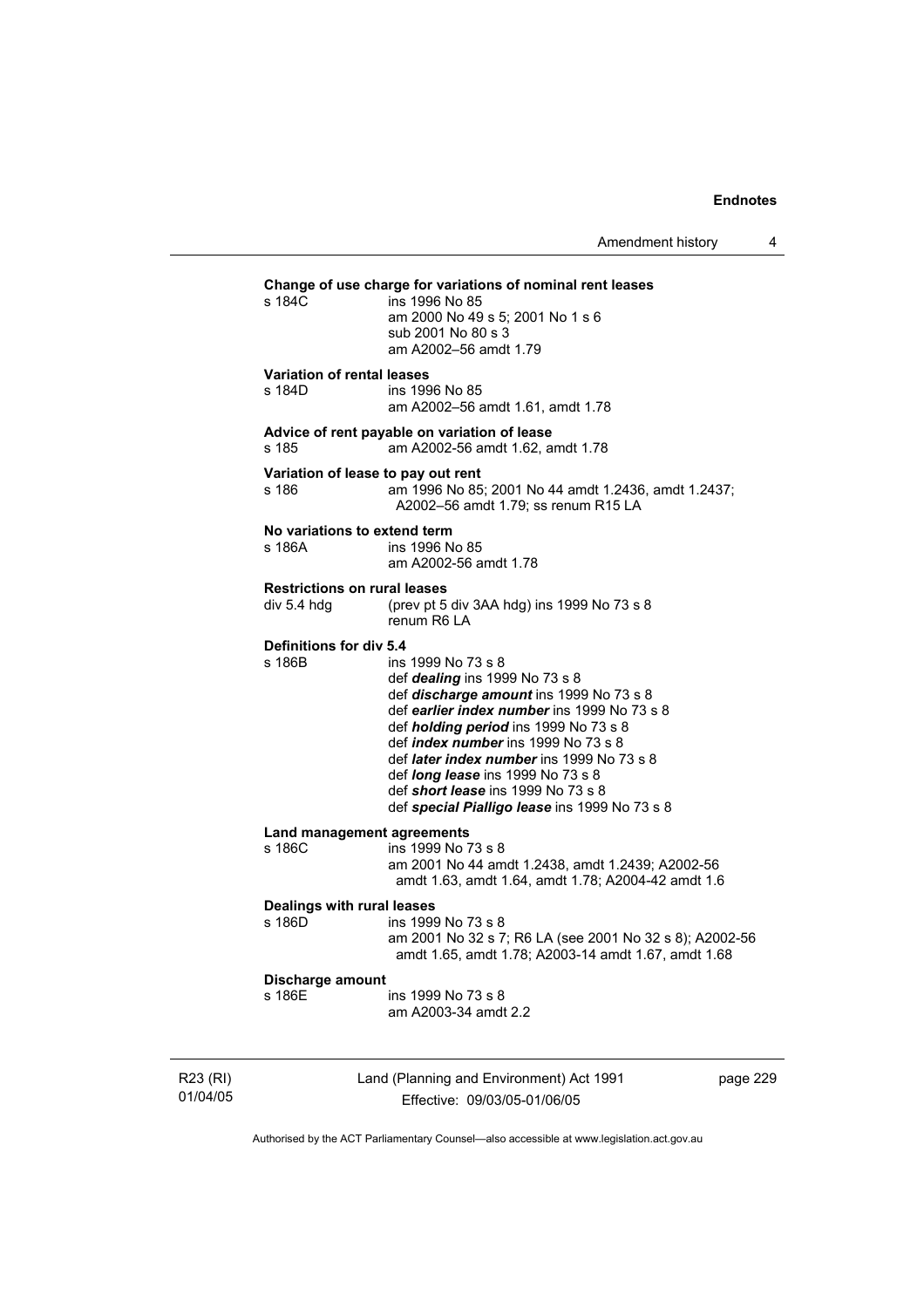| Amendment history<br>4 |  |
|------------------------|--|
|------------------------|--|

|          | s 186F                                              | Discharge amount-special Pialligo leases<br>ins 1999 No 73 s 8<br>am 2001 No 56 amdt 3.434                                                                    |          |
|----------|-----------------------------------------------------|---------------------------------------------------------------------------------------------------------------------------------------------------------------|----------|
|          | Index numbers<br>s 186G                             | ins 1999 No 73 s 8                                                                                                                                            |          |
|          | No subdivision or consolidation<br>s 186H l         | ins 1999 No 73 s 8<br>am A2002-56 amdt 1.78                                                                                                                   |          |
|          | <b>Consolidation and subdivision</b><br>div 5.5 hdg | (prev pt 5 div 3A hdg) ins 1996 No 85<br>renum R6 LA                                                                                                          |          |
|          | <b>Effect qualified</b><br>s 187AA                  | ins as s 187A 1999 No 73 s 9<br>renum 2000 No 80 amdt 3.8                                                                                                     |          |
|          | s 187                                               | Application—nominal rent leases of territory land<br>om 1993 No 75<br>ins 1996 No 85                                                                          |          |
|          | s 187A                                              | Consolidation and subdivision-change of use charge<br>ins 1996 No 85<br>am 2001 No 1 s 7; A2002-56 amdt 1.66, amdt 1.79; ss renum<br><b>R15 LA</b>            |          |
|          | s 187B                                              | New change of use charge formula<br>ins 1996 No 85<br>am 1998 No 65; 1999 No 40 s 5; 2000 No 14 s 5; 2000 No 49<br>s 6<br>om 2001 No 1 s 8                    |          |
|          | s 187C                                              | Change of use charge for consolidations and subdivisions<br>ins 1996 No 85<br>am 2000 No 49 s 7; 2001 No 1 s 9<br>sub 2001 No 80 s 4<br>am A2002-56 amdt 1.79 |          |
|          | <b>Recovery of land</b><br>div 5.6 hdg              | (prev pt 5 div 4 hdg) renum R6 LA                                                                                                                             |          |
|          | <b>Termination of leases</b><br>s 188               | am 1996 No 85; A2002-56 amdt 1.67, amdt 1.78, amdt 1.79;<br>ss renum R15 LA                                                                                   |          |
|          | How land may be recovered<br>s 189                  | sub A2002-56 amdt 1.68                                                                                                                                        |          |
|          | Evidence of ending of lease<br>s 190                | sub A2002-56 amdt 1.68                                                                                                                                        |          |
| page 230 |                                                     | Land (Planning and Environment) Act 1991                                                                                                                      | R23 (RI) |

Effective: 09/03/05-01/06/05

R23 (RI) 01/04/05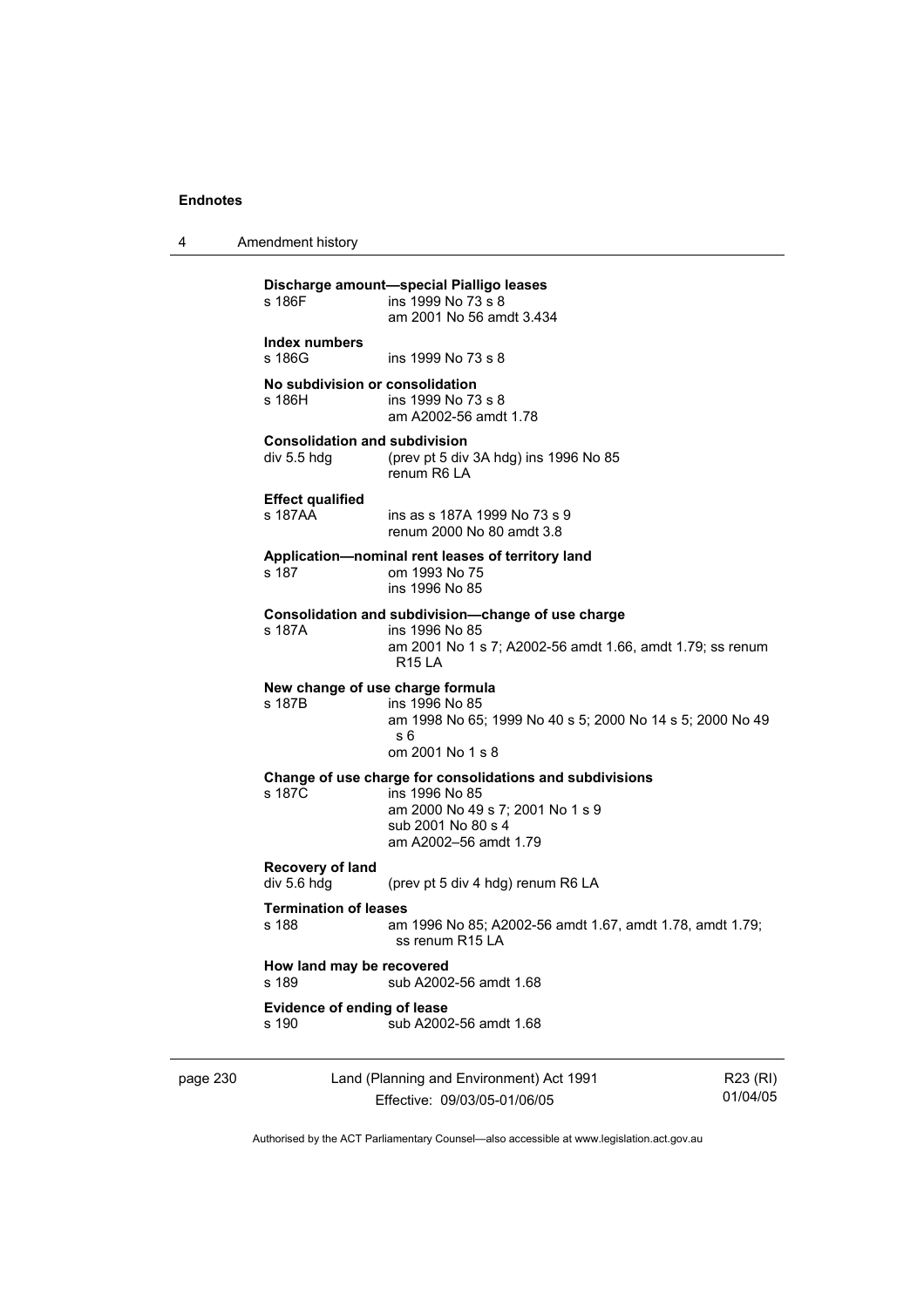| <b>Public land</b><br>div 5.7 hdg                  | (prev pt 5 div 5 hdg) renum R6 LA                                                                            |
|----------------------------------------------------|--------------------------------------------------------------------------------------------------------------|
| Preliminary<br>sdiv 5.7.1 hdg                      | (prev pt 5 div 5 sdiv A hdg) renum R6 LA                                                                     |
| Definitions for div 5.7<br>s 191 hdg               | sub 2002 No 30 amdt 3.480                                                                                    |
| <b>Public land</b><br>sdiv 5.7.2 hdg               | (prev pt 5 div 5 sdiv B hdg) renum R6 LA                                                                     |
| s 192 hdq<br>s 192                                 | Recommendations to planning and land authority<br>am A2002-56 amdt 1.69<br>am 1996 No 85; A2002-56 amdt 1.70 |
| <b>Management of public land</b><br>sdiv 5.7.3 hdg | (prev pt 5 div 5 sdiv C hdg) renum R6 LA                                                                     |
| <b>Reserved areas</b><br>s 193                     | am 1996 No 85; A2004-57 amdt 1.23                                                                            |
| <b>Management objectives</b><br>s 195              | am 2001 No 44 amdt 1.2440; 2002 No 30 amdt 3.481                                                             |
| <b>Plans of management</b><br>sdiv 5.7.4 hdg       | (prev pt 5 div 5 sdiv D hdg) renum R6 LA                                                                     |
| <b>Public consultation</b><br>s 200                | am 2001 No 44 amdt 1.2441, amdt 1.2442                                                                       |
| <b>Minister's powers</b><br>s 204                  | am 2001 No 44 amdts 1.2443-1.2446                                                                            |
| <b>Referral back to conservator</b><br>s 205       | am 2001 No 44 amdt 1.2447, amdt 1.2448                                                                       |
| s 206                                              | Notice of revival of deferred draft plan of management<br>sub 2001 No 44 amdt 1.2449                         |
| s 207                                              | Notification, presentation, disallowance and date of effect<br>am 2001 No 44 amdt 1.2450, amdt 1.2451        |
| <b>Leases and licences</b><br>sdiv 5.7.5 hdg       | (prev pt 5 div 5 sdiv E hdg) renum R6 LA                                                                     |
| Leases-generally<br>s 208                          | am A2002-56 amdt 1.78                                                                                        |
| <b>Grant of leases</b><br>s 209                    | am 1993 No 11, A2002-56 amdt 1.71                                                                            |

R23 (RI) 01/04/05 Land (Planning and Environment) Act 1991 Effective: 09/03/05-01/06/05

page 231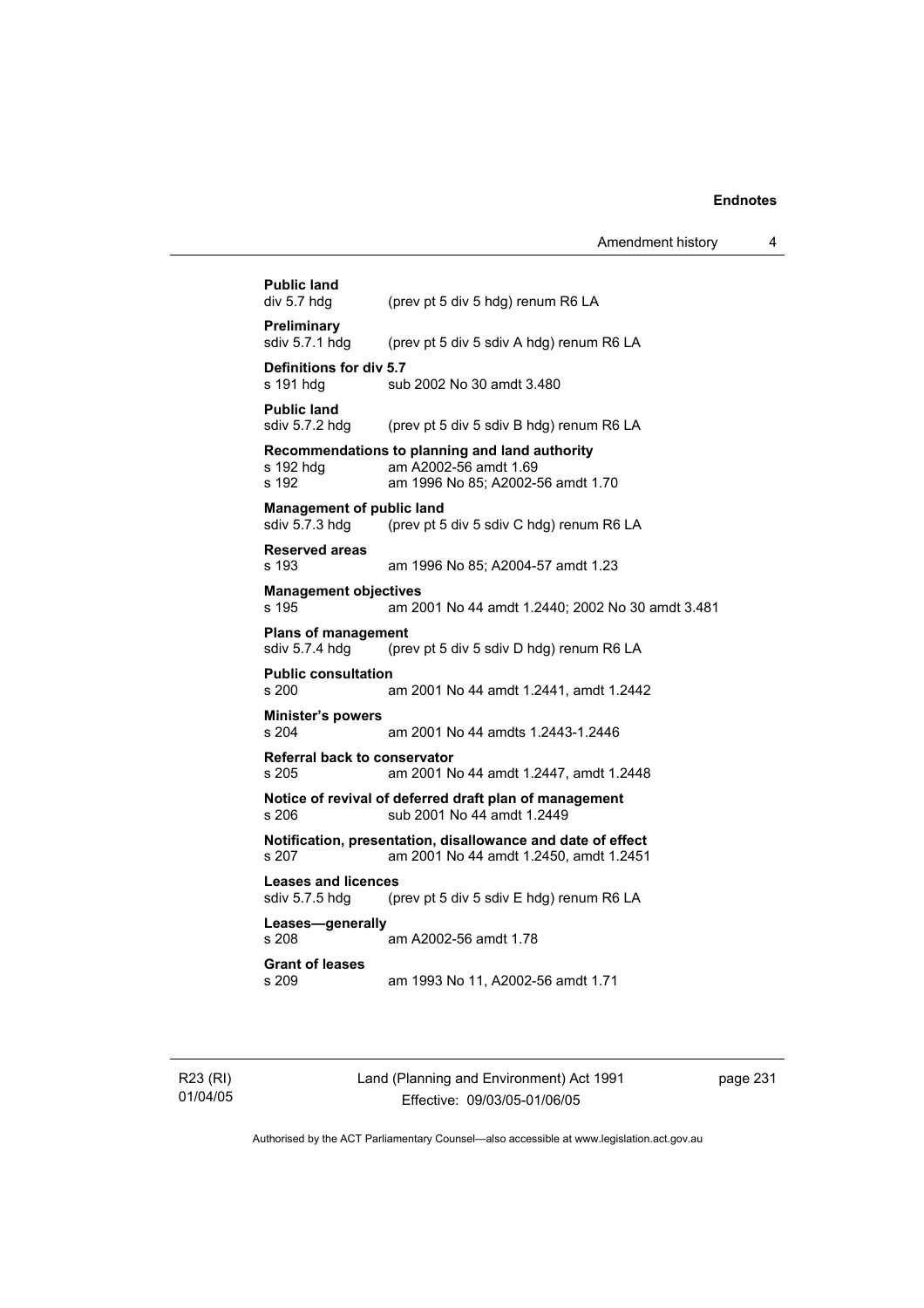4 Amendment history

**Licences**  am 1992 No 32; 1996 No 71; 2001 No 44 amdts 1.2452-1.2454; A2002-56 amdt 1.78; A2003-34 s 4, s 5 **Miner's rights in relation to public land**  s 211 am 2002 No 30 amdt 3.482 **Administrative review**  pt 5 div 6 hdg om 1996 No 71 **Notice of decisions**  s 212 am 1993 No 77 om 1996 No 71 **Review by appeals board**  s 213 sub 1993 No 77 om 1996 No 71 **Notice of decisions under s 174, s 177, s 178 or s 184**  s 213A **ins 1993** No 77 am 1994 No 60 om 1996 No 71 **Review by administrative appeals tribunal**  ins 1993 No 77 om 1996 No 71 **Lessee may surrender lease or part of lease**  s 214 am A2002-56 amdt 1.72, amdt 1.78 **Miscellaneous**  div 5.8 hdg (prev pt 5 div 7 hdg) renum R6 LA **Reduction of rent and relief from provisions of lease**  s 215 sub 2002 No 30 amdt 3.483 am A2002-56 amdt 1.78 **Access to leased land from roads and road related areas**  s 216 am 1996 No 85 sub 1999 No 79 sch 3 am A2002-56 amdt 1.73, amdt 1.74, amdt 1.78; ss renum R12 LA (see A2002-56 amdt 1.75) **Notification of certain leases**  ins 1993 No 11 am 1996 No 85 sub 2002 No 30 amdt 3.484 am 2002 No 39 amdt 1.4 sub A2002-56 amdt 1.76

page 232 Land (Planning and Environment) Act 1991 Effective: 09/03/05-01/06/05

R23 (RI) 01/04/05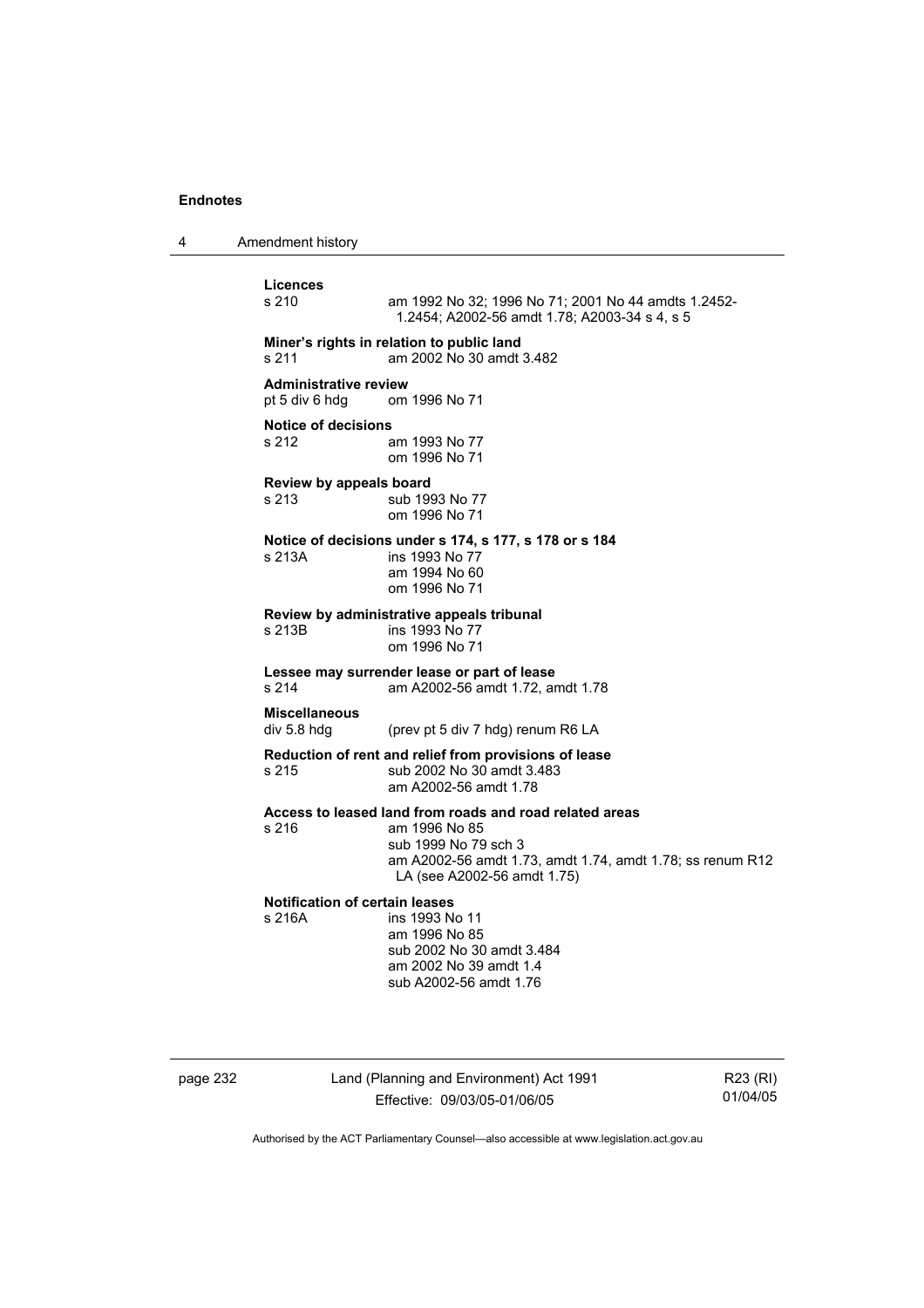|                      | s 217                                      | Licences in relation to land that is not public land<br>am 2001 No 44 amdts 1.2455-1.2457<br>am A2002-56 amdt 1.78; A2003-34 s 6, s 7                                                                                                                                                                                                                                                                                                                                                                                                                                                                                                                                                                                                                                                                                                                             |
|----------------------|--------------------------------------------|-------------------------------------------------------------------------------------------------------------------------------------------------------------------------------------------------------------------------------------------------------------------------------------------------------------------------------------------------------------------------------------------------------------------------------------------------------------------------------------------------------------------------------------------------------------------------------------------------------------------------------------------------------------------------------------------------------------------------------------------------------------------------------------------------------------------------------------------------------------------|
|                      | <b>Rights to extract minerals</b><br>s 219 | am A2002-56 amdt 1.78                                                                                                                                                                                                                                                                                                                                                                                                                                                                                                                                                                                                                                                                                                                                                                                                                                             |
|                      | s 221                                      | False or misleading statements in relation to leases<br>am 1994 No 81<br>sub A2002-56 amdt 1.77<br>om A2004-15 amdt 2.105                                                                                                                                                                                                                                                                                                                                                                                                                                                                                                                                                                                                                                                                                                                                         |
|                      | Preliminary<br>div 6.1 hdg                 | (prev pt 6 div 1 hdg) renum R6 LA                                                                                                                                                                                                                                                                                                                                                                                                                                                                                                                                                                                                                                                                                                                                                                                                                                 |
|                      | Definitions for pt 6<br>s 222 hdg<br>s 222 | sub 2002 No 30 amdt 3.485<br>am 1996 No 85; 1997 No 116; 2000 No 37 s 10; 2002 No 30<br>amdt 3.486, amdt 3.491<br>def <i>approval</i> sub A2002-56 amdt 1.80<br>def building work sub 2002 No 30 amdt 3.487; A2004-13<br>amdt 2.73<br>def consolidation sub 2002 No 30 amdt 3.487<br>def <b>development</b> am A2003-34 amdt 1.4; pars renum R15 LA;<br>A2004-57 amdt 1.24<br>def Executive ins 2002 No 30 amdt 3.488<br>def <i>inspector</i> ins A2003-34 amdt 2.3<br>def <i>lease</i> sub 2002 No 30 amdt 3.489<br>def <i>lessee</i> sub 2002 No 30 amdt 3.489<br>def <i>order</i> sub A2003-34 amdt 1.5<br>def <i>original decision</i> ins A2002-56 amdt 1.81<br>def <i>prohibition notice</i> ins A2003-34 amdt 1.6<br>def relevant authority sub A2002-56 amdt 1.82<br>def subdivision sub 2002 No 30 amdt 3.489<br>def variation ins 2002 No 30 amdt 3.490 |
|                      | Meaning of variation for pt 6<br>s 223     | om 1996 No 85<br>ins 2002 No 30 amdt 3.492                                                                                                                                                                                                                                                                                                                                                                                                                                                                                                                                                                                                                                                                                                                                                                                                                        |
|                      | <b>Approvals</b><br>div 6.2 hdg            | (prev pt 6 div 2 hdg) renum R6 LA                                                                                                                                                                                                                                                                                                                                                                                                                                                                                                                                                                                                                                                                                                                                                                                                                                 |
|                      | Preliminary                                | pt 6 div 2 sdiv A hdg om 1996 No 85                                                                                                                                                                                                                                                                                                                                                                                                                                                                                                                                                                                                                                                                                                                                                                                                                               |
|                      | Interpretation<br>s 224                    | om 1996 No 85                                                                                                                                                                                                                                                                                                                                                                                                                                                                                                                                                                                                                                                                                                                                                                                                                                                     |
|                      | General<br>sdiv 6.2.1 hdg                  | (prev pt 6 div 2 sdiv B hdg) renum R6 LA                                                                                                                                                                                                                                                                                                                                                                                                                                                                                                                                                                                                                                                                                                                                                                                                                          |
| R23 (RI)<br>01/04/05 |                                            | Land (Planning and Environment) Act 1991<br>page 233<br>Effective: 09/03/05-01/06/05                                                                                                                                                                                                                                                                                                                                                                                                                                                                                                                                                                                                                                                                                                                                                                              |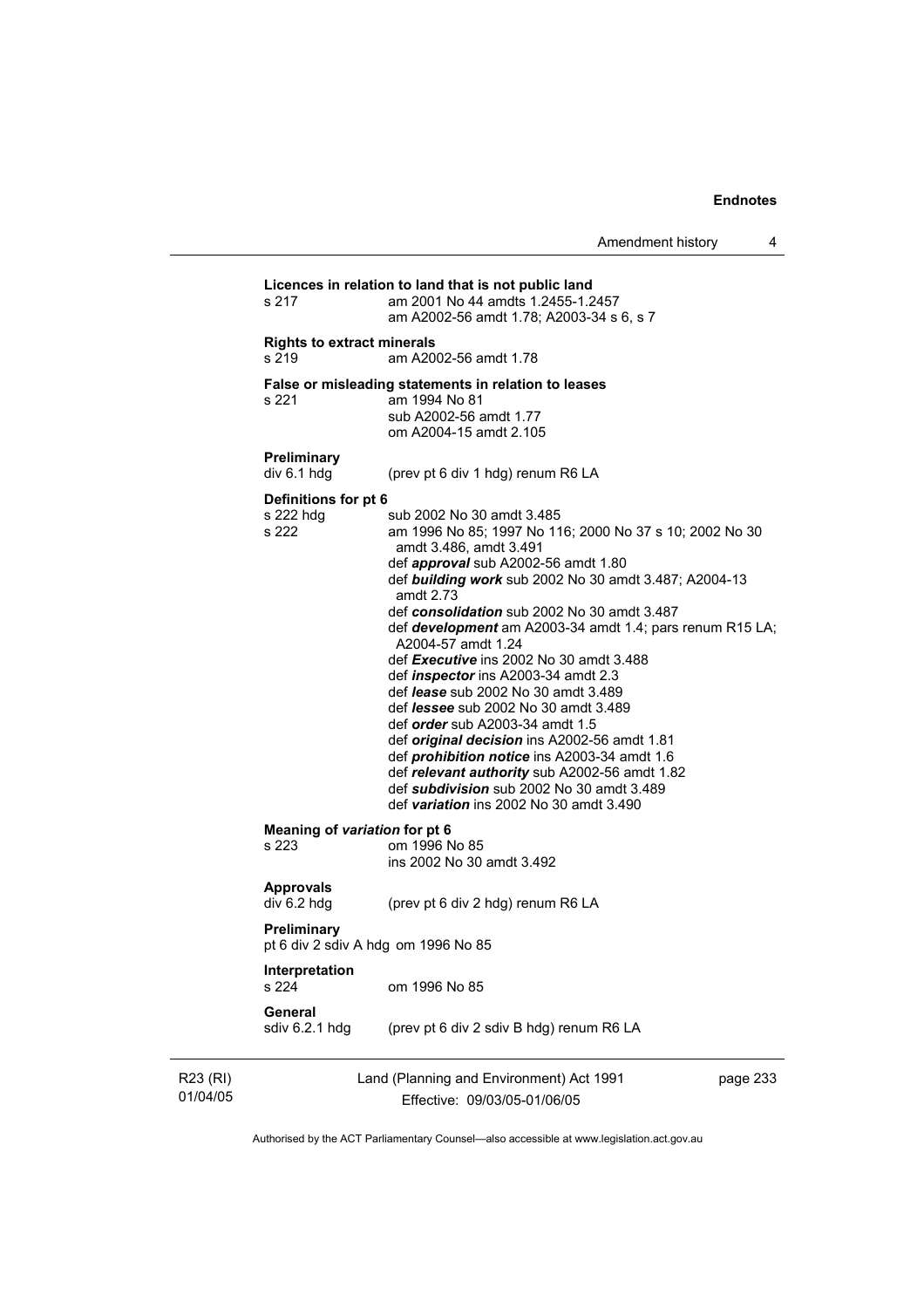| 4 | Amendment history |
|---|-------------------|
|---|-------------------|

# **Offence—development**

am 1996 No 85

#### **Application to undertake development**

| s 226 | am 1996 No 85: 1999 No 73 s 10: 2001 No 44 amdts 1.2458-   |
|-------|------------------------------------------------------------|
|       | 1.2460; 2001 No 73 s 4, s 5; 2001 No 80 ss 5-7; R6 LA (see |
|       | 2001 No 44 amdt 1.2461 and 2001 No 73 s 6); A2002-56       |
|       | amdts 1.83-1.85, amdt 1.133, amdt, 1.134                   |

#### **Register of applications, approvals, orders and lease and development conditions**  s 227 hdg sub 2000 No 37 s 11

| s 227 hdq | sub 2000 No 37 s 11                                      |
|-----------|----------------------------------------------------------|
| s 227     | am 2000 No 37 s 11; 2001 No 44 amdt 1.2462, amdt 1.2463; |
|           | R6 LA (see 2001 No 44 amdt 1.2464); A2002-56 amdt 1.86,  |
|           | amdt 1.87, amdt 1.134; A2004-57 amdt 1.25; pars renum    |
|           | R23 LA (see A2004-57 amdt 1.26)                          |
|           |                                                          |

# **Restrictions on inspection of applications**

am 1996 No 85; A2002-56 amdt 1.88, amdt 1.134

#### **Notice of application**

| s 229 | am 1993 No 90: 1995 No 54: 1996 No 71: 1996 No 85: 1997 |
|-------|---------------------------------------------------------|
|       | No 93: 2000 No 37 s 12: 2001 No 20 s 54: 2002 No 30     |
|       | amdt 3.508: A2002-56 amdt 1.89. amdt 1.134: A2003-30    |
|       | amdt 1.3: ss renum R15 LA: A2004-57 amdt 1.27           |

#### **Direction that applications to be submitted to Minister**

| s 229A hdg | sub 2001 No 44 amdt 1.2465                               |
|------------|----------------------------------------------------------|
| s 229A     | ins 1996 No 85                                           |
|            | am 1999 No 87 s 3; 2001 No 44 amdts 1.2466-1.2472; R6 LA |
|            | (see 2001 No 44 amdt 1.2473); 2002 No 30 amdt 3.493,     |
|            | amdt 3.494                                               |
|            | sub A2002-56 amdt 1.90                                   |
|            | am A2004-57 amdt 1.28, amdt 1.29; ss renum R23 LA (see   |
|            | A2004-57 amdt 1.30)                                      |

# **Minister may decide some applications**<br>s 229B ins A2002-56 amdt 1.9

ins A2002-56 amdt 1.90 am A2004-27 s 16; A2004-57 amdt 1.31

#### **Approvals**

s 230 am 1993 No 77; 1996 No 71

 sub 1996 No 85 am 2000 No 37 s 13

#### **Matters to be considered by relevant authority**

s 231 am 1996 No 85; 2002 No 30 amdt 3.495; A2002-56 amdt 1.91, amdt 1.134, amdt 1.135; A2004-27 s 17 sub A2004-57 amdt 1.32

page 234 Land (Planning and Environment) Act 1991 Effective: 09/03/05-01/06/05

R23 (RI) 01/04/05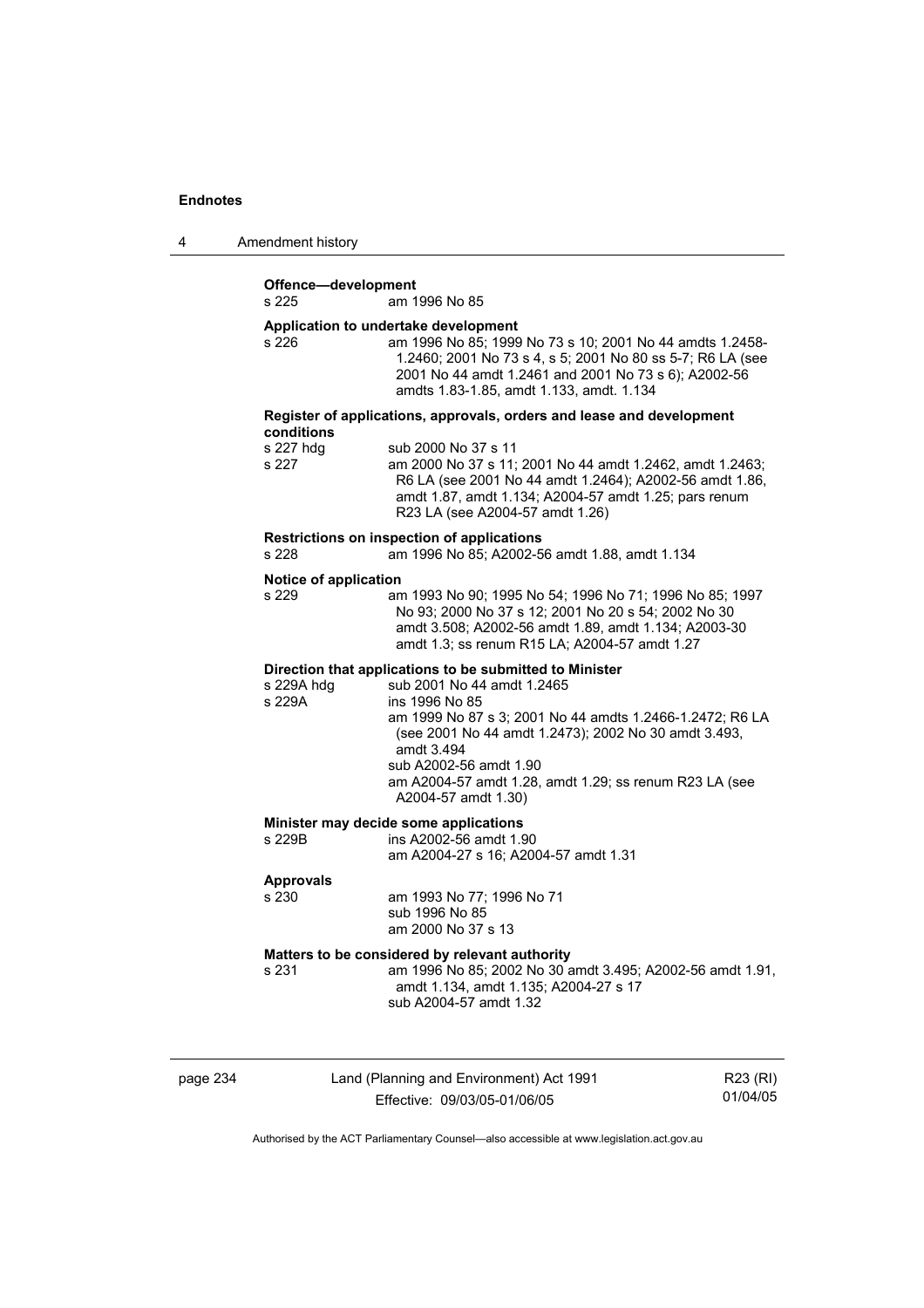Amendment history 4 **Duty of applicants**  am 2001 No 44 amdt 1.2474, amdt 1.2475; 2002 No 30 amdt 3.508; A2002-56 amdt 1.92-1.94, amdt 1.134; ss renum R12 La (see A2002-56 amdt 1.95) **More information**  s 233 am 1996 No 85; A2002-56 amdt 1.135 **Effect of failure to give further information**  s 234 am 1996 No 85; A2002-56 amdt 1.135 **Duties of concurring authorities**  s 235 am 1996 No 39 om 1996 No 85 **Objections**  sdiv 6.2.2 hdg (prev pt 6 div 2 sdiv C hdg) renum R6 LA **Objections—general**  s 237 am 1996 No 85; 1997 No 116; 2000 No 37 s 14; A2002-56 amdt 1.96, amdt 1.134; ss renum R12 LA (see A2002-56 amdt 1.97) **Inspection of objections**  s 238 am 1993 No 77; 1996 No 71; A2002-56 amdt 1.134 **Identity of objectors**<br> **s** 239 a s 239 am A2002-56 amdt 1.98, amdt 1.134 **Circumstances in which Executive approves applications, other than lease variations, subdivisions, consolidations**  s 240 om 1996 No 85 **Circumstances in which Executive approves applications for lease variations, subdivisions, consolidations**  s 241 om 1996 No 85 **Approvals**  sdiv 6.2.3 hdg (prev pt 6 div 2 sdiv D hdg) renum R6 LA **Approvals—notices to applicants and registrar-general**  s 242 am 1992 No 32; 1993 No 64 sub 1996 No 85; A2002-56 amdt 1.99 **Notification of approval or refusal of application**  s 243 am 1993 No 77; 1996 Nos 71 and 85; 2000 No 37 s 15; A2002-56 amdt 1.100, amdt 1.101, amdt 1.135; ss renum R12 LA (see A2002-56 amdt 1.102) **Notification if more than 1 objector**  s 244 am 1996 No 85; A2002-56 amdt 1.103, amdt 1.134

R23 (RI) 01/04/05 Land (Planning and Environment) Act 1991 Effective: 09/03/05-01/06/05

page 235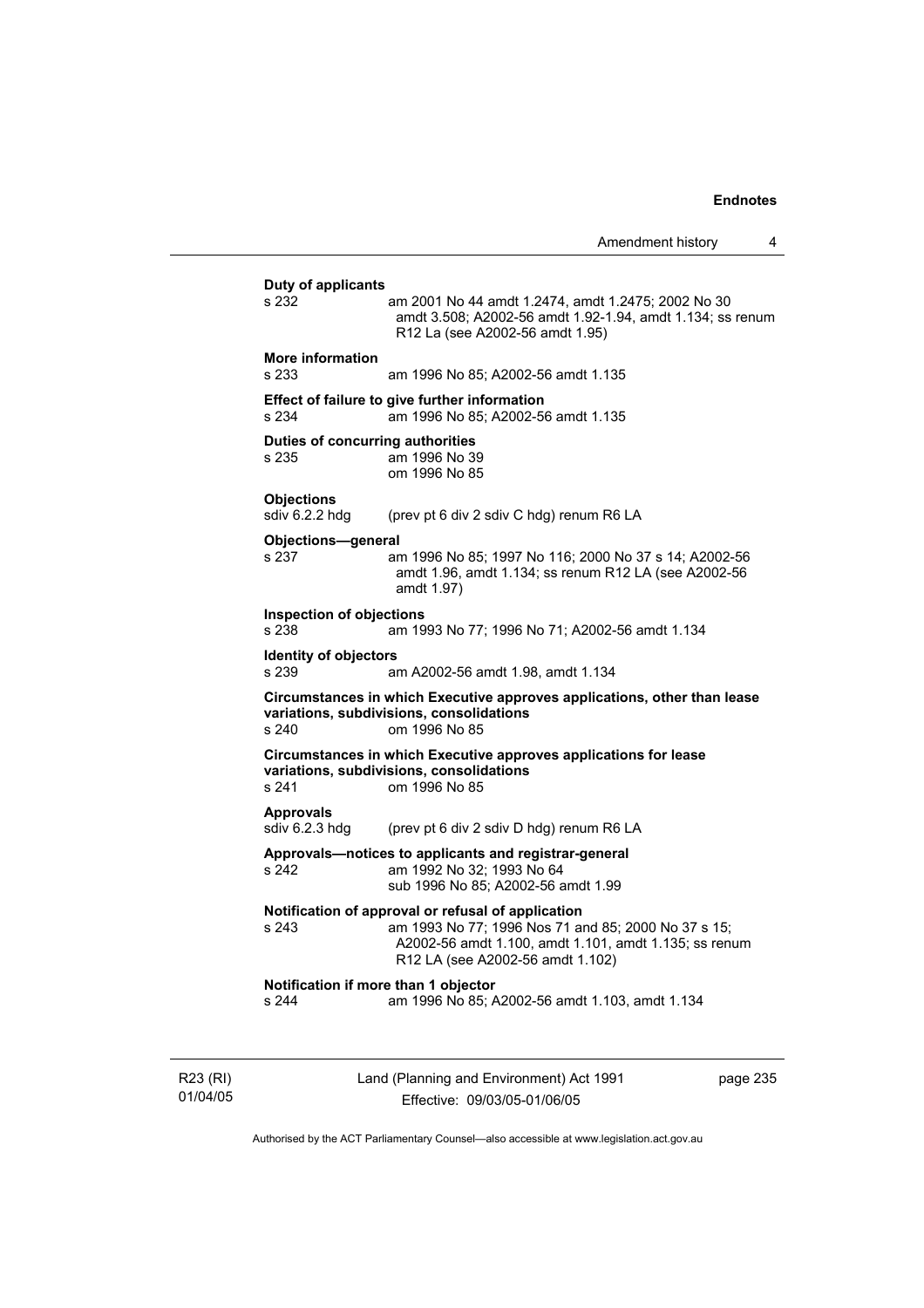| Amendment history<br>$\overline{4}$ |  |
|-------------------------------------|--|
|-------------------------------------|--|

| s 244A   |                                           | Notice of decision to heritage council<br>ins A2004-57 amdt 1.33                                                                                                                   |                      |
|----------|-------------------------------------------|------------------------------------------------------------------------------------------------------------------------------------------------------------------------------------|----------------------|
| s 245    | <b>Conditional approvals</b>              | am 1996 No 85; 2001 No 80 s 8, s 9; A2002-56<br>amdt 1.104-1.106, amdt 1.134; pars renum R15 LA;<br>A2004-57 amdt 1.34                                                             |                      |
|          | sdiv 6.2.4 hdg                            | Reconsideration of applications for approval<br>ins A2002-56 amdt 1.107                                                                                                            |                      |
| s 245A   | Definitions for sdiv 6.2.4                | ins A2002-56 amdt 1.107<br>def new application ins A2002-56 amdt 1.107<br>def original application ins A2002-56 amdt 1.107<br>def <i>original decision</i> ins A2002-56 amdt 1.107 |                      |
| s 246    |                                           | <b>Applications for reconsideration</b><br>om 1996 No 85<br>ins A2002-56 amdt 1.107<br>am A2003-30 amdt 1.4                                                                        |                      |
| s 246A   | <b>Reconsideration of decisions</b>       | ins A2002-56 amdt 1.107                                                                                                                                                            |                      |
| s 246B   |                                           | No action by planning and land authority within time<br>ins A2002-56 amdt 1.107                                                                                                    |                      |
| s 246C   |                                           | Notice of decision on reconsideration<br>ins A2002-56 amdt 1.107                                                                                                                   |                      |
|          | Approvals-miscellaneous<br>sdiv 6.2.5 hdg | ins A2002-56 amdt 1.107                                                                                                                                                            |                      |
| s 247    | <b>Minor amendments</b>                   | am 1996 No 85; 2002 No 30 amdt 3.508; 2002 No 37 ss 4-6;<br>ss (4), (5) om R10 LA; pars renum R10 LA; A2002-56<br>amdt 1.108, amdt 1.135                                           |                      |
| s 248    | <b>Corrections</b>                        | am 1996 No 85; A2002-56 amdt 1.109                                                                                                                                                 |                      |
| s 249    | When approvals take effect                | sub 1993 No 77<br>am 1996 No 71; 1996 No 85; 2002 No 30 amdt 3.496<br>sub A2002-56 amdt 1.110                                                                                      |                      |
|          |                                           | <b>Execution of approvals for variations of leases</b><br>s 250 sub 1996 No 85<br>am A2002-56 amdt 1.133                                                                           |                      |
| s 251    | End of approvals                          | am 1996 No 85; A2002-56 amdt 1.111                                                                                                                                                 |                      |
| page 236 |                                           | Land (Planning and Environment) Act 1991<br>Effective: 09/03/05-01/06/05                                                                                                           | R23 (RI)<br>01/04/05 |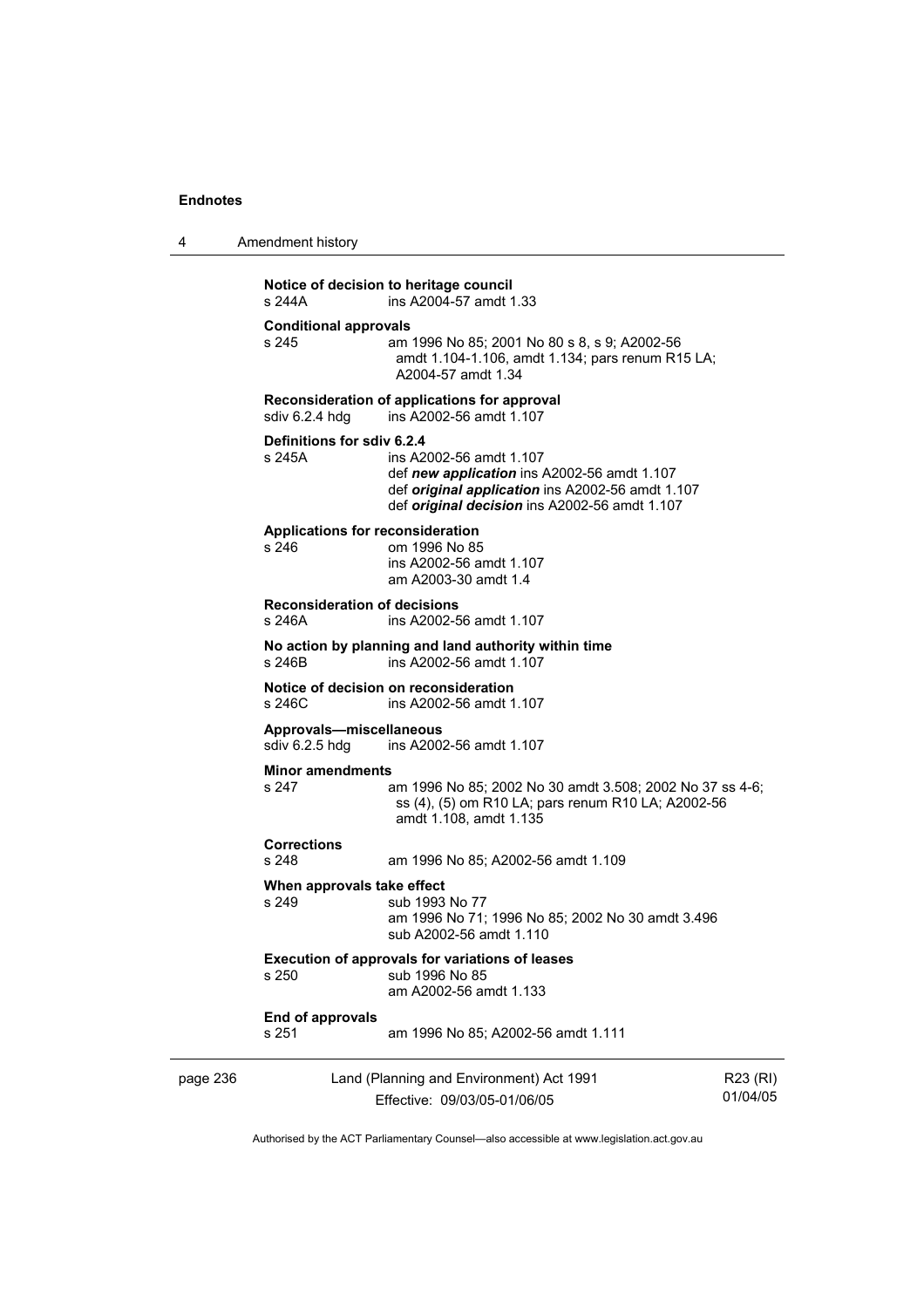Amendment history 4 **Extension of time**  am 1996 No 85; A2002-56 amdt 1.134 **Revocation of approval**  s 253 am A2002-56 amdt 1.112; A2004-57 amdt 1.35 **Powers of Supreme Court**<br>sdiv 6.2.6 hdg ins A200 ins A2003-34 amdt 1.7 **Injunctions to require compliance with approvals**  s 253A ins A2003-34 amdt 1.7 **Orders**<br>div 6.3 hdg (prev pt 6 div 3 hdg) renum R6 LA sub A2003-34 s 8 **Making of orders**  ins A2003-34 s 8 **Applications to planning and land authority for orders**  s 254 om 1996 No 85 ins 1997 No 7 am 2001 No 44 amdt 1.2476-1.2478; A2002-56 amdt 1.113 sub A2003-34 s 8 am A2004-57 amdt 1.36; pars renum R23 LA (see A2004-57 amdt 1.37) **Decision on application to planning and land authority for order**  s 254A ins A2003-34 s 8 **Proposed orders on planning and land authority's own initiative**  s 255 sub A2003-34 s 8 am A2004-57 amdt 1.38; pars renum R23 LA (see A2004-57 amdt 1.39) **Decision on proposed order on planning and land authority's own initiative**  s 256 am 1993 No 77; 1996 No 71; 1996 No 83; 1996 No 85; 1997 No 7; 1999 No 73 s 11; 1999 No 79 sch 3; 2001 No 44 amdt 1.2479; 2002 No 30 amdt 3.508; A2002-56 amdts 1.114-1.117, amdt 1.134 sub A2003-34 s 8 **Effect of certain orders**  ins 1997 No 7 om A2003-34 s 8 **Content of orders**  am 1993 Nos 64 and 77; 1996 No 71; 2002 No 30 amdt 3.508; A2002-56 amdt 1.118, amdt 1.119, amdt 1.134 sub A2003-34 s 8

R23 (RI) 01/04/05 Land (Planning and Environment) Act 1991 Effective: 09/03/05-01/06/05

page 237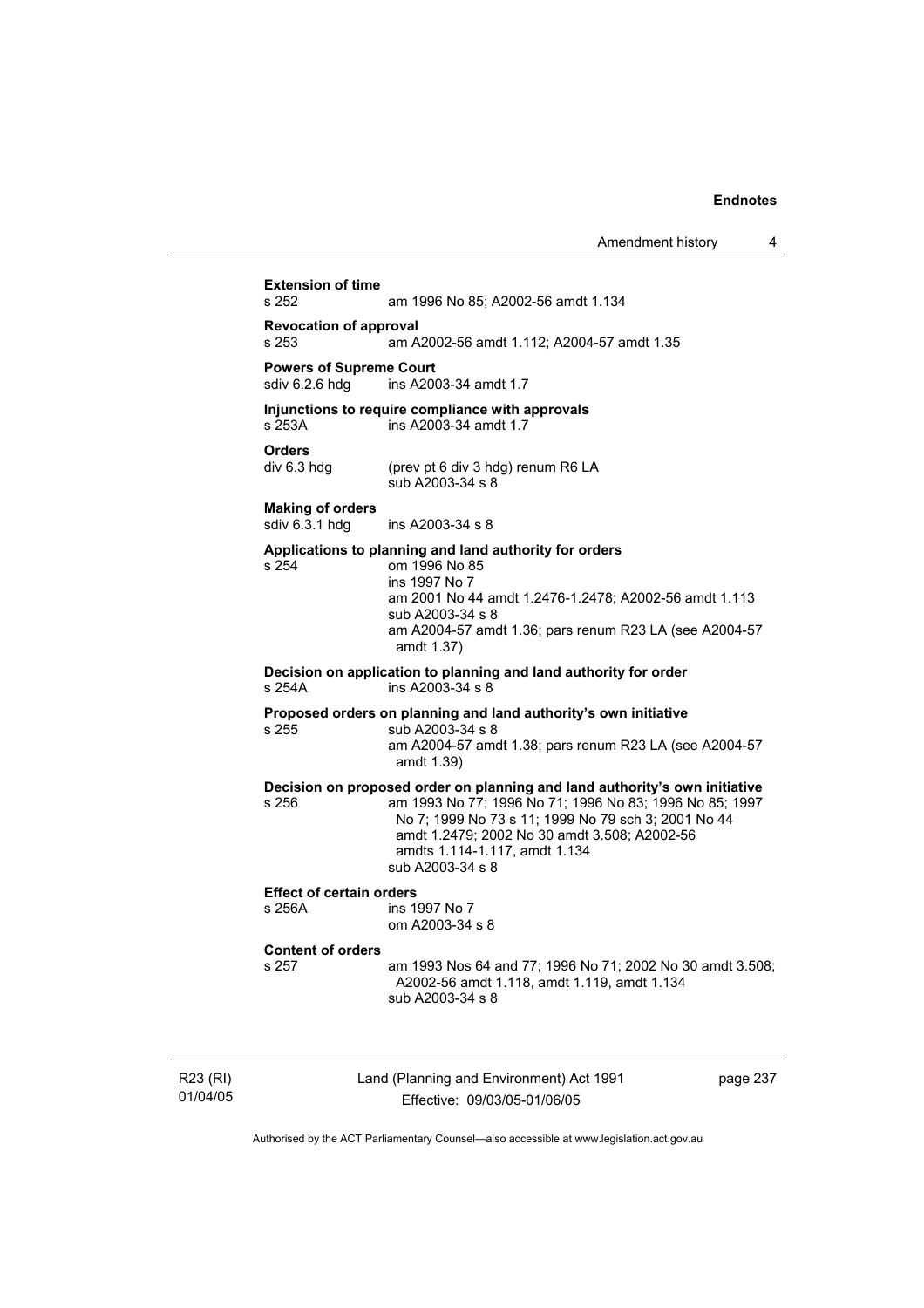4 Amendment history page 238 Land (Planning and Environment) Act 1991 **Notice of making orders**  s 257A ins A2003-34 s 8 **Who is bound by an order?**  s 257B ins A2003-34 s 8 **Contravening orders**  am 1993 No 77; 1996 No 71; A2002-56 amdt 1.120 sub A2003-34 s 8 **Ending of orders**   $ins A2003-34 s 8$ **Notice ending orders**  s 258B ins A2003-34 s 8 **Effect of orders about pest animals or plants**  s 258C ins A2003-34 s 8 **Rectification work**  sdiv 6.3.2 hdg ins A2003-34 s 8 **Definitions for sdiv 6.3.2**  s 259 am 1993 No 77; 1996 No 71; A2002-56 amdt 1.121, amdt 1.134 sub A2003-34 s 8 **Direction to carry out rectification work**  s 259A ins A2003-34 s 8 **Contravening direction to carry out rectification work**  s 259B ins A2003-34 s 8 **Authorisation to carry out rectification work**  s 259C ins A2003-34 s 8 **Obstructing etc authorised people**  s 259D ins A2003-34 s 8 **Liability for cost of rectification work**  s 259E ins A2003-34 s 8 **Determination of criteria for deferral of rectification work cost**  s 259F ins A2003-34 s 8 **Application for deferral of rectification work cost**  ins A2003-34 s 8 **Deferral of rectification work cost**  s 259H ins A2003-34 s 8 **Security for deferred rectification work cost**<br>s 259l **ins A2003-34 s 8** ins A2003-34 s 8

Effective: 09/03/05-01/06/05

R23 (RI) 01/04/05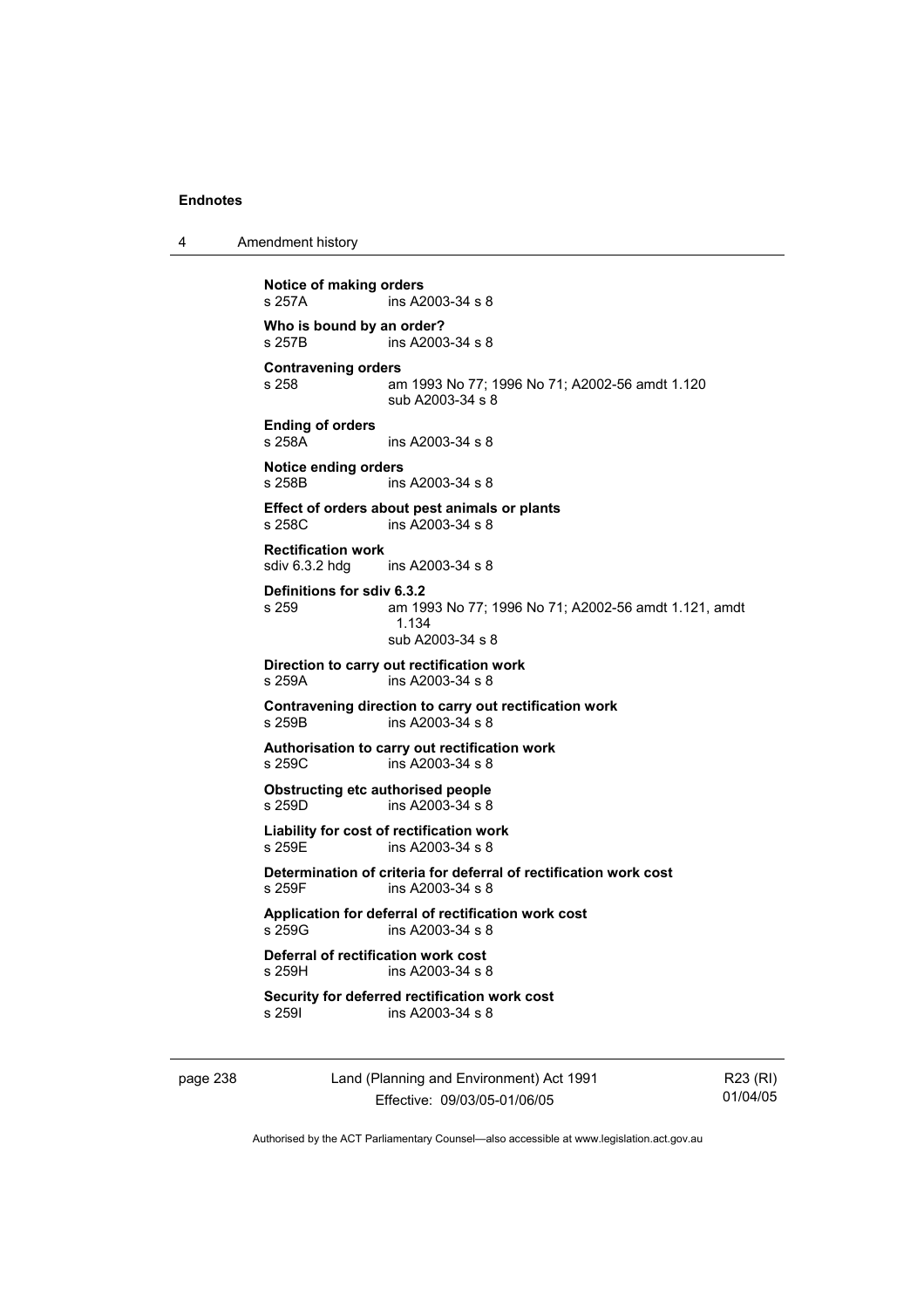| Amendment history |  |
|-------------------|--|
|-------------------|--|

| $s$ 259.1                                             | Payment of deferred rectification work cost<br>ins A2003-34 s 8                                                                                                |
|-------------------------------------------------------|----------------------------------------------------------------------------------------------------------------------------------------------------------------|
| Prohibition notices and injunctions<br>sdiv 6.3.3 hdg | ins A2003-34 s 8                                                                                                                                               |
| <b>Prohibition notices-making</b><br>s 260            | am 1993 Nos 64 and 77; 1996 No 71; A2002-56 amdt 1.122<br>sub A2003-34 s 8                                                                                     |
| <b>Contravening prohibition notices</b><br>s 260A     | ins A2003-34 s 8                                                                                                                                               |
| <b>Prohibition notices-ending</b><br>s 260B           | ins A2003-34 s 8                                                                                                                                               |
| s 260C                                                | Injunctions to restrain contravention of orders or prohibition notices<br>ins A2003-34 s 8                                                                     |
| <b>Other matters</b><br>sdiv $6.3.4$ hdg              | ins A2003-34 s 8                                                                                                                                               |
| s 261                                                 | Declaration of pest animal or pest plant<br>sub A2003-34 s 8                                                                                                   |
| Inspection and seizure powers<br>div 6.4 hdg          | (prev pt 6 div 4 hdg) renum R6 LA<br>sub A2003-34 amdt 2.4                                                                                                     |
| Preliminary<br>sdiv 6.4.1 hdg                         | (prev pt 6 div 4 sdiv A hdg) renum R6 LA                                                                                                                       |
| Definitions for div 6.4<br>s 262                      | sub 2002 No 30 amdt 3.497<br>def connected ins 2002 No 30 amdt 3.497<br>def occupier ins 2002 No 30 amdt 3.497<br>def <i>offence</i> ins 2002 No 30 amdt 3.497 |
| <b>Appointment of inspectors</b><br>s 263             | am A2002-56 amdt 1.134<br>sub A2003-34 amdt 2.5                                                                                                                |
| <b>Identity cards</b><br>s 264                        | am A2002-56 amdt 1.134<br>sub A2003-34 amdt 1.8                                                                                                                |
| s 265                                                 | Power not to be exercised before identity card shown<br>am 1994 No 81; A2002-56 amdt 1.134<br>sub A2003-34 amdt 1.8                                            |
| Inspection<br>sdiv 6.4.2 hdg                          | (prev pt 6 div 4 sdiv B hdg) renum R6 LA                                                                                                                       |
|                                                       |                                                                                                                                                                |
|                                                       |                                                                                                                                                                |

R23 (RI) 01/04/05 Land (Planning and Environment) Act 1991 Effective: 09/03/05-01/06/05

page 239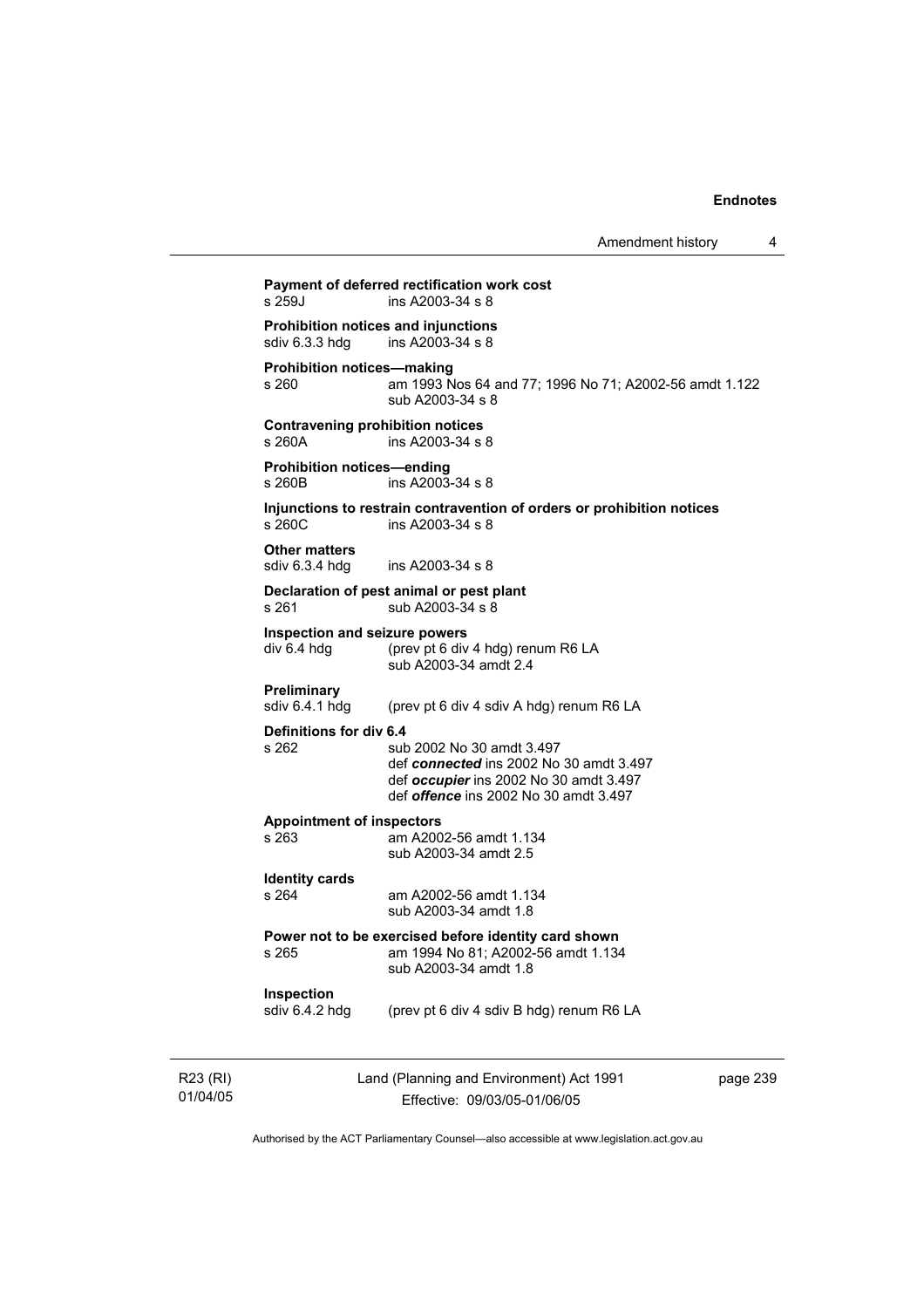4 Amendment history

| s 268                                     | om A2003-34 amdt 1.9                                                                                                                          |
|-------------------------------------------|-----------------------------------------------------------------------------------------------------------------------------------------------|
| <b>Powers of inspection</b><br>s 269      | am 1994 No 81                                                                                                                                 |
| s 270                                     | Work carried out at direction of inspector<br>om A2003-34 amdt 1.9                                                                            |
| <b>Disposal of seized items</b><br>s 272  | am A2002-56 amdt 1.123, amdt 1.134                                                                                                            |
| <b>Obstruction of inspectors</b><br>s 274 | am 1994 No 81<br>om A2004-15 amdt 2.105                                                                                                       |
| div 6.5 hdg                               | <b>Commissioner for land and planning</b><br>(prev pt 6 div 4A hdg) ins 1996 No 85<br>renum R6 LA<br>om A2002-56 amdt 1.124                   |
| s 274A                                    | <b>Commissioner for land and planning</b><br>ins 1996 No 85<br>am 2002 No 11 amdt 2.66<br>sub 2002 No 30 amdt 3.498<br>om A2002-56 amdt 1.124 |
| Term of office<br>s 274B                  | ins 1996 No 85<br>sub 2002 No 30 amdt 3.498<br>om A2002-56 amdt 1.124                                                                         |
| Leave of absence<br>s 274C                | ins 1996 No 85<br>sub 2002 No 30 amdt 3.498<br>om A2002-56 amdt 1.124                                                                         |
| Leave of absence<br>s 274D                | ins 1996 No 85<br>om 2002 No 30 amdt 3.498                                                                                                    |
| <b>Acting appointments</b><br>s 274F      | ins 1996 No 85<br>om 2002 No 30 amdt 3.498                                                                                                    |
| Resignation<br>s 274F                     | ins 1996 No 85<br>om 2002 No 30 amdt 3.498                                                                                                    |

page 240 Land (Planning and Environment) Act 1991 Effective: 09/03/05-01/06/05

R23 (RI) 01/04/05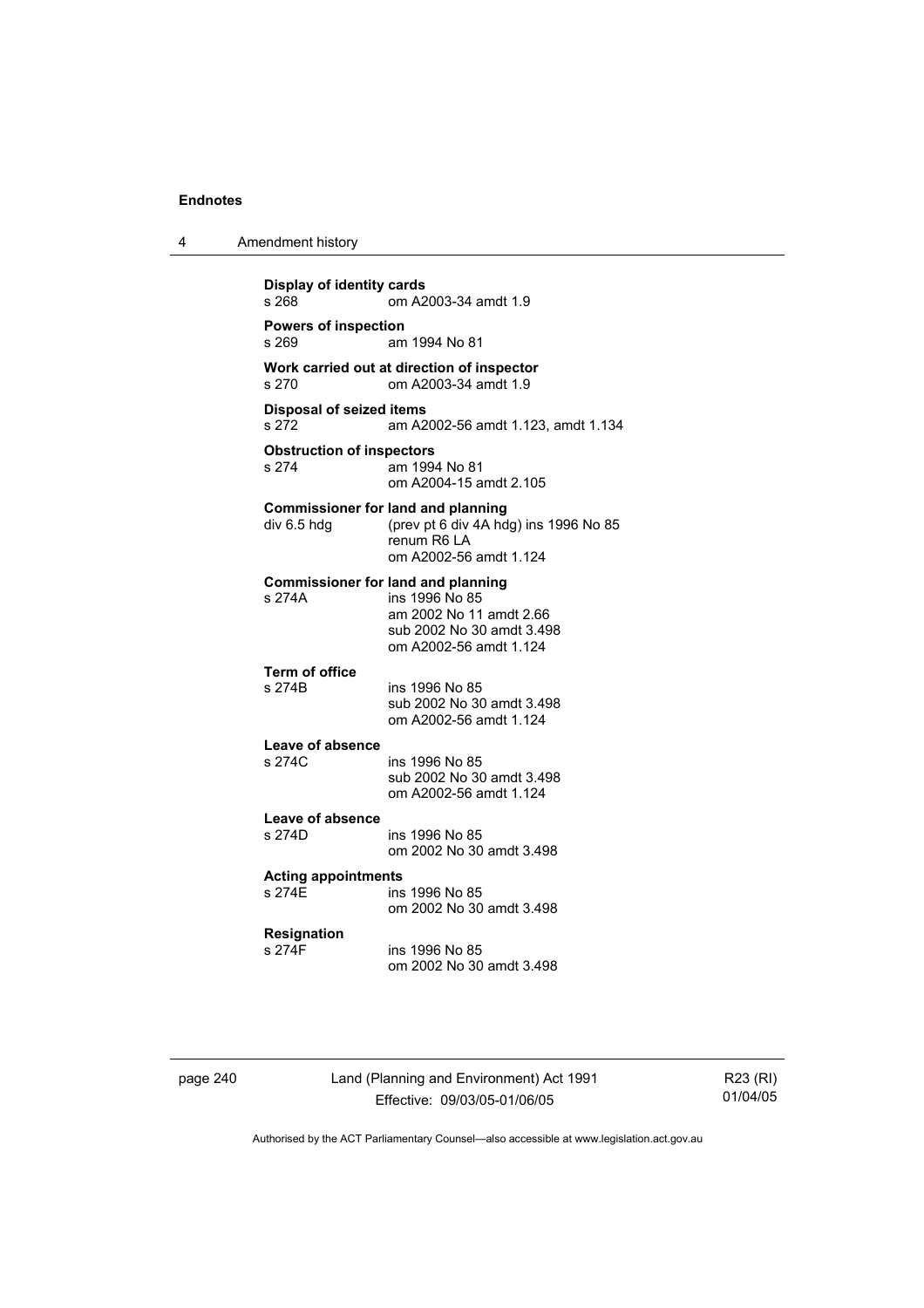Amendment history 4

### **Suspension and removal of commissioner**

| s 274G | ins 1996 No 85                  |
|--------|---------------------------------|
|        | am 2002 No 30 amdts 3.499-3.501 |
|        | om A2002-56 amdt 1.124          |
|        |                                 |

## **Retirement**

s 274H ins 1996 No 85 om A2002-56 amdt 1.124

## **Delegation**

ins 1996 No 85 sub 2002 No 30 amdt 3.502 om A2002-56 amdt 1.124

## **Protection from suit**

ins 1996 No 85 am 2002 No 30 amdt 3.503 om A2002-56 amdt 1.124

#### **Miscellaneous**

div 6.6 hdg (prev pt 6 div 5 hdg) renum R6 LA

**Review of decisions**<br>sdiv 6.6.1 hdg (p (prev pt 6 div 5 sdiv A hdg) renum R6 LA

**AAT review—general** 

s 275 am 1993 No 77 sub 1996 No 71 am 1996 No 85 sub A2002-56 amdt 1.125 am A2004-57 amdt 1.40; ss renum R23 LA (see A2004-57 amdt 1.41)

#### **Approvals subject to entity's satisfaction**  s 275A ins A2002-56 amdt 1.125

# **Review of decisions—objectors and third parties to approvals**

s 276 hdg sub A2003-34 amdt 2.6<br>s 276 sam 1993 No 77; 1996 N am 1993 No 77; 1996 No 71; 1996 No 85; 1997 No 116; 2000 No 15 s 4; 2000 No 37 s 16; A2002-56 amdt 1.126; ss renum R12 LA (see A2002-56 amdt 1.127)

### **Review of decisions—orders and prohibition notices**

s 277 am 1993 No 77

sub 1996 No 7; A2003-34 amdt 1.10

### **Notification of objectors**

s 278 am 1993 No 77; 1996 No 71; 1996 No 85; 2002 No 30 amdt 3.508; A2002-56 amdt 1.128, amdt 1.129; ss renum R12 LA (see A2002-56 amdt 1.130)

R23 (RI) 01/04/05 Land (Planning and Environment) Act 1991 Effective: 09/03/05-01/06/05

page 241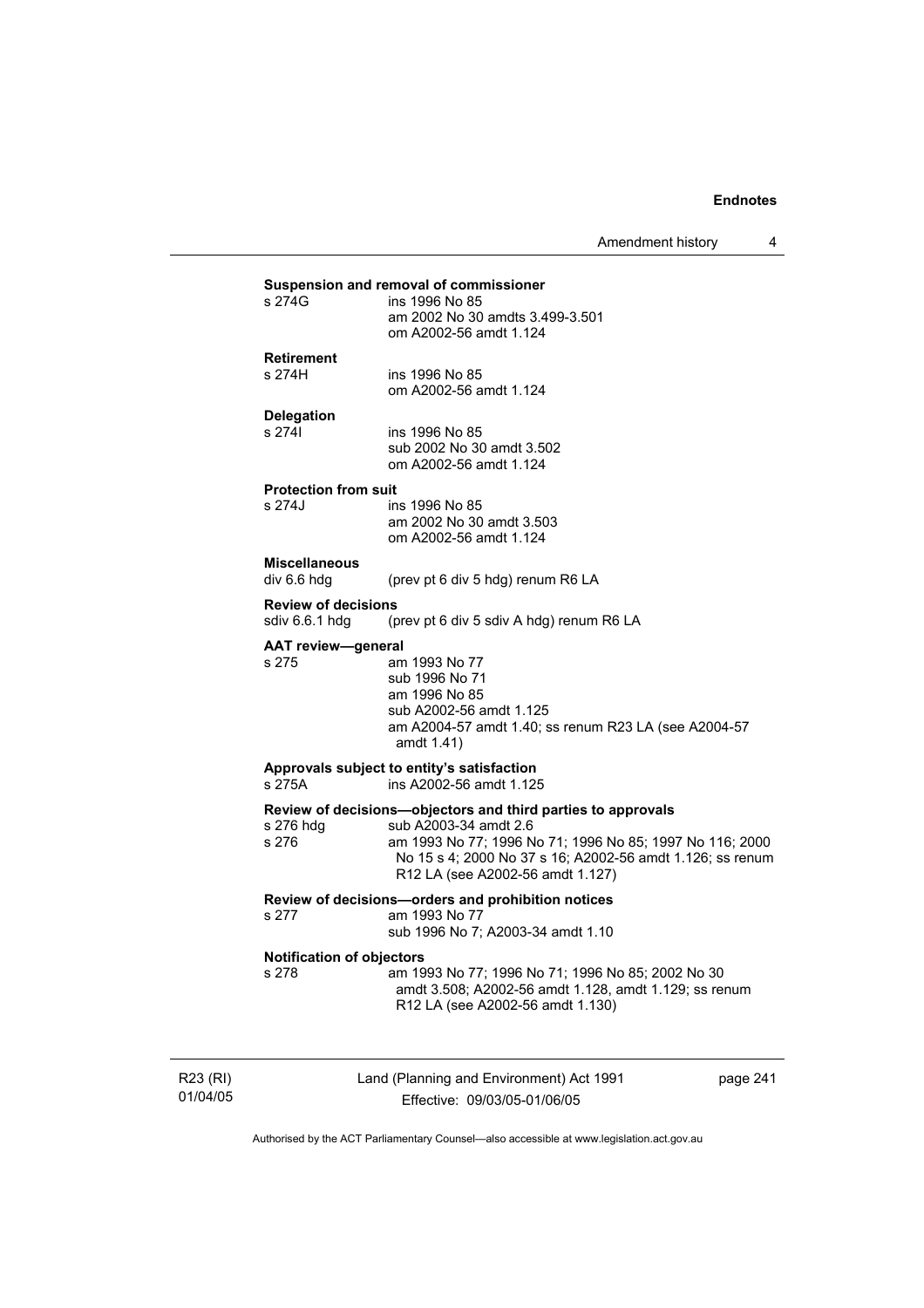4 Amendment history

| 4        | Amendment history                         |                                                                                                                                                                                     |                      |
|----------|-------------------------------------------|-------------------------------------------------------------------------------------------------------------------------------------------------------------------------------------|----------------------|
|          | s 279 hdg<br>s 279                        | Application for review by objectors-notification to applicants<br>sub A2003-34 amdt 2.7<br>am 1993 No 77; 1996 No 71; 1996 No 85                                                    |                      |
|          | s 279A                                    | Challenge to validity of certain decisions<br>ins 1999 No 87 s 4<br>am A2002-56 amdt 1.131                                                                                          |                      |
|          | s 280                                     | Applicants and objectors may be made parties to proceedings<br>sub 1993 No 77<br>om 1996 No 71                                                                                      |                      |
|          | s 281                                     | Failure to comply with certain notification requirements<br>om 1996 No 71                                                                                                           |                      |
|          | General<br>sdiv 6.6.2 hdg                 | (prev pt 6 div 5 sdiv B hdg) renum R6 LA                                                                                                                                            |                      |
|          | <b>Regulations</b><br>s 282               | am 1992 No 32; 1996 No 85; 2000 No 37 s 17; 2001 No 44<br>amdts 1.2480-1.2482; A2002-56 amdt 1.132; pars renum<br><b>R15 LA</b>                                                     |                      |
|          | <b>Administrative appeals</b><br>pt 7 hdg | (prev pt 6A hdg) ins 1993 No 77<br>sub 1996 No 71<br>renum R6 LA                                                                                                                    |                      |
|          | Preliminary<br>pt 6A div 1 hdg            | ins 1993 No 77<br>om 1996 No 71                                                                                                                                                     |                      |
|          | <b>AAT review of decisions</b><br>s 282A  | ins 1993 No 77<br>sub 1996 No 71<br>am 1996 No 85; 1999 No 73 s 12; 2000 No 15 s 5; 2001 No 56<br>amdt 3.435<br>sub A2002-56 amdt 1.136<br>am A2004-42 amdt 1.7; A2004-57 amdt 1.42 |                      |
|          | pt 6A div 2 hdg                           | Establishment of land planning and appeals board<br>ins 1993 No 77<br>om 1996 No 71                                                                                                 |                      |
|          | <b>Establishment of board</b><br>s 282B   | ins 1993 No 77<br>om 1996 No 71                                                                                                                                                     |                      |
|          | <b>Appointment of members</b><br>s 282C   | ins 1993 No 77<br>om 1996 No 71                                                                                                                                                     |                      |
| page 242 |                                           | Land (Planning and Environment) Act 1991<br>Effective: 09/03/05-01/06/05                                                                                                            | R23 (RI)<br>01/04/05 |
|          |                                           | Authorised by the ACT Parliamentary Counsel—also accessible at www.legislation.act.gov.au                                                                                           |                      |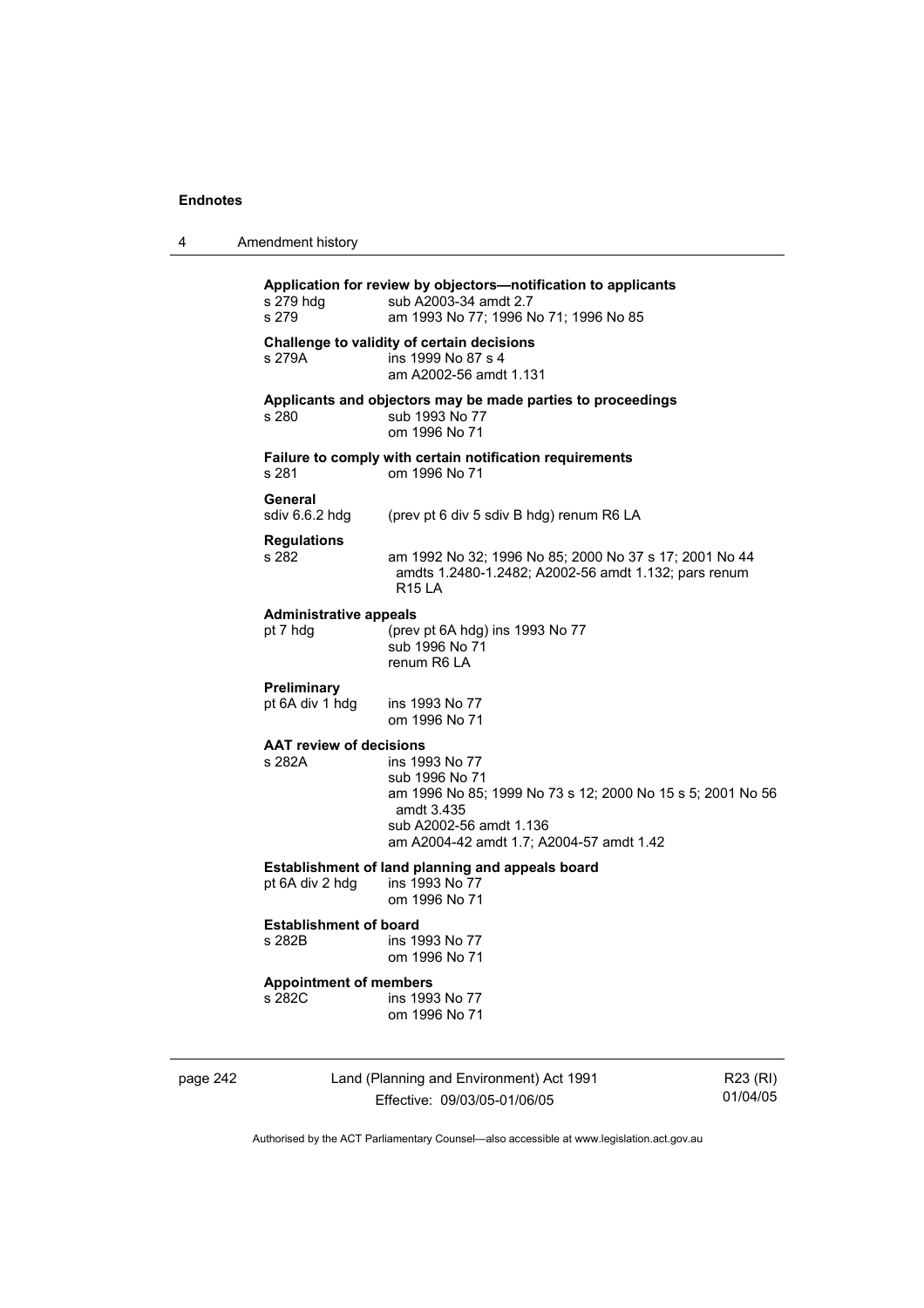Amendment history 4

| <b>Remuneration and allowances</b>   |                                                                              |
|--------------------------------------|------------------------------------------------------------------------------|
| s 282D                               | ins 1993 No 77<br>om 1996 No 71                                              |
| <b>Acting appointments</b>           | ins 1993 No 77                                                               |
| s 282E                               | om 1996 No 71                                                                |
| s 282F                               | Deputy chairperson to act for chairperson<br>ins 1993 No 77<br>om 1996 No 71 |
| Delegation                           | ins 1993 No 77                                                               |
| s 282G                               | om 1996 No 71                                                                |
| Leave of absence                     | ins 1993 No 77                                                               |
| s 282H                               | om 1996 No 71                                                                |
| <b>Other terms and conditions</b>    | ins 1993 No 77                                                               |
| s 282I                               | om 1996 No 71                                                                |
| Resignation                          | ins 1993 No 77                                                               |
| s 282J                               | om 1996 No 71                                                                |
| <b>Removal from office</b>           | ins 1993 No 77                                                               |
| s 282K                               | om 1996 No 71                                                                |
| <b>Organisation of appeals board</b> | ins 1993 No 77                                                               |
| pt 6A div 3 hdg                      | om 1996 No 71                                                                |
| <b>Disclosure of interests</b>       | ins 1993 No 77                                                               |
| s 282L                               | om 1996 No 71                                                                |
| <b>Arrangement of business</b>       | ins 1993 No 77                                                               |
| s 282M                               | om 1996 No 71                                                                |
| <b>Constitution of appeals board</b> | ins 1993 No 77                                                               |
| s 282N                               | om 1996 No 71                                                                |
| <b>Member presiding</b>              | ins 1993 No 77                                                               |
| s 282P                               | om 1996 No 71                                                                |

R23 (RI) 01/04/05 Land (Planning and Environment) Act 1991 Effective: 09/03/05-01/06/05

page 243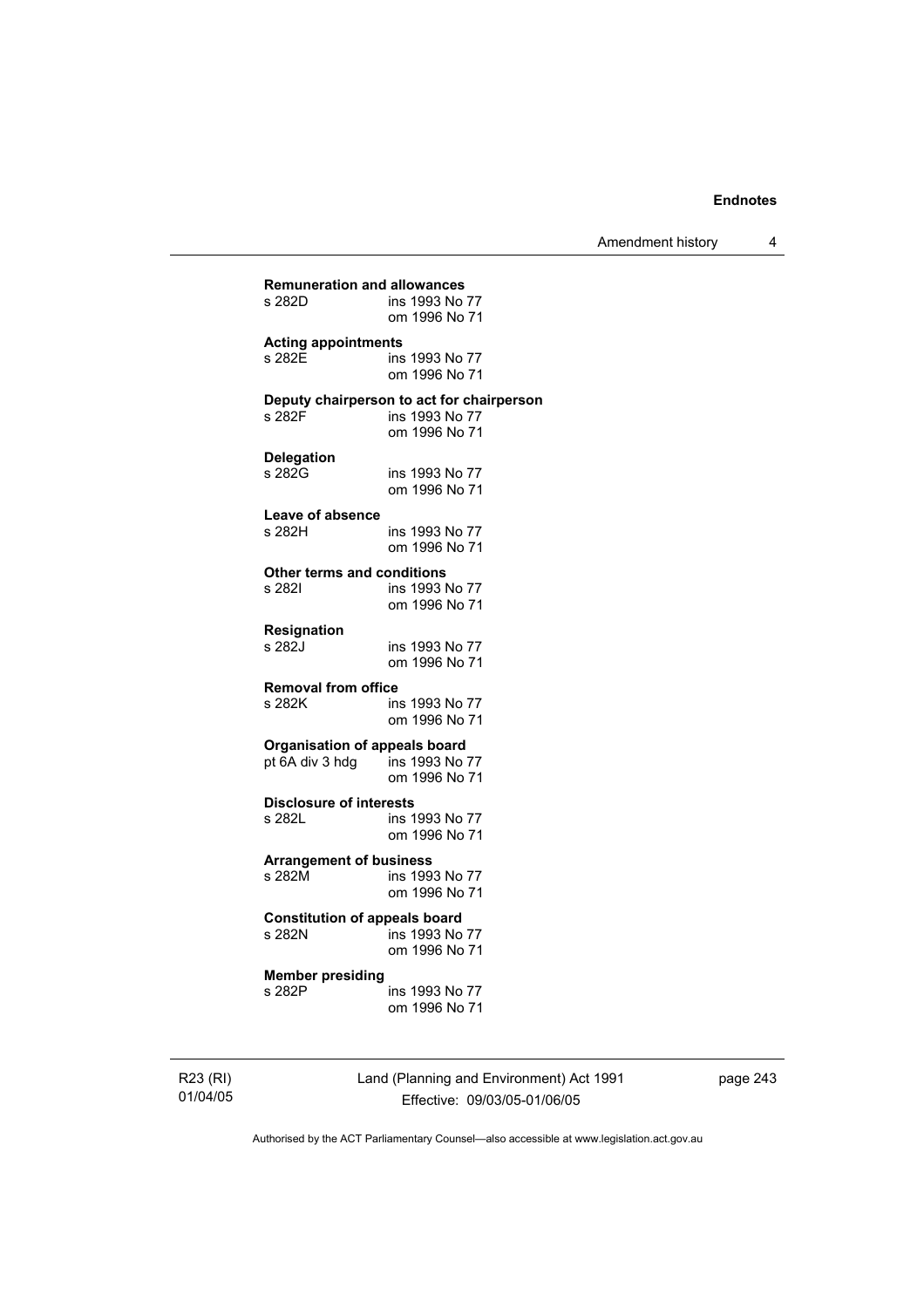4 Amendment history

| s 282Q                                  | Member of appeals board ceasing to be available<br>ins 1993 No 77<br>om 1996 No 71        |
|-----------------------------------------|-------------------------------------------------------------------------------------------|
| <b>Places of sitting</b><br>s 282R      | ins 1993 No 77<br>om 1996 No 71                                                           |
| pt 6A div 4 hdg ins 1993 No 77          | Review by the appeals board of decisions<br>om 1996 No 71                                 |
| <b>Reviewable decisions</b><br>s 282S   | ins 1993 No 77<br>om 1996 No 71                                                           |
| s 282T                                  | Persons who may apply to appeals board<br>ins 1993 No 77<br>om 1996 No 71                 |
| Manner of applying for review<br>s 282U | ins 1993 No 77<br>om 1996 No 71                                                           |
| s 282V                                  | Parties to proceedings before appeals board<br>ins 1993 No 77<br>om 1996 No 71            |
| s 282W                                  | Representation before appeals board<br>ins 1993 No 77<br>om 1996 No 71                    |
| Procedure of appeals board<br>s 282X    | ins 1993 No 77<br>om 1996 No 71                                                           |
| Conferences<br>s 282Y                   | ins 1993 No 77<br>om 1996 No 71                                                           |
| Hearings to be in public<br>s 282Z      | ins 1993 No 77<br>om 1996 No 71                                                           |
| s 282ZA                                 | Lodging of material documents with appeals board<br>ins 1993 No 77<br>om 1996 No 71       |
| s 282ZB                                 | Power of appeals board to obtain additional statements<br>ins 1993 No 77<br>om 1996 No 71 |
|                                         |                                                                                           |

page 244 Land (Planning and Environment) Act 1991 Effective: 09/03/05-01/06/05

R23 (RI) 01/04/05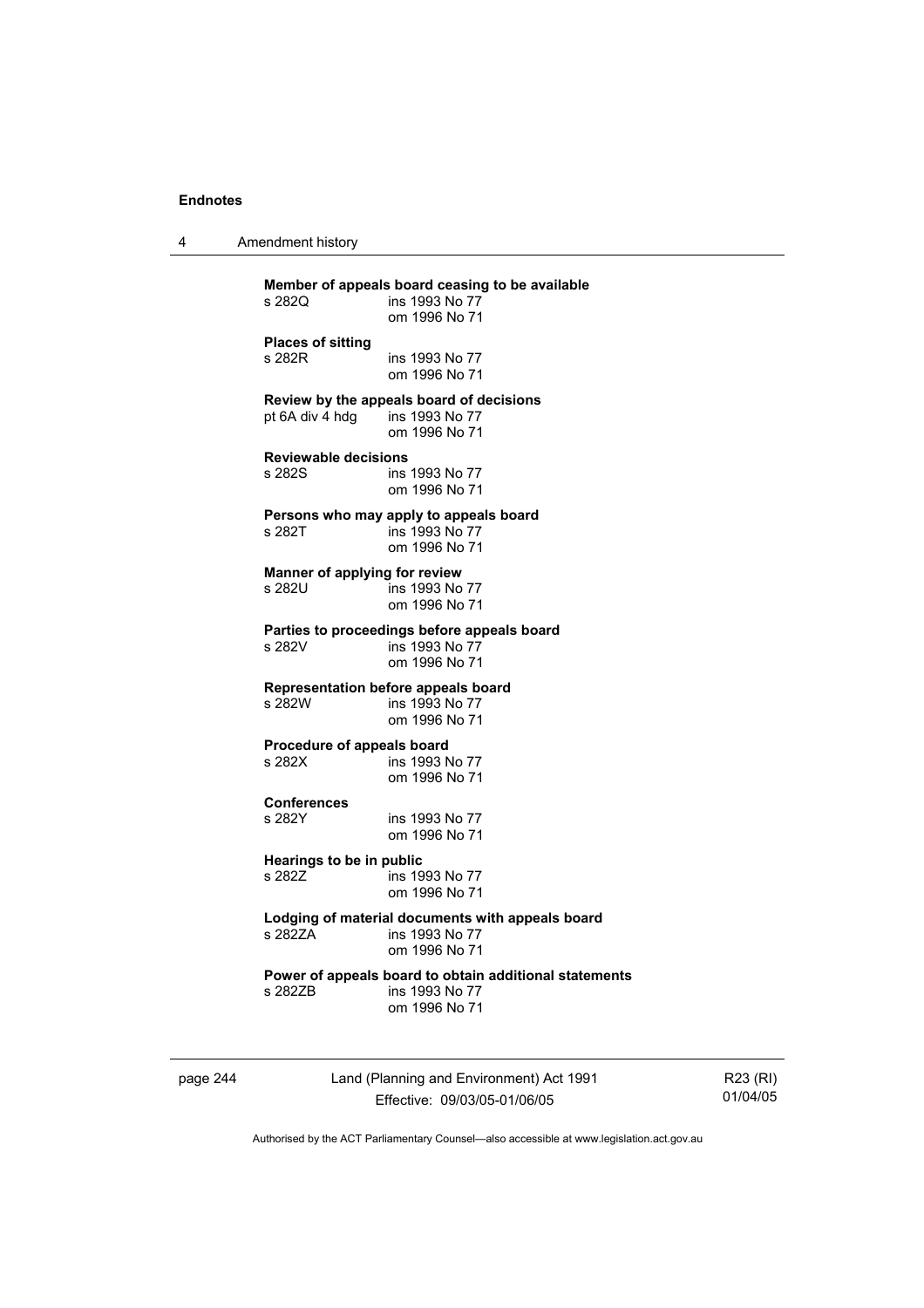**Opportunity to make submissions**  ins 1993 No 77 om 1996 No 71 **Powers of appeals board**  s 282ZD **ins 1993** No 77 om 1996 No 71 **Operation and implementation of a decision that is subject to review**  s 282ZE ins 1993 No 77 om 1996 No 71 **Power of appeals board to dismiss application or strike out party**  s 282ZF ins 1993 No 77 om 1996 No 71 **Review by appeals board**  s 282ZG ins 1993 No 77 om 1996 No 71 **Return of documents etc at completion of proceeding**  ins 1993 No  $77$  om 1996 No 71 **Appeals to Supreme Court from decisions of the appeals board**  s 282ZI ins 1993 No 77 om 1996 No 71 **Operation and implementation of a decision that is subject to appeal**  ins 1993 No 77 om 1996 No 71 **Reference of questions of law to Supreme Court**  ins 1993 No 77 om 1996 No 71 **Sending of documents to, and disclosure of documents by, the Supreme Court**  ins 1993 No 77 om 1996 No 71 **Miscellaneous**  pt 6A div 5 hdg ins 1993 No 77 om 1996 No 71 **Protection of members, representatives and witnesses**  s 282ZM ins 1993 No 77 om 1996 No 71 **Failure of witness to attend**  s 282ZN ins 1993 No 77 om 1996 No 71

R23 (RI) 01/04/05 Land (Planning and Environment) Act 1991 Effective: 09/03/05-01/06/05

page 245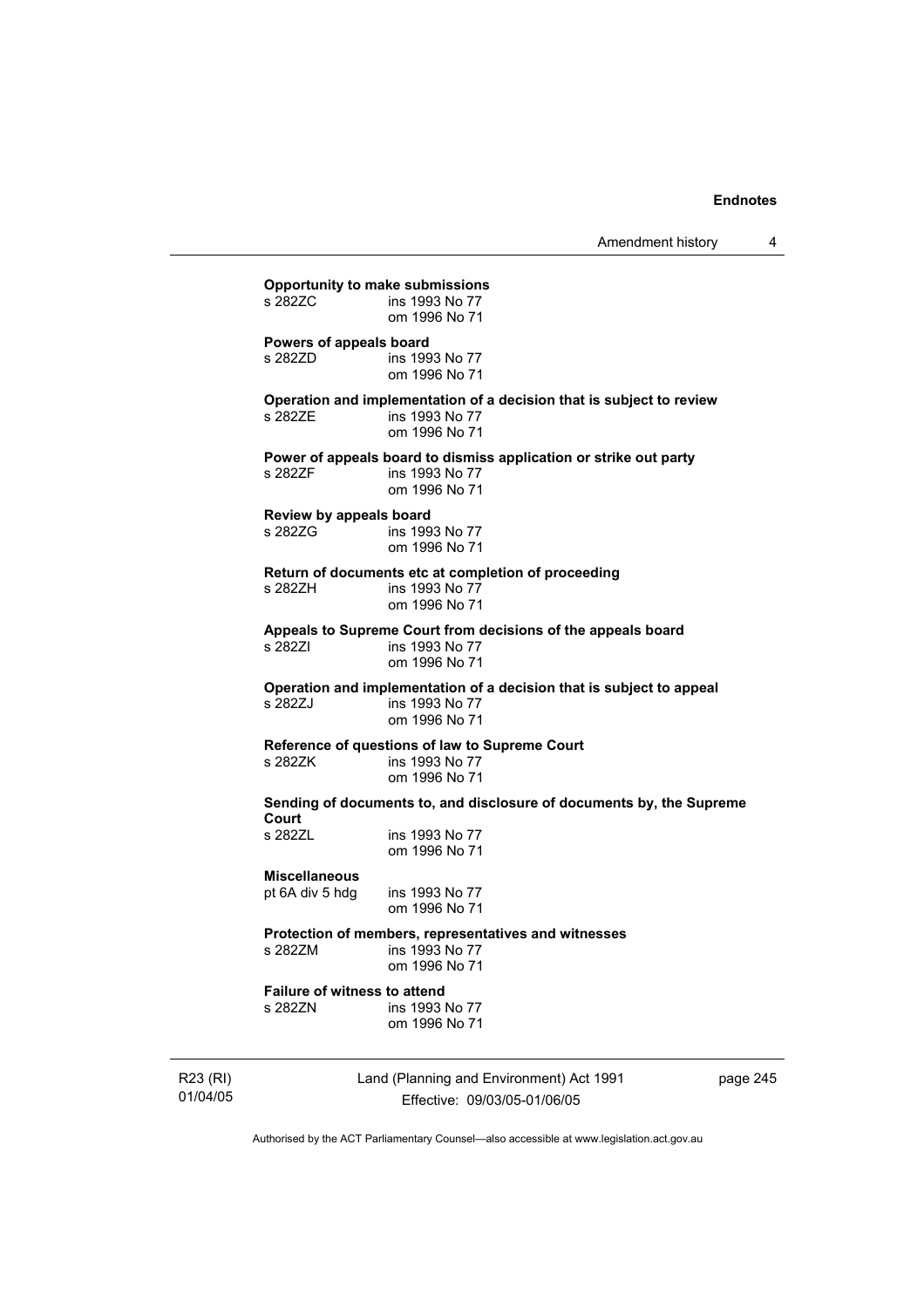4 Amendment history

|          | <b>Refusal to answer questions</b><br>s 282ZP  | ins 1993 No 77<br>om 1996 No 71                                                                                                                |                      |
|----------|------------------------------------------------|------------------------------------------------------------------------------------------------------------------------------------------------|----------------------|
|          | <b>False or misleading evidence</b><br>s 282ZQ | ins 1993 No 77<br>om 1996 No 71                                                                                                                |                      |
|          | Contempt of appeals board<br>s 282ZR           | ins 1993 No 77<br>om 1996 No 71                                                                                                                |                      |
|          | <b>Registry</b><br>s 282ZS                     | ins 1993 No 77<br>om 1996 No 71                                                                                                                |                      |
|          | Registrar<br>s 282ZT                           | ins 1993 No 77<br>om 1996 No 71                                                                                                                |                      |
|          | <b>Giving of notices</b><br>s 282ZU            | ins 1993 No 77<br>am 1994 No 38<br>om 1996 No 71                                                                                               |                      |
|          | <b>Lodging of documents</b><br>s 282ZV         | ins 1993 No 77<br>om 1996 No 71                                                                                                                |                      |
|          | <b>Miscellaneous</b><br>pt 8 hdg               | (prev pt 7 hdg) renum R6 LA                                                                                                                    |                      |
|          | s 283                                          | People authorised to exercise powers of Executive<br>am 1996 No 39; 2002 No 30 amdt 3.504; A2002-56<br>amdt 1.137; A2003-30 amdt 1.5, amdt 1.6 |                      |
|          | s 284                                          | Power of administrative appeals tribunal and Supreme Court<br>sub 1993 No 77; 1996 No 71                                                       |                      |
|          | <b>Corporations-penalites</b><br>s 285         | am 1994 No 26<br>om R <sub>5</sub> LRA                                                                                                         |                      |
|          | s 286                                          | Acts and omissions of representatives<br>sub A2004-15 amdt 1.31                                                                                |                      |
|          | <b>Determination of fees</b><br>s 287          | sub 2001 No 44 amdt 1.2483                                                                                                                     |                      |
|          | <b>Approved forms</b><br>s 287A                | ins 2001 No 44 amdt 1.2483<br>am 2002 No 30 amdt 3.505<br>sub A2002-56 amdt 1.138                                                              |                      |
| page 246 |                                                | Land (Planning and Environment) Act 1991<br>Effective: 09/03/05-01/06/05                                                                       | R23 (RI)<br>01/04/05 |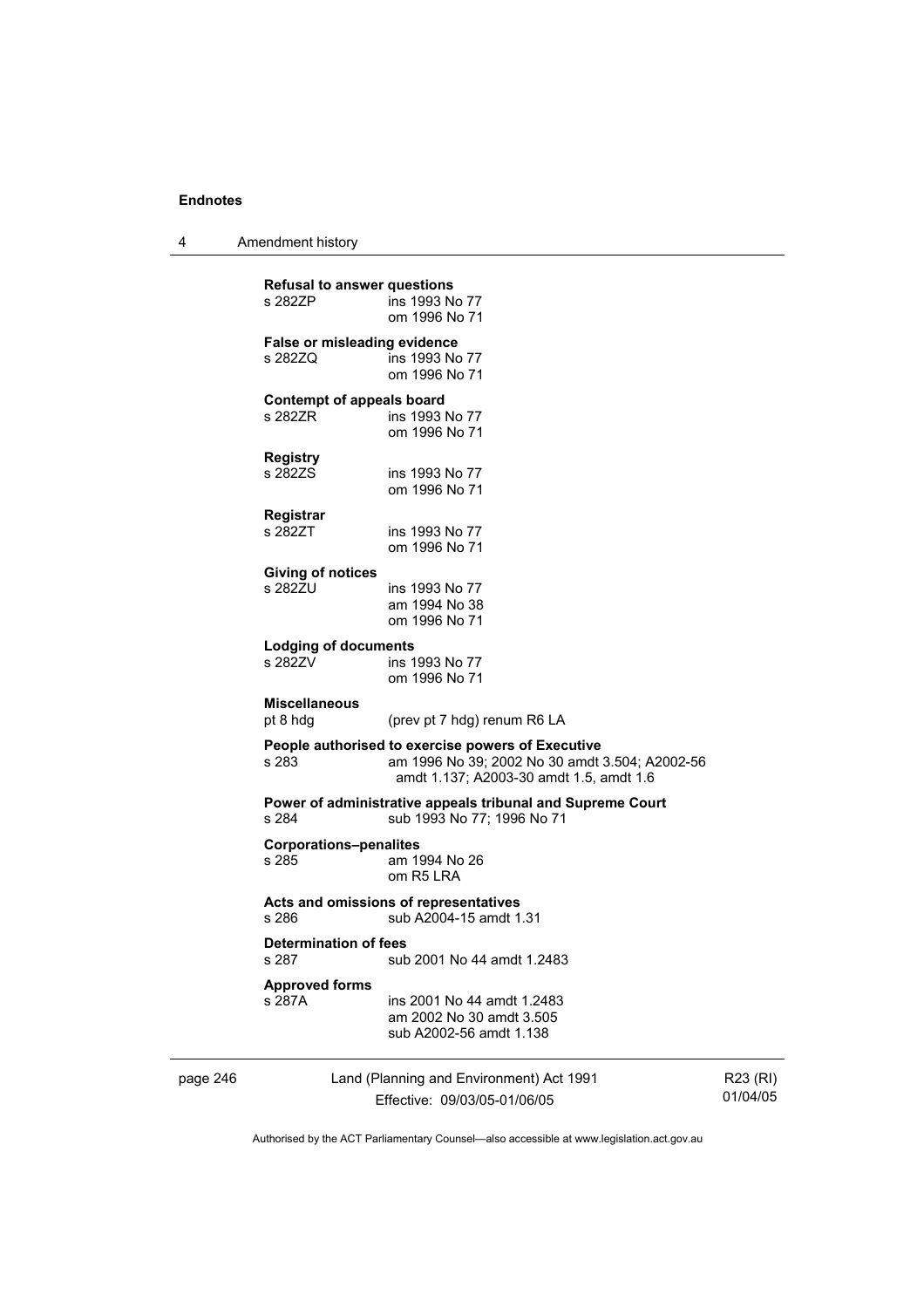| s 288                                                     | am 1994 No 81<br>sub 2001 No 44 amdt 1.2483                                                                                                                                                   |
|-----------------------------------------------------------|-----------------------------------------------------------------------------------------------------------------------------------------------------------------------------------------------|
| <b>Transitional</b><br>pt 9 hdg                           | (prev pt 8 hdg) ins 2000 No 80 amdt 3.9<br>renum R6 LA                                                                                                                                        |
| <b>Status of leases and licences</b><br>s 289             | ins 2000 No 80 amdt 3.9<br>am 2002 No 30 amdt 3.506                                                                                                                                           |
| s 290                                                     | Continued application of certain repealed Acts and provisions<br>ins 2000 No 80 amdt 3.9                                                                                                      |
| s 291                                                     | <b>Conversion of Commonwealth leases</b><br>ins 2001 No 56 amdt 3.436<br>am A2003-34 s 9<br>(4), (5) exp 1 December 2003 (s 291 (5))                                                          |
| s 292                                                     | Consent under City Area Leases Ordinance 1936, s 28<br>ins A2002-56 amdt 1.139<br>exp 1 July 2004 (s 292 (3))                                                                                 |
| Proceedings and evidence<br>s 293                         | ins A2003-30 amdt 1.7<br>exp 1 July 2004 (s 293 (9))                                                                                                                                          |
| s 294                                                     | Territory plan variation-omission of heritage places register<br>ins A2004-57 amdt 1.43                                                                                                       |
| sch <sub>1</sub>                                          | Management objectives for public land<br>am A2003-11 amdt 1.1                                                                                                                                 |
| sch 2                                                     | Criteria for assessment of heritage significance of places<br>ss renum R23 LA<br>om A2004-57 amdt 1.44                                                                                        |
| Decisions reviewable by AAT<br>sch 4                      | am 1993 No 75; 1996 No 39<br>om 1996 No 85<br>ins A2002-56 amdt 1.140<br>am A2004-57 amdt 1.45; items renum R23 LA (see A2004-57<br>amdt 1.46)                                                |
| <b>Activities subject to orders</b><br>sch 5 hdg<br>sch 5 | am A2003-34 amdt 1.11<br>am 1993 No 75; 1995 No 21; 1996 No 85; 1997 No 7; 1998<br>No 54; 1999 No 73 s 13; 1999 No 79 sch 3; 2000 No 37 s 18;<br>R6 LA; A2003-34 amdt 2.8; A2004-57 amdt 1.47 |

R23 (RI) 01/04/05 Land (Planning and Environment) Act 1991 Effective: 09/03/05-01/06/05

page 247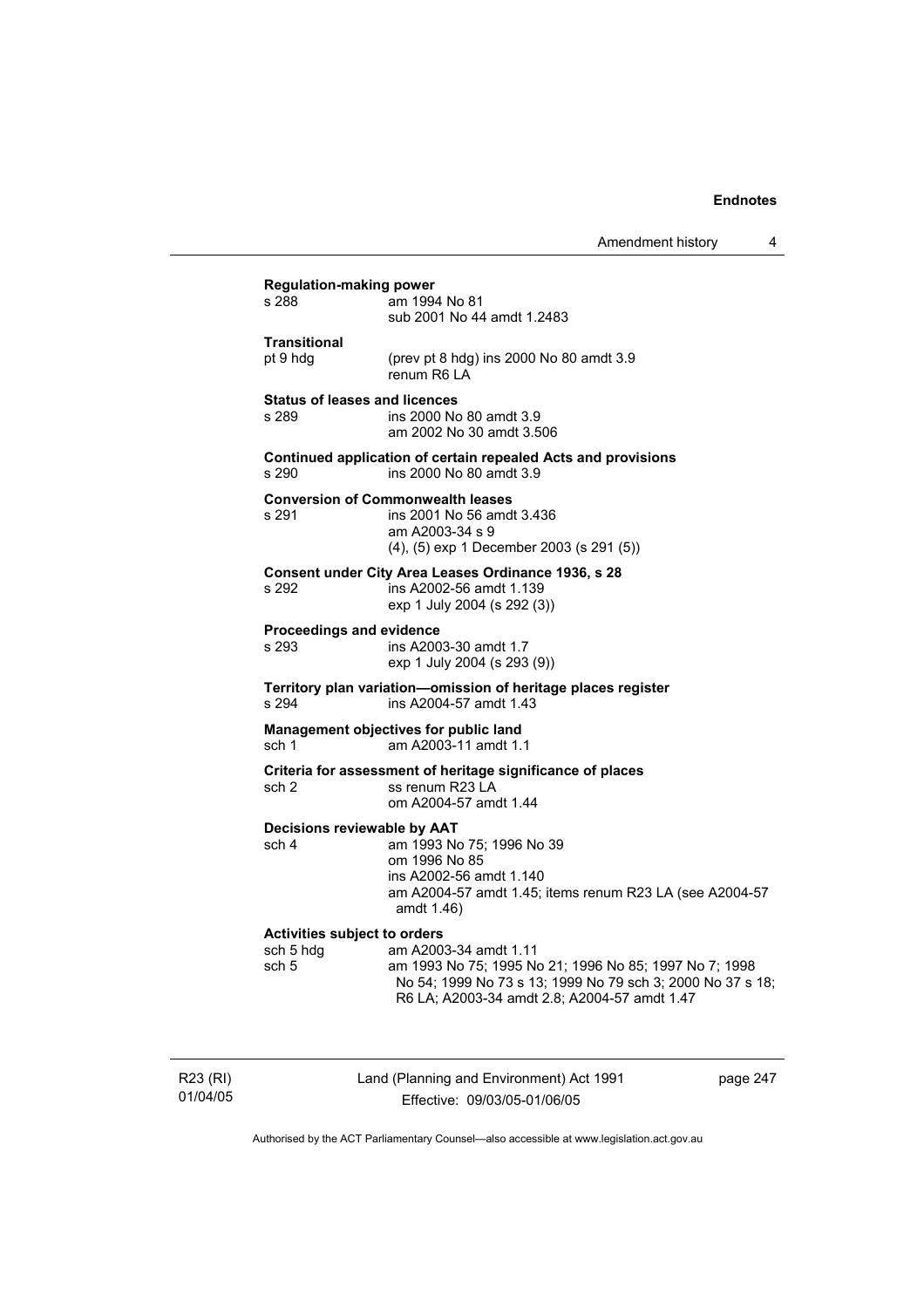|  | Amendment history |  |
|--|-------------------|--|
|--|-------------------|--|

**Dictionary**  dict ins 2002 No 30 amdt 3.507 am A2002-56 amdt 1.141; A2003-14 amdt 1.69 def *Aboriginal object* om A2004-56 amdt 1.48 def *Aboriginal project* ins 2002 No 30 amdt 3.507 def *Aboriginal place* ins 2002 No 30 amdt 3.507 om A2004-56 amdt 1.48 def *Aboriginal tradition* ins 2002 No 30 amdt 3.507 om A2004-56 amdt 1.48 def *application* ins 2002 No 30 amdt 3.507 def *approval* ins 2002 No 30 amdt 3.507 def *assessment* ins 2002 No 30 amdt 3.507 def *authorised person* ins 2002 No 30 amdt 3.507 sub A2003-34 amdt 1.12 def *authority* ins 2002 No 30 amdt 3.507 om A2002-56 amdt 1.142 def *background papers* ins 2002 No 30 amdt 3.507 def *building* ins 2002 No 30 amdt 3.507 def *building and development provision* ins 2002 No 30 amdt 3.507 def *building work* ins 2002 No 30 amdt 3.507 def *cemetery* ins A2003-11 amdt 1.2 def *chairperson* ins 2002 No 30 amdt 3.507 om A2004-56 amdt 1.48 def *commissioner* ins 2002 No 30 amdt 3.507 om A2002-56 amdt 1.143 def *compensation* ins 2002 No 30 amdt 3.507 om A2004-56 amdt 1.48 def *connected* ins 2002 No 30 amdt 3.507 def *conservation* ins 2002 No 30 amdt 3.507 om A2004-56 amdt 1.48 def *conservator* ins 2002 No 30 amdt 3.507 def *consolidation* ins 2002 No 30 amdt 3.507 def *consultation notice* ins 2002 No 30 amdt 3.507 def *controlled activity* ins 2002 No 30 amdt 3.507 def *dealing* ins 2002 No 30 amdt 3.507 def *defined decision* ins 2002 No 30 amdt 3.507 def *deputy chairperson* ins 2002 No 30 amdt 3.507 om A2004-56 amdt 1.48 def *development* ins 2002 No 30 amdt 3.507 def *discharge amount* ins 2002 No 30 amdt 3.507 def *draft plan variation* ins 2002 No 30 amdt 3.507 def *earlier index number* ins 2002 No 30 amdt 3.507 def *environmental impact* ins 2002 No 30 amdt 3.507 def *environmental impact statement* ins 2002 No 30 amdt 3.507

page 248 Land (Planning and Environment) Act 1991 Effective: 09/03/05-01/06/05

R23 (RI) 01/04/05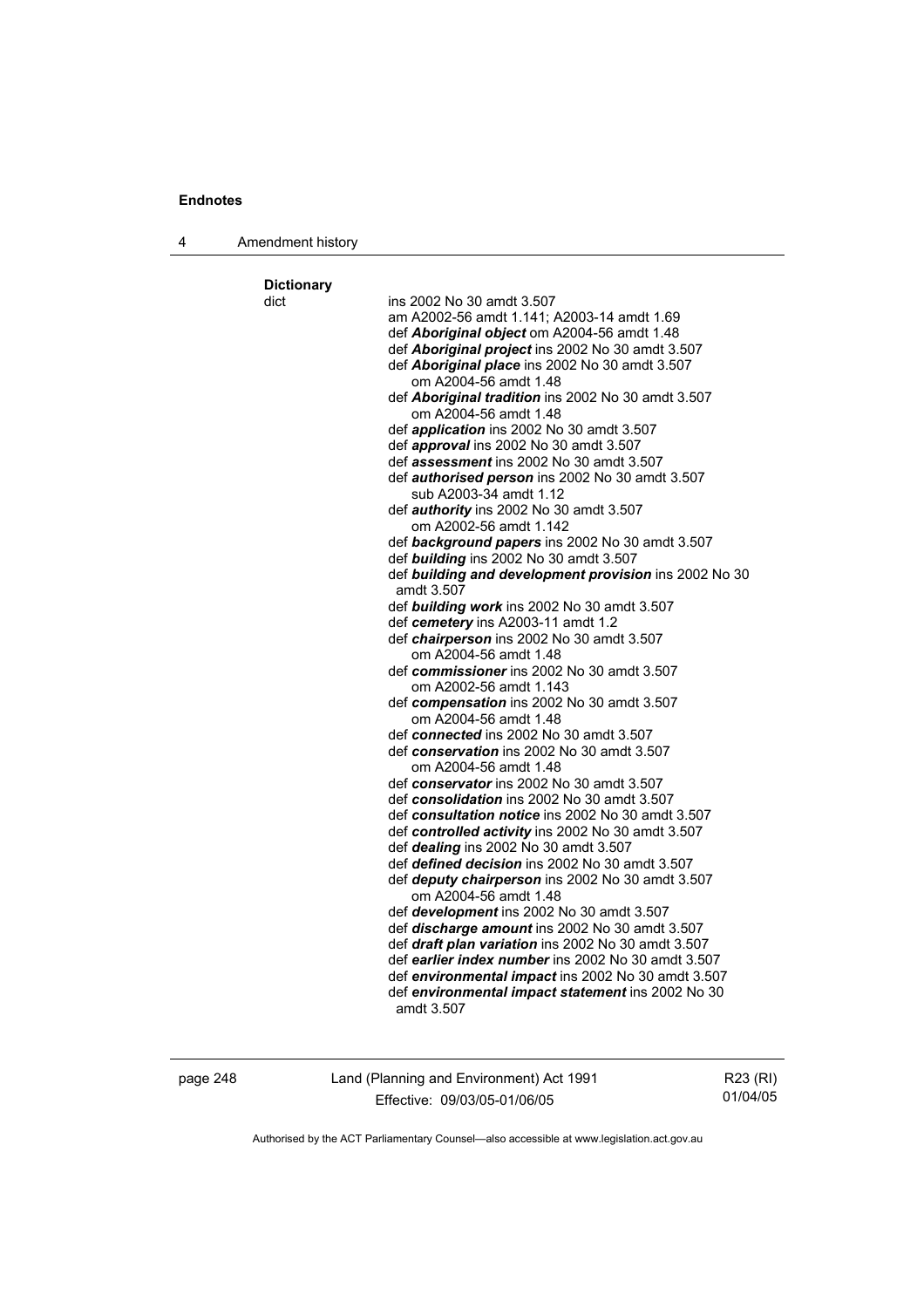def *environmental report* ins 2002 No 30 amdt 3.507 def *Environment Minister* ins 2002 No 30 amdt 3.507 def *Executive* ins 2002 No 30 amdt 3.507 def *expert member* ins 2002 No 30 amdt 3.507 om A2004-56 amdt 1.48 def *formal error* ins 2002 No 30 amdt 3.507 def *Gungahlin central area* ins 2002 No 30 amdt 3.507 om A2003-30 amdt 1.8 def *heritage direction* ins A2004-57 amdt 1.49 def *heritage council* ins 2002 No 30 amdt 3.507 om A2004-56 amdt 1.49 def *heritage object* ins 2002 No 30 amdt 3.507 om A2004-56 amdt 1.49 def *heritage objects register* ins 2002 No 30 amdt 3.507 om A2004-56 amdt 1.49 def *heritage place* ins 2002 No 30 amdt 3.507 om A2004-56 amdt 1.49 def *heritage places register* ins 2002 No 30 amdt 3.507 om A2004-56 amdt 1.49 def *heritage significance* ins 2002 No 30 amdt 3.507 sub A2004-56 amdt 1.49 def *holding period* ins 2002 No 30 amdt 3.507 def *index number* ins 2002 No 30 amdt 3.507 def *inquiry* ins 2002 No 30 amdt 3.507 def *inspector* ins A2003-34 amdt 2.9 def *interim heritage places register* ins 2002 No 30 amdt 3.507 om A2004-56 amdt 1.50 def *interim variation* ins 2002 No 30 amdt 3.507 om A2004-56 amdt 1.50 def *land* ins 2002 No 30 amdt 3.507 def *land management agreement* ins 2002 No 30 amdt 3.507 def *later index number* ins 2002 No 30 amdt 3.507 def *lease* ins 2002 No 30 amdt 3.507 def *lessee* ins 2002 No 30 amdt 3.507 def *long lease* ins 2002 No 30 amdt 3.507 def *market value* ins 2002 No 30 amdt 3.507 def *member* ins 2002 No 30 amdt 3.507 om A2004-56 amdt 1.50 def *national capital plan* ins 2002 No 30 amdt 3.507 def *natural environment* ins 2002 No 30 amdt 3.507 def *new application* ins A2002-56 amdt 1.144 def *newspaper* ins 2002 No 30 amdt 3.507 def *nominal rent lease* ins 2002 No 30 amdt 3.507 def *objection* ins 2002 No 30 amdt 3.507 def *occupier* ins 2002 No 30 amdt 3.507 def *offence* ins 2002 No 30 amdt 3.507

R23 (RI) 01/04/05 Land (Planning and Environment) Act 1991 Effective: 09/03/05-01/06/05

page 249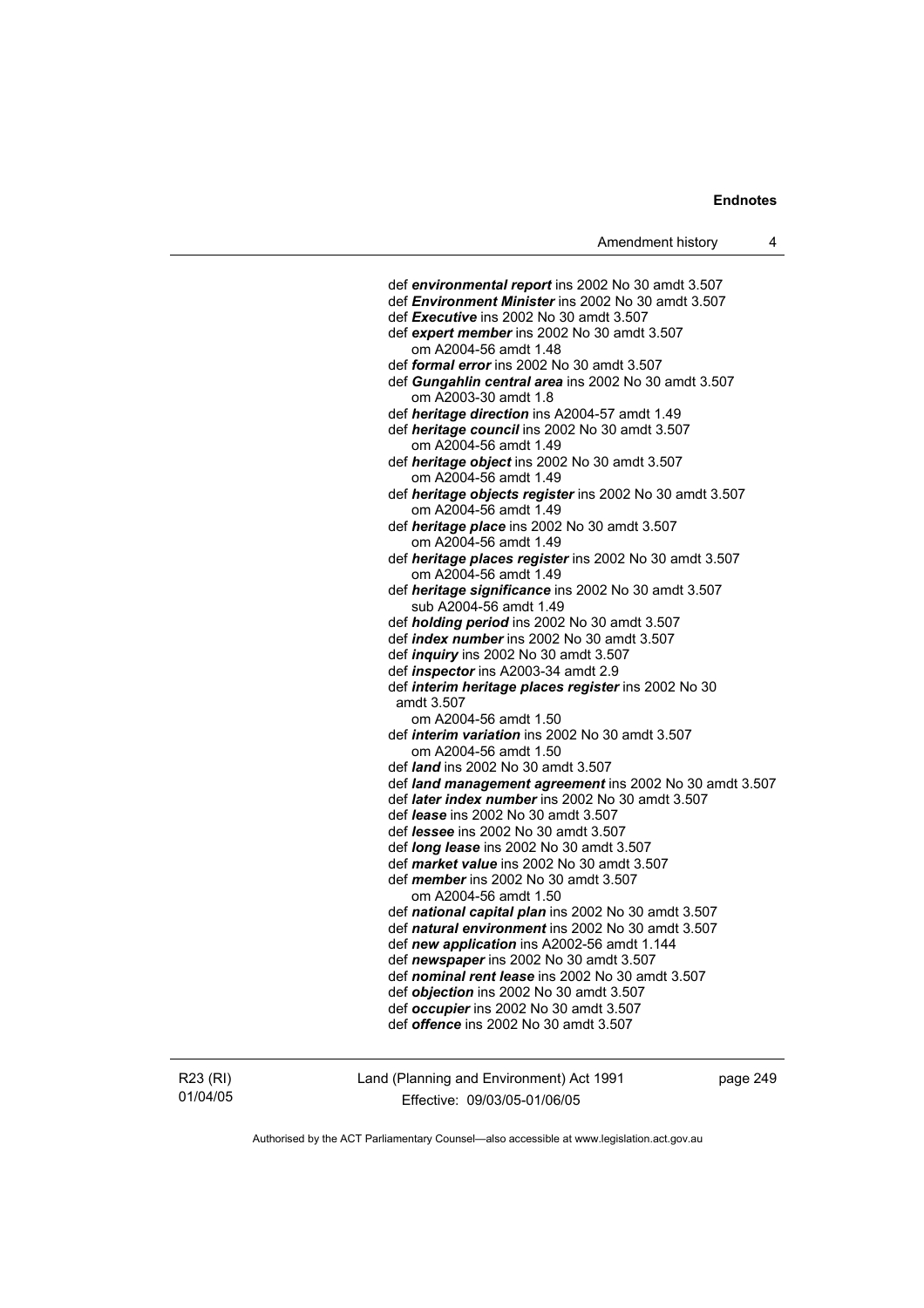4 Amendment history

 def *order* ins 2002 No 30 amdt 3.507 def *original application* ins A2002-56 amdt 1.144 def *original decision* ins A2002-56 amdt 1.144 def *panel* ins 2002 No 30 amdt 3.507 def *permanent member* ins 2002 No 30 amdt 3.507 om A2004-56 amdt 1.50 def *pest animal* ins 2002 No 30 amdt 3.507 sub A2003-34 amdt 1.13 def *pest plant* ins 2002 No 30 amdt 3.507 sub A2003-34 amdt 1.14 def *place* ins 2002 No 30 amdt 3.507 def *plan* ins 2002 No 30 amdt 3.507 def *plan of management* ins 2002 No 30 amdt 3.507 def *preliminary assessment* ins 2002 No 30 amdt 3.507 def *prescribed period* ins 2002 No 30 amdt 3.507 def *prohibition notice* ins A2003-34 amdt 1.15 def *proponent* ins 2002 No 30 amdt 3.507 def *provision* ins 2002 No 30 amdt 3.507 def *public car park* ins 2002 No 30 amdt 3.507 def *public environment report* ins 2002 No 30 amdt 3.507 def *public land* ins 2002 No 30 amdt 3.507 def *rectification work* ins A2003-34 amdt 1.15 def *registered* ins 2002 No 30 amdt 3.507 om A2004-56 amdt 1.50 def *registered lease* ins 2002 No 30 amdt 3.507 def *registered proprietor* ins 2002 No 30 amdt 3.507 def *registration* ins 2002 No 30 amdt 3.507 om A2004-56 amdt 1.50 def *relevant Aboriginal organisation* ins 2002 No 30 amdt 3.507 om A2004-56 amdt 1.50 def *relevant authority* ins 2002 No 30 amdt 3.507 def *relevant Minister* ins 2002 No 30 amdt 3.507 def *rental lease* ins 2002 No 30 amdt 3.507 def *residential lease* ins 2002 No 30 amdt 3.507 def *restricted information* ins 2002 No 30 amdt 3.507 om A2004-56 amdt 1.50 def *rural lease* ins 2002 No 30 amdt 3.507 def *secretary* ins 2002 No 30 amdt 3.507 om A2004-56 amdt 1.50 def *short lease* ins 2002 No 30 amdt 3.507 def *special Pialligo lease* ins 2002 No 30 amdt 3.507 def *structure* ins 2002 No 30 amdt 3.507 def *subdivision* ins 2002 No 30 amdt 3.507 def *sublease* ins 2002 No 30 amdt 3.507 def *sublessee* ins 2002 No 30 amdt 3.507 def *territory authority* ins 2002 No 30 amdt 3.507

page 250 Land (Planning and Environment) Act 1991 Effective: 09/03/05-01/06/05

R23 (RI) 01/04/05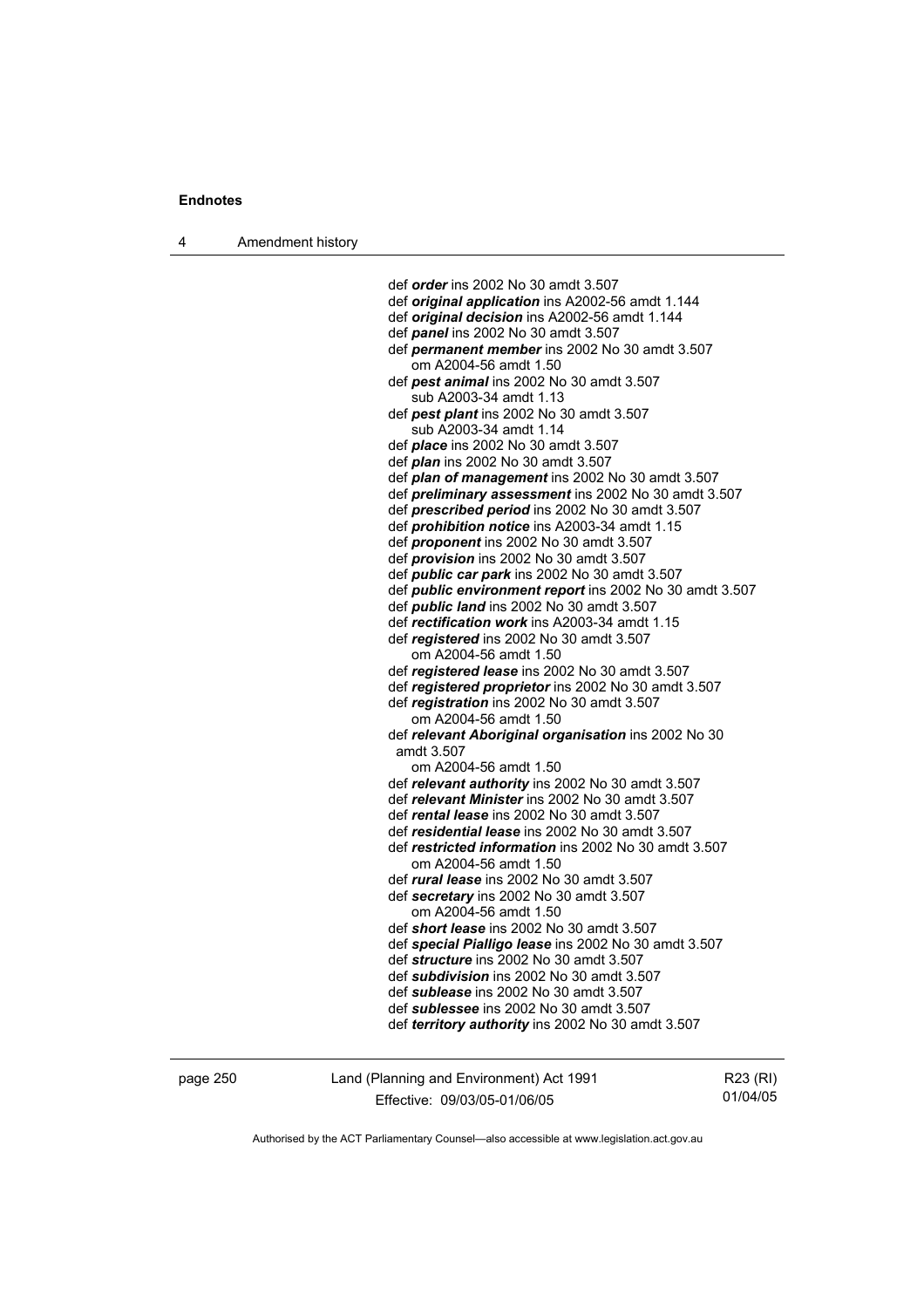def *unregistered* ins 2002 No 30 amdt 3.507 om A2004-56 amdt 1.50 def *variation***, for part 3 (Heritage)** ins 2002 No 30 amdt 3.507 om A2004-56 amdt 1.50 def *variation***, of a lease** ins 2002 No 30 amdt 3.507 def *variation***, of a plan** ins 2002 No 30 amdt 3.507 def *variation***, of a plan of management** ins 2002 No 30 amdt 3.507

## **5 Earlier republications**

Some earlier republications were not numbered. The number in column 1 refers to the publication order.

Since 12 September 2001 every authorised republication has been published in electronic pdf format on the ACT legislation register. A selection of authorised republications have also been published in printed format. These republications are marked with an asterisk (\*) in column 1. Except for the footer, electronic and printed versions of an authorised republication are identical.

| <b>Republication No Amendments to</b> |                  | <b>Republication date</b> |
|---------------------------------------|------------------|---------------------------|
| 1                                     | Act 1993 No 90   | 31 January 1994           |
| $\overline{2}$                        | Act 1994 No 97   | 28 February 1995          |
| 3                                     | Act 1997 No 7    | 24 June 1997              |
| 4                                     | Act 1998 No 65   | 28 February 1999          |
| 5                                     | Act 2000 No 15   | 30 May 2000               |
| $6*$                                  | Act 2001 No 80   | 5 October 2001            |
| 7                                     | Act 2001 No 80   | 11 March 2002             |
| 8                                     | Act 2002 No 11   | 28 May 2002               |
| 9                                     | Act 2002 No 30   | 17 September 2002         |
| 10                                    | Act 2002 No 39   | 11 October 2002           |
| 10(RI)                                | Act 2002 No 39 ‡ | 11 October 2002           |
| 11                                    | A2003-14         | 28 March 2003             |
| 12                                    | A2003-30         | 1 July 2003               |
| 13                                    | A2003-34         | 1 September 2003          |
|                                       |                  |                           |

Land (Planning and Environment) Act 1991 Effective: 09/03/05-01/06/05

page 251